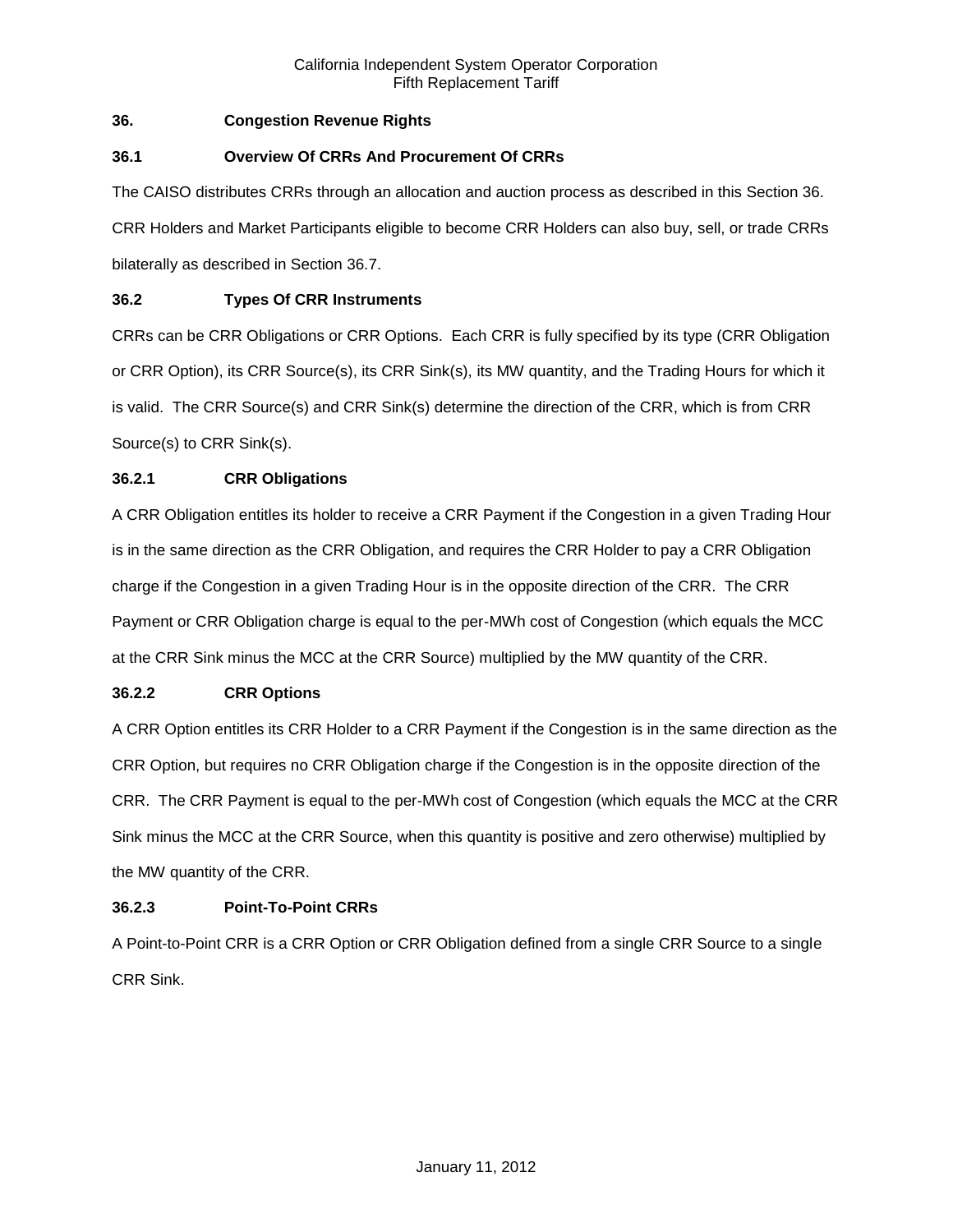# **36.2.4 [NOT USED]**

# **36.2.5 Monthly CRRs**

Monthly CRRs have a term of one month, are differentiated by time of use periods (on-peak and offpeak), and are available through the monthly CRR Allocation and CRR Auction processes in advance of each month.

# **36.2.6 Seasonal CRRs**

Seasonal CRRs have a term of three months, and are differentiated by the different time of use periods (on-peak and off-peak) for each day within a season. Seasonal CRRs are made available through the annual CRR Allocation and CRR Auction processes conducted each year prior to the year in which the Seasonal CRR applies.

# **36.2.7 Long Term CRRs**

Long Term CRRs have a term of ten years. Long Term CRRs are seasonal and are differentiated by the different time of use periods (on-peak and off-peak) for each day within a season. When Long Term CRRs are nominated and allocated they apply to the same season and time of use period for each year of the ten-year term and represent binding ten-year commitments by the CRR Holders that hold Long Term CRRs. Long Term CRRs are nominated and allocated to LSEs in Tier LT that is one tier in the sequence of tiers in the annual CRR Allocation process. Long Term CRRs are not available through the CRR Auction.

# **36.2.8 Full Funding Of CRRs**

All CRRs will be fully funded; provided however, that full funding of CRRs will be suspended if a System Emergency as described in Section 7.7.4, an Uncontrollable Force as described in Section 14, or a Participating TO's withdrawal of facilities or Entitlements from the CAISO Controlled Grid as described in Section 36.8.7 leaves the CAISO with inadequate revenues.

# **36.3 CRR Specifications**

# **36.3.1 Quantity**

CRRs are distributed and settled in no less than one-thousandth of a MW denomination.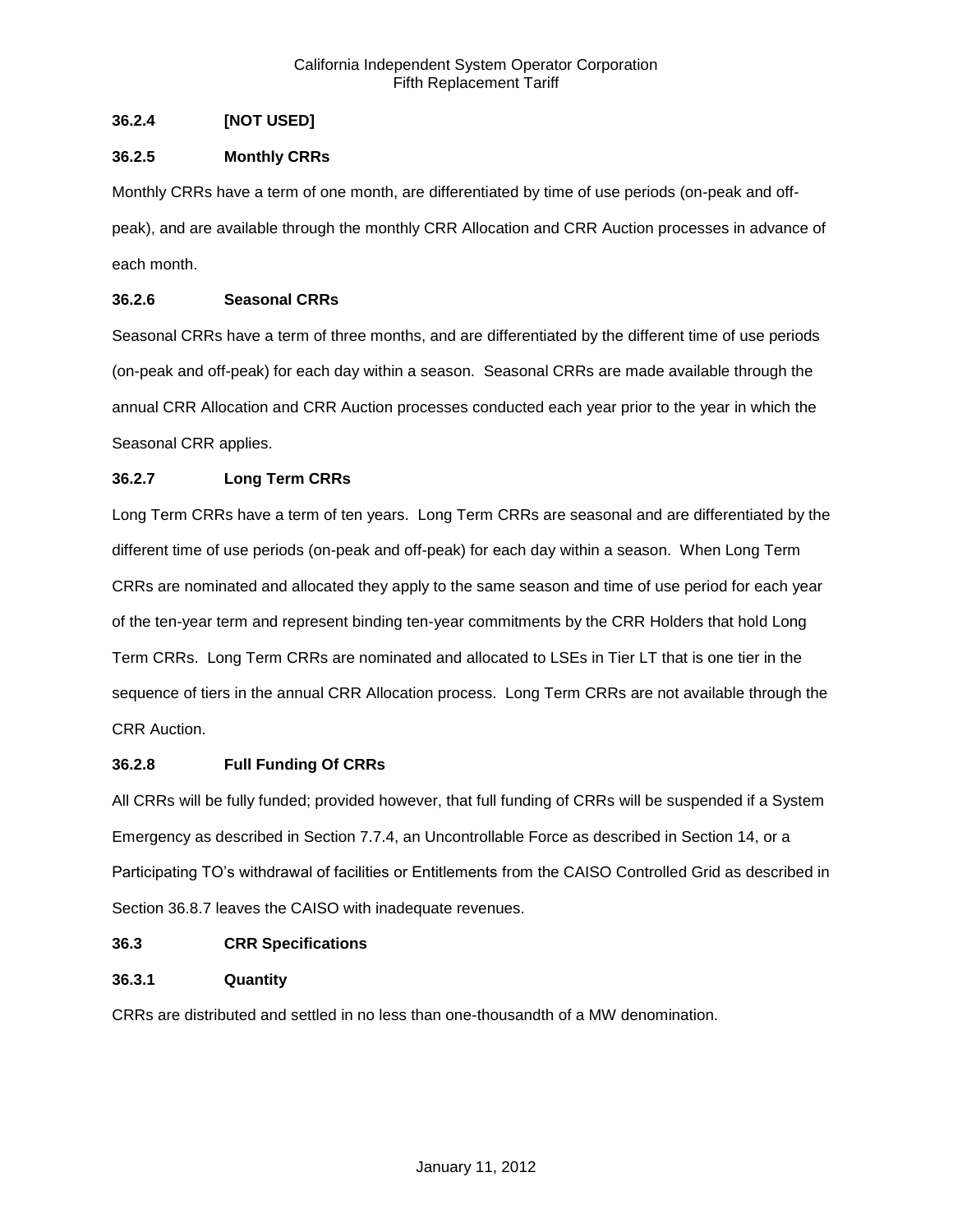# **36.3.2 Term**

CRRs are Monthly CRRs, Seasonal CRRs, Long Term CRRs or Merchant Transmission CRRs. For CRR purposes, the applicable seasons are conventional calendar quarters as defined in the Business Practice Manual.

# **36.3.3 On-Peak And Off-Peak Specifications**

CRRs are defined either for on-peak or off-peak hours as specified by the CAISO in the applicable Business Practice Manuals consistent with the WECC standards at the time of the relevant CRR Allocation or CRR Auction.

# **36.4 FNM For CRR Allocation And CRR Auction**

When the CAISO conducts its CRR Allocation and CRR Auction, the CAISO shall use the most up-to-date DC FNM which is based on the AC FNM used in the Day-Ahead Market. The Seasonal Available CRR Capacity shall be based on the DC FNM, taking into consideration the following, all of which are discussed in the applicable Business Practice Manual: (i) any long-term scheduled transmission Outages, (ii) OTC adjusted for any long-term scheduled derates, (iii) a downward adjustment due to TOR or ETC as determined by the CAISO, and (iv) the impact on transmission elements used in the annual CRR Allocation and Auction of (a) transmission Outages or derates that are not scheduled at the time the CAISO conducts the Seasonal CRR Allocation or Auction determined through a methodology that calculates the breakeven point for revenue adequacy based on historical Outages and derates, and (b) known system topology changes, both as further defined in the Business Practice Manuals. The Monthly Available CRR Capacity shall be based on the DC FNM, taking into consideration: (i) any scheduled transmission Outages known at least thirty (30) days in advance of the start of that month as submitted for approval consistent with the criteria specified in Section 36.4.3, (ii) adjustments to compensate for the expected impact of Outages that are not required to be scheduled thirty (30) days in advance, including unplanned transmission Outages, (iii) adjustments to restore Outages or derates that were applied for use in calculating Seasonal Available CRR Capacity but are not applicable for the current month, (iv) any new transmission facilities added to the CAISO Controlled Grid that were not part of the DC FNM used to determine the prior Seasonal Available CRR Capacity and that have already been placed in-service and energized at the time the CAISO starts the applicable monthly process, (v) OTC adjusted for any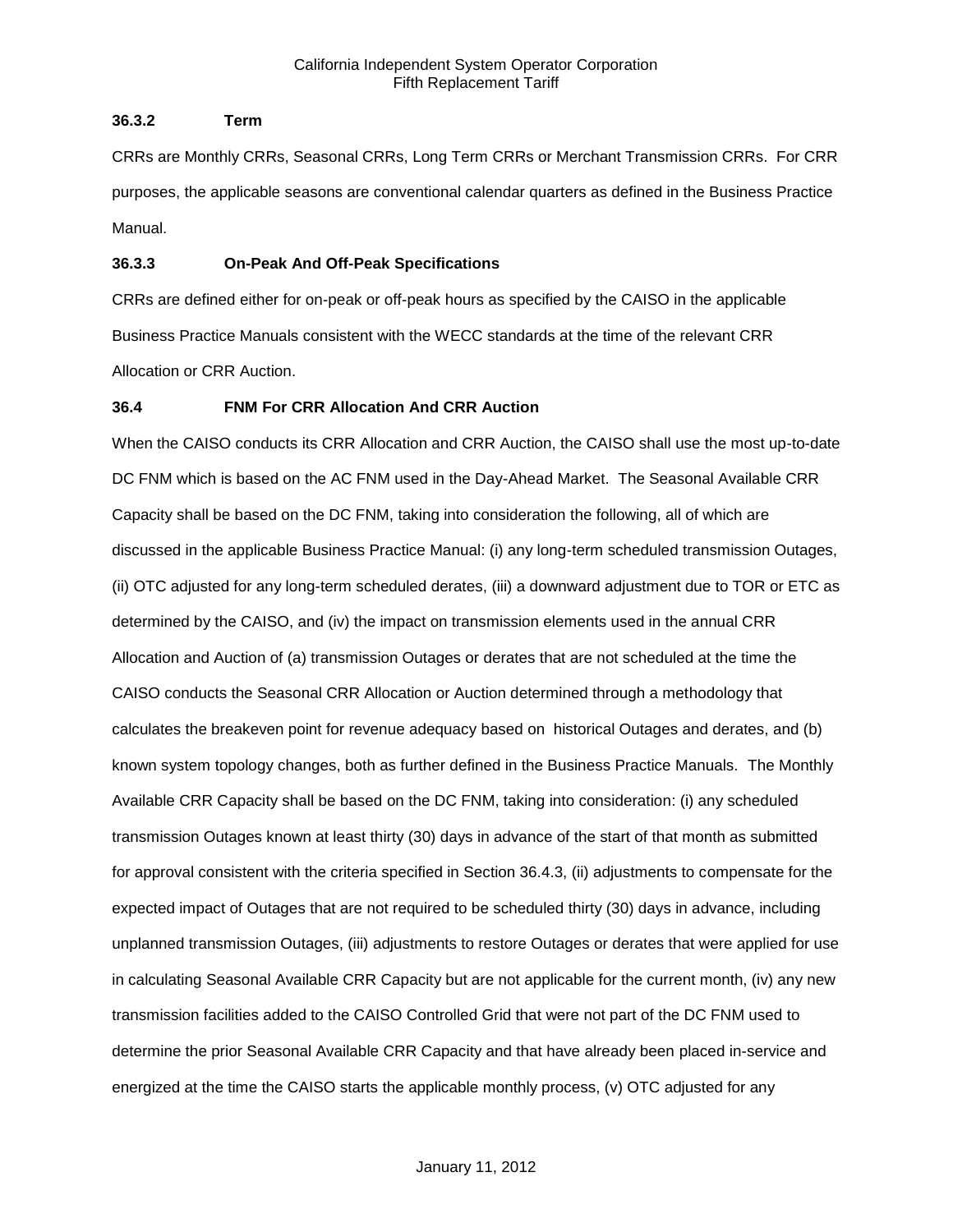scheduled derates or Outages for that month, and (vi) a downward adjustment due to TOR or ETC as determined by the CAISO. For the first monthly CRR Allocation and CRR Auction for CRR Year One, to account for any planned or unplanned Outages that may occur for the first month of CRR Year One, the CAISO will derate all flow limits, including Transmission Interface limits and normal thermal limits, based on statistical factors determined as provided in the Business Practice Manuals.

# **36.4.1 Transmission Capacity For CRR Allocation And CRR Auction**

With the exception of the Tier LT, the CAISO makes available seventy-five percent (75%) of Seasonal Available CRR Capacity for the annual CRR Allocation and CRR Auction processes, and one hundred percent (100%) of Monthly Available CRR Capacity for the monthly CRR Allocation and CRR Auction processes. The CAISO makes available sixty percent (60%) of Seasonal Available CRR Capacity in the Tier LT. Available capacity at Scheduling Points shall be determined in accordance with Section 36.8.4.2 for the purposes of CRR Allocation and CRR Auction of CRRs that have a CRR Source identified at a Scheduling Point. Before commencing with the annual or monthly CRR Allocation and CRR Auction processes, the CAISO may distribute Merchant Transmission CRRs and will model those as fixed injections and withdrawals on the DC FNM to be used in the allocation and auction. These fixed injections and withdrawals are not modified by the Simultaneous Feasibility Test. Similarly, before commencing the annual or monthly CRR Allocation and CRR Auction processes, the CAISO will model any previously allocated Long Term CRRs as fixed injections and withdrawals on the DC FNM to be used in the CRR Allocation and CRR Auction. These fixed injections and withdrawals are not modified by the Simultaneous Feasibility Test, which will ensure no degradation of previously allocated and outstanding Long Term CRRs due to the CRR Allocation and CRR Auction processes. Maintaining the feasibility of allocated Long Term CRRs over the length of their terms also is accomplished through the transmission planning process in Section 24.1.3.

#### **36.4.2 Simultaneous Feasibility**

The annual and monthly CRR Allocation processes release CRRs to fulfill CRR nominations as fully as possible subject to a Simultaneous Feasibility Test. To the extent that nominations are not simultaneously feasible, the nominations are reduced in accordance with the CRR Allocation optimization formulation until simultaneous feasibility is achieved. The CRR Allocation optimization formulation,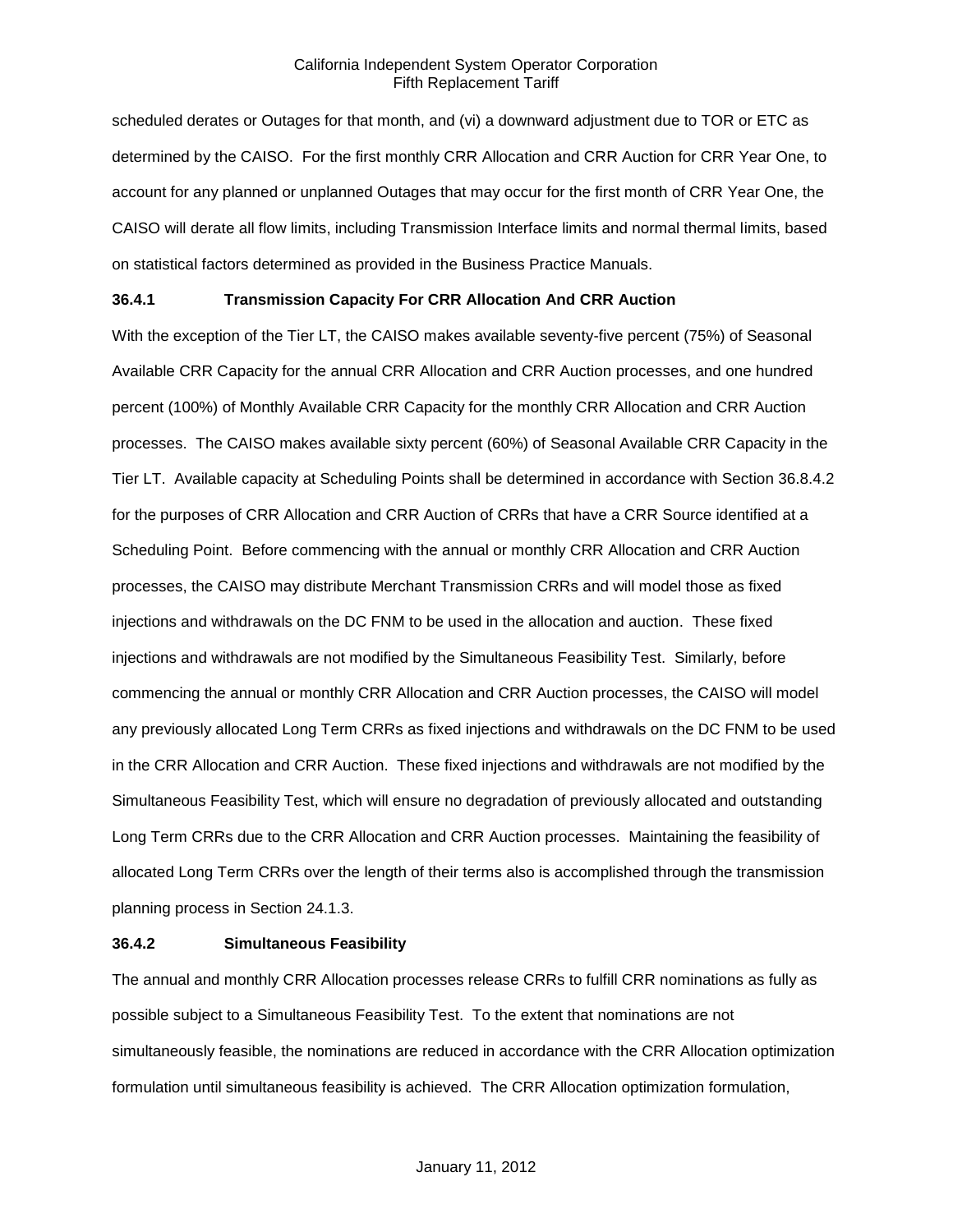detailed in the Business Practice Manuals, utilizes a weighted least squares objective function that applies pro-rated reductions in flows on a binding constraint based on squares of the Power Transfer Distribution Factor of each CRR nomination for the binding constraint. In addition to the adjustments in Section 36.4.1, the Simultaneous Feasibility Test for each CRR Allocation considers:

- (a) CRRs representing ETCs, Converted Rights and any TOR capacity that was not captured in the adjustments described in Section 36.4, which the CAISO deems necessary to prevent the Congestion Settlement of ETCs, Converted Rights, and TORs from causing revenue inadequacy of allocated and auctioned CRRs;
- (b) In the case of the monthly CRR Allocation, the CRRs already released for that month in the annual CRR Allocation and Auction; and,
- (c) The CRRs allocated in previous CRR Allocation tiers as described in Sections 36.8.3.1 through 36.8.3.6.

The CAISO will be responsible for submitting CRR nominations associated with ETC and Converted Rights Self-Schedules. These nominations will be Point-to-Point CRR nominations. The priority weights for these Point-to-Point CRR nominations will be given a higher value than the proxy bids associated with the nominations submitted by the CRR Allocation participants, if they are included in the same market run.

In the event that transmission Outages and derates modeled for the monthly CRR Allocation and CRR Auction render previously issued Seasonal CRRs infeasible, the CAISO will increase the transfer capacity on the overloaded facilities just enough to render all Seasonal CRRs issued for the month feasible without creating any additional capacity beyond what is needed for the feasibility of the Seasonal CRRs. The CAISO will announce these adjustments to the market prior to conducting the monthly CRR Allocation and CRR Auction so that Candidate CRR Holders can take these facts into consideration in preparing their nominations and bids.

# **36.4.3 Outages That May Affect CRR Revenue; Scheduling Requirements**

As provided in Section 9.3.6.3.2, Outages that may have a significant effect upon CRR revenue adequacy must be submitted for approval no less than thirty (30) days in advance of the first day of the month in which the Outage is proposed to begin. Outages that may have a significant effect upon CRR revenue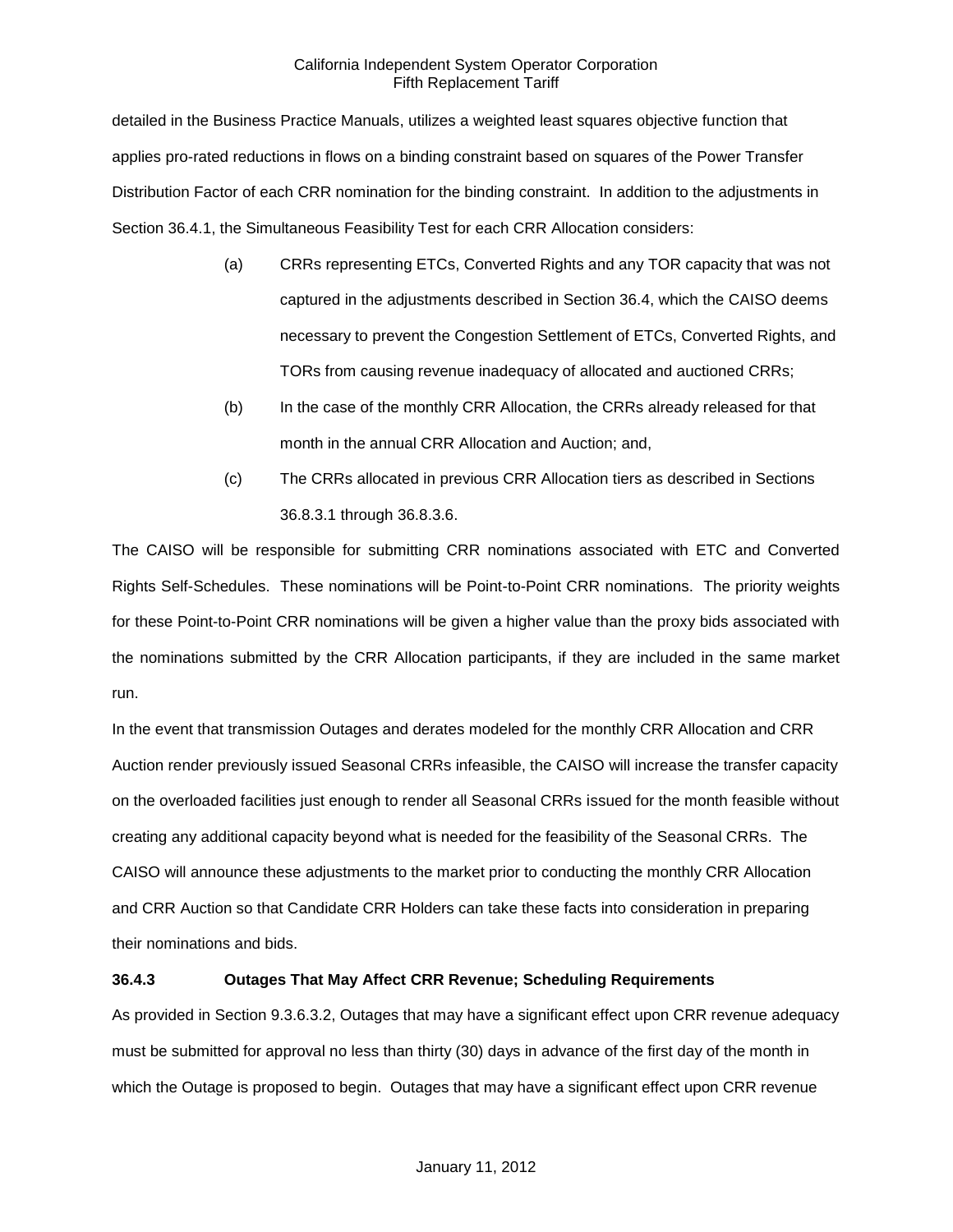adequacy are defined in terms of the type of facility and the planned duration of the Outage. Outages of the types of transmission facilities described below that extend beyond a twenty-four (24) hour period must be submitted for CAISO approval consistent with this 30-day advance submittal requirement. The types of transmission facilities on the CAISO Controlled Grid to which this 30-day advance submittal and approval requirement applies consist of transmission facilities that:

- (a) are rated above 200 kV; or
- (b) are part of any defined flow limit as described in a CAISO Operating Procedure; or
- (c) were out of service in the last three (3) years and for which the CAISO determined a special flow limit was needed for real-time operation.

A list of the transmission facilities that satisfy criteria (b) and (c) above is provided in the Operating Procedures. The list will be initially created in collaboration with the respective Participating TOs and will be reviewed by the CAISO in collaboration with the Participating TOs on an annual basis and revised as appropriate; provided, however, that the CAISO will ultimately determine the lines that are included in the list. The list will be reviewed by the CAISO on an annual basis and revised as appropriate. The following types of Outages need not be submitted for approval within this thirty-day time frame and will not be designated as Forced Outages if they otherwise comply with the requirements in Section 9.3.6: (1) Outages previously approved by CAISO that are moved within the same calendar month either by the CAISO or by request of the Participating TO; and (2) Outages associated with CAISO-approved allowable transmission maintenance activities during restricted maintenance operations as covered in CAISO Operating Procedures.

# **36.5 Candidate CRR Holder And CRR Holder Requirements**

Any entity that holds or intends to hold CRRs must register and qualify with the CAISO and comply with the other terms of this Section, regardless of whether they acquire CRRs by CRR Allocation, CRR Auction, the Secondary Registration System, or are assigned CRRs for Load Migration.

# **36.5.1 Creditworthiness Requirements**

All CRR Holders and Candidate CRR Holders must comply fully with all creditworthiness requirements as provided in Section 12 and Section 12.6 and as further developed in the applicable Business Practice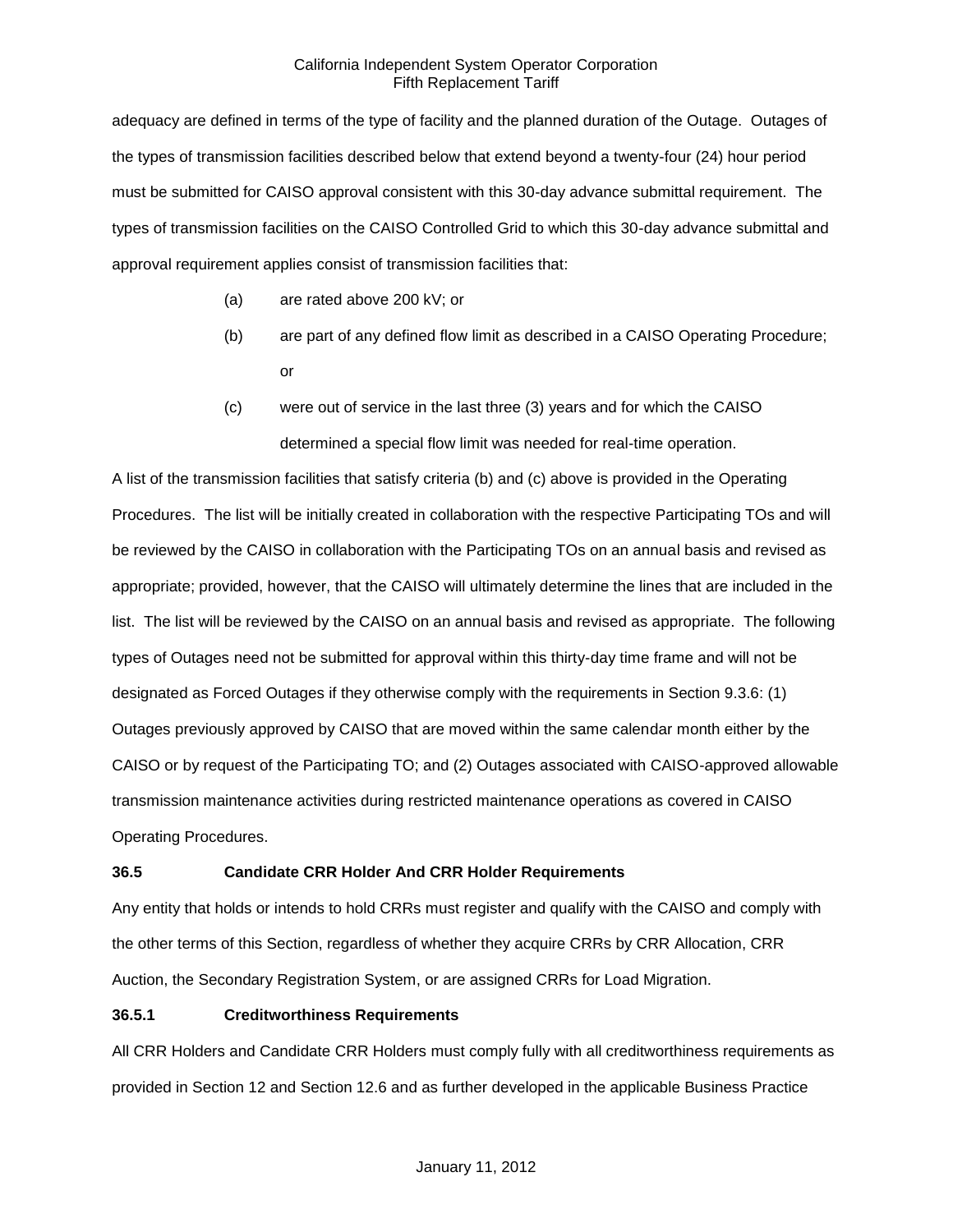Manuals. The amount of available credit for participating in a CRR Auction cannot exceed the entity's Aggregate Credit Limit as provided in Section 12.

# **36.5.2 Required Training**

CRR Holders and Candidate CRR Holders must attend a training class at least once prior to participating in the CRR Allocations or CRR Auctions. The CAISO may update training requirements annually or on an as-needed basis. Unless granted a waiver by the CAISO, Candidate CRR Holders and CRR Holders shall at all times have in their employment a person, or have obtained the services of a third party or consultant, that has attended the CAISO's CRR training class and shall notify the CAISO as soon as practicable of a change in such status.

# **36.6 [NOT USED**

# **36.7 Bilateral CRR Transactions**

# **36.7.1 Transfer Of CRRs**

# **36.7.1.1 General Provisions of CRR Transfers**

A CRR Holder may sell or otherwise transfer CRRs in increments of at least one-thousandth of a MW. Sales or other such transfers must be for at least a full day term consistent with the on-peak or off-peak specification of the CRR. The transferee may be any entity that is a Candidate CRR Holder or a CRR Holder consistent with the CAISO Tariff and the applicable Business Practice Manuals. All CRRs that are so sold or otherwise transferred by the CRR Holder continue to be subject to the relevant terms and conditions set forth in the CAISO Tariff and the applicable Business Practice Manuals.

# **36.7.1.2 Specific Provisions for Transfer of Long Term CRRs**

A CRR Holder that holds Long Term CRRs may sell or transfer through the Secondary Registration System MW portions and temporal segments of a Long Term CRR corresponding to the current calendar year as well as the calendar year covered by the most recently completed annual CRR Allocation. For such sales or transfers the Long Term CRR will be subject to the same limits on granularity that apply to Seasonal CRRs and Monthly CRRs, as specified in Section 36.7.1. A CRR Holder that holds Long Term CRRs may not transfer or sell through the Secondary Registration System any temporal segment of a Long Term CRR beyond the calendar year covered by the most recently completed annual CRR Allocation. For temporal segments beyond the year covered by the most recently completed annual CRR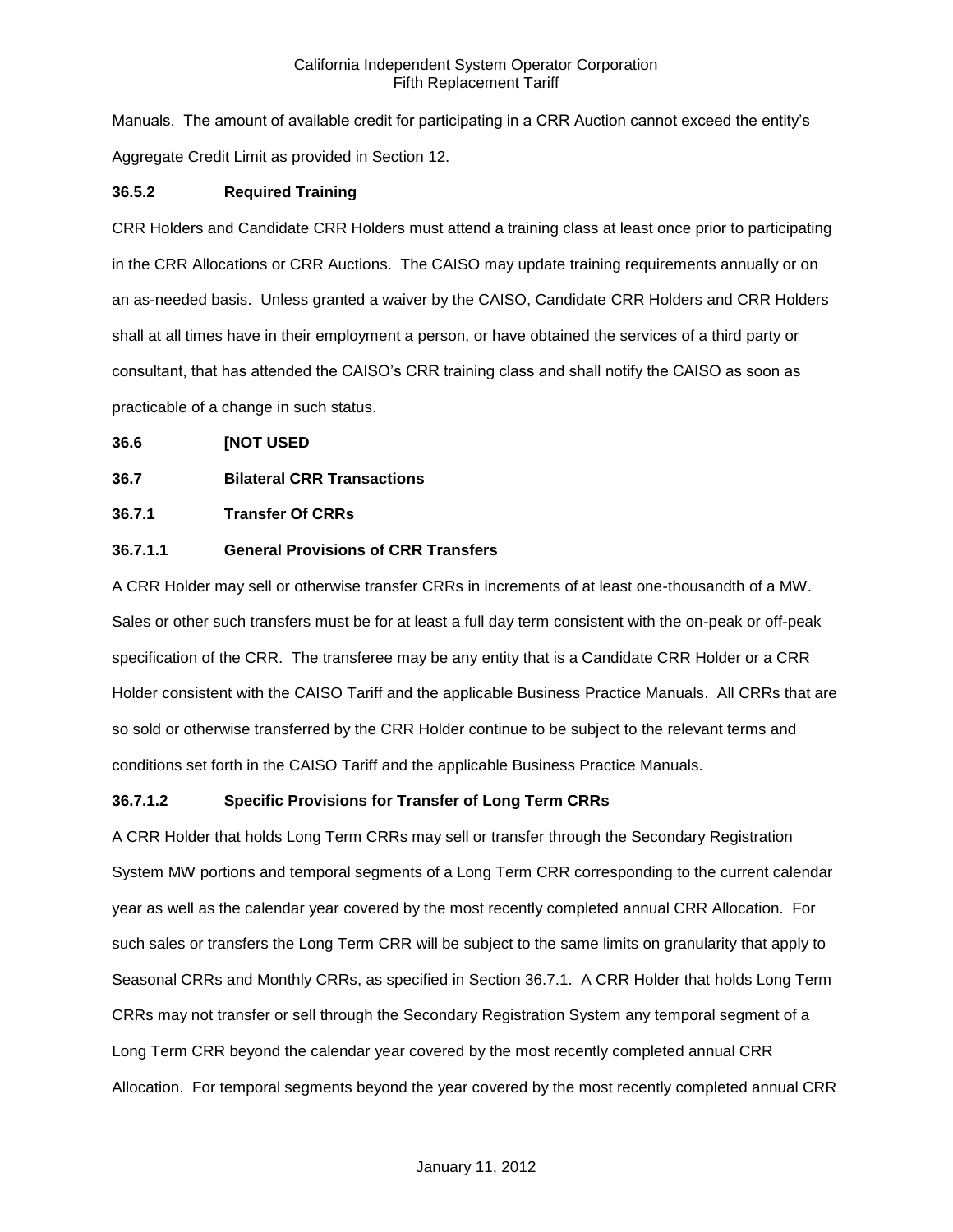Allocation, the CRR Holder to whom a Long Term CRR was originally allocated remains the holder of record of the entire Long Term CRR for CAISO Settlement purposes. Allocated Long Term CRRs represent binding ten-year commitments by a CRR Holder that holds Long Term CRRs and may not be terminated or otherwise modified by the CRR Holder prior to the end of the Long Term CRR's ten-year term.

# **36.7.2 Responsibility Of The CAISO**

The CAISO provides Market Participants a Secondary Registration System to facilitate and track CRR bilateral transactions. The bulletin board of the Secondary Registration System enables any entity that wishes to purchase or sell CRRs to post that information.

### **36.7.3 CRR Holder Reporting Requirement**

CRR Holders must report to the CAISO by way of the Secondary Registration System all bilateral CRR transactions consistent with the terms of this CAISO Tariff and the Business Practice Manuals. Both the transferor and the transferee of the CRRs must register the transfer of the CRR with the CAISO using the Secondary Registration System at least five (5) Business Days prior to the effective date of transfer of revenues associated with a CRR. The CAISO shall not transfer any Settlement related to any CRR until such time that the CRR transfer has been successfully recorded through the SRS and the transferee has met all the creditworthiness requirements as specified in Section 12 and Section 12.6. Both the transferor and transferee shall submit the following information to the Secondary Registration System: (i) the effective start and end dates of the transfer of the CRR; (ii) the identity of the transferor; (iii) the identity of the transferee; (iv) the quantity of CRRs being transferred; (v) the CRR Sources and CRR Sinks of the CRRs being transferred; and (vi) time of use period of the CRR. The transferee must meet all requirements of CRR Holders, including disclosure to the CAISO of all entities with which the transferee is affiliated that are CRR Holders or Market Participants as defined in Section 36.5.

### **36.8 CRR Allocation**

The CAISO allocates CRRs to Load Serving Entities serving Load internal to CAISO Balancing Authority Area, including MSS Operators as described in Section 36.10, as well as Qualified OBAALSEs. All CRRs allocated under the terms of this Section 36.8 will be CRR Obligations.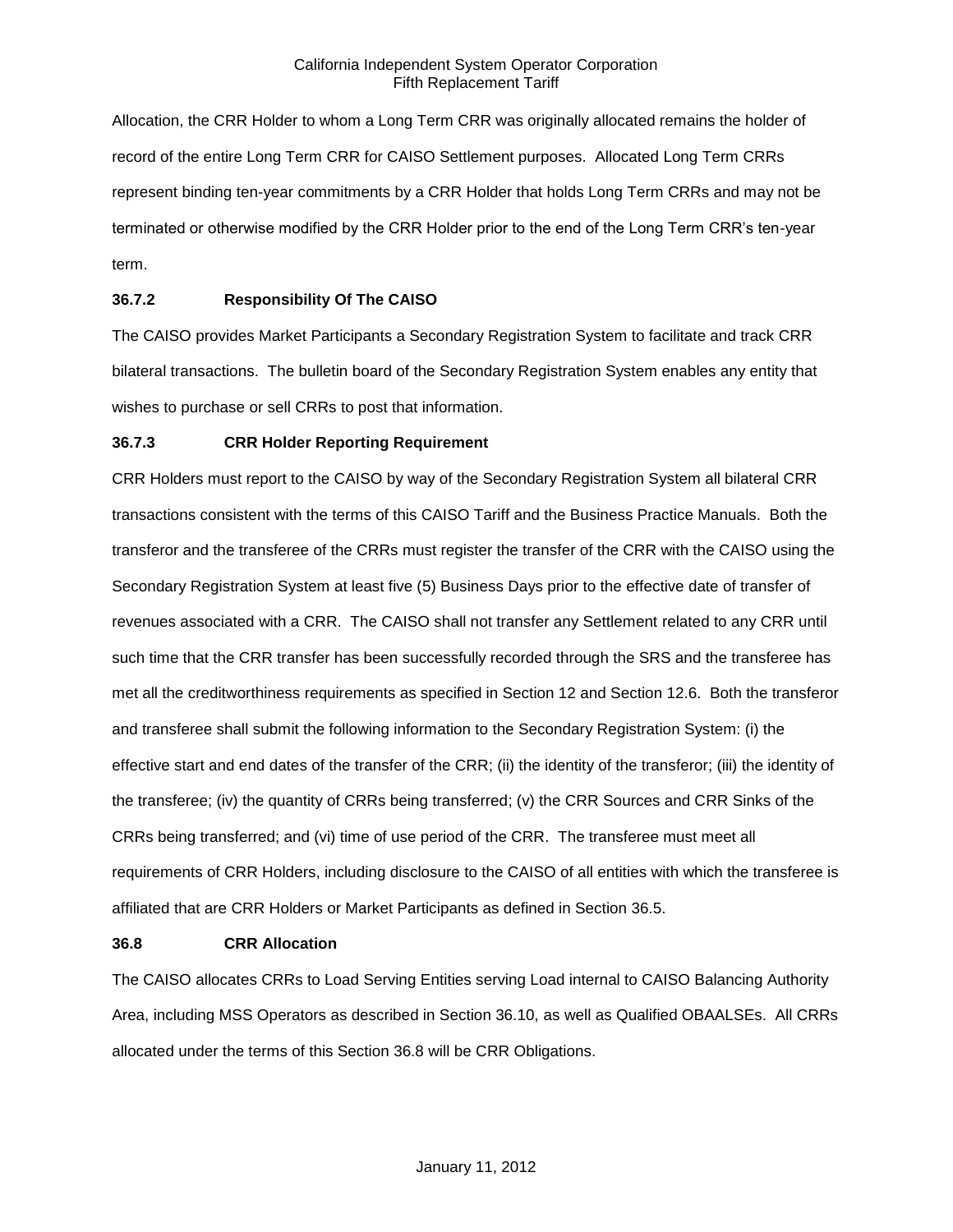# **36.8.1 Structure Of The CRR Allocation Process**

The CAISO conducts an annual CRR Allocation: (i) once a year for the entire year for Seasonal CRRs; and (ii) once a year for the ten-year term of Long Term CRRs. The annual CRR Allocation releases Seasonal CRRs and Long Term CRRs for four seasonal periods. The CAISO also conducts monthly CRR Allocations twelve times a year in advance of each month. Within each annual and monthly CRR Allocation process the CAISO performs distinct allocation processes for each on-peak and off-peak time of use specification. The CRR Allocation process for CRR Year One is a distinct process that differs from subsequent CRR Allocations as described in Sections 36.8.3.1 and 36.8.3.2. Each CRR Allocation procedure is based on nominations to the CAISO by LSEs or Qualified OBAALSEs eligible to receive CRRs. The CAISO performs adjustments to the Seasonal CRRs and Long Term CRRs allocated to LSEs as necessary to reflect Load Migration between LSEs, as described in Section 36.8.5. A timeline of the CRR Allocation and CRR Auction processes is contained in the BPMs.

## **36.8.2 Load Eligible For CRRs And Eligible CRR Sinks**

Any entity that wishes to participate in the CRR Allocation process must provide information that demonstrates that it has an obligation to serve load. An LSE's eligibility for allocation of CRRs is measured by the quantity of Load that it serves that is exposed to Congestion Charges for the use of the CAISO Controlled Grid as determined in Sections 36.8.2.1 and 36.8.2.2. An OBAALSE's eligibility for allocation of CRRs is also measured by the quantity of load that it serves that is exposed to Congestion Charges for the use of the CAISO Controlled Grid as determined in Section 36.9.3. For LSEs, the information necessary may include, but is not limited to, Settlement Quality Meter Data or relevant documents filed with the California Energy Commission. For OBAALSEs, the necessary information may include, but is not limited to, historical tagged Real-Time Interchange Export Schedules and historical load data reflecting the load they serve that is exposed to Congestion Charges for the use of the CAISO Controlled Grid. In addition, each such OBAALSE shall support its data submission with a written sworn affidavit by an executive authorized to represent the OBAALSE attesting to the accuracy of the data, and the CAISO will have the right to audit the raw data and calculations used to develop the submitted data set. An LSE serving internal Load is eligible for CRRs up to its Seasonal CRR Eligible Quantity or Monthly CRR Eligible Quantity, which is derived from its Seasonal CRR Load Metric or Monthly CRR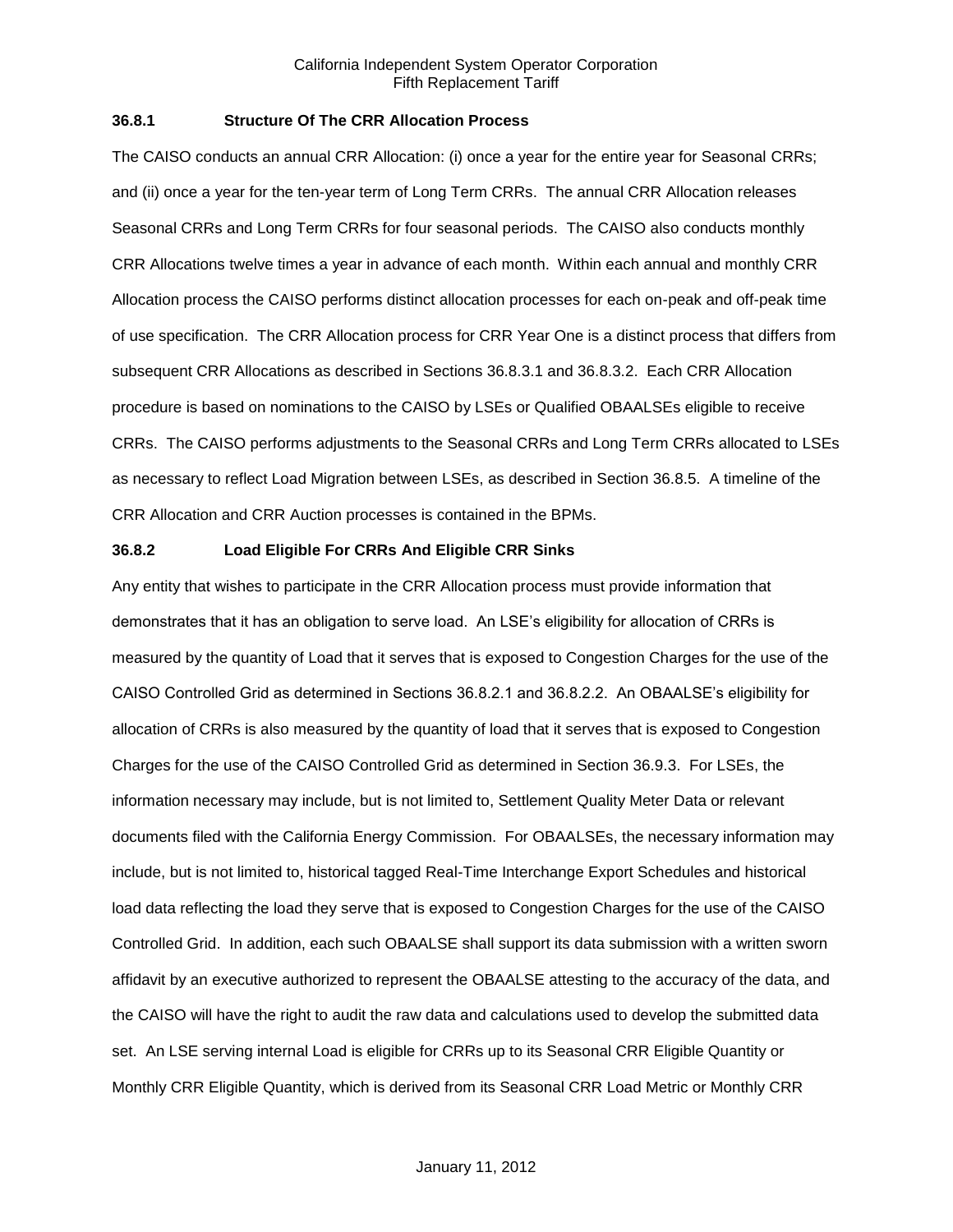Load Metric as described in Sections 36.8.2.1 and 36.8.2.2, respectively. Seasonal CRR Eligible Quantities and Monthly CRR Eligible Quantities for Qualified OBAALSEs are determined as provided in Section 36.9.3. These quantities are calculated for each LSE or Qualified OBAALSE separately for each combination of season and time of use period for the annual CRR Allocation process, and for each time of use period for each monthly CRR Allocation process, and for each CRR Sink at which the eligible LSE serves Load or the Qualified OBAALSE exports Energy from the CAISO Balancing Authority Area. MSS eligibility for CRRs will account for net or gross MSS Settlement in accordance with Section 4.9.13.1. If the MSS Operator elects net Settlement, LSEs for such MSS Load shall submit CRR Sink nominations at the MSS LAP. If the MSS elects for gross Settlement, LSEs for such MSS Load shall submit CRRs Sink nominations at the applicable Default LAP. Load that is Pumped-Storage Hydro Units but is not Participating Load may be scheduled and settled at a PNode or Custom Load Aggregation Point and therefore LSEs for such Load shall submit CRR Sink nominations at the applicable PNode or Custom Load Aggregation Point. Load that is a Participating Load that is also aggregated is scheduled and settled at a Custom Load Aggregation Point that is customized specifically for such Load and, therefore, LSEs for such Participating Load shall submit CRR Sink nominations at the Custom Load Aggregation Point. Load that is Participating Load is scheduled and settled at an individual PNode, and therefore LSEs for such Load shall submit CRR Sink nominations at the applicable PNode. Load that is non-Participating Load, is not Pumped-Storage Hydro Units, and is not Load associated with ETCs, TORs, or MSS Operators that elects net Settlement, is scheduled and settled at the Default LAP. Therefore, LSEs for such Load shall submit CRR Sink nominations at their assigned Default LAP or Default LAPs if the Load they serve is located in more than one Default LAP. In tier 2 and tier 3 of the annual process and tier 1 and tier 2 of the monthly process, such LSEs may also submit CRR Sink nominations at a Sub-LAP of their assigned Default LAP. The CAISO will make available, prior to the beginning of the CRR Allocation process but no later than thirty (30) days before the date on which the Candidate CRR Holders or CRR Holders will be required to submit their nominations for the CRR Allocation, a list of allowable CRR Sinks to be used in the allocation. The allowable CRR Sinks will be consistent with the applicable CRR FNM. In the event that unforeseen changes to network conditions arise after the thirty-day release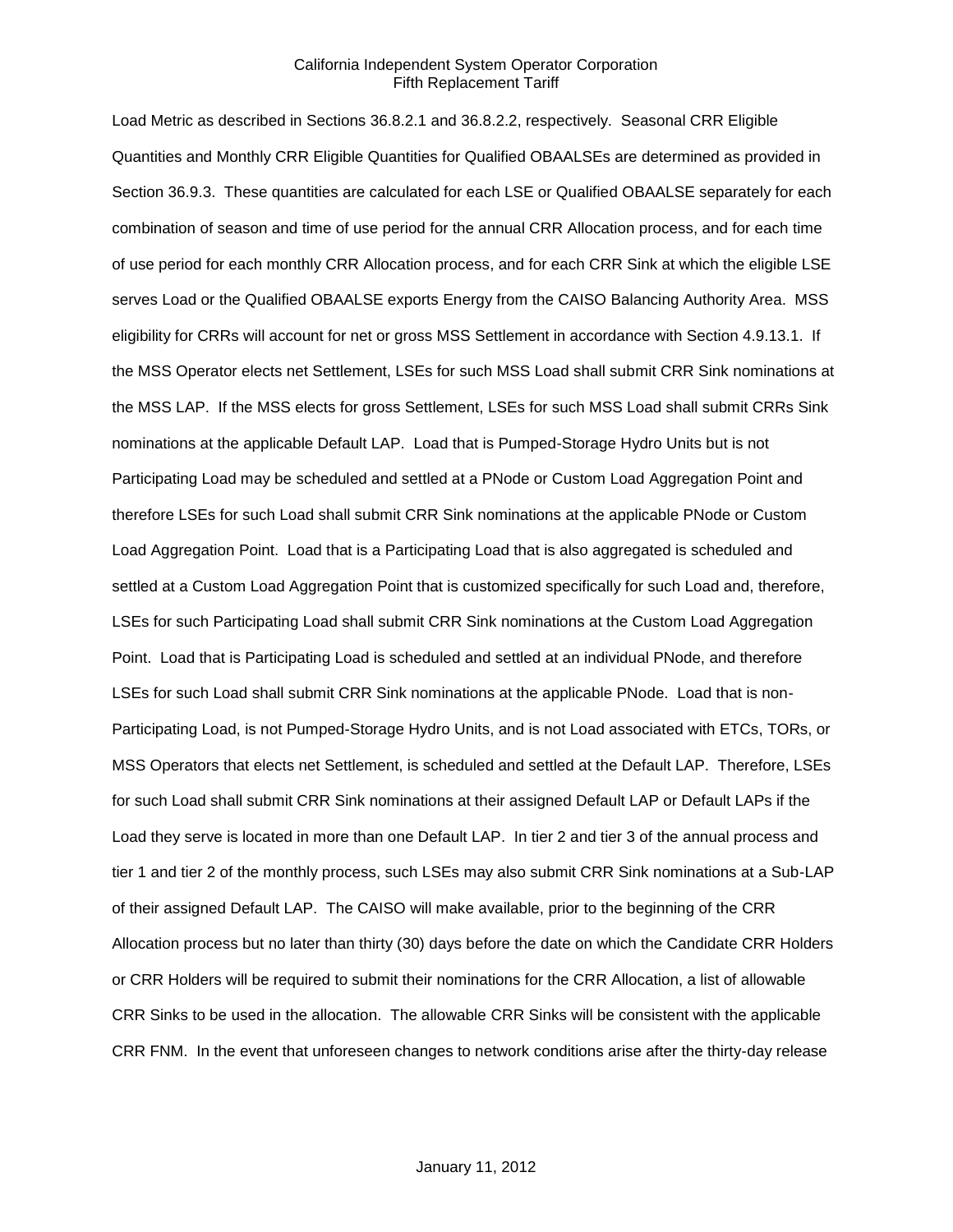of the list of allowable CRR Sinks and warrant revisions to that list, the CAISO will provide updates to the list prior to the closing of nominations for the CRR Allocation.

# **36.8.2.1 Seasonal CRR Eligible Quantity**

The CAISO constructs Load duration curves by season and time of use periods for the annual CRR Allocation process for each LSE based on the LSE's submission to the CAISO of its historical hourly Load data for the prior year, for each LAP within which the LSE serves Load. For load that is subject to variable and difficult-to-predict hydrological conditions, the LSE has the option to submit the load's five-year rolling average historical hourly load data and the CAISO will use the submitted five-year average data for constructing the load duration curves. Once the LSE has exercised this option, the LSE must continue to submit five-year rolling average historical hourly load data for the annual CRR Allocation process in subsequent years. An LSE's Seasonal CRR Load Metric for each season and time of use period is the MW level of Load that is exceeded only in 0.5% of the hours based on the LSE's historical Load data. In the event that the LSE has lost or gained net Load through Load Migration during the course of the prior year, the historical Load data will be adjusted to reflect the loss or gain in accordance with the applicable BPM. The CAISO calculates an LSE's Seasonal CRR Eligible Quantity by first subtracting from that LSE's Seasonal CRR Load Metric the quantity of Load served by its TORs, ETCs, and Converted Rights to form the LSE's Adjusted Load Metric, and then multiplying the result by 0.75.

# **36.8.2.2 Monthly CRR Eligible Quantity**

# **36.8.2.2.1 Based on Load Forecast**

Each month, LSEs whose Load forecasts are verifiable in accordance with Section 36.8.6 will submit hourly Load forecast data for the relevant month. Each month the CAISO will use the LSE's submitted hourly Load forecast data for the relevant month to calculate two Load duration curves (one on-peak and one off-peak Load duration curve for the applicable month) to form the basis for monthly allocations for each CRR Sink in which the LSE serves Load. Each LSE's submitted hourly forecast data should reflect any Load growth that is not due to Load Migration as well as the effect of net Load Migration for that LSE. The Monthly CRR Load Metric for such Load is the MW level of Load that is exceeded only in 0.5% of the hours based on the LSE's submitted Load forecast. The CAISO will calculate an LSE's Monthly CRR Eligible Quantity by subtracting from that LSE's Monthly CRR Load Metric the quantity of Load served by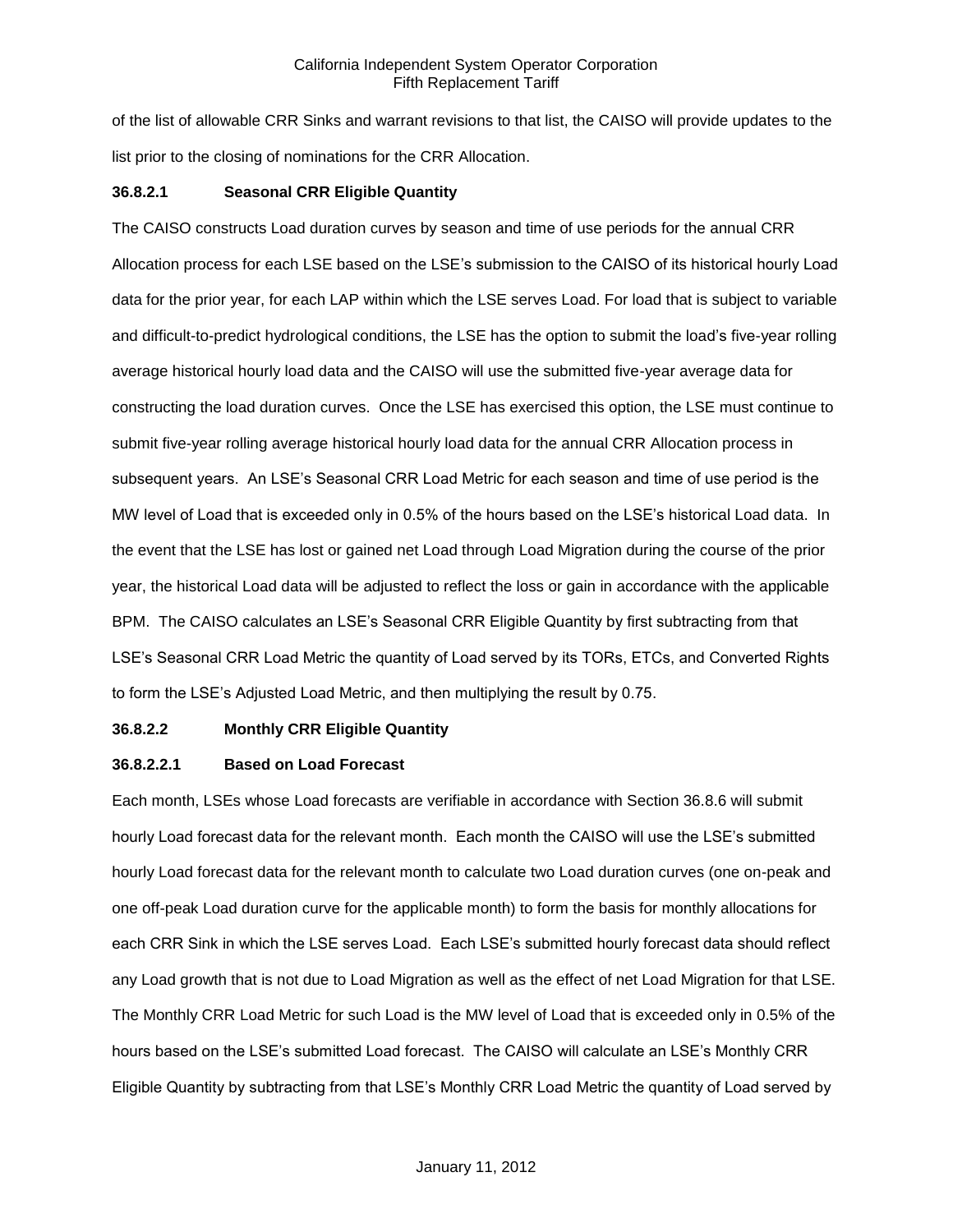its TORs, ETCs, and Converted Rights. In addition the CAISO will adjust the LSE's Monthly CRR Eligible Quantity, if such an adjustment is determined to be necessary pursuant to Section 36.8.6.

### **36.8.2.2.2 Based on Historical Load Data**

An LSE that serves Load that is eligible for CRRs but for which its Load forecast is not verifiable in accordance with Section 36.8.6 shall, each month, submit to the CAISO five (5) years of prior hourly historical Load data for that Load for the same applicable month. Such LSE may submit fewer years of historical data for that Load if granted a waiver by the CAISO because five (5) years of such Load data does not exist. Each month the CAISO will use the LSE's submitted hourly historical Load data for the relevant month to calculate two (2) Load duration curves for each year of historical Load data (one onpeak and one off-peak Load duration curve for the applicable month) for each CRR Sink in which such Load is located. For each Load duration curve, the CAISO will calculate the MW level of Load that is exceeded only in 0.5% of the hours. The CAISO will calculate an LSE's Monthly CRR Eligible Quantity for each on-peak and off-peak period for such Load by averaging the 0.5% exceeded values for all years of submitted historical data, and then subtracting the quantity of Load served by its TORs, ETCs, and Converted Rights.

### **36.8.3 CRR Allocation Process**

## **36.8.3.1 Annual CRR Allocation for CRR Year One**

The annual CRR Allocation process for CRR Year One consists of a sequence of four (4) tiers for each season and time of use period (on-peak and off-peak). Each tier will feature a SFT applied to the CRR nominations submitted by eligible LSEs or Qualified OBAALSEs, the results of which are provided by the CAISO to the respective LSEs or Qualified OBAALSEs prior to the LSEs or Qualified OBAALSEs submitting their nominations to the next tier. Allocations of CRRs in each tier are considered final once they are provided by the CAISO to the respective LSEs or Qualified OBAALSEs. After each tier, LSEs or Qualified OBAALSEs will have an amount of time as specified in the Business Practice Manual after their receipt of the results of each tier to submit their nominations for the next tier, if there is one. The annual CRR Allocation allows LSEs or Qualifed OBAALSEs to submit nominations for Seasonal CRRs up to their Seasonal CRR Eligible Quantities for each season of the relevant year, each time of use CRR Sink as provided in Sections 36.8.3.1.1, 36.8.3.1.2 and 36.8.3.1.4. The annual CRR Allocation also allows LSEs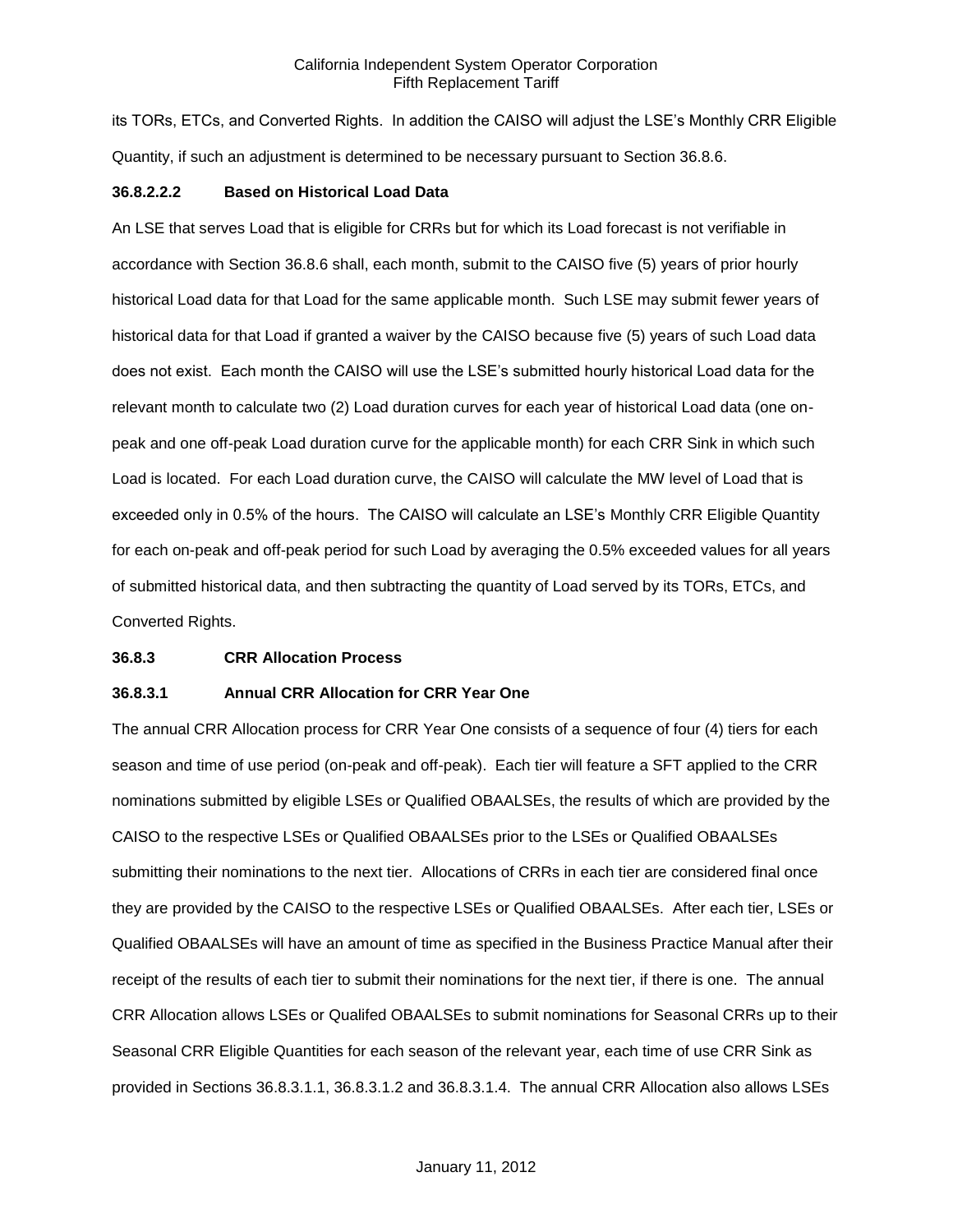to submit nominations for Long Term CRRs up to twenty percent (20%) of their Adjusted Load Metric for each season, time of use period and each LAP; except that an LSE that demonstrates that more than twenty percent (20%) of its Adjusted Load Metric is covered by a combination of long-term procurement arrangements of ten (10) years or greater and ownership of Generation resources is able to submit nominations for a greater amount as specified in Section 36.8.3.1.3. As provided in Section 36.8.3.1.3.2, the annual CRR Allocation allows a Qualified OBAALSE to submit nominations for Long Term CRRs up to fifty percent (50%) of its Adjusted Load Metric for each season, time of use period and Scheduling Point provided that the Qualified OBAALSE demonstrates that all of its nominated Long Term CRR Sources are covered by a combination of long-term procurement arrangements of ten (10) years or greater and ownership of generation resources. The annual CRR Allocation for CRR Year One will be conducted in the following sequence of tiers:

**36.8.3.1.1** Tier 1. In tier 1, an LSE or a Qualified OBAALSE may nominate and the CAISO will allocate to the LSE or a Qualified OBAALSE Seasonal CRRs up to fifty percent (50%) of its Seasonal CRR Eligible Quantity for each season, time of use period and CRR Sink. An LSE or a Qualified OBAALSE can nominate Seasonal CRRs sourced at Trading Hubs in accordance with the LSE's or Qualified OBAALSE's verified CRR Sources. In running the SFT the CAISO shall disaggregate the Seasonal CRR nominations sourced at Trading Hubs as described in Section 36.8.4.1. All allocated CRRs that result from such disaggregation will be Point-to-Point CRRs each of whose CRR Source is a Generating Unit PNode that is an element of the Trading Hub.

**36.8.3.1.2** Tier 2. In tier 2, an LSE or a Qualified OBAALSE may nominate and the CAISO will allocate to the LSE or Qualified OBAALSE Seasonal CRRs up to seventy-five percent (75%) of its Seasonal CRR Eligible Quantity for each season, time of use period and CRR Sink, minus the quantity of CRRs allocated to that LSE or Qualified OBAALSE in tier 1. An LSE or a Qualified OBAALSE can nominate Seasonal CRRs sourced at Trading Hubs in accordance with the LSE's or Qualified OBAALSE's verified CRR Sources. In tier 2 an LSE or a Qualified OBAALSE with a verified Trading Hub CRR Source may nominate up to seventy-five (75%) of the Adjusted Verified CRR Source Quantity for that Trading Hub, minus the total MW quantity of Point-to-Point CRRs the LSE or Qualified OBAALSE was allocated in tier 1 as a result of its tier 1 nomination of CRRs sourced at that Trading Hub. In running the SFT the CAISO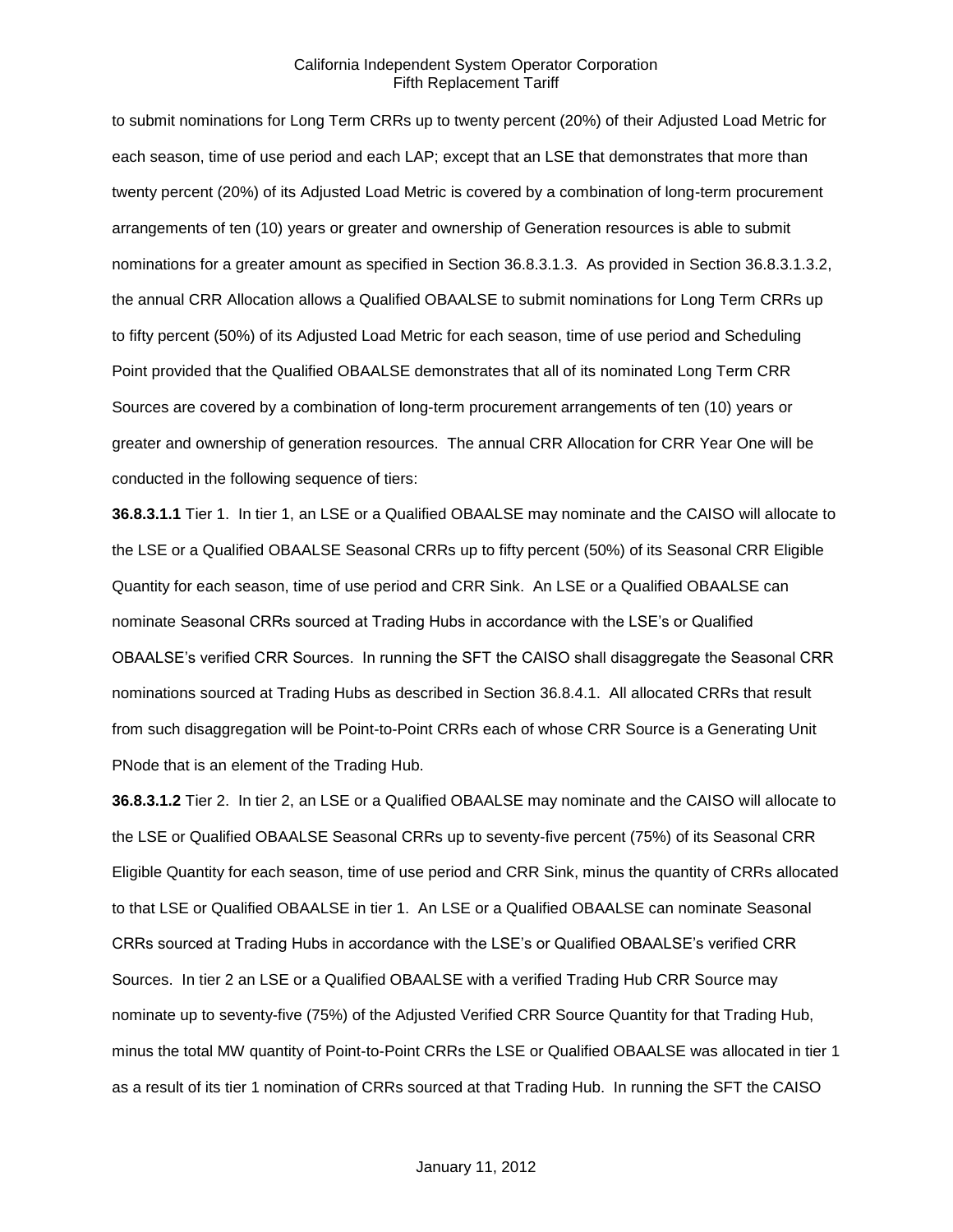shall disaggregate the Seasonal CRR nominations sourced at Trading Hubs as described in Section 36.8.4.1. All allocated CRRs that result from such disaggregation will be Point-to-Point CRRs each of whose CRR Source is a Generating Unit PNode that is an element of the Trading Hub. **36.8.3.1.3** Tier LT. Tier LT will follow tier 2 for CRR Year One. In Tier LT, an LSE or a Qualified OBAALSE may nominate Long Term CRRs from the Seasonal CRRs allocated in tiers 1 and 2 as provided in this Section 36.8.3.1. The cleared Point-to-Point CRRs awarded in tier 1 and tier 2 that resulted from disaggregated CRR nominations sourced at a Trading Hub may not be nominated in Tier LT in CRR Year One. Any Point-to-Point CRRs awarded as a result of disaggregated CRR nominations sourced at a Trading Hub, as described in Section 36.8.4.1, must be nominated as Trading Hub CRRs as described in this Section 36.8.3.1.3. In running the SFT the CAISO shall disaggregate the Seasonal CRR nominations sourced at Trading Hubs as described in Section 36.8.4.1. All allocated Long Term CRRs that result from such disaggregation will be Point-to-Point CRRs each of whose CRR Source is a Generating Unit PNode that is an element of the Trading Hub.

# **36.8.3.1.3.1 Tier LT for LSEs**

The quantity of Seasonal CRRs that an LSE can nominate as Long Term CRRs is limited to twenty percent (20%) of the LSE's Adjusted Load Metric, except that an LSE that can demonstrate that more than twenty percent (20%) of its Adjusted Load Metric is covered by a combination of long-term procurement arrangements of ten (10) years or greater and ownership of Generation resources is able to submit nominations for a greater amount as provided in this section. Such demonstrations shall be provided by the requesting LSE to the CAISO through the submission of a written sworn declaration by an executive employee authorized to represent the LSE and attest to the accuracy of the data demonstration. As necessary, the CAISO may request, and such LSE must produce in a timely manner, documents in support of such declaration. If the LSE has demonstrated that more than twenty percent (20%) of its Adjusted Load Metric is covered by a combination of long-term procurement arrangements of ten (10) years or greater and ownership of Generation resources, the amount of Long Term CRRs that it may nominate is equal to the minimum of: (i) the sum of the owned resources and long-term procurement arrangements of ten (10) years or more and (ii) fifty percent (50%) of the LSE's Adjusted Load Metric.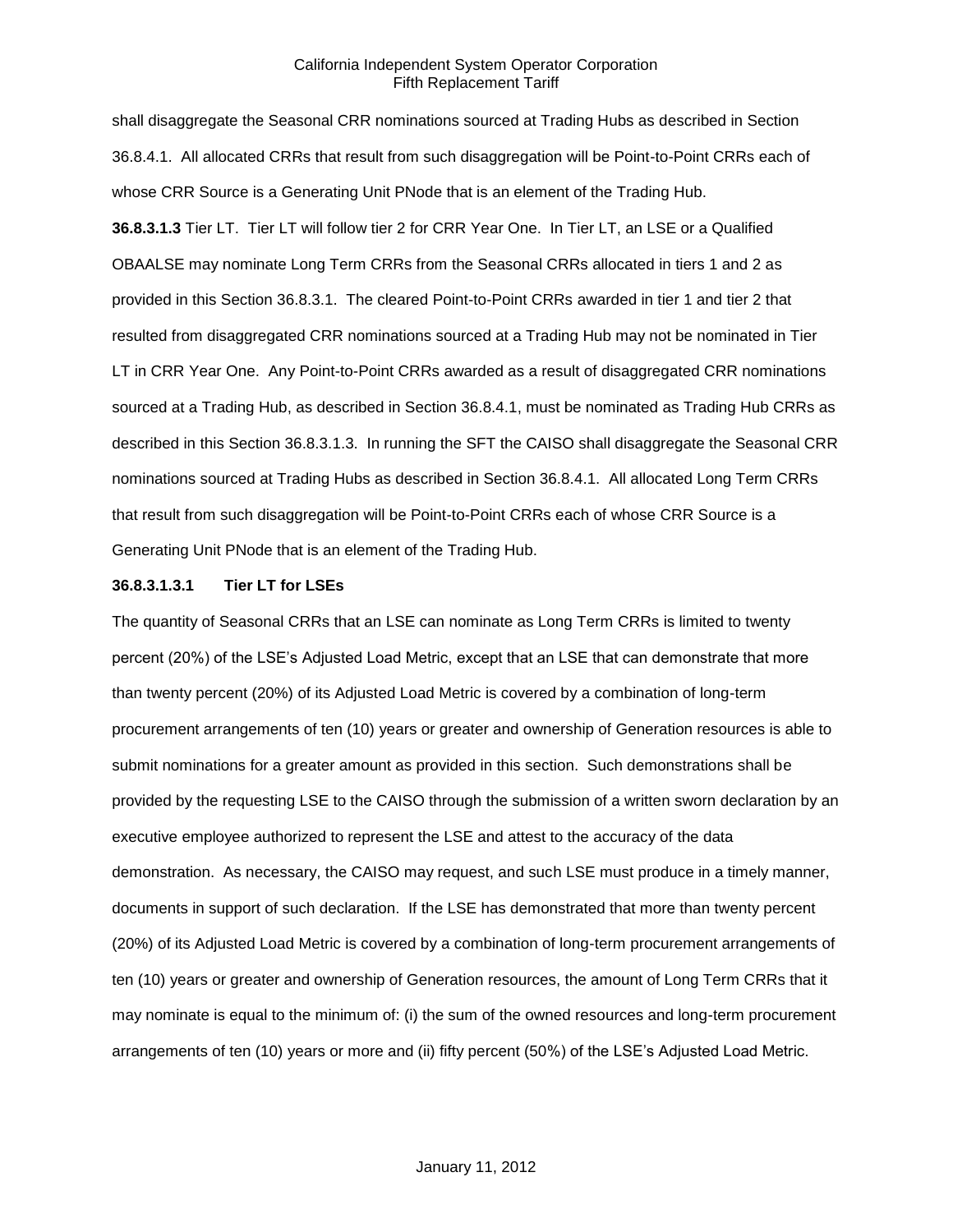If an LSE's combination of long-term procurement arrangements of ten (10) years or greater and ownership of generation resources is greater than twenty percent (20%) of its Adjusted Load Metric and the LSE nominates more than twenty percent (20%) of its Adjusted Load Metric as Long Term CRRs, then the CRR Sources for all of the LSE's Long Term CRR nominations must be sources associated with its demonstrated long-term procurement arrangements of ten (10) years or greater or its owned generation resources. Subject to the maximum quantities described above in this Section 36.8.3.1.3.1, an LSE can nominate CRRs sourced at a Trading Hub in Tier LT up to the total MW amount of the Pointto-Point CRRs the LSE was allocated in tiers 1 and 2 as a result of its disaggregated tier 1 and 2 nominations of CRRs sourced at that Trading Hub. Subject to the maximum quantities described above in this Section 36.8.3.1.3.1, an LSE can nominate CRRs sourced at a Trading Hub in Tier LT up to the total MW amount of the Point-to-Point CRRs the LSE was allocated in tiers 1 and 2 as a result of its disaggregated tier 1 and 2 nominations of CRRs sourced at that Trading Hub.

## **36.8.3.1.3.2 Tier LT for Qualified OBAALSEs**

A Qualified OBAALSE may submit nominations for Long Term CRRs up to fifty percent (50%) of its Adjusted Load Metric for each season, time of use period and Scheduling Point. The Qualified OBAALSE must demonstrate that all of its nominated Long Term CRRs are supported by a combination of long-term procurement arrangements of ten (10) years or greater and ownership of generation resources. Such demonstrations shall be provided by the requesting Qualified OBAALSE to the CAISO through the submission of a written sworn declaration by an executive employee authorized to represent the Qualified OBAALSE attesting to the accuracy of the data demonstration. As necessary, the CAISO may request, and such Qualified OBAALSE must produce in a timely manner, documents in support of such declaration.

#### **36.8.3.1.3.3 Tier LT SFT**

After receiving nominations for Long Term CRRs from LSEs and Qualified OBAALSEs, the CAISO will run SFTs to ensure the feasibility of the nominated Long Term CRRs for the remaining nine years of the ten-year term of the Long Term CRR. The SFT runs in Tier LT will test the feasibility of only the Long Term CRR nominations and will not include in the analysis those Seasonal CRRs allocated in tiers 1 and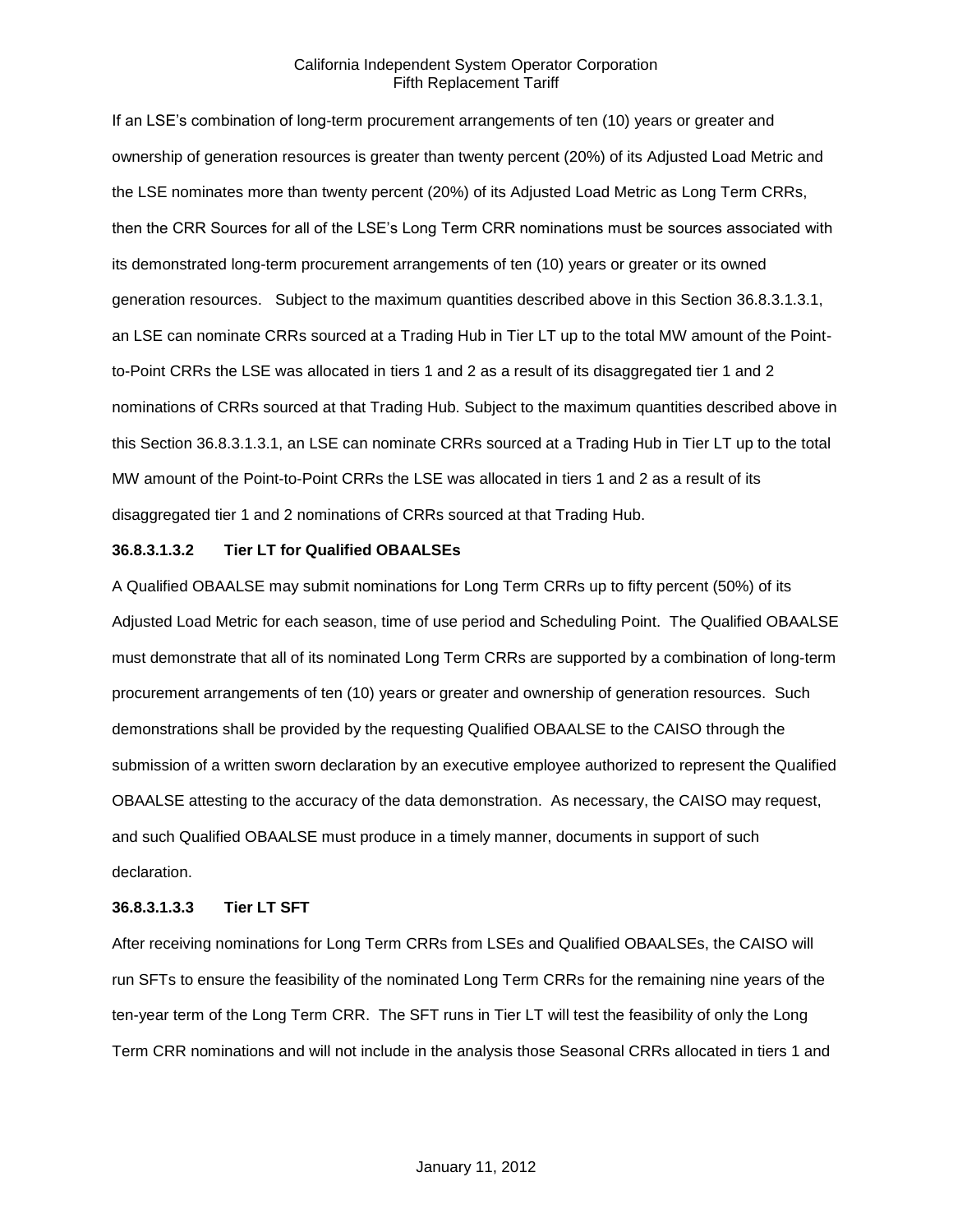2 that are not nominated as Long Term CRRs. The quantity of Long Term CRRs that can be allocated for any season and time of use period must be feasible for the entire ten-year term of the Long Term CRR. As a result of the Tier LT SFT runs, Long Term CRR nominations may not be fully allocated; however, such a result will not affect the CRR Year One validity of the Seasonal CRR allocated in tiers 1 and 2. The CAISO will inform the nominating entity of the results of the Tier LT SFTs before the deadline for submission of the tier 3 nominations.

**36.8.3.1.4** Tier 3. In tier 3, an LSE or a Qualified OBAALSE may nominate and the CAISO will allocate to the LSE or Qualified OBAALSE Seasonal CRRs up to one hundred percent (100%) of its Seasonal CRR Eligible Quantity for each season, minus the quantity of CRRs allocated to that LSE or Qualified OBAALSE in tiers 1 and 2. In tier 3, Sub-LAPs will be eligible CRR Sinks provided that the Sub-LAP is within the nominating LSE's Default LAP. An LSE or a Qualified OBAALSE can nominate Seasonal CRRs sourced at Trading Hubs. In running the SFT the CAISO shall disaggregate the Seasonal CRR nominations sourced at Trading Hubs as described in Section 36.8.4.1. All allocated CRRs that result from such disaggregation will be Point-to-Point CRRs each of whose CRR Source is a Generating Unit PNode that is an element of the Trading Hub. A Qualified OBAALSE can only nominate CRRs from its verified CRR Sources as provided in Section 36.8.3.4.

# **36.8.3.2 Monthly CRR Allocation for CRR Year One**

The monthly CRR Allocation in CRR Year One shall consist of a sequence of two (2) tiers for each time of use period (on-peak and off-peak). The monthly CRR Allocation will distribute Monthly CRRs to each LSE or Qualified OBAALSE up to one hundred percent (100%) of its Monthly CRR Eligible Quantity, minus CRRs allocated to that LSE or Qualified OBAALSE in the annual CRR Allocation for the relevant month and time of use period. The monthly CRR Allocation for CRR Year One will be conducted as follows:

**36.8.3.2.1** Tier 1. In tier 1 of the monthly CRR Allocations, an LSE or a Qualified OBAALSE may nominate and the CAISO will allocate to the LSE or Qualified OBAALSE Monthly CRRs up to fifty percent (50%) of the difference between its Monthly CRR Eligible Quantity and the quantity of Seasonal CRRs and previously allocated Long Term CRRs that apply to that month and time of use period. An LSE or a Qualified OBAALSE can nominate Monthly CRRs sourced at Trading Hubs in accordance with the LSE's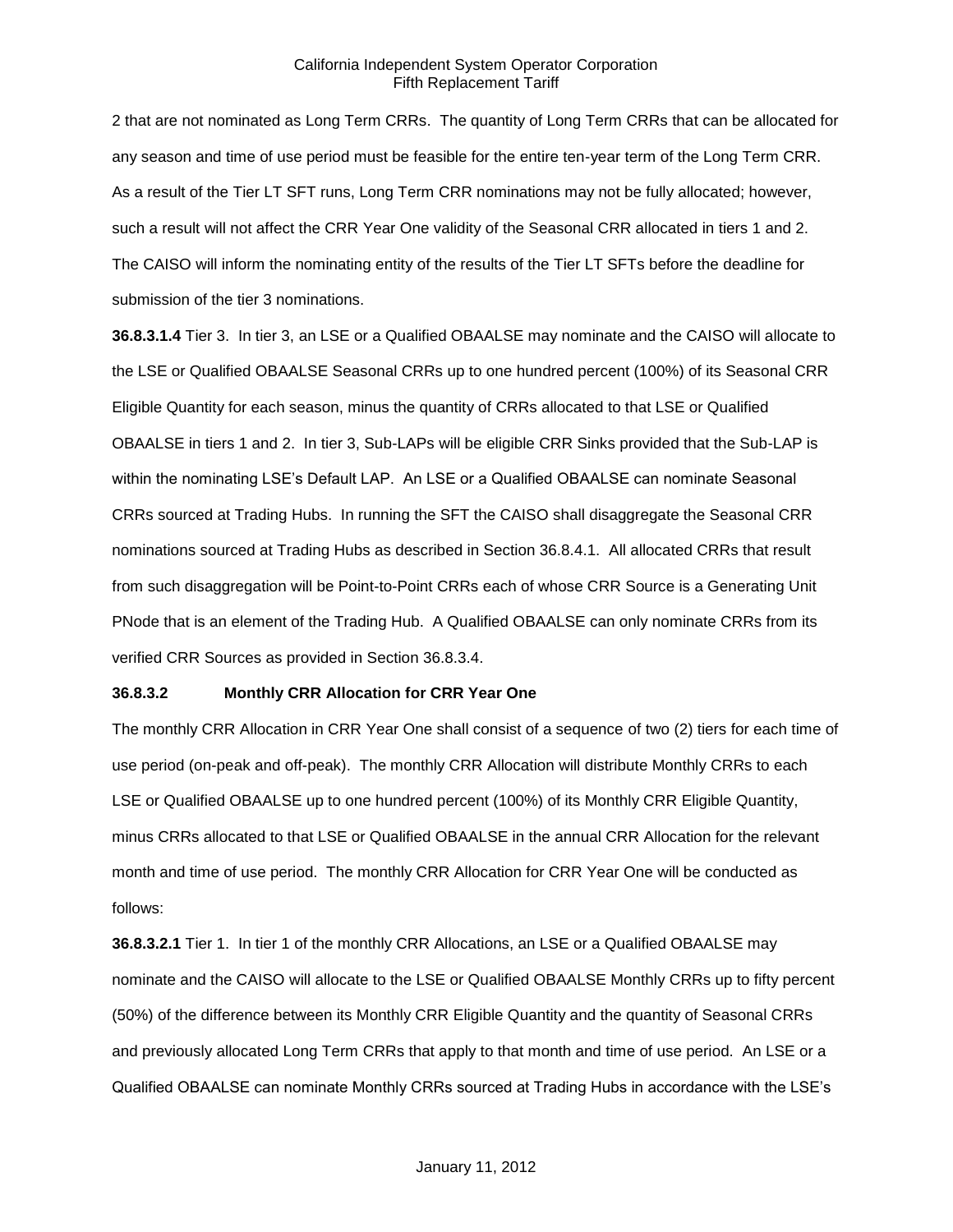or Qualified OBAALSE's verified CRR Sources. In running the SFT the CAISO shall disaggregate the Monthly CRR nominations sourced at Trading Hubs as described in Section 36.8.4.1. All allocated CRRs that result from such disaggregation will be Point-to-Point CRRs each of whose CRR Source is a Generating Unit PNode that is an element of the Trading Hub.

**36.8.3.2.2** Tier 2. In tier 2 of the monthly CRR Allocations, an LSE or a Qualified OBAALSE may nominate and the CAISO will allocate to the LSE or Qualified OBAALSE Monthly CRRs up to one hundred percent (100%) of the difference between its CRR Eligible Quantity and the quantity of Seasonal CRRs and previously allocated Long Term CRRs that apply to that month and time of use period, minus the quantity of CRRs the entity was allocated in tier 1 of the CRR Year One monthly CRR Allocation. An LSE or a Qualified OBAALSE can nominate Monthly CRRs sourced at Trading Hubs. In running the SFT the CAISO shall disaggregate the Monthly CRR nominations sourced at Trading Hubs as described in Section 36.8.4.1. In tier 2 of the monthly CRR Allocation, Sub-LAPs will be eligible CRR Sinks provided that the Sub-LAP is within the nominating LSE's Default LAP. A Qualfied OBAALSE can only nominate CRRs from its verified CRR Sources as provided in Section 36.8.3.4.2.

### **36.8.3.3 [NOT USED]**

### **36.8.3.4 Source Verification**

Source verification is required for LSE CRR nominations in tiers 1 and 2 of the CRR Year One annual allocation process and in tier 1 of each CRR Year One monthly allocation process. Source verification is required for all Qualified OBAALSE CRR nominations in all tiers of all CRR Allocation processes.

## **36.8.3.4.1 CRR Year One Source Verification for LSEs**

In CRR Year One, nominations for tier 1 and tier 2 of the annual CRR Allocation and tier 1 of the monthly CRR Allocations must be source verified for all LSEs. Prior to the beginning of the CRR Allocation process but no later than thirty (30) days before the date on which the Candidate CRR Holders or CRR Holders will be required to submit their nominations for the CRR Allocation, the CAISO will make available a list of allowable CRR Sources to be used in the CRR Allocation. The allowable CRR Sources will be consistent with the applicable CRR FNM. In the event that unforeseen changes to network conditions arise after the thirty-day release of the list of allowable CRR Sources and warrant revisions to that list, the CAISO will provide updates to the list prior to the closing of nominations for the CRR Allocation. An LSE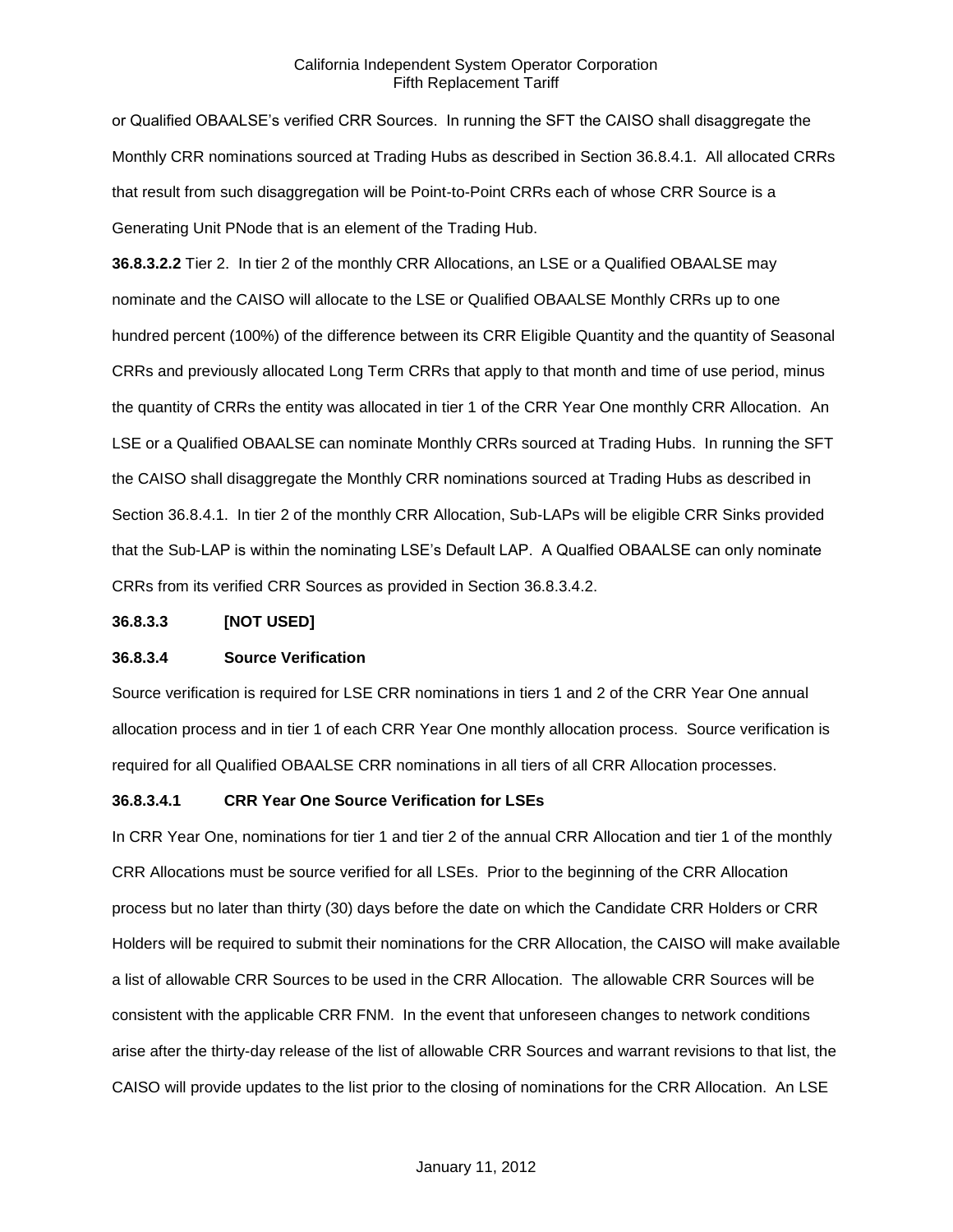must demonstrate that it could actually submit Bids, including Self-Schedules and Inter-SC Trades, for Energy from the locations to be nominated as CRR Sources to serve its Load either through ownership of, or contractual rights to receive Energy from, the relevant Generating Units, or a contract to take ownership of power at the relevant source, such as a Trading Hub or a Scheduling Point. For the second, third and fourth quarters of calendar year 2008 for CRR Year One, in conducting its source verification the CAISO will use data for the period beginning April 1, 2006 and ending December 31, 2006. For the first quarter of calendar year 2009 for CRR Year One, the CAISO will use data for the period beginning January 1, 2007 and ending March 31, 2007 as the basis for verification. Such demonstrations shall be provided by the requesting LSE to the CAISO through the submission of a written sworn declaration by an executive employee authorized to represent the LSE and attest to the accuracy of the data demonstration. As necessary, the CAISO may request, and such LSE must produce in a timely manner, documents in support of such declaration.

# **36.8.3.4.2 Source Verification for Qualified OBAALSEs**

All CRR nominations by Qualified OBAALSEs must be source verified. A Qualified OBAALSE's source verification will be based on its legitimate need showing as specified in Section 36.9.1.

#### **36.8.3.4.3 Calculation of Verified CRR Source Quantity**

The Verified CRR Source Quantity associated with each verified CRR Source for a particular LSE or Qualified OBAALSE will be: (i) for an owned generation resource the PMax of the unit multiplied by the LSE's or Qualified OBAALSE's ownership share; (ii) for a contract with a generation resource, the hourly MWh of Energy specified in the contract averaged over all hours of the relevant time of use period, but no greater than the PMax of the unit; or (iii) for a contract that delivers Energy to a Trading Hub or Scheduling Point, the hourly MWh of energy specified in the contract for delivery from the supplier to the LSE or Qualified OBAALSE at the Trading Hub or Scheduling Point, averaged over all hours of the relevant time of use period. Energy contracts submitted by an LSE to demonstrate that the LSE can submit Bids, including Self-Schedules and Inter-SC Trades, for Energy from the nominated CRR Sources to serve its Load must be at least one month in duration. Energy contracts submitted by a Qualified OBAALSE to demonstrate that the Qualified OBAALSE can submit Bids, including Self-Schedules and Inter-SC Trades, for Energy from the nominated CRR Sources to serve its Load must be at least one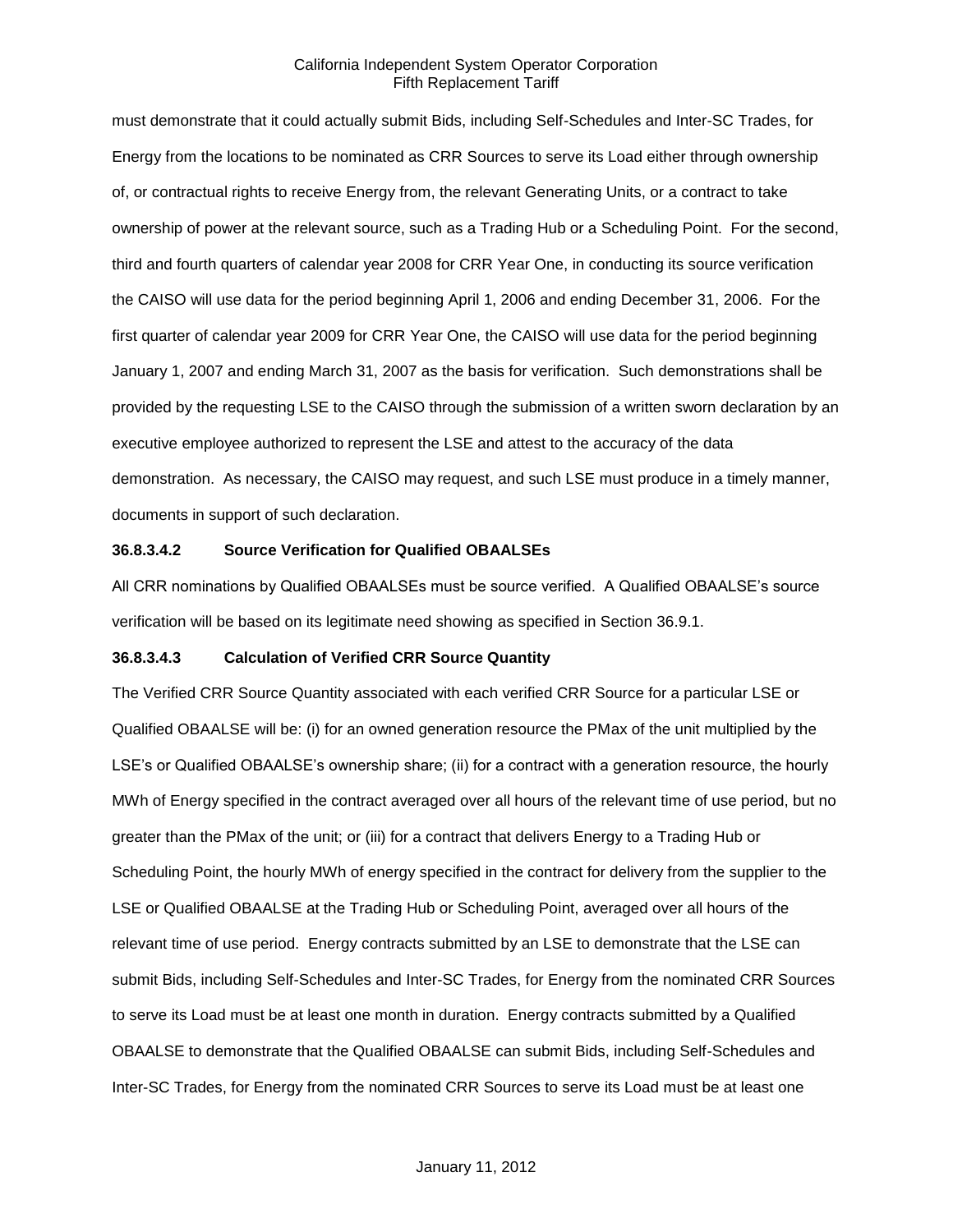month in duration to support nominations of Monthly and Seasonal CRRs, and at least ten (10) years in duration to support nominations of Long Tem CRRs. Nominations of CRRs for which the CRR Source is a Scheduling Point must be source verified in accordance with Section 36.8.4.2.

# **36.8.3.4.4 Calculation of Adjusted Verified CRR Source Quantity**

For nominations by an LSE and a Qualified OBAALSE, except for a Qualified OBAALSE's nomination of Long Term CRRs, the CAISO will consider a contract that covers a portion of a season (but not less than one month) to be acceptable verification, with the adjustment described below, for the entire season for which a CRR is nominated. The CAISO will also consider a contract not less than one month in duration that covers portions of two consecutive months to be acceptable verification, with the adjustment described below, for both of the months that are partially covered. In such cases, for a contract that covers only a portion of the season or month for which the LSE or Qualified OBAALSE wishes to nominate source-verified CRRs, the CAISO will calculate an Adjusted Verified CRR Source Quantity, which equals the Verified CRR Source Quantity times the ratio of the number of days covered by the contract for a particular month or season to the total number of days in that month or season, consistent with the time of use period of the CRRs being nominated. Contracts submitted by a Qualified OBAALSE to support nomination of Long Term CRRs must be at least ten (10) years in duration and cover the entire season of the Long Term CRR being nominated, and therefore the Adjusted Verified CRR Source Quantity calculation does not apply to such nominations.

# **36.8.3.5 Annual CRR Allocation Beyond CRR Year One**

The annual CRR Allocation for years beyond CRR Year One consists of a sequence of four (4) tiers for each season and time of use period (on-peak and off-peak). Allocations of CRRs in each tier are considered final once they are provided by the CAISO to the respective LSEs or Qualified OBAALSEs. After each tier, LSEs or Qualified OBAALSEs will have an amount of time as specified in the Business Practice Manual after their receipt of the results of each tier to submit their nominations for the next tier, if there is one. The annual CRR Allocation will allow LSEs or Qualified OBAALSEs to submit nominations up to their Seasonal CRR Eligible Quantities minus the quantity of previously allocated Long Term CRRs for each season of the relevant year, each time of use period and each CRR Sink at which they serve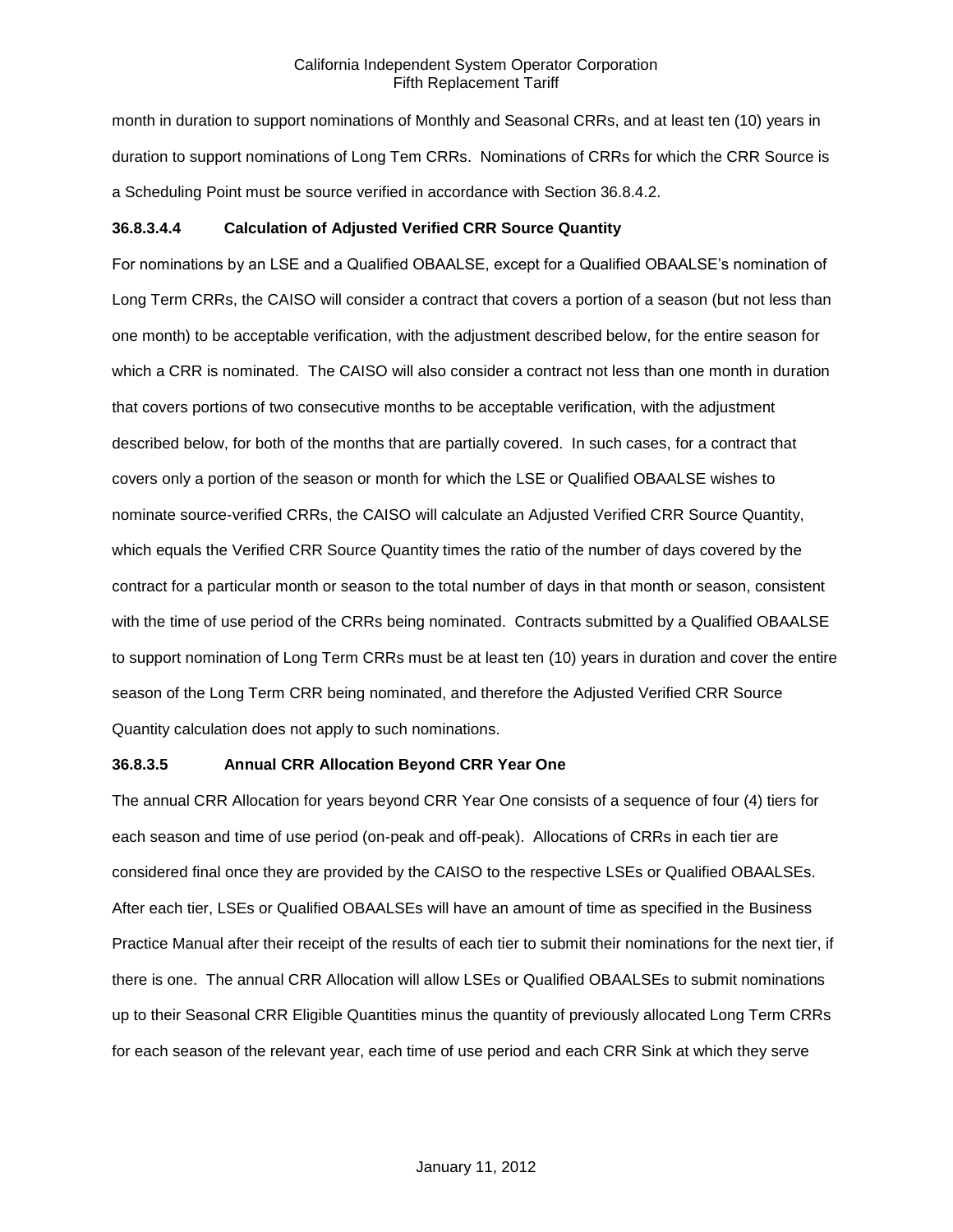Load. Annual CRR Allocations for years beyond CRR Year One will be conducted in the following sequence of tiers:

## **36.8.3.5.1 Tier 1 – Priority Nomination Process**

Tier 1 of the annual CRR Allocation in years beyond CRR Year One will be a Priority Nomination Process through which CRR Holders may nominate some of the same CRRs that they were allocated in the immediately previous annual CRR Allocation process. As provided in Section 36.8.3.4.2, nominations by a Qualified OBAALSE in the PNP are subject to source verification. In all annual CRR Allocations after CRR Year One, an LSE or a Qualified OBAALSE may make PNP nominations up to the lesser of: (1) twothirds of its Seasonal CRR Eligible Quantity, minus the quantity of Long Term CRRs allocated in the immediately preceding Seasonal CRR Allocation for each season, time of use period and CRR Sink for that year; or, (2) the total quantity of Seasonal CRRs allocated to that LSE in the previous annual CRR Allocation, minus the quantity of previously allocated Long Term CRRs for each season, time of use period and CRR Sink, and minus any reduction for net loss of Load or plus any increase for net gain of Load through retail Load Migration as described in Section 36.8.5.1. In addition, an LSE's or Qualified OBAALSE's nomination of any particular CRR Source-CRR Sink combination in the PNP may not exceed the MW quantity of CRRs having that CRR Source and CRR Sink that the LSE or Qualified OBAALSE was allocated in the previous annual CRR Allocation, reduced by the MW quantity of those Long-Term CRRs with the same CRR Source and CRR Sink that were awarded in the prior year's Long-Term CRR allocation, for the same season and time of use period, and in the case of an LSE, adjusted for net Load loss or gain resulting from Load Migration as described in Section 36.8.5.2.2. An LSE or a Qualified OBAALSE may nominate CRRs awarded with a CRR Source at the Trading Hubs in the PNP. CRRs whose CRR Sink is a Sub-LAP are not eligible for nomination in the PNP. A CRR whose CRR Sink is a Custom LAP or PNode is eligible for nomination in the PNP. PNP Eligible Quantities are not affected by secondary transfers of CRRs, except as performed by the CAISO to reflect Load Migration as described in Section 36.8.5. That is, with the exception of transfers to reflect Load Migration: (i) an LSE or a Qualified OBAALSE may nominate in the PNP a CRR it was allocated in the prior annual CRR Allocation even though it transferred that CRR to another party during the year, and (ii) an LSE or a Qualified OBAALSE may not nominate in the PNP a CRR that it received through a secondary transfer from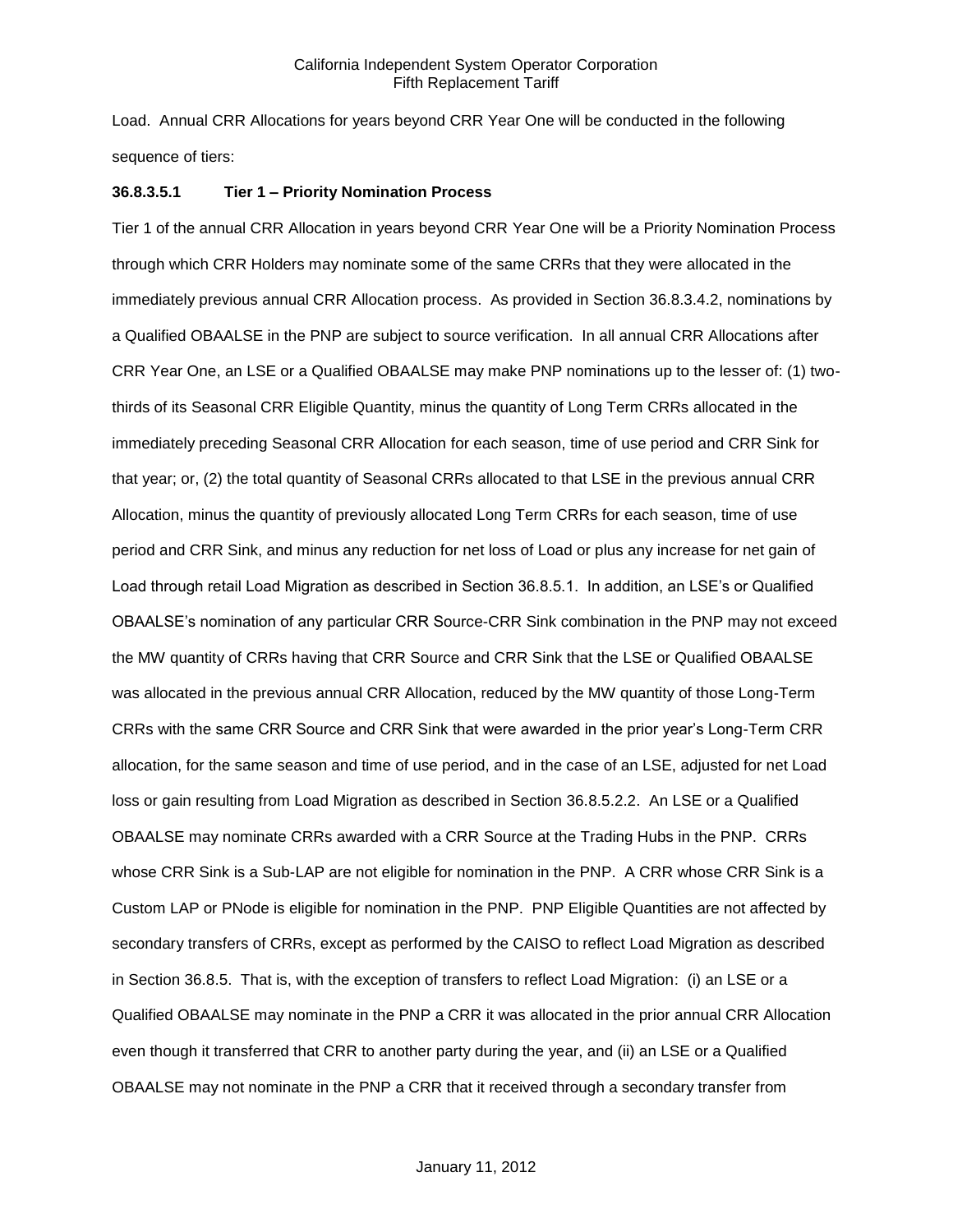another party. CRRs received through a CRR Auction are not eligible for nomination in the PNP. CRRs received as Offsetting CRRs to reflect Load Migration are not eligible for nomination in the PNP. The maximum quantity of CRRs that an LSE or a Qualified OBAALSE may nominate in the PNP is fifty (50) percent of its Adjusted Load Metric, minus any previously allocated Long Term CRRs that are valid for the term of the CRRs being nominated. The CAISO does not guarantee that all CRR nominations in the PNP will be allocated. The CAISO will conduct an SFT to determine whether all CRR nominations in the PNP are simultaneously feasible. If the SFT determines that all priority nominations are not simultaneously feasible, the CAISO will reduce the allocated CRRs until simultaneous feasibility is achieved.

### **36.8.3.5.2 Tier LT**

In years subsequent to CRR Year One, Long Term CRRs will be allocated as provided in this section.

# **36.8.3.5.2.1 Tier LT for LSEs**

In Tier LT of CRR Year Two, an LSE may nominate Long Term CRRs from any of the Seasonal CRRs it was allocated in the PNP up to a maximum of thirty percent (30%) of the its Adjusted Load Metric, minus the quantity of previously allocated Long Term CRRs that are valid for that year; except that the LSE may nominate Long Term CRRs in amounts greater than thirty percent (30%) but no more than fifty percent (50%) of its Adjusted Load Metric if the LSE demonstrates that more than thirty percent (30%) of its Adjusted Load Metric is covered by a combination of long-term procurement arrangements of ten (10) years or greater and ownership of Generation resources. Such demonstrations shall be provided by the requesting LSE to the CAISO through the submission of a written sworn declaration by an executive employee authorized to represent the LSE and attest to the accuracy of the data demonstration. As necessary, the CAISO may request, and such LSE must produce in a timely manner, documents in support of such declaration. If the LSE has demonstrated that more than thirty percent (30%) of its Adjusted Load Metric is covered by a combination of long-term procurement arrangements of ten (10) years or greater and ownership of Generation resources, the amount of Long Term CRRs that it may nominate is equal to the minimum of: (i) the sum of the owned resources and long-term procurement arrangements of ten (10) years or more, minus the quantity of previously allocated Long Term CRRs that are valid for that CRR year, and (ii) fifty percent (50%) of the LSE's Adjusted Load Metric, minus the quantity of previously allocated Long Term CRRs that are valid for that CRR year. In CRR Year Three,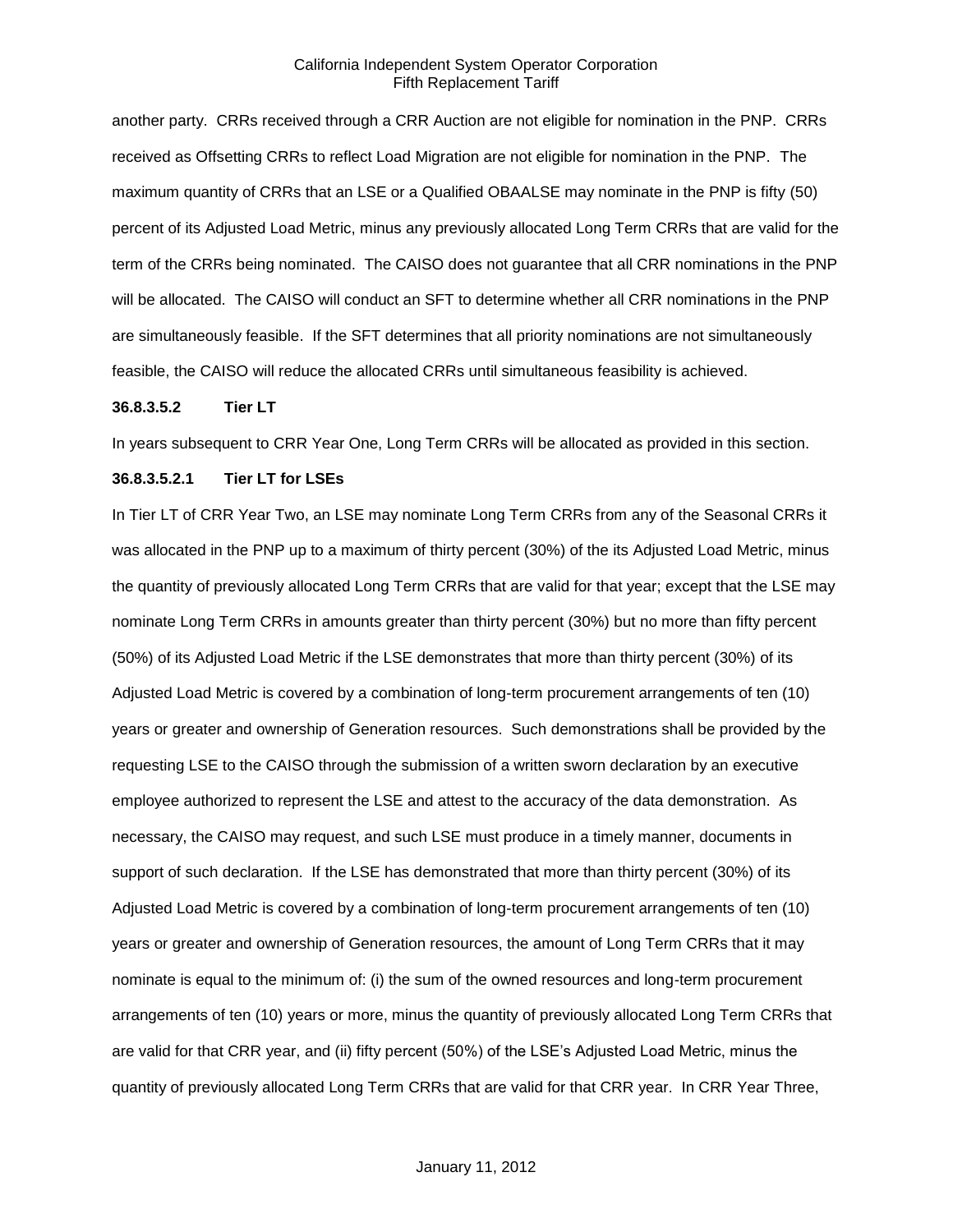the limit on Long Term CRR nominations will increase by ten percent (10%) to forty percent (40%) of the eligible entity's Adjusted Load Metric but shall not exceed fifty percent (50%) of the Adjusted Load Metric. In CRR Year Three, an LSE may exceed the forty percent (40%) limit on Long Term CRR nominations if it demonstrates that its Adjusted Load Metric is covered by a combination of long-term procurement arrangements of ten (10) years or greater and ownership of Generation resources. The amount of Long Term CRRs that it may nominate is equal to the minimum of: (i) the sum of the owned resources and long-term procurement arrangements of ten (10) years or more, minus the quantity of previously allocated Long Term CRRs that are valid for that CRR year, and (ii) fifty percent (50%) of the LSE's Adjusted Load Metric, minus the quantity of previously allocated Long Term CRRs that are valid for that CRR year. In CRR Year Four and all subsequent years, an LSE may nominate Long Term CRRs from any of the Seasonal CRRs allocated in the PNP up to the maximum of fifty percent (50%) of its Adjusted Load Metric, minus the quantity of previously allocated Long Term CRRs that are valid for that year.

### **36.8.3.5.2.2 Tier LT for Qualified OBAALSEs**

A Qualified OBAALSE may submit nominations for Long Term CRRs up to the portion of its Adjusted Load Metric for which it has demonstrated coverage by a combination of long-term procurement arrangements of ten (10) years or greater and ownership of generation resources, up to a maximum of fifty percent (50%) of its Adjusted Load Metric for each season, time of use period and Scheduling Point, minus the quantity of previously allocated Long Term CRRs that are valid for that CRR year. Such demonstrations shall be provided by the requesting Qualified OBAALSE to the CAISO through the submission of a written sworn declaration by an executive employee authorized to represent the Qualified OBAALSE and attest to the accuracy of the data demonstration. As necessary, the CAISO may request, and such Qualified OBAALSE must produce in a timely manner, documents in support of such declaration. Contracts submitted in support of OBAALSE nominations of Long Term CRRs must cover the entire season of the Long Term CRR being nominated.

### **36.8.3.5.2.3 Tier LT SFT**

After receiving nominations for Long Term CRRs, the CAISO will run SFTs to ensure the feasibility of the nominated Long Term CRRs for the remaining nine years of the ten (10) year term of the Long Term CRR. The SFT run in Tier LT will test the feasibility of only the Long Term CRR nominations and will not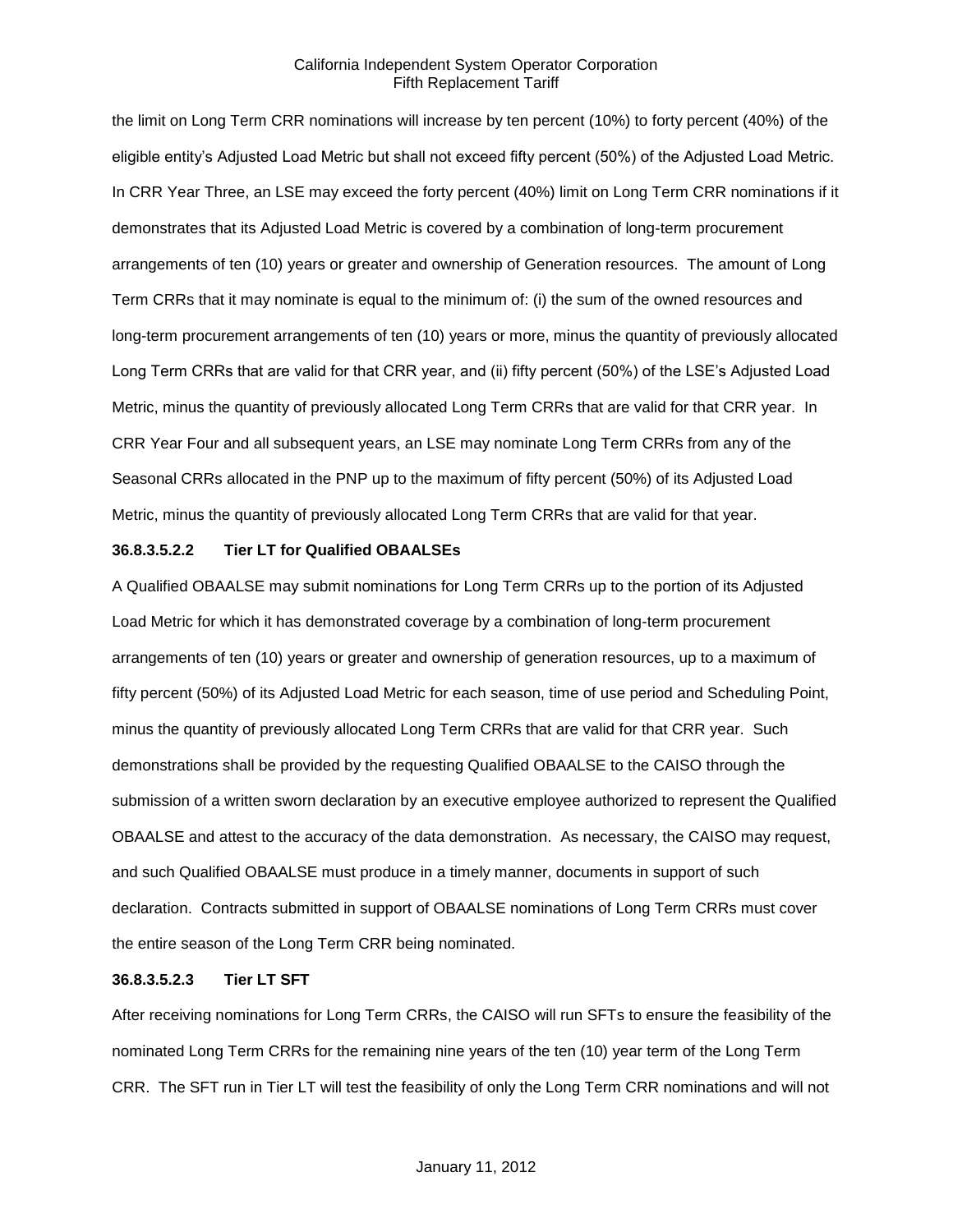include in the analysis those Seasonal CRRs allocated in the PNP that were not nominated as Long Term CRRs. The quantity of Long Term CRRs that can be allocated for any season and time of use period must be feasible for the entire ten (10) year term of the Long Term CRR. As a result of the Tier LT SFT runs, Long Term CRR nominations may not be fully allocated; however, such a result will not affect the validity of: (i) the Long Term CRRs allocated in previous years, or (ii) the Seasonal CRRs allocated in the PNP. The CAISO will inform nominating eligible entities of the results of the Tier LT SFTs before the deadline for submission of the tier 2 nominations.

**36.8.3.5.3 Tier 2** In tier 2 of the annual CRR Allocation, the CAISO will allocate Seasonal CRRs to each LSE and Qualfied OBAALSE up to two-thirds of its Seasonal CRR Eligible Quantity for each season, time of use period and CRR Sink, minus the quantity of: (i) CRRs allocated to that LSE or Qualified OBAALSE in tier 1, and (ii) Long Term CRRs previously allocated to it that are valid for the CRR term currently being allocated. In tier 2 of the annual CRR Allocation, Sub-LAPs will be eligible CRR Sinks provided that the Sub-LAP is within the nominating LSE's Default LAP. An LSE or a Qualified OBAALSE can nominate Seasonal CRRs sourced at Trading Hubs. In running the SFT the CAISO shall disaggregate the Seasonal CRR nominations sourced at Trading Hubs as described in Section 36.8.4.1.

**36.8.3.5.4 Tier 3.** In tier 3 of the annual CRR Allocation, the CAISO will allocate Seasonal CRRs to each LSE or Qualified OBAALSE up to one hundred percent (100%) of its Seasonal CRR Eligible Quantity for each season, time of use period and CRR Sink, minus the quantity of: (i) CRRs allocated to that LSE or Qualified OBAALSE in tiers 1 and 2, and (ii) Long Term CRRs previously allocated to that eligible entity that are valid for the CRR term currently being allocated. In tier 3 of the annual CRR Allocation, Sub-LAPs will be eligible CRR Sinks provided that the Sub-LAP is within the nominating LSE's Default LAP. An LSE or a Qualified OBAALSE can nominate Seasonal CRRs where the CRR Source is a Trading Hub. In running the SFT the CAISO shall disaggregate the Seasonal CRR nominations sourced at Trading Hubs as described in Section 36.8.4.1.

# **36.8.3.5.5 Alternatives for Renewal of Long Term CRRs and for the Transition of Expiring ETCs and Converted Rights to Long Term CRRs**

Eligible entities may, in the final year of a Long Term CRR, nominate the identical CRR Source, CRR Sink, and MW terms of the expiring Long Term CRR in the PNP conducted that year, subject to any applicable quantity limitations specified in this Section 36. An eligible entity with an Existing Transmission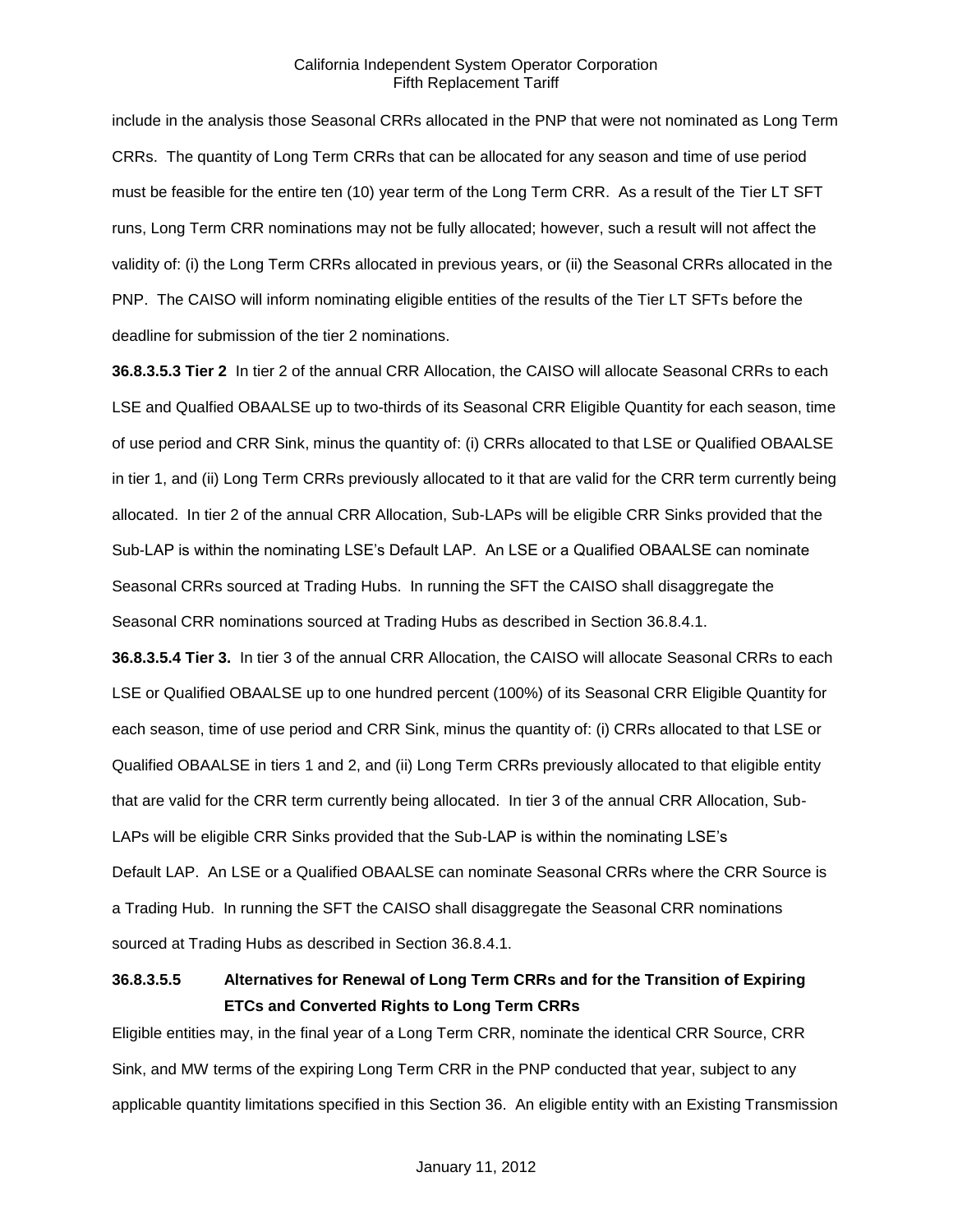Contract or Converted Rights that expire by the start of the year for which the CRR Allocation process is conducted may participate in the PNP as if its Existing Transmission Contract or Converted Rights sources and sinks were previously allocated Seasonal CRRs, subject to any applicable quantity limitations specified in this Section 36. In either case, if Seasonal CRRs are awarded to an LSE or a Qualified OBAALSE in the PNP based on its nomination of its expiring rights, such entity may then nominate those Seasonal CRRs in Tier LT of the same year's annual CRR Allocation process, subject to any applicable quantity limitations specified in this Section 36. Alternatively, CRR Holders of expiring LT CRRs, expiring Existing Transmission Contracts or expiring Converted Rights may bypass the tier 1 Priority Nomination Process and nominate their expiring rights as Long Term CRRs in Tier LT one year prior to the year of expiration, subject to any applicable quantity limitations specified in this Section 36. This alternative allows the holder of the expiring rights to nominate Long Term CRRs in the first Tier LT SFT in which the capacity corresponding to the expiring rights becomes available for the full nine (9) year period of the Tier LT SFT. For any entity who elects this alternative and obtains an allocated Long Term CRR, the length of the renewed Long Term CRR (or initial Long Term CRR in the case of expiring Existing Transmission Contracts or expiring Converted Rights) will be nine (9) years, corresponding to the years included in the Tier LT SFT.

## **36.8.3.6 Monthly CRR Allocation Beyond CRR Year One**

The monthly CRR Allocation shall consist of a sequence of two (2) tiers of allocations for each time of use period (on-peak and off-peak). The monthly CRR Allocation will distribute Monthly CRRs and will allow an LSE and a Qualified OBAALSE to nominate CRRs up to one hundred percent (100%) of its Monthly CRR Eligible Quantity, minus the total of any Seasonal CRRs allocated in the annual CRR Allocation, and minus any holdings of Long Term CRRs that are valid for the month and time of use of the CRRs being nominated. All CRR nominations by Qualified OBAALSEs must be source verified. **36.8.3.6.1** Tier 1 In tier 1 of the monthly CRR Allocations, each LSE or Qualified OBAALSE may nominate Monthly CRRs up to one-hundred percent (100) of the difference between its Monthly CRR Eligible Quantity and the total of any Seasonal CRRs allocated in the annual CRR Allocation and any holdings of Long Term CRRs that are valid for the month and time of use of the CRRs being nominated. An LSE or a Qualified OBAALSE can nominate Monthly CRRs where the CRR Source is a Trading Hub.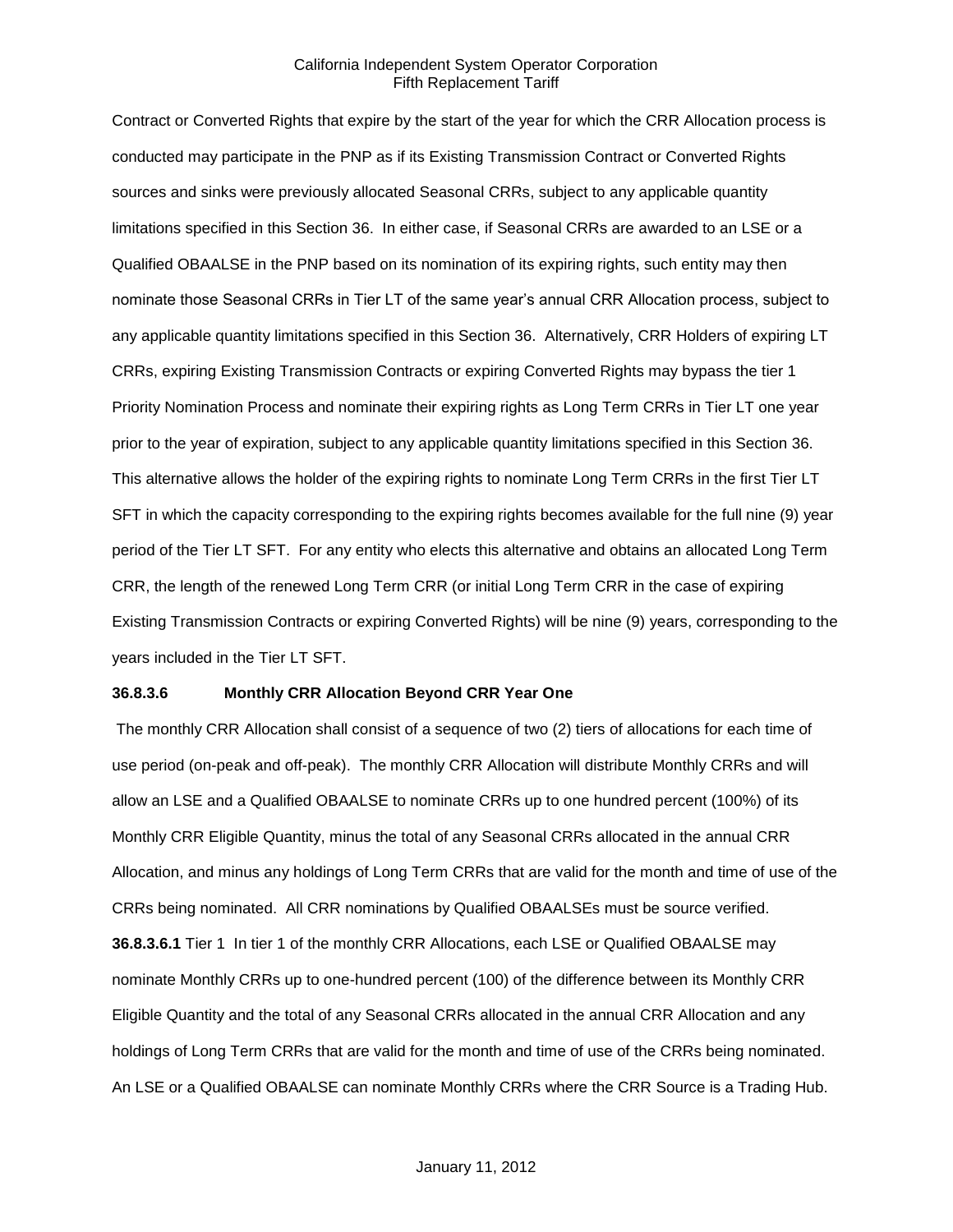In tier 1 of the monthly CRR Allocation, Sub-LAPs will be eligible CRR Sinks, provided that the Sub-LAP is within the nominating LSE's Default LAP. In running the SFT the CAISO shall disaggregate the Monthly CRR nominations sourced at Trading Hubs as described in Section 36.8.4.1. **36.8.3.6.2** Tier 2. In tier 2 of the monthly CRR Allocations, each LSE or Qualified OBAALSE may nominate Monthly CRRs up to one hundred percent (100%) of the difference between its Monthly CRR Eligible Quantity and the total of any Seasonal CRRs allocated in the annual CRR Allocation and any holdings of Long Term CRRs that are valid for the month and time of use of the CRRs being nominated, minus the quantity of CRRs allocated to that LSE or Qualified OBAALSE in tier 1 of the current monthly CRR Allocation. In tier 2 of the monthly CRR Allocation, Sub-LAPs will be eligible CRR Sinks, provided that the Sub-LAP is within the nominating LSE's Default LAP. An LSE or a Qualified OBAALSE can nominate Monthly CRRs sourced at Trading Hubs. In running the SFT the CAISO shall disaggregate the Monthly CRR nominations sourced at Trading Hubs as described in Section 36.8.4.1.

### **36.8.4 Eligible Sources For CRR Allocation**

In the CRR Allocation processes for Seasonal CRRs, Monthly CRRs, and Long Term CRRs, nominated CRR Sources can be either PNodes (including Scheduling Points) or Trading Hubs, except that a Proxy Demand Resource cannot be a nominated CRR Source in a CRR Allocation process. An LSE or a Qualified OBAALSE may nominate up to one hundred percent (100%) of its Adjusted Verified CRR Source Quantities for Seasonal or Monthly CRRs in the combined tiers of the annual and monthly CRR Allocation processes as provided in this Section. For tiers 1 and 2 of the annual CRR Allocation in CRR Year One, an LSE may nominate CRRs from each of its verified CRR Sources in a quantity no greater than seventy-five percent (75%) of the Adjusted Verified CRR Source Quantity corresponding to each verified CRR Source. The LSE may then use tier 1 of the monthly CRR Allocations in CRR Year One to nominate up to the full one hundred percent (100%) of the Adjusted Verified CRR Source Quantity corresponding to each verified CRR Source. In tiers 1, 2 and 3 of the annual CRR Allocation in each year in which it participates, a Qualified OBAALSE may nominate CRRs from each of its verified CRR Sources in a quantity no greater than seventy-five percent (75%) of the Adjusted Verified CRR Source Quantity corresponding to each CRR Source. The Qualified OBAALSE may then use tiers 1 and 2 of the monthly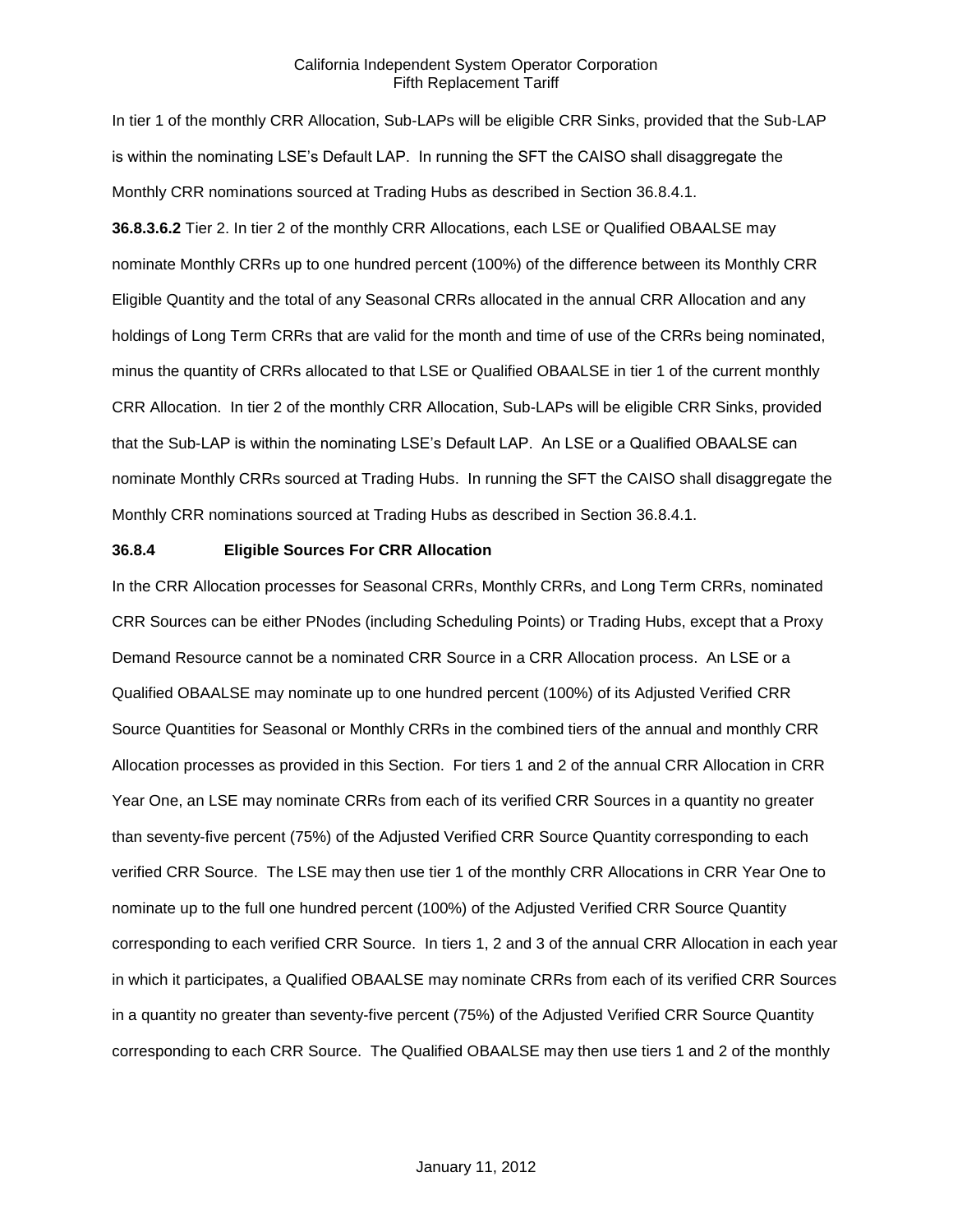CRR Allocations in the same year to nominate up to the full one hundred percent (100%) of the Adjusted Verified CRR Source Quantity corresponding to each verified CRR Source.

### **36.8.4.1 CRRs with Trading Hub Sources**

For purposes of the CRR Allocation processes the CAISO shall disaggregate CRR nominations with Trading Hub CRR Sources into Point-to-Point CRR nominations each of whose CRR Source is a Generating Unit PNode that is an element of the Trading Hub. In performing this disaggregation the MW quantity of each Point-to-Point CRR nomination will equal the MW quantity of the CRR nomination multiplied by the weighting factor of the corresponding Generating Unit PNode in the defined Trading Hub. The disaggregated, individual Point-to-Point CRRs will be used by the CAISO in conducting the SFTs for the nominated CRRs. In CRR years other than CRR Year One, an LSE may nominate in the PNP any Point-to-Point CRRs it was allocated the previous year as a result of Seasonal CRR nominations with Trading Hubs as CRR Sources, and may then nominate those Seasonal CRRs awarded in the PNP as Long Term CRRs in Tier LT. In CRR Year One, an LSE that was allocated individual Pointto-Point CRRs in tiers 1 and 2 as a result of nominating CRRs sourced at a Trading Hub must nominate CRRs sourced at Trading Hubs in Tier LT in accordance with Section 36.8.3.1.3.1. For Qualified OBAALSEs, all nominated CRR Sources must be source verified as specified in Section 36.9.1. Any Long Term CRRs allocated by the CAISO as a result of nominations of CRRs sourced at Trading Hubs will be Point-to-Point CRRs each of whose CRR Sources is a Generating Unit PNode that is an element of the Trading Hub. After Trading Hub CRRs are allocated in each annual and monthly CRR Allocation process, the CAISO shall combine the allocated CRRs into a Trading Hub CRR and issue counterflow CRRs to the holders of Trading Hub CRRs as necessary to maintain simultaneous feasibility. CRR Holders of such combined Trading Hub CRRs will be eligible to renew these Trading Hub CRRs in the Priority Nomination Process of the subsequent seasonal CRR Allocation process as described in this Section 36.8.4.1 and Section 36.8.3.5.1.

### **36.8.4.2 Import CRRs**

An LSE or a Qualified OBAALSE may nominate Seasonal, Monthly or Long Term CRRs whose CRR Source is a Scheduling Point in the annual and monthly CRR Allocation in accordance with this Section.

# **36.8.4.2.1 Scheduling Points as CRR Sources for LSEs in CRR Year One**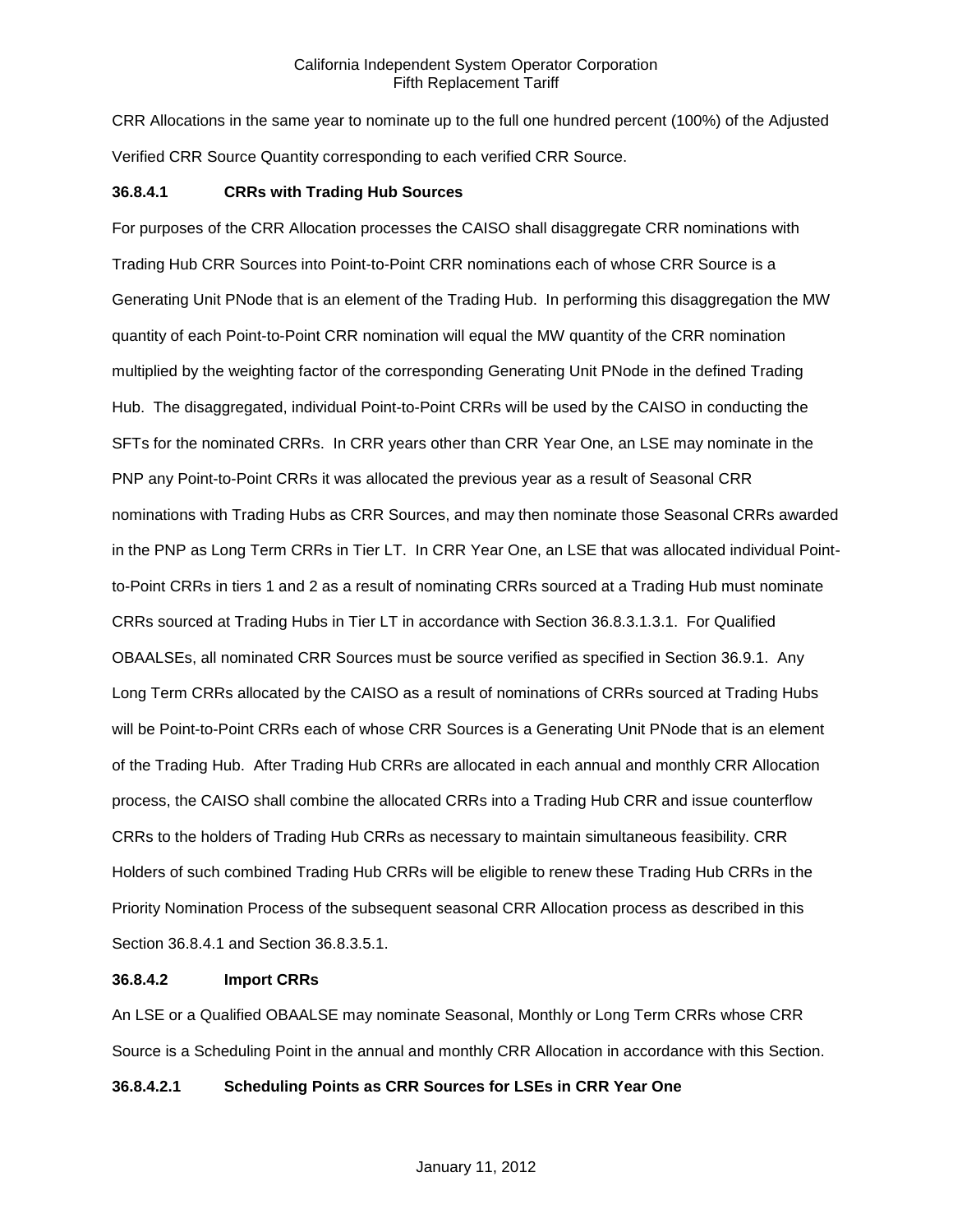In CRR Year One, in tiers 1 and 2 of the annual CRR Allocation process an LSE may nominate Seasonal CRRs whose CRR Source is a Scheduling Point to the extent that it can demonstrate to the CAISO that, for the verification period stated in Section 36.8.3.4, it owned or was a party to a contract with a System Resource, and that it or the counter-party to the contract had procured appropriate transmission from the applicable transmission provider outside the CAISO to the Scheduling Point. In addition, also in tiers 1 and 2 of the annual CRR Allocation in CRR Year One, all LSEs eligible to nominate CRRs under this Section 36.8 may nominate as CRR Sources, without any verification, shares of the residual import CRR capacity at each Scheduling Point that remains after the completion of the CRR Source verification process. Each LSE's share of the residual import CRR capacity will be calculated as follows. Starting with the total capacity at each Scheduling Point that is available in the DC FNM for the annual CRR Allocation and CRR Auction processes, the CAISO will calculate the residual amount of capacity that remains at each Scheduling Point after subtracting the capacity accounted for by those Scheduling Point CRR Sources submitted by LSEs for verification that have been verified. The CAISO will then set aside fifty percent (50%) of this residual amount at each Scheduling Point for the annual CRR Auction, and will allow LSEs to nominate pro rata shares of the other fifty percent (50%) in proportion to their Seasonal CRR Eligible Quantities. In each monthly CRR Allocation during CRR Year One, CRR Source verification will be required in tier 1 as in the annual CRR Allocation process. Following the verification process, the CAISO will calculate and set aside for the monthly CRR Auction fifty percent (50%) of the import capacity that remains at each Scheduling Point after accounting for the verified Scheduling Point CRR Source submissions to the monthly process and the annual CRR Allocation and CRR Auction results for that month, and will allow LSEs to nominate in tier 1 Monthly CRRs with CRR Sources at each Scheduling Point in quantities up to their pro rata shares of the other fifty percent (50%) in proportion to their Monthly CRR Eligible Quantities.

# **36.8.4.2.2 Scheduling Points as CRR Sources for LSEs Beyond CRR Year One**

In the annual CRR Allocation processes subsequent to CRR Year One, there will be no special provisions regarding CRR Sources at Scheduling Points in tiers 1 and 2 for LSEs. For tier 3 the CAISO will calculate and set aside for the annual CRR Auction fifty percent (50%) of the import capacity at each Scheduling Point that remains after the tier 1 and tier 2 CRR Allocations and after considering any previously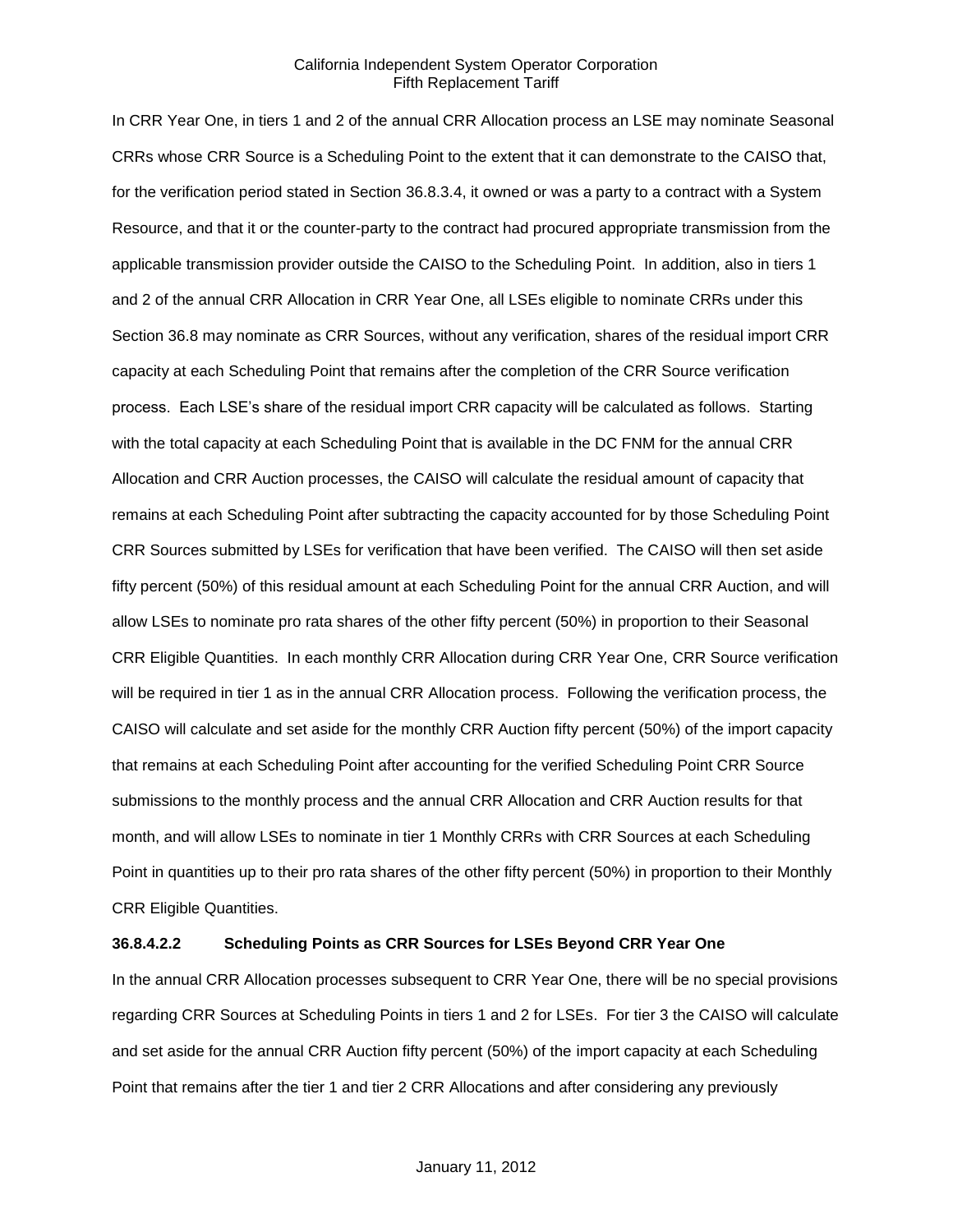allocated Long Term CRRs that are valid for that month as described in Section 36.4.1. In the monthly CRR Allocation processes subsequent to CRR Year One there will be no special provisions regarding CRR Sources at Scheduling Points in tier 1 for LSEs. For tier 2 the CAISO will calculate and set aside for the monthly CRR Auction fifty percent (50%) of the import capacity that remains at each Scheduling Point after accounting for the annual CRR Allocation and CRR Auction results for that month, any previously allocated Long Term CRRs that are valid for that month, and the results of tier 1 of the monthly CRR Allocation.

# **36.8.4.2.3 Scheduling Points as CRR Sources for Qualified OBAALSEs**

In the annual CRR Allocation process a Qualified OBAALSE may nominate CRRs whose CRR Source is a Scheduling Point to the extent it meets the requirements of Section 36.9.1.

### **36.8.5 Load Migration Between LSEs**

The CAISO shall track Load Migration between LSEs through Load Migration data provided to the CAISO by each UDC, MSS Operator or other entity that provides distribution serve to customers. Load Migration will be reflected in the hourly Load data and Load forecasts used by the CAISO to calculate the CRR Load Metrics and Seasonal CRR Eligible Quantities and Monthly CRR Eligible Quantities for each LSE, in accordance with procedures set forth in the applicable Business Practice Manual. Load Migration will be reflected in appropriate adjustments to each affected LSE's Seasonal CRR Eligible Quantities and Monthly CRR Eligible Quantities in subsequent annual and monthly CRR Allocations, as well as its PNP Eligible Quantities in the next annual CRR Allocation. LSEs that hold Seasonal CRRs or Long Term CRRs and that lose or gain Load through Load Migration must comply with Section 36.8.5.3 regarding the transfers of current CRR holdings to reflect Load Migration.

### **36.8.5.1 Tracking of Load Migration by CAISO**

The CAISO will implement all appropriate adjustments due to Load Migration on a monthly basis. In order to enable the CAISO to track Load Migration and determine the appropriate adjustments, each UDC, MSS Operator, and other entity that provides distribution service to customers will provide to the CAISO the number of end-use customers that migrated in each of the customer classes in their service area. The end-use customer information provided to the CAISO by such parties shall be calculated based on the following details on each customer that migrates between LSEs: (i) customer identification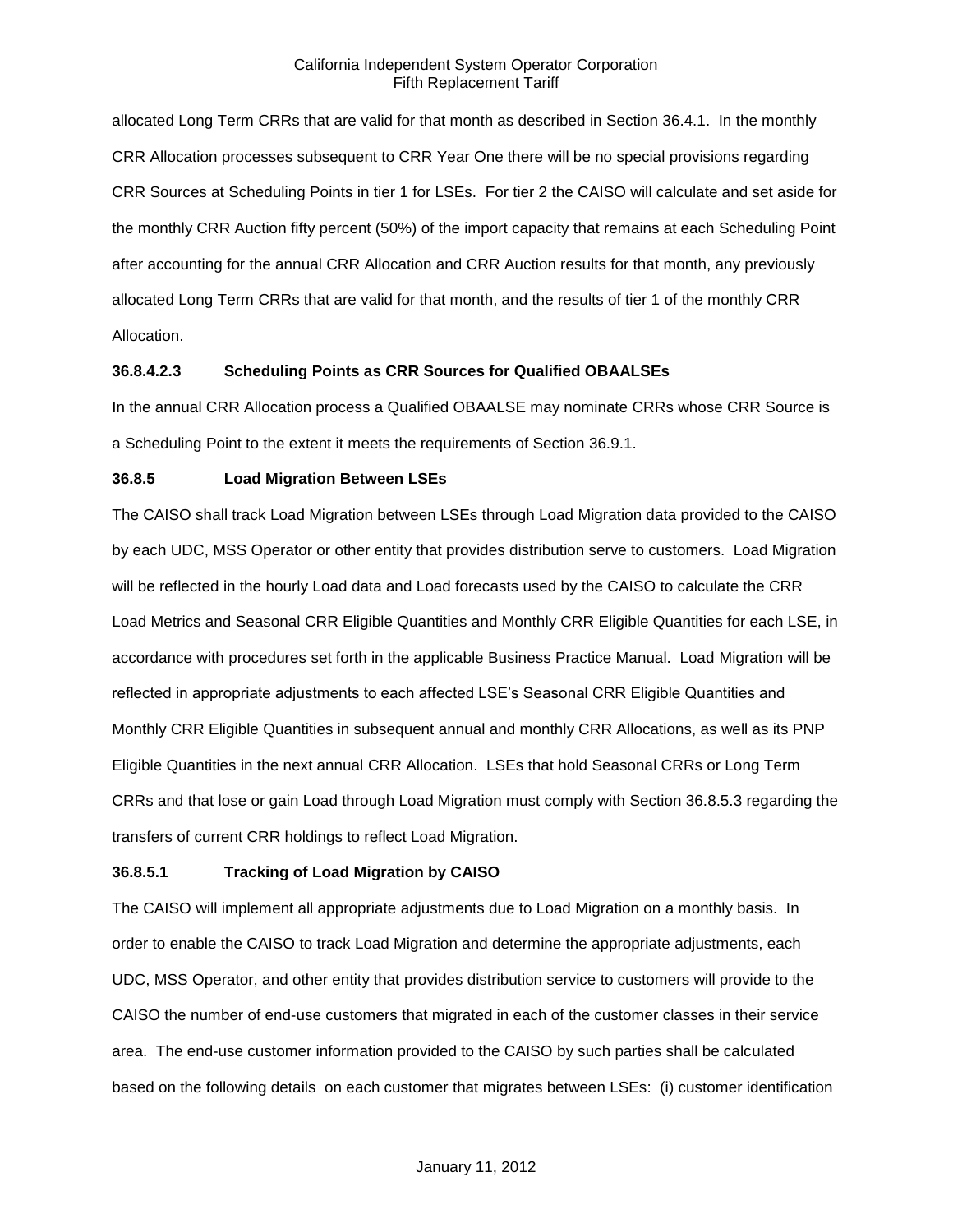information, (ii) information to establish the customer's retail customer class, (iii) the original and new LSEs serving the customer, (iv) the effective date of the Load Migration, and (v) the most recent twelve (12) months of billing data for the customer. Each UDC, MSS Operator and other entity that provides distribution service to customers will retain the details of the underlying calculations unless as requested by the CAISO pursuant to the dispute resolution process discussed in Section 36.8.5.7. The migration information provided to the CAISO by the parties shall consist of the number of customers served by each LSE in each retail customer class as of the start of each month, multiplied by the average consumption by customers in each retail customer class. Further details regarding the methodology used by the UDCs, MSSs, and other entities that provide distribution service to customers, to calculate this migration information to be supplied to the CAISO is set forth in the applicable Business Practice Manual. The CAISO will receive information from each UDC, MSS Operator, and other entity providing distribution service on an ongoing daily basis, and will perform the calculations for any appropriate adjustments due to Load Migration on a monthly basis. New CRRs allocated due to Load Migration in accordance with Section 36.8.5.3 will be made effective on the first day of the first month, following the CAISO's performance of the calculations, in which the Load Migration is effective by the first of the month.

### **36.8.5.2 Adjustments to CRR Eligible Quantities to Reflect Load Migration**

An LSE who loses or gains net Load through Load Migration in a given year will have its Seasonal CRR Eligible Quantities in the next annual CRR Allocation reduced or increased, respectively, in proportion to the net Load lost or gained through Load Migration. In addition, an LSE that loses Load through Load Migration in a given year will have its PNP Eligible Quantities reduced in proportion to the gross amount of Load lost through Load Migration. An LSE that gains Load through Load Migration in a given year will have its PNP Eligible Quantities increased in proportion to the amount of Load gained through Load Migration.

# **36.8.5.3 Adjustments to Current CRR Holdings to Reflect Load Migration**

Because in between CRR Allocations each LSE can both lose Load and gain Load between itself and multiple other LSEs, the CAISO will calculate and perform appropriate adjustments to current CRR holdings for each pair of LSEs affected by Load Migration to reflect the net amount of Load that migrated between those two LSEs during each Load Migration tracking period and for each LAP in which the LSEs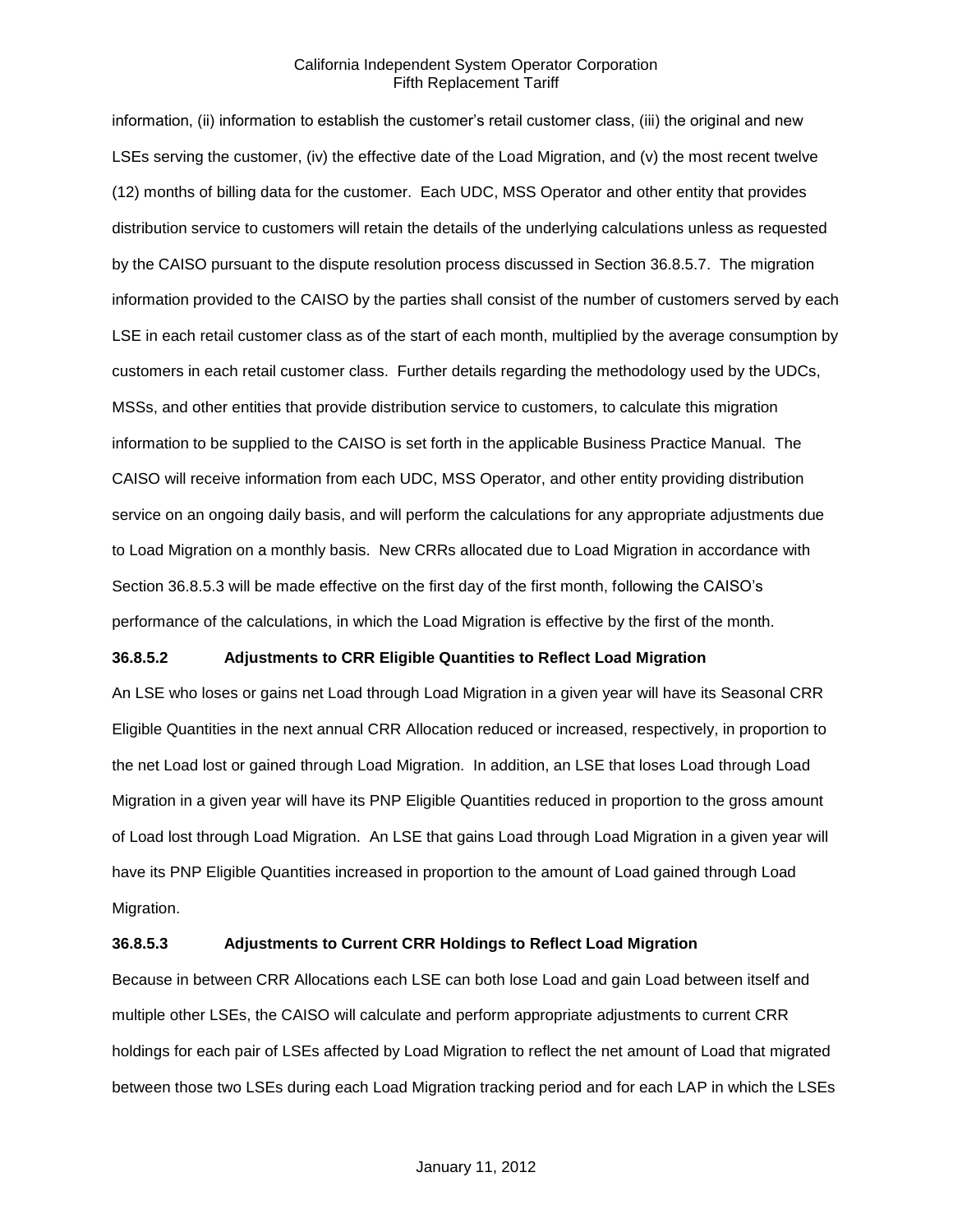serve Load. The CAISO will perform such calculations in accordance with the appropriate Business Practice Manual, and will perform the adjustments by creating and allocating equal and opposite sets of new CRRs for each pair of LSEs affected by Load Migration. The net Load gaining LSE of the pair will receive a set of new CRRs that match the CRR Sources and CRR Sinks of all the Seasonal CRRs and Long Term CRRs previously allocated to the net Load losing LSE of the pair, in MW quantities proportional to the net amount of the net Load losing LSE's Load that migrated to the net Load gaining LSE of the pair within each LAP in which the LSEs serve Load. The net Load losing LSE of the pair will receive a set of new Offsetting CRRs. After the assignment of Offsetting CRRs, the net Load losing LSE will still hold the CRRs it held before it was assigned the Offsetting CRRs. The Load gaining LSE may nominate its new Seasonal CRRs in the Priority Nomination Process of the next annual CRR Allocation process. The net Load losing LSE may not nominate in the Priority Nomination Process either: (i) the Seasonal CRRs corresponding to the new CRRs allocated to the Load gaining LSE, or (ii) the Offsetting CRRs allocated due to Load Migration. An LSE to which the CAISO allocates new CRRs to reflect Load Migration must be either a Candidate CRR Holder or a CRR Holder and meet all requirements applicable to such entities.

### **36.8.5.4 Load Migration and Compliance with CAISO Credit Requirements**

To the extent that the credit requirements of an LSE as specified in Section 12 are updated by the allocation of new CRRs to reflect Load Migration, the CAISO will do the following. For new CRRs that result in net charges to the affected LSE over a Settlement period these charges will appear on the LSE's Settlement Statement irrespective whether the LSE has met the updated credit requirement. For new CRRs that result in net payments to the affected LSE over a Settlement period and that LSE has not met the updated credit requirements affected by the allocation of new CRRs to reflect Load Migration, the CAISO shall withhold payment until those updated credit requirements are met. At the end of each Settlement period, if the LSE has not met the updated credit requirements resulting from Load Migration CRR transfers, the CAISO will add any net payments that accrued to the transferred CRRs to the CRR Balancing Account to be included in the daily clearing of the CRR Balancing Account, and those net payments will no longer be recoverable by the LSE. The CAISO may place new allocated CRRs into CRR Auctions if the non-compliance with credit or applicable Financial Security requirements is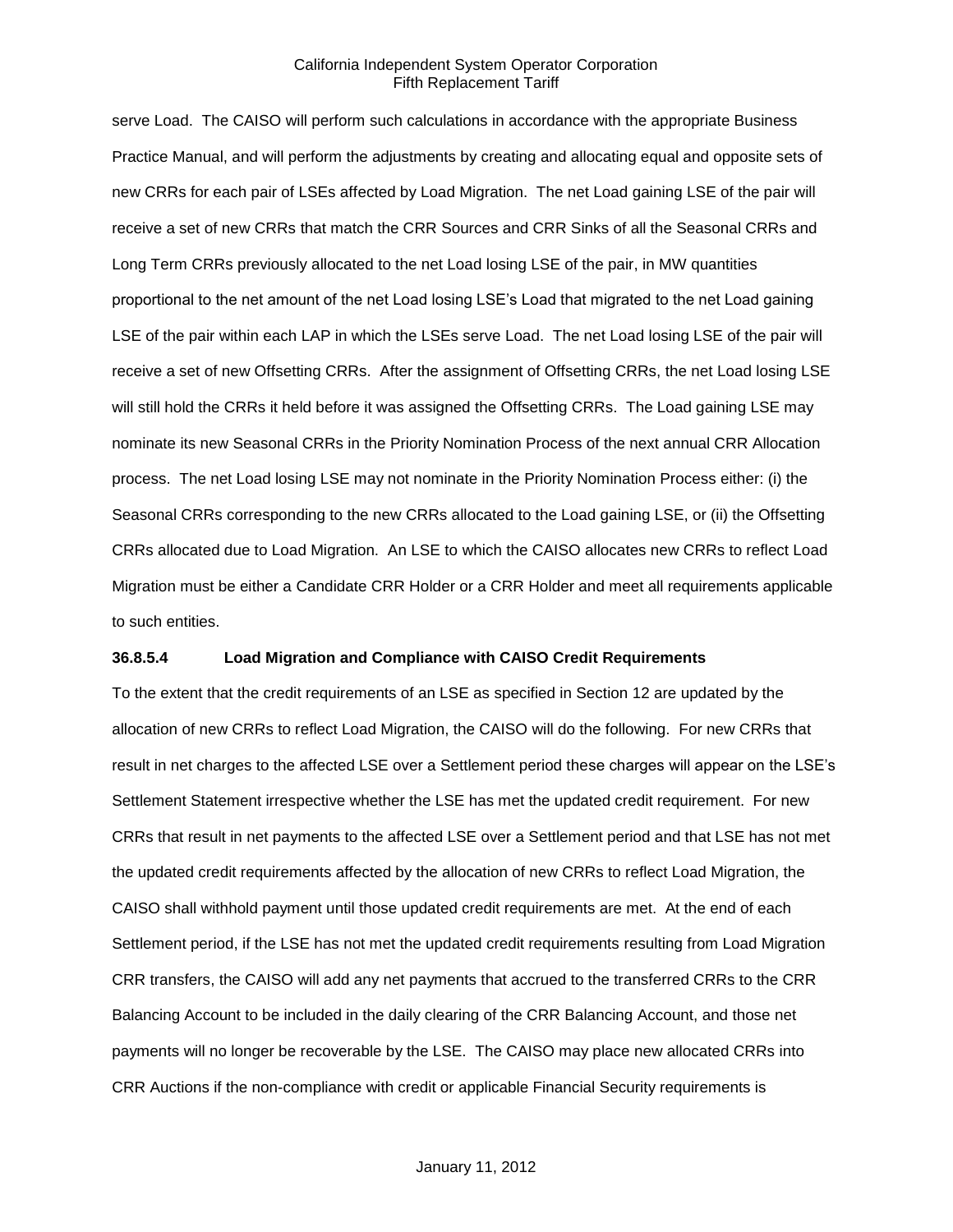persistent. In the event that the Load gaining LSE is not a CRR Holder or Candidate CRR Holder at the time the Load Migration process takes place, then the Load Migration CRRs will not be transferred to that load gaining LSE and will not be financially settled. Instead, the unclaimed Load Migration CRRs will be absorbed within the CRR Balancing Account for the duration of the term of the Load Migration CRRs. In addition, the LSEs affected by the Load Migration will not be eligible to nominate the transferred CRRs in subsequent Priority Nomination Tiers.

# **36.8.5.5 Load Migration Adjustment for CRR Year One**

For the CRR Year One CRR Allocation process, the CAISO will account for the cumulative Load Migration that takes place between the beginning of the CRR Year One CRR Allocation process and the first date that the Day-Ahead Market is operational as a single adjustment as described in the Business Practice Manuals.

# **36.8.5.6 Load Migration Reflected in the Monthly CRR Allocation Process**

An LSE who loses or gains net Load through Load Migration must reflect that loss or gain in the monthly Load forecasts it submits to the CAISO for determining its monthly CRR Eligible Quantities for future monthly CRR Allocations.

# **36.8.5.7 Dispute Resolution Mechanism Regarding Load Migration Data Transfers**

The CAISO shall provide the Load migration information referred to in Section 36.8.5.1 to the affected load-gaining or load-losing LSE. The data received by each affected LSE will be limited to the count of customers for which it is the load-gaining LSE, and the count of customers for which it is the load-losing LSE. The affected LSEs shall contact the CAISO and the UDC, MSS or other entities that provide distribution service to customers that calculate this migration information, of any dispute regarding the load migration data provided to the CAISO no later than four calendar days after the affected LSE has received the load migration data. In the event that the affected LSE and UDC, MSS or other entity that provide distribution service to customers, are unable to resolve the LSE's disagreement, the LSE and UDC, MSS, or other entity that provides distribution service to customers, will submit the dispute to the CAISO. During the consultations with the CAISO concerning the dispute, the CAISO may request the data specified in Section 36.8.5.1, on which the load migration data is based and may request explanations of the disputed data from the disputing parties. In the event that the CAISO needs to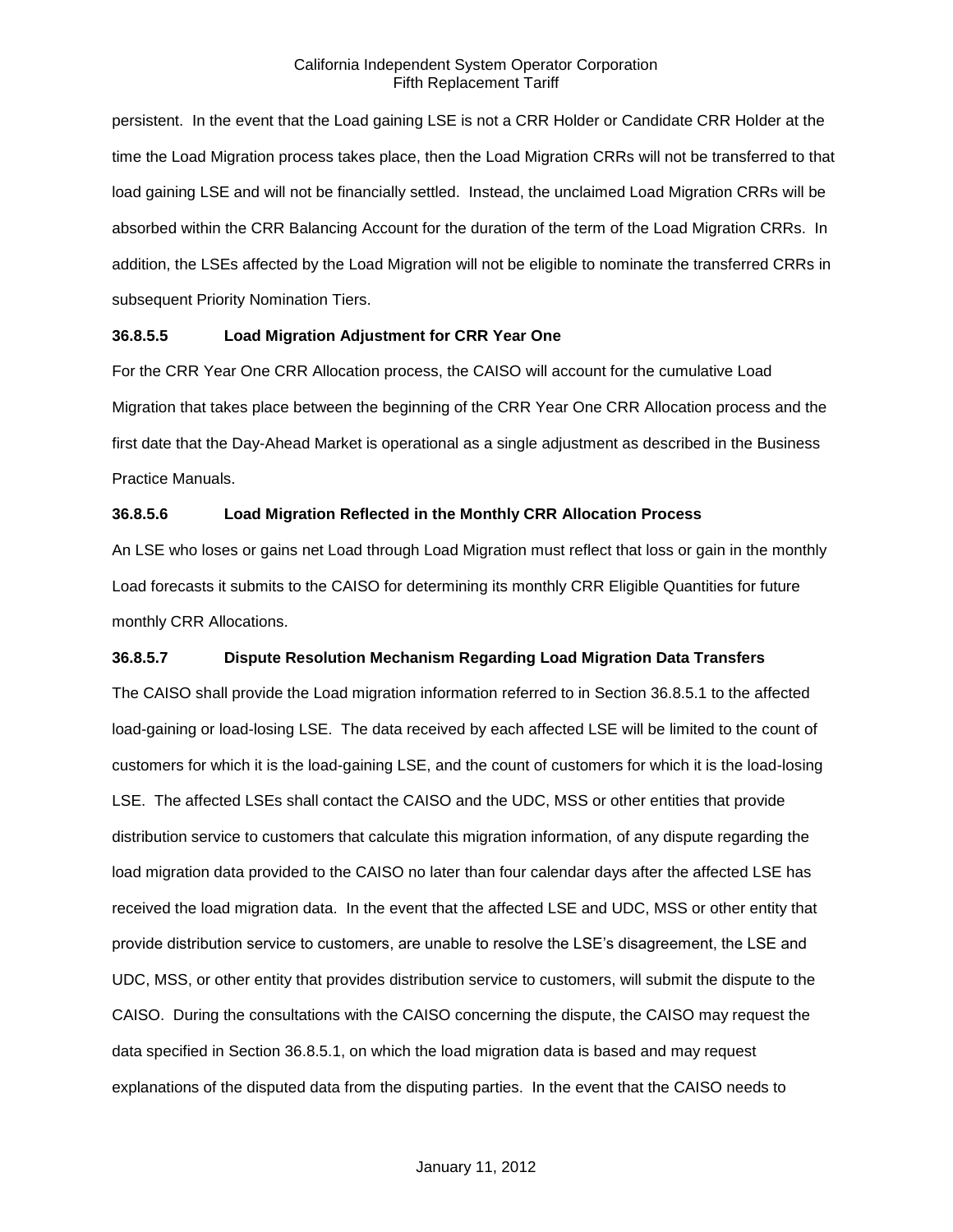receive and review the relevant data, the CAISO will purge the data after the resolution of the dispute. In the event that the affected parties cannot agree to a resolution of the dispute prior to the expiration of the fourth calendar day after the data was provided to the load-gaining or load-losing LSE by the CAISO, the CAISO will decide either to: (1) recalculate, to the extent feasible, the aggregated count of transferring customers and proceed with the subsequent steps based on that calculated amount; or (2) proceed with the amounts provided by the UDC, MSS or other entity that provides distribution service to customers. Nothing in this section should be construed to restrict the affected parties from seeking the dispute resolution mechanism available under Section 13; provided however, that in the interim the CAISO may proceed with the CRR processes defined in the CAISO Tariff based on the load migration amounts provided by the UDC, MSS or other entity that provides distribution service to customers. If the CAISO later determines that the resolution of the dispute requires a modification of the load-gaining or loadlosing LSE's rights, the CAISO will make the appropriate adjustments in any of the upcoming CRR Allocations, but will not make any retroactive adjustments to the load-gaining or load-losing LSE's rights.

## **36.8.6 Load Forecasts Used To Calculate CRR MW Eligibility**

The CAISO will work closely with appropriate state and Local Regulatory Authorities and agencies to ensure that historical Load data and Load forecasts used to establish Seasonal CRR Eligible Quantities and Monthly CRR Eligible Quantities as provided in Section 36.8.2 are consistent with the Load data and Load forecasts used to establish resource adequacy requirements. For the purpose of this consistency assessment, the CAISO will consider the most current available Load data and Load forecasts submitted by the LSE to the applicable state, Local Regulatory Authorities and agencies, subject to the CAISO's ability to perform the consistency assessment and any necessary adjustments pursuant to Sections 36.8.2.1 and 36.8.2.2 within the CRR production time line as specified in the applicable Business Practice Manual.

## **36.8.7 Reconfiguration of CRRs**

## **36.8.7.1 Long Term CRRs And PTO Withdrawal From CAISO Controlled Grid**

In the event a Participating TO gives the required notice and withdraws facilities or Entitlements from the CAISO Controlled Grid, the CAISO will reconfigure Long Term CRRs as necessary to reflect the CAISO Controlled Grid after the withdrawal. After reconfiguration, the CAISO will run SFTs on the reconfigured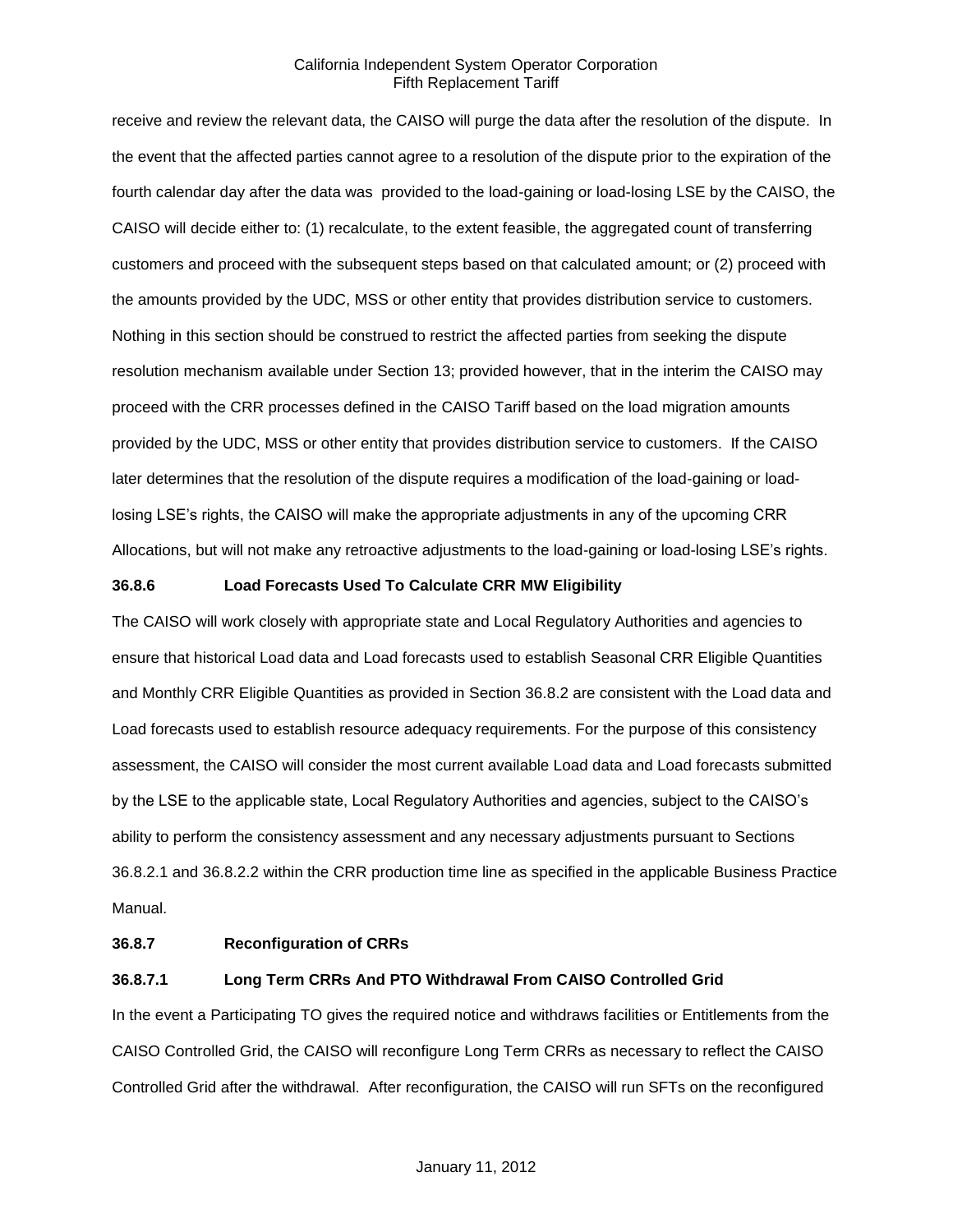Long Term CRRs and, if necessary, reduce some of the reconfigured Long Term CRRs to ensure their feasibility. If the CRR Source and CRR Sink for an allocated Long Term CRR both are located within a departing Participating TO Service Territory, the Long Term CRR would expire on the effective date of the Participating TO's withdrawal.

## **36.8.7.2 Changes in Topology of the ISO Transmission Grid**

In the event that the CAISO experiences changes to the CAISO Controlled Grid within the term of outstanding annual CRRs, the CAISO will reconfigure outstanding Seasonal CRRs, as necessary, to reflect the changes to the CAISO Controlled Grid. After reconfiguration, the CAISO will run SFTs on the reconfigured Seasonal CRRs and, if necessary, reduce some of the reconfigured Seasonal CRRs to ensure their feasibility. If the CRR Source and CRR Sink for an allocated Seasonal CRR both are located within a departing Participating TO Service Territory, the Seasonal CRRs would expire on the effective date of the Participating TO's withdrawal.

The Priority Nomination Tier eligibility for the affected CRR Holders will be based on the MW quantity of the reconfigured Seasonal CRRs after ensuring the CAISO has conducted the Simultaneous Feasibility Test.

### **36.9 CRR Allocation To OBAALSEs**

OBAALSEs who wish to nominate and be allocated CRR Obligations in the same annual and monthly CRR Allocation processes described in Section 36.8 may do so subject to the provisions of this Section 36.9 and if such OBAALSEs are qualified and registered as Candidate CRR Holders or CRR Holders. An OBAALSE may participate in the CRR Allocation processes and be allocated CRRs to the extent that: (1) such OBAALSE makes a showing of legitimate need for the CRRs nominated as provided by Section 36.9.1; (2) such OBAALSE pre-pays or commits to pay the appropriate Wheeling Access Charge in the amount of MWs of CRRs nominated as provided in Section 36.9.2; (3) the external load for which CRRs are nominated will be exposed to CAISO Congestion charges because it is not served by Supply resources other than exports from the CAISO Balancing Authority Area; (4) the external load for which CRRs are nominated is not served through an ETC, TOR or Converted Rights by which it has been designated as eligible to receive the reversal of Congestion charges; (5) such OBAALSE complies with the verification requirements in Section 36.9.4; and (6) the nominated CRRs clear the relevant SFTs. An OBAALSE that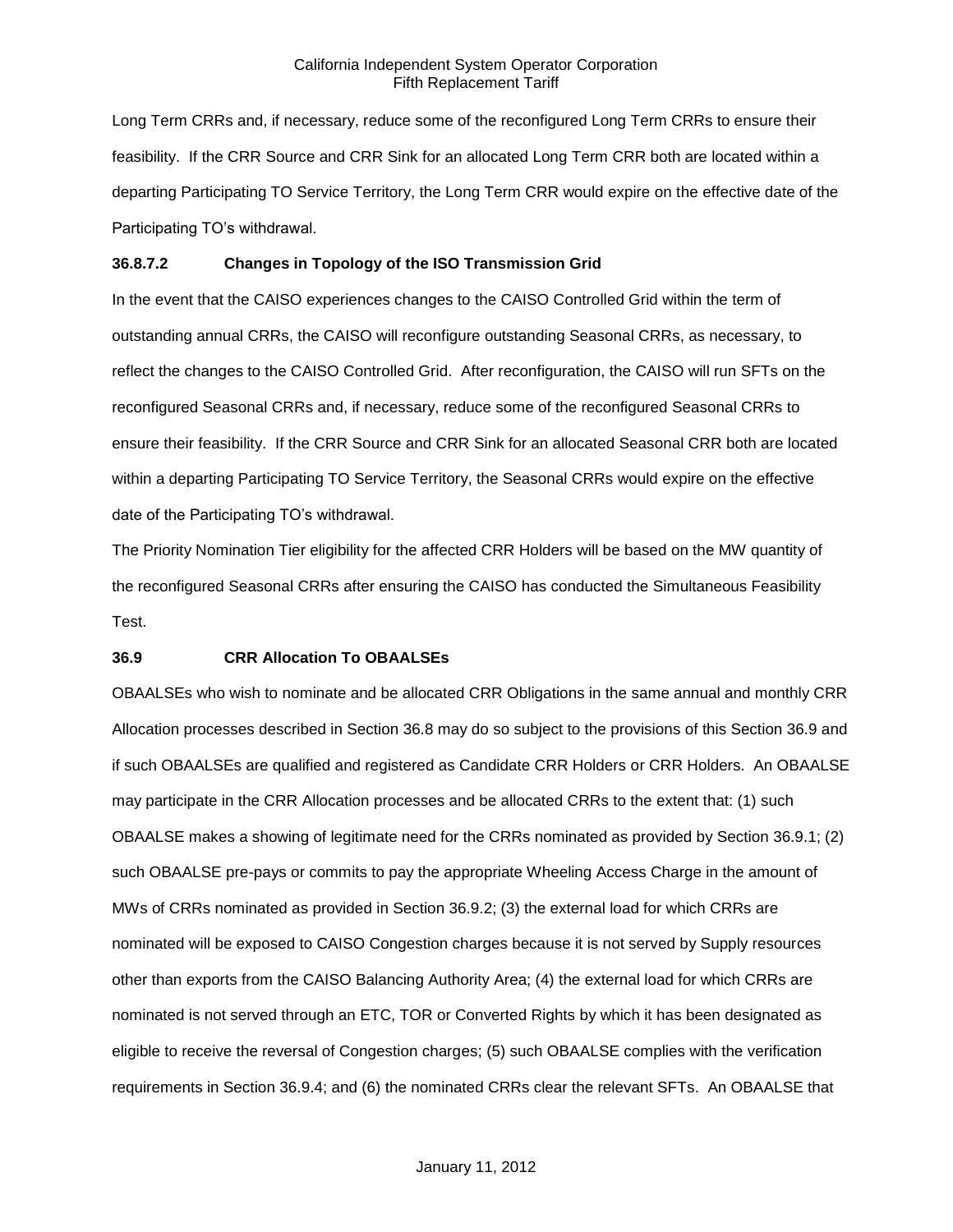participates in the CRR Allocation processes will be subject to the applicable rules governing the tiered structure of these processes. All CRRs allocated under the terms of this Section 36.9 will be CRR Obligations.

### **36.9.1 Showing Of Legitimate Need**

An OBAALSE must make a showing to the CAISO of legitimate need to enable the CAISO to verify the CRR Sources it wants to nominate. All CRR nominations by OBAALSEs in all CRR years must be source verified based on the showing of legitimate need. The CAISO's verification of legitimate need will be based on demonstration by the OBAALSE of an executed Energy contract from a Generating Unit or System Resource that covers the time period of the CRRs nominated, or ownership of such Generating Unit or System Resource. For such CRR Sources the showing of legitimate need must be made for each CRR term for which the OBAALSE wants to nominate CRRs in a timely manner prior to the start of the relevant annual or monthly CRR Allocation process. For CRR Sources that will be verified based on generating resources located outside the CAISO Balancing Authority Area, a Scheduling Point must be nominated as the corresponding CRR Source. Generating resources located outside of the CAISO Balancing Authority Area to be used by the OBAALSE to verify a Scheduling Point as a CRR Source must not be located within the OBAALSE's own Balancing Authority Area. The Verified CRR Source Quantity and Adjusted Verified CRR Source Quantity corresponding to any CRR Source nominated by an OBAALSE will be calculated in accordance with Section 36.8.3.4, with the modification that for an OBAALSE these quantities will be calculated for each CRR Allocation process in which the Qualified OBAALSE wants to participate, consistent with the requirement for ongoing source verification based on a forward showing in conjunction with the OBAALSE's annual showing of legitimate need. For a CRR Source that is a Scheduling Point, pursuant to the legitimate need showing requirement, an OBAALSE must demonstrate that it has procured the appropriate transmission service from the transmission provider outside the CAISO Balancing Authority Area to the Scheduling Point that the OBAALSE intends to nominate as a CRR Source for the term of the CRR being nominated. Such demonstrations shall be provided by the OBAALSE to the CAISO through the submission of a written sworn declaration by an executive employee authorized to represent the OBAALSE and attest to the accuracy of the data demonstration. As necessary, the CAISO may request, and such OBAALSE must produce in a timely manner, documents in support of such declaration.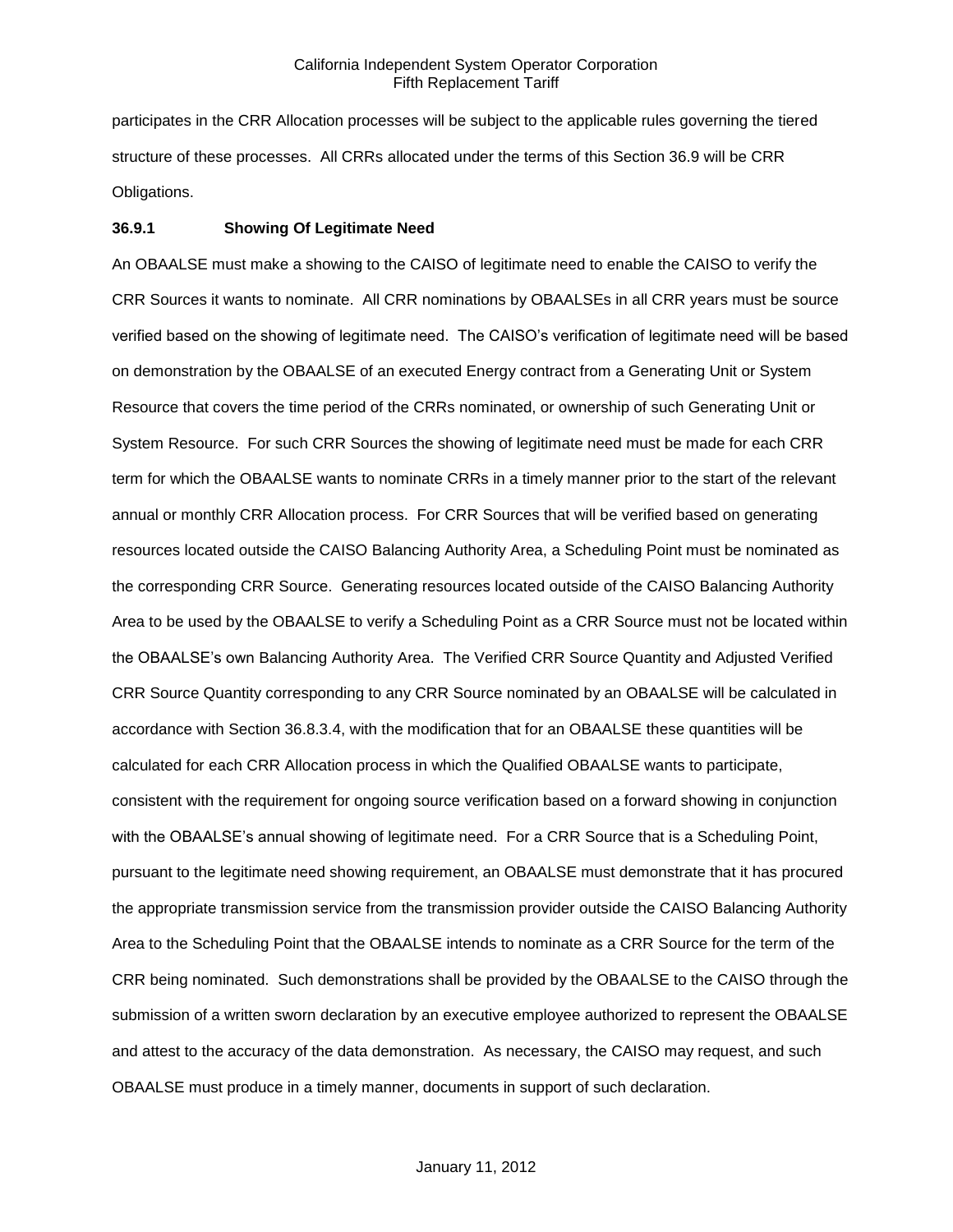# **36.9.2 Prepayment Of Wheeling Access Charges**

#### **36.9.2.1 Prepayment of Wheeling Access Charges for Allocated CRRs**

An OBAALSE will be required to prepay relevant Wheeling Access Charges, to be calculated as described in this section and further specified in the Business Practice Manual, for the full term of the Monthly CRRs, Seasonal CRRs and Long Term CRRs it intends to nominate in order to participate in the CRR Allocation processes and be allocated CRRs. To be eligible for the allocation of Seasonal CRRs or Monthly CRRs the OBAALSE must submit the full required prepayment and have it accepted by the CAISO prior to the OBAALSE's submission of nominations for the relevant annual or monthly CRR Allocation, except as provided below in Section 36.9.2.2. To be eligible for nominations of Long Term CRRs, the OBAALSE must submit the full prepayment and have it accepted by the CAISO prior to the OBAALSE's submission of nominations of Long Term CRRs in Tier LT, except as provided below in Section 36.9.2.2. For each MW of Monthly CRR, Seasonal CRR or Long Term CRR to be nominated the nominating OBAALSE must prepay one MW of the relevant Wheeling Access Charge, which equals the per-MWh WAC that is associated with the Scheduling Point the OBAALSE intends to nominate as a CRR Sink and that is expected at the time the CRR Allocation process is conducted to be applicable for the period of the CRR nominated, times the number of hours comprising the period of the CRR nominated as further specified in the applicable Business Practice Manual.

### **36.9.2.2 Eligibility for Prepayment of WAC on an Annual or Monthly Basis**

An OBAALSE deemed creditworthy pursuant to the requirements of Section 12 may elect to prepay the determined WAC responsibility on a monthly basis for the Seasonal CRRs or Long Term CRRs that it seeks to be allocated, provided that such OBAALSE has demonstrated a commitment to pay the required WAC for the entire term of the CRRs sought by submitting to the CAISO a written sworn statement by an executive that can bind the entity. In order to be eligible for this option, the OBAALSE must submit and the CAISO must accept this sworn statement prior to the applicable CRR Allocation process in which the OBAALSE intends to nominate a CRR. An OBAALSE choosing to pay on a monthly basis shall make its monthly payments on a schedule specified in the applicable Business Practice Manual. An OBAALSE deemed creditworthy pursuant to the requirements of Section 12 may also elect to prepay its determined WAC responsibility associated with an allocated Long Term CRR on an annual basis, provided that such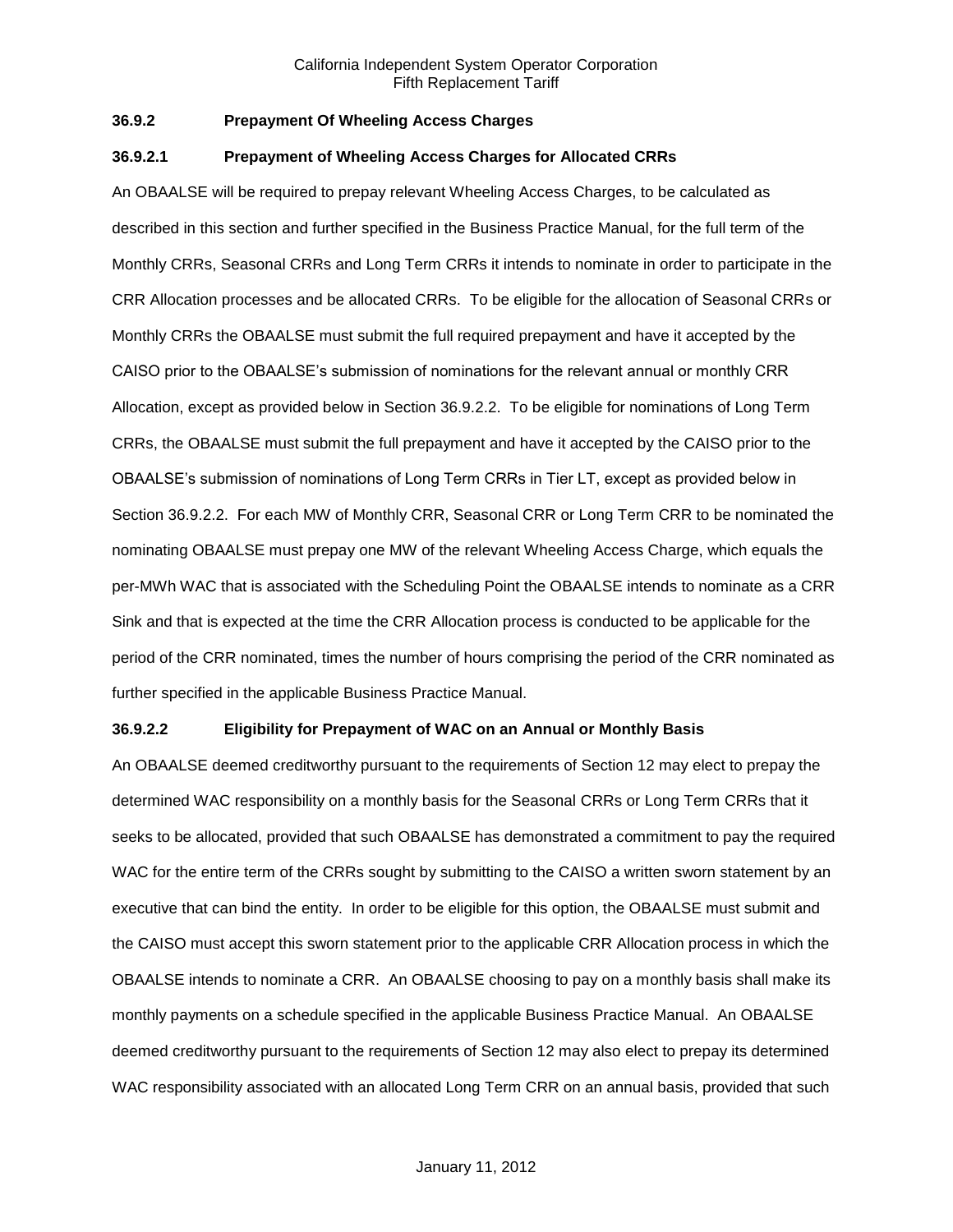OBAALSE has demonstrated a commitment to pay for the entire term of the Long Term CRRs sought by submitting to the CAISO and the CAISO accepting a written sworn statement by an executive that can bind the entity. An OBAALSE choosing to pay such WAC obligation on an annual basis shall make its payment each year on a schedule specified in the applicable Business Practice Manual.

# **36.9.2.3 Refund of Prepaid WAC for Unallocated CRRs**

To the extent that an OBAALSE prepays a quantity of the WAC and is not allocated the full amount of CRRs nominated, WAC prepayment for CRRs not allocated will be refunded by the CAISO within thirty (30) days following the completion of the relevant CRR Allocation process.

### **36.9.3 CRR Eligible Quantities**

The CAISO will calculate the Seasonal CRR Eligible Quantities and Monthly CRR Eligible Quantities for OBAALSEs as described in Section 36.8.2 with the following modifications. The OBAALSE must submit two (2) sets of hourly data from which the CAISO will construct Load duration curves for determining the Seasonal CRR Eligible Quantities and Monthly CRR Eligible Quantities. One set of hourly data must reflect the OBAALSE's historical hourly exports at the Scheduling Point that is the CRR Sink of the nominated CRRs. The historical hourly exports shall be based on the tagged Real-Time Interchange Export Schedules for the OBAALSE. An OBAALSE that wishes to nominate multiple Scheduling Points as CRR Sinks in the CRR Allocation process will have distinct CRR Eligible Quantities for each nominated Scheduling Point, and prior to each annual CRR Allocation process must submit historical hourly export data at each such Scheduling Point from which the CAISO will calculate the associated CRR Eligible Quantities. The second set of hourly data must reflect the prior year's hourly metered Load for the end-use customers the OBAALSE served outside the CAISO Balancing Authority Area and that were not served from sources other than exports from the CAISO Balancing Authority Area. The OBAALSE's Seasonal and Monthly CRR Eligible Quantities will be based on the lesser of (1) the total historical hourly export data for all Scheduling Points submitted as CRR Sinks, and (2) the hourly metered load for the external end-use customers served by the OBAALSE and that were not served from sources other than exports from the CAISO Balancing Authority Area. An OBAALSE also must demonstrate that it has firm transmission rights pursuant to the tariffs of intervening transmission providers from its Scheduling Point sink to the end-use customers in the OBAALSE's Balancing Authority Area. The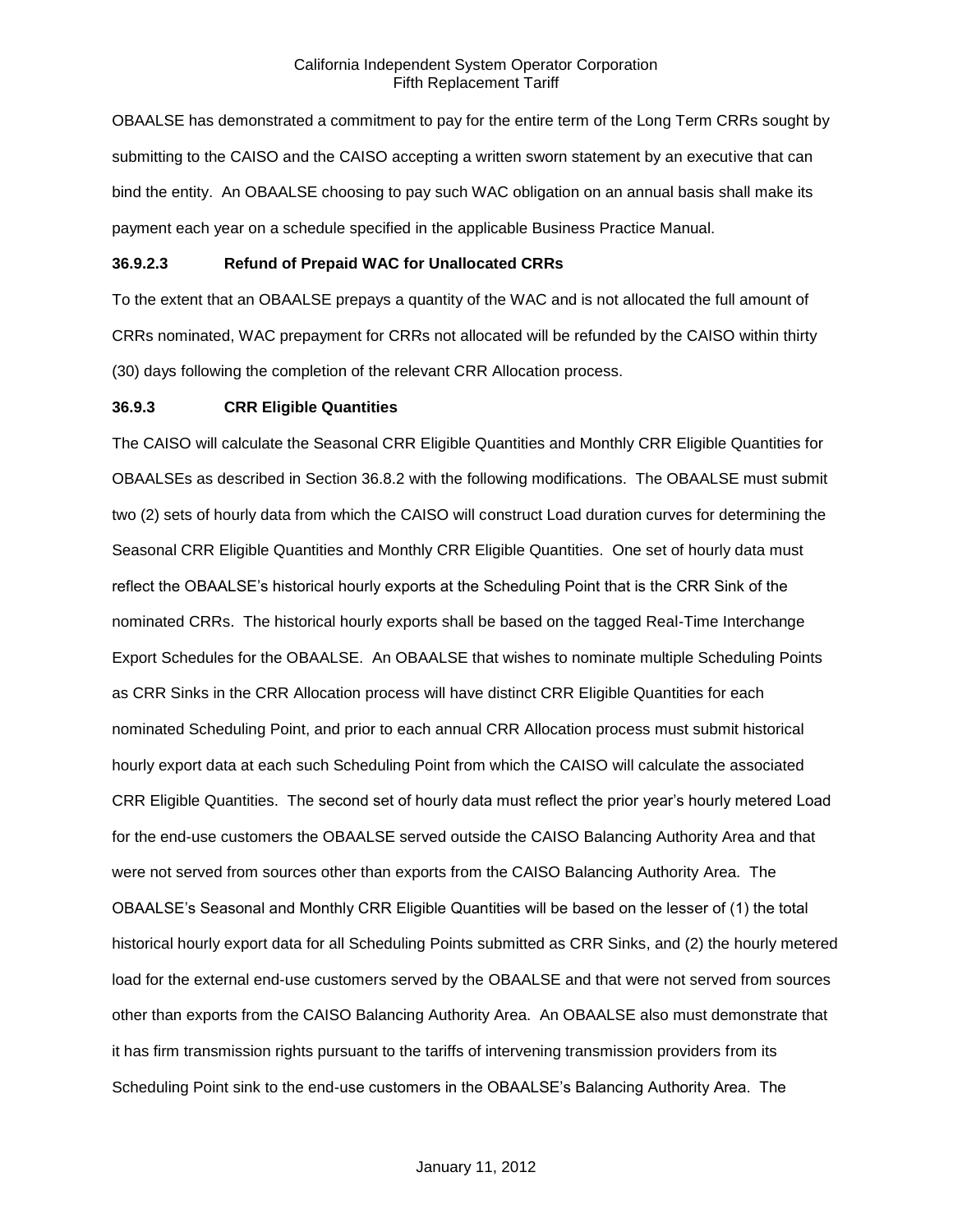OBAALSE shall support its data submission and the demonstration of transmission rights to its end-use customers with a sworn affidavit by an executive employee authorized to represent the OBAALSE and attest to the accuracy of the data and demonstration. As necessary, the CAISO may request, and such OBAALSE must produce in a timely manner, the raw data and calculations used to develop the submitted data set and the demonstration of transmission rights to its end-use customers.

### **36.9.4 Eligible CRR Sources And Sinks**

Eligible CRR Sources will be the PNodes of the Generating Units or Scheduling Points for which the OBAALSE has made a legitimate need showing as described above in Section 36.9.1. Eligible CRR Sinks will be the Scheduling Points for which the CAISO has established Seasonal and Monthly CRR Eligible Quantities as described in Section 36.9.3. An OBAALSE nominating CRRs having CRR Sources internal to the CAISO Balancing Authority Area will be limited to seventy-five percent (75%) of each of its corresponding Adjusted Verified CRR Source Quantities in all tiers of the annual CRR Allocation process in CRR Year One and in subsequent years. An OBAALSE nominating CRRs having CRR Sources external to the CAISO Balancing Authority Area will be limited to seventy-five percent (75%) of each of its corresponding Adjusted Verified CRR Source Quantities in all tiers of the annual CRR Allocation process in CRR Year One. In CRR years subsequent to CRR Year One, the OBAALSE may renew previously allocated CRRs having external CRR Sources, subject to the applicable quantity limitations and other requirements specified in this Section 36.

### **36.9.5 Priority Nomination Process**

CRRs allocated pursuant to this Section 36.9 shall be eligible for nomination in the Priority Nomination Process to the extent that the requirements of this Section 36.9 are met at the time of the relevant CRR Allocation.

### **36.10 CRR Allocation To Metered Subsystems**

An MSS Operator that elects gross Settlement may participate in the CRR Allocation processes and be allocated CRR Obligations. An MSS Operator that elects net Settlement may participate in the CRR Allocation processes and be allocated CRRs, except that its Seasonal CRR Eligible Quantities and Monthly CRR Eligible Quantities will reflect its net Load and its allocated CRRs will use MSS-LAPs as CRR Sinks. The MSS Operator will be required to submit to the CAISO the appropriate hourly historical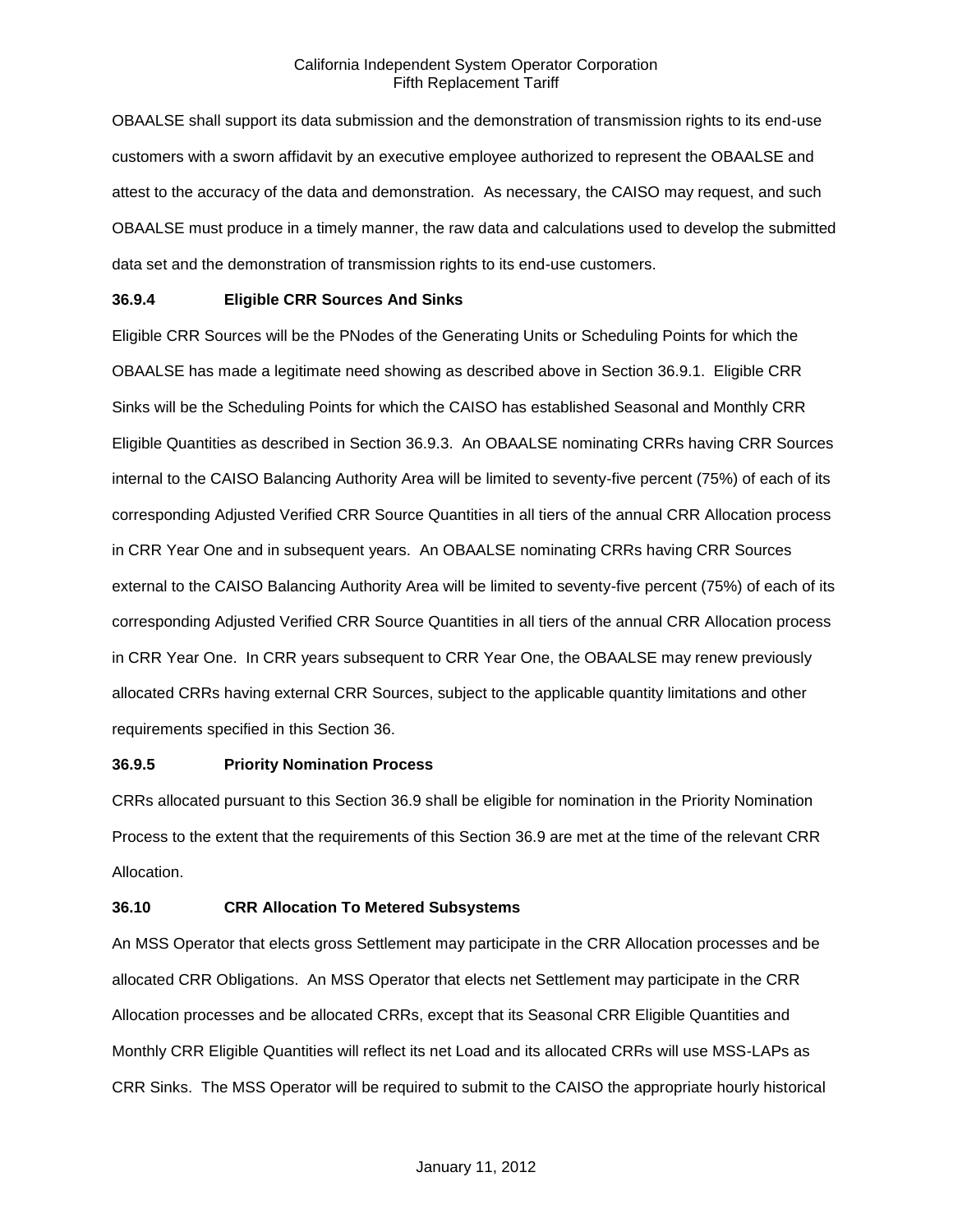net Load data and net Load forecast data from which the CAISO will construct net Load duration curves to determine the Seasonal CRR Eligible Quantities and Monthly CRR Eligible Quantities.

### **36.11 CRR Allocation To Merchant Transmission Facilities**

Project Sponsors of Merchant Transmission Facilities who turn such facilities over to CAISO Operational Control and do not recover the cost of the transmission investment through the CAISO's Access Charge or WAC or other regulatory cost recovery mechanism may be allocated, at the Project Sponsor's election, either CRR Options or CRR Obligations that reflect the contribution of the facility to grid transfer capacity as determined below.

### **36.11.1 Eligibility For Merchant Transmission CRRs**

The Project Sponsor of a Merchant Transmission Facility shall be entitled to receive Merchant Transmission CRRs as determined in accordance with this Section 36.11. A Merchant Transmission CRR allocated through this process is effective for thirty (30) years or for the pre-specified intended life of the Merchant Transmission Facility, whichever is less. Merchant Transmission CRRs represent binding commitments for thirty (30) years or for the pre-specified intended life of the Merchant Transmission Facility, whichever is less. The binding commitment by a CRR Holder that holds Merchant Transmission CRRs may not be terminated or otherwise modified by the CRR Holder prior to the end of the term of the Merchant Transmission CRR.

### **36.11.2 Procedure For Allocating Merchant Transmission CRRs**

No less than forty-five (45) days prior to the in-service date of a Merchant Transmission Facility, the Project Sponsor of the facility will inform the CAISO of the In-Service Date of the facility and that the Project Sponsor will be requesting Merchant Transmission CRRs associated with the Merchant Transmission Facility. The CAISO will complete the Merchant CRR Allocation after the In-Service Date of the facility and will allocate Merchant Transmission CRRs whose payment stream will be retroactive back to the In-Service Date.

## **36.11.3 CRRs Allocated To A Transmission Facility Project Sponsor**

### **36.11.3.1 Nominations of Merchant Transmission CRRs**

The Project Sponsor of a Merchant Transmission Facility must submit nominations for Merchant Transmission CRRs at least twenty-one (21) days prior to the In-Service Date of the facility. The Project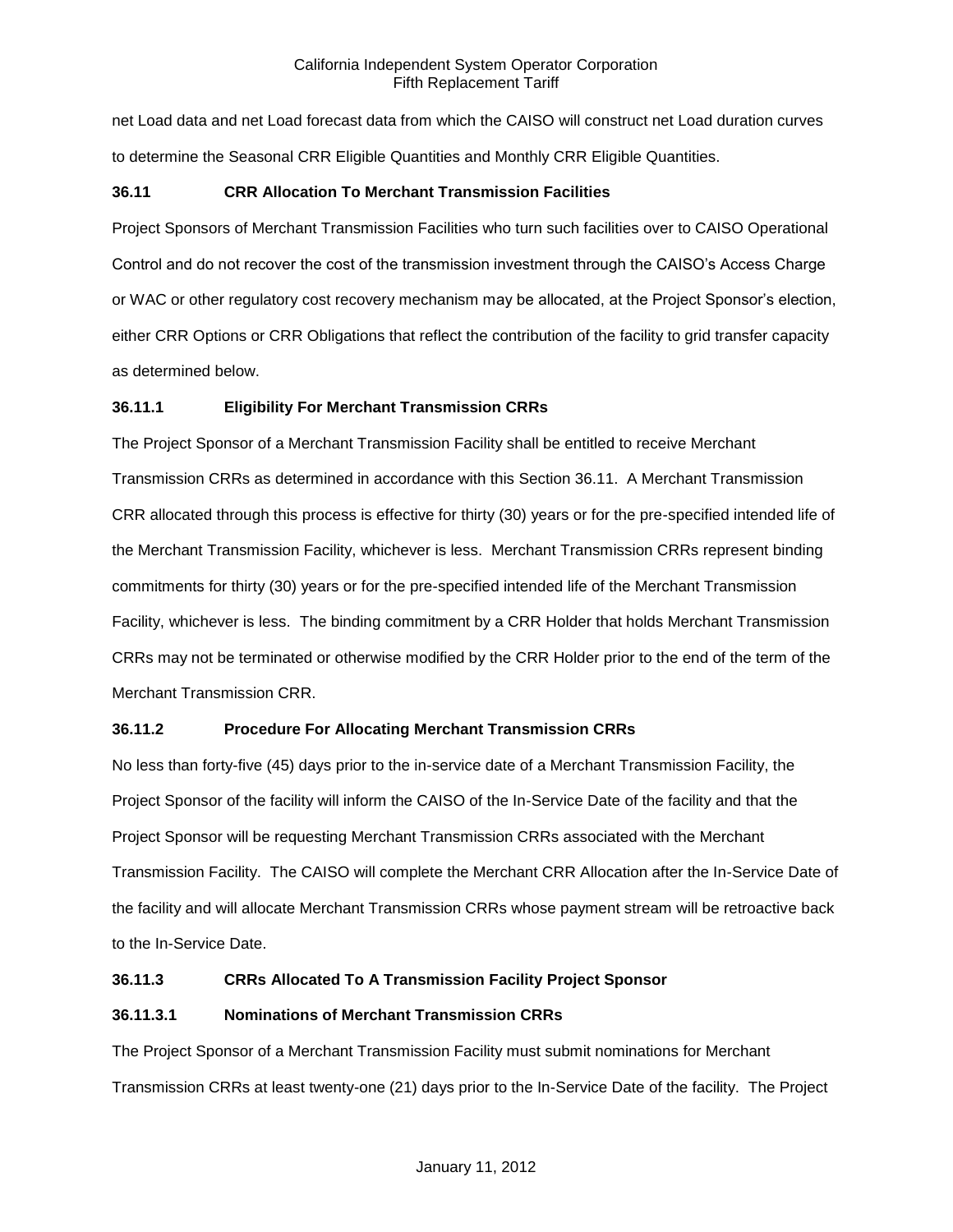Sponsor may nominate up to five (5) individual, Point-to-Point CRRs for each of the two (2) on-peak and off-peak time of use periods. Each of the individual, point-to-point nominations must specify: (i) a single CRR Source location; (ii) a single CRR Sink location, (iii) a MW quantity; (iv) a time of use period (onpeak or off-peak); and (v) a CRR type, either CRR Options or CRR Obligations.

### **36.11.3.2 Methodology to Determine Merchant Transmission CRRs**

The CAISO shall determine the incremental Merchant Transmission CRRs associated with a Merchant Transmission Facility pursuant to this Section 36.11.3.2. The determination will include an assessment of the simultaneous feasibility of the incremental Merchant Transmission CRRs and all other outstanding CRRs. The CAISO will determine the feasible incremental Merchant Transmission CRRs using a threestep process.

### **36.11.3.2.1 Step One: the Capability of the Existing Transmission System**

In step one the CAISO will determine the base CRR capability of the system using a Simultaneous Feasibility Test that incorporates as Fixed CRRs all existing Encumbrances through the end of the CRR year for which the annual CRR Allocation and CRR Auction processes have already been conducted, including Encumbrances for the month covered by the most recently conducted monthly CRR Allocation and CRR Auction processes. This analysis will determine the extent to which the nominated Merchant Transmission CRRs are feasible on the existing transmission system absent the Merchant Transmission Facility. As a result of this analysis, the CAISO will create temporary test CRR Options to reserve grid capacity that the Project Sponsor of the Merchant Transmission Facility is not eligible to receive. The temporary test CRR Options will have the same CRR Source and CRR Sink pairs as the Merchant Transmission CRR nominations submitted by the Project Sponsor.

#### **36.11.3.2.2 Step Two: Mitigation of Impacts on Existing Encumbrances**

In the second step, the CAISO will add the proposed Merchant Transmission Facility to the DC FNM and run a SFT using the Fixed CRRs. The second step will ensure that the addition of a Merchant Transmission Facility does not negatively impact any existing Encumbrances through the end of the CRR year for which the annual CRR Allocation and Auction process for Annual CRRs has already been conducted, including encumbrances for the month covered by the most recently conducted monthly CRR Allocation and CRR Auction processes. For any impacts identified in this step the Project Sponsor of the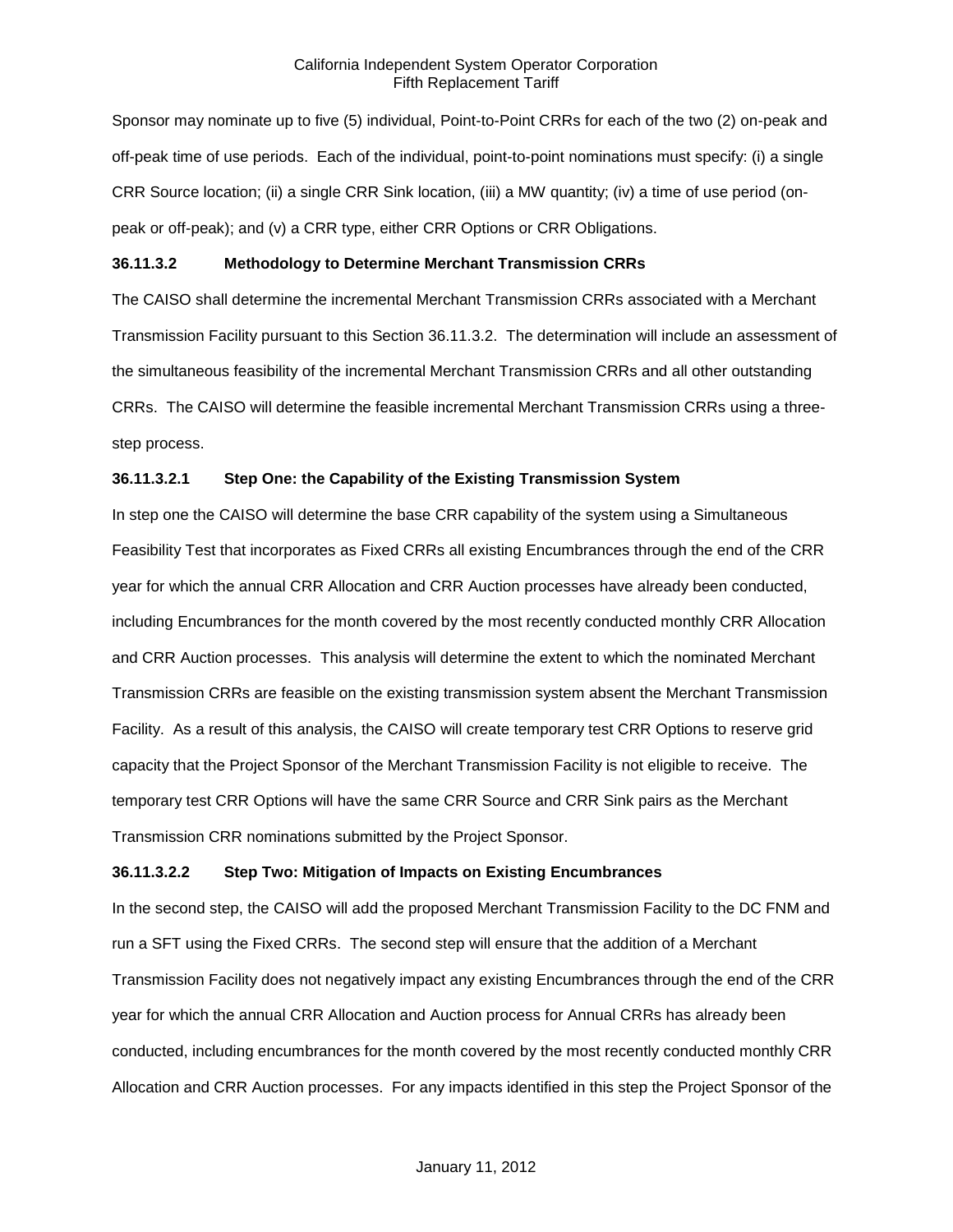Merchant Transmission Facility will be required to mitigate the impacts for the same period. The mitigation can include having the Project Sponsor of the Merchant Transmission Facility hold counterflow CRRs that maintain the feasibility of the existing encumbrances over the same period.

### **36.11.3.2.3 Step Three: the Incremental Merchant Transmission CRRs**

In the third step, the CAISO will determine the Merchant Transmission CRRs to be allocated to the Project Sponsor of the Merchant Transmission Facility. The CAISO will determine the capability of the system to award incremental Merchant Transmission CRRs using a DC FNM that incorporates the proposed Merchant Transmission Facility. The CAISO will conduct separate SFTs for each time of use period. For each time of use period, the CAISO will perform a multi-period SFT that simultaneously evaluates two sets of grid conditions. The first set of grid conditions includes all existing Encumbrances for the month covered by the most recently conducted CRR Allocation and CRR Auction processes for Monthly CRRs including any temporary test CRRs from step one and any counterflow CRRs from step two. The second set of grid conditions models only Transmission Ownership Rights. Each SFT will consider the entire set of Merchant Transmission CRR nominations for the time of use period and will solve to maximize the MWs of Merchant Transmission CRRs to be allocated to the Project Sponsor of the Merchant Transmission Facility, subject to simultaneous feasibility. The nominated Merchant Transmission CRRs that are feasible in the multi-period SFTs for each time of use period will be allocated to the Project Sponsor of the Merchant Transmission Facility.

### **36.12 [NOT USED]**

### **36.13 CRR Auction**

The CAISO shall conduct CRR Auctions on an annual and monthly basis subsequent to each annual and monthly CRR Allocation process. Candidate CRR Holders may bid to purchase and may acquire CRR Obligations, and may sell CRRs, through the CAISO's annual and monthly CRR Auctions in accordance with the provisions of this Section 36.13. CRR Auction results shall be settled as provided in Section 11.2.4.3.

### **36.13.1 Scope Of The CRR Auctions**

The CAISO will conduct a CRR Auction corresponding to and subsequent to the completion of each CRR Allocation process, and prior to the start of the period to which the auctioned CRRs will apply. Each CRR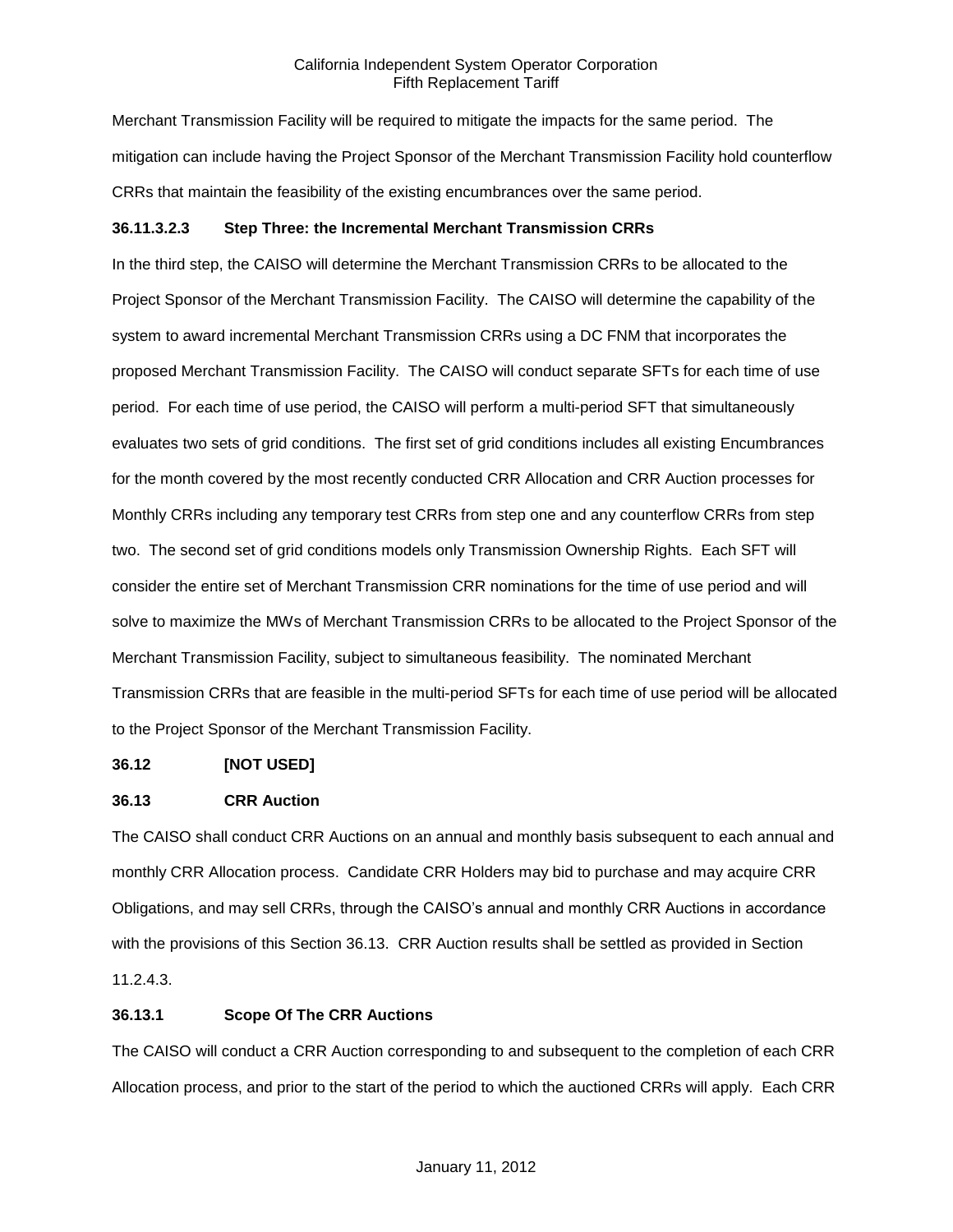Auction will release CRRs having the same seasons, months and time of use specifications as the CRRs released in the corresponding CRR Allocation. Each CRR Auction will utilize the same DC FNM that was utilized in the corresponding CRR Allocation. For each CRR Auction, the CRRs allocated in the corresponding CRR Allocation will be modeled as fixed injections and withdrawals on the DC FNM and will not be adjusted by the SFT in the CRR Auction process. Thus the CRR Auction will release only those CRRs that are feasible given the results of the corresponding CRR Allocation. CRRs released in a CRR Auction will be indistinguishable from CRRs released in the corresponding CRR Allocation for purposes of settlement and secondary trading. The following additional provisions apply. First, participants in the CRR Auctions will have more choices regarding CRR Sources and CRR Sinks than are eligible for nomination in the CRR Allocations, as described in Section 36.13.5. Second, to the extent a Market Participant receives CRRs in both a CRR Allocation and the corresponding CRR Auction, the CRRs obtained in the CRR Auction will not be eligible for nomination in the PNP. Third, in CRR Year One the CRR Auction cannot be used by CRR Holders to offer for sale CRRs they acquired in a prior CRR Allocation, CRR Auction or through the Secondary Registration System. In the annual and monthly CRR Auction processes for years following CRR Year One, CRR Holders may offer for sale any CRRs held by such holders, subject to the limitations on sale and transfer of Long Term CRRs specified in Section 36.7.1.2. Merchant Transmission CRRs that are CRR Options may be offered for sale in the annual and monthly CRR Auctions for years following CRR Year One, subject to the same temporal limitations that apply to Long Term CRRs as specified in Section 36.7.1.2. As further described in Section 36.13.4, sales of CRRs in the CRR Auctions are accomplished through the submission of a CRR bid to procure a counterflow CRR of the CRR to be liquidated.

### **36.13.2 Responsibilities Of The CAISO Prior To Each CRR Auction**

The CAISO shall publish on the CAISO Website a notice of upcoming CRR Auctions at least seven (7) days prior to the CRR Auction. The CAISO will also provide additional information needed by CRR Auction participants in accordance with the provisions of Section 6.5.1.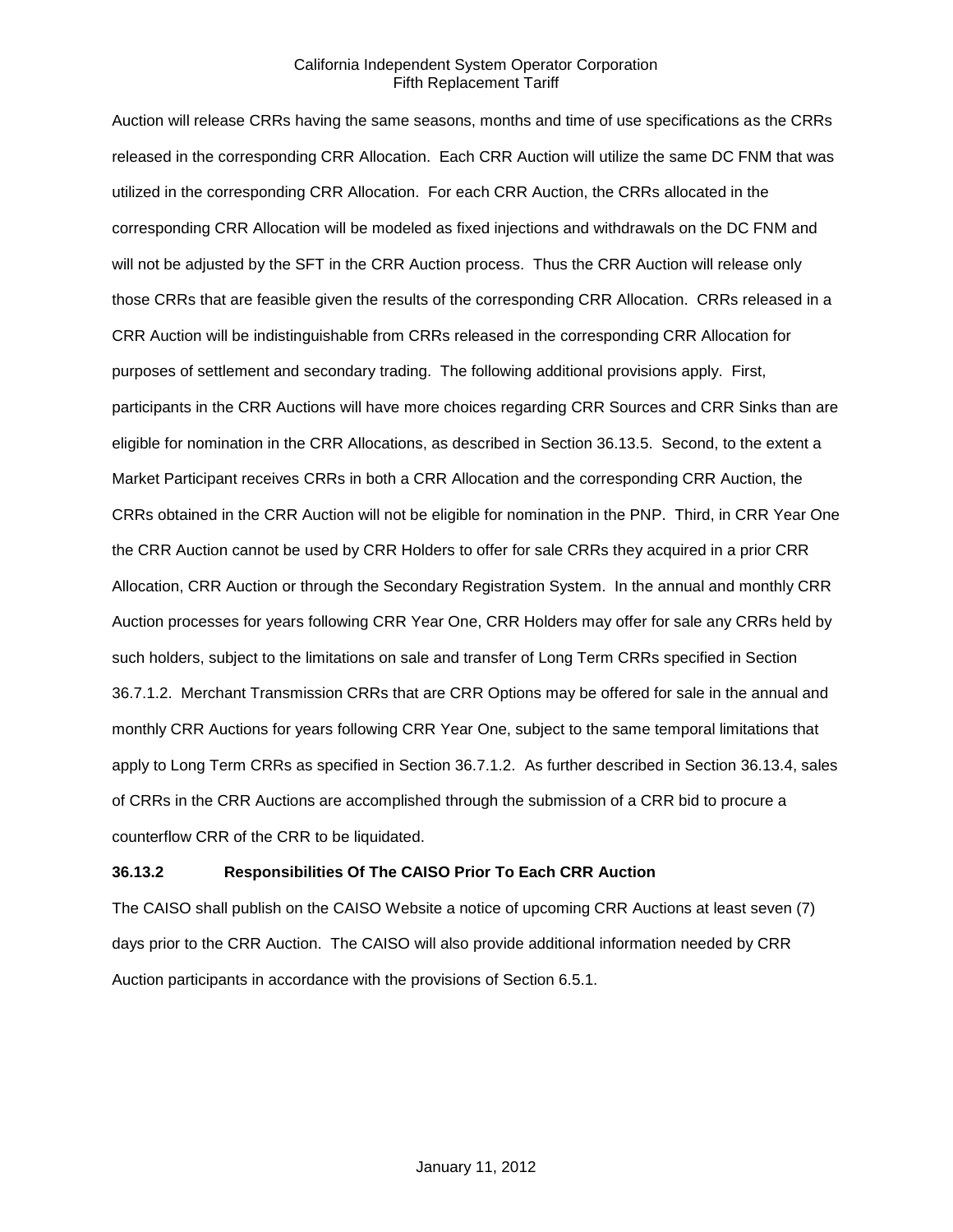### **36.13.3 CRR Holder Creditworthiness**

All Market Participants are eligible to acquire CRRs by participating in the CRR Auction, provided that the Market Participant has met all the CRR Holder requirements described in Section 36.5, the creditworthiness provisions in Section 12 and Section 12.6 and the relevant Business Practice Manual.

### **36.13.4 Bids In The CRR Auctions**

Bids to purchase CRRs shall be submitted in accordance with the requirements set out in this Section 36.13.4 and as further specified in the applicable Business Practice Manuals. Once submitted to the CAISO, CRR bids may not be cancelled or rescinded by the Market Participant after the CRR Auction is closed. Market Participants may bid for Point-to-Point CRRs. Each bid for a Point-to-Point CRR shall specify:

- (a) The associated month or season and time of use period;
- (b) The associated CRR Source and CRR Sink;
- (c) A monotonically non-increasing piecewise linear bid curve in quantities (denominated in thousandths of a MW) and prices (\$/MW).

Bid prices in all CRR bids may be negative. Sales of CRRs in the CRR Auctions are accomplished through the submission of a CRR bid to procure a counterflow CRR of the CRR to be liquidated. If such bids for sale of CRRs are cleared through the CRR Auction, the entitlements rights of the CRR Holder that sold the CRR in this manner are effectively liquidated.

## **36.13.5 Eligible Sources And Sinks For CRR Auction**

Allowable CRR Sources for CRRs acquired/sold in the CRR Auction will be PNodes, Scheduling Points, Trading Hubs, LAPs, MSS-LAPs and Sub-LAPs. Allowable CRR Sinks for CRRs acquired/sold in the CRR Auction will be PNodes, Scheduling Points, Trading Hubs, LAPs, MSS-LAPs and Sub-LAPs.

## **36.13.6 Clearing Of The CRR Auction**

The SFT used to clear the CRR Auction will utilize the same DC FNM and optimization algorithm as the corresponding CRR Allocation, except that nominations to the CRR Auction will have associated pricequantity bid curves. The CRR Auction SFT will use the bid prices in determining which CRRs to award when not all nominations are simultaneously feasible, will select the set of simultaneously feasible CRRs with the highest total auction value as determined by the CRR bids, and will calculate nodal prices at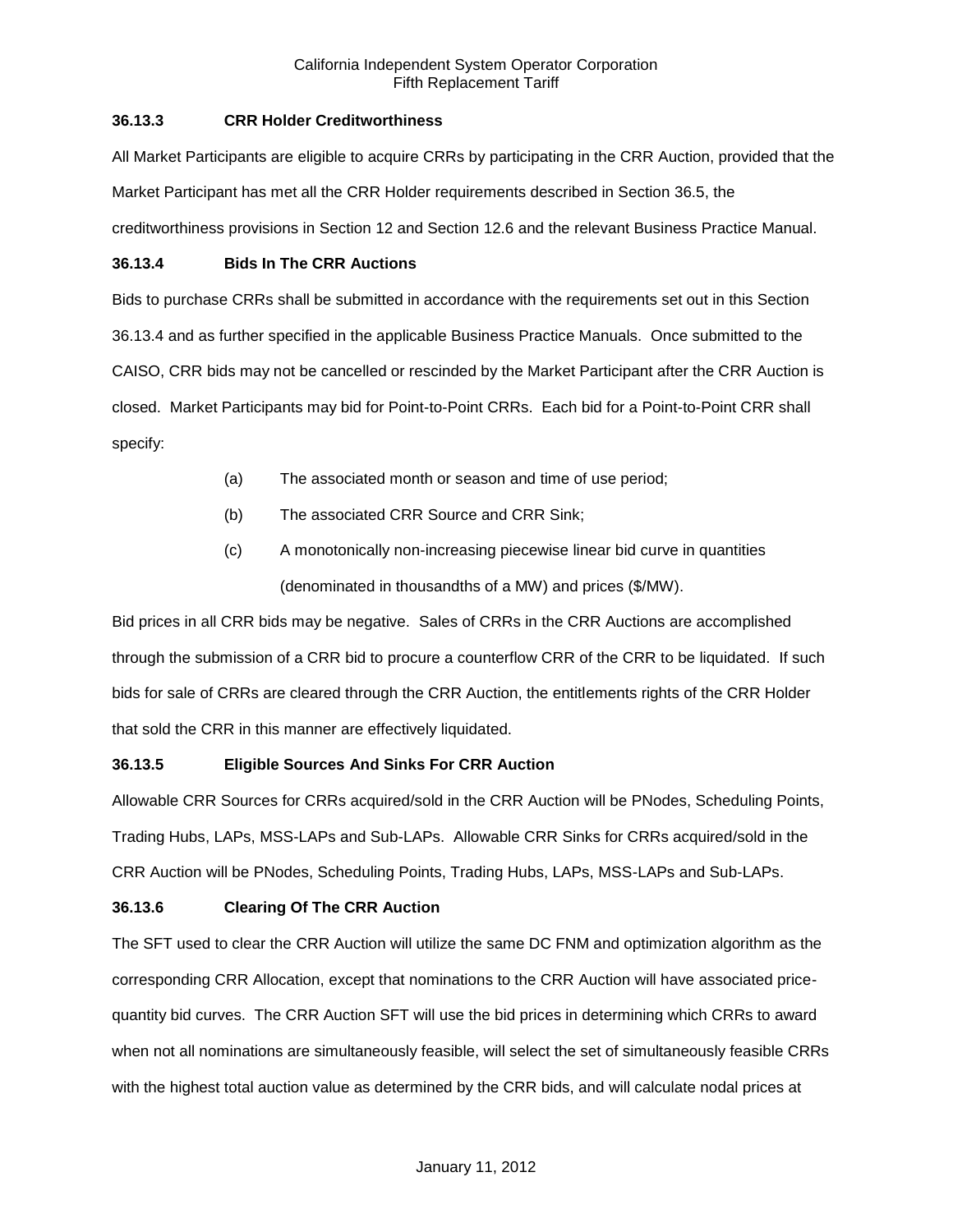each PNode of the DC FNM. In the event that there are two (2) or more identical bids for a specific combination of CRR Source and CRR Sink that affect an overloaded constraint, the CRR Auction optimization cannot distinguish these bids based on either effectiveness or price and therefore the CRR Auction optimization will award each CRR bidder a pro rata share of the CRRs that can be awarded based on the bid MW amounts. Based on the nodal prices calculated by the CRR Auction SFT, the CRR Market Clearing Price per MW for a specific CRR in most cases will equal the nodal price at the CRR Source minus the nodal price at the CRR Sink. In certain anomalous cases as further described in the Business Practice Manuals, the CRR Market Clearing Price will be based on the CRR MWs cleared and the shadow price for each binding constraint at the specified location.

#### **36.13.7 Announcement Of CRR Auction Results**

Within five (5) Business Days after the close of a CRR Auction, the CAISO shall post the results. The results shall include but are not limited to the MW quantity, the CRR Source and CRR Sink for each CRR awarded, the nodal prices calculated by the CRR Auction SFT, and the parties to whom the CRRs were awarded. The CAISO shall not disclose prices specified in any CRR bid.

### **36.14 CRR Implications Of New IBAAs Or Modifying Existing IBAAs**

#### **36.14.1 Coordination Of IBAA Changes With Release Of CRRs**

To the extent practicable, the CAISO will coordinate future IBAA changes, including establishment of new IBAAs and modifications to existing IBAAs, with the annual CRR Allocation and CRR Auction processes. Where feasible, the CAISO will implement the FNM containing the IBAA changes for use in the CAISO Markets beginning with the markets for a Trading Day of January 1 of a new calendar year and, consistent with Section 6.5.1, will provide Market Participants all the IBAA modeling and pricing details as part of the FNM information package that is made available for CRR purposes prior to the CAISO conducting the annual CRR Allocation and CRR Auction process for that calendar year. As a result, all CRRs released in that process will be based upon the same FNM for IBAAs that will be used in the CAISO Markets when the released CRRs and the IBAA changes become effective. In the event that there is a need to implement an IBAA change other than on January 1, the CAISO will incorporate the IBAA change into the FNM for the monthly CRR Allocation and CRR Auction process for the first month in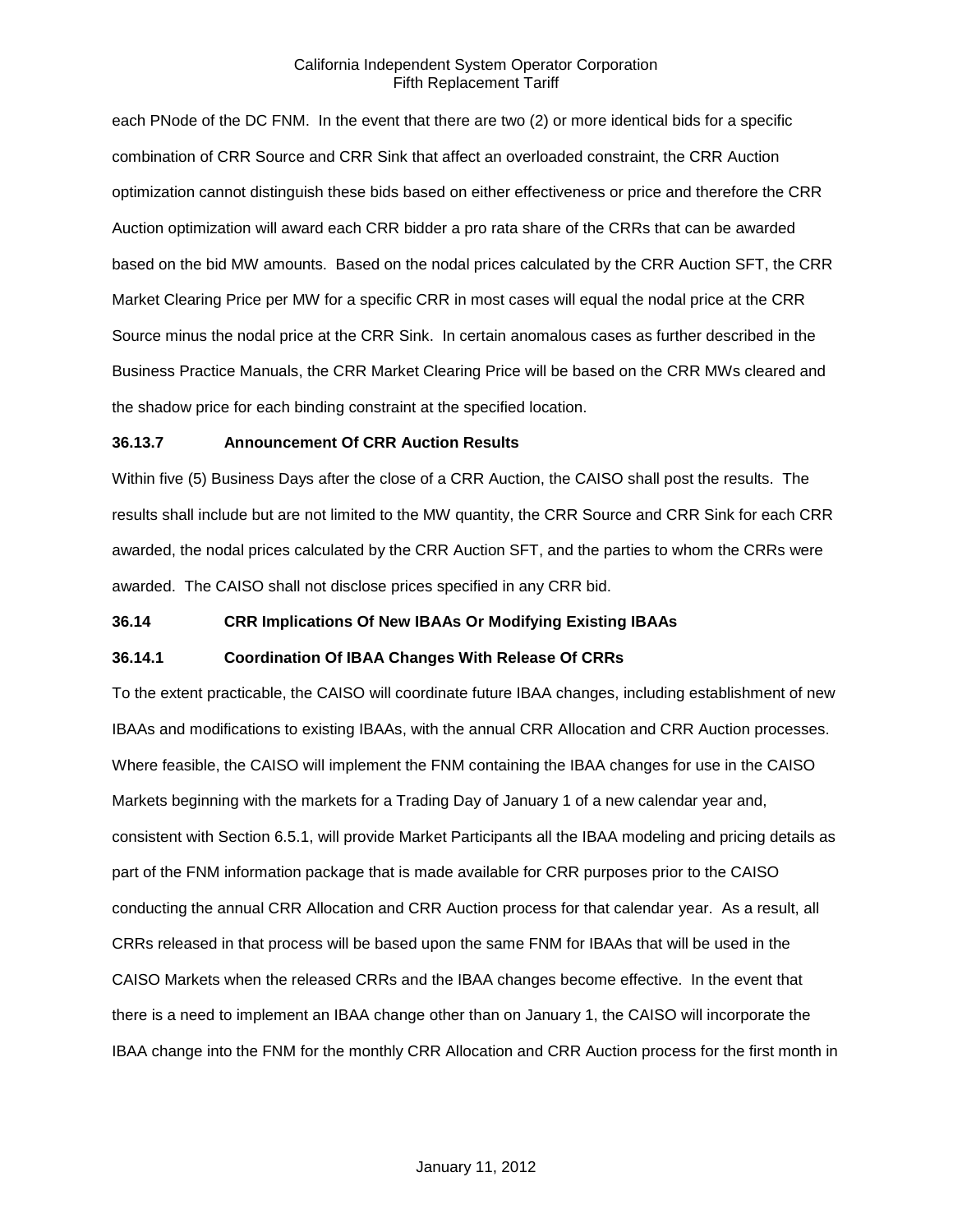which the IBAA change will take effect. In all cases the CAISO will follow the provisions of this Section 36.14 for assessing and mitigating impacts on any Previously-Released CRRs.

#### **36.14.2 Modifications To CRR Settlement To Reflect Ibaa Changes**

To the extent an IBAA change, including the establishment of a new IBAA or a change to an existing IBAA, modifies the pricing for Settlement purposes of IFM scheduled transactions between the CAISO Balancing Authority Area and the IBAA, the Settlement of certain Previously-Released CRRs may no longer be consistent with the modified IFM Settlement. A CRR Holder of a Previously-Released CRR whose CRR Source or CRR Sink is affected by an IBAA change may make a one-time election either to (a) modify the Settlement of the affected CRR Source or CRR Sink to conform to the revised IFM pricing associated with the IBAA change, or (b) retain the original CRR Source or CRR Sink specification of the Previously-Released CRR. The CRR Holder of such a CRR must make the one-time election prior to the first CRR Allocation and CRR Auction process that incorporates the IBAA change in the CRR FNM, in accordance with the process time line specified in the applicable Business Practice Manual. If the IBAA change is implemented to coincide with the beginning of a calendar year and is coordinated with the annual CRR Allocation and CRR Auction process for that year, as described in Section 36.14.1, the provisions discussed herein apply only to Previously-Released CRRs that are Long Term CRRs and Previously-Released CRRs that are Seasonal CRRs obtained through the CRR Allocation and are eligible for PNP nomination. In the event that the IBAA change is implemented in the CAISO Markets other than on January 1, then these provisions apply also to any Previously-Released CRRs that are Seasonal CRRs effective for the remainder of the year in which the IBAA change is implemented.

### **36.14.3 IBAA Change Impact On Adequacy Of Previously-Released CRRs**

It is possible that, as a result of modifying the CRR Sources or CRR Sinks of Previously-Released CRRs as provided in Section 36.14.2, the entire set of Previously-Released CRRs may no longer be simultaneously feasible. Any such violation of simultaneous feasibility may or may not lead to a revenue shortfall, that is, a deficiency over the course of a month between the IFM Congestion Charge and the amount of funds needed to fully settle the CRRs that are in effect for that month. Consistent with Section 11.2.4.4.1, any revenue shortfall that may result from IBAA-related changes to CRR Sources and CRR Sinks would be funded through the relevant daily CRR Balancing Account.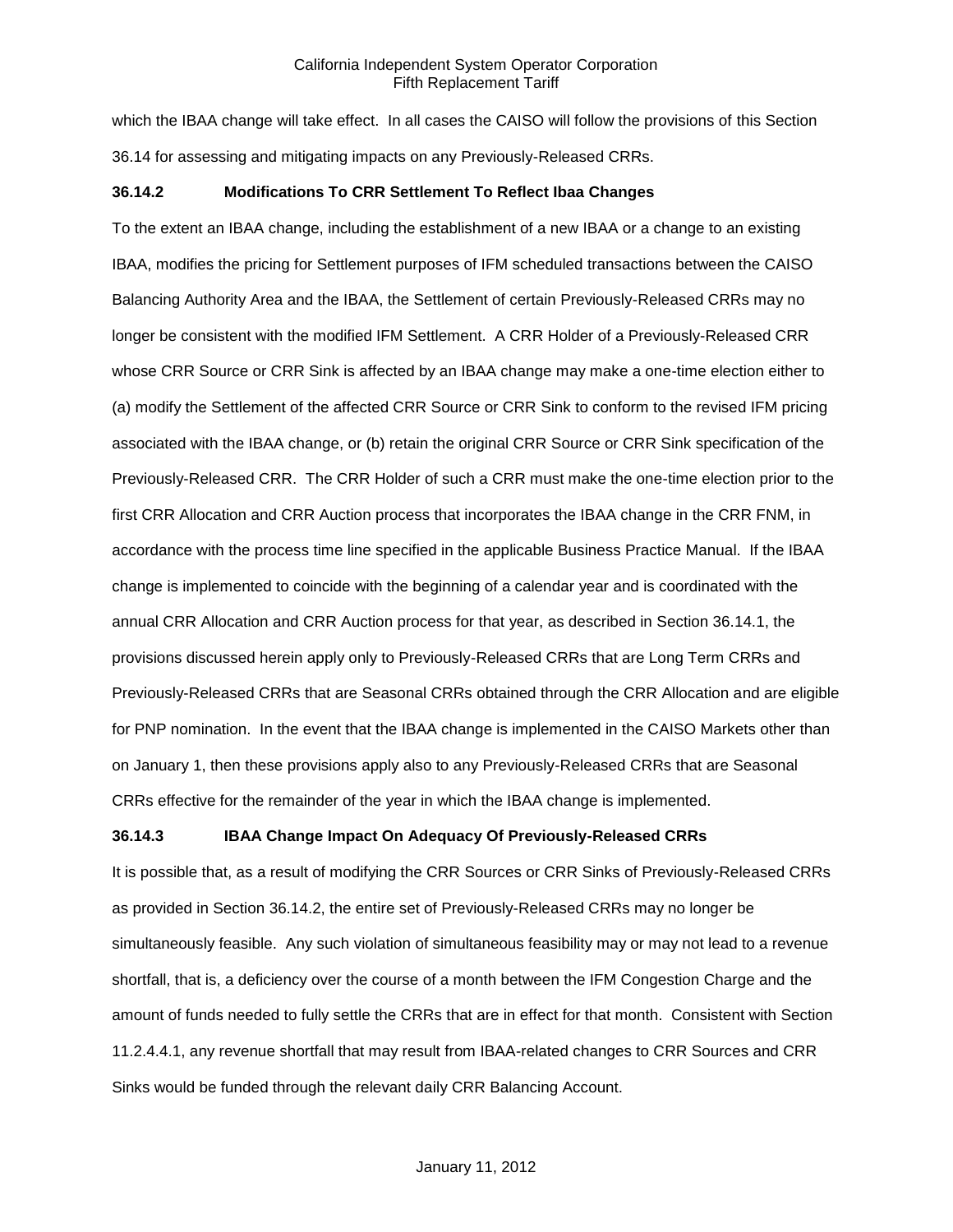## **36.15 [NOT USED]**

- **37. Rules Of Conduct**
- **37.1 Objectives, Definitions, And Scope**

### **37.1.1 Purpose**

Section 37 sets forth the guiding principles for participation in the markets administered by the CAISO. The specified Rules of Conduct are intended to provide fair notice to Market Participants of the conduct expected of them, to provide an environment in which all parties may participate on a fair and equal basis, to redress instances of gaming and other instances of anticompetitive behavior, and thereby to foster confidence of Market Participants, ratepayers and the general public in the proper functioning of the CAISO markets.

### **37.1.2 Objectives**

The objectives of this CAISO Tariff are to:

- (a) Provide clear Rules of Conduct specifying the behavior expected of Market Participants; and
- (b) For those Rules of Conduct involving objectively identifiable behavior, establish in advance the Sanctions for violation of the specified Rules of Conduct.

## **37.1.3 Application Of Other Remedies**

The activities and remedies authorized under this Section 37 are in addition to any other actions or relief that may be available to the CAISO elsewhere in the CAISO Tariff or under law, regulation or order. Nothing in this Section 37 limits or should be construed to limit the right of the CAISO to take action or seek relief otherwise available to it, and such action or relief may be pursued in addition to the action or relief specified in this Section 37.

### **37.1.4 [NOT USED]**

### **37.1.5 Administration**

The CAISO shall administer the following Rules of Conduct specified herein: Section 37.4.1, Section 37.4.2, Section 37.4.3, Section 37.5.2, Section 37.6.1, Section 37.6.2, and Section 37.6.3. FERC shall administer the following Rules of Conduct specified herein: Section 37.2.1, Section 37.2.3, Section 37.2.4, and Section 37.3.1.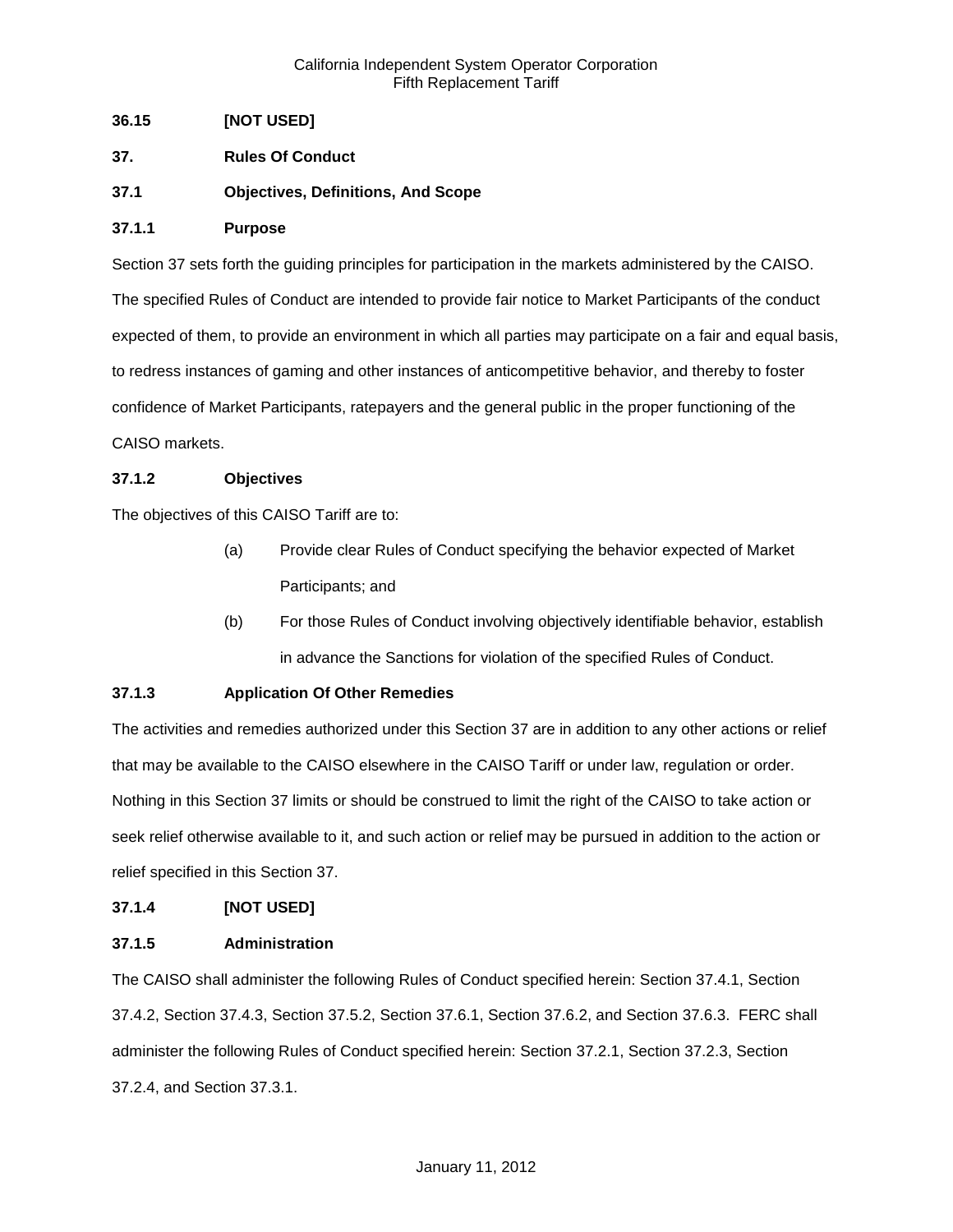## **37.2 Comply With Operating Orders**

### **37.2.1 Compliance With Orders Generally**

## **37.2.1.1 Expected Conduct**

Market Participants must comply with operating orders issued by the CAISO as authorized under the CAISO Tariff. For purposes of enforcement under this Section 37.2, an operating order shall be an order(s) from the CAISO directing a Market Participant to undertake, a single, clearly specified action (e.g., the operation of a specific device, or change in status of a particular Generating Unit) that is intended by the ISO to resolve a specific operating condition. Deviation from an ADS Dispatch Instruction shall not constitute a violation of this Section 37.2.1.1. A Market Participant's failure to obey an operating order containing multiple instructions to address a specific operating condition will result in a single violation of Section 37.2. If some limitation prevents the Market Participant from fulfilling the action requested by the CAISO then the Market Participant must promptly and directly communicate the nature of any such limitation to the CAISO.

- **37.2.1.2 [NOT USED]**
- **37.2.2 Failure To Curtail Load**
- **37.2.2.1 [NOT USED]**
- **37.2.2.2 [NOT USED]**
- **37.2.3 Operations & Maintenance Practices**

### **37.2.3.1 Expected Conduct**

Market Participants shall undertake such operating and maintenance practices as necessary to avoid contributing to a major Outage or prolonging response time to a major Outage. For the purposes of this Section 37.2.3.1, a major Outage is an Outage that affects at least ten (10) percent of the Load served by the Distribution System of a UDC or any Outage that results in major damage to the CAISO Controlled Grid or to the health and safety of personnel.

- **37.2.3.2 [NOT USED]**
- **37.2.4 Resource Adequacy Availability**
- **37.2.4.1 Expected Conduct**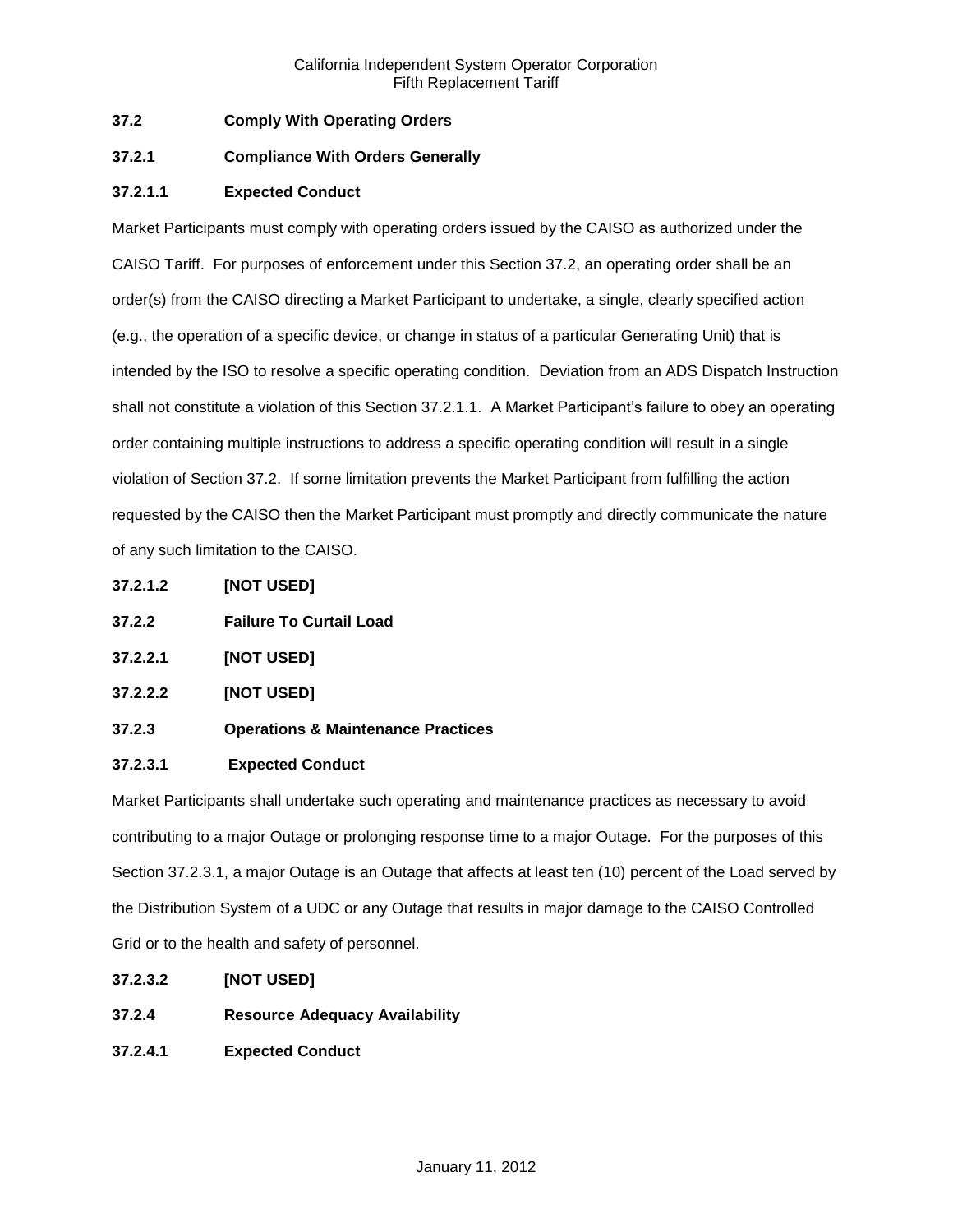Subject to Section 40 a Market Participant shall start a Generating Unit listed as a Resource Adequacy Resource and bring it on-line and/or available consistent with a DAM or RUC commitment or Real-Time Dispatch Instructions and once started up, shall not shut down a Generating Unit listed as a Resource Adequacy Resource in a manner that is inconsistent with a DAM or RUC commitment or Real-Time Dispatch Instructions, unless the CAISO releases the Generating Unit after the RUC process is completed, or a derate or Outage prevents the Generating Unit from being on-line and available.

- **37.2.4.2 [NOT USED]**
- **37.2.5 [NOT USED]**
- **37.2.6 [NOT USED]**
- **37.3 Submit Feasible Bids And Submissions To Self-Provide**
- **37.3.1 Bidding Generally**

## **37.3.1.1 Expected Conduct**

Market Participants must submit Bids for Energy, RUC Capacity and Ancillary Services and Submissions to Self-Provide an Ancillary Service from resources that are reasonably expected to be available and capable of performing at the levels specified in the Bid, and to remain available and capable of so performing based on all information that is known to the Market Participant or should have been known to the Market Participant at the time of submission. HASP Intertie Schedules for import or export Energy are not subject to the foregoing requirement, but failure to deliver on such HASP Intertie Schedules can be subject to referral by DMM under Section 11.1, Appendix P where the failure to deliver is suspected to be a Market Violation.

### **37.3.1.2 [NOT USED]**

## **37.3.2 Exceptions**

The submission of a Bid or of a Submission to Self-Provide Ancillary Services that causes, or that the CAISO expects to cause Congestion shall not, by itself, constitute a violation of Section 37.3.1.

- **37.4 Comply With Availability Reporting Requirements**
- **37.4.1 Reporting Availability**
- **37.4.1.1 Expected Conduct**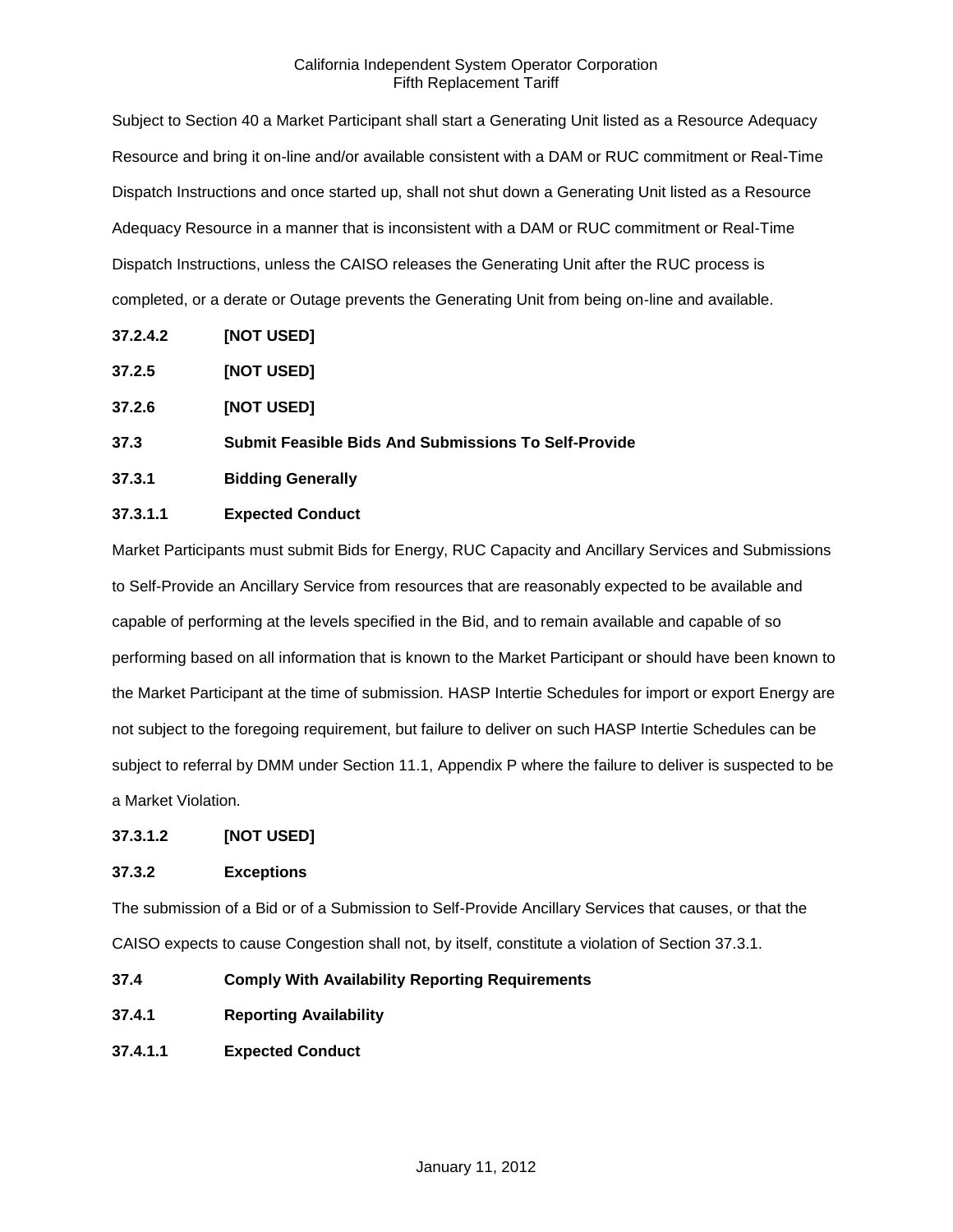A Market Participant shall notify the CAISO Control Center of any Outage reportable pursuant to Section 9.3.10.3.1 of a Generating Unit subject to Section 4.6 within sixty (60) minutes after the Outage is discovered.

### **37.4.1.2 Sanctions**

A "violation" for purposes of this Section shall mean each failure to notify the CAISO Control Center about an Outage of a Generating Unit within sixty (60) minutes after the Outage is discovered, as required by Section 37.4.1, except that (a) for each Generating Unit, the first such failure in a calendar month shall not constitute a violation, and (b) for each Generating Unit, multiple failures in the same calendar day shall constitute a single violation. The Sanctions for a violation of Section 37.4.1 shall be as follows:

- (a) for each Generating Unit that is the subject of a violation, the Sanction for the first violation in a calendar month shall be a warning letter;
- (b) for each Generating Unit that is the subject of a violation, the Sanction for the second and subsequent violations in a calendar month will be a financial penalty, as follows:
	- (i) if the Generating Unit has not been the subject of a financial penalty for a previous violation within twelve (12) months of the instant violation, the Sanction will be \$1,000;
	- (ii) if the Generating Unit has been the subject of one financial penalty for a previous violation within twelve (12) months of the instant violation, the Sanction will be \$2,000;
	- (iii) if the Generating Unit has been the subject of two or more financial penalties for previous violations within twelve (12) months of the instant violation, the Sanction will be \$5,000.

## **37.4.2 Scheduling And Final Approval Of Outages**

### **37.4.2.1 Expected Conduct**

A Market Participant shall not undertake an Outage except as approved by the CAISO Outage Coordination Office in accordance with Section 9.3.2, Section 9.3.9, and Section 9.3.6.6. A Market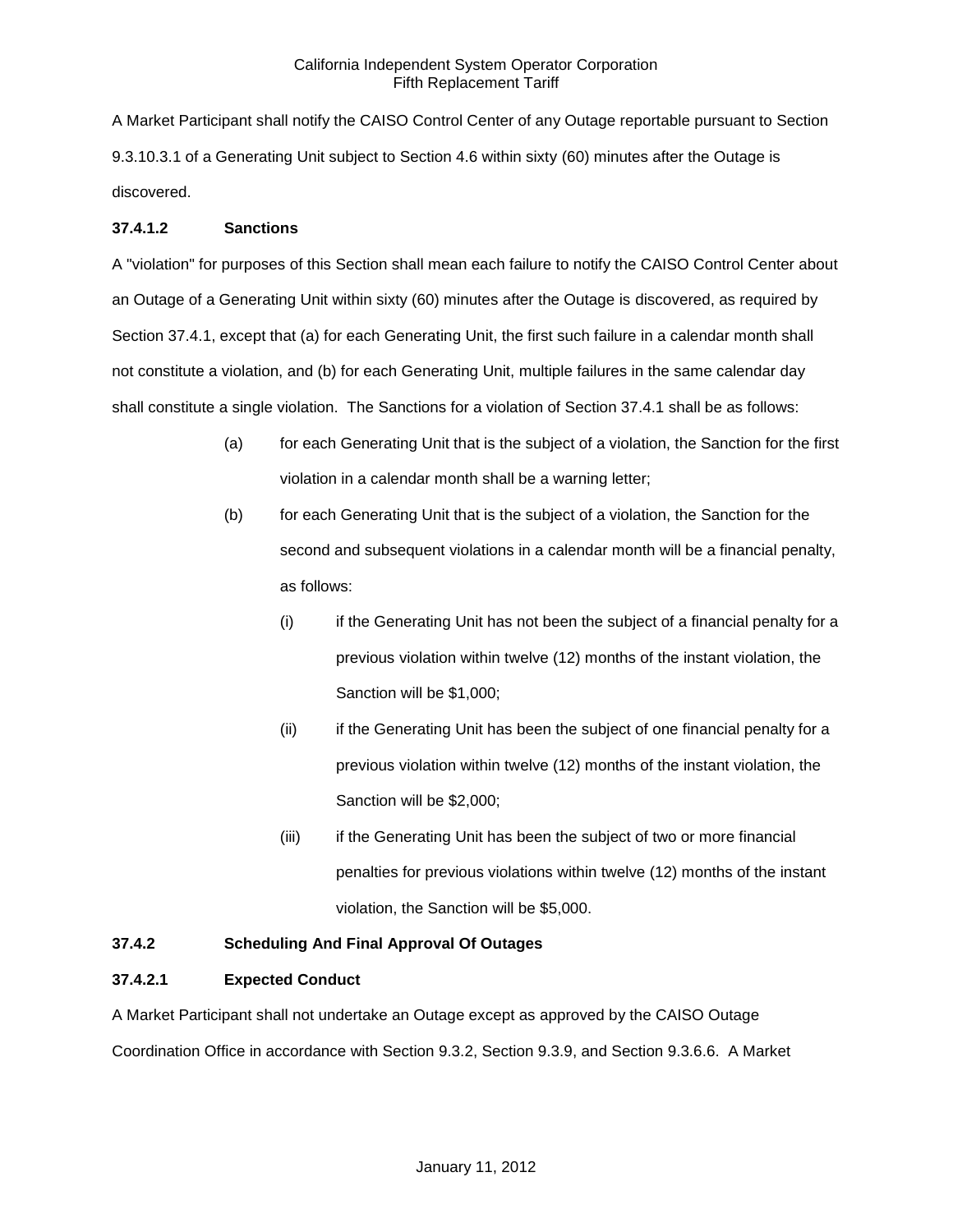Participant shall not commence any Outage without obtaining final approval from the CAISO Control Center in accordance with Sections 9.3.9 and 9.3.10.

### **37.4.2.2 Sanctions**

The Sanctions for a violation of Section 37.4.2 shall be as follows: for the first violation within a rolling twelve (12) month period, \$5,000; for subsequent violations within a rolling twelve (12) month period, \$10,000. A "violation" shall mean each Outage undertaken for which all required approvals were not obtained.

### **37.4.3 Explanation Of Forced Outages**

## **37.4.3.1 Expected Conduct**

As required by Section 9.3.10.6, a Market Participant must provide a detailed explanation of a Forced Outage within two (2) Business Days after the Operator initially notifies the CAISO pursuant to Section 9.3.10.3.1 of the change in maximum output capability. To enable the CAISO to review the explanation submitted by the Operator and to prepare a report on the Forced Outage, the CAISO may request that the Market Participant submit additional information regarding the Forced Outage. An Operator must provide information requested by the CAISO within four (4) Business Days of the CAISO's request for the submission of additional information regarding the Forced Outage.

### **37.4.3.2 Sanctions**

The Sanction for failing to provide an explanation of Forced Outage within the deadline established in Section 37.4.3.1 and Section 9.3.10.6 shall be \$500 per day for each day the explanation is late. The Sanction for failing to provide a response to a request for additional information regarding the Forced Outage within the deadline established in the request for additional information shall be as specified in Section 37.6.1.

### **37.4.4 Enhancements And Exceptions**

Except as otherwise specifically provided, penalty amounts shall be tripled for any violation of Section 37.4.1 through Section 37.4.3 that occurs during a CAISO System Emergency. Violations of the above rules that result in circumstances in which an Uninstructed Deviation Penalty under Section 11.23 is assessed shall not be subject to Sanction under this Section. 37.4.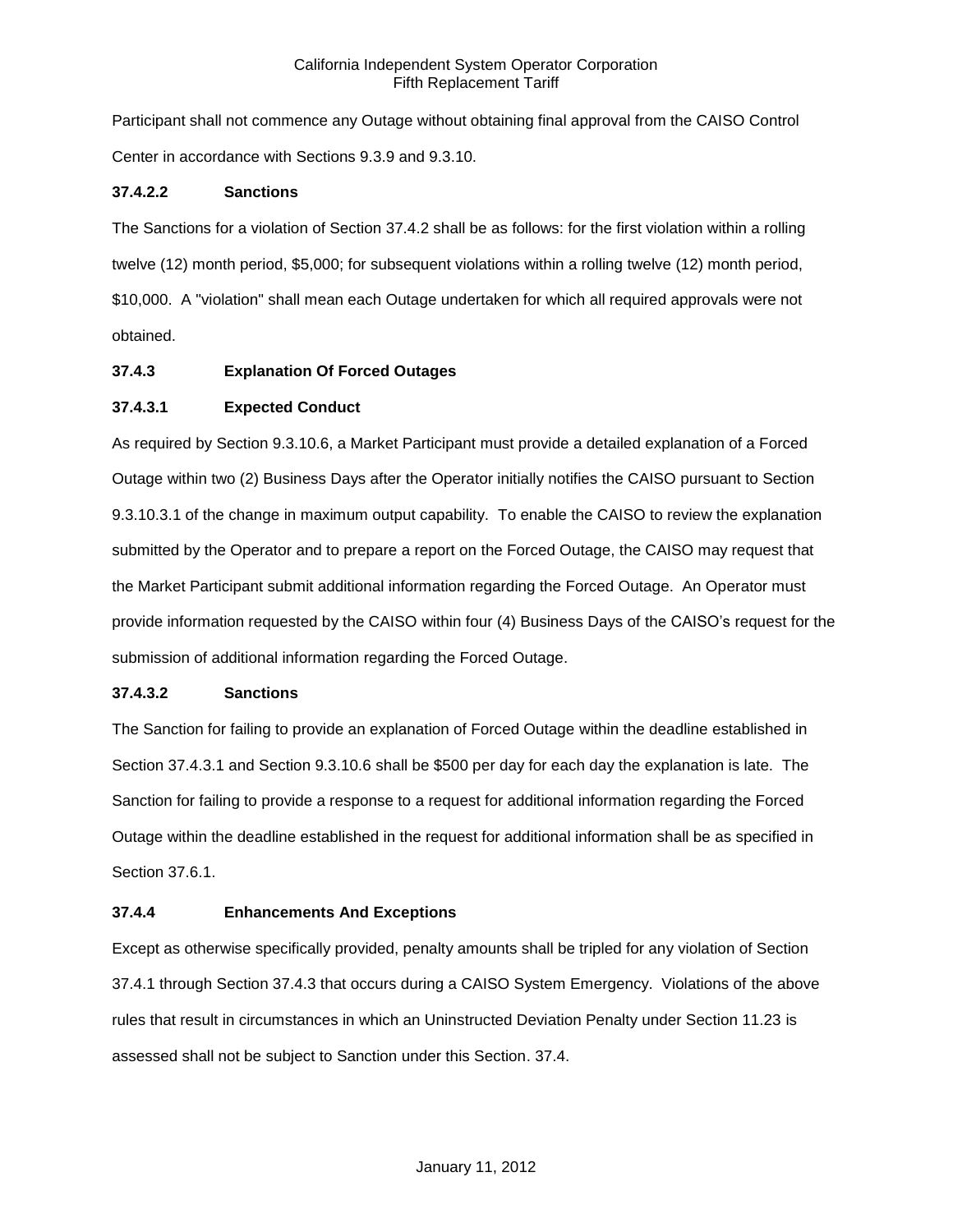- **37.5 Provide Factually Accurate Information**
- **37.5.1 [NOT USED]**
- **37.5.1.2 [NOT USED]**

## **37.5.2 Inaccurate or Late Actual SQMD**

## **37.5.2.1 Expected Conduct**

Market Participants shall provide complete and accurate Settlement Quality Meter Data for each Trading Hour and shall correct any errors in such data no later than forty-eight (48) Business Days after the Trading Day (T+48B). Failure either to submit complete and accurate Actual Settlement Quality Meter Data or to replace Estimated Settlement Quality Meter Data with complete and accurate Actual Settlement Quality Meter Data by T+48B is late Actual Settlement Quality Meter Data and shall be a violation of this rule. The failure to provide complete and accurate Actual Settlement Quality Meter Data, as required by Section 10.3.6 that causes an error to exist in such Settlement Quality Meter Data after forty-eight (48) Business Days after the Trading Day (T+48B) shall be a violation of this rule. Scheduling Coordinators that fail to submit Scheduling Coordinator Estimated Settlement Quality Meter Data that is complete and based on a good faith estimate that reasonably represents Demand and/or Generation quantities for each Settlement Period as required by Section 10 shall be a violation of this rule and may be referred to DMM for investigation.

## **37.5.2.2 Sanctions**

Violations under this Section 37.5.2 shall be subject to Sanction described in Section 37.11.

## **37.5.2.3 Disposition of Sanction Proceeds**

For purposes of redistributing collected market adjustments, any amounts collected under this provision shall be applied first to those parties affected by the conduct. Any excess amounts shall be disposed of as set forth in Section 37.9.4.

## **37.6 Provide Information Required By CAISO Tariff**

**37.6.1 Required Information Generally**

## **37.6.1.1 Expected Conduct**

Except as provided below in Section 37.6.4 (Review by FERC), all information that is required to be submitted to the CAISO under the CAISO Tariff must be submitted by the specified deadline. For the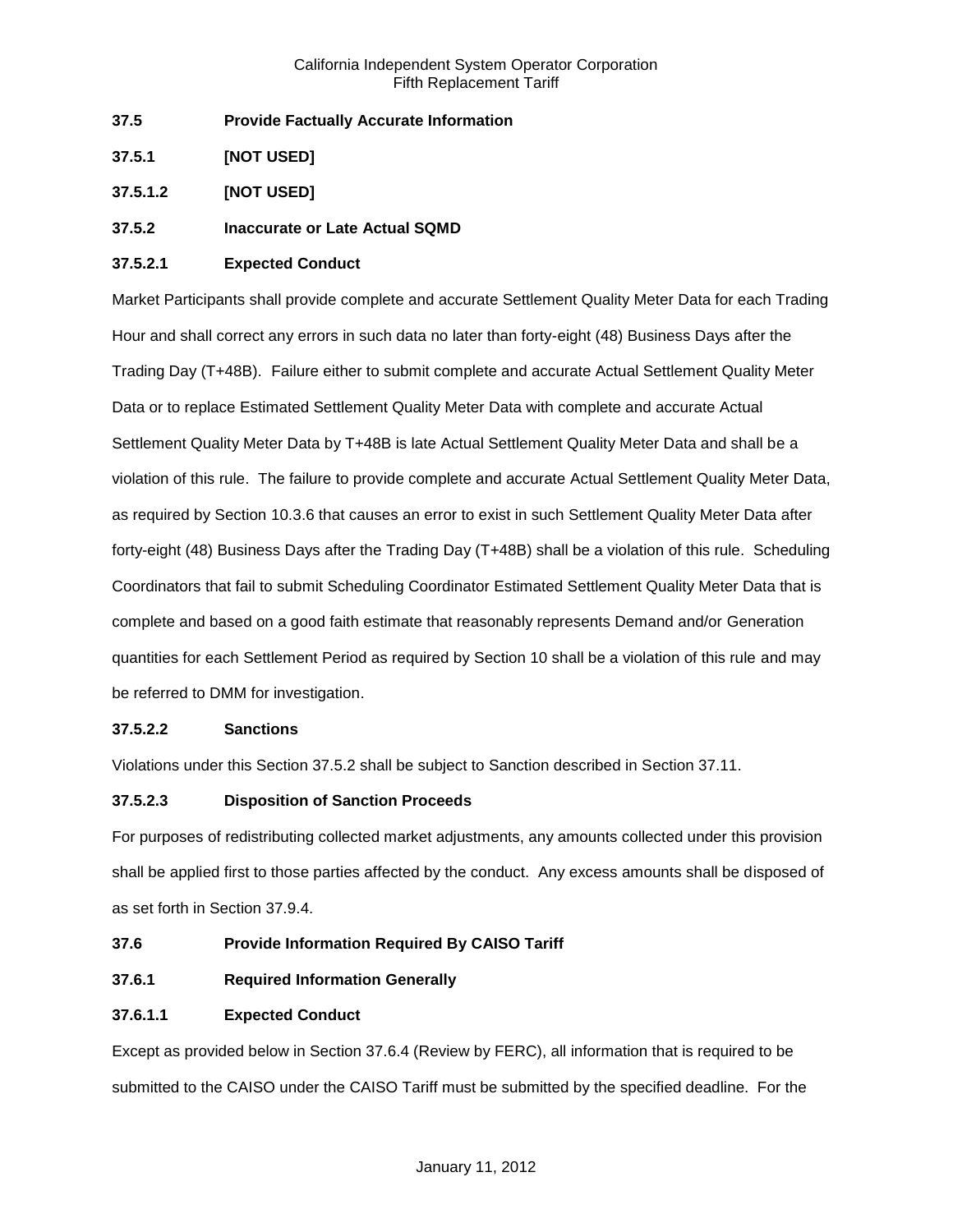purposes of this Section 37.6.1.1, the specified deadline is either the deadline established directly in the CAISO Tariff or, where the CAISO Tariff does not establish a specific deadline, by the deadline that the CAISO has authority to establish under the CAISO Tariff.

### **37.6.1.2 Sanctions**

Except as otherwise provided below, in Section 37.6.2 and Section 37.6.3, the Sanction for a violation of Section 37.6.1.1 shall be \$500 for each day that the required information is late.

## **37.6.2 Investigation Information**

## **37.6.2.1 Expected Conduct**

Except as provided below in Section 37.6.4 (Review by FERC), Market Participants must submit information in response to a written request by the CAISO for information requested in the course of an investigation authorized by the CAISO by the deadline established in the request by the CAISO.

# **37.6.2.2 Sanctions**

The Sanction for a violation of Section 37.6.2 shall be as follows: for the first violation in a rolling twelve (12) month period, \$1000/day; for the second violation in a rolling twelve (12) month period, \$2000/day; for the third and subsequent violations in a rolling twelve (12) month period, \$5000/day. For purposes of this subsection, a violation shall be each failure to provide a full response to a written request and the Sanction shall be determined from the date that the response was due until a full response to the request is received.

## **37.6.3 Audit Materials**

## **37.6.3.1 Expected Conduct**

Except as provided below in Section 37.6.4 (Review by FERC), Market Participants shall comply with the CAISO's audit and/or test procedures authorized pursuant to Section 10.3.10, and further shall perform and submit an annual self-audit as required by the procedures the ISO establishes pursuant to Section 10.3.10, including procedures established relating to the deadline for submitting the required audit.

## **37.6.3.2 Sanctions**

For failure to submit an audit report as required by Section 10.3.10.1, the Sanction shall be \$1000/day until such report is received by the CAISO. For all other violations of this rule the Sanctions shall be as follows: for the first violation in a rolling twelve (12) month period, \$1000/day; for the second violation in a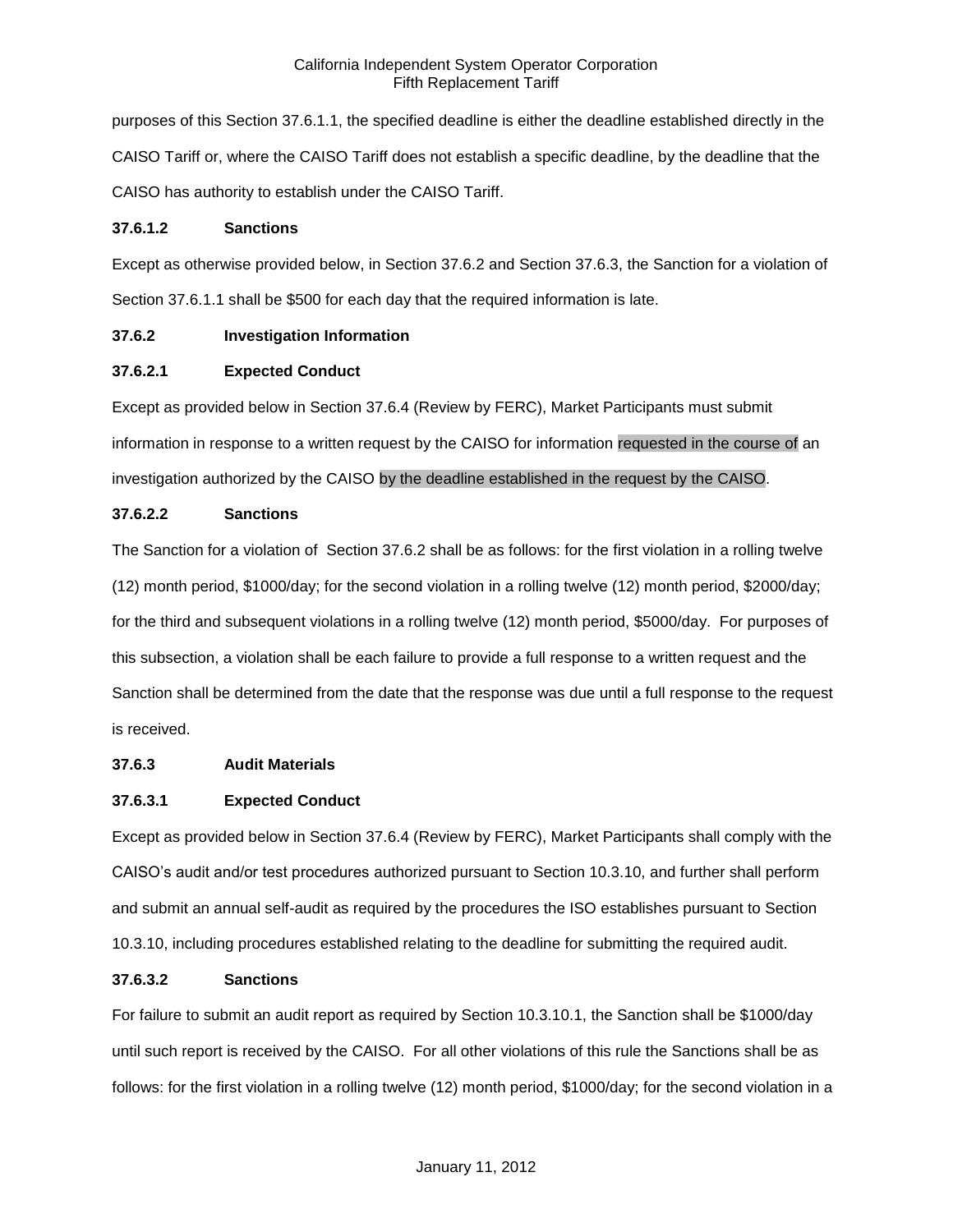rolling twelve (12) month period, \$2000/day; for the third and subsequent violations in a rolling twelve (12) month period, \$5000/day. For purposes of this subsection, a "violation" shall be each failure to provide all information required under the audit or test, from the date that the information was due until all required information is received by the CAISO.

## **37.6.4 Review By FERC**

A Market Participant who objects to an information, audit or test obligation that is enforceable under Section 37.6.1, Section 37.6.2 or Section 37.6.3 above shall have the right immediately (and in all events, no later than the due date for the information) to seek review of the obligation with FERC. In the event that such review is sought, the time for submitting the response or other information to the CAISO shall be tolled until FERC resolves the issue.

### **37.7 [NOT USED]**

## **37.8 Process For Investigation And Enforcement**

## **37.8.1 Purpose; Scope**

The provisions of this Section 37.8 set forth the procedures by which the CAISO will independently investigate potential violations of the Rules of Conduct and administer enforcement activities. Except as hereinafter provided the provisions of this section apply to the Rules of Conduct set forth in Sections 37.2 through 37.6.

### **37.8.2 Referrals To FERC**

Section 37.2.1, Section 37.2.3, Section 37.2.4, and Section 37.3.1 shall be enforced by FERC, in accordance with FERC's rules and procedures. Pursuant to Section 11 of Appendix P, DMM shall refer suspected violations of Section 37.2.1, Section 37.2.3, Section 37.2.4, and Section 37.3.1 to FERC. For violations of this Section 37 that are enforced by FERC, Section 37.8.3, Section 37.8.4, Section 37.8.5, Section 37.8.6, Section 37.8.7, Section 37.8.8, Section 37.8.9, and Section 37.8.10 shall not apply to any investigation DMM may conduct of a suspected Market Violation to FERC.

### **37.8.3 Investigation**

The CAISO shall conduct a reasonable investigation seeking available facts, data, and other information relevant to the potential Rules of Conduct violation.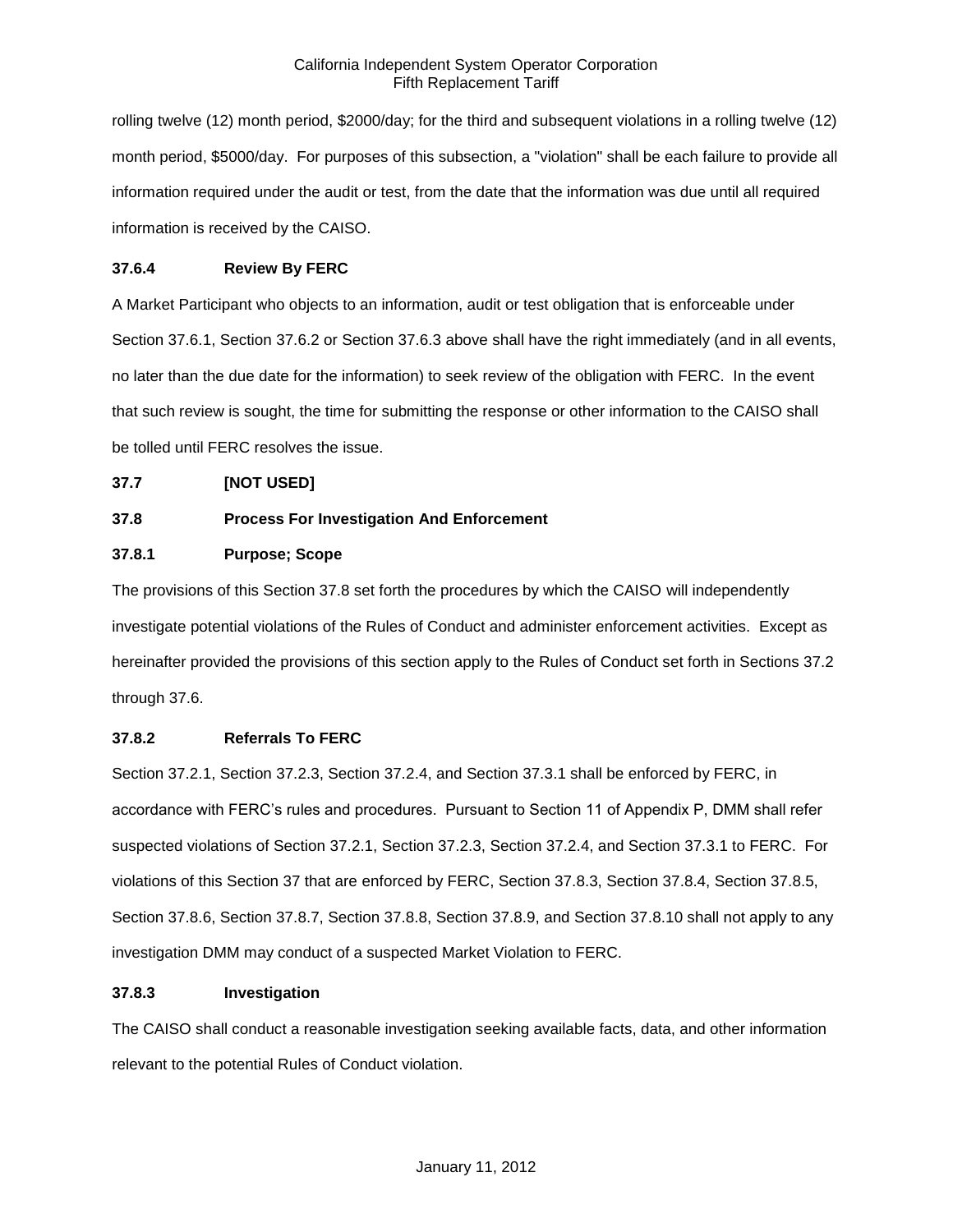### **37.8.4 Notice**

The CAISO shall provide notice of the investigation in sufficient detail to allow for a meaningful response to the Scheduling Coordinator and, as limited below, to all Market Participants the Scheduling Coordinator represents that are the subject(s) of the investigation. The CAISO shall contact the Market Participant(s) that may be involved, so long as the CAISO has sufficient objective information to identify and verify the role of the Market Participant(s) in the potential Rules of Conduct violation. Such Market Participant(s) will likely have an existing contractual relationship with the CAISO (e.g., UDC, MSS, CAISO Metered Entity, Participating Transmission Owner, Participating Generator, Participating Load, or Demand Response Provider).

## **37.8.5 Opportunity To Present Evidence**

The CAISO shall provide an opportunity to the Market Participant(s) that are the subject(s) of the investigation to present any issues of fact or other information relevant to the potential Rules of Conduct violation being investigated. The CAISO shall consider all such information or data presented.

## **37.8.6 Results Of Investigation**

The CAISO shall notify the Market Participant(s) that are the subject(s) of the investigation of the results of the investigation. The Market Participant(s) shall have thirty (30) days to respond to the findings of the CAISO before the CAISO makes a determination of whether a Sanction is required by this CAISO Tariff.

## **37.8.7 Statement Of Findings And Conclusions**

Where the investigation results in a Sanction, the CAISO shall state its findings and conclusions in writing, and will make such writing available to the Scheduling Coordinator and, as provided in Section 37.8.4, to the Market Participant(s) that are the subject(s) of the investigation.

## **37.8.8 Officer Representative**

Where an investigation results in a Sanction by the CAISO, the CAISO shall direct its notice of such result to a responsible representative of the Scheduling Coordinator and, as provided in Section 37.8.4, to the Market Participant(s) that are the subject(s) of the investigation at the officer level.

## **37.8.9 Record Of Investigation**

Where an investigation results in a Sanction, the CAISO will maintain a record of the investigation until its decision has been finally reviewed, if review is sought, or until the period for seeking review has expired.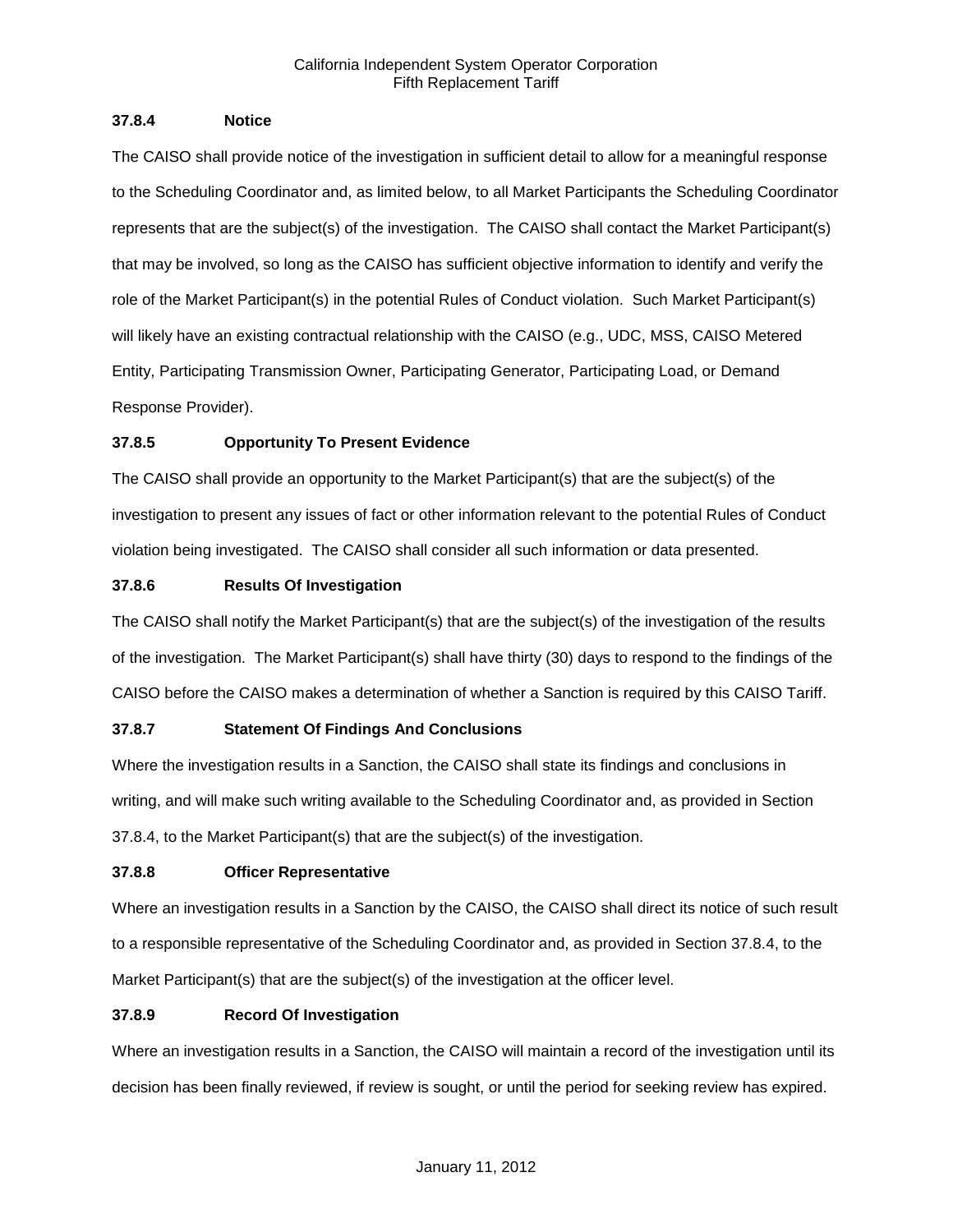### **37.8.10 Review Of Determination**

A Market Participant that receives a Sanction may obtain immediate review of the CAISO's determination by directly appealing to FERC, in accordance with FERC's rules and procedures. In such case, the applicable Scheduling Coordinator shall also dispute the Recalculation Settlement Statement containing the financial penalty, in accordance with Section 11. The Recalculation Settlement Statement dispute and appeal to FERC must be made in accordance with the timeline for raising disputes specified in Section 11.29.8. The penalty will be tolled until FERC renders its decision on the appeal. The disposition by FERC of such appeal shall be final, and no separate dispute of such Sanction may be initiated under Section 13, except as provided in Section 37.9.3.4. For the purpose of applying the time limitations set forth in Section 37.10.1, a Sanction will be considered assessed when it is included on a Recalculation Settlement Statement, whether or not the CAISO accepts a Scheduling Coordinator's dispute of such Recalculation Settlement Statement pending resolution of an appeal to FERC in accordance with this section or Section 37.9.3.3.

### **37.9 Administration Of Sanctions**

### **37.9.1 Assessment; Waivers And Adjustments**

Penalty amounts for violation of these Rules of Conduct shall be calculated as specified in Section 37.4.1.2, Section 37.4.2.2, Section 37.4.3.2, Section 37.4.4, Section 37.5.2.2, Section 37.6.1.2, Section 37.6.2.2, and Section 37.6.3.2.

**37.9.2 [NOT USED] 37.9.2.1 [NOT USED] 37.9.2.2 [NOT USED] 37.9.2.3 [NOT USED] 37.9.2.4 [NOT USED] 37.9.2.5 [NOT USED] 37.9.2.6 [NOT USED] 37.9.3 Settlement 37.9.3.1 Settlement Statements**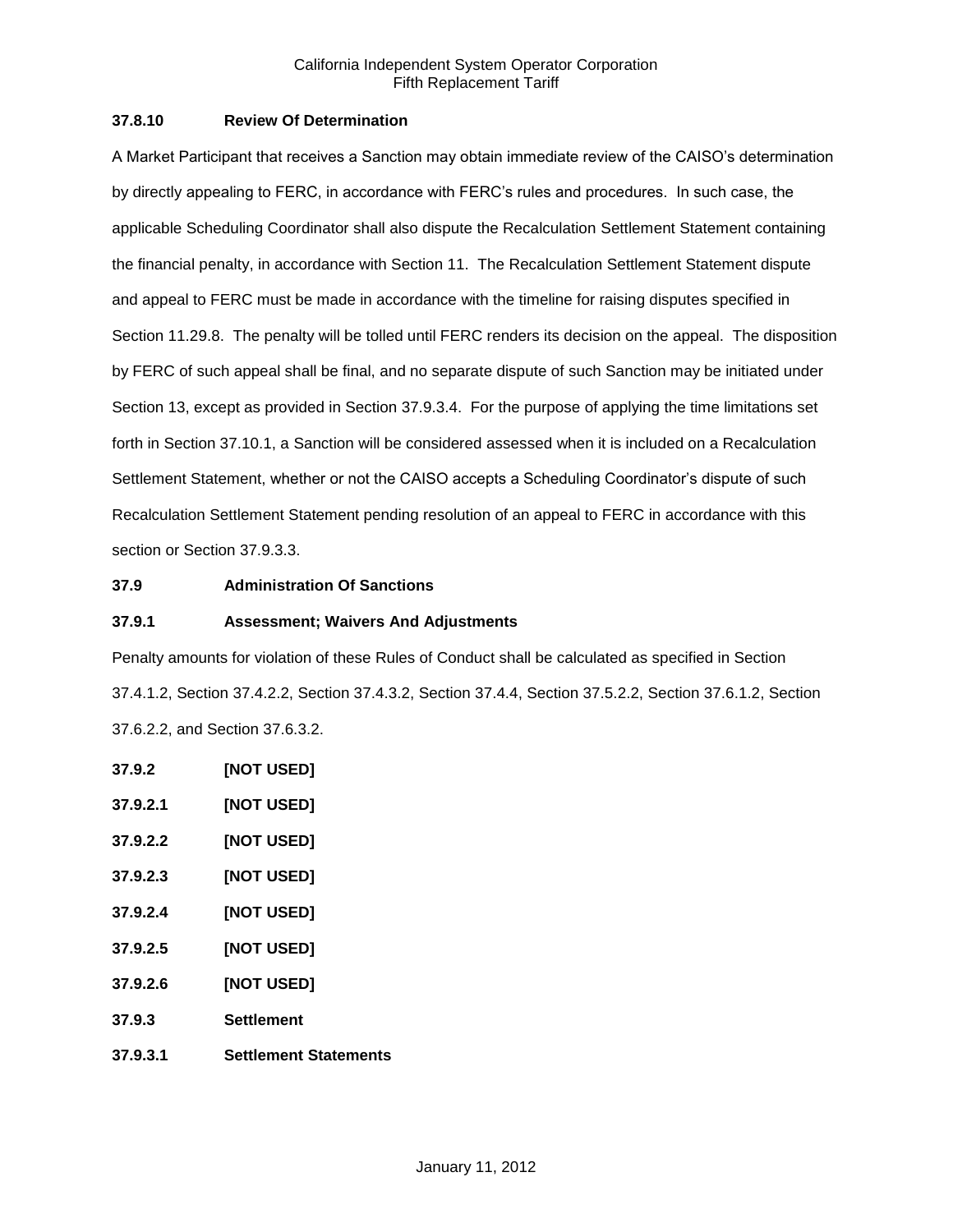The CAISO will administer any penalties issued under this Section 37 through Recalculation Settlement Statements, as relevant, issued to the responsible Scheduling Coordinator by the CAISO. Before invoicing a financial penalty through the Settlement process, the CAISO will provide a description of the penalty to the responsible Scheduling Coordinator and all Market Participants the Scheduling Coordinator represents that are liable for the penalty, when the CAISO has sufficient objective information to identify and verify responsibility of such Market Participants. The description shall include the identity of the Market Participant that committed the violation and the amount of the penalty.

#### **37.9.3.2 Payment**

Except as provided in Section 37.8.10 or Section 37.9.3.3 below, the Scheduling Coordinator shall be obligated to pay all penalty amounts reflected on Settlement Statements to the CAISO pursuant to the CAISO's Settlement process, as set forth in Section 11.

#### **37.9.3.3 Other Responsible Party**

Where a party or parties other than the Scheduling Coordinator is responsible for the conduct giving rise to a penalty reflected on a Settlement Statement, and where the Scheduling Coordinator bears no responsibility for the conduct, such other party or parties ultimately shall be liable for the penalty. Under such circumstances, the Scheduling Coordinator shall use reasonable efforts to obtain payment of the penalty from the responsible party(ies) and to remit such payment to the CAISO in the ordinary course of the Settlement process. In the event that the responsible party(ies) wish to dispute the penalty, or the Scheduling Coordinator otherwise is unable to obtain payment from the responsible parties, the Scheduling Coordinator shall notify the CAISO and dispute the Settlement Statement. The CAISO promptly shall notify FERC. If the CAISO finds that a Market Participant separate from the Scheduling Coordinator that is unable to obtain payment from the responsible party(ies) is solely responsible for a violation, the Scheduling Coordinator that is unable to obtain payment may net its payment of its Invoice amount by the amount of the penalty in question. The CAISO may refuse to offer further service to any responsible party that fails to pay a penalty, unless excused under the terms of the CAISO Tariff, by providing notice of such refusal to the Scheduling Coordinator. Following such notice, the Scheduling Coordinator shall be liable for any subsequent penalties assessed on account of such responsible party.

**37.9.3.4 [NOT USED]**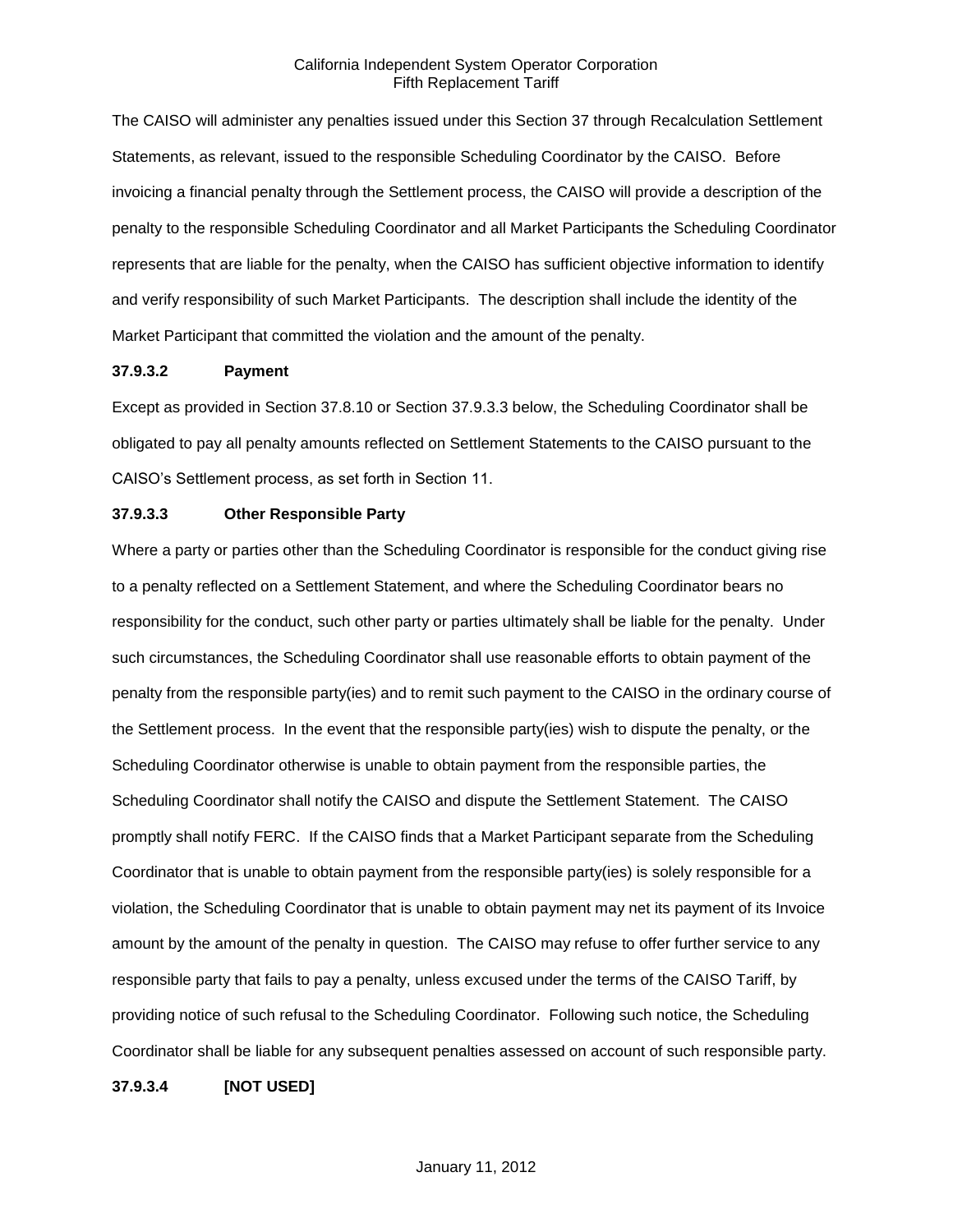### **37.9.4 Disposition Of Proceeds**

The CAISO shall collect penalties assessed pursuant to this Section 37.9 and deposit such amounts in an interest bearing trust account. After the end of each calendar year, the CAISO shall distribute the penalty amounts together with interest earned through payments to Scheduling Coordinators as provided herein. For the purpose of this Section 37.9.4, "eligible Market Participants" shall be those Market Participants that were not assessed a financial penalty pursuant to this Section 37 during the calendar year. Each Scheduling Coordinator that paid GMC during the calendar year will identify, in a manner to be specified by the CAISO, the amount of GMC paid by each Market Participant for whom that Scheduling Coordinator provided service during that calendar year. The total amount assigned to all Market Participants served by that Scheduling Coordinator in such calendar year (including the Scheduling Coordinator itself for services provided on its own behalf), shall equal the total GMC paid by that Scheduling Coordinator.

The CAISO will calculate the payment due each Scheduling Coordinator based on the lesser of the GMC actually paid by all eligible Market Participants represented by that Scheduling Coordinator, or the product of a) the amount in the trust account, including interest, and b) the ratio of the GMC paid by each Scheduling Coordinator for eligible Market Participants, to the total of such amounts paid by all Scheduling Coordinators. Each Scheduling Coordinator is responsible for distributing payments to the eligible Market Participants it represented in proportion to GMC collected from each eligible Market Participant.

Prior to allocating the penalty proceeds, the CAISO will obtain FERC's approval of its determination of eligible Market Participants and their respective shares of the trust account proceeds. If the total amount in the trust account to be so allocated exceeds the total GMC obligation of all eligible Market Participants, then such excess shall be treated in accordance with Section 11.8.5.3(b).

#### **37.10 Miscellaneous**

### **37.10.1 Time Limitation**

An investigation of events potentially subject to Sanction by the CAISO under this Section 37 must be commenced within ninety (90) days of discovery of the events. Sanctions may be assessed under this Section 37 up to one year after discovery of the events constituting the violation, but no later than three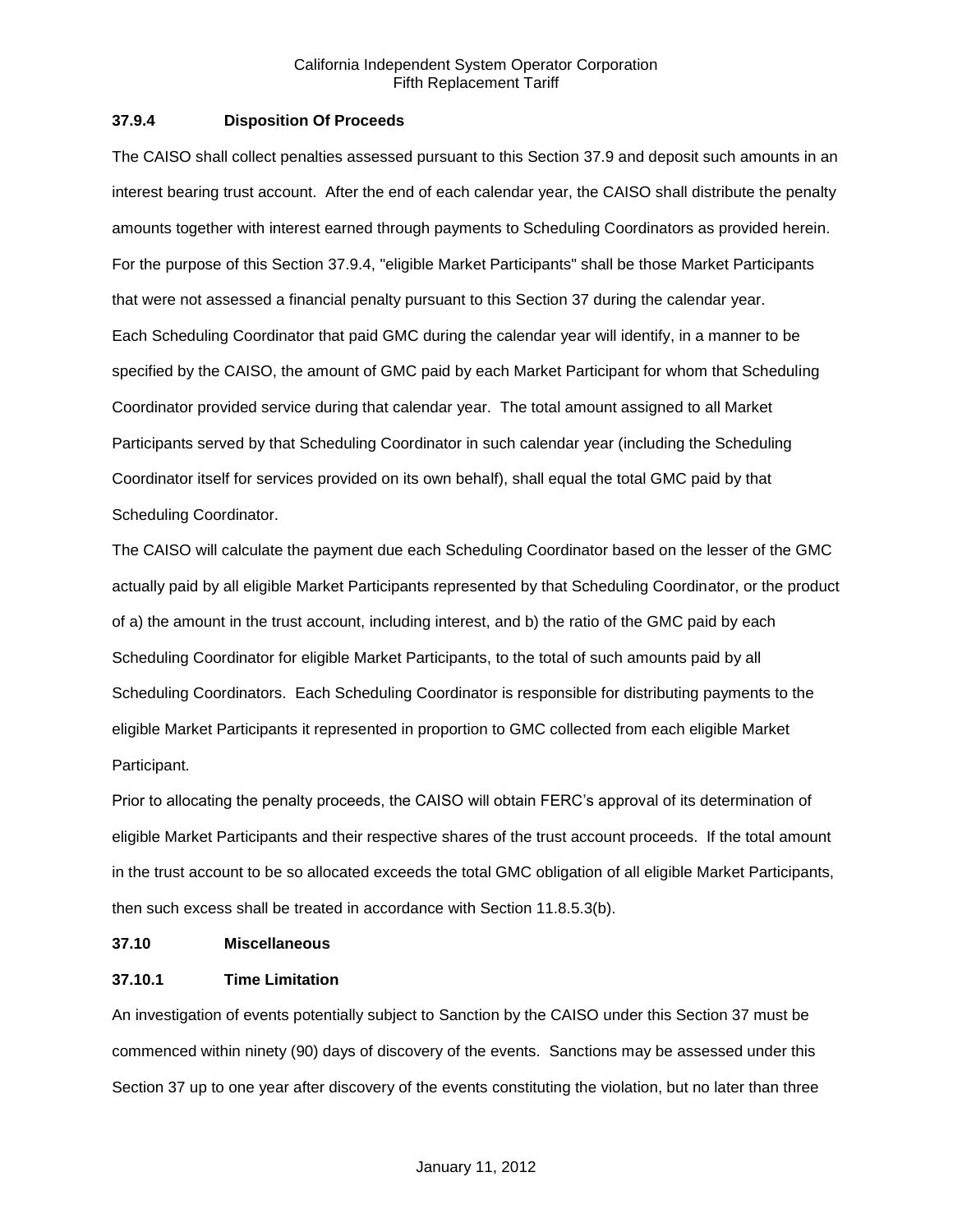years after the date of the violation. Nothing in this section shall limit the rights or liabilities of any party under any other provision of applicable laws, regulations or tariff provisions.

### **37.10.2 No Limitation On Other Rights**

Nothing contained in this Section 37 shall limit the ability of the CAISO to collect information from Market Participants or to establish new provisions pursuant to Section 15.

### **37.11 Method For Calculating Penalties**

### **37.11.1 Inaccurate or Late Actual SQMD Penalty**

There is no Sanction for the submission of inaccurate or late Actual Settlement Quality Meter Data used for a Recalculation Settlement Statement T+ 12B. However, failure by a Scheduling Coordinator, under a specific SCID, to submit Actual Settlement Quality Meter Data or to replace Estimated Settlement Quality Meter Data with Actual Settlement Quality Meter Data by forty-eight (48) Business Days after the Trading Day (T+48B) for one or more scheduled Resource IDs for a given Trading Day is late Actual Settlement Quality Meter Data and constitutes a Rule of Conduct violation. The Sanction is \$1,000 and the Scheduling Coordinator is required to submit Actual Settlement Quality Meter Data during the period specified in Section 10.3.6.4 for Recalculation Settlement Statement T+9M. Where a Scheduling Coordinator fails to submit Actual Settlement Quality Meter Data or to replace Estimated Settlement Quality Meter Data with Actual Settlement Quality Meter Data by T+48B for at one or more scheduled Resource IDs for a given Trading Day and that Scheduling Coordinator also fails to submit Actual Settlement Quality Meter Data during the period specified in Section 10.3.6.3 for Recalculation Settlement Statement T+9M, then the Scheduling Coordinator shall also be levied a Sanction of \$3,000. The submission by a Scheduling Coordinator of Actual Settlement Quality Meter Data that causes an error to exist in such Actual Settlement Quality Meter Data after T+48B shall constitute inaccurate Actual Settlement Quality Meter Data and is a Rule of Conduct violation. The Sanction is \$1,000. All violations of this Section 37.11.1 shall be found per SCID per Trading Day and all Sanctions assessed under this Section 37 shall be levied per SCID per Trading Day. Accordingly, for any given trade date, one Scheduling Coordinator may be found to have committed multiple violations of, and may be assessed multiple Sanctions under, this Section 37.11.1

## **37.11.2 Inaccurate Actual SQMD Penalty Without Recal. Sett. Stmt.**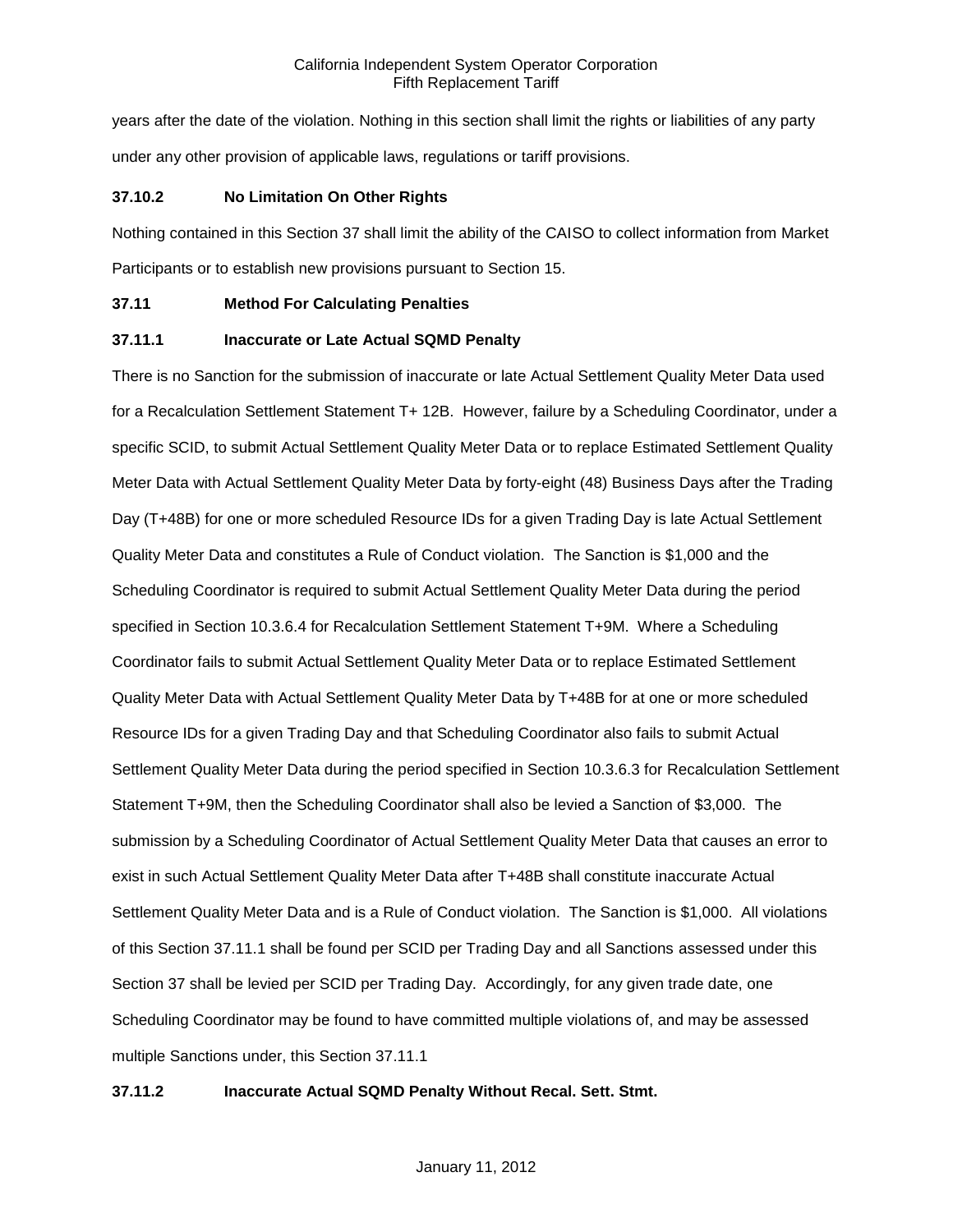If the CAISO does not perform a Recalculation Settlement Statement or re-run, for cases of inaccurate Actual Settlement Quality Meter Data, the penalty will be a market adjustment and a Sanction. The Sanction shall be \$1,000. The market adjustment approximates the financial impact on the market; however, it does not completely reflect all the Settlement consequences of inaccurately submitted Meter Data. The approximated value of the inaccurate Meter Data in question will be calculated and returned to the market based on the average of the pro rata share of Unaccounted for Energy (UFE) charged in the utility Service Area during the period of the inaccurate Meter Data event. If the error is to the detriment of the responsible Scheduling Coordinator (e.g., under-reported Generation or over-reported Demand), and the CAISO does not produce a Recalculation Settlement Statement or perform a re-run, then no market adjustment will be made but the Sanction of \$1,000 still shall be levied.

For the market adjustment, the applicable price will be the greater of: (1) the simple average of the relevant twelve (12) five-minute LMPs for each hour in which inaccurate Meter Data occurred; or (2) \$10/MWh. The LMP used will be the value posted on OASIS for each Trading Hour of the applicable Trading Day.

#### **38. Market Monitoring**

To comply with Commission Order No. 719, P 392, Section 38 has been consolidated with, and moved to, Appendix O (for the MSC) and Appendix P (for DMM). Where a provision in Appendix O or Appendix P is cross-referenced in another section or appendix of this Tariff, the language in Appendix O or Appendix P shall govern in the event of any conflict.

#### **39. Market Power Mitigation Procedures**

#### **39.1 Intent Of CAISO Mitigation Measures; Additional FERC Filings**

These CAISO market power mitigation measures ("Mitigation Measures") are intended to provide the means for the CAISO to mitigate the market effects of any conduct that would substantially distort competitive outcomes in the CAISO Markets while avoiding unnecessary interference with competitive price signals. These Mitigation Measures are intended to minimize interference with an open and competitive market, and thus to permit, to the maximum extent practicable, price levels to be determined by competitive forces under the prevailing market conditions. To that end, the Mitigation Measures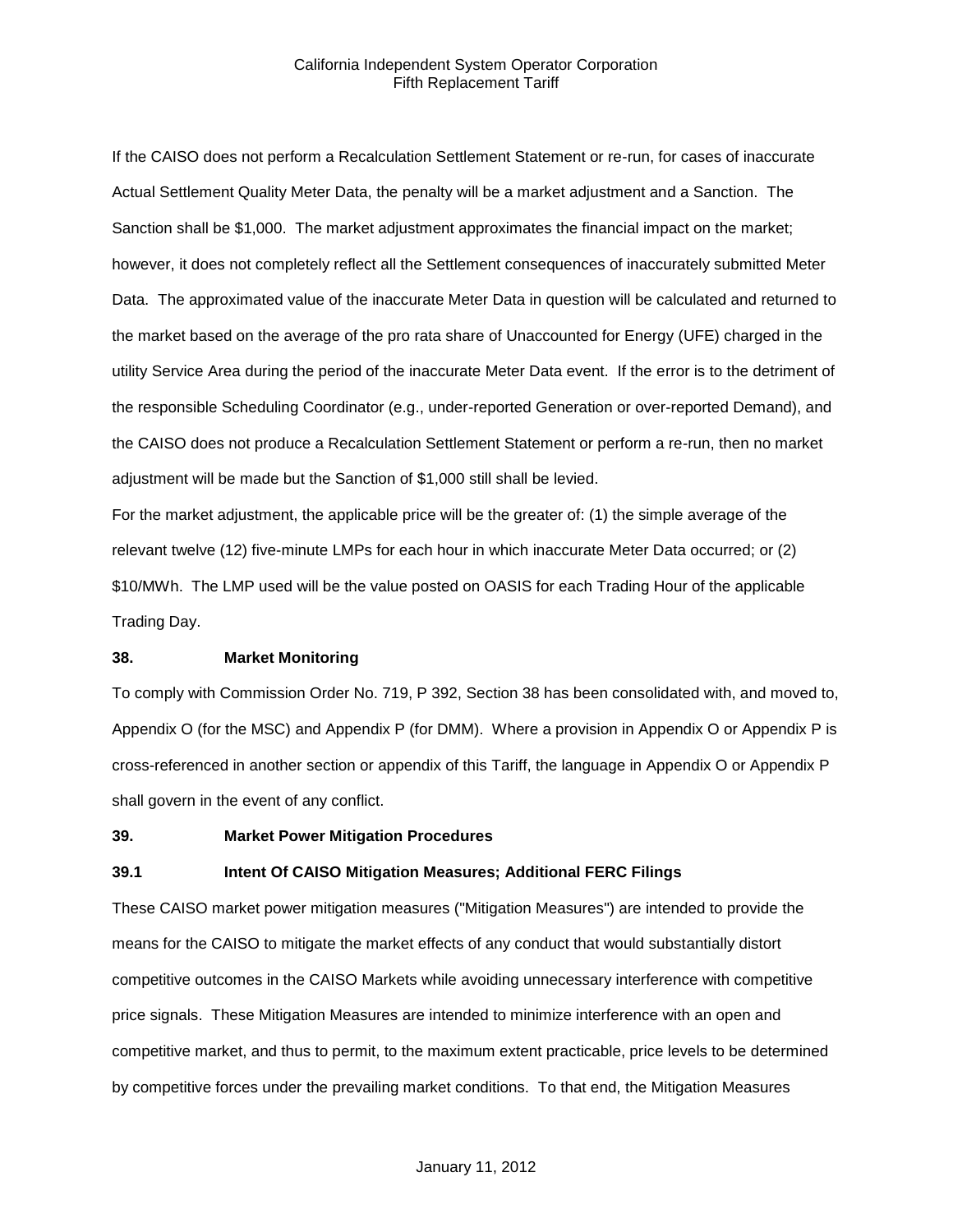authorize the mitigation only of specific conduct identified through explicit procedures specified below. In addition, the CAISO shall monitor the markets it administers for conduct that it determines constitutes an abuse of market power but is not addressed by the market power mitigation procedures specified below. If the CAISO identifies any such conduct, it shall make a filing under Section 205 of the Federal Power Act, 16 U.S.C. § 824d, with FERC requesting authorization to apply appropriate mitigation measures. Any such filing shall identify the particular conduct the CAISO believes warrants mitigation, shall propose a specific mitigation measure for the conduct, and shall set forth the CAISO's justification for imposing that mitigation measure.

### **39.2 Conditions For The Imposition Of Mitigation Measures**

#### **39.2.1 Conduct Inconsistent With Competitive Conduct**

In general, the CAISO shall consider a Market Participant's conduct to be inconsistent with competitive conduct if the conduct would not be in the economic interest of the Market Participant in the absence of market power. The categories of conduct that are inconsistent with competitive conduct include, but may not be limited to, the four categories of conduct specified in Section 39.3 below.

#### **39.3 Categories Of Conduct That May Warrant Mitigation**

### **39.3.1 Conduct Regarding Bidding, Scheduling Or Facility Operation**

Mitigation Measures may be applied to bidding, scheduling or operation of an Electric Facility or as specified in Section 39.3.1. The following categories of conduct, whether by a single firm or by multiple firms acting in concert, may cause a material effect on prices or generally the outcome of the CAISO Markets if exercised from a position of market power. Accordingly, the CAISO shall monitor the CAISO Markets for the following categories of conduct, and shall impose appropriate Mitigation Measures if such conduct is detected and the other applicable conditions for the imposition of Mitigation Measures are met:

> (1) Physical withholding of an Electric Facility, in whole or in part, that is, not offering to sell or schedule the output of or services provided by an Electric Facility capable of serving a CAISO Market. Such withholding may include, but not be limited to: (i) falsely declaring that an Electric Facility has been forced out of service or otherwise become totally or partially unavailable, (ii) refusing to offer Bids for an Electric Facility when it would be in the economic interest, absent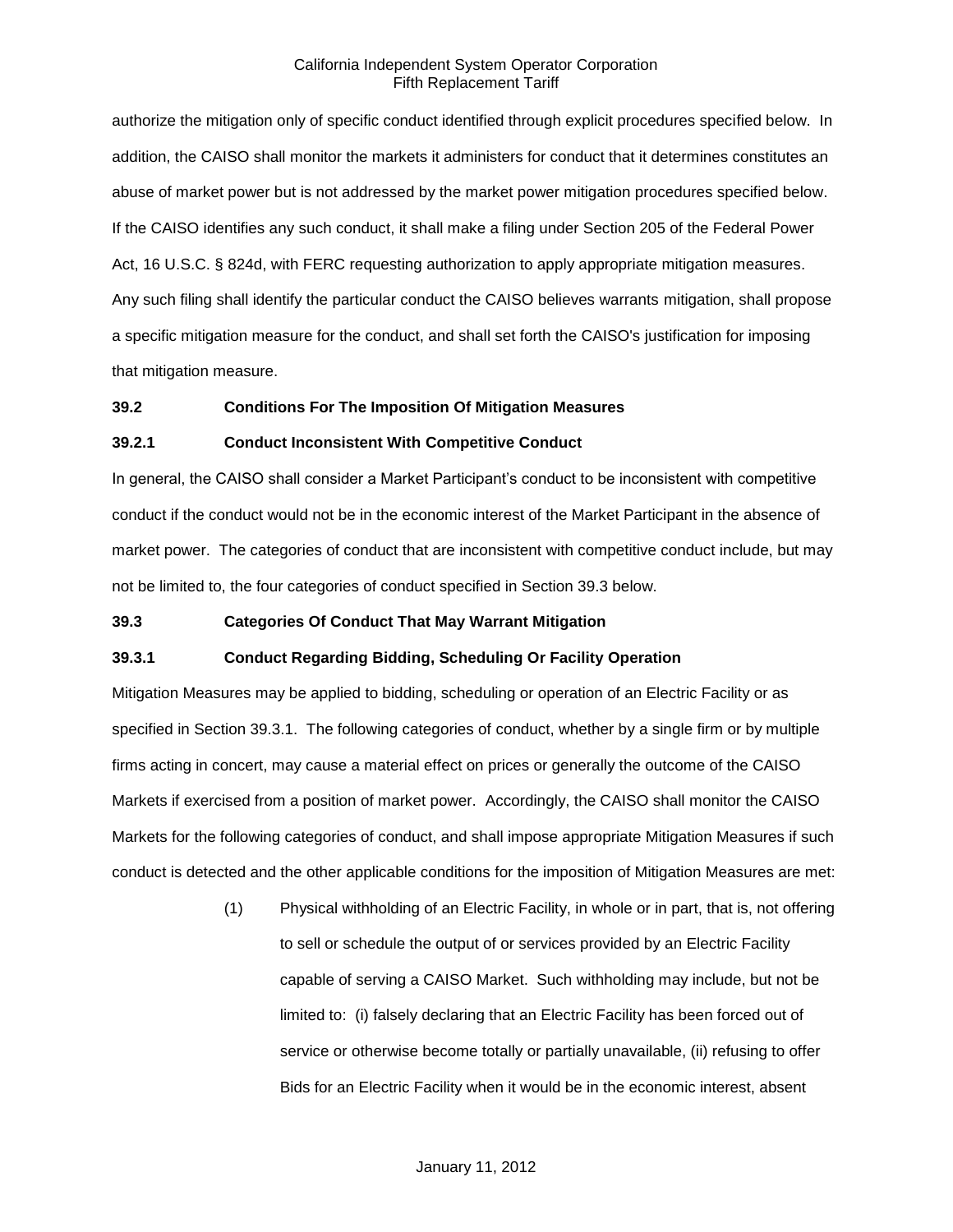market power, of the withholding entity to do so, (iii) declining Bids called upon by the CAISO (unless the CAISO is informed in accordance with established procedures that the relevant resource for which the Bid is submitted has undergone a forced outage or derate), or (iv) operating a Generating Unit in Real-Time to produce an output level that is less than the Dispatch Instruction.

- (2) Economic withholding of an Electric Facility, that is, submitting Bids for an Electric Facility that are unjustifiably high (relative to known operational characteristics and/or the known operating cost of the resource) so that: (i) the Electric Facility is not or will not be dispatched or scheduled, or (ii) the Bids will set LMPs.
- (3) Uneconomic production from an Electric Facility, that is, increasing the output of an Electric Facility to levels that would otherwise be uneconomic in order to cause, and obtain benefits from, a Transmission Constraint.
- (4) Bidding practices that distort prices or uplift charges away from those expected in a competitive market, such as registering Start-Up Cost and Minimum Load Cost data or submitting Bid Costs on behalf of an Electric Facility that are unjustifiably high (relative to known operational characteristics and/or the known operating cost of the resource) or misrepresenting the physical operating capabilities of an Electric Facility resulting in uplift payments or prices significantly in excess of actual costs.

### **39.3.2 Market Effects Of Rules, Standards, Procedures, Other Items**

Mitigation Measures may also be imposed to mitigate the market effects of a rule, standard, procedure, design feature, or known software imperfection of a CAISO Market that allows a Market Participant to manipulate market prices or otherwise impair the efficient operation of that market, pending the revision of such rule, standard, procedure design feature, or software defect to preclude such manipulation of prices or impairment of efficiency.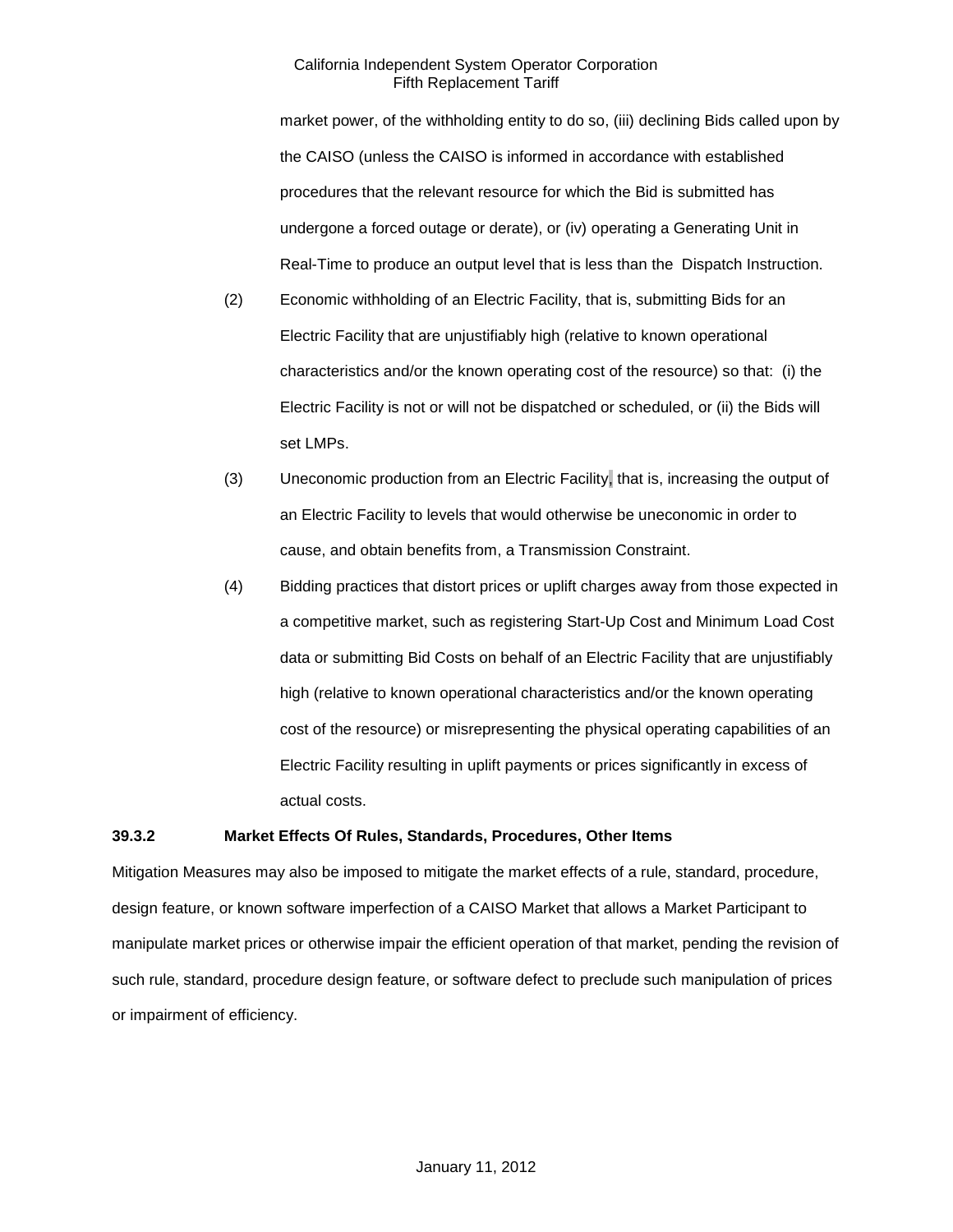## **39.3.3 Using Different Prices In Other Markets Not Uncompetitive**

Taking advantage of opportunities to sell at a higher price or buy at a lower price in a market other than a CAISO Market shall not be deemed a form of withholding or otherwise inconsistent with competitive conduct.

## **39.3.4 Foregoing Category List Subject To Amendment As Appropriate**

The CAISO shall monitor CAISO Markets for other categories of conduct, whether by a single firm or by multiple firms acting in concert, that have material effects on prices in a CAISO Market or other payments. The CAISO shall seek to amend the foregoing list as may be appropriate to include any such conduct that would substantially distort or impair the competitiveness of any of the CAISO Markets.

### **39.4 Sanctions For Physical Withholding**

The CAISO may report a Market Participant the CAISO determines to have engaged in physical withholding, including providing the CAISO false information regarding derating or outage of an Electric Facility, to the Federal Energy Regulatory Commission in accordance with Section 9.3.10.5. In addition, a Market Participant that fails to operate a Generating Unit in conformance with CAISO Dispatch Instructions shall be subject to the penalties set forth in Section 11.23.

### **39.5 FERC-Ordered Measures**

In addition to any mitigation measures specified above, the CAISO shall administer, and apply when appropriate in accordance with their terms, such other mitigation measures as it may be directed to implement by order of the FERC.

## **39.6 Rules Limiting Certain Energy, AS, And RUC Bids**

### **39.6.1 Maximum Bid Prices**

Notwithstanding any other provision of this CAISO Tariff, maximum Bid price provisions of Section 39 shall apply to limit, Energy Bids, RUC Availability Bids, and Ancillary Service Bids as specified below.

### **39.6.1.1 Maximum Price for Energy Bids**

For the twelve (12) months following the effective date of this Section, the maximum Energy Bid prices shall be \$500/MWh. After the twelfth month following the effective date of this Section, the maximum Energy Bid price shall be \$750/MWh. After the twenty-fourth month following the effective date of this Section, the maximum Energy Bid price shall be \$1,000/MWh.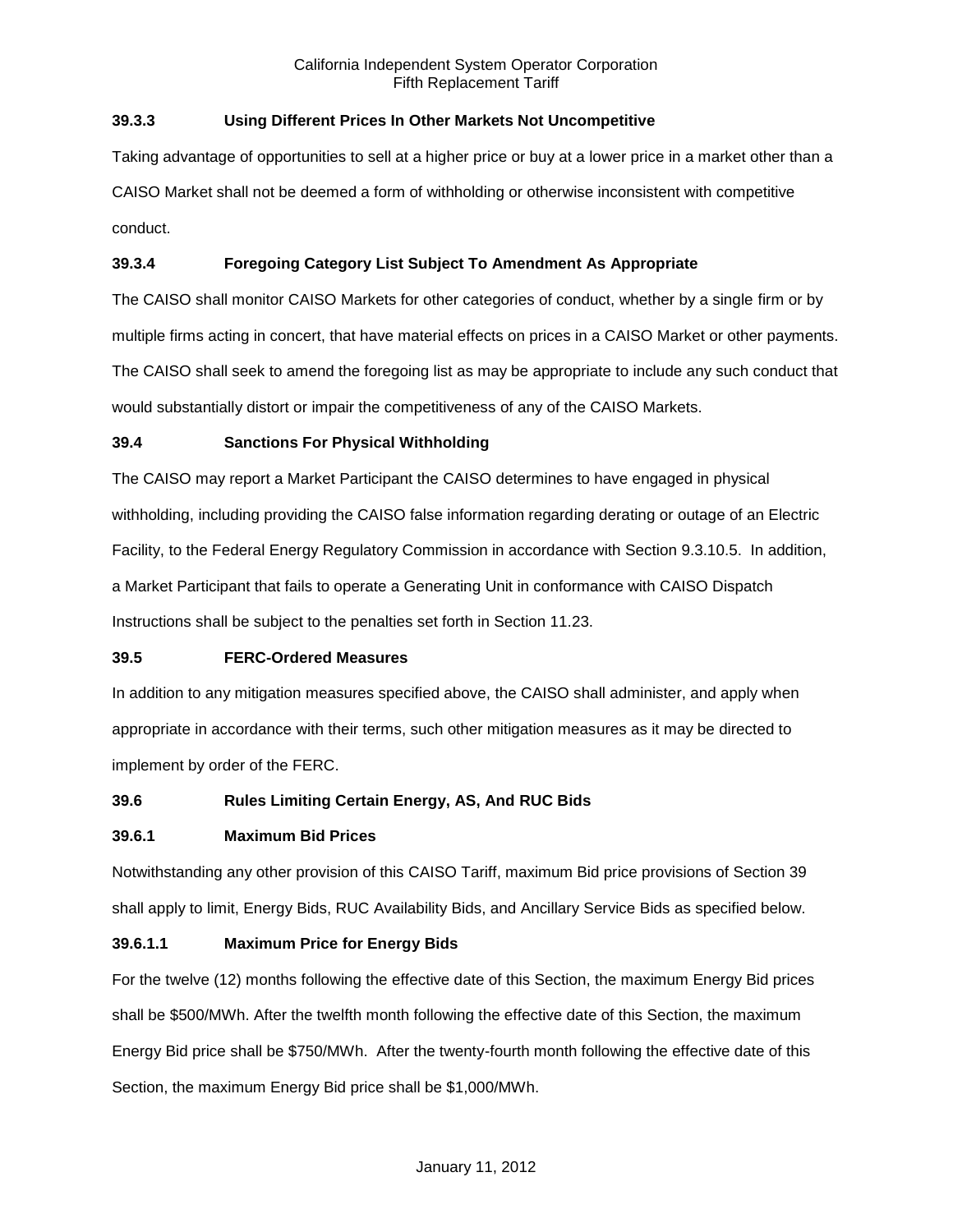## **39.6.1.2 Maximum RUC Availability Bid Prices**

The maximum RUC Availability Bid price shall be \$250/MW/h.

### **39.6.1.3 Maximum Ancillary Services Bid Prices**

The maximum level for Ancillary Services Bid prices shall be \$250/MWh.

### **39.6.1.4 Minimum Bid Price for Energy Bids**

Energy Bids into the CAISO Markets less than -\$30/MWh are not eligible to set any LMP. If the CAISO dispatches a resource with an Energy Bid less than -\$30/MWh, the Scheduling Coordinator on behalf of the resource will be eligible to be paid the Bid price upon the submission of detailed information justifying the cost components of the Bid to the CAISO and FERC no later than seven (7) days after the end of the month in which the Bid was submitted. The CAISO will treat such information as confidential and will apply the procedure in Section 20.4 with regard to requests for disclosure of such information. The CAISO shall pay Scheduling Coordinators for amounts in excess of -\$30/MWh minimum Bid price upon FERC acceptance of the information justifying the cost components. Virtual Bids may not be less than -\$30/MWh.

## **39.6.1.5 Minimum Bid Price for Ancillary and RUC Bids**

Ancillary Service Bids and RUC Availability Bids submitted into CAISO markets must have Bid prices not less than \$0/MW/h.

## **39.6.1.6 Maximum Start-Up Cost and Minimum Load Cost Registered Cost Values**

The maximum Start-Up Cost and Minimum Load Cost values registered in the Master File by Scheduling Coordinators for resources that elect the Registered Cost option in accordance with Section 30.4 will be limited to 200% of the Projected Proxy Cost.

### **39.6.1.6.1 Gas Price Component of Projected Proxy Cost**

For natural gas fired resources, the CAISO will calculate a gas price to be used in establishing maximum Start-Up Costs and Minimum Load Costs after the twenty-first day of each month and post it on the CAISO Website by the end of each calendar month. The price will be applicable for Scheduling Coordinators electing the Registered Cost option until a new gas price is calculated and posted on the CAISO Website. The gas price will be calculated as follows: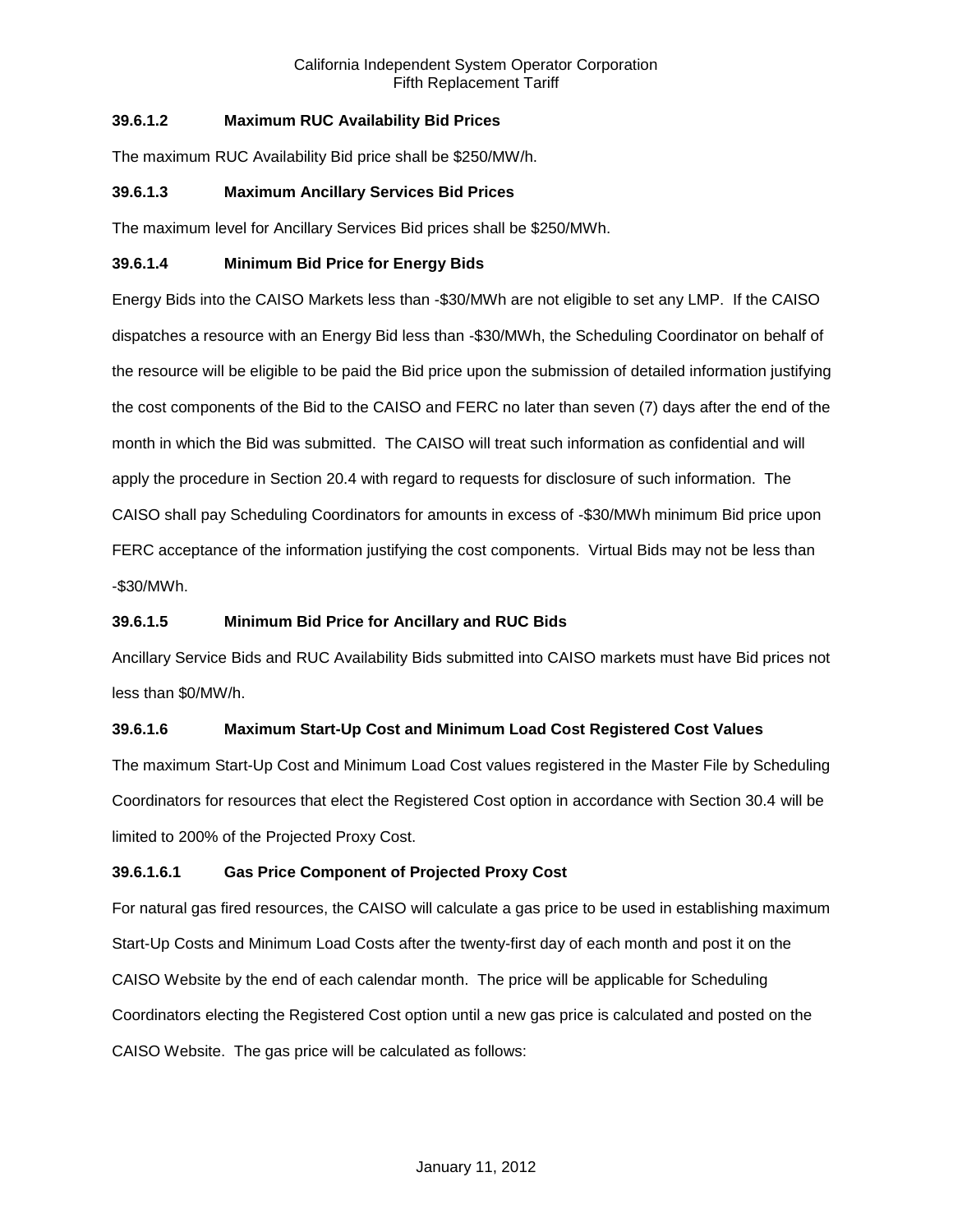- (1) Daily closing prices for monthly natural gas futures contracts at Henry Hub for the next calendar month are averaged over the first twenty-one (21) days of the month, resulting in a single average for the next calendar month.
- (2) Daily prices for futures contracts for basis swaps at identified California delivery points, are averaged over the first twenty-one (21) days of the month for the identified California delivery points as set forth in the Business Practice Manual.
- (3) For each of the California delivery point, the average Henry Hub and basis swap prices are combined and will be used as the baseline gas price applicable for calculating the caps for Start-Up and Minimum Load costs for resources electing the Registered Cost option. The most geographically appropriate will apply to a particular resource.
- (4) The applicable intra-state gas transportation charge as set forth in the Business Practice Manual will be added to the baseline gas price for each resource that elects the Registered Cost option to create a final gas price for calculating the caps for Start-Up and Minimum Load Costs for each such resource.

For non-gas fired resources, the Projected Proxy Costs for Start-Up Costs and Minimum Load Costs will be calculated using the information contained in the Master File used for calculating the Proxy Cost, as set forth in the Business Practice Manual.

### **39.7 Local Market Power Mitigation For Energy Bids**

Local Market Power Mitigation is based on a periodic assessment and designation of Transmission Constraints as competitive or non-competitive. Such periodic assessment will be performed at a minimum on an annual basis and potentially more frequently if needed due to changes in system conditions, network topology, or market performance. Any changes in Transmission Constraints designations will be publicly noticed prior to making the change. Upon determination that an ad hoc assessment is warranted, the CAISO will notice Market Participants that such an assessment will be performed. The determination whether a unit is being dispatched to relieve Congestion on a competitive or non-competitive Transmission Constraint is based on two preliminary market runs that are performed prior to the actual pricing run of the market and are described in Sections 31 and 33 for the DAM and RTM, respectively.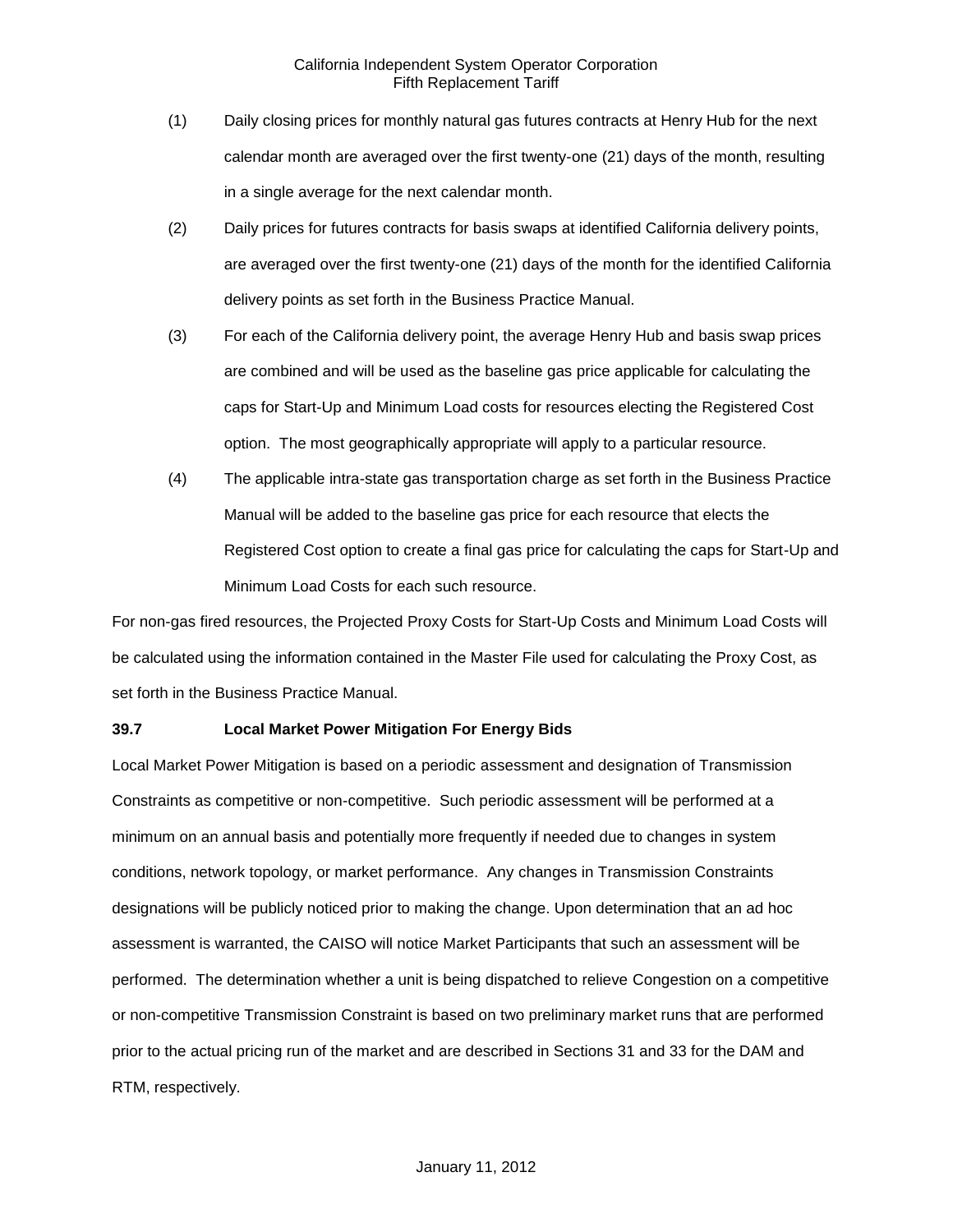### **39.7.1 Calculation Of Default Energy Bids**

Default Energy Bids shall be calculated by the CAISO, for the on-peak hours and off-peak hours for both the DAM and RTMs, pursuant to one of the methodologies described in this Section. The Scheduling Coordinator for each Generating Unit owner or Participating Load must rank order the following options of calculating the Default Energy Bid starting with its preferred method. The Scheduling Coordinator must provide the data necessary for determining the Variable Costs unless the Negotiated Rate Option precedes the Variable Cost Option in the rank order, in which case the Scheduling Coordinator must have a negotiated rate established with the Independent Entity charged with calculating the Default Energy Bid. If no rank order is specified for a Generating Unit or Participating Load, then the default rank order of (1) Variable Cost Option, (2) Negotiated Rate Option, (3) LMP Option will be applied. For the first ninety (90) days after changes to resource status and MSG Configurations as specified in Section 27.8.3, including the first ninety (90) days after the effective date of Section 27.8.3, the Default Energy Bid option for the resource is limited to the Negotiated Rate Option or the Variable Cost Option.

### **39.7.1.1 Variable Cost Option**

For natural gas-fueled units, the Variable Cost Option will calculate the Default Energy Bid by adding incremental fuel cost with variable operation and maintenance cost, adding ten percent (10%) to the sum, and adding a Bid Adder if applicable. For non-natural gas-fueled units, the Variable Cost Option will calculate the Default Energy Bid by summing incremental fuel cost plus ten percent (10%) of fuel cost plus a Bid Adder if applicable.

### **39.7.1.1.1 Incremental Fuel Cost Calculation Under the Variable Cost Option**

For natural gas-fueled units, incremental fuel cost is calculated based on an incremental heat rate curve multiplied by the natural gas price calculated as described below.

Resource owners shall submit to the CAISO average heat rates (Btu/kWh) measured for at least two (2) and up to eleven (11) generating operating points (MW), where the first and last operating points refer to the minimum and maximum operating levels (i.e., PMin and PMax), respectively. The average heat rate curve formed by the (Btu/kWh, MW) pairs is a piece-wise linear curve between operating points, and two (2) average heat rate pairs yield one (1) incremental heat rate segment that spans two (2) consecutive operating points. The incremental heat rates (Btu/kWh) in the incremental heat rate curve are calculated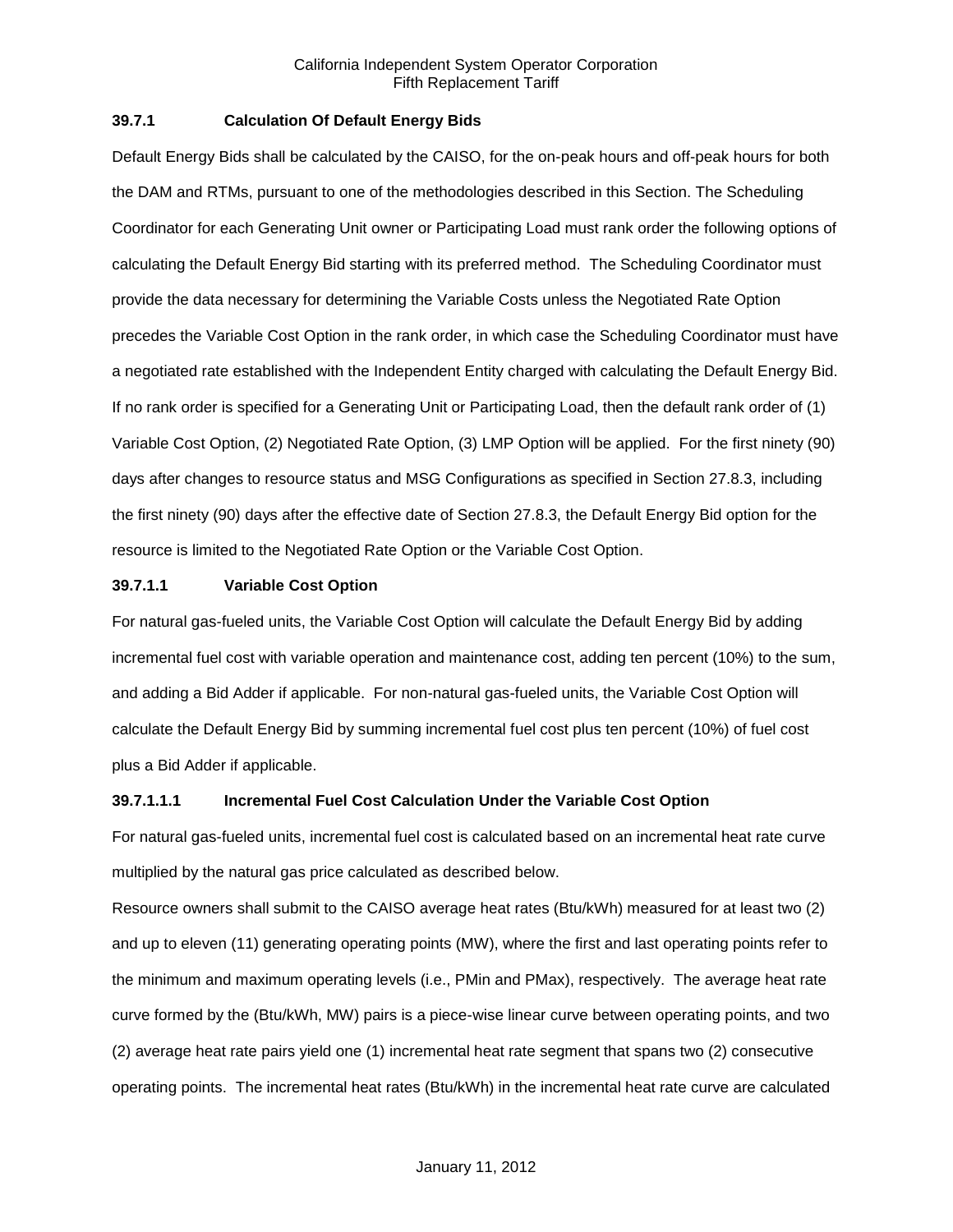by converting the average heat rates submitted by resource owners to the CAISO to requirements of heat input (Btu/h) for each of the operating points and dividing the changes in requirements of heat input from one (1) operating point to the next by the changes in MW between two (2) consecutive operating points as specified in the Business Practice Manual. For each segment representing operating levels below eighty (80) percent of the unit's PMax, the incremental heat rate is limited to the maximum of the average heat rates for the two (2) operating points used to calculate the incremental heat rate segment. The unit's final incremental fuel cost curve is calculated by multiplying this incremental heat rate curve by the applicable natural gas price, and then, if necessary, applying a left-to-right adjustment to ensure that the final incremental cost curve is monotonically non-decreasing.

For non-natural gas-fueled units, incremental fuel cost is calculated based on an average cost curve as described below.

Resource owners for non-natural gas-fueled units shall submit to the CAISO average fuel costs (\$/MW) measured for at least two (2) and up to eleven (11) generating operating points (MW), where the first and last operating points refer to the minimum and maximum operating levels (i.e., PMin and PMax), respectively. The average cost curve formed by the (\$/MWh, MW) pairs is a piece-wise linear curve between operating points, and two (2) average cost pairs yield one (1) incremental cost segment that spans two (2) consecutive operating points. For each segment representing operating levels below eighty (80) percent of the unit's PMax, the incremental cost rate is limited to the maximum of the average cost rates for the two (2) operating points used to calculate the incremental cost segment. The unit's final incremental fuel cost curve is then adjusted, if necessary, applying a left-to-right adjustment to ensure that the final incremental cost curve is monotonically non-decreasing.

Heat rate curves and average cost curves shall be stored, updated, and validated in the Master File. To calculate the natural gas price, the CAISO will use different gas price indices for the Day-Ahead Market and the Real-Time Market and each gas price index will be calculated using at least two prices from two or more of the following publications: Natural Gas Intelligence, SNL Energy/BTU's Daily Gas Wire, Platt's Gas Daily and the Intercontinental Exchange. If a gas price index is unavailable for any reason, the CAISO will use the most recent available gas price index. For the Day-Ahead Market, the CAISO will update the gas price index between 19:00 and 22:00 Pacific Time using natural gas prices published on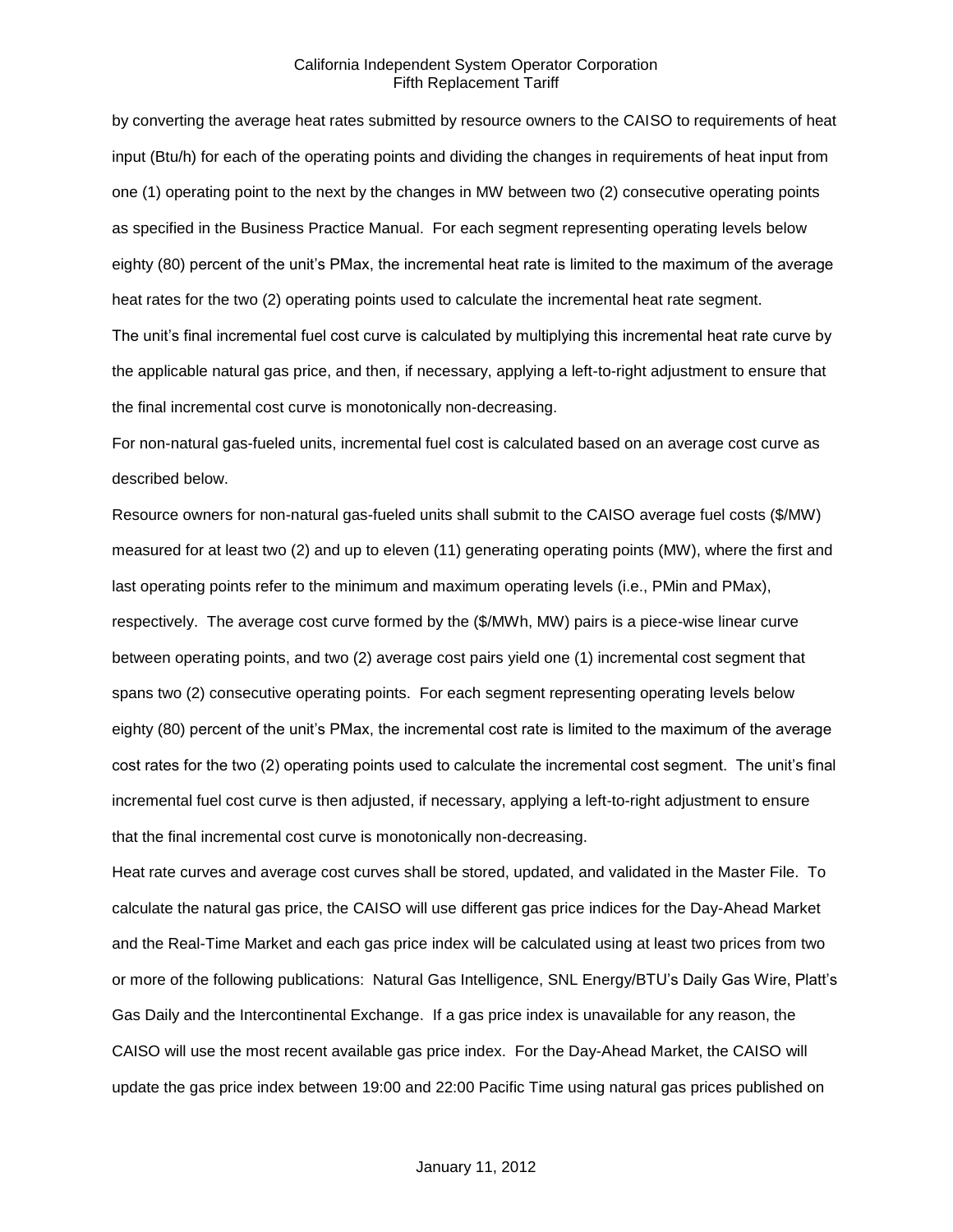two (2) days prior to the applicable Trading Day, unless gas prices are not published on that day, in which case the CAISO will use the most recently published prices that are available. For the Real-Time Market, the CAISO will update gas price indices between the hours of 19:00 and 22:00 Pacific Time using natural gas prices published one (1) day prior to the applicable Trading Day, unless gas prices are not published on that day, in which case the CAISO will use the most recently published prices that are available.

### **39.7.1.1.2 Variable Operation and Maintenance Cost Under the Variable Cost Option**

The default value for the variable operation and maintenance cost portion will be \$2/MWh. Generating Units that are of the combustion turbine or reciprocating engine technology will be eligible for a default variable operation and maintenance cost of \$4/MWh. Resource specific values may be negotiated with the Independent Entity charged with calculating the Default Energy Bid.

### **39.7.1.2 LMP Option**

The CAISO will calculate the LMP Option for the Default Energy Bid as a weighted average of the lowest quartile of LMPs at the Generating Unit PNode in periods when the unit was Dispatched during the preceding ninety (90) day period for which LMPs that have passed the price validation and correction process set forth in Section 35 are available. The weighted average will be calculated based on the quantities Dispatched within each segment of the Default Energy Bid curve. Each Bid segment created under the LMP Option for Default Energy Bids will be subject to a feasibility test, as set forth in a Business Practice Manual, to determine whether there are a sufficient number of data points to allow for the calculation of an LMP based Default Energy Bid. The feasibility test is designed to avoid excessive volatility of the Default Energy Bid under the LMP Option that could result when calculated based on a relatively small number of prices.

### **39.7.1.3 Negotiated Rate Option**

### **39.7.1.3.1 Submission Process**

Scheduling Coordinators that elect the Negotiated Rate Option for the Default Energy Bid shall submit a proposed Default Energy Bid along with supporting information and documentation as described in a BPM. Within ten (10) Business Days of receipt, the CAISO or an Independent Entity selected by the CAISO will provide a written response. If the CAISO or Independent Entity accepts the proposed Default Energy Bid, it will become effective within three (3) Business Days from the date of acceptance by the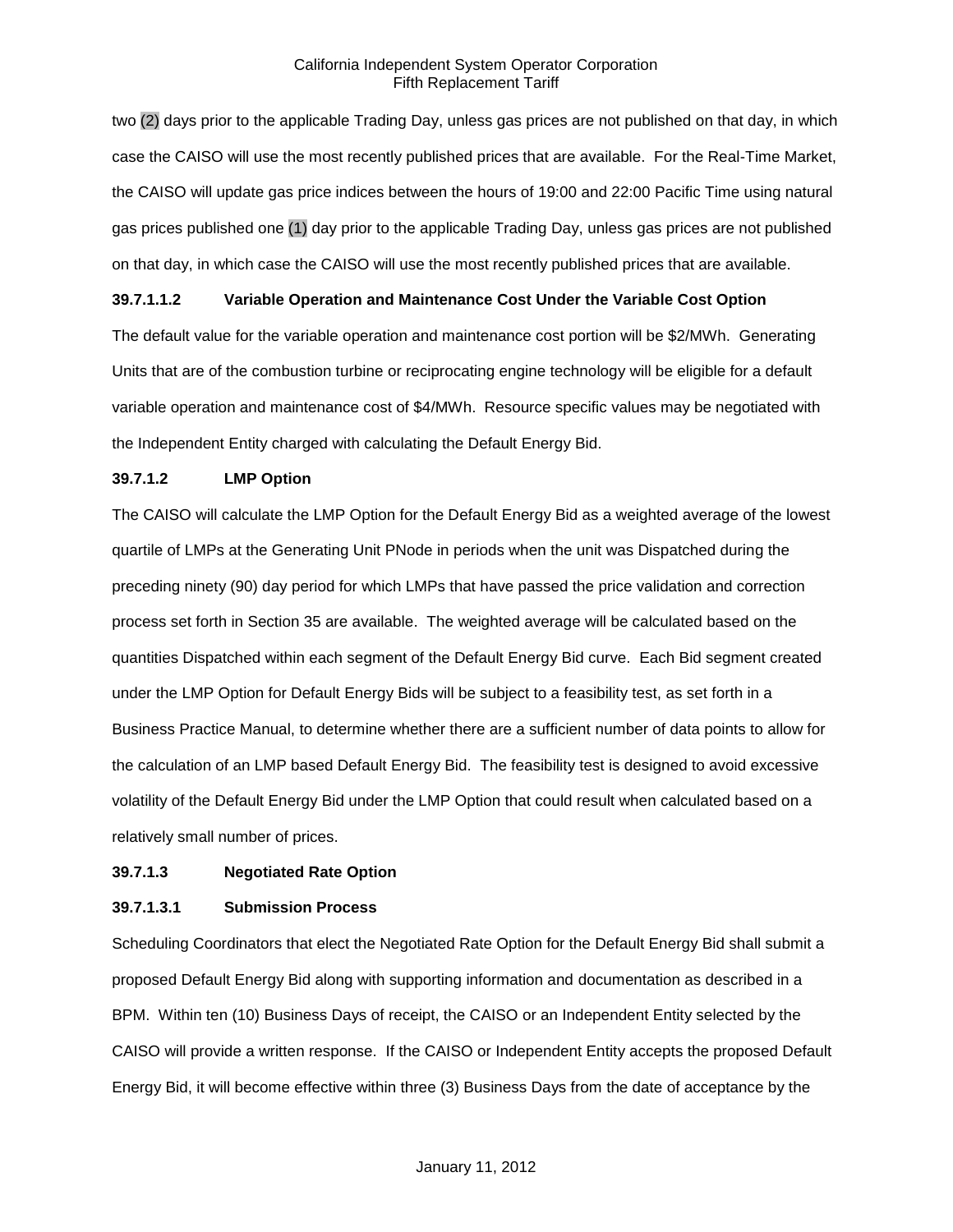CAISO and remain in effect until: (1) the Default Energy Bid is modified by FERC; (2) the Default Energy Bid is modified by mutual agreement of the CAISO and the Scheduling Coordinator; or (3) the Default Energy Bid expires, is terminated or is modified pursuant to any agreed upon term or condition or pertinent FERC order.

If the CAISO or Independent Entity selected by the CAISO does not accept the proposed Default Energy Bid, the CAISO or Independent Entity selected by the CAISO and the Scheduling Coordinator shall enter a period of good faith negotiations that terminates sixty (60) days following the date of submission of a proposed Default Energy Bid by a Scheduling Coordinator. If at any time during this period, the CAISO or Independent Entity selected by the CAISO and the Scheduling Coordinator agree upon the Default Energy Bid, it will be become effective within three (3) Business Days of the date of agreement and remain in effect until: (1) the Default Energy Bid is modified by FERC; (2) the Default Energy Bid is modified by mutual agreement of the CAISO and the Scheduling Coordinator; or (3) the Default Energy Bid expires, is terminated or is modified pursuant to any agreed upon term or condition or pertinent FERC order.

If by the end of the sixty (60)-day period the CAISO or Independent Entity selected by the CAISO and the Scheduling Coordinator fail to agree on the Default Energy Bid to be used under the Negotiated Rate Option, the Scheduling Coordinator has the right to file a proposed Default Energy Bid with FERC pursuant to Section 205 of the Federal Power Act.

During the sixty (60)-day period following the submission of a proposed negotiated Default Energy Bid by a Scheduling Coordinator, and pending FERC's acceptance in cases where the CAISO or Independent Entity selected by the CAISO fail to agree on the Default Energy Bid for use under the Negotiated Rate Option and the Scheduling Coordinator filed a proposed Default Energy Bid with FERC pursuant to Section 205 of the Federal Power Act, the Scheduling Coordinator has the option of electing to use any of the other options available pursuant to Section 39.7. If the Scheduling Coordinator does not elect to use any of the other options available pursuant to Section 39.7, or if sufficient data do not exist to calculate a Default Energy Bid using any of these options, the CAISO may establish a temporary Default Energy Bid as specified in Section 39.7.1.5.

#### **39.7.1.3.2 Informational Filings With FERC**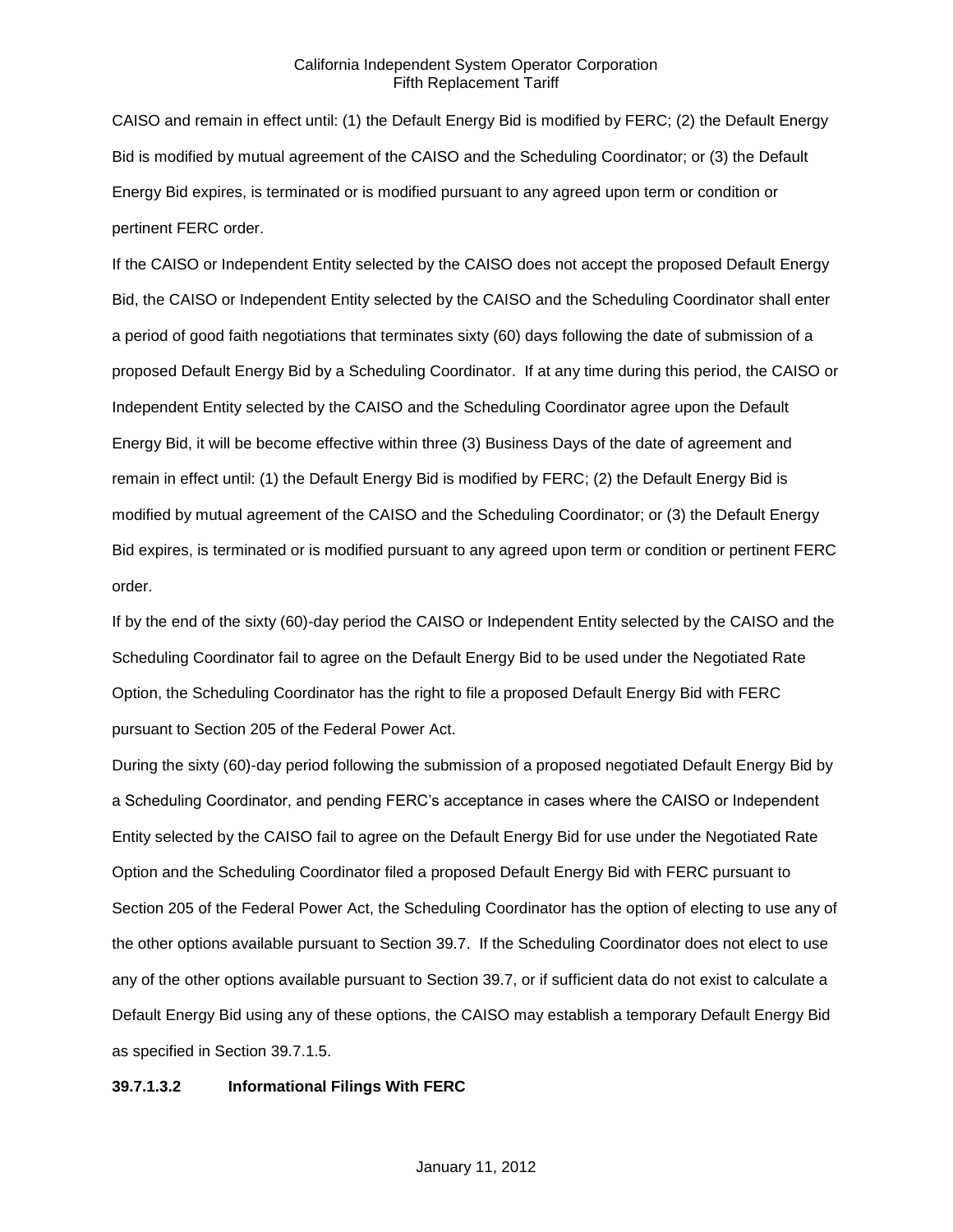The CAISO shall make an informational filing with FERC of any Default Energy Bids negotiated pursuant to this section, or any temporary Default Energy Bids established pursuant to Section 39.7.1.5, no later than seven (7) days after the end of the month in which the Default Energy Bids were established.

### **39.7.1.4 Frequently Mitigated Unit Option**

A Frequently Mitigated Unit that is eligible for a Bid Adder may select a fourth Default Energy Bid option, which is equal to the Variable Cost Option plus the Bid Adder as described in Section 39.7.

#### **39.7.1.5 Temporary Default Energy Bid**

If the Scheduling Coordinator does not elect to use any of the other options available pursuant to Section 39.7.1, or if sufficient data do not exist to calculate a Default Energy Bid using any of the available options, the CAISO will first seek to obtain from the Scheduling Coordinator any additional data required for calculating the Default Energy Bid options available pursuant to 39.7.1. If the provision of additional data by a Scheduling Coordinator results in additional or modified Default Energy Bid options pursuant to 39.7.1, the Scheduling Coordinator will have another opportunity to elect one of these options as its temporary Default Energy Bid. If the Scheduling Coordinator does not elect to use any of the options available pursuant to Section 39.7.1, or if sufficient data still do not exist to calculate a Default Energy Bid using any of the available options, the CAISO may establish a temporary Default Energy Bid based on one or more of the following: (1) operating cost data, opportunity cost, and other appropriate input from the Market Participant; (2) the CAISO's estimated operating costs of the Electric Facility, taking the best information available to the CAISO; (3) an appropriate average of competitive Bids of one or more similar Electric Facilities; or (4) any of the other options for determining a Default Energy Bid for which data are available.

### **39.7.1.6 Default Energy Bids for RMR Units**

The available capacity in excess of the Maximum Net Dependable Capacity (MNDC) specified in the RMR Contract up to the maximum generation capacity (PMax) is subject to Local Market Power Mitigation. The Scheduling Coordinator for the RMR Unit must rank order its preferences between the Variable Cost Option, the LMP Option, and the Negotiated Rate Option, which shall be the default rank order if no rank order is specified by the Scheduling Coordinator. These preferences will be used to determine the Default Energy Bids for the capacity between the MNDC and PMax. RMR Proxy Bids for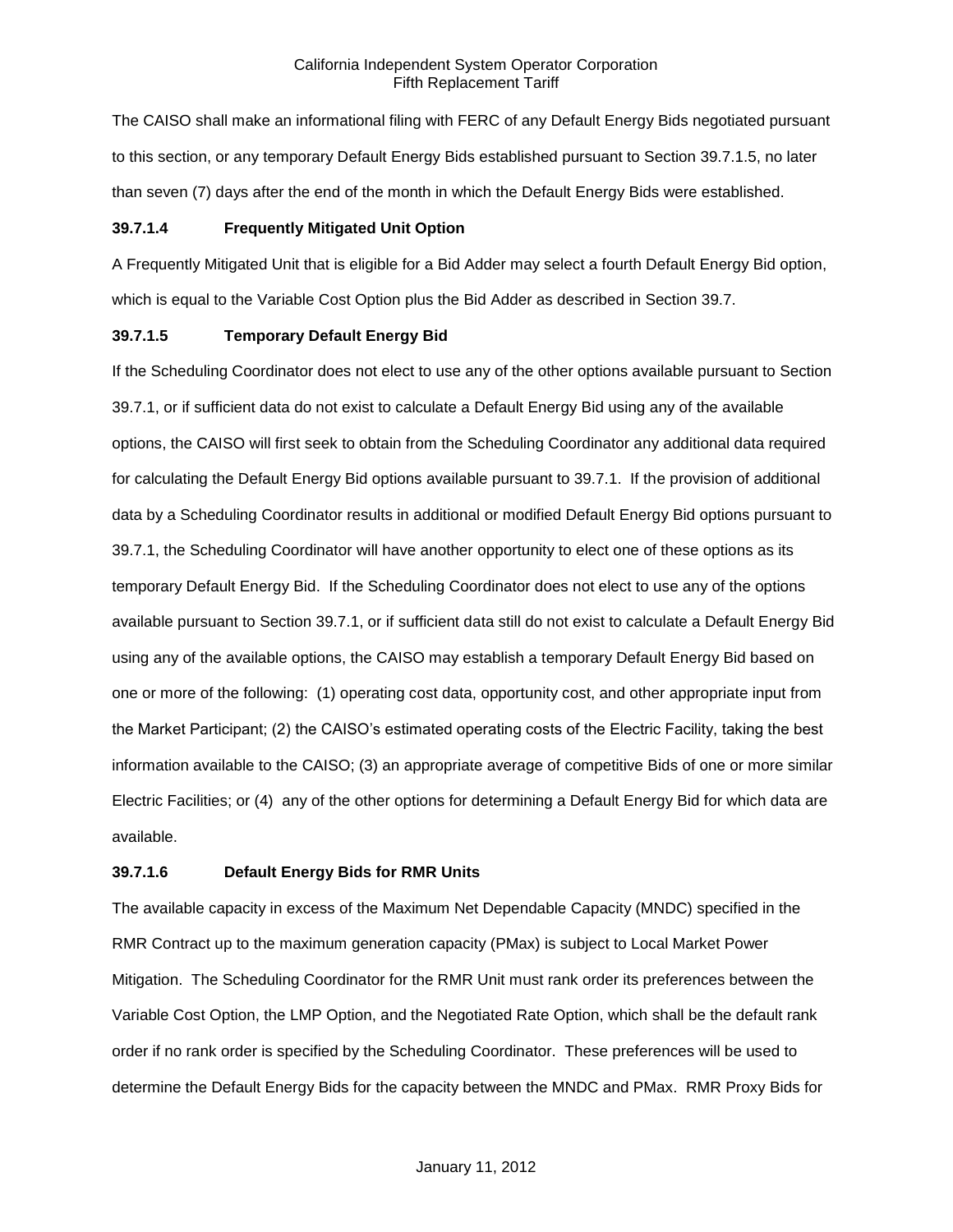RMR Units based on contractually specified costs are used in lieu of Default Energy Bids for the contractual RMR Unit capacity between the minimum generating capacity (PMin) and the MNDC. The CAISO or Independent Entity will concatenate these two calculation methodologies (for calculating RMR Proxy Bids and Default Energy Bids for RMR Units) and will adjust them for monotonicity without lowering any price on either curve to create a single Energy Bid Curve to be used in the MPM-RRD processes as described in Sections 31 and 33 for the DAM and RTM, respectively. RMR Units are not eligible to receive a Bid Adder pursuant to Section 39.8 for contractual RMR Unit capacity between PMin and MNDC.

#### **39.7.2 Competitive Path Designation**

### **39.7.2.1 Timing of Assessments**

The CAISO will complete the first assessment of competitiveness of Transmission Constraints prior to the effective date of this provision. Constraint designations resulting from the first assessment will be applied in the MPM-RRD mechanism on the day this CAISO Tariff becomes effective and will not be changed until a subsequent assessment has been performed. The CAISO may perform additional competitive constraint assessments during the year if changes in transmission infrastructure, generation resources, or Load, in the CAISO Balancing Authority Area and adjacent Balancing Authority Areas suggest material changes in market conditions or if market outcomes are observed that are inconsistent with competitive market outcomes. The CAISO will calculate and post path designations not less than once prior to the effective date of this tariff provision and not less than four (4) times each year thereafter to provide timely seasonal path designations.

#### **39.7.2.2 Criteria**

A Transmission Constraint will be deemed competitive if no three unaffiliated suppliers are jointly pivotal in relieving congestion on that constraint. The determination of whether or not the pivotal supplier criteria for an individual constraint are violated will be assessed using the Feasibility Index described in Section 39.7.2.4. Assessment of competitiveness will be performed assuming various system conditions potentially including but not limited to season, load, planned transmission and resource outages. If an individual constraint fails the pivotal supplier criteria under any of these system conditions, the constraint will be deemed uncompetitive for the entire year under all system conditions until a subsequent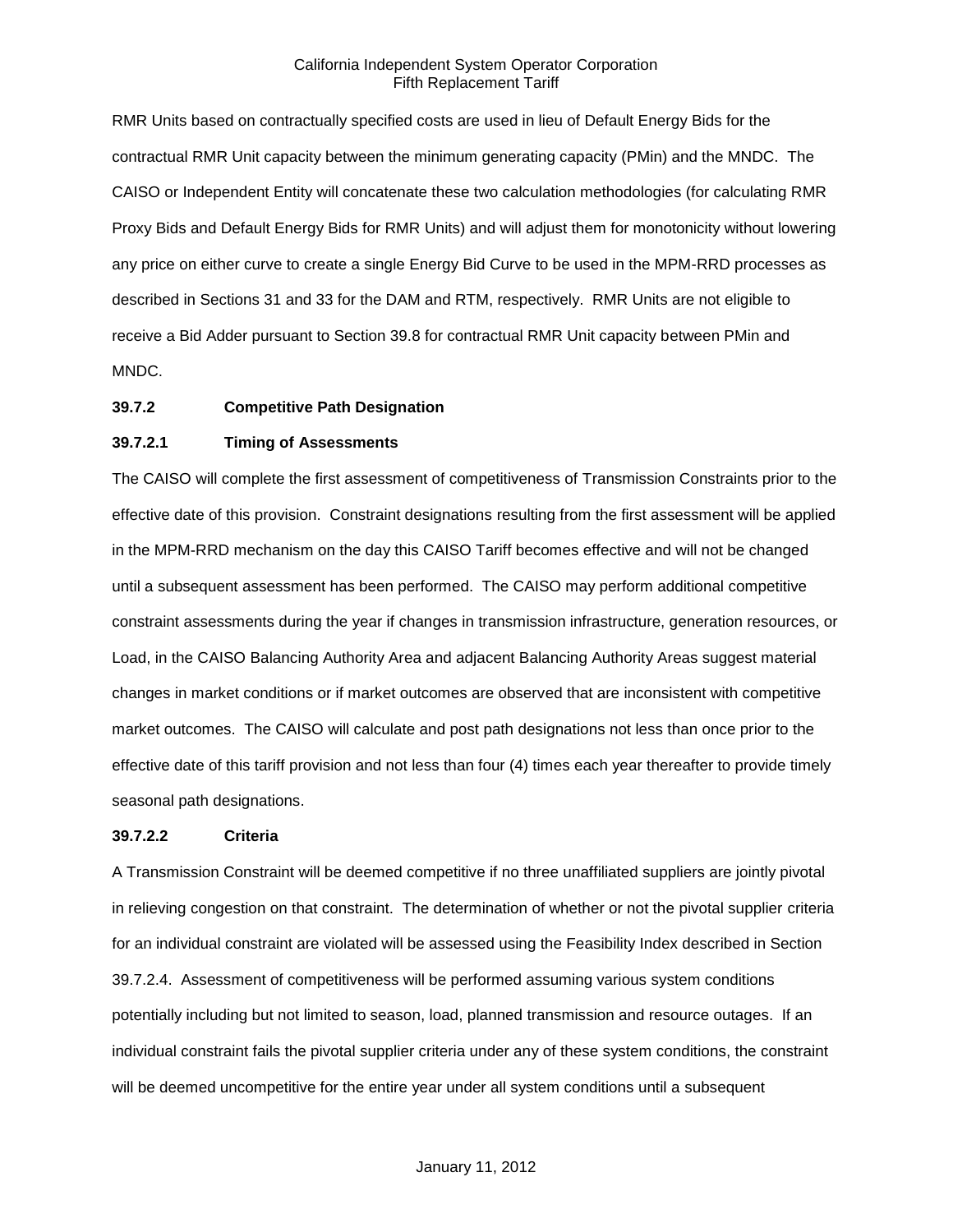assessment deems the constraint competitive. In general, a constraint may be an individual transmission line or a collection of lines that create a distinct Transmission Constraint. For purposes of the competitive assessment, the set of constraints that will be included in the network model are those modeled along with transmission limits expected to be enforced in clearing the CAISO Markets.

#### **39.7.2.3 Candidate Path Identification**

The first assessment of competitive constraints will be determined prior to the effective date of this provision and will consider all interfaces to neighboring Balancing Authority Areas and all inter-zonal interfaces for zones that existed prior to the effective date of this provision to be competitive. The set of candidate constraints that will be evaluated for competitiveness in the initial assessment will be limited to intra-zonal constraints for zones that existed prior to the effective date of this provision, that were managed for Congestion in Real-Time in greater than five hundred (500) hours in the most recent twelve (12)-month period. The Congestion frequency threshold of five-hundred (500) hours for designation of competitive constraint candidates will be based on the combination of real-time intra-zonal congestion hours that pre-dated the effective date of this provision, and congestion in IFM and Real-Time markets after the effective date of this provision for the twelve (12) months of historical data. Subsequent assessments will again consider all pre-existing interfaces to neighboring Balancing Authority Areas and all inter-zonal interfaces to be competitive and will not be included in the set of candidate constraints for assessment. The set of candidate constraints will be further reduced to those remaining constraints that were congested or managed for congestion in greater than five hundred (500) hours in the prior twelve (12) months.

#### **39.7.2.4 Feasibility Index**

The CAISO will perform a pivotal supplier test on all suppliers in the CAISO Balancing Authority Area for each path to be assessed using the Feasibility Index (FI). Suppliers will be considered in two groups: those suppliers with the largest portfolios will be considered in the preliminary simulations, and any additional suppliers who are likely to be pivotal given the competitive designations from the preliminary simulations. The FI requires solving the network model having removed all internal resources of a supplier and modifying the candidate constraints of the network model such that the flow limits of the set of candidate constraints can be exceeded with a penalty imposed for excess flow. The resulting solution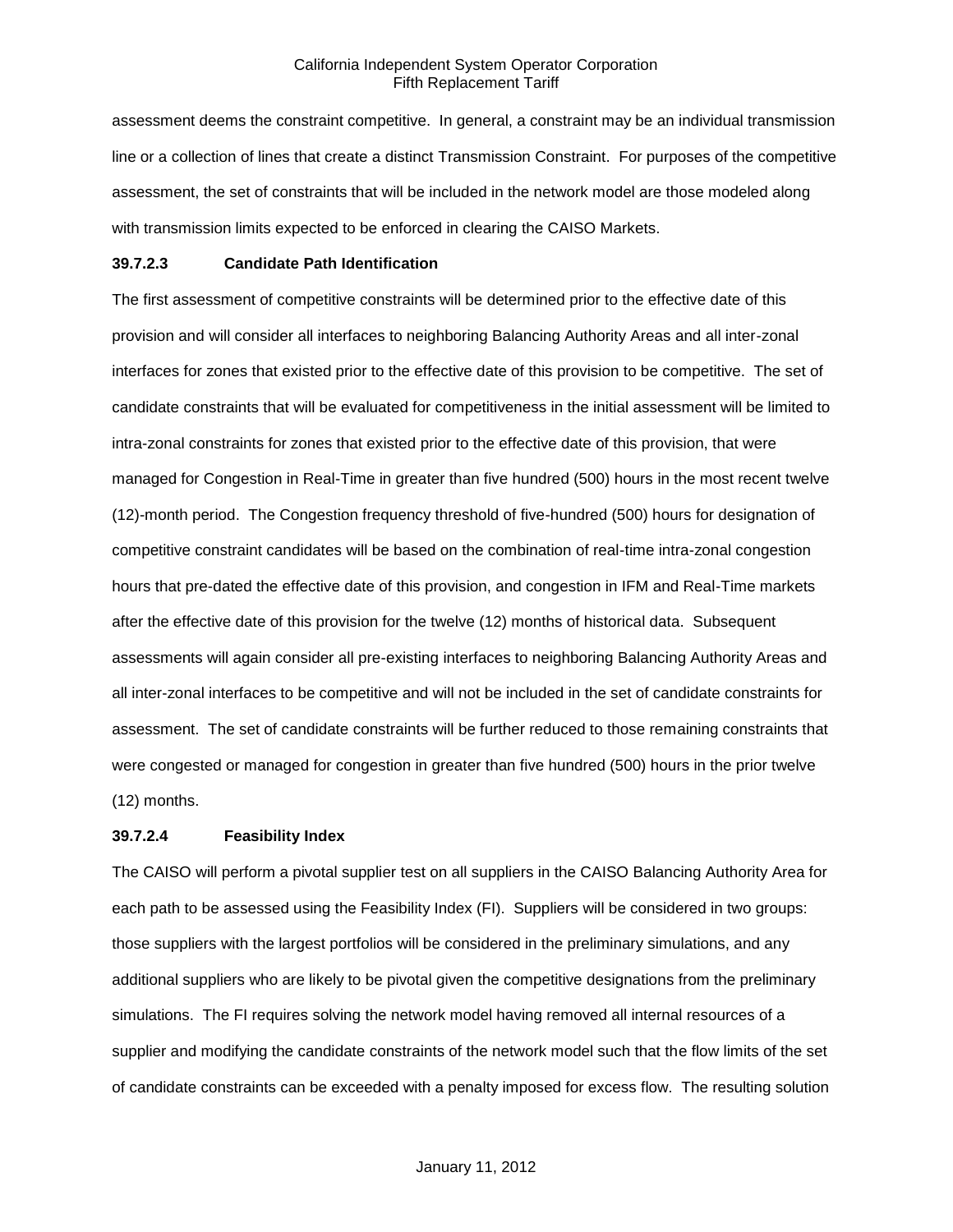to the network model produces constraint flows that can be used to calculate the FI. The FI is calculated for each constraint as the proportion of the constraint limit that is exceeded to solve the FNM without the specified supplier's supply. FI values less than zero indicate the supplier is pivotal in relieving Congestion on the specified constraint. The process is repeated by removing the supply portfolio of two and three suppliers for paths with non-negative FI. If any three suppliers are jointly pivotal in relieving congestion on a candidate path, as indicated by an FI value less than zero, the candidate path will be deemed uncompetitive. Otherwise, the candidate path will be deemed competitive. The portfolio of each supplier will be based on ownership information available to the CAISO, taking into account any material transfer of sufficient length that the transfer of control could have persistent impact on the relative shares of supply within the CAISO Balancing Authority Area. These transfers of control will be utilized in the assessment as provided to the CAISO by the supplier reflecting its triennial filing with FERC for marketbased rate authority.

#### **39.8 Eligibility For Bid Adder**

A Scheduling Coordinator submitting Bids for Generating Units is eligible to have a Bid Adder applied to a Generating Unit for the next operating month if the criteria in Section 39.8.1 are met as determined on a monthly basis in the preceding month.

#### **39.8.1 Bid Adder Eligibility Criteria**

To receive a Bid Adder, a Generating Unit must: (i) have a Mitigation Frequency that is greater than eighty percent (80%) in the previous twelve (12) months; and (ii) must not have a contract to be a Resource Adequacy Resource for its entire Net Qualifying Capacity, or be designated under the CPM for its entire Eligible Capacity, or be subject to an obligation to make capacity available under this CAISO Tariff. If a Generating Unit is designated under the CPM for a portion of its Eligible Capacity, the provisions of this section apply only to the portion of the capacity not designated. Scheduling Coordinators for Generating Units seeking to receive Bid Adders must further agree to be subject to the Frequently Mitigated Unit option for a Default Energy Bid. Run hours are those hours during which a Generating Unit has positive metered output. During the first twelve (12) months after the effective date of this Section, the Mitigation Frequency will be based on a rolling twelve (12)-month combination of RMR Dispatches and incremental Bids dispatched out of economic merit order to manage local Congestion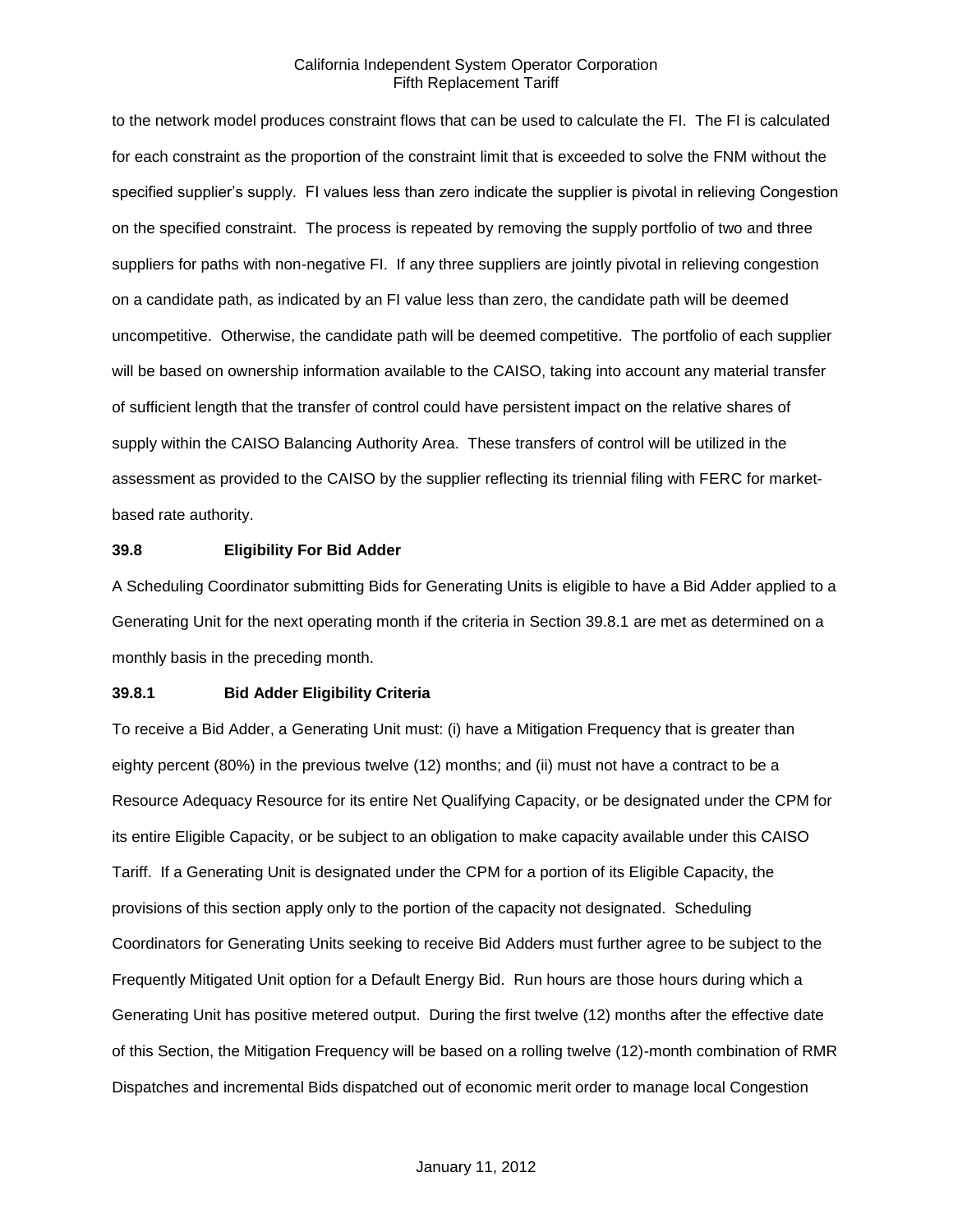from the period prior to the effective date of this Section, which will serve as a proxy for being subject to Local Market Power Mitigation, and a Generating Unit's Local Market Power Mitigation frequency after the effective date of this Section. Generating Units that received RMR Dispatches and/or incremental Bids dispatched out of economic merit order to manage local Congestion in an hour prior to the effective date of this Section will have that hour counted as a mitigated hour in their Mitigation Frequency. After the first twelve (12) months from the effective date of this Section, the Mitigation Frequency will be based entirely on a Generating Unit being mitigated under the MPM-RRD procedures in Sections 31 and 33.

### **39.8.2 New Generating Units**

For new Generating Units, with less than twelve (12) months of operation, determination of eligibility for the Bid Adder will be based on data beginning with the first date the Generating Unit participated in the CAISO Markets through the end date of the period for which the Mitigation Frequency is being calculated. The 200 run hour criteria will be pro-rated for the proportion of a twelve (12)-month period that the new Generating Unit submitted effective Bids in the CAISO markets.

#### **39.8.3 Bid Adder Values**

The value of the Bid Adder will be either: (i) a unit-specific value determined in consultation with the CAISO or an independent entity selected by the CAISO, or (ii) a default Bid Adder of \$24/MWh. For Generating Units with a portion of their capacity identified as meeting an LSE's Resource Adequacy Requirements, that Generating Unit's Bid Adder value will be reduced by the percent of the Generating Unit's capacity that is identified as meeting an LSE's Resource Adequacy Requirements. The reduced Bid Adder will be applied to that Generating Unit's entire Default Energy Bid Curve.

### **39.9 CRR Monitoring And Affiliate Disclosure Requirements**

The CAISO will monitor the CRR holdings and CAISO Markets activity for anomalous market behavior, gaming, or exercise of market power resulting from CRR ownership concentrations that are not aligned with actual transmission usage as a result of secondary market auction outcomes. If the CAISO identifies such behavior it may seek FERC approval to impose position limits on the total number or MW quantity of CRRs that may be held by any single entity and its Affiliates. Each CRR Holder or Candidate CRR Holder must notify the CAISO of any Affiliate that is a CRR Holder, Candidate CRR Holder, or Market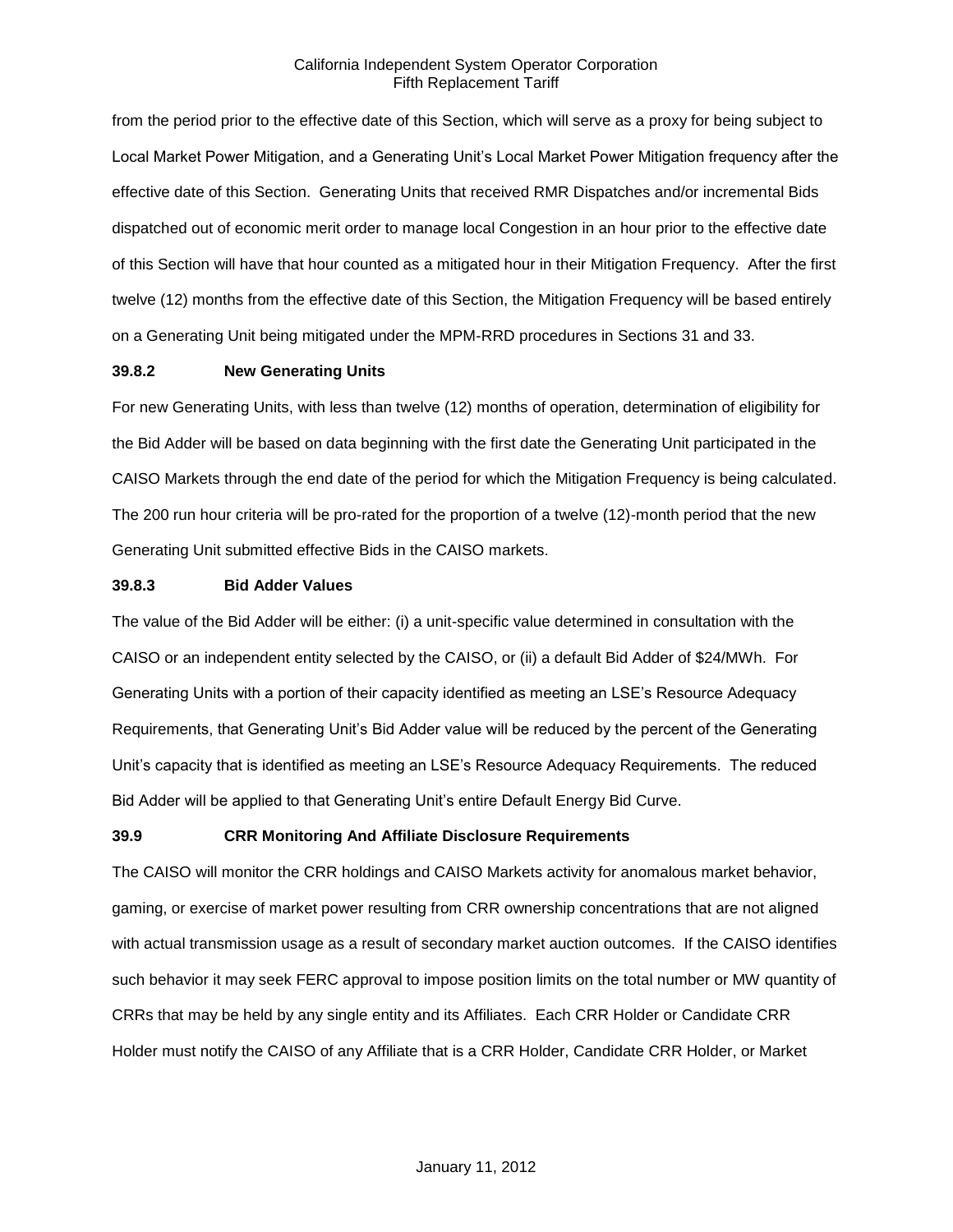Participant, any Affiliate that participates in an organized electricity market in North America, and any guarantor of any such Affiliate.

## **39.10 Mitigation Of Exceptional Dispatches Of Resources**

The CAISO shall apply Mitigation Measures to Exceptional Dispatches of resources when such resources are committed or dispatched under Exceptional Dispatch for purposes of: (1) addressing reliability requirements related to non-competitive Transmission Constraints; (2) ramping resources with Ancillary Services Awards or RUC Capacity to a dispatch level that ensures their availability in Real-Time; and (3) addressing unit-specific environmental constraints not incorporated into the Full Network Model or the CAISO's market software that affect the dispatch of Generating Units in the Sacramento Delta and are commonly known as "Delta Dispatch".

## **39.10.1 Measures For Resources Eligible For Supplemental Revenues**

In all cases where a resource is subject to Mitigation Measures under Section 39.10, and the resource is eligible for supplemental revenues pursuant to Section 39.10.3, Exceptional Dispatch Energy delivered by the resource shall be settled as set forth in either Section 11.5.6.7.1 or Section 11.5.6.7.3, whichever is applicable.

## **39.10.2 Resources Not Eligible For Supplemental Revenues**

In all cases where a resource is subject to Mitigation Measures under Section 39.10, and the resource is not eligible for supplemental revenues pursuant to Section 39.10.3, Exceptional Dispatch Energy delivered by the resource shall be settled as set forth in either Section 11.5.6.7.2 or Section 11.5.6.7.3, whichever is applicable.

## **39.10.3 Eligibility For Supplemental Revenues**

Except as provided in Section 39.10.4, a resource that is committed or dispatched under Exceptional Dispatch shall be eligible for supplemental revenues only during such times that the resource meets all of the following criteria:

> (i) the resource has notified the CAISO, at least seven days prior to the calendar month in which the Exceptional Dispatch occurs, that the resource has chosen to receive supplemental revenues in lieu of an Exceptional Dispatch CPM designation under Section 43.1.5;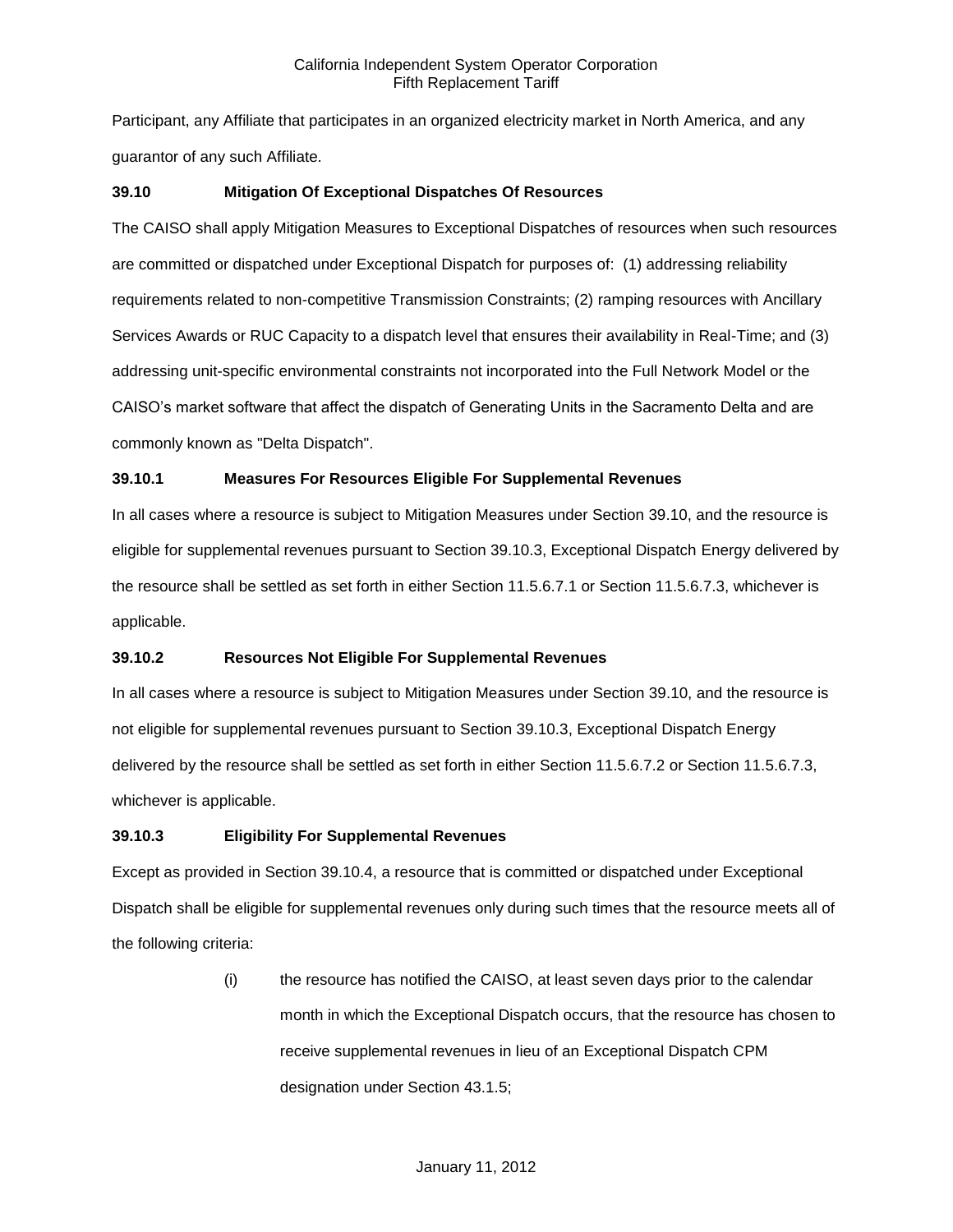- (ii) the resource has been mitigated under Section 39.10;
- (iii) the resource is not under an RMR Contract, is not designated as CPM Capacity, and is not a Resource Adequacy Resource, unless the resource is a Partial Resource Adequacy Resource or a partial CPM resource, and the Exceptional Dispatch requires non-RA Capacity or non-CPM Capacity, in which case only the capacity not committed as Resource Adequacy Capacity or CPM Capacity is eligible for supplemental revenues; and
- (iv) the resource has a Bid in the IFM, HASP, and RTM for the applicable Operating Day or Operating Hour in which the resource is committed or dispatched under Exceptional Dispatch.

## **39.10.4 Limitation On Supplemental Revenues**

Supplemental revenues authorized under this Section 39.10 shall not exceed within a 30-day period (this 30-day period begins on the day of the first Exceptional Dispatch of the resource and re-starts on the day of the first Exceptional Dispatch of the resource following the end of any prior 30-day period) the difference between any monthly CPM Capacity Payments due the resource for the 30-day period (calculated according to the ratio of the actual number of days that the resource had capacity designated as CPM Capacity during the 30-day period to the total number of days in the month) and the monthly CPM Capacity Payment, without any CPM Availability Factor adjustment, for which the resource would be eligible pursuant to Section 43.6 had its entire capacity less any Resource Adequacy Capacity been designated as an CPM resource.

#### **39.10.5 Calculation Of Exceptional Dispatch Supplemental Revenues**

The amount of Exceptional Dispatch supplemental revenues accrued by a resource within any 30-day period as defined in Section 39.10.4 shall be a running total of the sum of supplemental revenues received during that 30-day period. The calculation of supplemental revenues accrued by a resource within a 30-day period is based on the higher of (a) the Energy Bid price for the resource minus the Default Energy Bid price for the resource or (b) the Resource-Specific Settlement Interval LMP minus the Default Energy Bid price for the resource. The greater of (a) or (b) is multiplied by the amount of Energy provided by the resource under Exceptional Dispatch, and the results of that multiplication are summed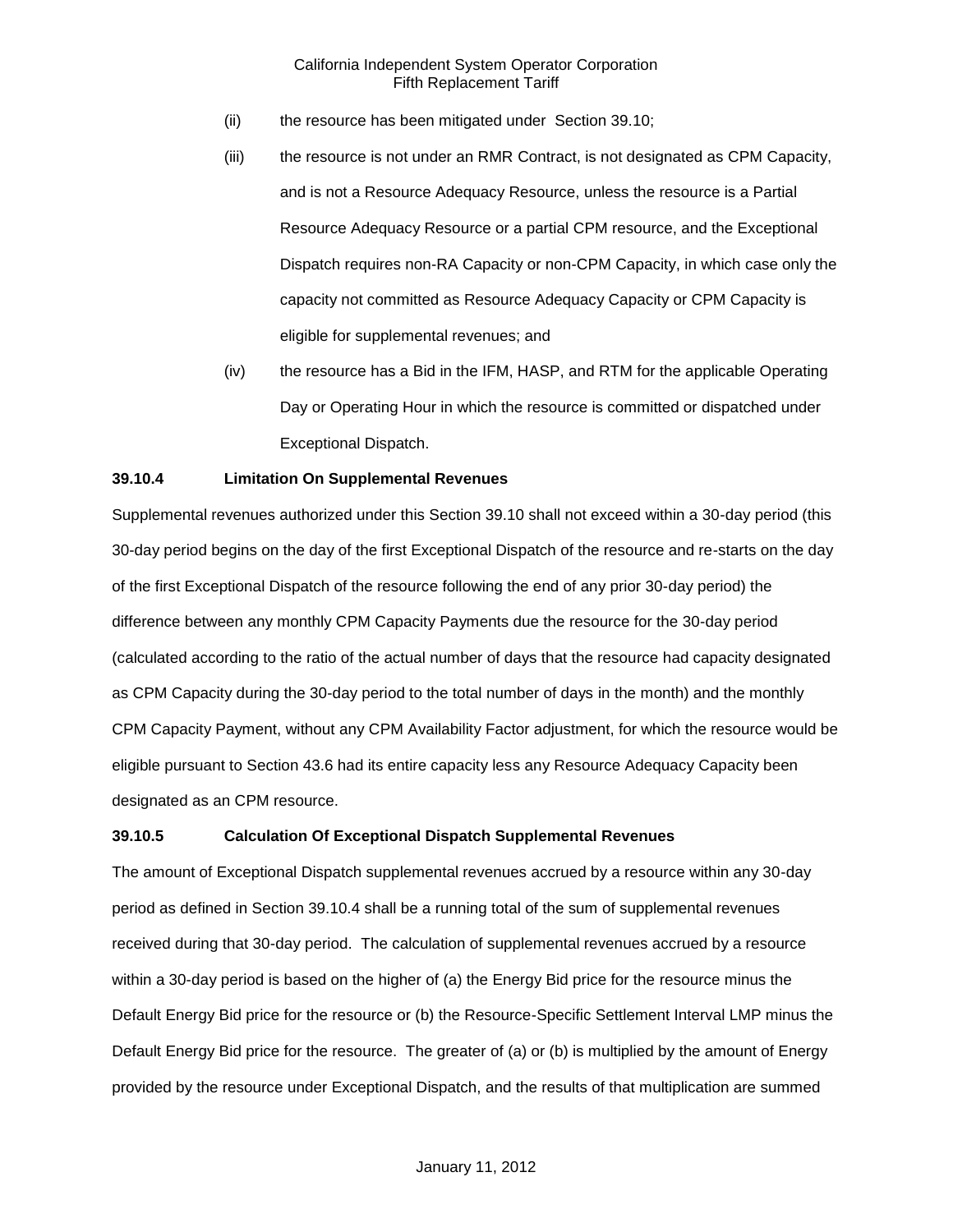across the successive hours of the 30-day period. Once the resource has reached the limit on supplemental revenues described in Section 39.10.4 based on the calculation above, then the Settlement for the resource will be as provided in Section 11.5.6.7.2 and the resource will not be eligible for additional supplemental revenues for the rest of the 30-day period.

### **39.11 Market Power Mitigation Applicable to Virtual Bidding**

### **39.11.1 Affiliate Disclosure Requirements**

Each Convergence Bidding Entity must satisfy the Affiliate disclosure requirements set forth in Section 4.14.2.1.

### **39.11.2 Monitoring of Virtual Bidding Activity**

The CAISO and DMM will monitor virtual bidding activity for anomalous market behavior, gaming, or the exercise of market power.

### **40. Resource Adequacy Demonstration For All SCs In The CAISO BAA**

### **40.1 Applicability**

A Load Serving Entity, and its Scheduling Coordinator, shall be exempt from this Section 40 during the next Resource Adequacy Compliance Year, if the metered peak Demand of the Load Serving Entity did not exceed one (1) MW during the twelve months preceding the last date on which the Load Serving Entity can make the election in Section 40.1.1 for the next Resource Adequacy Compliance Year. This Section 40 shall apply to all other Load Serving Entities and their respective Scheduling Coordinators. For purposes of Section 40, a Load Serving Entity shall not include any entity satisfying the terms of California Public Utilities Code Section 380(j)(3).

### **40.1.1 Election Of Load Serving Entity Status**

On an annual basis, in the manner and schedule set forth in the Business Practice Manual, the Scheduling Coordinator for a Load Serving Entity, not exempt under Section 40.1, shall inform the CAISO whether each such LSE elects to be either: (i) a Reserve Sharing LSE or (ii) a Modified Reserve Sharing LSE. A Scheduling Coordinator for a Load following MSS is not required to make an election under this Section. Scheduling Coordinators for Load following MSSs are subject solely to Sections 40.2.4, 40.3, and with respect to their Local Capacity Area Resources identified in accordance with Section 40.2.4, Section 40.9.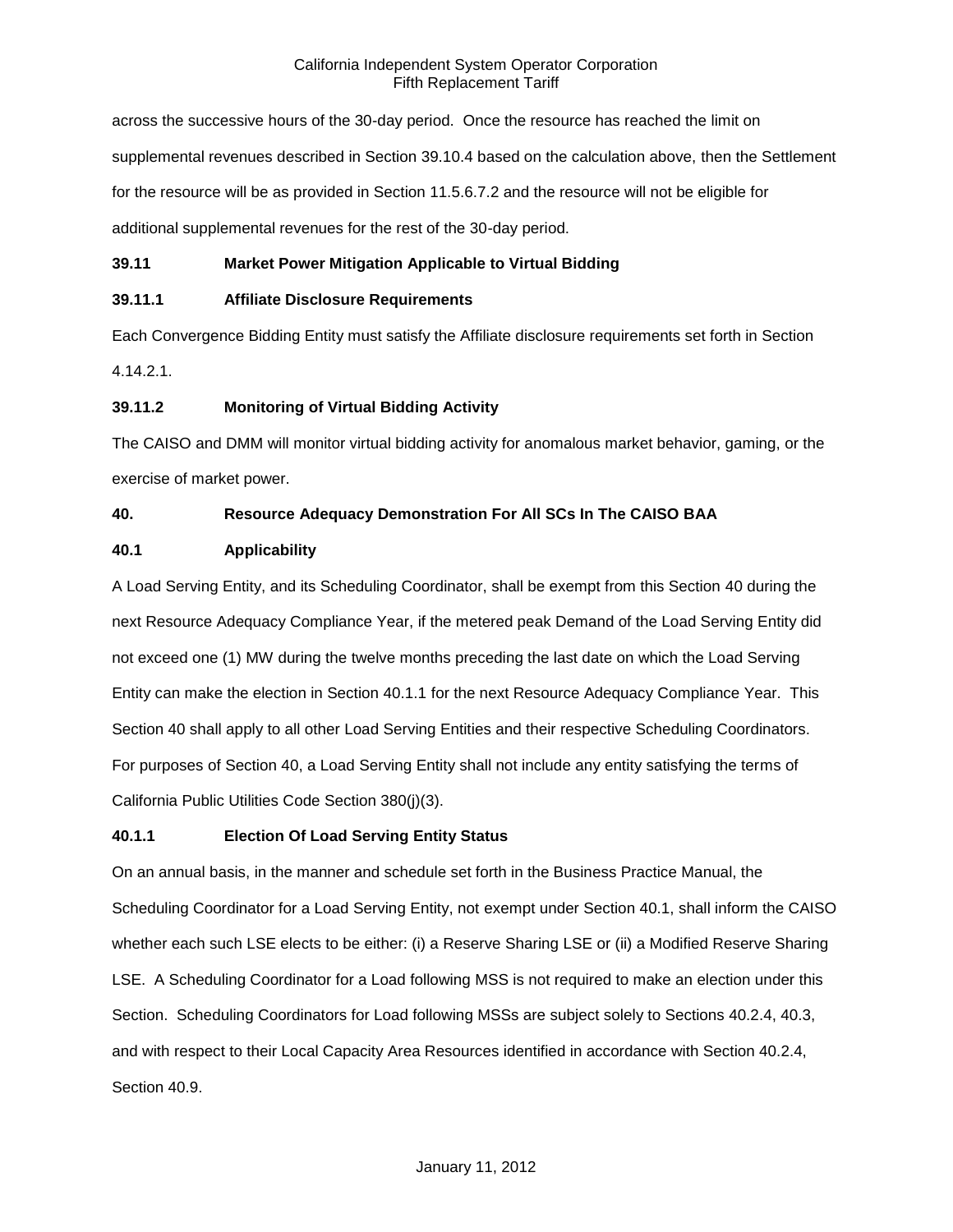The CAISO may confirm with the CPUC, Local Regulatory Authority, or federal agency, as applicable, the accuracy of the election by the Scheduling Coordinator for any LSE under its respective jurisdiction, or, in the absence of any election by the Scheduling Coordinator, the desired election for any LSE under its jurisdiction. The determination of the CPUC, Local Regulatory Authority, or federal agency will be deemed binding by the CAISO on the Scheduling Coordinator and the LSE. If the Scheduling Coordinator and CPUC, Local Regulatory Authority, or federal agency, as appropriate, fail to make the election on behalf of an LSE in accordance with the Business Practice Manual, the LSE shall be deemed a Reserve Sharing LSE.

### **40.2 Information Requirements For Resource Adequacy Programs**

### **40.2.1 Reserve Sharing LSEs**

# **40.2.1.1 Requirements for CPUC Load Serving Entities Electing Reserve Sharing LSE Status**

- (a) The Scheduling Coordinator for a CPUC Load Serving Entity electing Reserve Sharing LSE status must provide the CAISO with all information or data to be provided to the CAISO as required by the CPUC and pursuant to the schedule adopted by the CPUC.
- (b) Where the information or data provided to the CAISO under Section 40.2.1.1(a) does not include Reserve Margin(s), then the provisions of Section 40.2.2.1(b) shall apply.
- (c) Where the information or data provided to the CAISO under Section 40.2.1.1(a) does not include criteria for determining qualifying resource types and their Qualifying Capacity, then the provisions of Section 40.8 shall apply.
- (d) Where the information or data provided to the CAISO under Section 40.2.1.1(a) does not include annual and monthly Demand Forecast requirements, then the provisions of Section 40.2.2.3 shall apply.
- (e) Where the information or data provided to the CAISO under Section 40.2.1.1(a) does not include annual and monthly Resource Adequacy Plan requirements, then Section 40.2.2.4 shall apply.

### **40.2.2 Non-CPUC LSEs Electing Reserve Sharing LSE Status**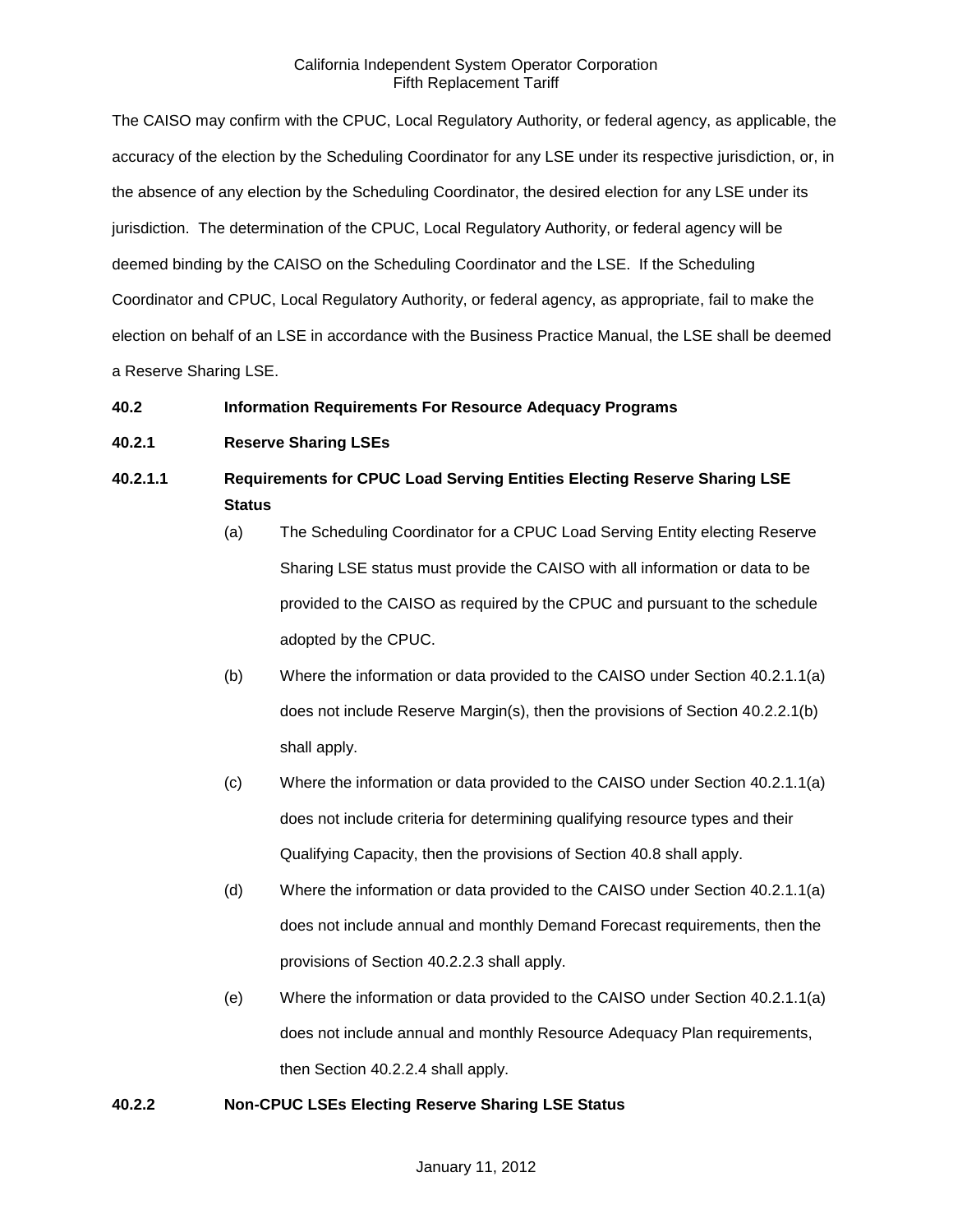### **40.2.2.1 Reserve Margin**

- (a) The Scheduling Coordinator for a Non-CPUC Load Serving Entity electing Reserve Sharing LSE status must provide the CAISO with the Reserve Margin(s) adopted by the appropriate Local Regulatory Authority or federal agency for use in the annual Resource Adequacy Plan and monthly Resource Adequacy Plans listed as a percentage of the Demand Forecasts developed in accordance with Section 40.2.2.3.
- (b) For the Scheduling Coordinator for a Non-CPUC Load Serving Entity for which the appropriate Local Regulatory Authority or federal agency has not established a Reserve Margin(s) or a CPUC Load Serving Entity subject to Section 40.2.1.1(b) that has elected Reserve Sharing LSE status, the Reserve Margin for each month shall be no less than fifteen percent (15%) of the LSE's peak hourly Demand for the applicable month, as determined by the Demand Forecasts developed in accordance with Section 40.2.2.3.

### **40.2.2.2 Qualifying Capacity Criteria**

The Scheduling Coordinator for a Non-CPUC Load Serving Entity electing Reserve Sharing LSE status must provide the CAISO with a description of the criteria adopted by the Local Regulatory Authority or federal agency for determining qualifying resource types and the Qualifying Capacity from such resources and any modifications thereto as they are implemented from time to time. The Reserve Sharing LSE may elect to utilize the criteria set forth in Section 40.8.

### **40.2.2.3 Demand Forecasts**

The Scheduling Coordinator for a Non-CPUC Load Serving Entity or CPUC Load Serving Entity subject to Section 40.2.1.1(b) electing Reserve Sharing LSE status must provide annual and monthly Demand Forecasts on the schedule and in the reporting format(s) set forth in the Business Practice Manual. The annual and monthly Demand Forecasts shall utilize the annual and monthly coincident peak Demand determinations provided by the California Energy Commission for such Load Serving Entity, which will be calculated from the Demand Forecast information submitted to the California Energy Commission by each Reserve Sharing LSE; or (ii) if the California Energy Commission does not produce coincident peak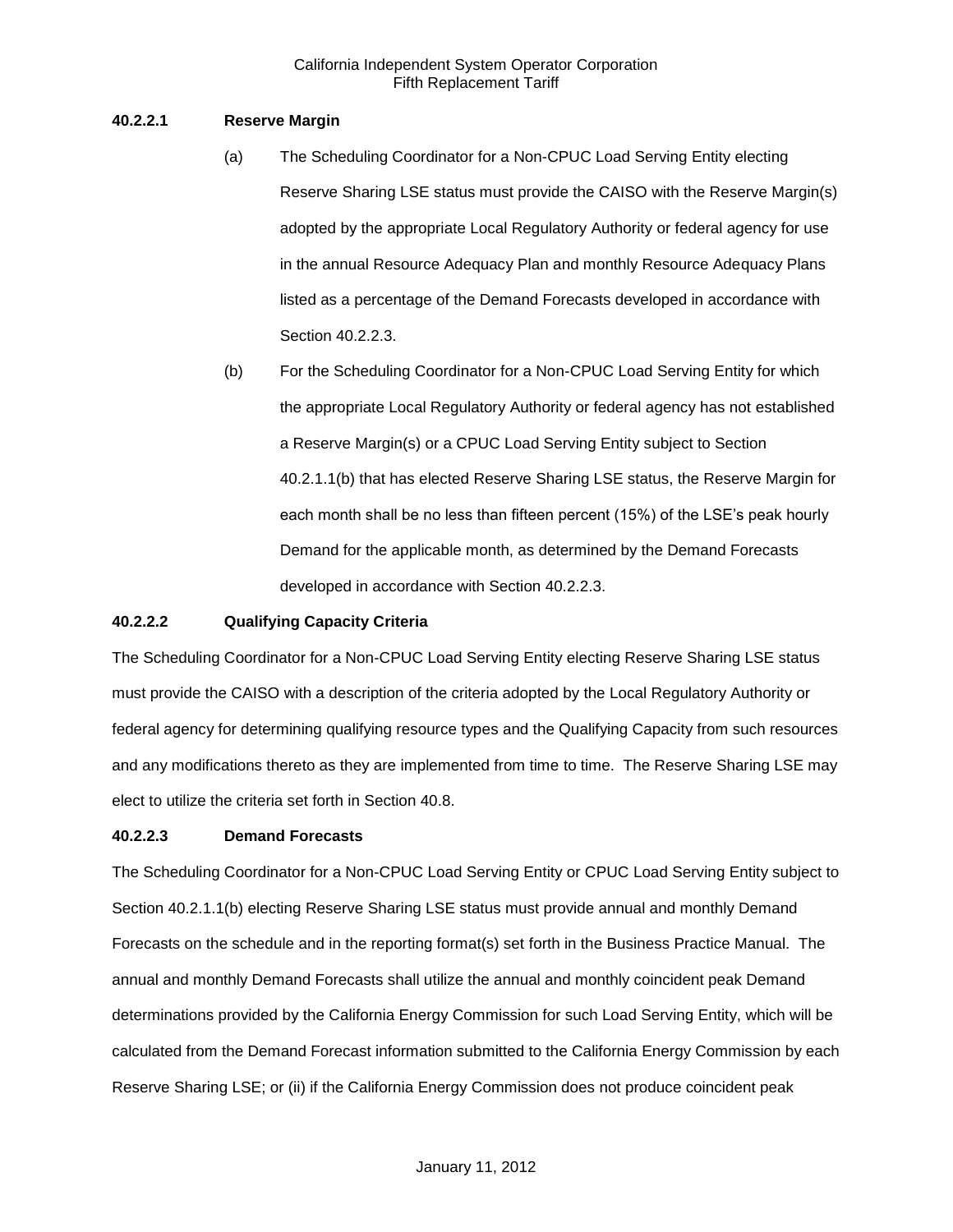Demand Forecasts for the Load Serving Entity, the annual and monthly coincident peak Demand Forecasts produced by the CAISO for such Load Serving Entity in accordance with its Business Practice Manual. Scheduling Coordinators must provide data and information, as may be requested by the CAISO, necessary to develop or support the Demand Forecasts required by this Section.

### **40.2.2.4 Annual and Monthly Resource Adequacy Plans**

The Scheduling Coordinator for a Non-CPUC Load Serving Entity or a CPUC Load Serving Entity subject to Section 40.2.1.1(b) electing Reserve Sharing LSE status must provide annual and monthly Resource Adequacy Plans for such Load Serving Entity, on a schedule and in the reporting format(s) set forth in the Business Practice Manual. The annual Resource Adequacy Plan must, at a minimum, set forth the Local Capacity Area Resources, if any, procured by the Load Serving Entity as described in Section 40.3. The monthly Resource Adequacy Plan should identify all resources, including Local Capacity Area Resources, the Load Serving Entity will rely upon to satisfy the applicable month's peak hour Demand of the Load Serving Entity as determined by the Demand Forecasts developed in accordance with Section 40.2.2.3 and applicable Reserve Margin. Resource Adequacy Plans must utilize the Net Qualifying Capacity requirements of Section 40.4.

### **40.2.3 Modified Reserve Sharing LSEs**

### **40.2.3.1 Reserve Margin**

- (a) The Scheduling Coordinator for a Load Serving Entity electing Modified Reserve Sharing LSE status must provide the CAISO with the Reserve Margin(s) adopted by the CPUC, Local Regulatory Authority, or federal agency, as appropriate, for use in the annual Resource Adequacy Plan and monthly Resource Adequacy Plans listed as a percentage of the Demand Forecasts developed in accordance with Section 40.2.3.3.
- (b) For the Scheduling Coordinator for a Load Serving Entity electing Modified Reserve Sharing LSE status for which the CPUC, Local Regulatory Authority, or federal agency, as appropriate, has not established a Reserve Margin, the Reserve Margin shall be no less than fifteen percent (15%) of the applicable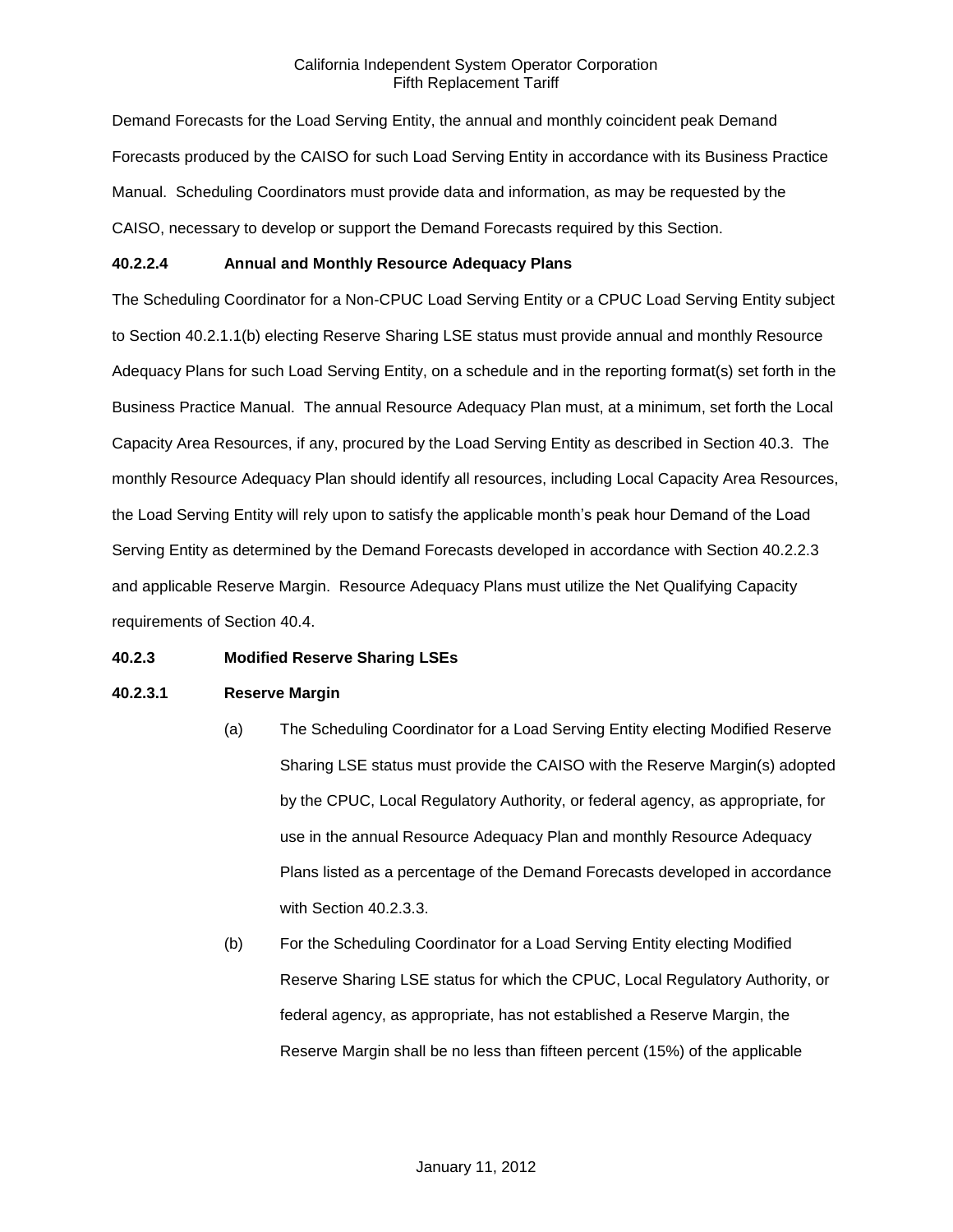month's peak hour Demand of the Load Serving Entity, as determined by the Demand Forecasts developed in accordance with Section 40.2.3.3.

### **40.2.3.2 Qualifying Capacity**

The Scheduling Coordinator for a Load Serving Entity electing Modified Reserve Sharing LSE status must provide the CAISO with a description of the criteria for determining qualifying resource types and the Qualifying Capacity from such resources and any modifications thereto as they are implemented from time to time. The Modified Reserve Sharing LSE may elect to utilize the criteria set forth in Section 40.8.

#### **40.2.3.3 Demand Forecasts**

- (a) The Scheduling Coordinator for a Load Serving Entity electing Modified Reserve Sharing LSE status must provide annual and monthly Demand Forecasts on the schedule and in the reporting format(s) set forth in the Business Practice Manual. The annual and monthly Demand Forecasts shall utilize the annual and monthly coincident peak Demand determinations provided by the California Energy Commission for such Load Serving Entity, which will be calculated from Demand Forecast data submitted to the California Energy Commission by each Modified Reserve Sharing LSE; or (ii) if the California Energy Commission does not produce coincident peak Demand Forecasts for the Load Serving Entity, the annual and monthly coincident peak Demand Forecasts produced by the CAISO for such Load Serving Entity in accordance with its Business Practice Manual. Scheduling Coordinators must provide data and information, as may be requested by the CAISO, to develop or support the Demand Forecast required by this Section 40.2.3.3(b).
- (b) The Scheduling Coordinator for a Load Serving Entity electing Modified Reserve Sharing LSE status must submit, on the schedule and in the reporting format set forth in the Business Practice Manual, hourly Demand Forecasts for each Trading Hour of the next Trading Day for each Modified Reserve Sharing LSE represented. The Scheduling Coordinator for a Load Serving Entity electing Modified Reserve Sharing LSE status must provide data or supporting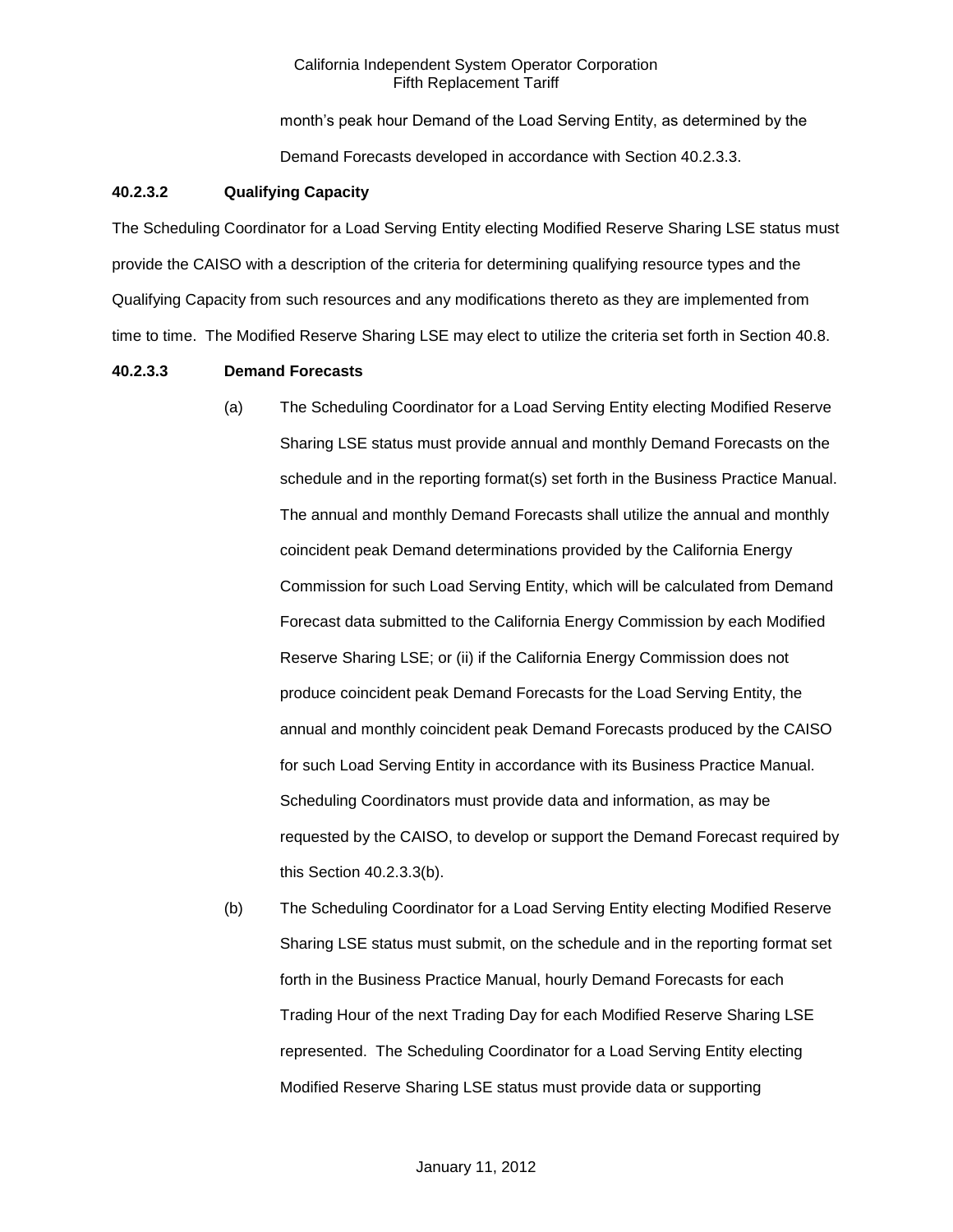information, as requested by the CAISO, for the Demand Forecasts required by this Section 40.2.3.3(b) for each Modified Reserve Sharing LSE served by the Scheduling Coordinator and a description of the criteria upon which the Demand Forecast was developed, and any modifications thereto as they are implemented from time to time.

### **40.2.3.4 Annual and Monthly Resource Adequacy Plans**

The Scheduling Coordinator for a Load Serving Entity electing Modified Reserve Sharing LSE status must provide annual and monthly Resource Adequacy Plans, on a schedule and in the reporting format(s) set forth in the Business Practice Manual, for each Modified Reserve Sharing LSE served by the Scheduling Coordinator. The annual Resource Adequacy Plan must, at a minimum, set forth the Local Capacity Area Resources, if any, procured by the Modified Reserve Sharing LSE as described in Section 40.3. The monthly Resource Adequacy Plan must identify the resources the Modified Reserve Sharing LSE will rely upon to satisfy its forecasted monthly Demand and Reserve Margin as set forth in Section 40.2.3.1, for the relevant reporting period and must utilize the Net Qualifying Capacity requirements of Section 40.4.

### **40.2.4 Load Following MSS**

A Scheduling Coordinator for a Load following MSS must provide an annual Resource Adequacy Plan that sets forth, at a minimum, the Local Capacity Area Resources, if any, procured by the Load following MSS as described in Section 40.3. The annual Resource Adequacy Plan shall utilize the annual coincident peak Demand determination provided by the California Energy Commission for such Load following MSS using Demand Forecast data submitted to the California Energy Commission by the Load following MSS, or, if the California Energy Commission does not produce coincident peak Demand Forecasts for the Load following MSS, the annual coincident peak Demand Forecast produced by the CAISO for such Load following MSS in accordance with its Business Practice Manual using Demand Forecast data submitted to the CAISO by the Load following MSS. The Local Capacity Area Resources identified by the annual Resource Adequacy Plan submitted by the Load following MSS shall be subject to the Availability Standards, Non-Availability Charge, and Availability Incentive Payment specified in Section 40.9.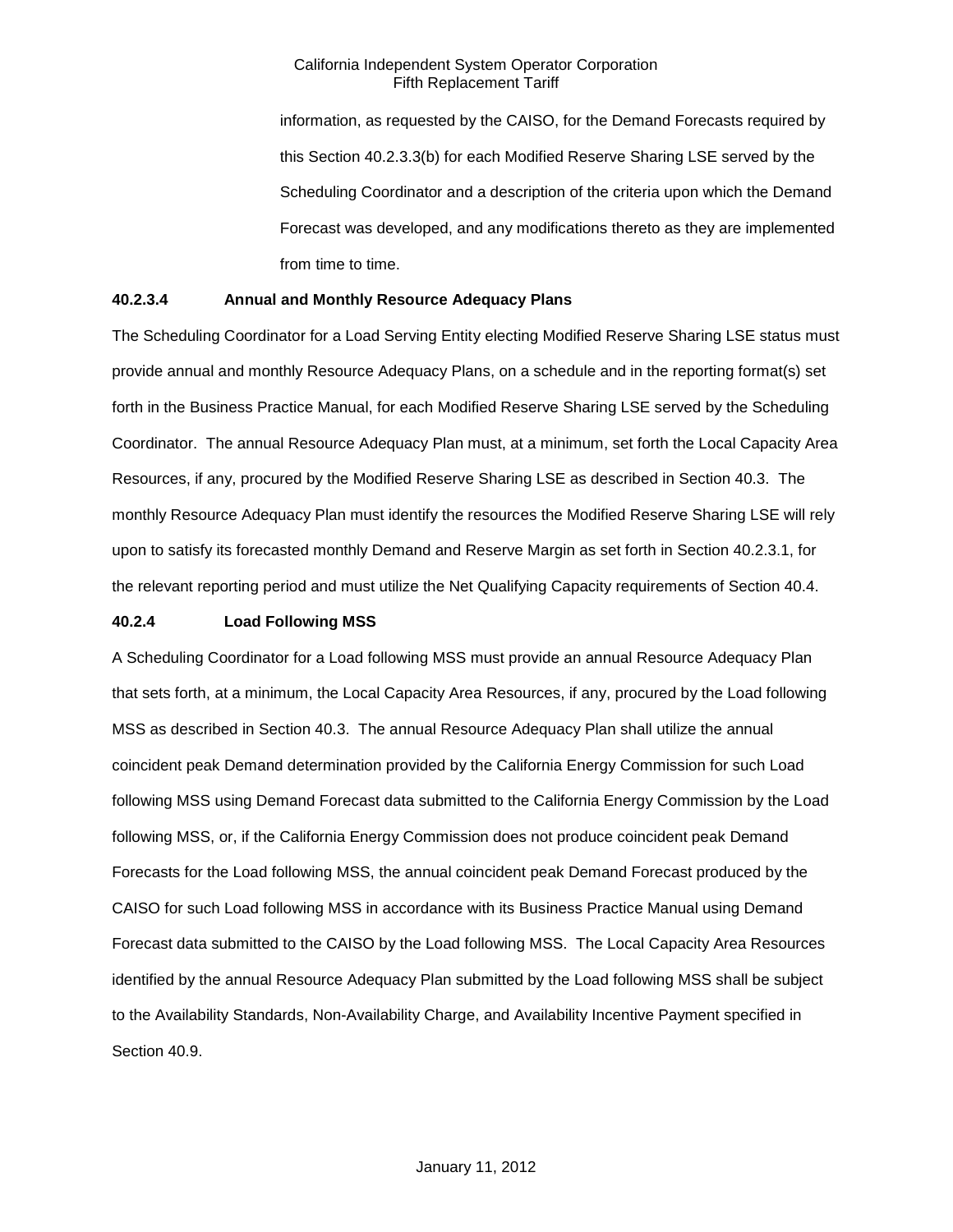### **40.3 Local Capacity Area Resource Requirements For SCs For LSEs**

### **40.3.1 Local Capacity Technical Study**

On an annual basis, pursuant to the schedule set forth in the Business Practice Manual, the CAISO will, perform, and publish on the CAISO Website the Local Capacity Technical Study. The Local Capacity Technical Study shall identify Local Capacity Areas, determine the minimum amount of Local Capacity Area Resources in MW that must be available to the CAISO within each identified Local Capacity Area, and identify the Generating Units within each identified Local Capacity Area. The CAISO shall collaborate with the CPUC, Local Regulatory Authorities within the CAISO Balancing Authority Area, federal agencies, and Market Participants to ensure that the Local Capacity Technical Study is performed in accordance with this Section 40.3 and to establish for inclusion in the Business Practice Manual other parameters and assumptions applicable to the Local Capacity Technical Study and a schedule that provides for: (i) reasonable time for review of a draft Local Capacity Technical Study, (ii) reasonable time for Participating TOs to propose operating solutions, and (iii) release of the final Local Capacity Technical Study no later than 120 days prior to the date annual Resource Adequacy Plans must be submitted under this Section 40.

### **40.3.1.1 Local Capacity Technical Study Criteria**

The Local Capacity Technical Study will determine the minimum amount of Local Capacity Area Resources needed to address the Contingencies identified in Section 40.3.1.2. In performing the Local Capacity Technical Study, the CAISO will apply those methods for resolving Contingencies considered appropriate for the performance level that corresponds to a particular studied Contingency, as provided in NERC Reliability Standards TPL-001-0, TPL-002-0, TPL-003-0, and TPL-004-0, as augmented by CAISO Reliability Criteria in accordance with the Transmission Control Agreement and Section 24.2.1. The CAISO Reliability Criteria shall include:

> (1) Time Allowed for Manual Readjustment: This is the amount of time required for the Operator to take all actions necessary to prepare the system for the next Contingency. This time should not be less than thirty (30) minutes.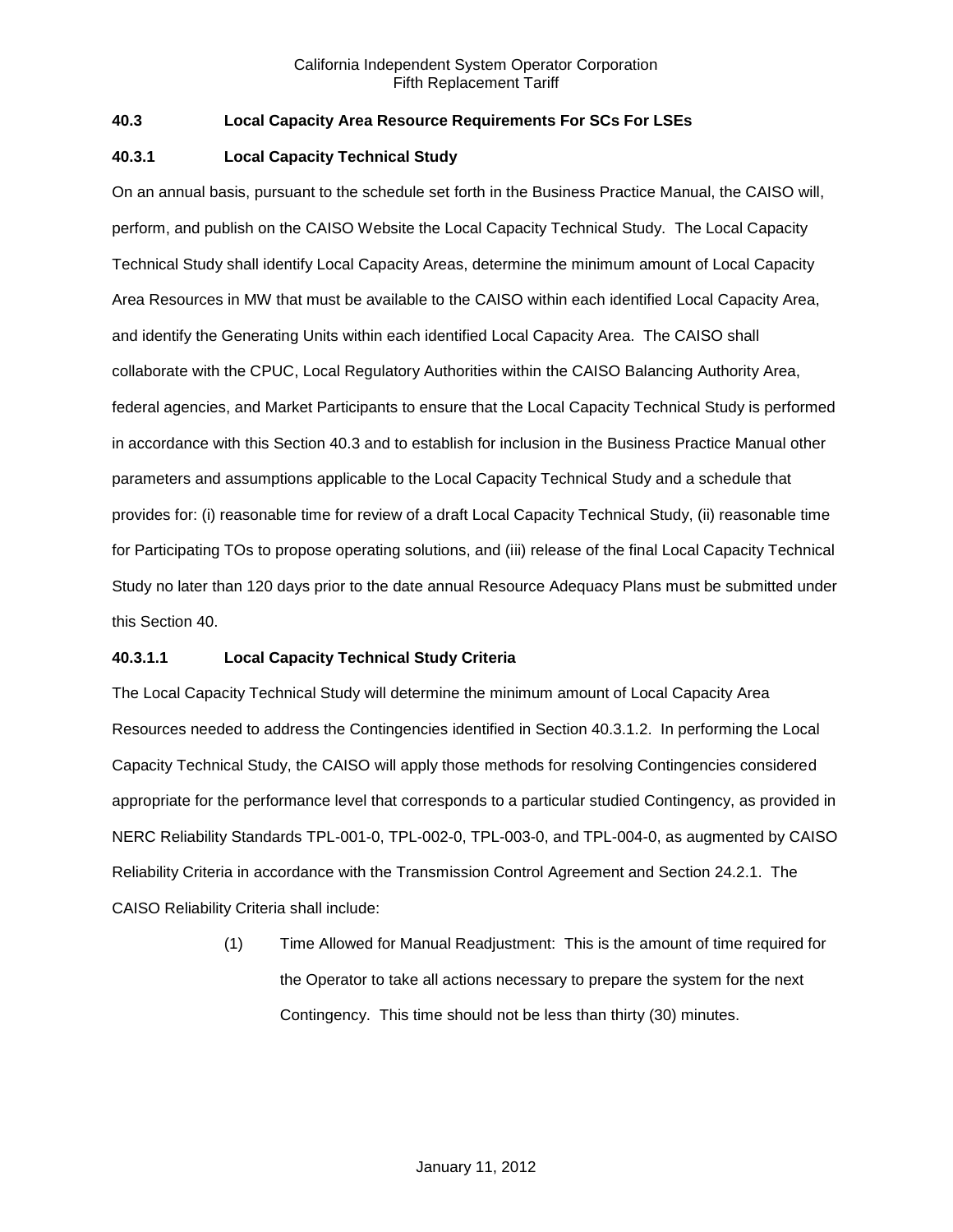(2) No voltage collapse or dynamic instability shall be allowed for a Contingency in

Category D – extreme event (any B1-4 system readjusted (Common Mode) L-2),

as listed in Section 40.3.1.2.

## **40.3.1.2 Local Capacity Technical Study Contingencies.**

| The Local Capacity Technical Study shall assess the following |
|---------------------------------------------------------------|
| Contingencies:                                                |
| <b>Contingency Component(s)</b>                               |
| <b>NERC/WECC Performance Level A - No Contingencies</b>       |
| NERC/WECC Performance Level B - Loss of a single element      |
| 1. Generator (G-1)                                            |
| 2. Transmission Circuit (L-1)                                 |
| 3. Transformer (T-1)                                          |
| 4. Single Pole (dc) Line                                      |
| 5. G-1 system readjusted L-1                                  |
| NERC/WECC Performance Level C - Loss of two or more elements  |
| 3. L-1 system readjusted G-1                                  |
| 3. G-1 system readjusted T-1 or T-1 system readjusted G-1     |
| 3. L-1 system readjusted T-1 or T-1 system readjusted L-1     |
| 3. G-1 system readjusted G-1                                  |
| 3. L-1 system readjusted L-1                                  |
| 4. Bipolar (dc) Line                                          |
| 5. Two circuits (Common Mode) L-2                             |
| WECC-S3. Two generators (Common Mode) G-2                     |
| D - Extreme event - loss of two or more elements              |
| Any B1-4 system readjusted (Common Mode) L-2                  |
|                                                               |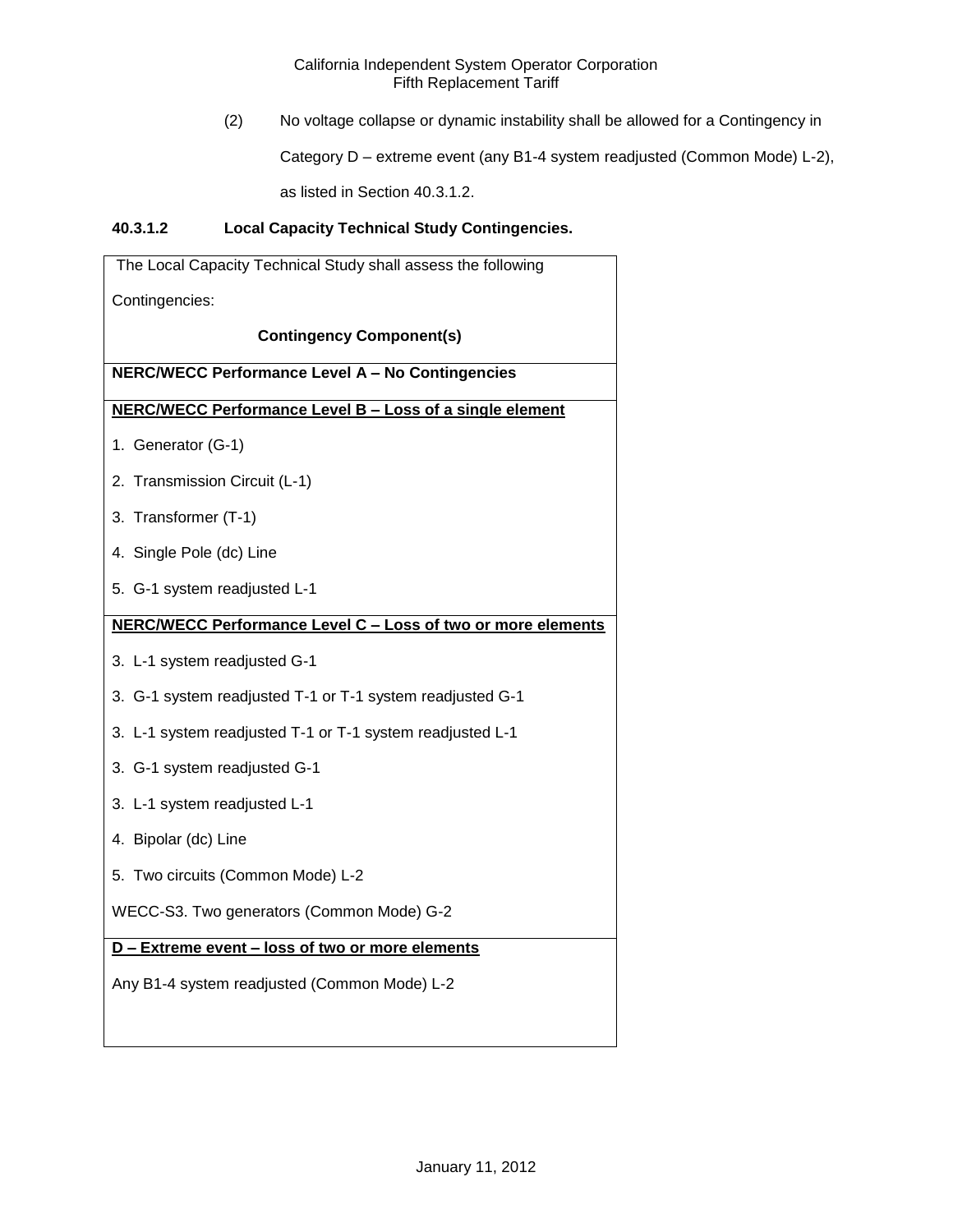### **40.3.2 Allocation Of Local Capacity Area Resource Obligations**

The CAISO will allocate responsibility for Local Capacity Area Resources to Scheduling Coordinators for Load Serving Entities in the following sequential manner:

- (a) The responsibility for the aggregate Local Capacity Area Resources required for all Local Capacity Areas within each TAC Area as determined by the Local Capacity Technical Study will be allocated to all Scheduling Coordinators for Load Serving Entities that serve Load in the TAC Area in accordance with the Load Serving Entity's proportionate share of the LSE's TAC Area Load at the time of the CAISO's annual coincident peak Demand set forth in the annual peak Demand Forecast for the next Resource Adequacy Compliance Year as determined by the California Energy Commission. Expressed as a formula, the allocation of Local Area Capacity Resource obligations will be as follows: (∑ Local Capacity Area MW in TAC Area from the Local Capacity Technical Study) \* (LSE Demand in TAC Area at CAISO annual coincident peak Demand)/(Total TAC Area Demand at the time of CAISO annual coincident peak Demand). This will result in a MW responsibility for each Load Serving Entity for each TAC Area in which the LSE serves Load. The LSE may meet its MW responsibility, as assigned under this Section, for each TAC Area in which the LSE serves Load by procurement of that MW quantity in any Local Capacity Area in the TAC Area.
- (b) For Scheduling Coordinators for Non-CPUC Load Serving Entities, the Local Capacity Area Resource obligation will be allocated based on Section 40.3.2(a) above.
- (c) For Scheduling Coordinators for CPUC Load Serving Entities, the CAISO will allocate the Local Capacity Area Resource obligation based on an allocation methodology, if any, adopted by the CPUC. However, if the allocation methodology adopted by the CPUC does not fully allocate the total sum of each CPUC Load Serving Entity's proportionate share calculated under Section 40.3.2(a), the CAISO will allocate the difference to all Scheduling Coordinators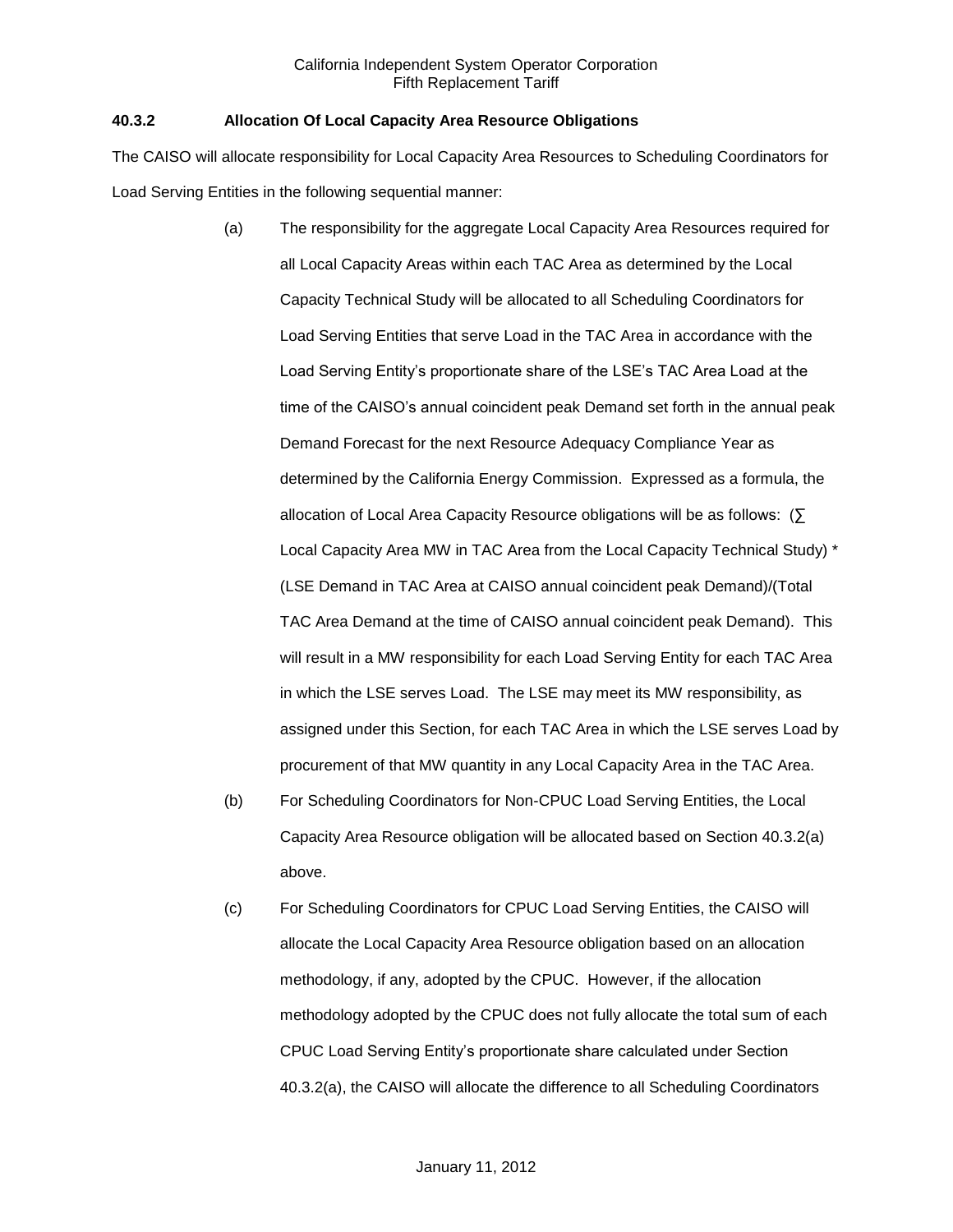for CPUC Load Serving Entities in accordance with their proportionate share calculated under 40.3.2(a). If the CPUC does not adopt an allocation methodology, the CAISO will allocate Local Capacity Area Resources to Scheduling Coordinators for CPUC Load Serving Entities based on Section 40.3.2(a).

Once the CAISO has allocated the total responsibility for Local Capacity Area Resources, the CAISO will inform the Scheduling Coordinator for each LSE of the LSE's specific allocated responsibility for Local Capacity Area Resources in each TAC Area in which the LSE serves Load.

### **40.3.3 Procurement Of Local Capacity Area Resources By LSEs**

Nothing in this Section 40 obligates any Scheduling Coordinator to demonstrate on behalf of a Load Serving Entity that the Load Serving Entity has procured Local Capacity Area Resources to satisfy capacity requirements for each Local Capacity Area identified in the technical study. Scheduling Coordinators for Load Serving Entities may aggregate responsibilities for procurement of Local Capacity Area Resources. If a Load Serving Entity has procured Local Capacity Area Resources that satisfy generation capacity requirements for Local Capacity Areas, the Scheduling Coordinator for such Load Serving Entity shall include this information in its annual and monthly Resource Adequacy Plan(s).

### **40.3.4 [NOT USED]**

### **40.4 General Requirements On Resource Adequacy Resources**

### **40.4.1 Eligible Resources And Determination Of Qualifying Capacity**

The CAISO shall use the criteria provided by the CPUC or Local Regulatory Authority to determine and verify, if necessary, the Qualifying Capacity of all Resource Adequacy Resources; however, to the extent a resource is listed by one or more Scheduling Coordinators in their Resource Adequacy Plans, which apply the criteria of more than one Local Regulatory Authority that leads to conflicting Qualifying Capacity values for that resource, the CAISO will accept the methodology that results in the highest Qualifying Capacity value. Only if the CPUC, Local Regulatory Authority, or federal agency has not established any Qualifying Capacity criteria, or chooses to rely on the criteria in this CAISO Tariff, will the provisions of Section 40.8 apply.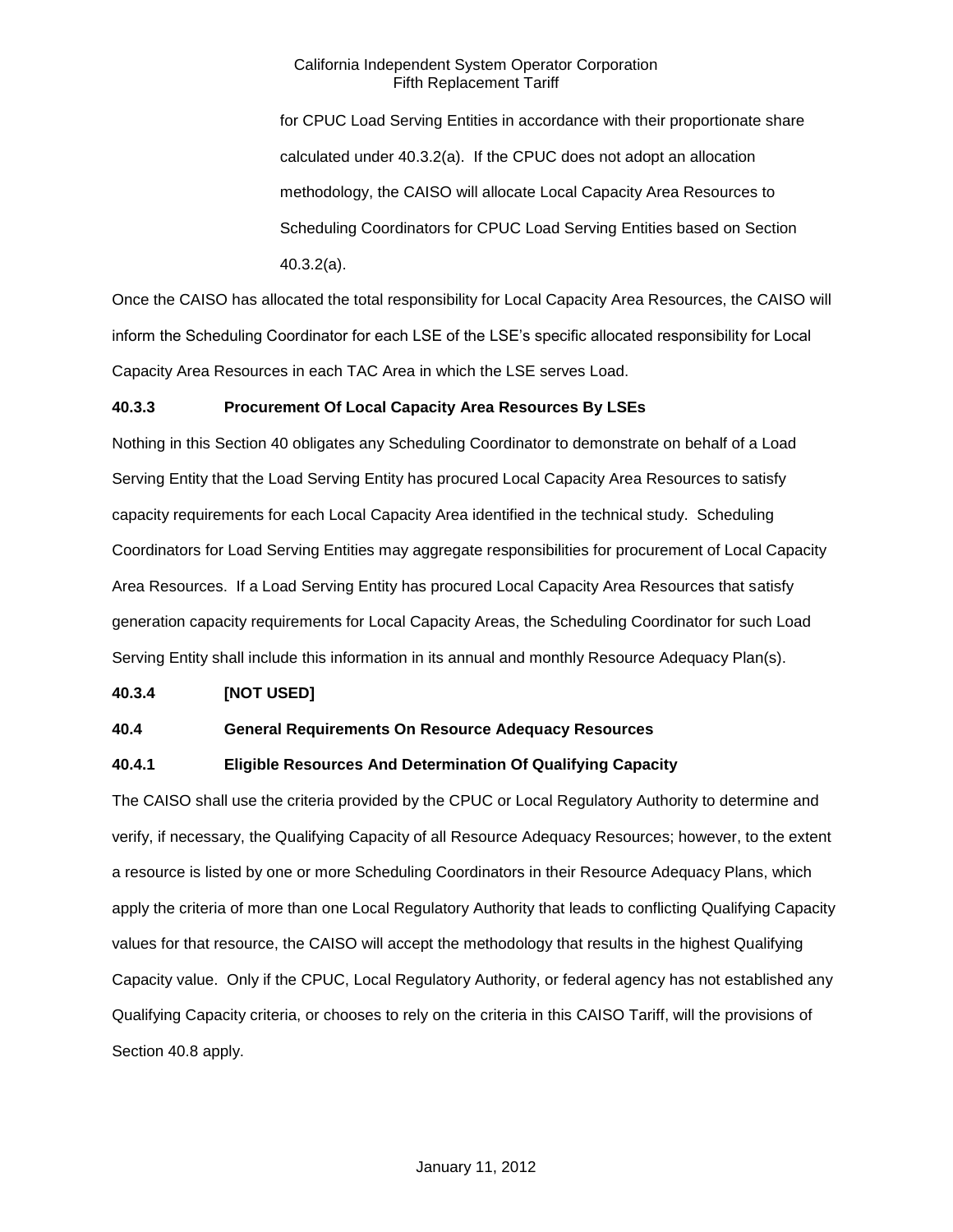### **40.4.2 Net Qualifying Capacity Report**

The CAISO shall produce an annual report posted to the CAISO Website on the schedule set forth in the Business Practice Manual that sets forth the Net Qualifying Capacity of all Participating Generators. All other Resource Adequacy Resources may be included in the annual report under Section 40.4.2 upon their request. The Net Qualifying Capacity of any resource included in the annual report, once posted to the CAISO Website, shall not be reduced by the CAISO for the next Resource Adequacy Compliance Year. Any change proposed to be made to a Net Qualifying Capacity value for a resource included in a prior annual report shall be explained, and any test results or analyses underlying the change provided, to the Scheduling Coordinator within ten (10) days of the CAISO's determination that a change to the resource's Net Qualifying Capacity is appropriate, which also must be at least fifteen (15) days prior to the posting on the CAISO Website of the annual report. Any disputes as to the CAISO's determination regarding Net Qualifying Capacity shall be subject to the CAISO ADR Procedures.

### **40.4.3 General Qualifications For Supplying Net Qualifying Capacity**

Resource Adequacy Resources included in a Resource Adequacy Plan submitted by a Scheduling Coordinator on behalf of a Load Serving Entity serving Load in the CAISO Balancing Authority Area must:

- (1) Be available for testing by the CAISO to validate Qualifying Capacity, which can be no less than a resource's PMin even if the resource's contractual Resource Adequacy Capacity is less than its PMin, and determine Net Qualifying Capacity for the next Resource Adequacy Compliance Year;
- (2) Provide any information requested by the CAISO to apply the performance criteria to be adopted by the CAISO pursuant to Section 40.4.5;
- (3) Submit Bids into the CAISO Markets as required by this CAISO Tariff;
- (4) Be in compliance, as of the date that the CAISO performs any testing or otherwise determines Net Qualifying Capacity for the next Resource Adequacy Compliance Year, with the criteria for Qualifying Capacity established by the CPUC, relevant Local Regulatory Authority, or federal agency and provided to the CAISO; and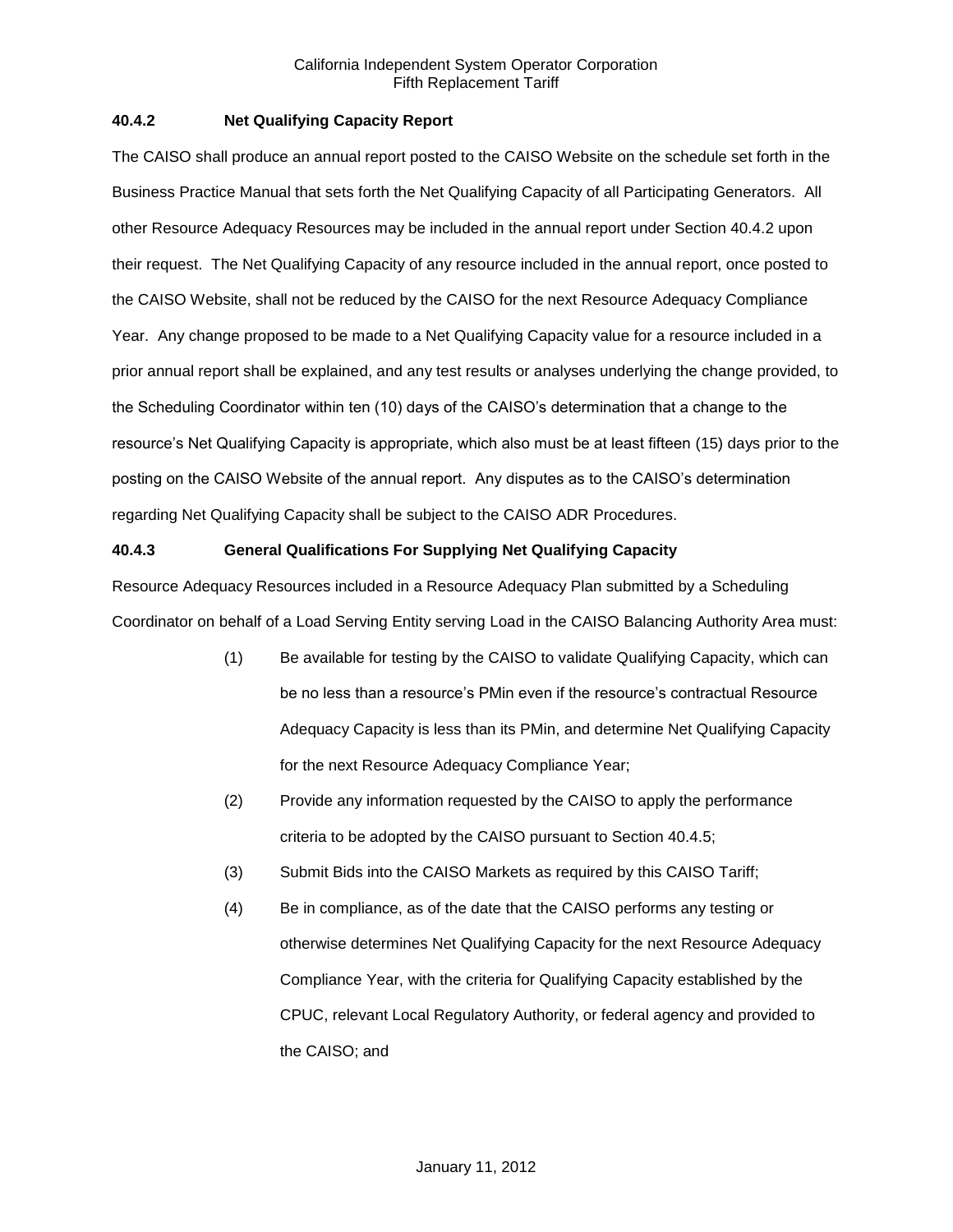- (5) Be subject to Sanctions for non-performance as specified in the CAISO Tariff; and
- (6) For a resource with contractual Resource Adequacy Capacity less than PMin, make the PMin available to the CAISO for commitment or dispatch at PMin, subject to Section 11.8 provisions for Bid Cost Recovery, so that the resource's Resource Adequacy Capacity can be utilized as required by this CAISO Tariff.

### **40.4.4 Reductions For Testing**

In accordance with the procedures specified in the Business Practice Manual, the Generating Unit of a Participating Generator or other Generating Units, System Units or Loads of Participating Loads or Proxy Demand Resources included in a Resource Adequacy Plan submitted by a Scheduling Coordinator on behalf of a Load Serving Entity can have its Qualifying Capacity reduced, for purposes of the Net Qualifying Capacity annual report under Section 40.4.2 for the next Resource Adequacy Compliance Year, if a CAISO testing program determines that it is not capable of supplying the full Qualifying Capacity amount.

### **40.4.5 Reductions For Performance Criteria**

No later than 12 months after the effective date of this Section 40, the CAISO will issue a report outlining a proposal with respect to performance criteria for Resource Adequacy Resources. The CAISO will collaborate with the CPUC and other Local Regulatory Authorities to develop the performance criteria to be submitted to FERC. The Scheduling Coordinator for a Resource Adequacy Resource shall provide or make available to the CAISO, subject to the confidentiality provisions of this CAISO Tariff, all documentation requested by the CAISO to determine, develop or implement the performance criteria, including, but not limited to, NERC Generating Availability Data System data.

### **40.4.6 Reductions For Deliverability**

### **40.4.6.1 Deliverability Within the CAISO Balancing Authority Area**

In order to determine Net Qualifying Capacity from Resource Adequacy Resources subject to this Section 40.4, the CAISO will determine that a Resource Adequacy Resource is available to serve the aggregate of Load by means of a deliverability study. Documentation explaining the CAISO's deliverability analysis will be posted on the CAISO Website. The deliverability study will be performed annually and shall focus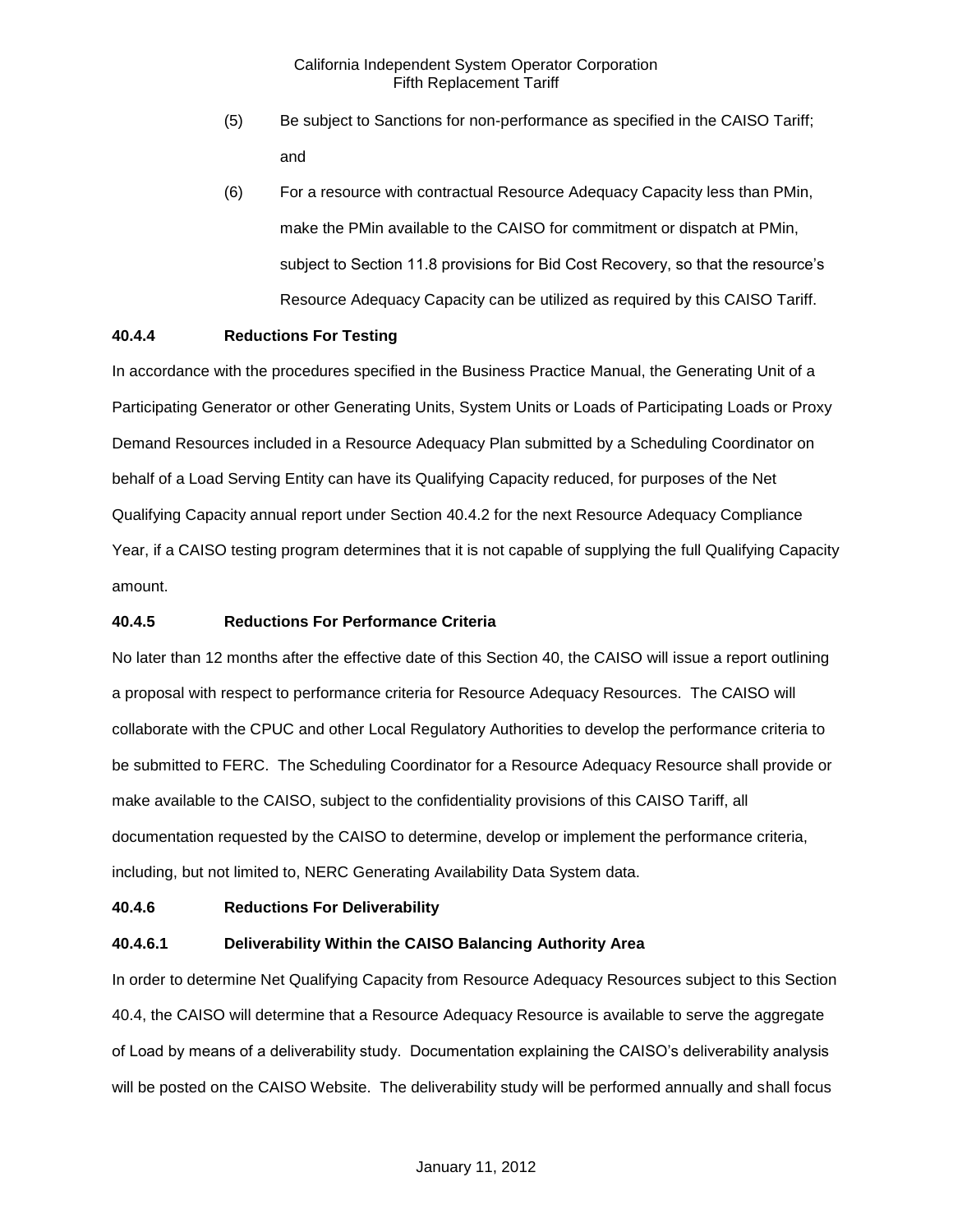on peak Demand conditions. The results of the deliverability study shall be incorporated into the Net Qualifying Capacity annual report under Section 40.4.2 and will be effective for the next Resource Adequacy Compliance Year. To the extent the deliverability study shows that the Qualifying Capacity is not deliverable to the aggregate of Demand under the conditions studied, the Qualifying Capacity of the Resource Adequacy Resource will be reduced on a MW basis for the capacity that is undeliverable. Resources will be electrically grouped in a manner consistent with the CAISO Deliverability Assessment methodology posted on the CAISO Website. For Resource Adequacy Resources in the same electrical group which have identified deliverability constraints, the Qualifying Capacity of the Resource Adequacy Resources that obtained Full Capacity Deliverability Status or partial deliverability through Section 8.2 of Appendix Y to this CAISO Tariff will be reduced prior to reducing the Qualifying Capacity of those resources which were originally provided Full Capacity Deliverability Status pursuant to inclusion in an Interconnection Study Cycle under Appendix Y to this CAISO Tariff.

#### **40.4.6.2 Deliverability of Imports**

#### **40.4.6.2.1 Available Import Capability Assignment Process**

For Resource Adequacy Plans covering any period after December 31, 2007, total Available Import Capability will be assigned on an annual basis for a one-year term to Load Serving Entities serving Load in the CAISO Balancing Authority Area and other Market Participants through their respective Scheduling Coordinators, as described by the following sequence of steps. However, should the CPUC modify by decision its compliance period from January to December of the calendar year to May through April of the calendar year, the CAISO shall extend the effectiveness of the assignment for Resource Adequacy Compliance Year 2008 through April 2009.

Step 1: Determination of Maximum Import Capability on Interties into the CAISO Balancing Authority Area: The CAISO shall establish the Maximum Import Capability for each Intertie into the CAISO Balancing Authority Area, and will post those values on the CAISO Website in accordance with the schedule and process set forth in the Business Practice Manual.

Step 2: Determination of Available Import Capability by Accounting for Existing Contracts and Transmission Ownership Rights Held by Out-of- Balancing Authority Area LSEs: For each Intertie, the Available Import Capability will be determined by subtracting from the Maximum Import Capability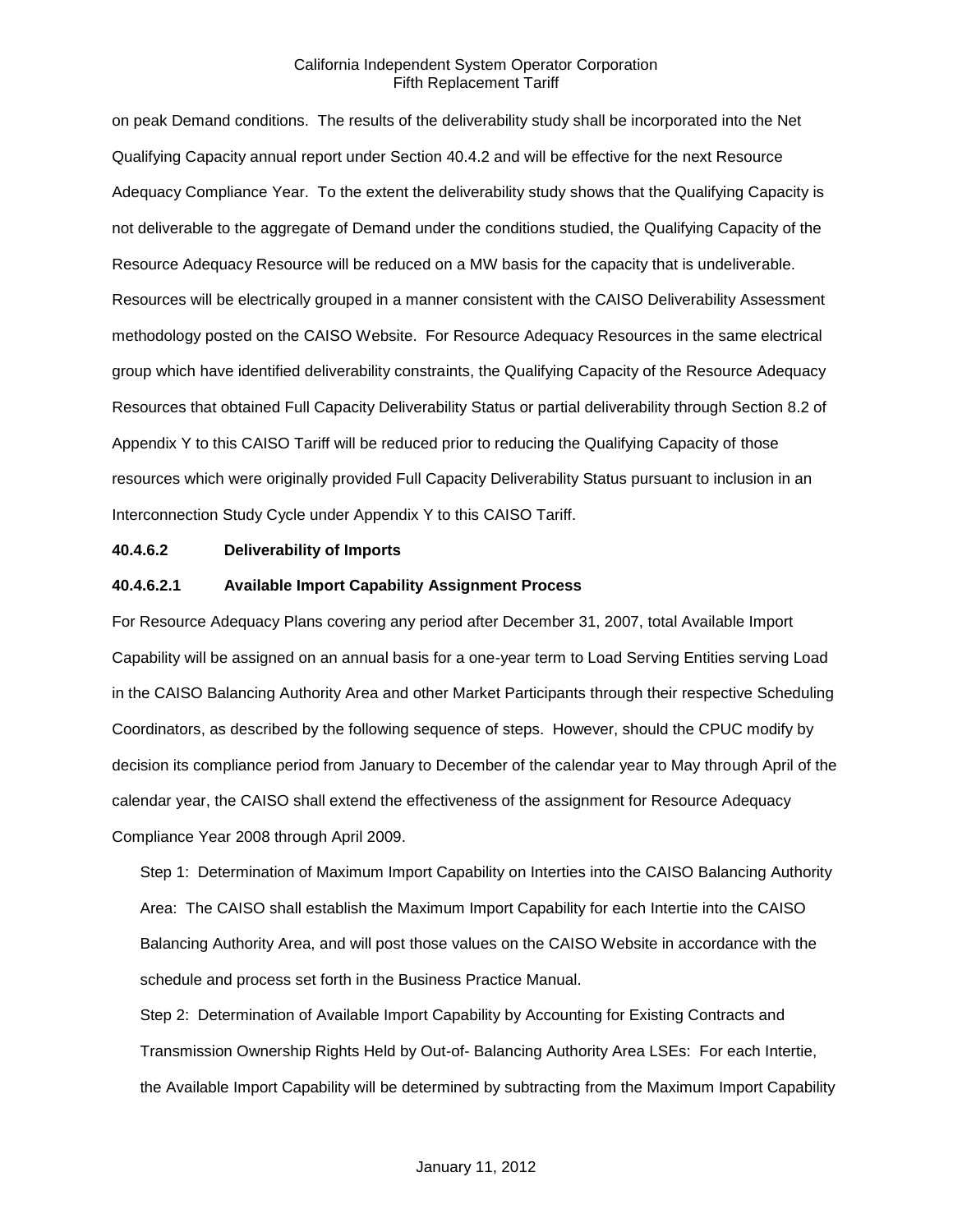established in Step 1 for each Intertie the import capability on each Intertie associated with (i) Existing Contracts and (ii) Transmission Ownership Rights held by load serving entities that do not serve Load within the CAISO Balancing Authority Area. The remaining sum of all Intertie Available Import Capability is the Total Import Capability. Total Import Capability shall be used to determine the Load Share Quantity for each Load Serving Entity that serves Load within the CAISO Balancing Authority Area.

Step 3: Determination of Existing Contract Import Capability by Accounting for Existing Contracts and Transmission Ownership Rights Held by CAISO Balancing Authority Area LSEs: From the Available Import Capability remaining on each Intertie after Step 2 above, Existing Contracts and Transmission Ownership Rights held by Load Serving Entities that serve Load within the CAISO Balancing Authority Area shall be reserved for the holders of such commitments and will not be subject to reduction under any subsequent steps in this Section. The import capability reserved pursuant to this Step 3 is the Existing Contract Import Capability.

Step 4: Assignment of Pre-RA Import Commitments: From the Available Import Capability remaining on each Intertie after reserving Existing Contract Import Capability under Step 3 above, the CAISO will assign to Load Serving Entities serving Load within the CAISO Balancing Authority Area Pre-RA Import Commitment Capability on a particular Intertie based on Pre-RA Import Commitments in effect (where a supplier has an obligation to deliver the Energy or make the capacity available) at any time during the Resource Adequacy Compliance Year for which the Available Import Capability assignment is being performed. The Pre-RA Import Commitment will be assigned to the Intertie selected by the Load Serving Entity during the Resource Adequacy Compliance Year 2007 import capability assignment process, which was required to be based on the Intertie upon which the Energy or capacity from the Pre-RA Import Commitment had been primarily scheduled or, for a Pre-RA Import Commitment without a scheduling history at the time of the Resource Adequacy Compliance Year 2007 import capability assignment process, the primary Intertie upon which the Energy or capacity was anticipated to be scheduled. To the extent a Pre-RA Import Commitment was not presented during the Resource Adequacy Compliance Year 2007 import capability assignment process, the Load Serving Entity shall select the Intertie upon which the Pre-RA Import Commitment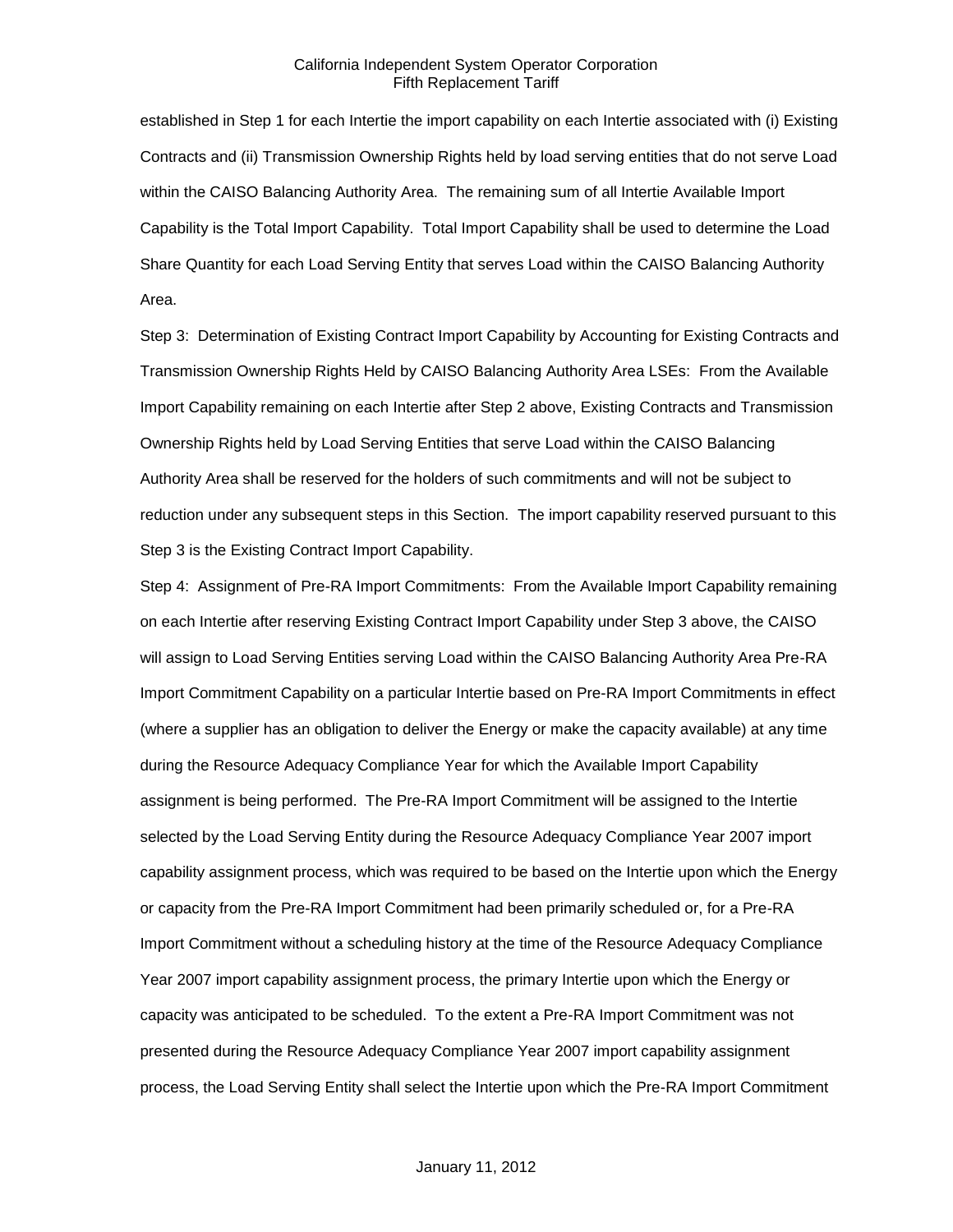is primarily anticipated to be scheduled during the term of the Pre-RA Import Commitment and that selection shall be utilized in future annual Available Import Capability assignment processes. If a Pre-RA Import Commitment submitted on behalf of a LSE with Existing Contract Import Capability is assigned under this Section to the same Intertie on which the LSE holds Existing Contract Import Capability, the Pre-RA Import Commitment will be assumed to deliver over the Existing Contract Import Capability until exhausted, unless the LSE can demonstrate otherwise.

To the extent a particular Intertie becomes over requested with Pre-RA Import Commitments due to either Pre-RA Import Commitments not included in the Resource Adequacy Compliance Year 2007 import capability assignment process or changes in system conditions that decrease the Maximum Import Capability of the Intertie, such that the MW represented in all Pre-RA Import Commitments utilizing the Intertie exceed the Intertie's Available Import Capability in excess of that reserved for Existing Contracts and Transmission Ownership Rights under Steps 2 and 3, the Pre-RA Import Commitments will be assigned Pre-RA Import Commitment Capability, based on the Import Capability Load Share Ratio of each Load Serving Entity submitting Pre-RA Import Commitments on the particular Intertie. To the extent this initial assignment of Pre-RA Import Commitment Capability has not fully assigned the Available Import Capability of the particular over requested Intertie, the remaining Available Import Capability on the over requested Intertie will be assigned until fully exhausted based on the Import Capability Load Share Ratio of each Load Serving Entity whose submitted Pre-RA Import Commitment has not been fully satisfied by the previous Import Capability Load Share Ratio assignment iteration. The Available Import Capability assigned pursuant to this Step 4 is the Pre-RA Import Commitment Capability.

Step 5: Assignment of Remaining Import Capability Limited by Load Share Quantity: The Total Import Capability remaining after Step 4 will be assigned only to Load Serving Entities serving Load within the CAISO Balancing Authority Area that have not received Existing Contract Import Capability and Pre-RA Import Commitment Capability under Steps 3 and 4, that exceed the Load Serving Entity's Load Share Quantity. Only the MW quantity of any Pre-RA Import Commitment Capability assigned to Existing Contract Import Capability under Step 4 that exceeds the Existing Contract Import Capability on the particular Intertie will be counted for purposes of this Step 5. This Total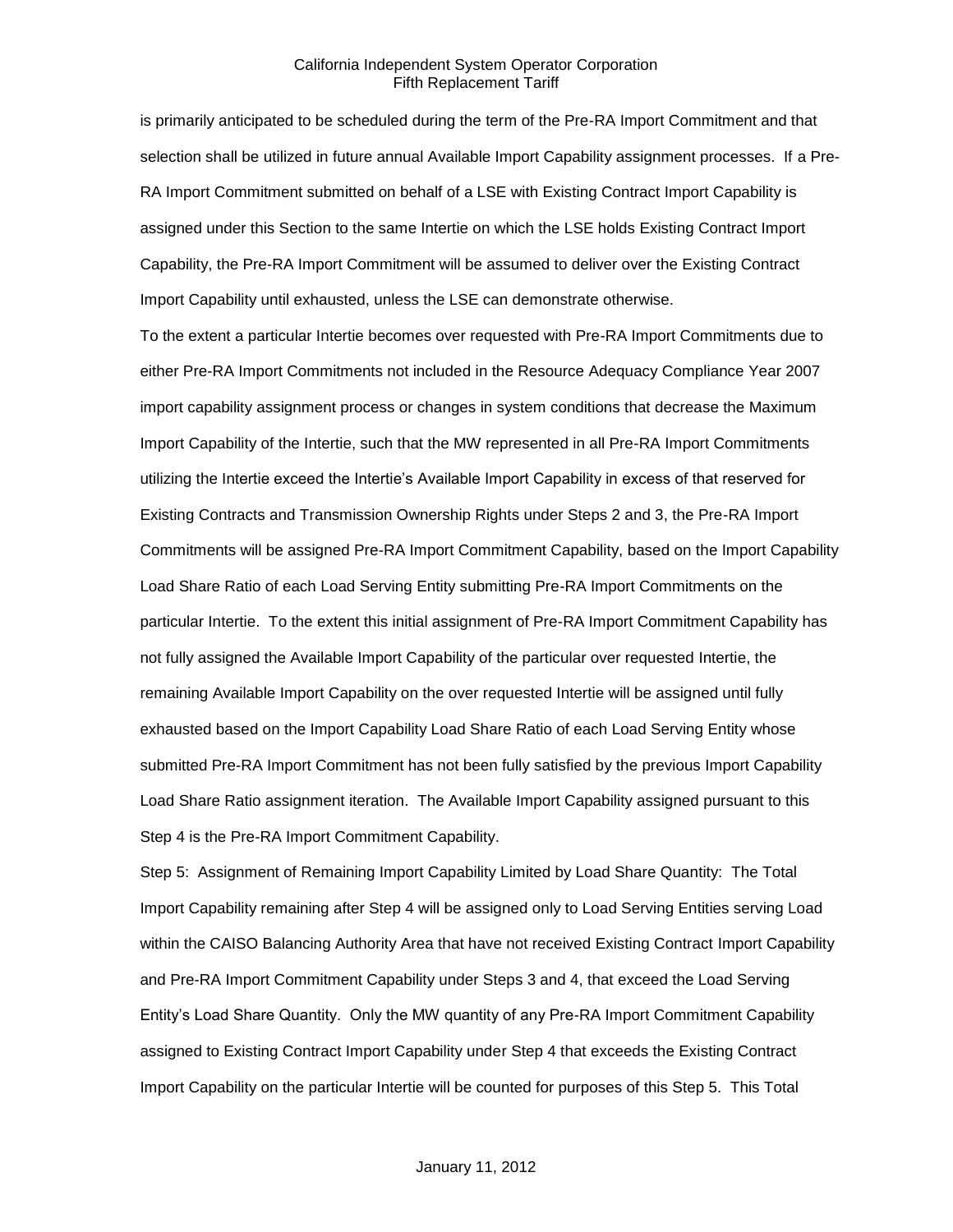Import Capability will be assigned until fully exhausted to those Load Serving Entities eligible to receive an assignment under this Step based on each Load Serving Entity's Import Capability Load Share Ratio up to, but not in excess of, its Load Share Quantity. The quantity of Total Import Capability assigned to the Load Serving Entity under this Step is the Load Serving Entity's Remaining Import Capability. This Step 5 does not assign Remaining Import Capability on a specific Intertie. Step 6: CAISO Posting of Assigned and Unassigned Capability: Following the completion of Step 5, the CAISO will post to the CAISO Website, in accordance with the schedule set forth in the Business Practice Manual the following information:

- (a) The Total Import Capability;
- (b) The quantity in MW of Existing Contracts and Transmission Ownership Rights assigned to each Intertie, distinguishing between Existing Contracts and Transmission Ownership Rights held by Load Serving Entities within the CAISO Balancing Authority Area and those held by load serving entities outside the CAISO Balancing Authority Area;
- (c) The aggregate quantity in MW, and identity of the holders, of Pre-RA Import Commitments assigned to each Intertie; and
- (d) The aggregate quantity in MW of Available Import Capability after Step 4, the identity of the Interties with Available Import Capability, and the MW quantity of Available Import Capability on each such Intertie.

Step 7: CAISO Notification of LSE Assignment Information: Following the completion of Step 5, in accordance with the schedule set forth in the Business Practice Manual, the CAISO will notify the Scheduling Coordinator for each Load Serving Entity of:

- (a) The Load Serving Entity's Import Capability Load Share;
- (b) The Load Serving Entity's Load Share Quantity; and
- (c) The amount of, and Intertie on which, the Load Serving Entity's Existing Contract Import Capability and Pre-RA Import Commitment Capability, as applicable, has been assigned; and
- (d) The Load Serving Entity's Remaining Import Capability.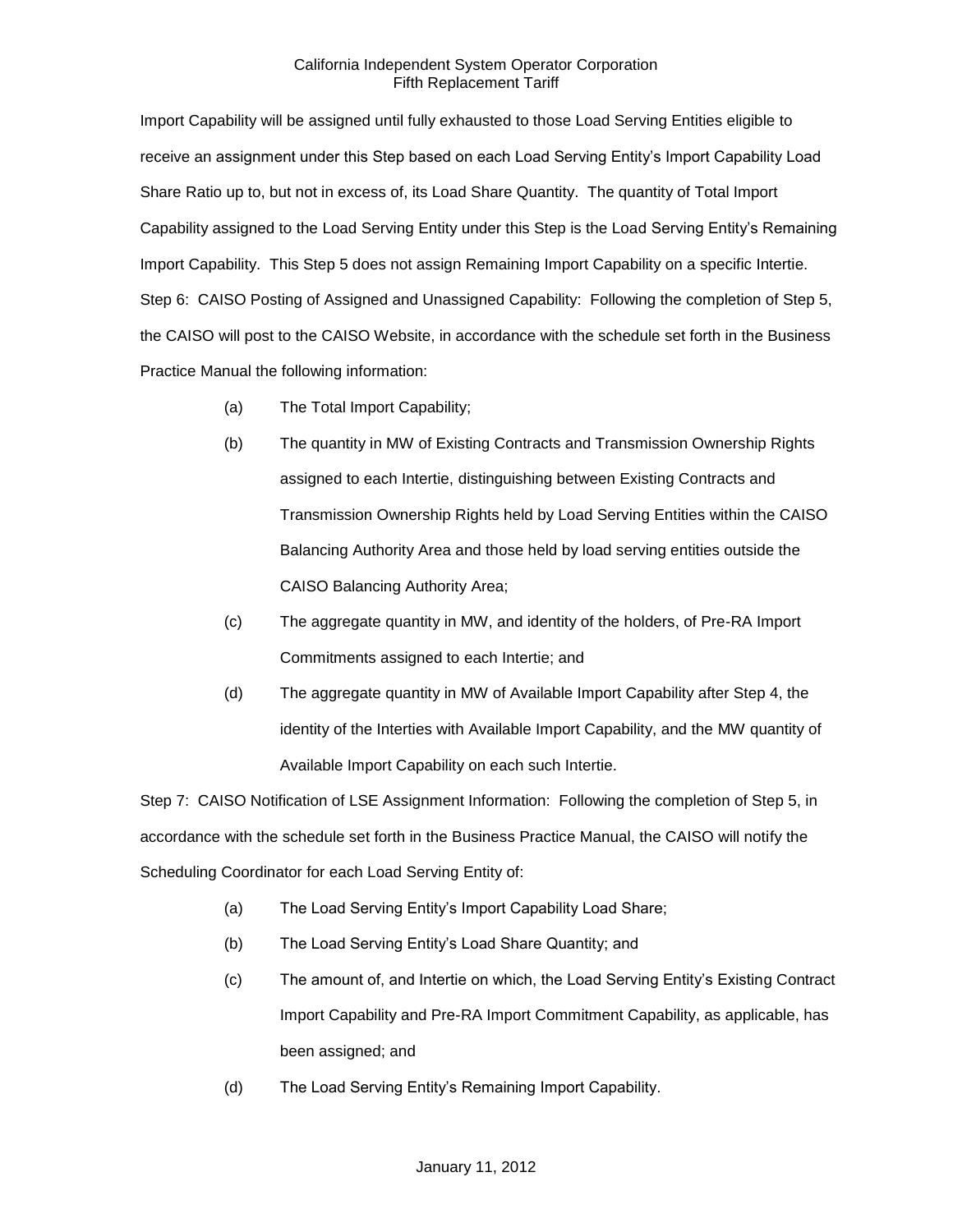Step 8: Transfer of Import Capability: In accordance with the schedule set forth in the Business Practice Manual, a Load Serving Entity shall be allowed to transfer some or all of its Remaining Import Capability to any other Load Serving Entity or Market Participant. The CAISO will accept transfers among LSEs and Market Participants only to the extent such transfers are reported to the CAISO, in accordance with the schedule set forth in the Business Practice Manual and through the CAISO's Import Capability Transfer Registration Process, by the entity receiving the Remaining Import Capability who must set forth (1) the name of the counter-parties, (2) the MW quantity, (3) term of transfer, and (4) price on a per MW basis. The CAISO will post to the CAISO Website by August 8, 2007 for Resource Adequacy Compliance Year 2008 and for subsequent Resource Adequacy Compliance Years in accordance with the schedule set forth in the Business Practice Manual the information on transfers of Remaining Import Capability received under this Step 8.

Step 9: Initial Scheduling Coordinator Request to Assign Remaining Import Capability by Intertie: In accordance with the schedule set forth in the Business Practice Manual, the Scheduling Coordinator for each Load Serving Entity or Market Participant shall notify the CAISO of its request to assign its post-trading Remaining Import Capability on a MW basis per available Intertie. Total requests for assignment of Remaining Import Capability by a Scheduling Coordinator cannot exceed the sum of the post-traded Remaining Import Capability of its Load Serving Entities. The CAISO will honor the requests to the extent an Intertie has not been over requested. If an Intertie is over requested, the requests for Remaining Import Capability on that Intertie will be assigned based on each Load Serving Entity's Import Capability Load Share Ratio in the same manner as set forth in Step 4. A Market Participant without an Import Capability Load Share will be assigned the Import Capability Load Share equal to the average Import Capability Load Share of those Load Serving Entities from which it received transfers of Remaining Import Capability.

Step 10: CAISO Notification of Initial Remaining Import Capability Assignments and Unassigned Capability: In accordance with the schedule set forth in the Business Practice Manual, the CAISO will: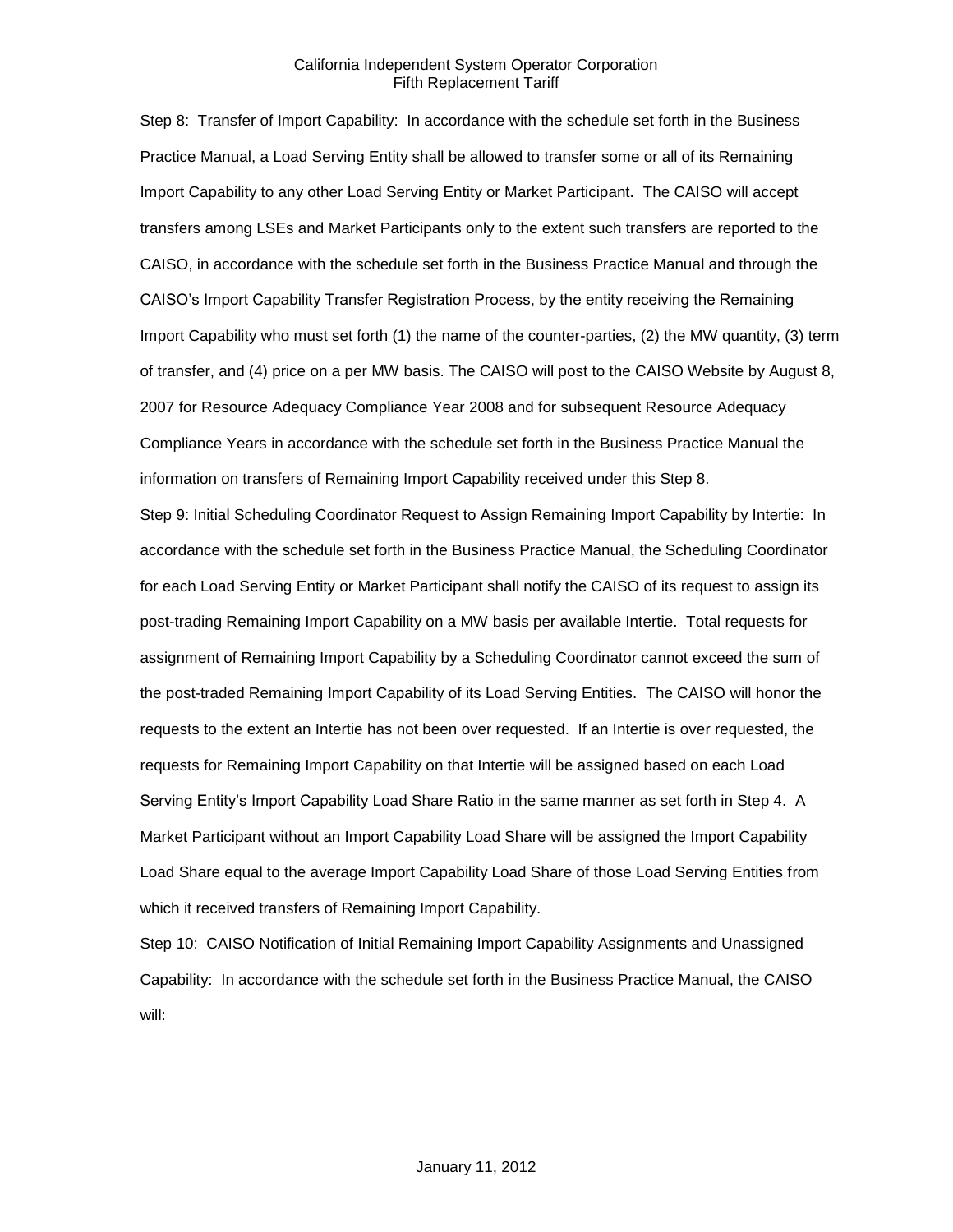- (a) Notify the Scheduling Coordinator for each Load Serving Entity or Market Participant of the Load Serving Entity or Market Participant's accepted request(s) for assigning Remaining Import Capability under Step 9; and
- (b) Publish on the CAISO Website aggregate unassigned Available Import Capability, if any, the identity of the Interties with unassigned Available Import Capability, and the MW quantity of Available Import Capability, on each such Intertie.

Step 11: Secondary Scheduling Coordinator Request to Assign Remaining Import Capability by Intertie: To the extent Remaining Import Capability remains unassigned as disclosed by Step 10, in accordance with the schedule set forth in the Business Practice Manual, Scheduling Coordinators for Load Serving Entities or Market Participants shall notify the CAISO of their requests to assign any remaining Remaining Import Capability on a MW per available Intertie basis. The CAISO will honor the requests to the extent an Intertie has not been over requested. If an Intertie is over requested, the requests on that Intertie will be assigned based on each Load Serving Entity or Market Participant's Import Capability Load Share Ratio, as used in Steps 4 and 9. Step 12: Notification of Secondary Remaining Import Capability Assignments and Unassigned Capability: In accordance with the schedule set forth in the Business Practice Manual, the CAISO will:

- (a) Notify the Scheduling Coordinator for each Load Serving Entity or Market Participant of the Load Serving Entity or Market Participant's accepted request(s) for assigning Remaining Import Capability under Step 11; and
- (b) Publish on the CAISO Website unassigned aggregate Available Import Capability, if any, the identity of the Interties with Available Remaining Import Capability, and the MW quantity of Availability Import Capability on each such Intertie.

Step 13: Requests for Balance of Year Unassigned Available Import Capability: To the extent total Available Import Capability remains unassigned as disclosed by Step 12, Scheduling Coordinators for Load Serving Entities or Market Participants may notify the CAISO at any time, except as limited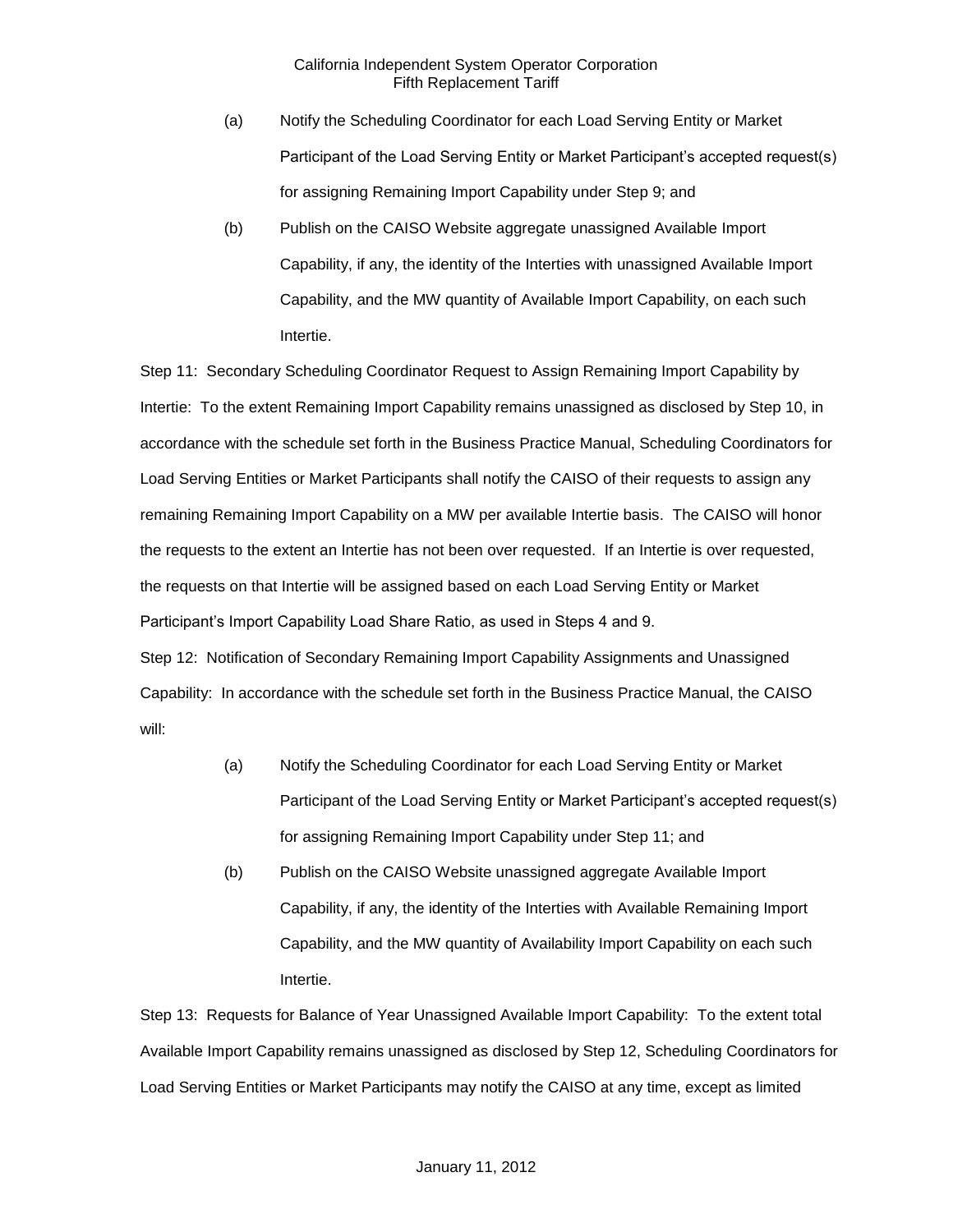herein, of a request for unassigned Available Import Capability on a specific Intertie on a per MW basis. Each request must include the identity of Load Serving Entity or Market Participant on whose behalf the request is made. The CAISO will accept only two (2) requests per calendar week from any Scheduling Coordinator on behalf of a single Load Serving Entity or other Market Participant. The CAISO will honor requests in priority of the time requests from Scheduling Coordinators were received until the Intertie is fully assigned and without regard to any Load Serving Entity's Load Share Quantity. Any honored request shall be for the remainder of the Resource Adequacy Compliance Year; however, any notification by the CAISO of acceptance of the request in accordance with this Section after the 20th calendar day of any month shall not be permitted to be included in the Load Serving Entity's Resource Adequacy Plan submitted in the same month as the acceptance. The CAISO shall provide an electronic means, either through the Import Capability Transfer Registration Process or otherwise, of notifying the Scheduling Coordinator of the time the request was deemed received by the CAISO and, within seven (7) days of receipt of the request, whether the request was honored. If honored, it shall be the responsibility of the Scheduling Coordinator and its Load Serving Entity to notify the CPUC or applicable Local Regulatory Authority of the acceptance of the request for unassigned Available Import Capability. If the request is not honored because the Intertie requested was fully assigned, the request will be deemed rejected and the Scheduling Coordinator, if it still seeks to obtain unassigned Available Import Capability, will be required to submit a new request for unassigned Available Import Capability on a different Intertie. The CAISO will update on its website the list of unassigned Available Import Capability by Intertie in accordance with the schedule set forth in the Business Practice Manual.

This multi-step process for assignment of Total Import Capability does not guarantee or result in any actual transmission service being assigned and is only used for determining the import capability that can be credited towards satisfying the Reserve Margin of a Load Serving Entity under this Section 40. Upon the request of the CAISO, Scheduling Coordinators must provide the CAISO with information on Pre-RA Import Commitments and any transfers or sales of assigned Total Import Capability.

#### **40.4.6.2.2 Bilateral Import Capability Transfers and Registration Process**

**40.4.6.2.2.1 Eligibility Registration for Bilaterial Import Capability Transfers**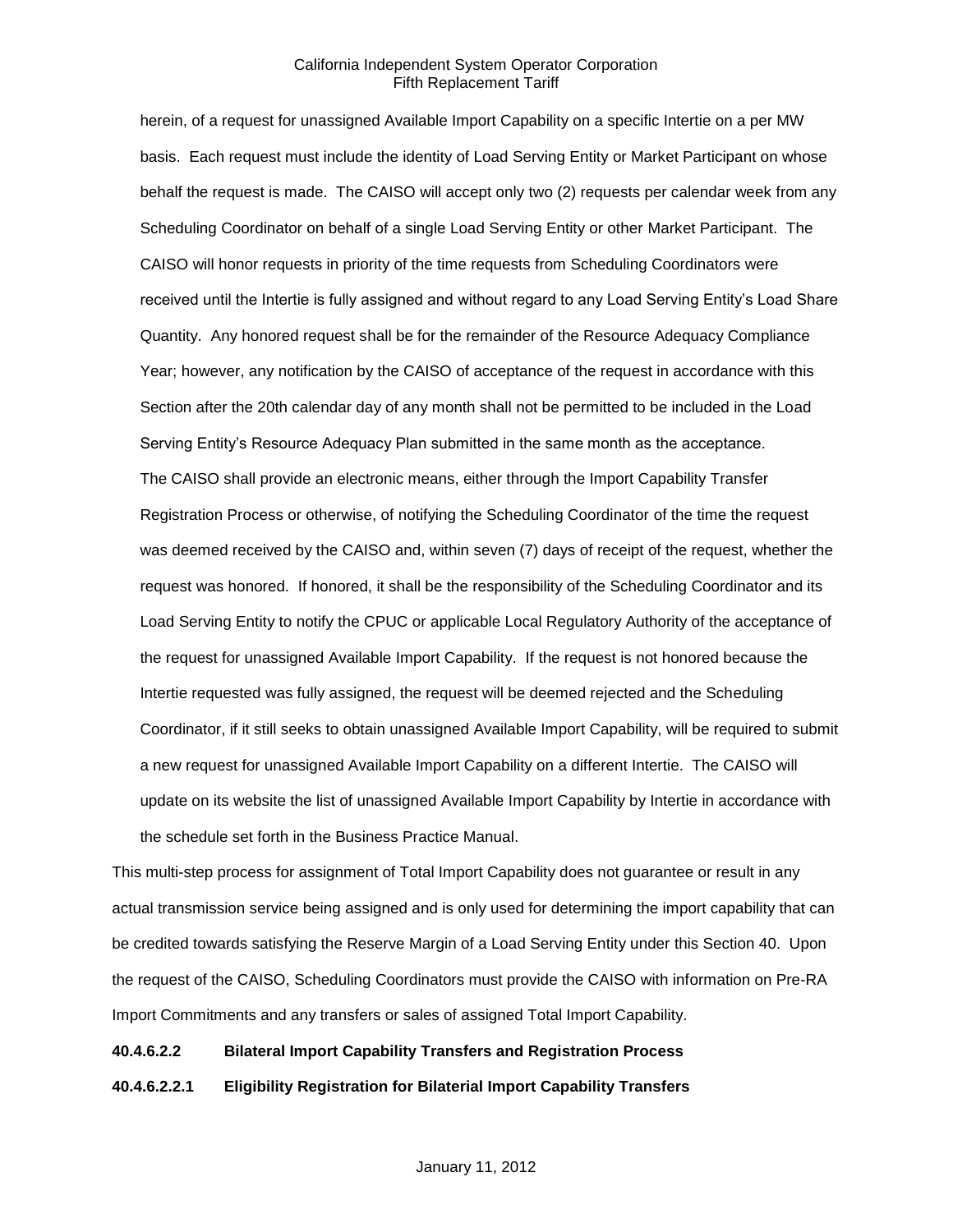To be eligible to engage in any bilateral assignment, sale, or other transfer of Remaining Import Capability under Step 8 of Section 40.4.6.2.1 or Section 40.4.6.2.2.2 or Existing Contract Import Capability, and Pre-RA Import Commitment Capability under Section 40.6.2.2.2, a Load Serving Entity or other Market Participant must provide the CAISO through the Import Capability Transfer Registration Process the following information:

- (a) Name of the Load Serving Entity or Market Participant
- (b) E-mail contact information

The CAISO will post to the CAISO Website the information received under this Section on a monthly basis in accordance with the schedule set forth in the Business Practice Manual. Any assignment, sale, or other transfer of Existing Contract Import Capability, Pre-RA Import Commitment Capability, or Remaining Import Capability may only be made by or to a Load Serving Entity or Market Participant whose information received under this Section has been posted to the CAISO Website prior to the date of the assignment, sale, or other transfer of the Existing Contract Import Capability, Pre-RA Import Commitment Capability, or Remaining Import Capability. It shall be the exclusive responsibility of the Scheduling Coordinator for the Load Serving Entity or Market Participant to ensure that the information posted to the CAISO Website under this Section is accurate and up to date.

## **40.4.6.2.2.2 Reporting Process for Bilateral Import Capability Transfers**

This Section shall apply to all transfers of Existing Contract Import Capability, Pre-RA Import Commitment Capability, or Remaining Import Capability other than that provided for in Step 8 of Section 40.4.6.2.1. Any Load Serving Entity or other Market Participant that has obtained Existing Contract Import Capability, Pre-RA Import Commitment Capability, or Remaining Import Capability may assign, sell, or otherwise transfer such Existing Contract Import Capability, Pre-RA Import Commitment Capability, or Remaining Import Capability in MW increments. The import capability subject to each transfer shall remain on the Intertie assigned pursuant to Section 40.4.6.2.1.

The Scheduling Coordinator for the Load Serving Entity or Market Participant receiving the transferred Existing Contract Import Capability, Pre-RA Import Commitment Capability, or Remaining Import Capability must report the transfer to the CAISO through the CAISO's Import Capability Transfer Registration Process by providing the following information: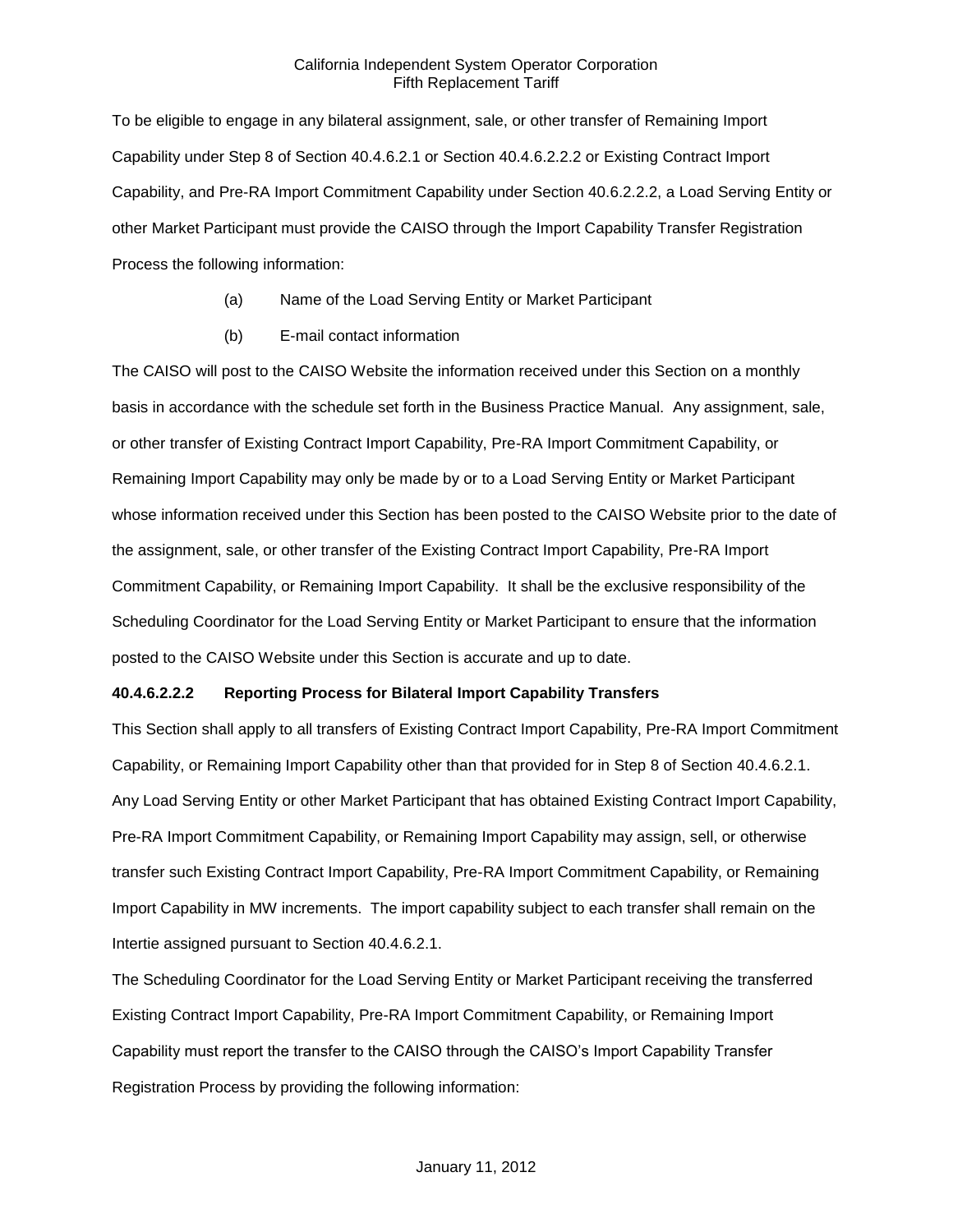- (a) Identity of the counter-party(ies);
- (b) The MW quantity;
- (c) The Intertie on which the Existing Contract Import Capability, Pre-RA Import Commitment Capability, or Remaining Import Capability was assigned;
- (d) Term of the transfer;
- (e) Price on a per MW basis; and
- (f) Whether the import capability assignment being transferred is Existing Contract Import Capability, Pre-RA Import Commitment Capability, or Remaining Import Capability.

The CAISO will promptly post to the CAISO Website the information on transfers received under this Section except for the information received pursuant to subpart (f) of this Section. On a quarterly basis, the CAISO shall also report to FERC the transfer information received under this Section and Step 8 of Section 40.4.6.2.1. Transfer information received in accordance with this Section after the 20th calendar day of any month shall not be permitted to be included in the Load Serving Entity's Resource Adequacy Plan submitted in the same month as the transfer submission.

## **40.4.6.2.2.3 Other Import Capability Information Postings**

The CAISO will post to the CAISO Website on a monthly basis in accordance with the schedule set forth in the Business Practice Manual, for each Intertie, the holder and that holder's quantity in MW of import capability assigned on the particular Intertie as of the reporting date.

The CAISO will also post to the CAISO Website following submission of the annual Resource Adequacy Plans under Sections 40.2.1.1, 40.2.2.4, 40.2.3.4, and 40.2.4, for each Intertie, by a "yes" or "no" designation, whether each holder of import capability assigned on the particular Intertie has fully included the assigned import capability in the holder's annual Resource Adequacy Plans.

## **40.4.7 Submission Of Supply Plans**

## **40.4.7.1 Schedule for Submission of Supply Plans**

Scheduling Coordinators representing Resource Adequacy Resources supplying Resource Adequacy Capacity shall provide the CAISO with annual and monthly Supply Plans, on the schedule set forth in the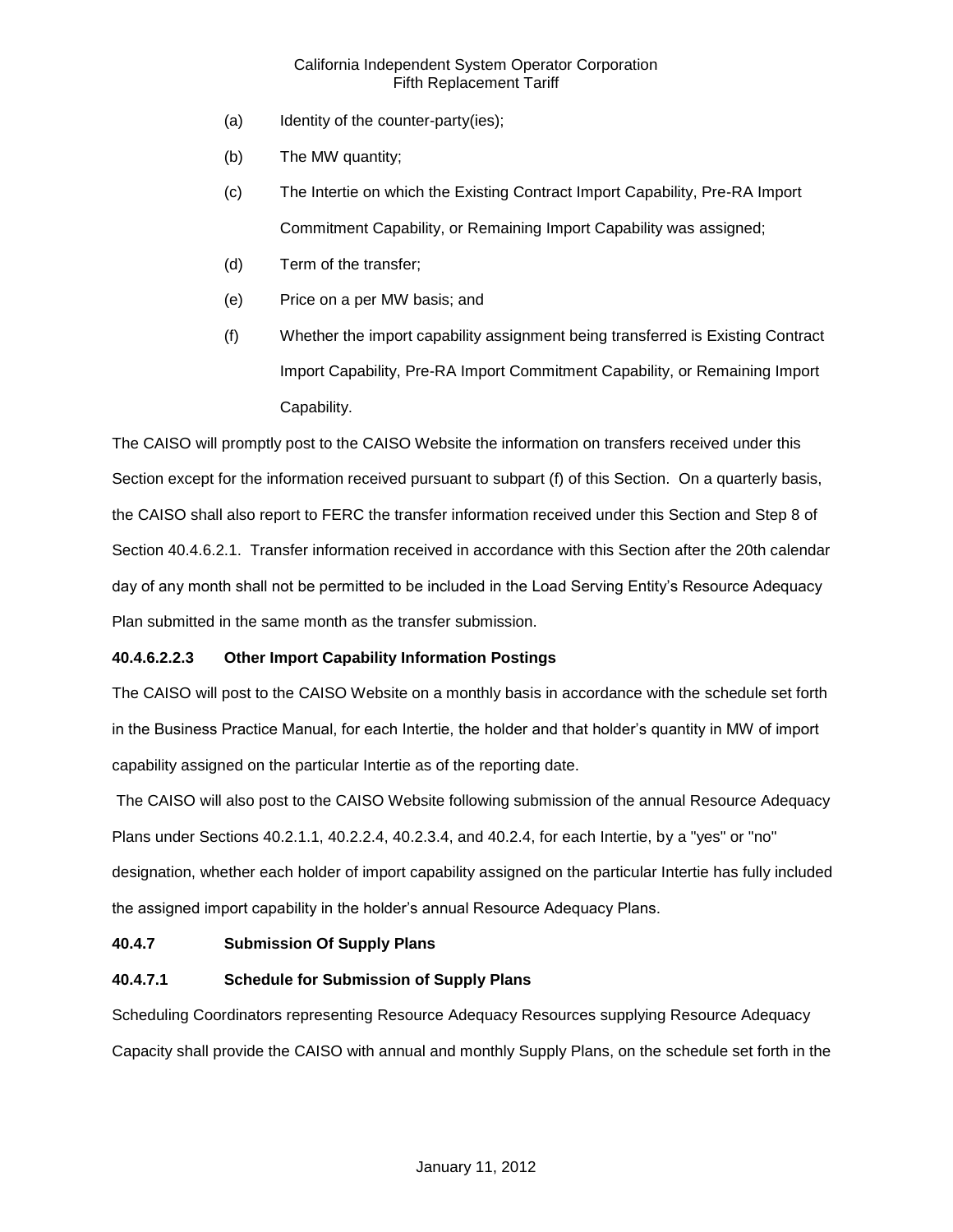Business Practice Manual verifying their agreement to provide Resource Adequacy Capacity during the next Resource Adequacy Compliance Year or relevant month, as applicable.

## **40.4.7.2 Form of Supply Plans**

The Supply Plan must be in the form of the template provided on the CAISO Website, which shall include an affirmative representation by the Scheduling Coordinator submitting the Supply Plan that the CAISO is entitled to rely on the accuracy of the information provided in the Supply Plan to perform those functions set forth in this Section 40.

## **40.4.7.3 Validation of Supply Plans**

The CAISO shall be entitled to take reasonable measures to validate the accuracy of the information submitted in Supply Plans under this Section. Supply Plan validation measures may include the following:

> (a) The CAISO may compare a Resource Adequacy Resource's Resource Adequacy Capacity against the Resource Adequacy Resource's Net Qualifying Capacity, if applicable. To the extent the Resource Adequacy Capacity of a Resource Adequacy Resource included in a Supply Plan is greater than the Resource Adequacy Resource's Net Qualifying Capacity, the CAISO will notify the respective Scheduling Coordinators for the Resource Adequacy Resource and each Load Serving Entity that has included the Resource Adequacy Resource in its Resource Adequacy Plan that the Resource Adequacy Capacity from the Resource Adequacy Resource shall be reduced to the Resource Adequacy Resource's Net Qualifying Capacity and that it will be considered a mismatch under Section 40.7. If the CAISO is not advised as to how the reduction in Resource Adequacy Capacity to conform with the Resource Adequacy Resource's Net Qualifying Capacity shall be allocated among each Load Serving Entity that included the Resource Adequacy Resource on its Resource Adequacy Plan, the CAISO will apply a pro rata reduction based on the Supply Plan.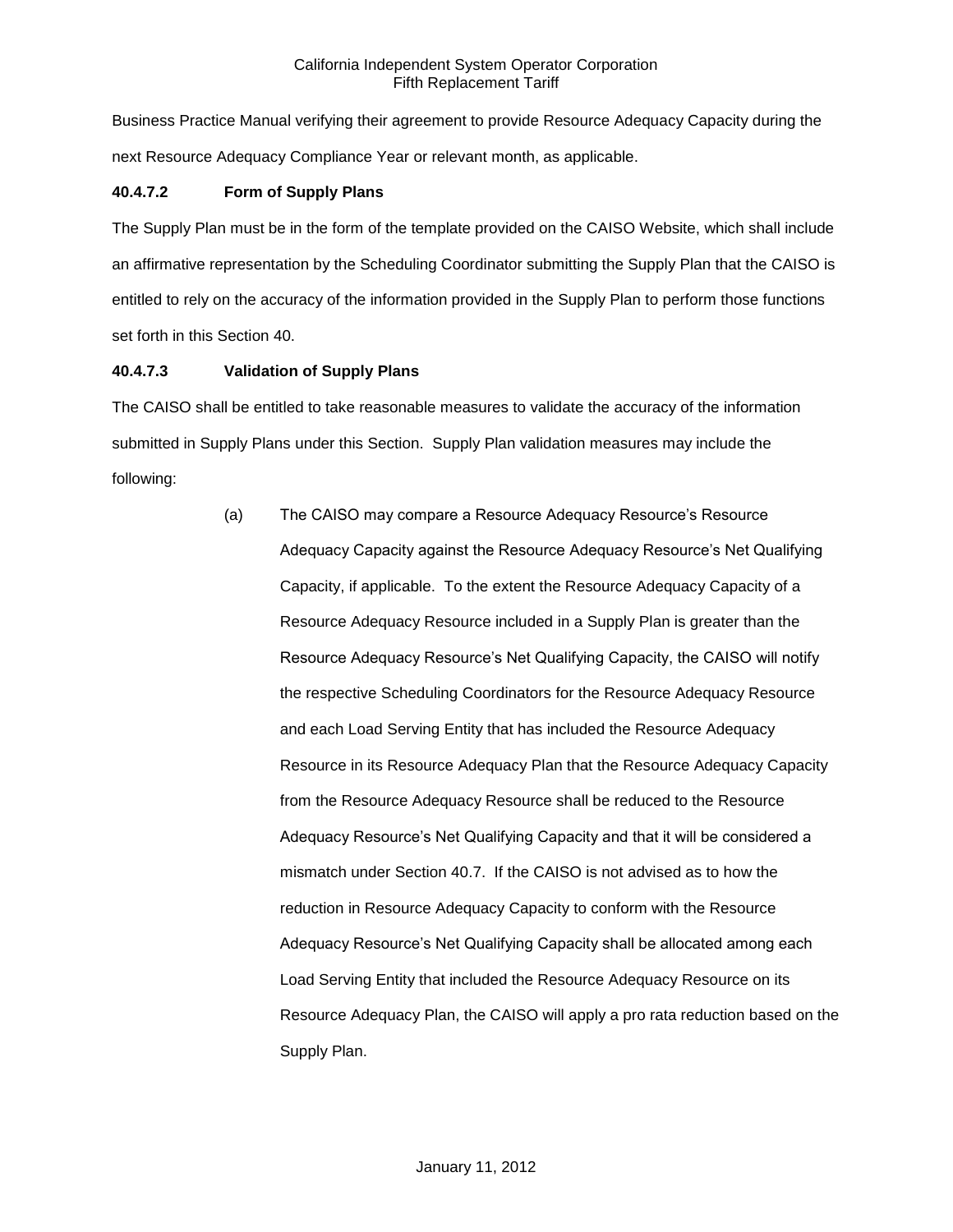(b) Other errors or inaccuracies identified by the CAISO in a Supply Plan shall be treated as a mismatch under Section 40.7.

Disputes regarding the CAISO's determination of Net Qualifying Capacity shall be subject to Section 40.5.2. The provisions of this Section shall not affect a Resource Adequacy Resource's Net Qualifying Capacity posted by the CAISO under Section 40.5.2.

### **40.5 Requirements Applying To Modified Reserve Sharing LSEs Only**

### **40.5.1 Day Ahead Scheduling And Bidding Requirements**

- (1) Scheduling Coordinators on behalf of Modified Reserve Sharing LSEs serving Load within the CAISO Balancing Authority Area for whom they submit Demand Bids shall submit into the IFM Bids or Self-Schedules for Demand equal to one hundred (100) percent and for Supply equal to one hundred and fifteen (115) percent of the hourly Demand Forecasts for each Modified Reserve Sharing LSE it represents for each Trading Hour for the next Trading Day. Subject to Section 40.5.5, the resources included in a Self-Schedule or a Bid in each Trading Hour to satisfy one hundred and fifteen percent (115%) of the Modified Reserve Sharing LSE's hourly Demand Forecasts will be deemed Resource Adequacy Resources and (a) shall be comprised of those resources listed in the Modified Reserve Sharing LSE's monthly Resource Adequacy Plan and (b) shall include all Local Capacity Area Resources listed in the Modified Reserve Sharing LSE's annual Resource Adequacy Plan, if any, except to the extent the Local Capacity Area Resources, if any, are unavailable due to any Outages or reductions in capacity reported to the CAISO in accordance with this CAISO Tariff.
	- (i) Local Capacity Area Resources physically capable of operating must submit: (a) Economic Bids for Energy and/or Self-Schedules for all their Resource Adequacy Capacity and (b) Economic Bids for Ancillary Services and/or a Submission to Self-Provide Ancillary Services for all of their Resource Adequacy Capacity that is certified to provide Ancillary Services. For Local Resource Adequacy Capacity that is certified to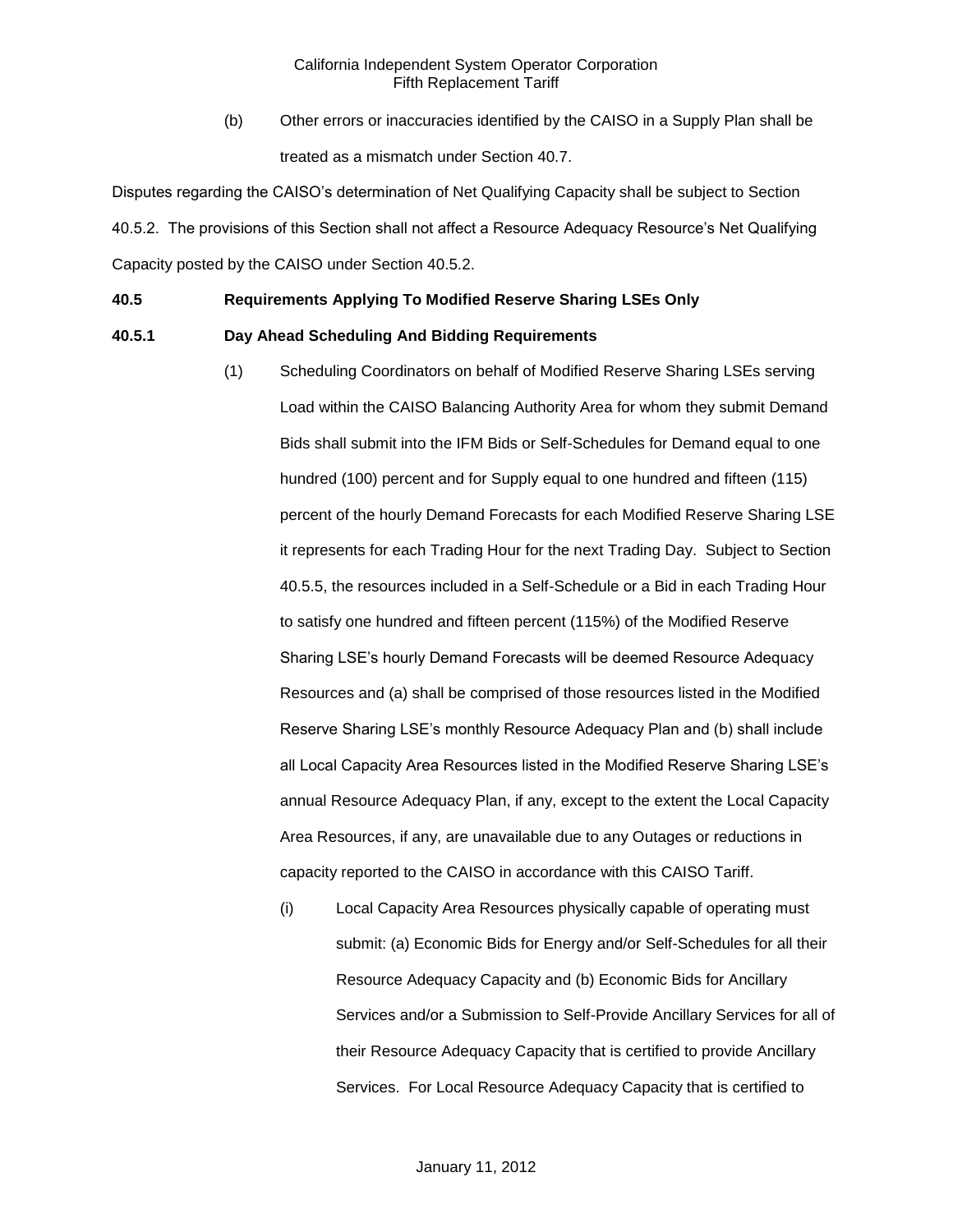provide Ancillary Services and is not covered by a Submission to Self-Provide Ancillary Services, the resource must submit Economic Bids for each Ancillary Service for which the resource is certified. For Resource Adequacy Capacity subject to this requirement for which no Economic Energy Bid or Self-Schedule has been submitted, the CAISO shall insert a Generated Bid in accordance with Section 40.6.8. For Resource Adequacy Capacity subject to this requirement for which no Economic Bids for Ancillary Services or Submissions to Self-Provide Ancillary Services have been submitted, the CAISO shall insert a Generated Bid in accordance with Section 40.6.8 for each Ancillary Service the resource is certified to provide. However, to the extent the Generating Unit providing Local Capacity Area Resource capacity constitutes a Use-Limited Resource under Section 40.6.4, the provisions of Section 40.6.4 will apply.

- (ii) Resource Adequacy Resource must participate in the RUC to the extent that the resource has available Resource Adequacy Capacity that was offered into the IFM and is not reflected in an IFM Schedule. Resource Adequacy Capacity participating in RUC will be optimized using zero dollar (\$0/MW-hour) RUC Availability Bid.
- (iii) Capacity from Resource Adequacy Resources selected in RUC will not be eligible to receive a RUC Availability Payment.
- (iv) Through the IFM co-optimization process, the CAISO will utilize available Local Capacity Area Resource Adequacy Capacity to provide Energy or Ancillary Services in the most efficient manner to clear the Energy market, manage congestion and procure required Ancillary Services. In so doing the IFM will honor submitted Energy Self-Schedules of the Local Capacity Area Resource Adequacy Capacity of the Modified Reserve Sharing LSE unless the CAISO is unable to satisfy one hundred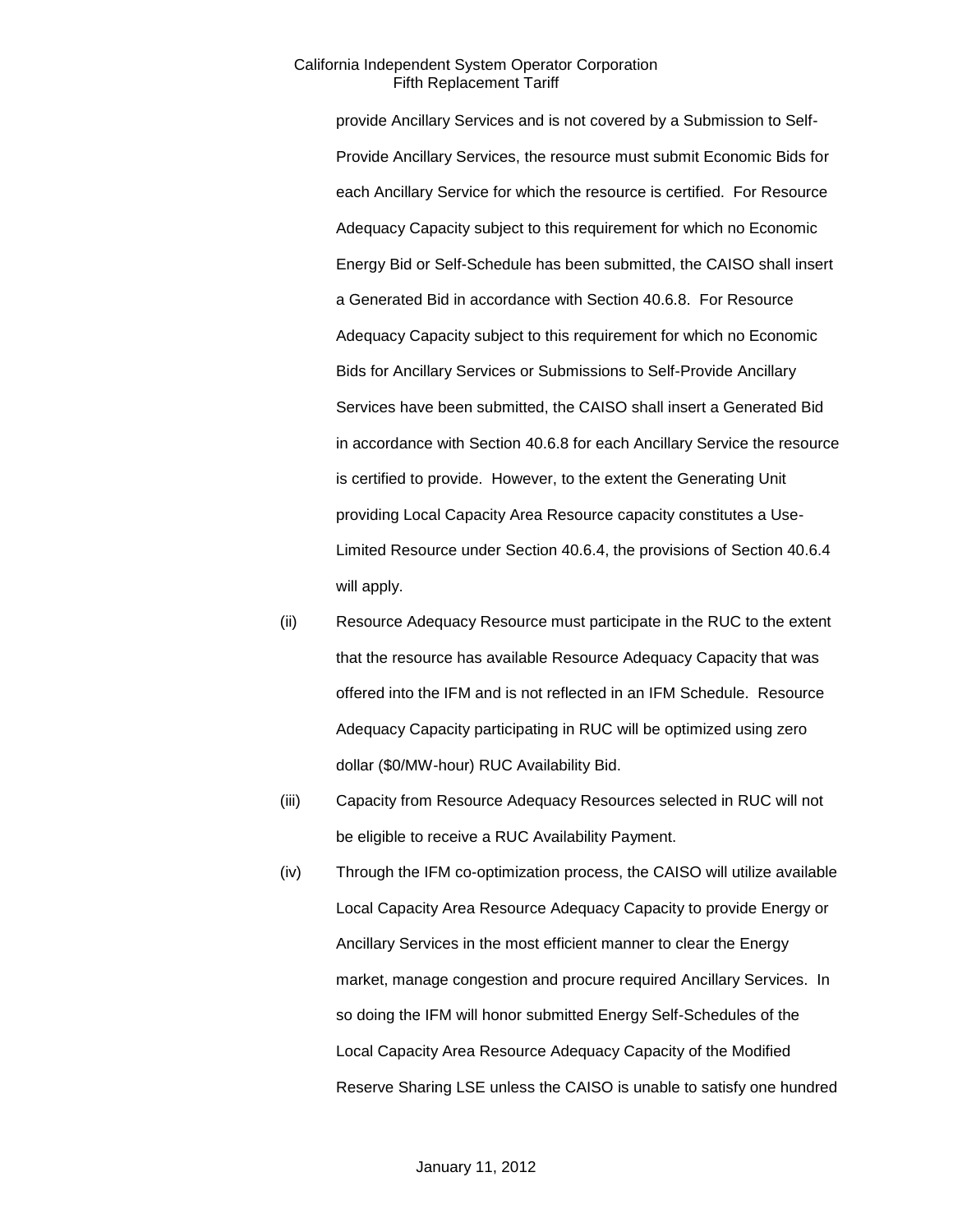(100) percent of the Ancillary Services requirements. In such cases the CAISO may curtail all or a portion of a submitted Energy Self-Schedule to allow Ancillary Service-certified Local Capacity Area Resource Adequacy Capacity to be used to meet the Ancillary Service requirements. The CAISO will not curtail for the purpose of meeting Ancillary Service requirements a Self-Schedule of a resource internal to a Metered Subsystem that was submitted by the Scheduling Coordinator for that Metered Subsystem. If the IFM reduces the Energy Self-Schedule of Resource Adequacy Capacity to provide an Ancillary Service, the Ancillary Service Marginal Price for that Ancillary Service will be calculated in accordance with Section 27.1.2 using the Ancillary Service Bids submitted by the Scheduling Coordinator for the Resource Adequacy Resource or inserted by the CAISO pursuant to this Section 40.5.1, and using the resource's Generated Energy Bid to determine the Resource Adequacy Resource's opportunity cost of Energy. If the Scheduling Coordinator for the Modified Reserve Sharing LSE's Resource Adequacy Resource believes that the opportunity cost of Energy based on the Resource Adequacy Resource's Generated Energy Bid is insufficient to compensate for the resource's actual opportunity cost, the Scheduling Coordinator may submit evidence justifying the increased amount to the CAISO and to the FERC no later than seven (7) days after the end of the month in which the submitted Energy Self-Schedule was reduced by the CAISO to provide an Ancillary Service. The CAISO will treat such information as confidential and will apply the procedures in Section 20.4 of this CAISO Tariff with regard to requests for disclosure of such information. The CAISO shall pay the higher opportunity costs after those amounts have been approved by FERC.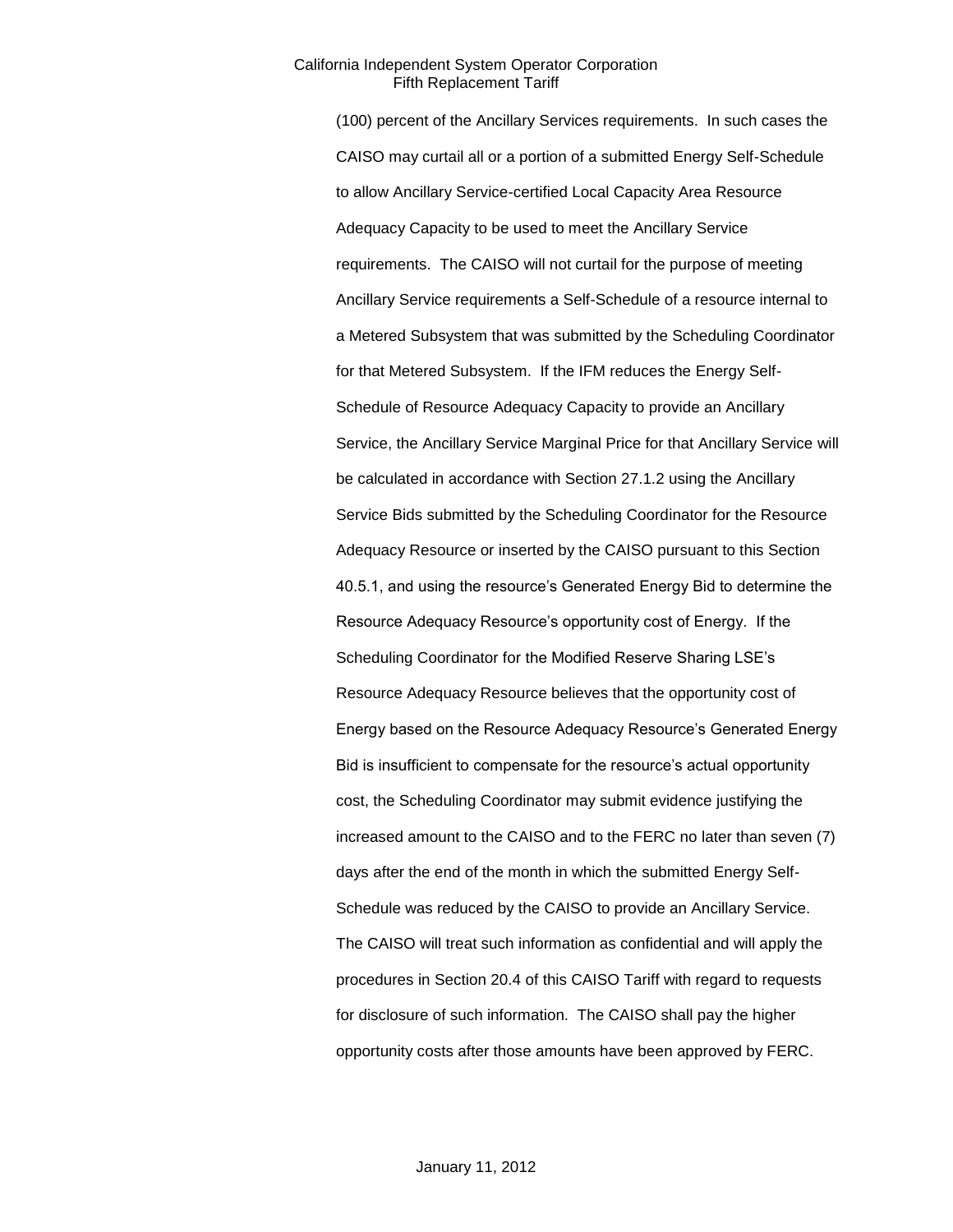- (2) Resource Adequacy Resources of Modified Reserve Sharing LSEs that do not clear in the IFM or are not committed in RUC shall have no further offer requirements in HASP or Real-Time, except under System Emergencies as provided in this CAISO Tariff.
- (3) Resource Adequacy Resources committed by the CAISO must maintain that commitment through Real-Time. In the event of a Forced Outage on a Resource Adequacy Resource committed in the Day-Ahead Market to provide Energy, the Scheduling Coordinator for the Modified Reserve Sharing LSE will have up to the next HASP bidding opportunity, plus one hour, to replace the lesser of: (i) the committed resource suffering the Forced Outage, (ii) the quantity of Energy committed in the Day-Ahead Market, or (iii) one hundred and seven (107) percent of the hourly forecast Demand.

### **40.5.2 Demand Forecast Accuracy**

On a monthly basis, the CAISO will review Meter Data to evaluate the accuracy or quality of the hourly Day-Ahead Demand Forecasts submitted by the Scheduling Coordinator on behalf of Modified Reserve Sharing LSEs. If the CAISO determines, based on its review, that one or more Demand Forecasts materially under-forecasts the Demand of the Modified Reserve Sharing LSEs for whom the Scheduling Coordinator schedules, after accounting for weather adjustments, the CAISO will notify the Scheduling Coordinator of the deficiency and will cooperate with the Scheduling Coordinator and Modified Reserve Sharing LSE(s) to revise its Demand Forecast protocols or criteria. If the material deficiency affects ten (10) hourly Demand Forecasts over a minimum of two (2) non-consecutive Business Days within a month, the CAISO may: (i) inform State of California authorities including, but not necessarily limited to, the California Legislature, and identify the Modified Reserve Sharing LSE(s) represented by the Scheduling Coordinator and (ii) assign to the Scheduling Coordinator responsibility for all tier 1 RUC charges as specified in Section 11.8.6.5 to address the uncertainty caused by the Scheduling Coordinator's deficient hourly Demand Forecasts until the deficiency is addressed.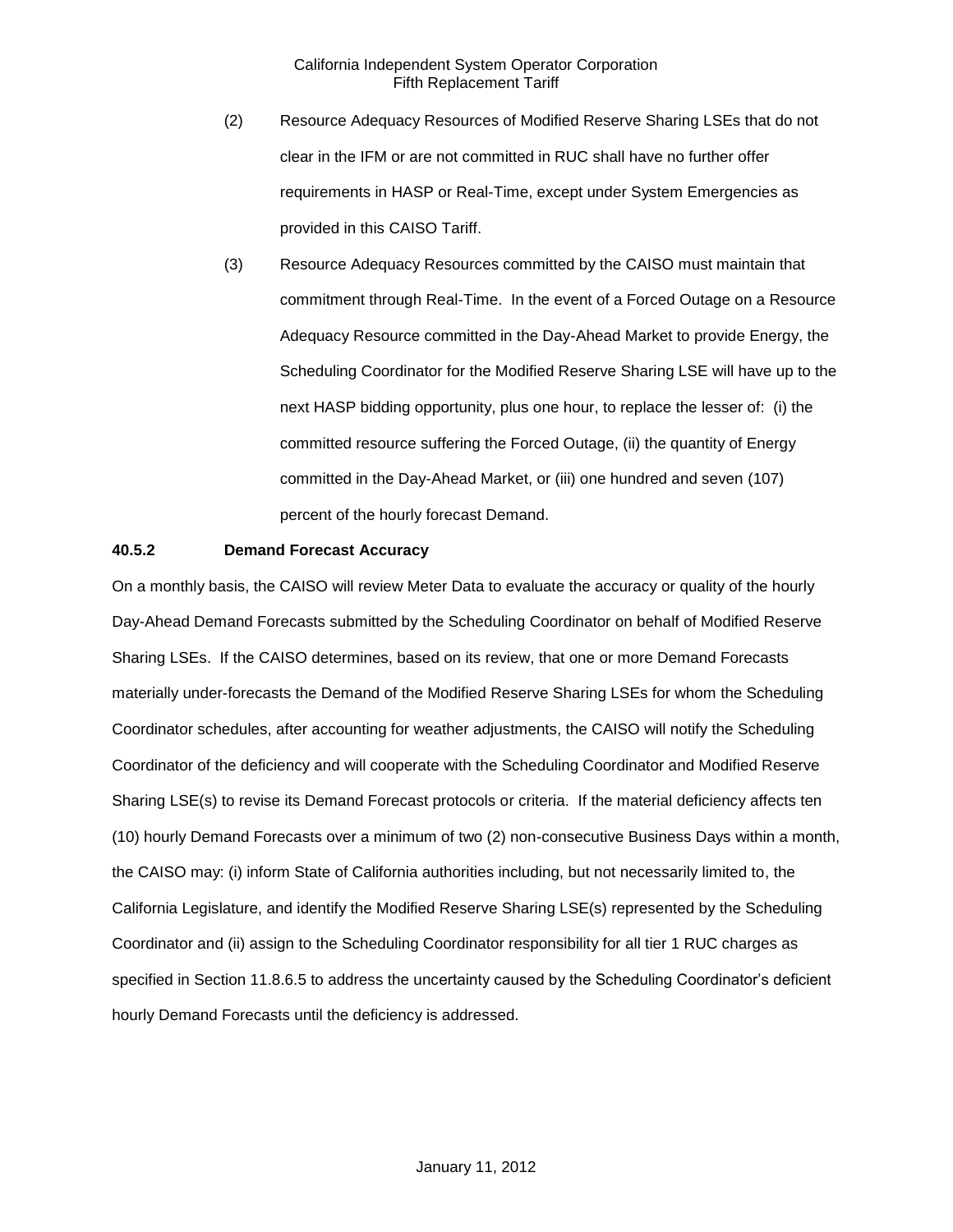### **40.5.3 Requirement To Make Resources Available In System Emergency**

Scheduling Coordinators for Modified Reserve Sharing LSEs that are MSS Operators shall make resources available to the CAISO during a System Emergency in accordance with the provisions of their Metered Subsystem Agreement. Scheduling Coordinators for all other Modified Reserve Sharing LSEs shall make available to the CAISO upon a warning or emergency notice of an actual or imminent System Emergency all resources that have not submitted a Self-Schedule or Economic Bid in the IFM that were listed in the Modified Reserve Sharing LSE's monthly Resource Adequacy Plan that are physically capable of operating without violation of any applicable law.

#### **40.5.4 Consequence Of Failure To Meet Scheduling Obligation**

- (1) If the Scheduling Coordinator for the Modified Reserve Sharing LSE fails to submit a Self-Schedule or submit Bids equal to 115% of its hourly Demand Forecasts for each Trading Hour for the next Trading Day in the IFM and RUC, the Scheduling Coordinator will be charged a capacity surcharge of three times the price of the relevant Day-Ahead Hourly LAP LMP in the amount of the shortfall. To the extent the Scheduling Coordinator for the Modified Reserve Sharing LSE schedules imports on one or more Scheduling Points in an aggregate megawatt amount greater than its aggregate import deliverability allocation under Section 40.4.6.2, the quantity of megawatts in excess of its import deliverability allocation will not count toward satisfying the Modified Reserve Sharing LSE's scheduling obligation, unless it clears the Day-Ahead Market.
- (2) If the Scheduling Coordinator for the Modified Reserve Sharing LSE cannot fulfill its obligations under Section 40.5.1(3), the Scheduling Coordinator for the Modified Reserve Sharing LSE will be charged a capacity surcharge of two times the average of the six (6) Settlement Interval LAP prices for the hour in the amount of the shortfall. Energy scheduled in the HASP will not net against, or be used as a credit to correct, any failure to fulfill the Day-Ahead IFM hourly scheduling and RUC obligation in Section 40.5.1(1).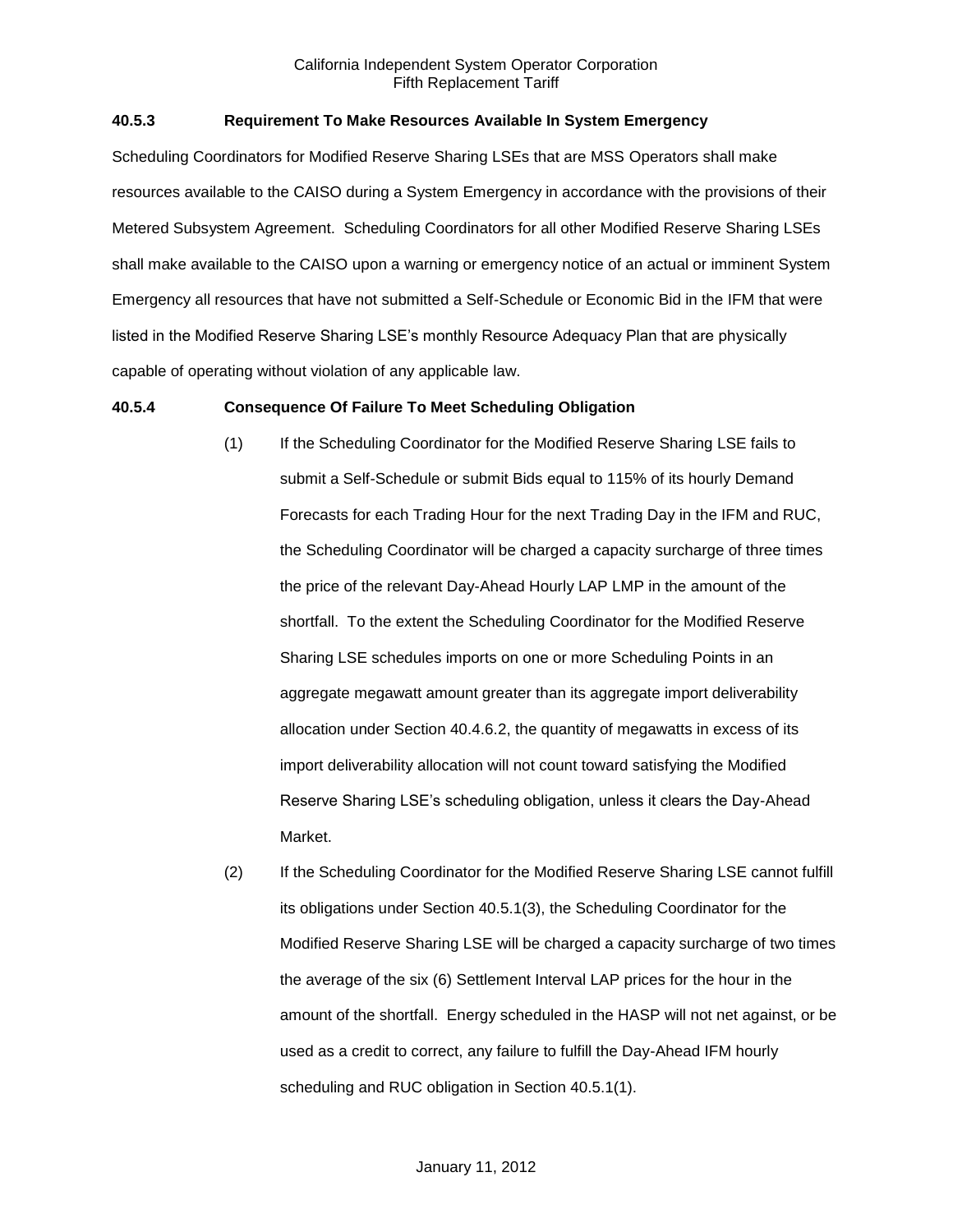(3) Any Energy surcharge received by the CAISO pursuant to this Section 40.5.4 shall be allocated to Scheduling Coordinators representing other Load Serving Entities in proportion to each such Scheduling Coordinator's Measured Demand during the relevant Trading Hour(s) to the aggregate CAISO Measured Demand during the relevant Trading Hour(s).

### **40.5.5 Substitution Of Resources**

Subject to the provisions of this Section 40.5, the Scheduling Coordinator for a Modified Reserve Sharing LSE may substitute for its Resource Adequacy Resources listed in its monthly Resource Adequacy Plan provided:

- (1) Substitutions must occur no later than the close of the IFM; and
- (2) Resources eligible for substitution are either imports or capacity from non-Resource Adequacy Resources or Resource Adequacy Resources with additional available capacity defined as Net Qualifying Capacity in excess of previously sold Resource Adequacy Capacity; however a Local Capacity Area Resource may be substituted only with capacity from non-Resource Adequacy Resources located in the same Local Capacity Area.

## **40.6 Requirements For SCs And Resources For Reserve Sharing LSEs**

This Section 40.6 does not apply to Resource Adequacy Resources of Load following MSSs and those entities that participate in the Modified Reserve Sharing LSE program under Section 40.5. Scheduling Coordinators supplying Resource Adequacy Capacity shall make the Resource Adequacy Capacity listed in the Scheduling Coordinator's monthly Supply Plans under Section 40.4.7 available to the CAISO each hour of each day of the reporting month in accordance with this Section 40.6.

### **40.6.1 Day-Ahead Availability**

Scheduling Coordinators supplying Resource Adequacy Capacity shall make the Resource Adequacy Capacity, except for that subject to Section 40.6.4, available Day-Ahead to the CAISO as follows:

> (1) Resource Adequacy Resources physically capable of operating must submit: (a) Economic Bids for Energy and/or Self-Schedules for all their Resource Adequacy Capacity and (b) Economic Bids for Ancillary Services and/or a Submission to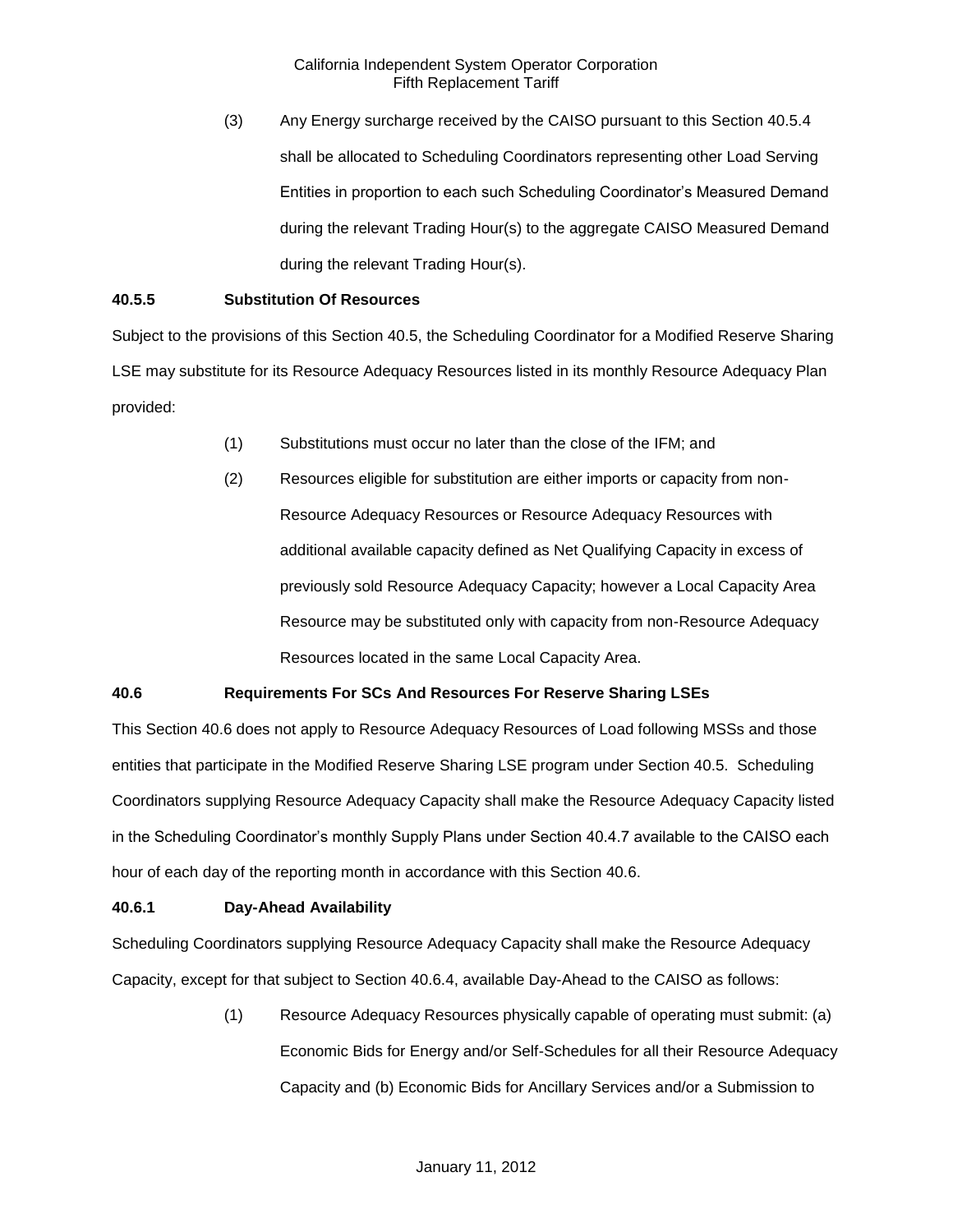Self-Provide Ancillary Services in the IFM for all of their Resource Adequacy Capacity that is certified to provide Ancillary Services. For Resource Adequacy Capacity that is certified to provide Ancillary Services and is not covered by a Submission to Self-Provide Ancillary Services, the resource must submit Economic Bids for each Ancillary Service for which the resource is certified. For Resource Adequacy Capacity subject to this requirement for which no Economic Energy Bid or Self-Schedule has been submitted, the CAISO shall insert a Generated Bid in accordance with Section 40.6.8. For Resource Adequacy Capacity subject to this requirement for which no Economic Bids for Ancillary Services or Submissions to Self-Provide Ancillary Services have been submitted, the CAISO shall insert a Generated Bid in accordance with Section 40.6.8 for each Ancillary Service the resource is certified to provide.

- (2) Resource Adequacy Resources that are Extremely Long-Start Resources must make themselves available to the CAISO by complying with the Extremely Long-Start Commitment Process under Section 31.7 or otherwise committing the ELS Resource upon instruction from the CAISO, if physically capable. Once the ELS Resource is committed by the CAISO, it is subject to the provisions of this Section 40.6.1 regarding Day-Ahead Availability and Section 40.6.2 regarding Real-Time Availability for the Trading Days for which it was committed.
- (3) Resource Adequacy Resources must be available except for limitations specified in the Master File, legal or regulatory prohibitions or as otherwise required by this CAISO Tariff or by Good Utility Practice.
- (4) Through the IFM co-optimization process, the CAISO will utilize available Resource Adequacy Capacity to provide Energy or Ancillary Services in the most efficient manner to clear the Energy market, manage congestion and procure required Ancillary Services. In so doing, the IFM will honor submitted Energy Self-Schedules of Resource Adequacy Capacity unless the CAISO is unable to satisfy one hundred percent (100%) of the Ancillary Services requirements. In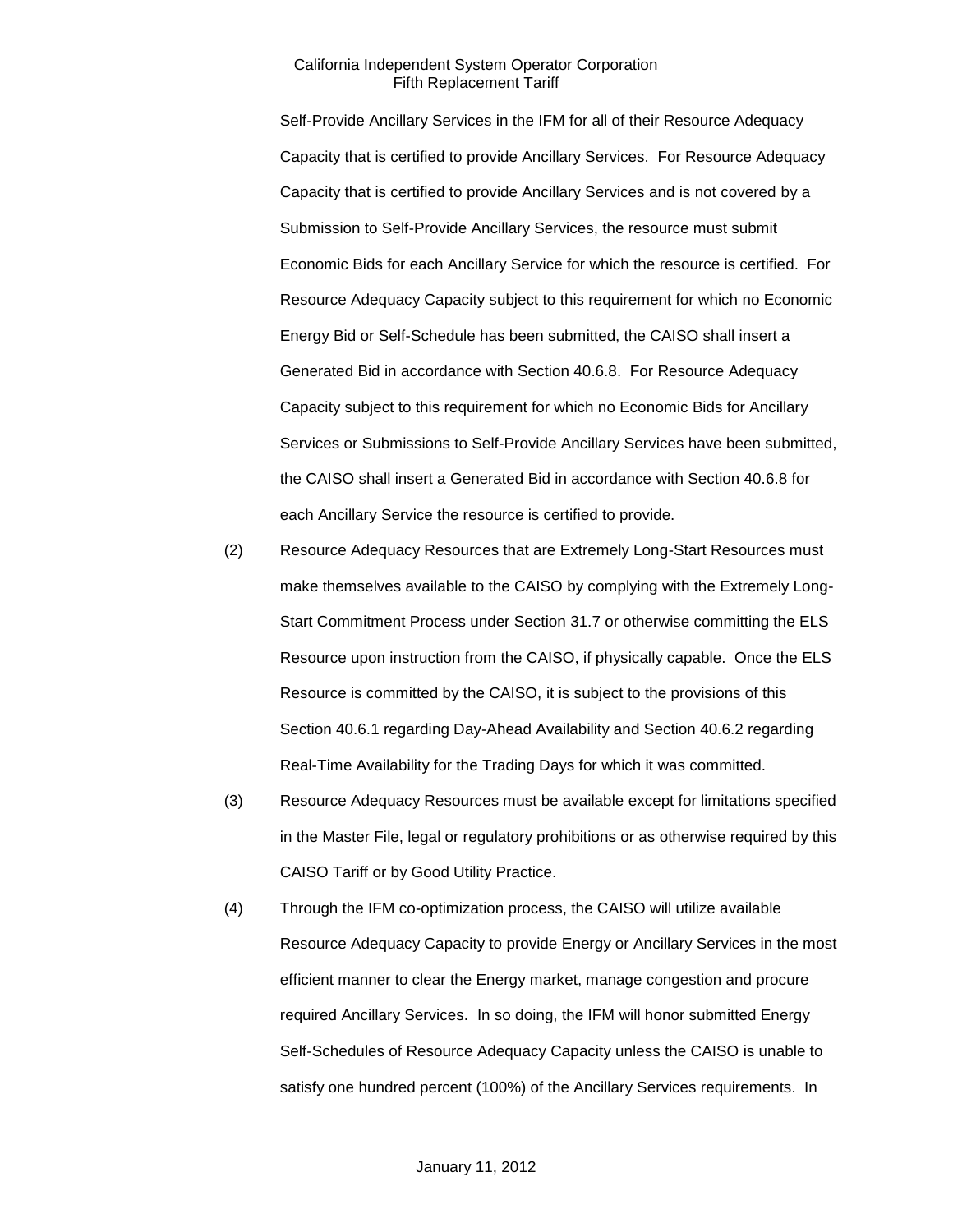such cases, the CAISO may curtail all or a portion of a submitted Energy Self-Schedule to allow Ancillary Service-certified Resource Adequacy Capacity to be used to meet the Ancillary Service requirements. The CAISO will not curtail for the purpose of meeting Ancillary Service requirements a Self-Schedule of a resource internal to a Metered Subsystem that was submitted by the Scheduling Coordinator for that Metered Subsystem. If the IFM reduces the Energy Self-Schedule of Resource Adequacy Capacity to provide an Ancillary Service, the Ancillary Service Marginal Price for that Ancillary Service will be calculated in accordance with Section 27.1.2 using the Ancillary Service Bids submitted by the Scheduling Coordinator for the Resource Adequacy Resource or inserted by the CAISO pursuant to this Section 40.6.1, and using the resource's Generated Energy Bid to determine the Resource Adequacy Resource's opportunity cost of Energy. If the Scheduling Coordinator for the Resource Adequacy Resource believes that the opportunity cost of Energy based on the Resource Adequacy Resource's Generated Energy Bid is insufficient to compensate for the resource's actual opportunity cost, the Scheduling Coordinator may submit evidence justifying the increased amount to the CAISO and to the FERC no later than seven (7) days after the end of the month in which the submitted Energy Self-Schedule was reduced by the CAISO to provide an Ancillary Service. The CAISO will treat such information as confidential and will apply the procedures in Section 20.4 of this CAISO Tariff with regard to requests for disclosure of such information. The CAISO shall pay any higher opportunity costs approved by FERC.

(5) A Resource Adequacy Resources must participate in the RUC to the extent that the resource has available Resource Adequacy Capacity that is not reflected in an IFM Schedule. Resource Adequacy Capacity participating in RUC will be optimized using a zero dollar (\$0/MW-hour) RUC Availability Bid.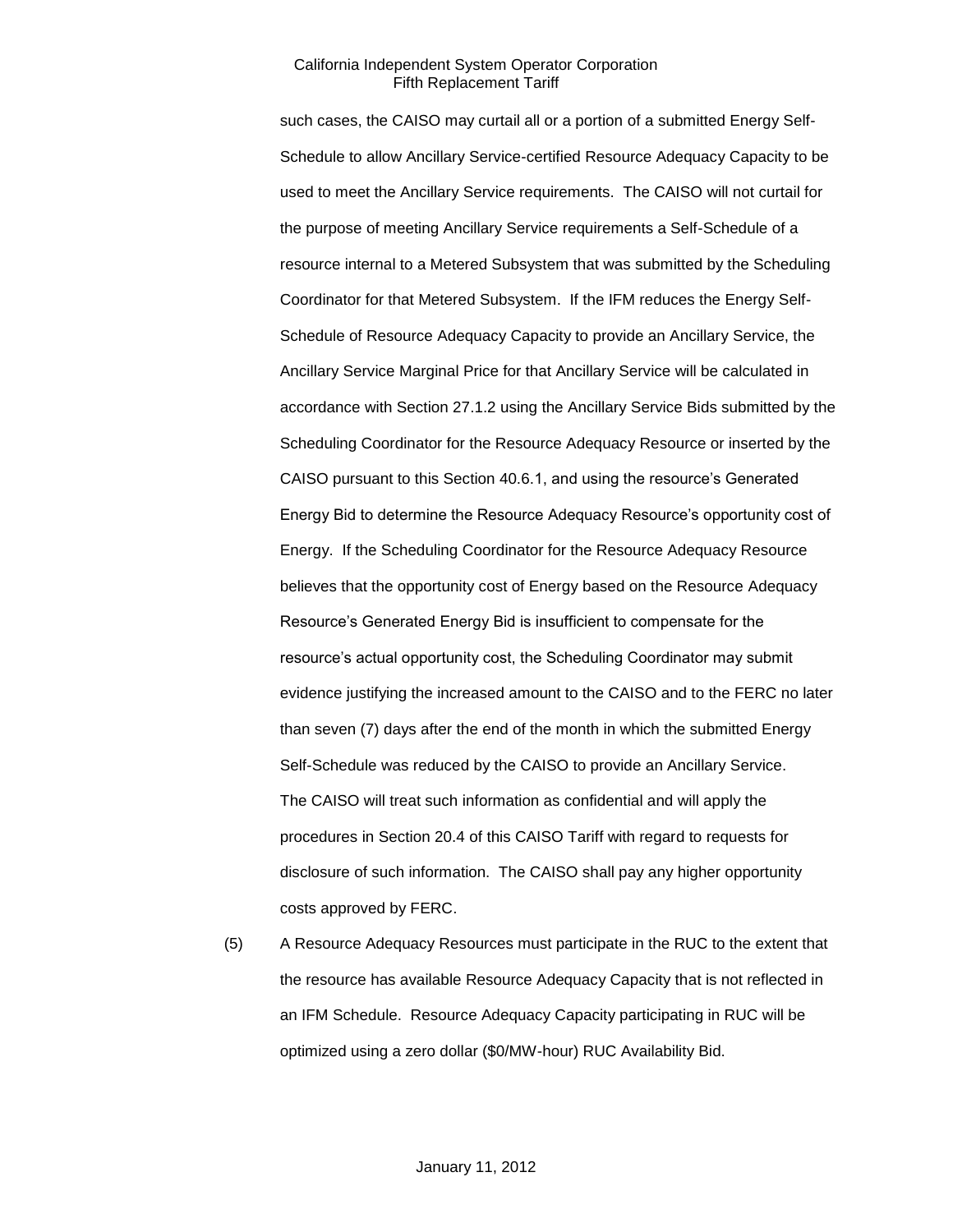(6) Capacity from Resource Adequacy Resources selected in RUC will not be eligible to receive a RUC Availability Payment.

#### **40.6.2 Real-Time Availability**

Resource Adequacy Resources that have received an IFM Schedule for Energy or Ancillary Services or a RUC Schedule for all or part of their Resource Adequacy Capacity must remain available to the CAISO through Real-Time for Trading Hours for which they receive an IFM or RUC Schedule, including any Resource Adequacy Capacity of such resources that is not included in an IFM Schedule or RUC Schedule, except for Resource Adequacy Capacity that is subject to Section 40.6.4.

Short Start Units or Long Start Units that are Resource Adequacy Resources that do not have an IFM Schedule or a RUC Schedule for any of their Resource Adequacy Capacity for a given Trading Hour may be required to be available to the CAISO through Real-Time as specified in Sections 40.6.3 and 40.6.7. Resource Adequacy Resources with Resource Adequacy Capacity that is required to be available to the CAISO through Real-Time and does not have an IFM Schedule or a RUC Schedule for a given Trading Hour must submit to the RTM for that Trading hour: (a) Energy Bids and Self-Schedules for the full amount of the available Resource Adequacy Capacity, including capacity for which it has submitted Ancillary Services Bids or Submissions to Self-Provide Ancillary Services; and (b) Ancillary Services Bids and Submissions to Self-Provide Ancillary Services for the full amount of the available Ancillary Servicecertified Resource Adequacy Capacity and for each Ancillary Service for which the resource is certified, including capacity for which it has submitted Energy Bids and Self-Schedules. The CAISO will insert Generated Bids in accordance with Section 40.6.8 for any Resource Adequacy Capacity subject to the above requirements for which the resource has failed to submit the appropriate bids to the RTM. The CAISO will honor submitted Energy Self-Schedules of Resource Adequacy Capacity unless the CAISO is unable to satisfy one hundred (100) percent of its Ancillary Services requirements. In such cases, the CAISO may curtail all or a portion of a submitted Energy Self-Schedule to allow Ancillary Service-certified Resource Adequacy Capacity to be used to meet the Ancillary Service requirements, as long as such curtailment does not lead to a real-time shortfall in energy supply. If the CAISO reduces a submitted Real-Time Energy Self-Schedule for Resource Adequacy Capacity when that capacity is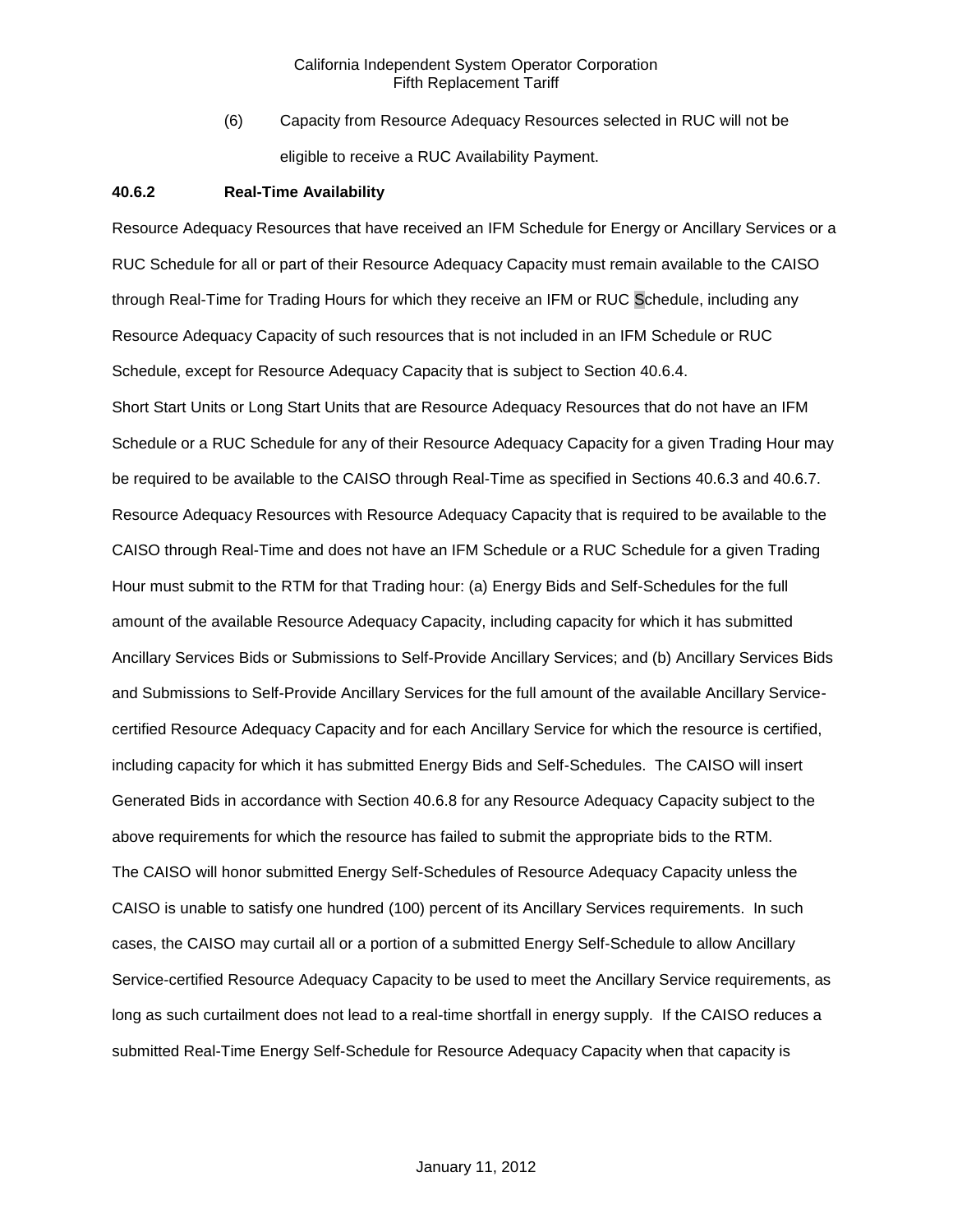needed to meet an Ancillary Services requirement, the Ancillary Service Marginal Price for that capacity will be calculated in accordance with Sections 27.1.2 and 40.6.1.

### **40.6.3 Additional Availability Requirements For Short Start Units**

A Short Start Unit that is a Resource Adequacy Resource and that does not have an IFM Schedule or a RUC Schedule for any of its capacity for a given Trading Hour is required to participate in the Real Time Market in accordance with Section 40.6.2. Such a resource that is also a Use-Limited Resource subject to Section 40.6.4 is required, consistent with their applicable use plan, to submit Economic Bids or Self Schedules for Resource Adequacy Capacity into the Real Time Market.

The CAISO may waive these availability obligations for a Short Start Unit that does not have an IFM Schedule or a RUC Schedule based on the procedure to be published on the CAISO Website.

### **40.6.4 Use-Limited Resources Additional Availability Requirements**

### **40.6.4.1 Registration of Use-Limited Resources**

Hydroelectric Generating Units, Proxy Demand Resources, and Participating Load, including Pumping Load, are deemed to be Use-Limited Resources for purposes of this Section 40 and are not required to submit the application described in this Section 40.6.4.1. Scheduling Coordinators for other Use-Limited Resources, must provide the CAISO an application in the form specified on the CAISO Website requesting registration of a specifically identified resource as a Use-Limited Resource. This application shall include specific operating data and supporting documentation including, but not limited to:

- (1) a detailed explanation of why the resource is subject to operating limitations;
- (2) historical data to show attainable MWhs for each 24-hour period during the preceding year, including, as applicable, environmental restrictions for NOx, SOx, or other factors; and
- (3) further data or other information as may be requested by the CAISO to understand the operating characteristics of the unit.

Within five (5) Business Days after receipt of the application, the CAISO will respond to the Scheduling Coordinator as to whether or not the CAISO agrees that the facility is eligible to be a Use-Limited Resource. If the CAISO determines the facility is not a Use-Limited Resource, the Scheduling Coordinator may challenge that determination in accordance with the CAISO ADR Procedures.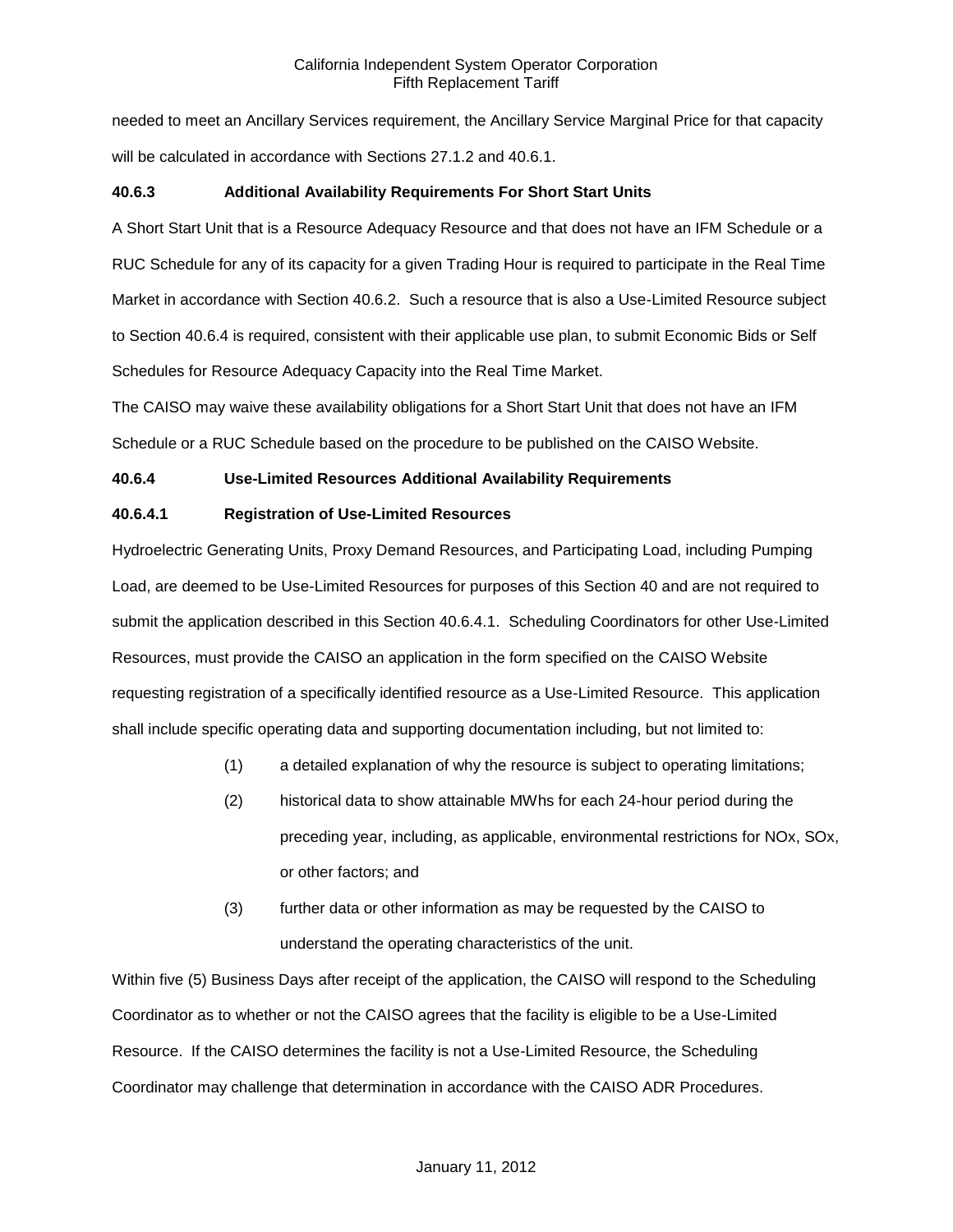### **40.6.4.2 Use Plan**

The Scheduling Coordinator shall provide for the following Resource Adequacy Compliance Year a proposed annual use plan for each Use-Limited Resource that is a Resource Adequacy Resource. The proposed annual use plan will delineate on a month-by-month basis the total MWhs of Generation, total run hours, expected daily supply capability (if greater than four hours) and the daily Energy limit, operating constraints, and the timeframe for each constraint. The CAISO will have an opportunity to discuss the proposed annual use plan with the Scheduling Coordinator and suggest potential revisions to meet reliability needs of the system. The Scheduling Coordinator shall then submit its final annual use plan. Scheduling Coordinators for Use-Limited Resources must submit the proposed and final annual use plans in accordance with the schedule set forth in the Business Practice Manual. The Scheduling Coordinator will be able to update the projections made in the annual use plan in the monthly Resource Adequacy Plans. Hydroelectric Generating Units and Pumping Load will be able to update use plans intra-monthly as necessary to reflect evolving hydrological and meteorological conditions. The annual use plan must reflect the potential operation of the Use-Limited Resource at a level no less than the minimum criteria set forth by the Local Regulatory Authority for qualification of the resource.

#### **40.6.4.3 Bidding Requirements on Use-Limited Resources**

### **40.6.4.3.1 Non-Hydro and Dispatchable Use-Limited Resources**

Use-Limited Resources, other than those subject to the provisions of 40.6.4.3.2, must submit a Supply Bid or Self-Schedule for their Resource Adequacy Capacity in the Day-Ahead Market whenever the Use-Limited Resources are physically capable of operating in accordance with their operating criteria, including environmental or other regulatory requirements. Use-Limited Resources will also provide a daily Energy limit as part of their Day-Ahead Market offer to enable the CAISO to schedule them for the period in which they are capable of providing the Energy. To the extent that the daily Energy limit has been reached through Self-Schedules, no further action will be taken by the CAISO, unless rescheduling of the Energy is necessary for System Reliability. Use-Limited Resources will attempt to reschedule the Energy in recognition of the System Reliability concern, to the extent that the change is possible without violating a Use-Limited Resource's operating criteria.

### **40.6.4.3.2 Hydro and Non-Dispatchable Use-Limited Resources**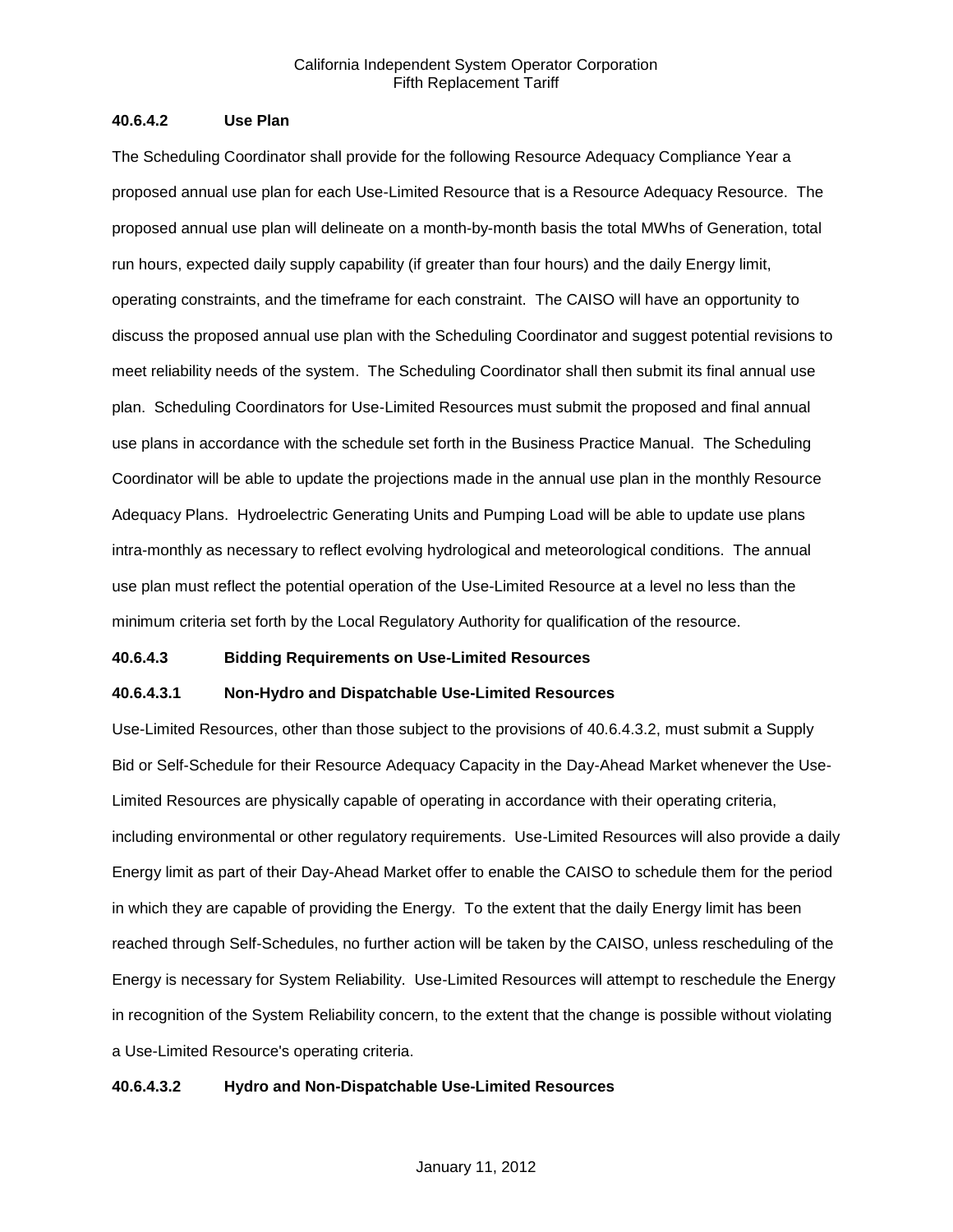Hydroelectric Generating Units, Pumping Load, and Non-Dispatchable Use-Limited Resources shall submit Self-Schedules or Bids in the Day-Ahead Market for their expected available Energy or their expected as-available Energy, as applicable, in the Day-Ahead Market and HASP. Such resources shall also revise their Self-Schedules or submit additional Bids in HASP based on the most current information available regarding expected Energy deliveries. Hydroelectric Generating Units, Pumping Load, and Non-Dispatchable Use-Limited Resources will not be subject to commitment in the RUC process. The CAISO will retain discretion as to whether a particular resource should be considered a Non-Dispatchable Use-Limited Resource, and this decision will be made in accordance with the provisions of Section 40.6.4.1.

### **40.6.4.3.3 Availability of Use-Limited Resources During System Emergencies**

All Use-Limited Resources remain subject to Section 7.7.2.3 regarding System Emergencies to the extent the Use-Limited Resource is owned or controlled by a Participating Generator.

### **40.6.4.3.4 Availability of Intermittent Resources**

Any Eligible Intermittent Resource that provides Resource Adequacy Capacity may, but is not required to, submit Bids in the Day-Ahead Market.

### **40.6.5 Additional Availability Requirements For System Resources**

In the IFM, the multi-hour block constraints of a System Resource, other than a System Resource capable of submitting a Dynamic Schedule or a Resource-Specific System Resource, are honored in the optimization. Such a resource that is also a Resource Adequacy Resource must be capable of hourly scheduling by the CAISO in RUC if it is not fully scheduled in the IFM. If such a Resource Adequacy Resource is scheduled in the RUC, the CAISO will schedule the resource in the HASP for each hour of the resource's RUC schedule without regard to the multi-hour block constraint that was submitted to the IFM. For an existing System Resource that provides Resource Adequacy Capacity through a call-option that expires prior to the close of the IFM, such a System Resource listed on a Resource Adequacy Plan must be reported to the CAISO for consideration in the Extremely Long-Start Commitment Process.

# **40.6.5.1 Additional Availability Requirements for Dynamic and Non-Dynamic Resource-Specific System Resources**

A Dynamic or Non-Dynamic Resource-Specific System Resource that supplies Resource Adequacy Capacity, and is not otherwise a Use-Limited Resource under Section 40.6.4, will be subject to the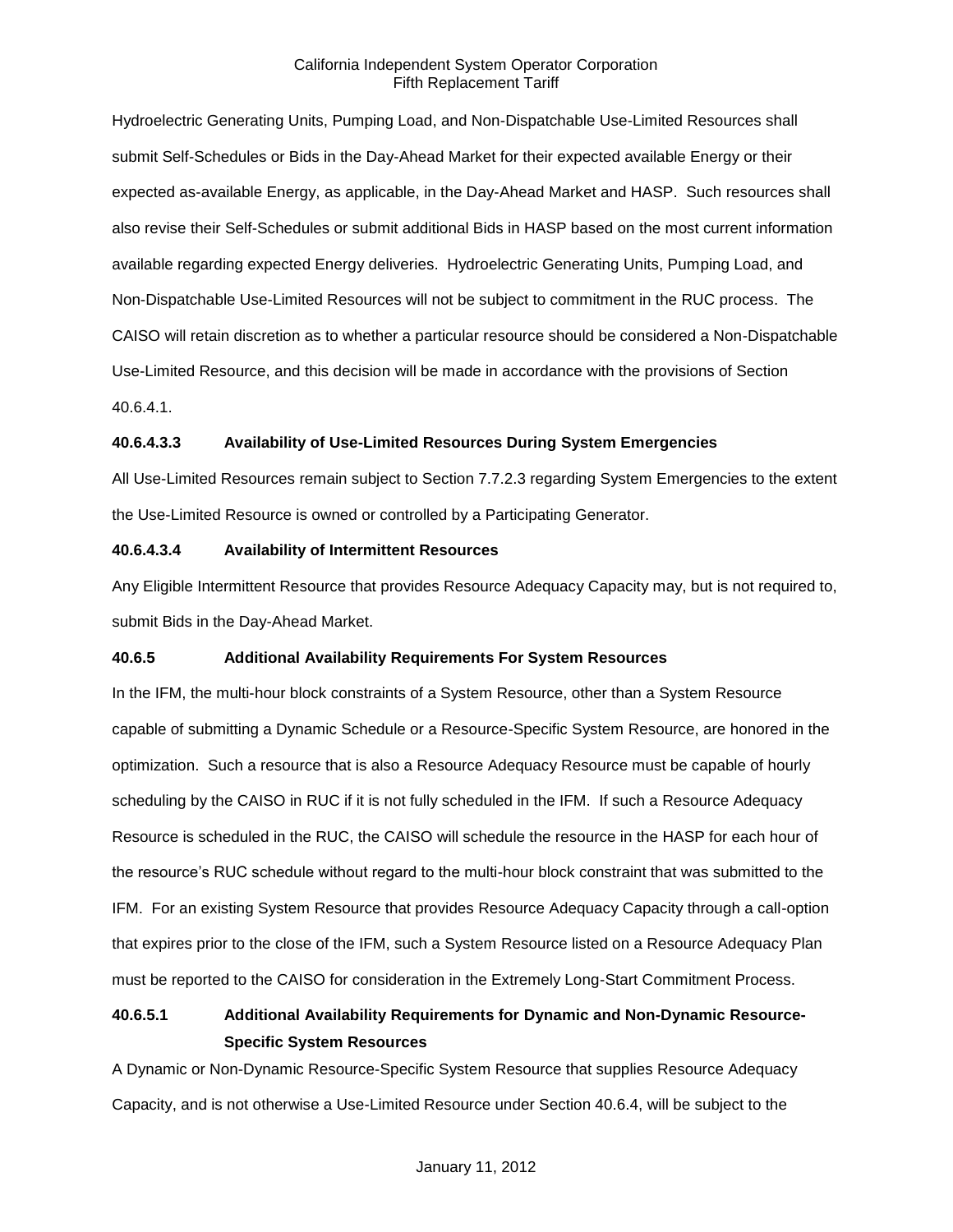requirements of Sections 40.6.1, 40.6.2 and either Section 40.6.3 as a Short Start Unit or Section 40.6.7 as a Long Start Unit based upon the Dynamic Resource-Specific System Resource's registered physical operating characteristics.

### **40.6.5.2 Dynamic Non-Resource-Specific System Resources**

A Dynamic non-Resource-Specific System Resource that provides Resource Adequacy Capacity will be subject to the provisions of 40.6.1 and 40.6.2.

### **40.6.6 Requirements For Partial Resource Adequacy Resources**

Only that output of a Partial Resource Adequacy Resource that is designated by a Scheduling Coordinator as Resource Adequacy Capacity in its monthly or annual Supply Plan shall have an availability obligation to the CAISO. Exports being supported by non-Resource Adequacy Capacity from a Partial Resource Adequacy Resource that becomes unavailable or unusable shall be considered as an export of non-Resource Adequacy Capacity based on the pro-rata allocation of derated capacity of the Partial Resource Adequacy Resource as follows:

- (a) Resource Adequacy Capacity [(Resource Adequacy Capacity/PMax Capacity of Resource Adequacy Resource) x MW Derate or Outage]; or
- (b) [1- (Resource Adequacy Capacity/PMax Capacity of Resource Adequacy Resource)] x De-rated PMax].

# **40.6.7 Release Of Long Start Units**

Long Start Units not committed in the Day-Ahead Market will be released from any further obligation to submit Self-Schedules or Bids for the relevant Operating Day. Scheduling Coordinators for Long Start Units are not precluded from self-committing the unit after the Day-Ahead Market and submitting a Self-Schedule for Wheeling-Out in the HASP, unless precluded by terms of their contracts.

# **40.6.8 Use Of Generated Bids**

Prior to completion of the Day-Ahead Market, the CAISO will determine if Resource Adequacy Capacity subject to the requirements of Sections 40.5.1 or 40.6.1 and for which the CAISO has not received notification of an Outage has not been reflected in a Bid and will insert a Generated Bid for such capacity into the CAISO Day-Ahead Market. Prior to running the Real-Time Market, the CAISO will determine if Resource Adequacy Capacity subject to the requirements of Section 40.6.2 and for which the CAISO has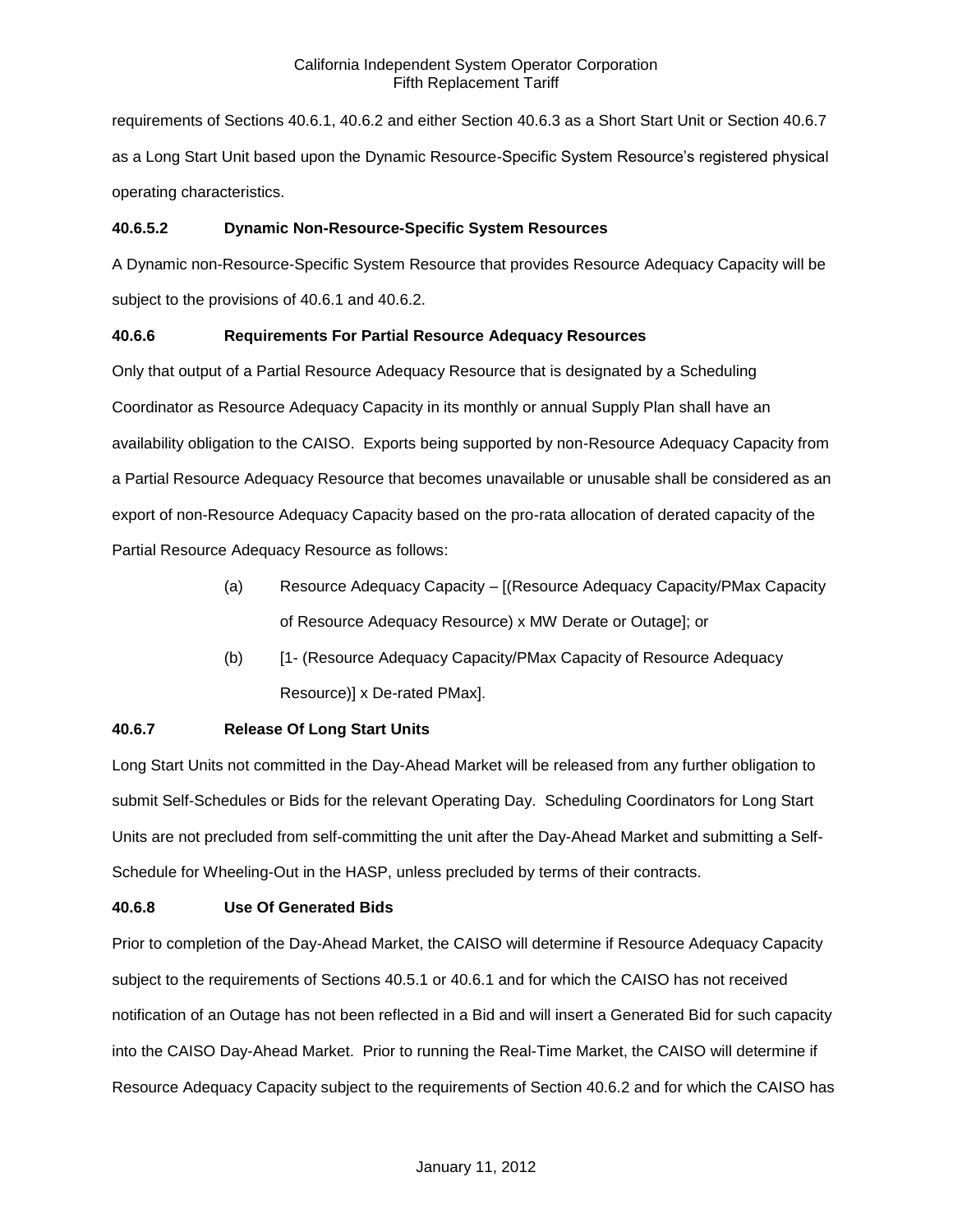not received notification of an Outage has not been reflected in a Bid and will insert a Generated Bid for such capacity into the Real-Time Market. If a Scheduling Coordinator for an RA Resource submits a partial bid for the resource's RA Capacity, the CAISO will insert a Generated Bid only for the remaining RA Capacity. In addition, the CAISO will determine if all dispatchable Resource Adequacy Capacity from Short Start Units, not otherwise selected in the IFM or RUC, is reflected in a Bid into the Real-Time Market and will insert a Generated Bid for any remaining dispatchable Resource Adequacy Capacity for which the CAISO has not received notification of an Outage. A Generated Bid for Energy will be calculated as provided in the Business Practice Manuals. A Generated Bid for Ancillary Services will equal zero dollars (\$0/MW-hour). Notwithstanding any of the provisions of Section 40.6.8 set forth above, the CAISO will not insert any Bid in the Real-Time Market required under this Section 40 for a Resource Adequacy Resource that is a Use-Limited Resource unless the resource submits an Energy Bid and fails to submit an Ancillary Service Bid.

#### **40.6.8.1 Generated Bids for NRS-RA Resources**

Generated Bids to be submitted by the CAISO pursuant to Section 40.6.8 for non-Resource-Specific System Resources that provide Resource Adequacy capacity shall be calculated in accordance with this Section.

### **40.6.8.1.1 Calculation Options for Generated Bids**

The Scheduling Coordinator for each non-Resource Specific System Resource that provides Resource Adequacy Capacity shall select the price taker option, LMP-based option, or negotiated price option as the methodology for calculating the Generated Bids to be submitted by the CAISO under Section 40.6.8 for both the DAM and RTMs. If no selection is made, the CAISO will apply the price taker option to calculate the Generated Bids. For the first ninety (90) days after a resource becomes a non-Resource-Specific System Resource, the calculation of Generated Bids for Resource Adequacy capacity is limited to the price taker option or negotiated price option.

### **40.6.8.1.2 Price Taker Option**

The price taker option is a Generated Bid of \$0/MWh plus the CAISO's estimate of the applicable grid management charge per MWh based on the gross amount of MWh scheduled in the DAM and HASP.

### **40.6.8.1.3 LMP-Based Option**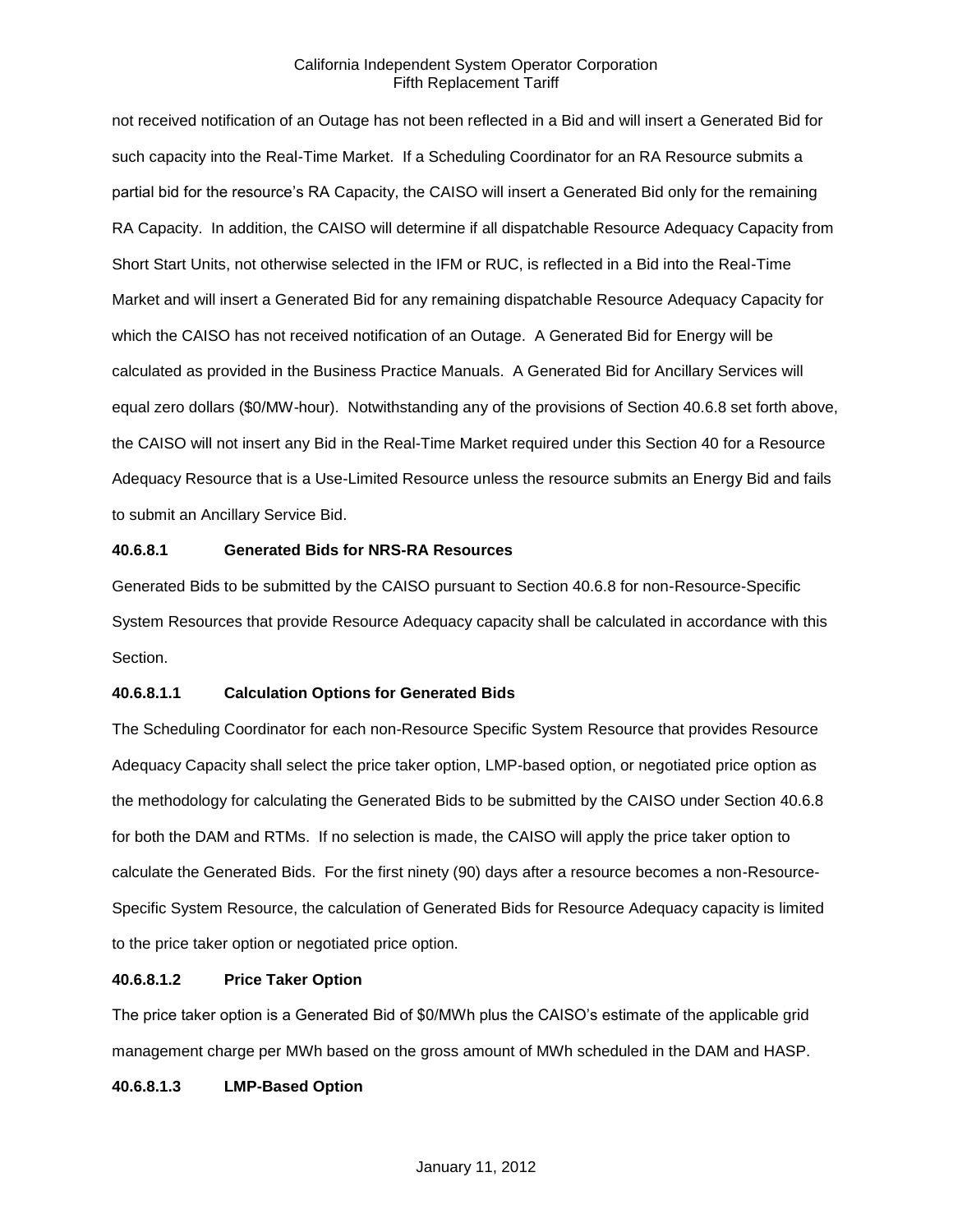The LMP-based option calculates the Generated Bid as the weighted average of the lowest quartile of LMPs, at the Intertie point designated for the non-Resource-Specific System Resource's Resource Adequacy Capacity in the Supply Plan, during periods in which the resource was dispatched in the preceding ninety (90) days for which LMPs that have passed the price validation and correction process set forth in Section 35 are available. The weighted average will be calculated based on the quantities Dispatched within each segment of the Generated Bid curve. Each Bid segment created under the LMPbased option for Generated Bids will be subject to a feasibility test, as set forth in a Business Practice Manual, to determine whether there are a sufficient number of data points to allow for the calculation of an LMP-based Generated Bid. The feasibility test is designed to avoid excessive volatility of the Generated Bid under the LMP-based option that could result when calculated based on a relatively small number of prices. If the Scheduling Coordinator for the non-Resource Specific System Resource elects the LMP-based method, it must additionally select either the price-taker method or the negotiated-rate method as the alternative calculation method for the Generated Bids in the event that the feasibility test fails for the LMP-based method.

#### **40.6.8.1.4 Negotiated Price Option**

Under the negotiated price option, a Scheduling Coordinator shall submit a proposed Generated Bid along with supporting information and documentation as described in a Business Practice Manual. Within ten (10) Business Days of receipt, the CAISO or an Independent Entity selected by the CAISO will provide a written response. If the CAISO or Independent Entity accepts the proposed Generated Bid, it will become effective within three (3) Business Days from the date of acceptance by the CAISO and remain in effect until: (1) the Generated Bid is modified by FERC; (2) the Generated Bid is modified by mutual agreement of the CAISO and the Scheduling Coordinator; or (3) the Generated Bid expires, is terminated or is modified pursuant to any agreed upon term or condition or pertinent FERC order. If the CAISO or Independent Entity selected by the CAISO does not accept the proposed Generated Bid, the CAISO or Independent Entity selected by the CAISO and the Scheduling Coordinator shall enter a period of good faith negotiations that terminates sixty (60) days following the date of submission of a proposed Generated Bid by a Scheduling Coordinator. If at any time during this period, the CAISO or Independent Entity selected by the CAISO and the Scheduling Coordinator agree upon the Generated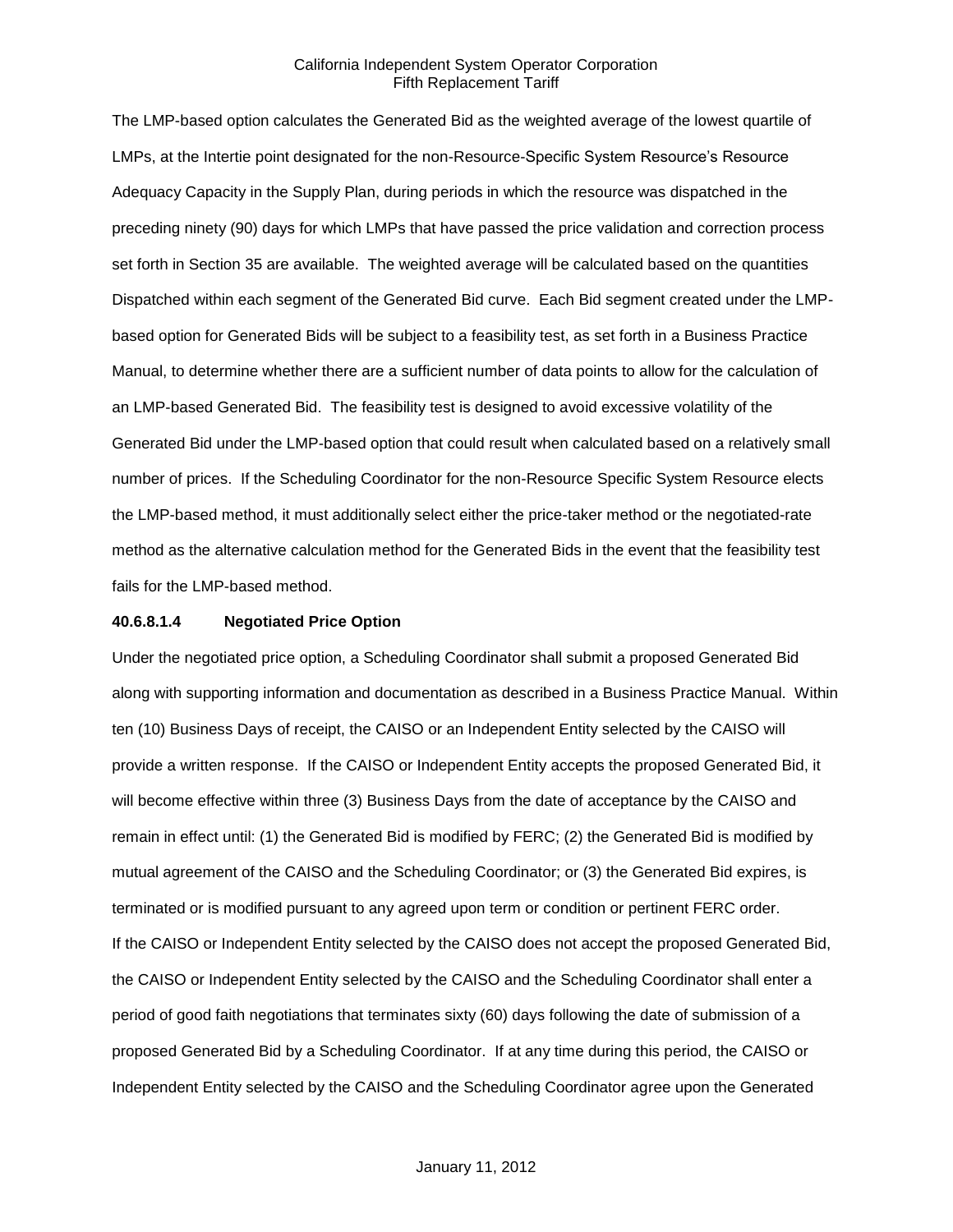Bid, it will be become effective within three (3) Business Days of the date of agreement and remain in effect until: (1) the Generated Bid is modified by FERC; (2) the Generated Bid is modified by mutual agreement of the CAISO and the Scheduling Coordinator; or (3) the Generated Bid expires, is terminated or is modified pursuant to any agreed upon term or condition or pertinent FERC order.

If by the end of the sixty (60) day period the CAISO or Independent Entity selected by the CAISO and the Scheduling Coordinator fail to agree on the Generated Bid to be used under the negotiated price option, the Scheduling Coordinator has the right to file a proposed Generated Bid with FERC pursuant to Section 205 of the Federal Power Act.

During the sixty (60) day period following the submission of a proposed negotiated Generated Bid by a Scheduling Coordinator, and pending FERC's acceptance in cases where the CAISO or Independent Entity selected by the CAISO fail to agree on the Generated Bid for use under the negotiated price option and the Scheduling Coordinator filed a proposed Generated Bid with FERC pursuant to Section 205 of the Federal Power Act, the Scheduling Coordinator has the option of electing to use any of the other options available pursuant to this Section.

The CAISO shall make an informational filing with FERC of any Generated Bids negotiated pursuant to this Section no later than seven (7) days after the end of the month in which the Generated Bids were established.

### **40.6.8.1.5 Partial Bids**

If a Scheduling Coordinator for a non-Resource-Specific System Resource that provides Resource Adequacy Capacity submits a bid for a MW quantity less than the Resource Adequacy Capacity identified in the resource's Supply Plan, the CAISO will insert a Generated Bid only for the remaining Resource Adequacy Capacity by extending the last segment of the resource's bid curve to the full quantity (MWh) of the Resource Adequacy obligation.

#### **40.6.8.1.6 Subset-of-Hours Contracts**

The CAISO will submit Generated Bids for non-Resource-Specific System Resources that provide Resource Adequacy Capacity subject to a Subset-of-Hours Contract during only those hours in which the resource is contractually obligated to make the Resource Adequacy Capacity available and the CAISO has not received either notification of an Outage or a Bid for such capacity. If the Scheduling Coordinator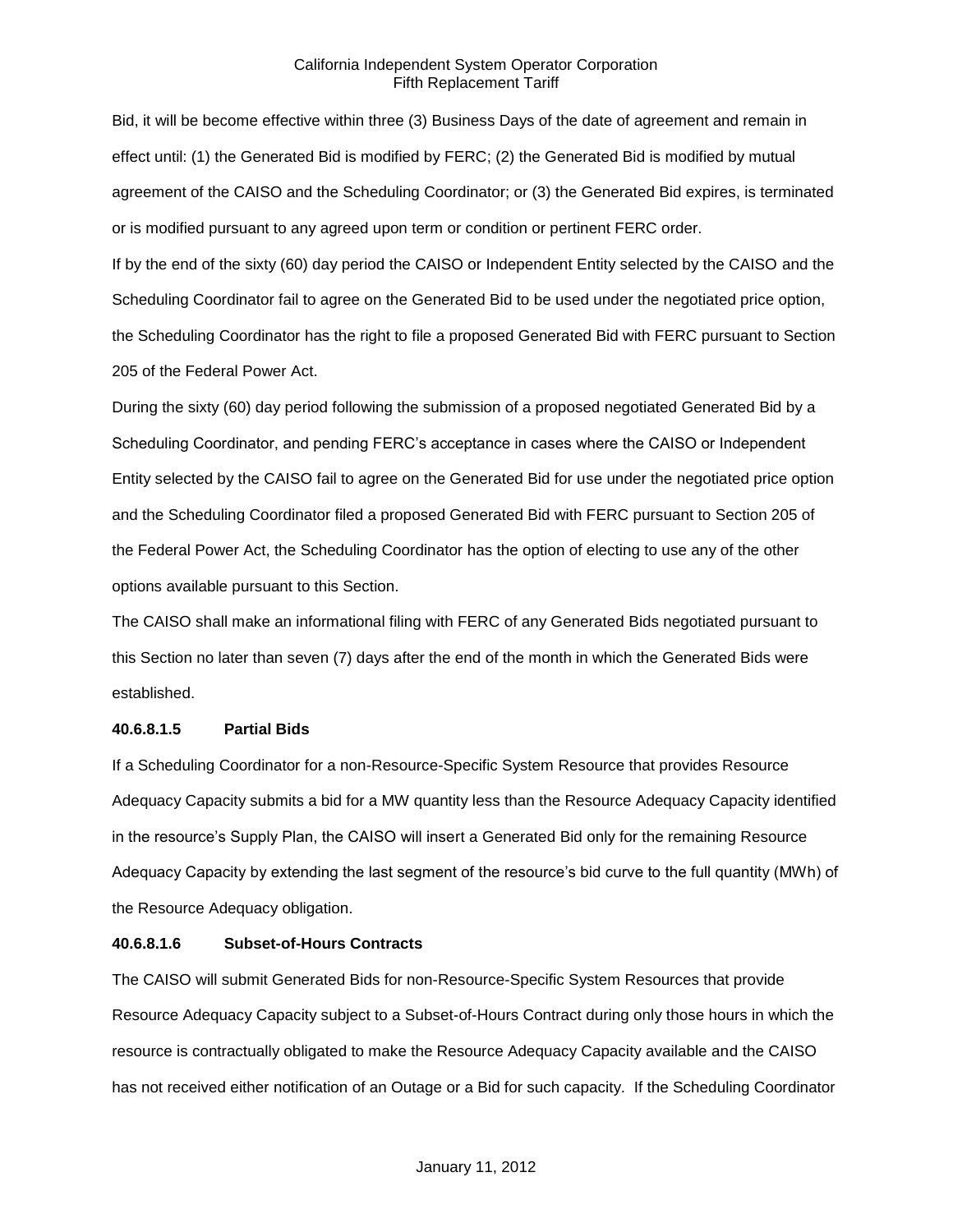for the non-Resource Specific System Resource submits a Bid for part of the Resource Adequacy Capacity subject to a Subset-of-Hours Contract for any hour the resource is contractually obligated to provide the Resource Adequacy Capacity, the CAISO will insert a Generated Bid only for the remaining Resource Adequacy Capacity. Non-Resource-Specific System Resources that provide Resource Adequacy Capacity subject to a Subset-of-Hours Contract must meet the technical interface specifications and submit contractual information as required by a Business Practice Manual.

## **40.6.9 Grandfathered Firm Liquidated Damages Contracts Requirements**

Resource Adequacy Capacity represented by a Firm Liquidated Damages Contract and relied upon by a Scheduling Coordinator in a monthly or annual Resource Adequacy Plan shall be submitted as a Self-Schedule or Bid in the Day-Ahead IFM to the extent such scheduling right exists under the Firm Liquidated Damages Contract.

# **40.6.10 Exports Of Energy From Resource Adequacy Capacity**

Resource Adequacy Capacity may be utilized to serve an Export Bid. An Export Bid may be submitted into the CAISO Markets and be cleared by the Energy being provided by Resource Adequacy Capacity.

# **40.6.11 Curtailment Of Exports In Emergency Situations**

At its sole discretion, the CAISO may curtail exports from Resource Adequacy Capacity to prevent or alleviate a System Emergency. An Export Bid or a Self-Schedule to provide exports included in a binding Schedule accepted in the IFM or HASP will not be distinguished from a Demand Bid or Self-Schedule to serve Load within the CAISO Balancing Authority Area included in a binding Schedule accepted in the IFM or HASP for purposes of curtailment under this Section, except as consistent with Good Utility Practice.

# **40.6.12 Participating Loads and Proxy Demand Resources**

Participating Loads or Proxy Demand Resources that are included in a Resource Adequacy Plan and Supply Plan, if the Scheduling Coordinator for the Participating Loads or Proxy Demand Resources is not the same as that for the Load Serving Entity, will be administered by the CAISO in accordance with the terms and conditions established by the CPUC or the Local Regulatory Authority.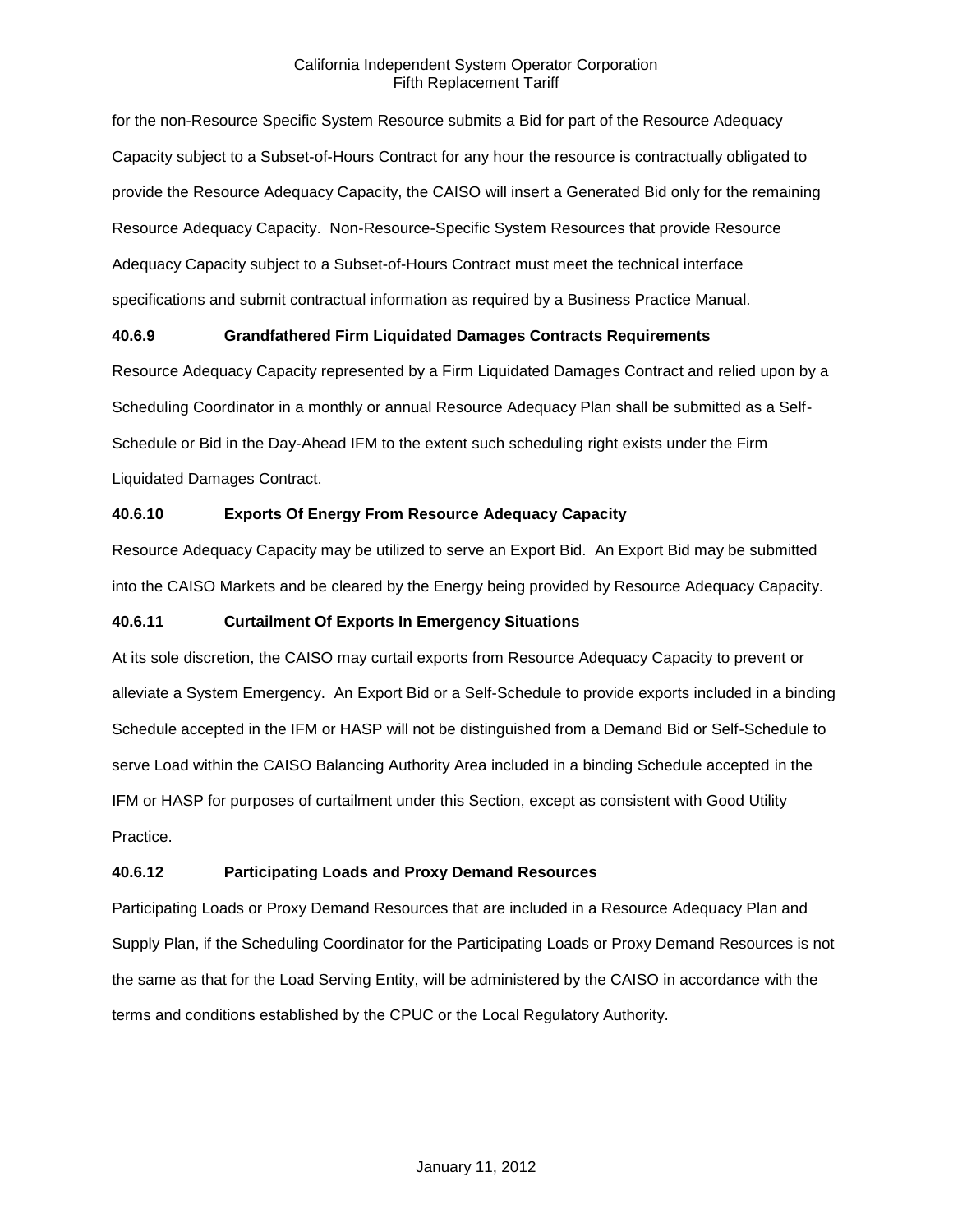#### **40.7 Compliance**

The CAISO will evaluate whether each annual and monthly Resource Adequacy Plan submitted by a Scheduling Coordinator on behalf of a Load Serving Entity demonstrates Resource Adequacy Capacity sufficient to satisfy the Load Serving Entity's (i) allocated responsibility for Local Capacity Area Resources under Section 40.3.2 and (ii) applicable Demand and Reserve Margin requirements. If the CAISO determines that a Resource Adequacy Plan does not demonstrate Local Capacity Area Resources sufficient to meet its allocated responsibility under Section 40.3.2, compliance with applicable Demand and Reserve Margin requirements, or compliance with any other resource adequacy requirement in this Section 40 or adopted by the CPUC, Local Regulatory Authority, or federal agency, as applicable, the CAISO will notify the relevant Scheduling Coordinator, CPUC, Local Regulatory Authority, or federal agency with jurisdiction over the relevant Load Serving Entity, or in the case of a mismatch between Resource Adequacy Plan(s) and Supply Plan(s), the relevant Scheduling Coordinators, in an attempt to resolve any deficiency in accordance with the procedures set forth in the Business Practice Manual. The notification will include the reasons the CAISO believes a deficiency exists. If the deficiency relates to the demonstration of Local Capacity Area Resources in a Load Serving Entity's annual Resource Adequacy Plan, and the CAISO does not provide a written notice of resolution of the deficiency as set forth in the Business Practice Manual, the Scheduling Coordinator for the Load Serving Entity may demonstrate that the identified deficiency is cured by submitting a revised annual Resource Adequacy Plan within thirty (30) days of the beginning of the Resource Adequacy Compliance Year. For all other identified deficiencies, at least ten (10) days prior the effective month of the relevant Resource Adequacy Plan, the Scheduling Coordinator for the Load Serving Entity shall (i) demonstrate that the identified deficiency is cured by submitting a revised Resource Adequacy Plan or (ii) advise the CAISO that the CPUC, Local Regulatory Authority, or federal agency, as appropriate, has determined that no deficiency exists. In the case of a mismatch between Resource Adequacy Plan(s) and Supply Plan(s), if resolved, the relevant Scheduling Coordinator(s) must provide the CAISO with revised Resource Adequacy Plan(s) or Supply Plans, as applicable, at least ten (10) days prior to the effective month. If the CAISO is not advised that the deficiency or mismatch is resolved at least ten (10) days prior to the effective month, the CAISO will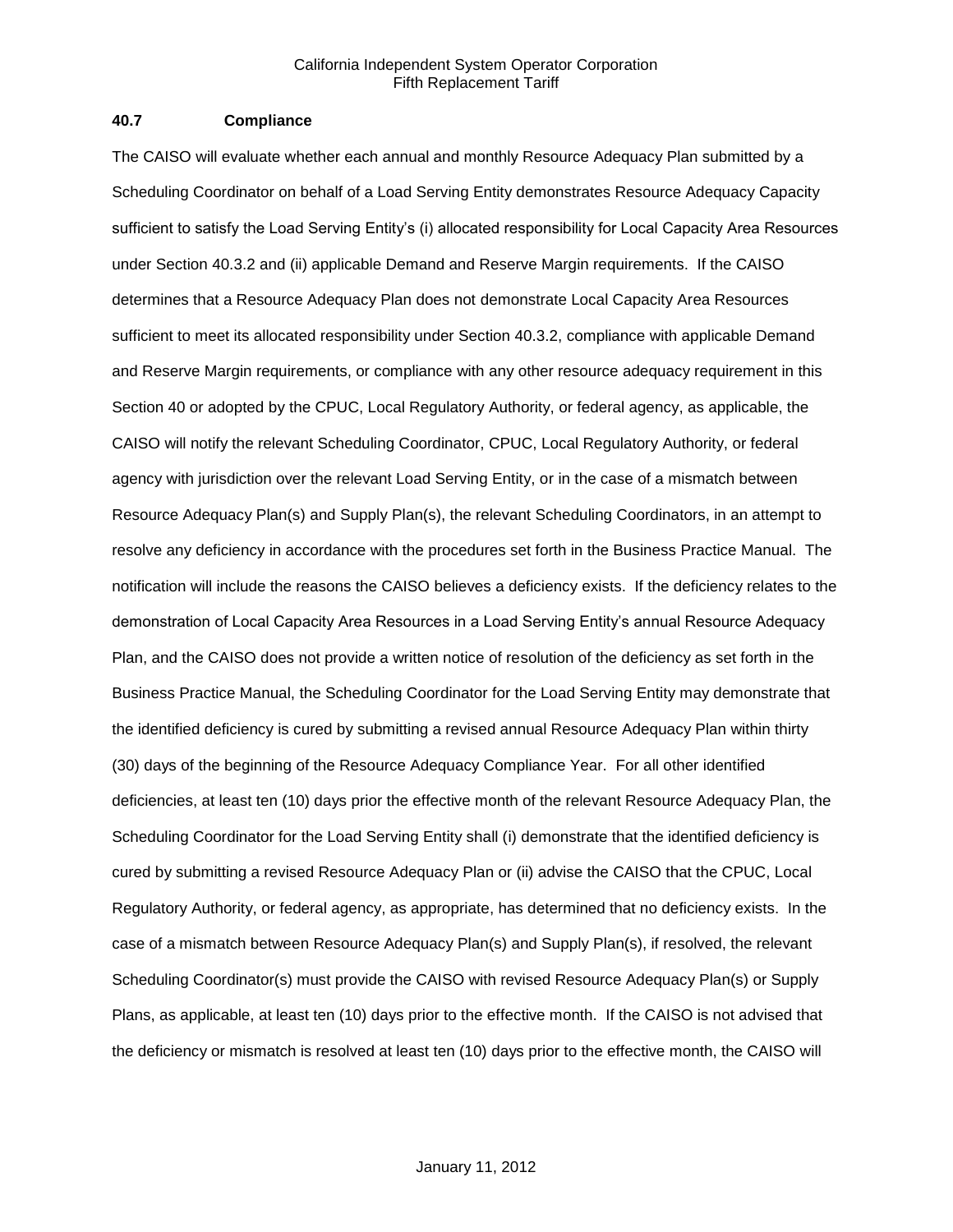use the information contained in the Supply Plan to set the obligations of Resource Adequacy Resources under this Section 40 and/or to assign any costs incurred under this Section 40 and Section 43.

### **40.7.1 Other Compliance Issues**

Scheduling Coordinators representing Generating Units, System Units or System Resources supplying Resource Adequacy Capacity that fail to provide the CAISO with an annual or monthly Supply Plan, as applicable, as set forth in Section 40.7, shall be subject to Section 37.6.1. Further, Scheduling Coordinators representing Generating Units, System Units or System Resources supplying Resource Adequacy Capacity that fail to provide the CAISO with information required for the CAISO to determine Net Qualifying Capacity shall not be eligible for inclusion in the Net Qualifying Capacity annual report under Section 40.4.2 for the next Resource Adequacy Compliance Year and shall be subject to any applicable Sanctions under Section 37.6.1.

### **40.7.2 Penalties For Non-Compliance**

The failure of a Resource Adequacy Resource or Resource Adequacy Capacity to be available to the CAISO in accordance with the requirements of this Section 40 and the failure to operate a Resource Adequacy Resource by placing it online or in a manner consistent with a submitted Bid or Generated Bid shall be subject to the applicable Sanctions set forth in Section 37.2.4. However, any failure of the Resource Adequacy Resource to satisfy any obligations prescribed under this Section 40 during a Resource Adequacy Compliance Year for which Resource Adequacy Capacity has been committed to a Load Serving Entity shall not limit in any way, except as otherwise established under Section 40.4.5 or requirements of the CPUC, Local Regulatory Authority, or federal agency, as applicable, the ability of the Load Serving Entity to whom the Resource Adequacy Capacity has been committed to use such Resource Adequacy Capacity for purposes of satisfying the resource adequacy requirements of the CPUC, Local Regulatory Authority, or federal agency, as applicable. In addition, a Reserve Sharing LSE shall not be subject to any sanctions, penalties, or other compensatory obligations under this Section 40 on account of a Resource Adequacy Resource's satisfaction or failure to satisfy its obligations under this Section 40.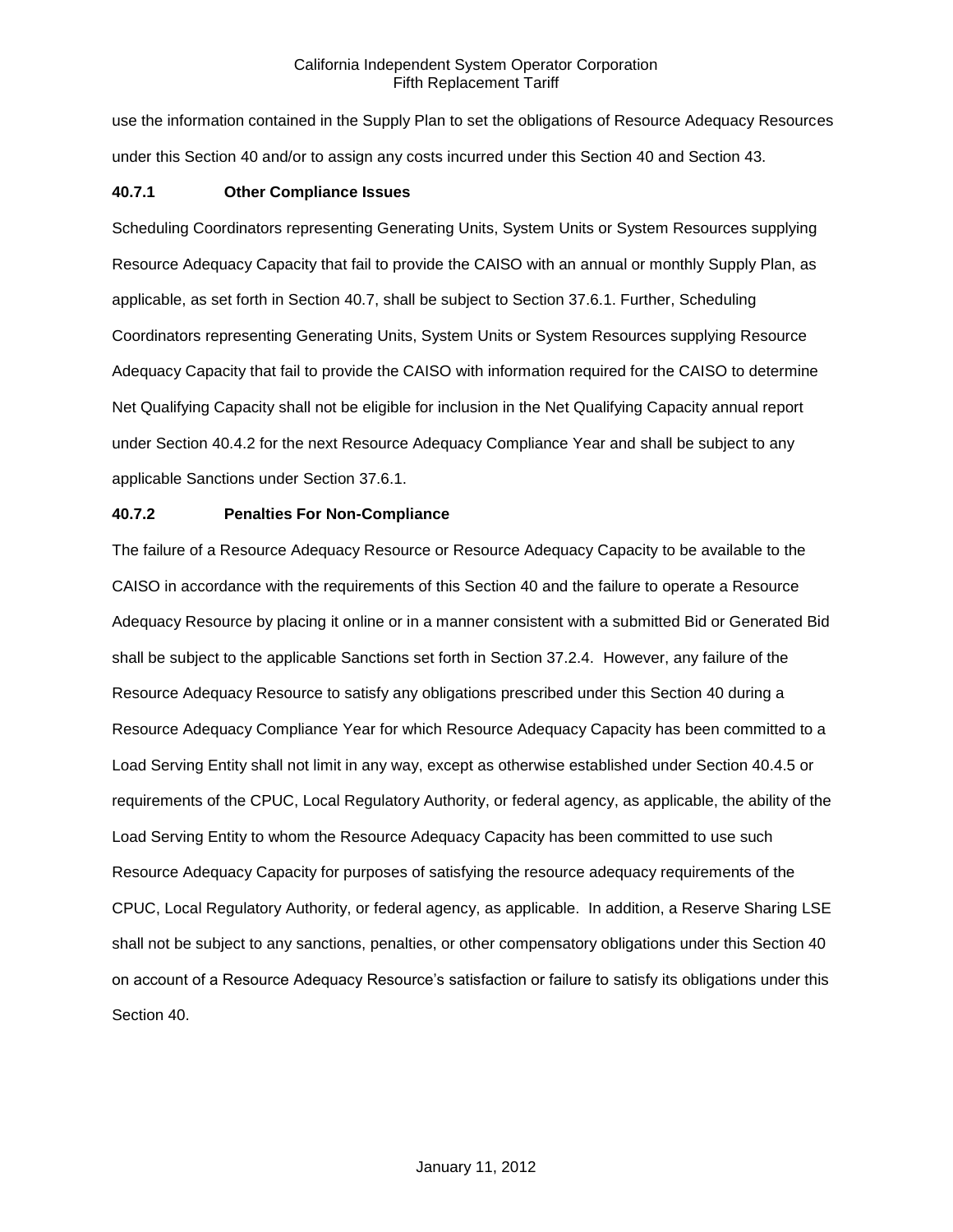# **40.8 CAISO Default Qualifying Capacity Criteria**

### **40.8.1 Applicability**

The criteria in this Section 40.8 shall apply only: (i) where the CPUC or Local Regulatory Authority has not established and provided to the CAISO criteria to determine the types of resources that may be eligible to provide Qualifying Capacity and for calculating Qualifying Capacity for such eligible resource types and (ii) until the CAISO has been notified in writing by the CPUC of its intent to overturn, reject or fundamentally modify the capacity-based framework in CPUC Decisions 04-01-050 (Jan. 10, 2004), 04- 10-035 (Oct. 28, 2004), and 05-10-042 (Oct. 31, 2005). The types of resources specified in this Section 40.8.1 will be eligible to provide Qualifying Capacity to the extent they meet the criteria for each type of resource set forth in this Section 40.8.1.

### **40.8.1.2 Nuclear and Thermal**

Nuclear and thermal Generating Units, other than Qualifying Facilities with effective contracts under the Public Utility Regulatory Policies Act addressed in Section 40.8.1.8 below, must be a Participating Generator or a System Unit. The Qualifying Capacity of nuclear and thermal units, other than Qualifying Facilities addressed in Section 40.8.1.8, will be based on net dependable capacity defined by NERC Generating Availability Data System information.

#### **40.8.1.3 Hydro**

Hydroelectric Generating Units, other than Qualifying Facilities with contracts under the Public Utility Regulatory Policies Act, must be either Participating Generators or System Units. The Qualifying Capacity of a pond or Pumped-Storage Hydro Unit, other than a QF, will be determined based on net dependable capacity defined by NERC GADS minus variable head derate based on an average dry year reservoir level. The Qualifying Capacity of a pond or Pumped-Storage Hydro Unit that is a QF will be determined based on historic performance during the hours of noon to 6:00 p.m., using a three-year rolling average.

The Qualifying Capacity of all run-of-river hydro units, including Qualifying Facilities, will be based on net dependable capacity defined by NERC GADS minus an average dry year conveyance flow, stream flow, or canal head derate. As used in this section, average dry year reflects a one-in-five year dry hydro scenario (for example, using the 4th driest year from the last 20 years on record).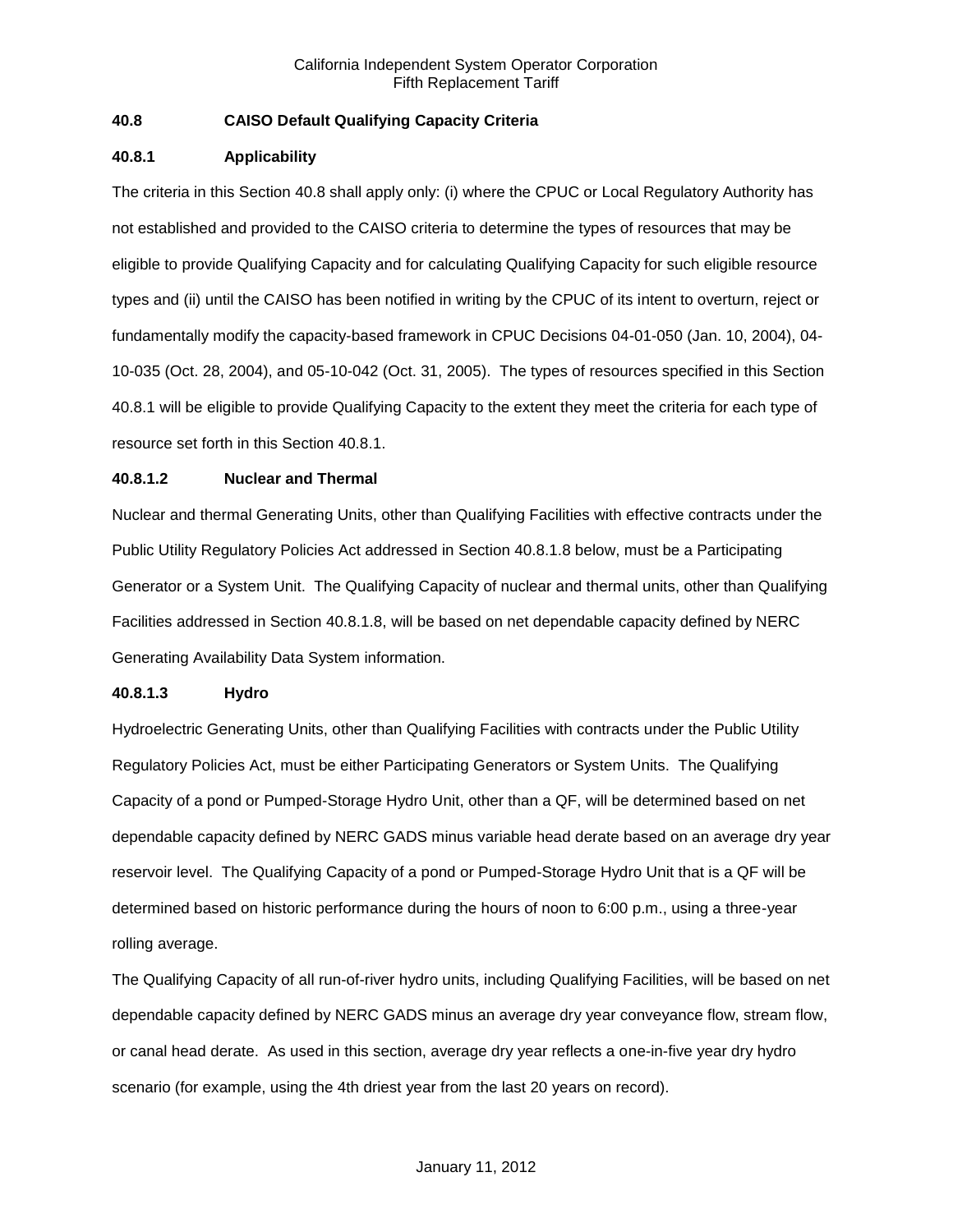### **40.8.1.4 Unit-Specific Contracts**

Unit-specific contracts with Participating Generators or System Units will qualify as Resource Adequacy Capacity subject to the verification that the total MW quantity of all contracts from a specific unit do not exceed the total Net Qualifying Capacity (MW) consistent with the Net Qualifying Capacity determination for that unit.

### **40.8.1.5 Contracts with Liquidated Damage Provisions**

Firm Energy contracts with liquidated damages provisions, as generally reflected in Service Schedule C of the Western Systems Power Pool Agreement or the Firm LD product of the Edison Electric Institute pro forma agreement, or any other similar firm Energy contract that does not require the seller to source the Energy from a particular unit, and specifies a delivery point internal to the CAISO Balancing Authority Area entered into before October 27, 2005 shall be eligible to count as Qualifying Capacity until the end of 2008. A Scheduling Coordinator, however, cannot have more than twenty-five percent (25%) of its portfolio of Qualifying Capacity met by contracts with liquidated damage provisions for 2008.

### **40.8.1.6 Wind and Solar**

As used in this Section, wind units are those wind generating Units without backup sources of Generation and solar units are those solar generating Units without backup sources of Generation. Wind and solar units, other than Qualifying Facilities with effective contracts under the Public Utility Regulatory Policies Act, must be Participating Intermittent Resources or subject to availability provisions of Section 40.6.4.3.4.

The Qualifying Capacity of all wind or solar units, including Qualifying Facilities, for each month will be based on their monthly historic performance during that same month during the hours of noon to 6:00 p.m., using a three-year rolling average. For wind or solar units with less than three years operating history, all months for which there is no historic performance data will utilize the monthly average production factor of all units (wind or solar, as applicable) within the TAC Area, or other production data from another area determined by the CAISO to be appropriate if the unit is not within a TAC Area, in which the generating unit is located.

#### **40.8.1.7 Geothermal**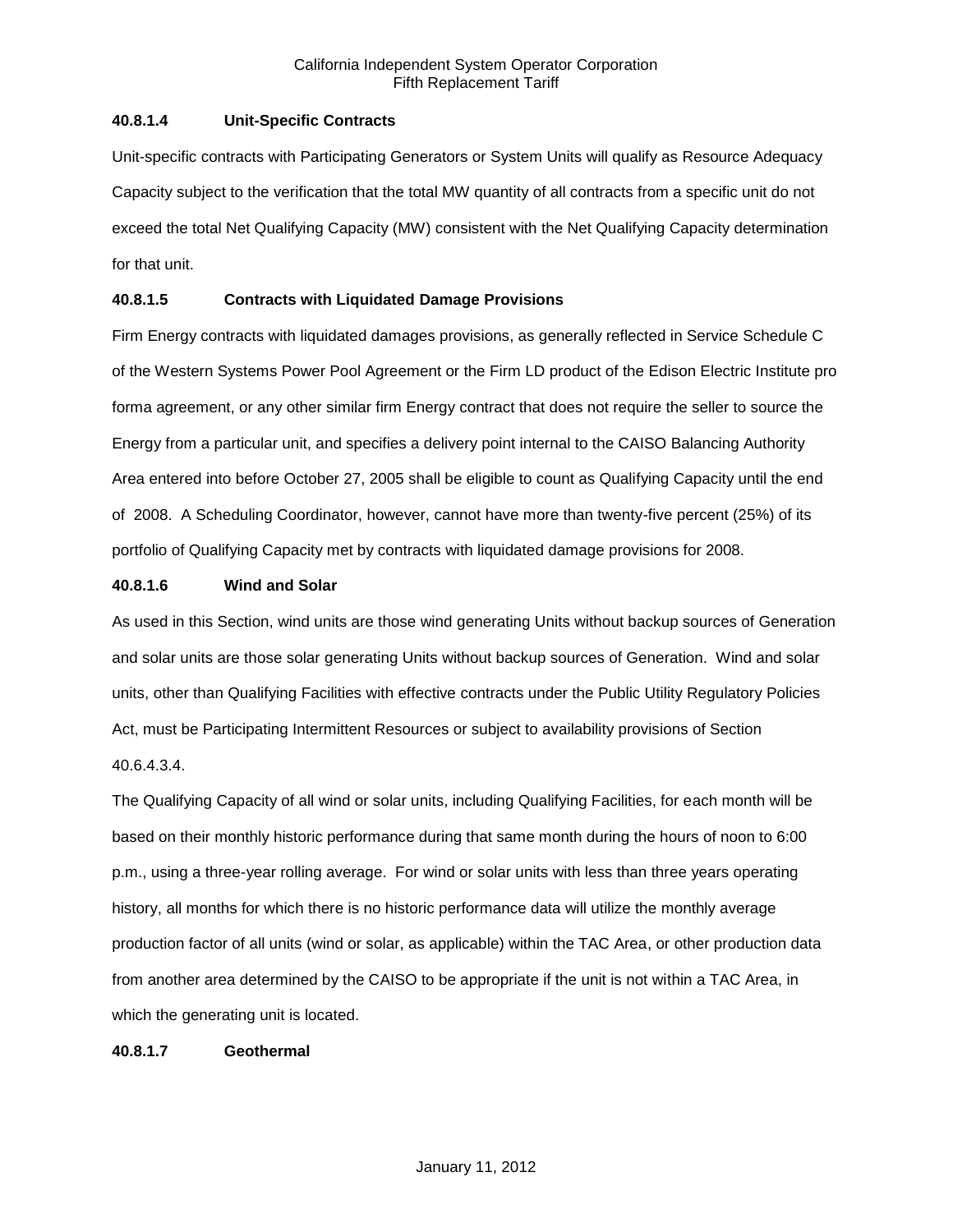Geothermal Generating Units, other than Qualifying Facilities addressed in Section 40.8.1.8, must be Participating Generators or System Units. The Qualifying Capacity of geothermal units, other than Qualifying Facilities addressed in Section 40.8.1.8, will be based on NERC GADS net dependable capacity minus a derate for steam field degradation.

### **40.8.1.8 Treatment of Qualifying Capacity for Qualifying Facilities**

Qualifying Facilities must be subject to an effective Participating Generator Agreement or QF Participating Generator Agreement or must be System Units, unless they have a PURPA contract. Except for hydro, wind, and solar Qualifying Facilities addressed pursuant to Sections 40.8.1.3 and 40.8.1.6, the Qualifying Capacity of Qualifying Facilities under PURPA contracts, will be based on historic monthly Generation output during the hours of noon to 6:00 p.m. (net of Self-provided Load) during a three-year rolling average.

### **40.8.1.9 Participating Loads**

The Qualifying Capacity of Participating Loads shall be the average reduction in Demand over a threeyear period on a per Dispatch basis or, if the Load does not have three years of performance history, based on comparable evaluation data using similar programs. Loads of Participating Loads must be available at least 48 hours, and if the Loads can only be dispatched for a maximum of two hours per event, then only 0.89 percent of a Scheduling Coordinator's portfolio may be made up of such Loads.

# **40.8.1.10 Jointly-Owned Facilities**

A jointly-owned facility must be either a Participating Generator or a System Unit. The Qualifying Capacity for the entire facility will be determined based on the type of resource as described elsewhere in this Section 40.8.1. In addition, the Scheduling Coordinator must provide the CAISO with a demonstration of its entitlement to the output of the jointly-owned facility's Qualified Capacity and an explanation of how that entitlement may change if the facility's output is restricted.

### **40.8.1.11 Facilities under Construction**

The Qualifying Capacity for facilities under construction will be determined based on the type of resource as described elsewhere in this Section 40.8. In addition, the facility must have been in commercial operation for no less than one month to be eligible to be included as a Resource Adequacy Resource in a Scheduling Coordinator's monthly Resource Adequacy Plan.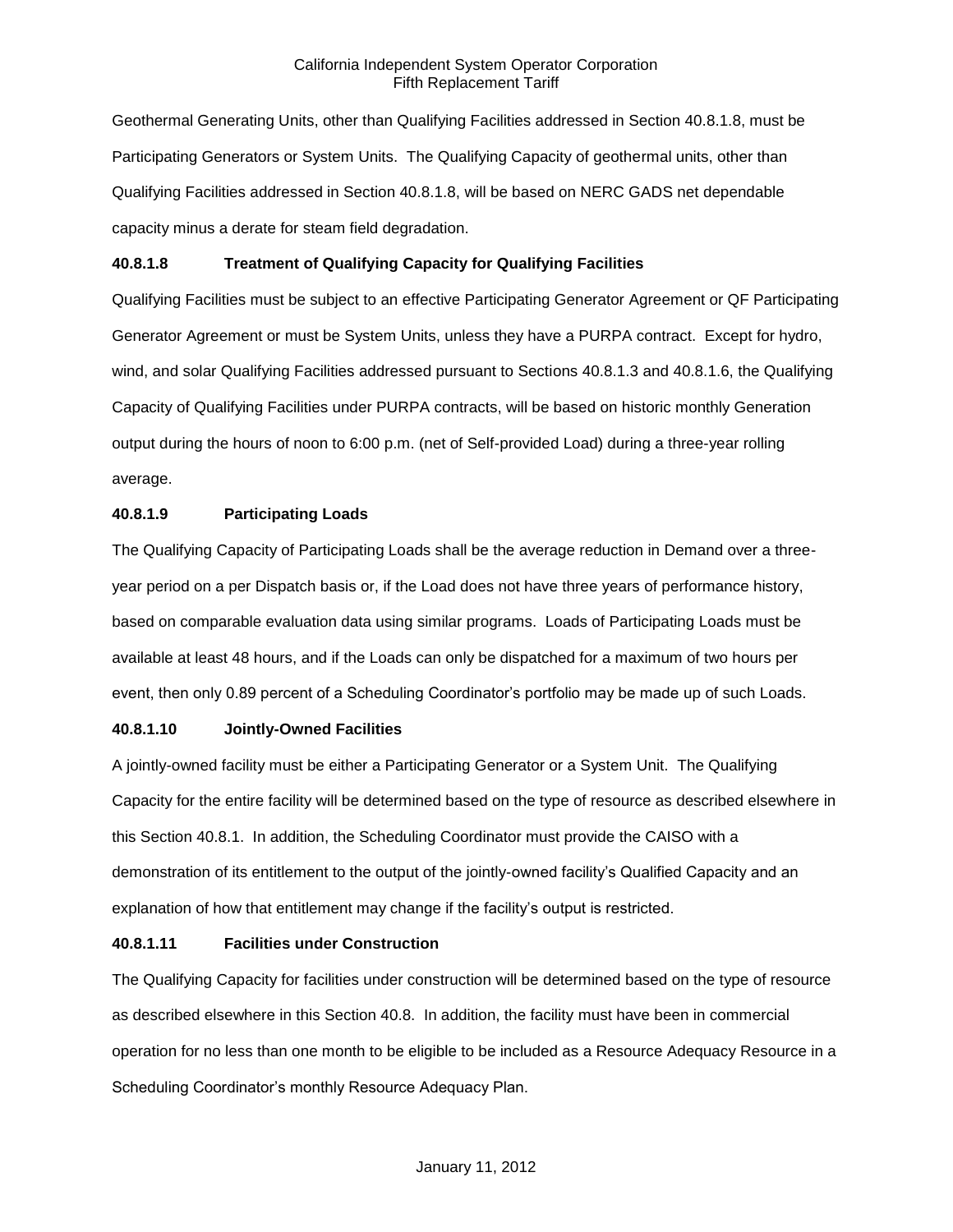### **40.8.1.12 System Resources and Pseudo-Ties**

#### **40.8.1.12.1 Dynamic System Resources and Pseudo-Ties**

Dynamic System Resources and Pseudo-Ties of Generating Units to the CAISO Balancing Authority Area shall be treated similar to resources within the CAISO Balancing Authority Area, except with respect to the deliverability screen under Section 40.4.6.1 and with respect to the limitation on the Qualifying Capacity of wind and solar resources set forth in Section 40.8.1.6. However, eligibility as a Resource Adequacy Resource is contingent upon a showing by the Scheduling Coordinator that the Dynamic System Resource or Pseudo-Tie of a Generating Unit to the CAISO Balancing Authority Area has secured transmission through any intervening Balancing Authority Areas for the Operating Hours that cannot be curtailed for economic reasons or bumped by higher priority transmission and that the Load Serving Entity for which the Scheduling Coordinator is submitting Demand Bids has an allocation of import capacity at the import Scheduling Point under Section 40.4.6.2 that is not less than the Resource Adequacy Capacity provided by the Dynamic System Resource or Pseudo-Tie of a Generating Unit to the CAISO Balancing Authority Area.

#### **40.8.1.12.2 Non-Dynamic System Resources**

For Non-Dynamic System Resources, the Scheduling Coordinator must demonstrate that the Load Serving Entity for which the Scheduling Coordinator is scheduling Demand has an allocation of import capacity at the import Scheduling Point under Section 40.4.6.2 that is not less than the Resource Adequacy Capacity from the Non-Dynamic System Resource. The Scheduling Coordinator must also demonstrate that the Non-Dynamic System Resource is covered by Operating Reserves, unless unit contingent, in the sending Balancing Authority Area. Eligibility as Resource Adequacy Capacity is contingent upon a showing by the Scheduling Coordinator of the System Resource that it has secured transmission through any intervening Balancing Authority Areas for the Operating Hours that cannot be curtailed for economic reasons or bumped by higher priority transmission. With respect to Non-Dynamic System Resources, any inter-temporal constraints, such as multi-hour run blocks, must be explicitly identified in the monthly Resource Adequacy Plan, and no constraints may be imposed beyond those explicitly stated in the plan.

#### **40.8.1.13 Proxy Demand Resources**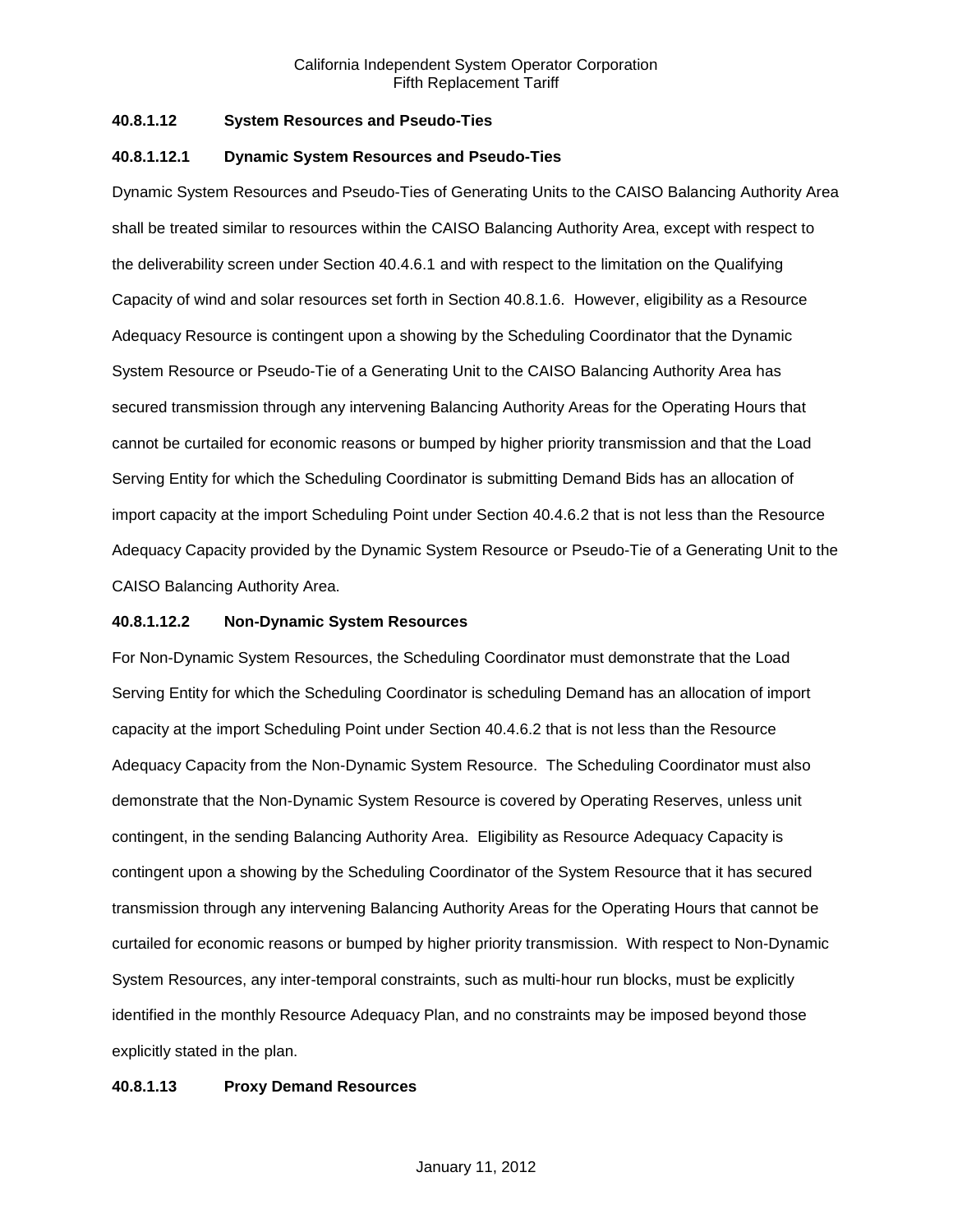The Qualifying Capacity of a Proxy Demand Resource, for each month, will be based on the resource's average monthly historic demand reduction performance during that same month during the Availability Assessment Hours, as described in Section 40.9.3, using a three-year rolling average. For a Proxy Demand Resource with fewer than three years of performance history, for all months for which there is no historic data, the CAISO will utilize a monthly megawatt value as certified and reported to the CAISO by the Demand Response Provider; otherwise, where available, the CAISO will use the average of historic demand reduction performance data available, by month, for a Proxy Demand Resource. Proxy Demand Resources must be available at least four (4) hours per month in which they are eligible to provide RA Capacity and must be dispatchable for a minimum of thirty (30) minutes per event within each of those months.

### **40.9. Availability Standards And Payment; Non-Availability Charges**

### **40.9.1 General**

Except for the exemptions specified in Section 40.9.2, the CAISO will track the availability of Resource Adequacy Capacity during the Availability Assessment Hours of each month, as specified in Section 40.9.3, in order to determine the amount of Resource Adequacy Capacity that was available to the CAISO. Each non-exempt Resource Adequacy Resource will be subject to the Availability Standards determined in accordance with either Section 40.9.4 or 40.9.7, whichever is applicable, for each month during each Resource Adequacy Compliance Year, starting with the 2010 Resource Adequacy Compliance Year. Scheduling Coordinators for Resource Adequacy Resources will be subject to Non-Availability Charges or Availability Incentive Payments as specified in either Section 40.9.4 or Section 40.9.7, whichever is applicable. MW values or percentages used by the CAISO in this Section 40.9 will be calculated to no less than two decimal places.

#### **40.9.2 Exemptions**

The following exemptions apply to the CAISO's Availability Standards program of this Section 40.9:

(1) Resources with a Pmax less than one (1.0) MW will not be used to determine Availability Standards, will not be subject to Non-Availability Charges or Availability Incentive Payments, and will not be subject to the additional Outage reporting requirements of this Section 40.9.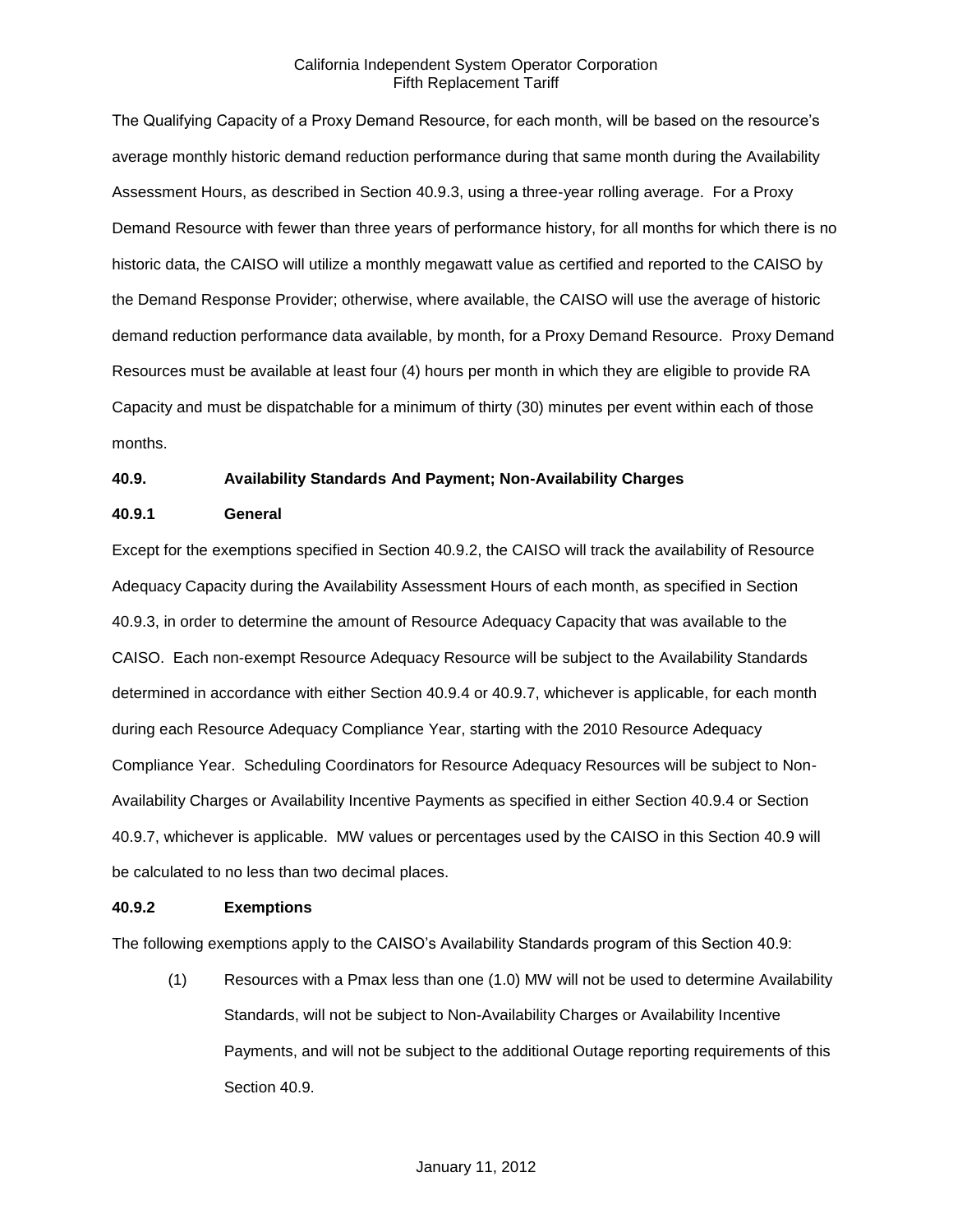- (2) Capacity under a resource specific power supply contract that existed prior to June 28, 2009 and Resource Adequacy Capacity that was procured under a contract that was either executed or submitted to the applicable Local Regulatory Authority for approval prior to June 28, 2009, and is associated with specific Generating Units or System Resources, will not be subject to Non-Availability Charges or Availability Incentive Payments. Such contracted Resource Adequacy Capacity, except for non Resource-Specific System Resources, will be included in the development of Availability Standards and will be subject to any Outage reporting requirements necessary for this purpose. The exemption will apply only for the initial term of the contract and to the MW capacity quantity and Resource Adequacy Resources specified in the contract prior to June 28, 2009. The exemption shall terminate upon the conclusion of the initial contract term. Exempt contracts may be re-assigned or undergo novation on or after June 28, 2009, but the exemption shall not apply for any extended contract term, increased capacity quantity or additional resource(s) beyond those specified in the contract prior to June 28, 2009. Scheduling Coordinators for Resource Adequacy Resources subject to these contracts will be required to certify the start date of the contract, the expiration date, the Resource ID(s), and the amount of Resource Adequacy Capacity associated with each Resource ID included in the contract. For Resource Adequacy Resources whose Qualifying Capacity value is determined by historical output, the capacity under a resource specific power supply contract or Resource Adequacy Capacity that was procured under a contract that was either executed or submitted to the applicable Local Regulatory Authority for approval that meets the requirements in this subsection (2) will not be subject to Non-Availability Charges or Availability Incentive Payments, except that the deadline date for either type of contract shall be August 22, 2010 instead of June 28, 2009.
- (3) For a contract entered into prior to June 28, 2009 that provides for the amount of Resource Adequacy Capacity to increase during the original term of the contract, based on a ratio of the Resource Adequacy Resource's output or due to an addition of capacity,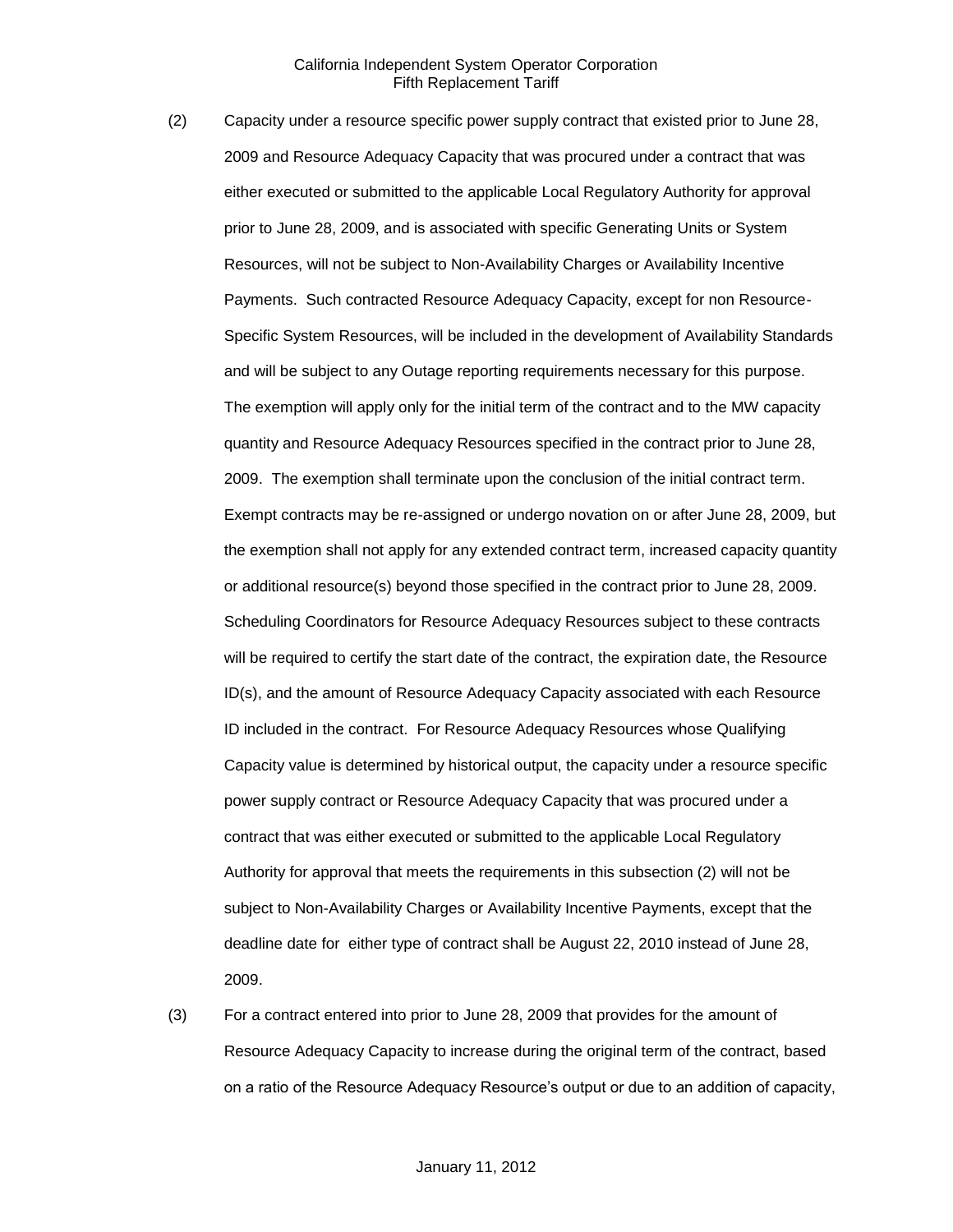the exemption provided in subsection (2) of this Section 40.9.2 will apply to the additional capacity allowed under the contract; provided that the capacity increase (i) is expressly contained in the provisions of the contract, (ii) occurs during the primary term of the contract; and (iii) does not result from contract extensions or other amendments to the original terms and conditions of the contract. Scheduling Coordinators for Resource Adequacy Resources subject to contracts that provide for such capacity increases or additions must include in their certification, in addition to the requirements of subsection (2) of this Section 40.9.2, (i) the citation to any contract provisions that might entitle them to increased exempt Resource Adequacy Capacity from the contracted resources during the primary term of the contract; (ii) the amount of additional capacity to which they might be entitled; and (iii) the actual effective date of the capacity increase. If the actual amount of capacity and/or the actual effective date of the capacity increase is not known at the time of the initial certification, the Scheduling Coordinator shall provide a supplemental certification(s) when this information becomes known. For Resource Adequacy Resources whose Qualifying Capacity value is determined by historical output the exemption provided in subsection (2) of this Section 40.9.2 will apply to an increase in the capacity under a resource specific power supply contract or Resource Adequacy Capacity that was procured under a contract that was either executed or submitted to the applicable Local Regulatory Authority for approval that meets the requirements in this subsection (3), except that the deadline date for either type of contract to be exempt shall be August 22, 2010 instead of June 28, 2009.

- (4) Demand response resources will not be used to determine Availability Standards, will not be subject to Non-Availability Charges or Availability Incentive Payments, and will not be subject to the additional Outage reporting requirements of this Section 40.9.
- (5) Resource Adequacy Capacity provided through contracts for Energy from non-specified resources delivered within the CAISO Balancing Authority Area will not be used to determine Availability Standards, will not be subject to Non-Availability Charges or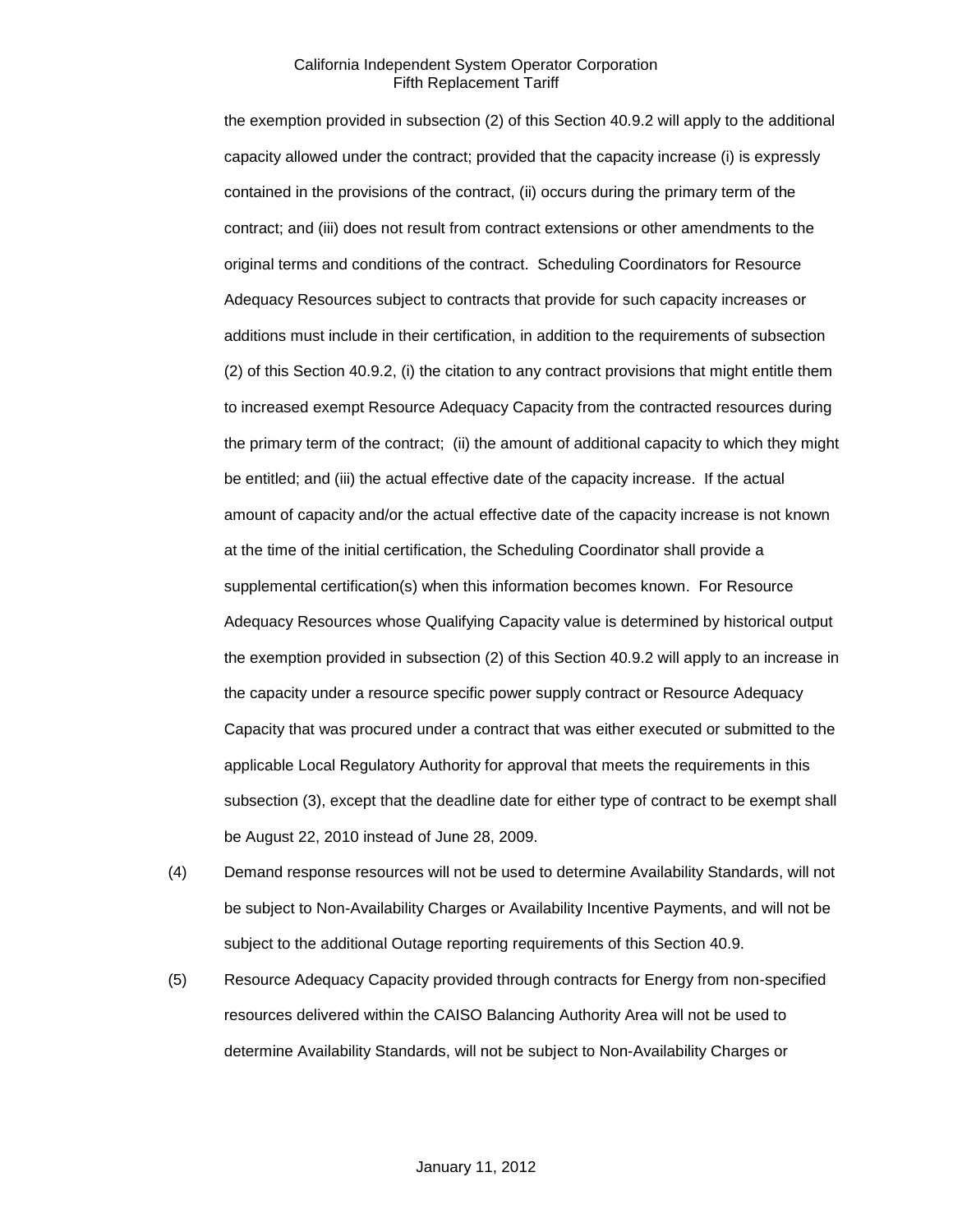Availability Incentive Payments, and will not be subject to the additional Outage reporting requirements of this Section 40.9; and

- (6) Resource Adequacy Resources of a Modified Reserve Sharing LSE or a Load following MSS will be used to determine the Availability Standards and will be subject to any Outage reporting requirements necessary for this purpose. Non-Local Capacity Area Resource Adequacy Resources of a Modified Reserve Sharing LSE or a Load following MSS will not be subject to Non-Availability Charges or Availability Incentive Payments, but those entities shall remain responsible for any other applicable deficiency payments under this CAISO Tariff or the applicable MSS Agreement. (7) Scheduling Coordinators for Qualifying Facilities that are Resource Adequacy Resources shall be exempt from the Outage reporting requirements of Section 40.9 if the resource provides Resource Adequacy Capacity under an existing agreement for Regulatory Must-Take Generation that is exempt from the application of Non-Availability Charges and Availability Incentive Payments pursuant to Section 40.9.2(2) or 40.9.2(3). This exemption from the Outage reporting requirements of Section 40.9 shall end for each resource when its contract terminates or it is no longer eligible for exemption under Section 40.9.2(2) or 40.9.2(3), or if requested by the Scheduling Coordinator for the resource, whichever is earlier.
- (8) Scheduling Coordinators for Qualifying Facilities that are Resource Adequacy Resources shall be exempt from the Outage reporting requirements of Section 40.9, and will not be subject to Non-Availability Charges or Availability Incentive Payments, if the resource provides Resource Adequacy Capacity pursuant to an existing agreement for Regulatory Must-Take Generation that was executed prior to the August 22, 2010 deadline for exemption under Section 40.9.2(2), and remains in effect pursuant to California Public Utilities Commission Decision 07-09-040 that extended the term of expiring contracts until such time as the new contracts resulting from that decision are available. This exemption from the Outage reporting requirements of Section 40.9, and the Availability Incentive Payments and Non-Availability Charges, shall end for each resource when its contract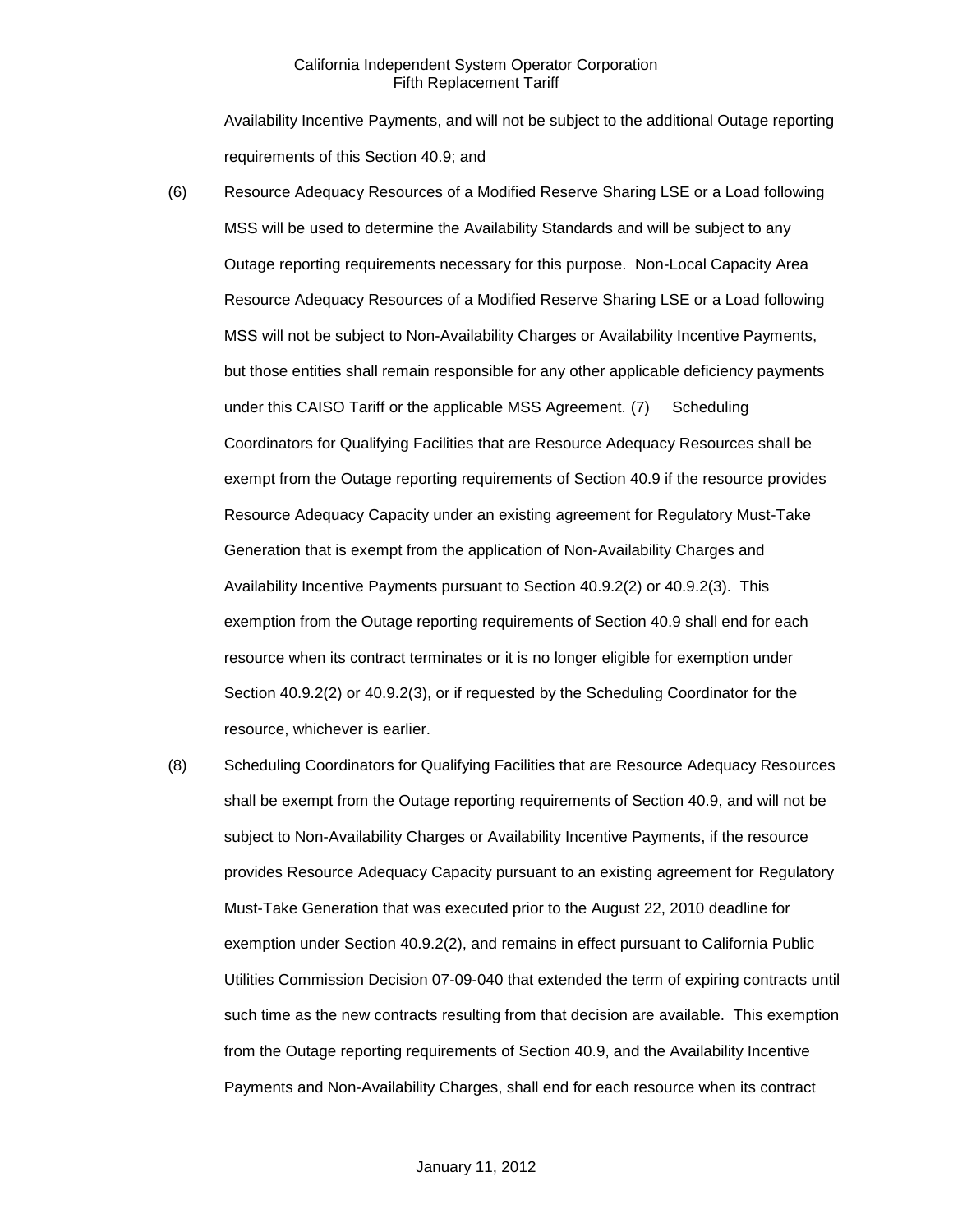terminates or if requested by the Scheduling Coordinator for the resource, whichever is earlier.

Exclusions from the Availability Standards and Outage reporting requirements established in this Section 40.9 are for this Section 40.9 alone and do not affect any other obligation arising under the CAISO Tariff.

#### **40.9.3 Availability Assessment Hours**

The CAISO shall establish Availability Assessment Hours applicable for each month of each Resource Adequacy Compliance Year, which shall be applied starting with Resource Adequacy Compliance Year 2010, in order to assess the extent to which each Resource Adequacy Resource has met the Availability Standards of this Section 40.9. The Availability Assessment Hours shall be a pre-defined set of hours in each month corresponding to the operating periods when high demand conditions typically occur and when the availability of Resource Adequacy Capacity is most critical to maintaining system reliability. The Availability Assessment Hours shall be comprised of five consecutive hours of each non-weekend, nonfederal holiday day. The five hour period will vary by season as necessary such that, based on historical actual load data, the coincident peak load hour typically falls within the five-hour range each day during the month. The CAISO shall annually determine the five hour range for the Availability Assessment Hours for each month of the next Resource Adequacy Compliance year prior to the start of each Resource Adequacy Compliance Year and shall specify them in the Business Practice Manual.

#### **40.9.4 Availability Determinations**

This Section 40.9.4 addresses availability assessment for all Resource Adequacy Capacity, including the Resource Adequacy Capacity of Resource-Specific System Resources, subject to the Section 40.9 Availability Standards program; however, this Section 40.9.4 does not apply to Resource Adequacy Capacity provided by non-Resource-Specific System Resources which are addressed in Section 40.9.7.

### **40.9.4.1 Availability Standard**

The CAISO shall calculate and publish the monthly Availability Standards for Resource Adequacy Compliance Year 2010 no later than forty five (45) days after a FERC order approving this section and by July 1 prior to each Resource Adequacy Compliance Year thereafter. For Resource Adequacy Compliance Year 2010, the monthly Availability Standards applicable to Resource Adequacy Resources subject to this Section 40.9.4 will be based on the historical availability of Resource Adequacy Resources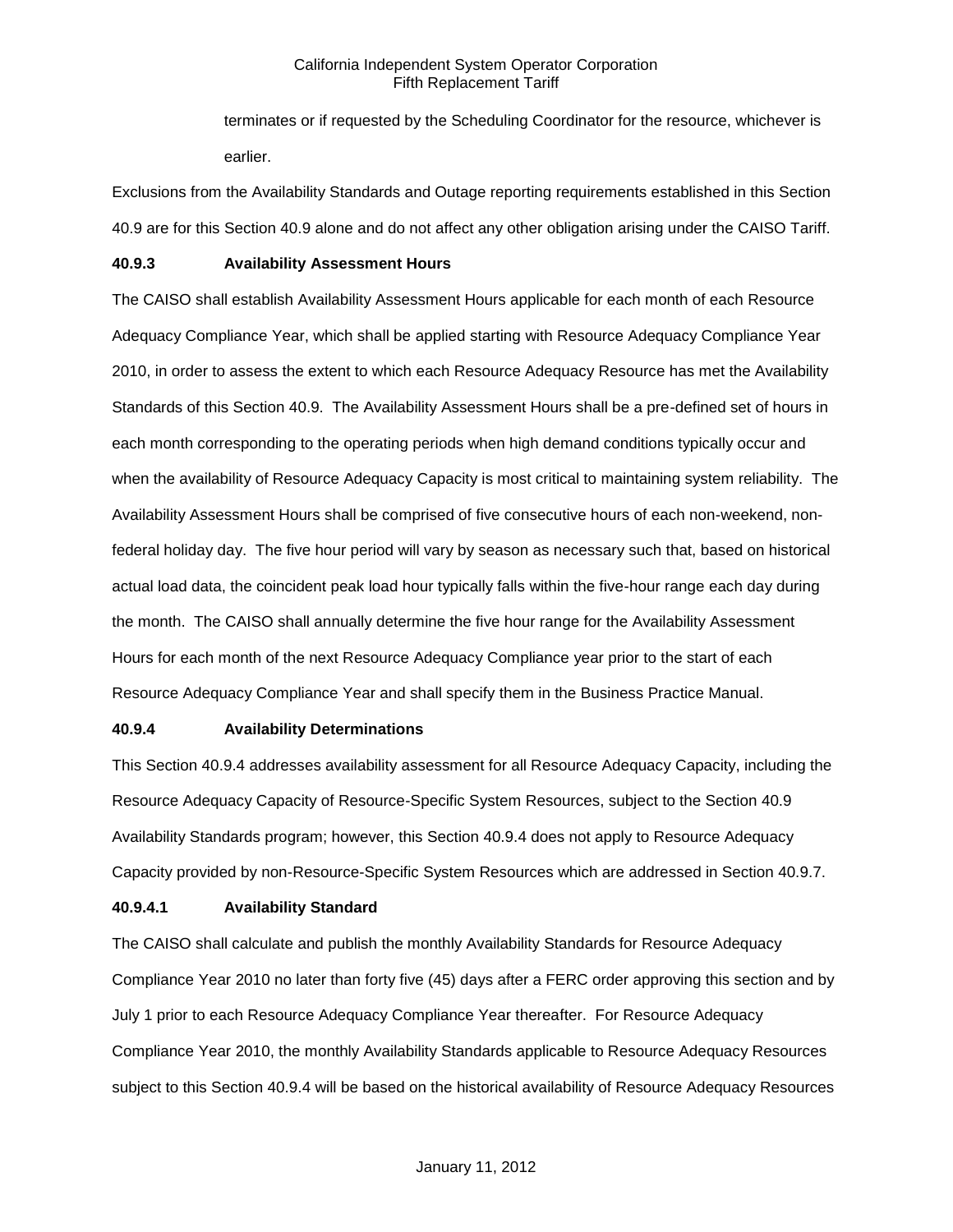during the Availability Assessment Hours of the corresponding months during the period from June 2006 through December 2008. For subsequent years, the monthly Availability Standards will be based on historical availability for the Availability Assessment Hours over the previous three years. Each monthly Availability Standard will be calculated as the sum of the available Resource Adequacy Capacity of the included Resource Adequacy Resources across all the Availability Assessment Hours of the month, divided by the sum of the designated Resource Adequacy Capacity for the same set of hours and resources, and multiplied by 100 to obtain a number between zero (0) and one hundred percent (100%). For the purpose of determining the available Resource Adequacy Capacity in each month, the CAISO will use the Outage information reported in SLIC and, when available, the Outage reports submitted pursuant to Section 40.9.5. To ensure consistency between the calculation of the monthly Availability Standard and the calculation of each resource's monthly availability, the data utilized for both calculations will be in accordance with the provisions of Sections 40.9.4.2. All Resource Adequacy Resources except for the following will be included in the calculation of the Availability Standards:

- (1) Resource Adequacy Resources exempted in Section 40.9.2;
- (2) Non-Resource-Specific System Resources;
- (3) Resources between one (1) MW and ten (10) MW subject to the reporting requirements of Section 40.9.5, until such time that the CAISO has received the outage reports and can begin to utilize the data; and
- (4) Use-Limited Resources for Compliance Year 2010 and 2011.

#### **40.9.4.2 Availability Calculation for a Resource Adequacy Resource**

The CAISO will calculate the monthly availability for each Resource Adequacy Resource subject to this Section 40.9.4 as follows:

The sum of the hourly available Resource Adequacy Capacity of the resource over all Availability Assessment Hours of the month, divided by the sum of the hourly Resource Adequacy Capacity of the resource as designated in the Supply Plan for the resource for those hours, and multiplied by 100 to obtain a number between zero percent (0%) and one hundred percent (100%).

1. A Resource Adequacy Resource will be determined to be less than one hundred percent (100%) available in a given month if it has any Forced Outages or temperature-related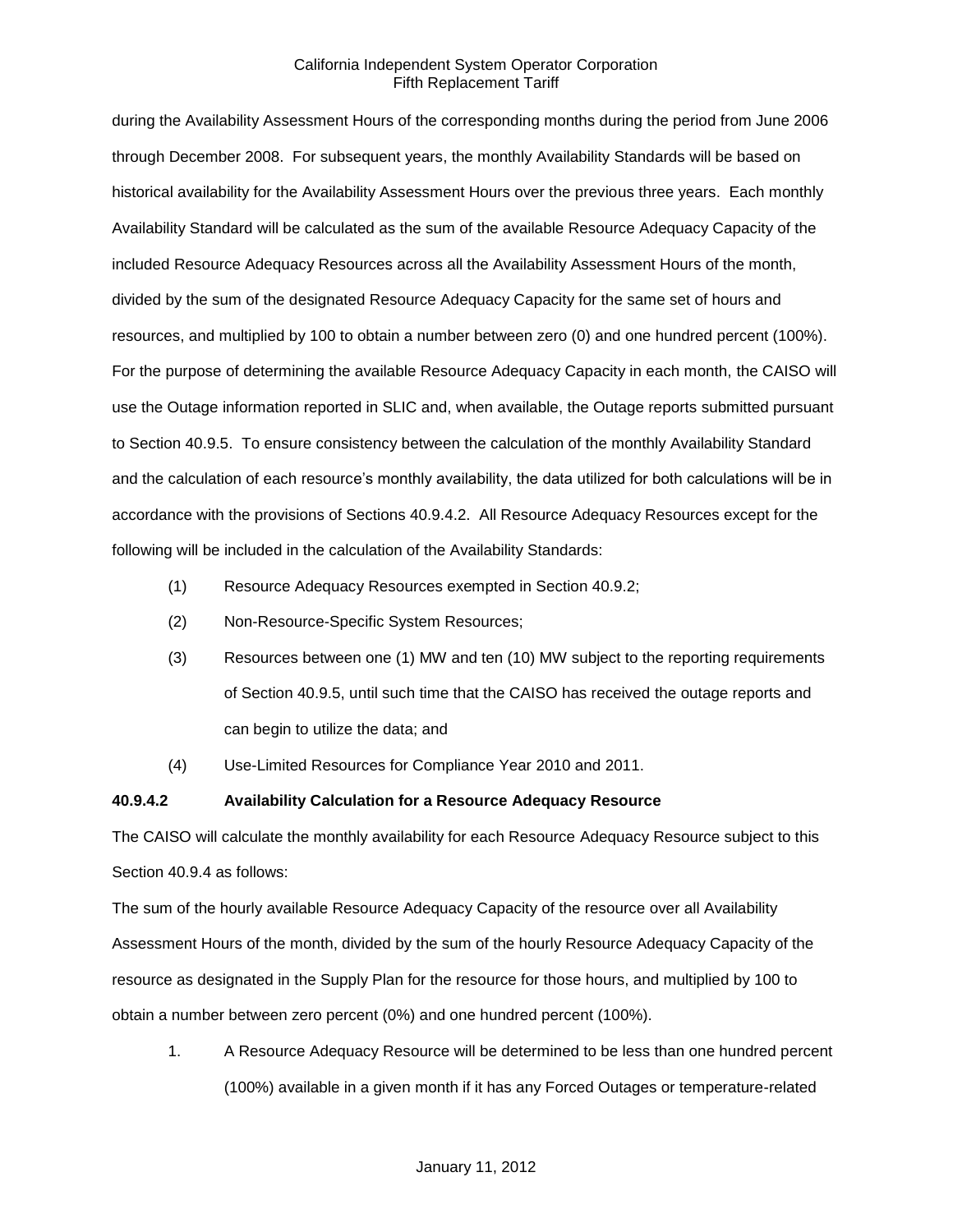ambient de-rates that impact the availability of its designated Resource Adequacy Capacity during the Availability Assessment Hours of that month.

2. For Resource Adequacy Resources whose Qualifying Capacity value is determined by historical output, its hourly available Resource Adequacy Capacity for each Availability Assessment Hour will be determined from three components: the total actual amount of Energy the resource delivered during that hour; Resource Adequacy Capacity of the resource as designated in its Supply Plan; and the resource's Net Qualifying Capacity as reduced for that hour by the same percentage by which any Forced Outages or temperature-related ambient de-rates reduced the resource's capacity from its PMax capacity. If the total actual amount of Energy delivered by the resource in an Availability Assessment Hour is greater than or equal to the amount of Resource Adequacy Capacity designated in the Supply Plan, the hourly available Resource Adequacy Capacity for the hour will equal the resource's Resource Adequacy Capacity as designated in its Supply Plan. If the total actual amount of Energy delivered by the resource in an Availability Assessment Hour is less than the amount of Resource Adequacy Capacity designated in the Supply Plan, the available Resource Adequacy Capacity of the resource for that hour will be the higher of the total actual Energy the resource delivered in that hour or the resource's Net Qualifying Capacity as reduced for that hour by the same percentage by which any Forced Outages or temperature-related ambient de-rates reduced the resource's capacity from its PMax capacity. The Resource Adequacy Capacity for each resource will be determined in accordance with the following formula:

> Hourly Available Resource Adequacy Capacity = Min (RA Capacity, Max (Actual Energy, Proportional Derated Capacity))

Where:

RA Capacity = Resource Adequacy Capacity designated in the Supply Plan Actual Energy = Total actual Energy delivered by the resource in the Availability Assessment Hour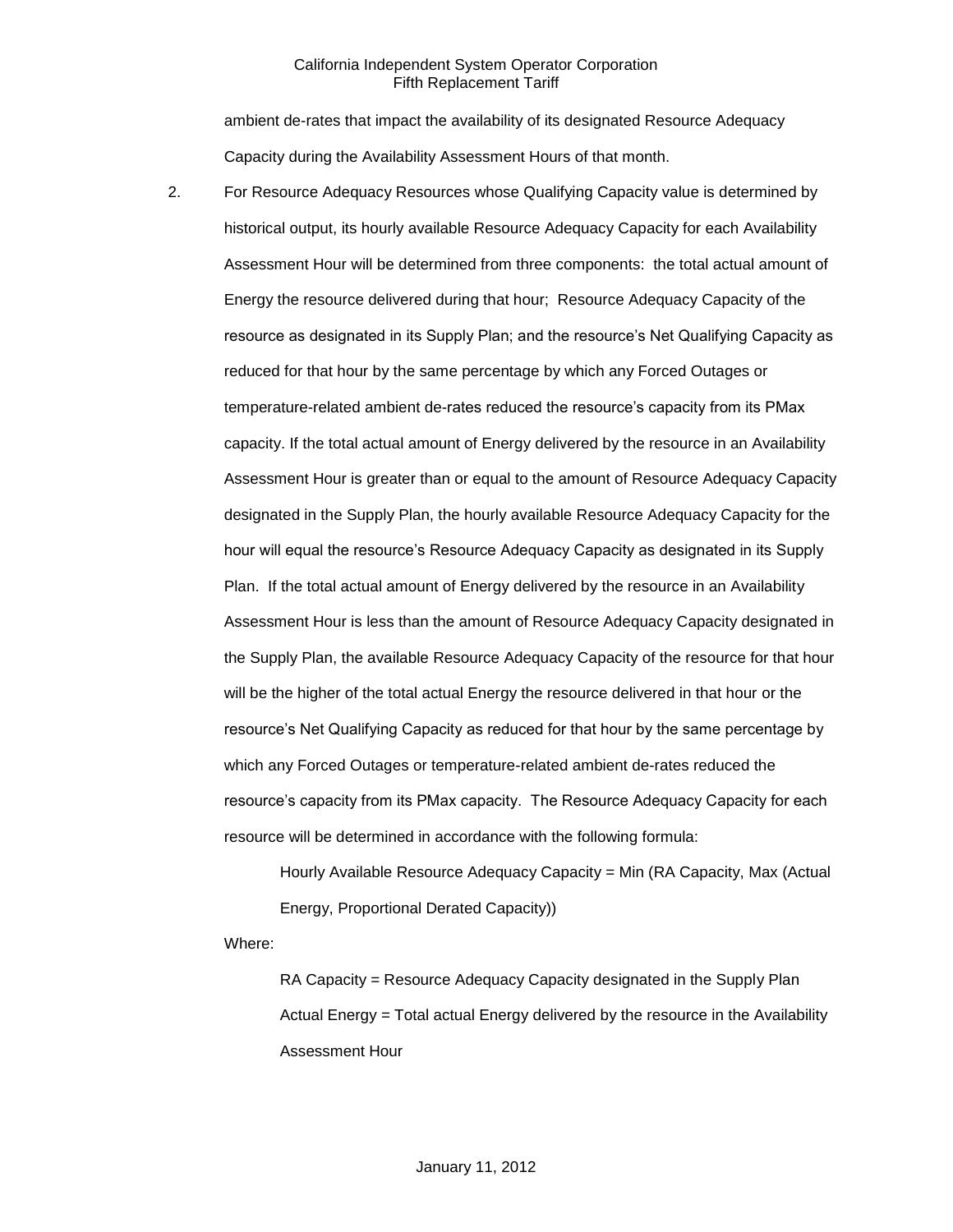Proportional Derated Capacity = Resource's Net Qualifying Capacity as reduced for that hour by the same percentage by which any Forced Outages or temperature-related ambient de-rates reduced the resource's capacity from its PMax capacity

If the SC for the Resource Adequacy Resource requests to convert from a Forced Outage to a Maintenance Outage in accordance with Section 9.3.3, the SC must terminate the existing Forced Outage and submit a new request for a Maintenance Outage. In the event the CAISO rejects the request to convert from a Forced Outage to a Maintenance Outage due to reliability criteria, the Outage will not be converted and the Forced Outage will continue. Outages properly submitted for temperature-related ambient derates for a Use Limited Resource will be counted against its availability only until such time as the Use Limited Resource reaches its energy limit constraint, at which time such Outages or derates will no longer count against the availability of the Use Limited Resource for the relevant month. The start and end times used in calculating the availability of each resource each month will be the Outage time reported in the SLIC system or through the alternative reporting process of Section 40.9.5 for resources not included in the SLIC system.

#### **40.9.4.2.1 Substitute Capacity**

A Scheduling Coordinator may substitute capacity that is not Resource Adequacy Capacity for its Resource Adequacy Capacity that is on a Forced Outage or de-rate in order to mitigate the impact of the Forced Outage or de-rate on its availability calculation. Such substitution will be accepted by the CAISO in accordance with the following procedures.

(1) For Local Capacity Area Resources. A Scheduling Coordinator providing Resource Adequacy Capacity to satisfy a Local Capacity Area requirement may pre-qualify alternate resources by providing a prequalification request in accordance with the form and schedule specified in the Business Practice Manual. If the alternate resource is located at the same bus as the Resource Adequacy Resource it would replace and has similar operational characteristics, the CAISO will approve the pre-qualification request as a substitute resource for use in the subsequent Resource Adequacy Compliance Year. Additionally, when a Local Capacity Area Resource Adequacy Resource subsequently has a Forced Outage or de-rate, the Scheduling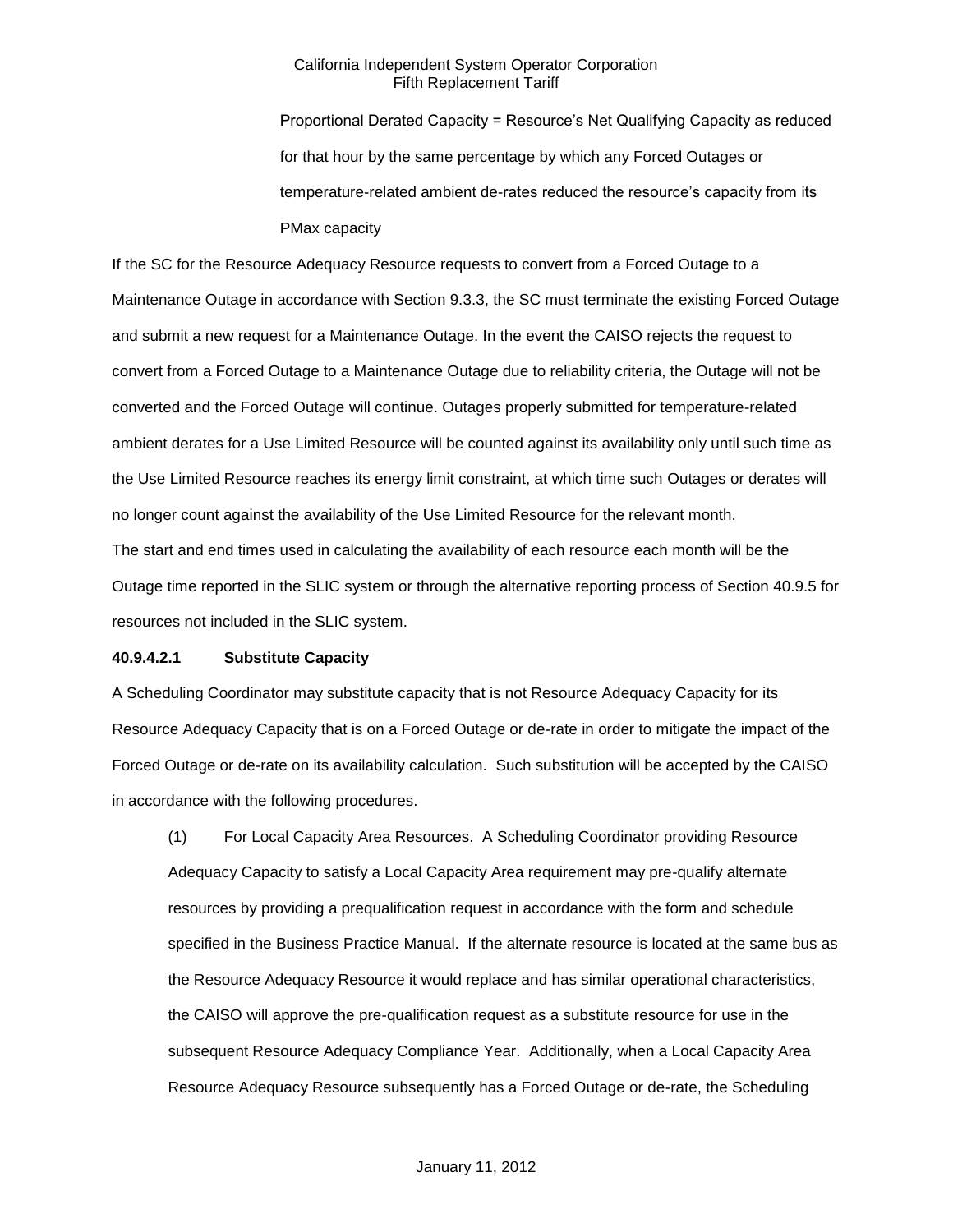Coordinator may, prior to the close of IFM, request to substitute a non-pre-qualified resource. The CAISO will grant the request if the alternate resource is (i) located at the same bus and meets the CAISO's operational needs, or (ii) if not located at the same bus, is located in the same Local Capacity Area, and which meets the CAISO's effectiveness and operational needs, including size of resource, as determined by the CAISO in its reasonable discretion.

(2) Non-Local Capacity Area Resources (Resource Adequacy Resources designated to meet system requirements). If a Resource Adequacy Resource that is not also a Local Capacity Area Resource has an outage that would count against its availability, the Scheduling Coordinator for that resource may, prior to the close of the IFM, request to substitute a non-Resource Adequacy Resource to be used in the place of the original resource. A Scheduling Coordinator for a non-Resource Specific System Resource that has an outage that would count against its availability may, prior to the close of the IFM, request to substitute a non-Resource Adequacy Resource that is internal to the CAISO Balancing Area Authority (which does not include a Pseudo-Tie of a Generating Unit to the CAISO Balancing Authority Area) to be used in the place of the original resource. The CAISO shall approve the request if the substitute resource provides the same MW quantity of deliverable capacity as the original Resource Adequacy Resource.

### **40.9.4.2.2 Accounting for De-Rates**

In accounting for a de-rate of a unit that has not committed one hundred percent (100%) of its Net Qualified Capacity in its Monthly Supply Plan, the CAISO will follow the following principles:

- (1) Any de-rate will be applied first to any non Resource Adequacy Capacity of the resource; and
- (2) Any de-rate to Resource Adequacy Capacity will be applied pro-rata to any contract capacity exempt under Section 40.9.2(2) and any non-exempt Resource Adequacy Capacity commitment from that resource.

## **40.9.5 Outage Reporting**

Scheduling Coordinators for Generating Units or Resource-Specific System Resources that are also Resource Adequacy Resources with a maximum output capability of one (1) MW or more, but which do not meet the requirement to provide information on Forced Outages in accordance with Section 9.3.10,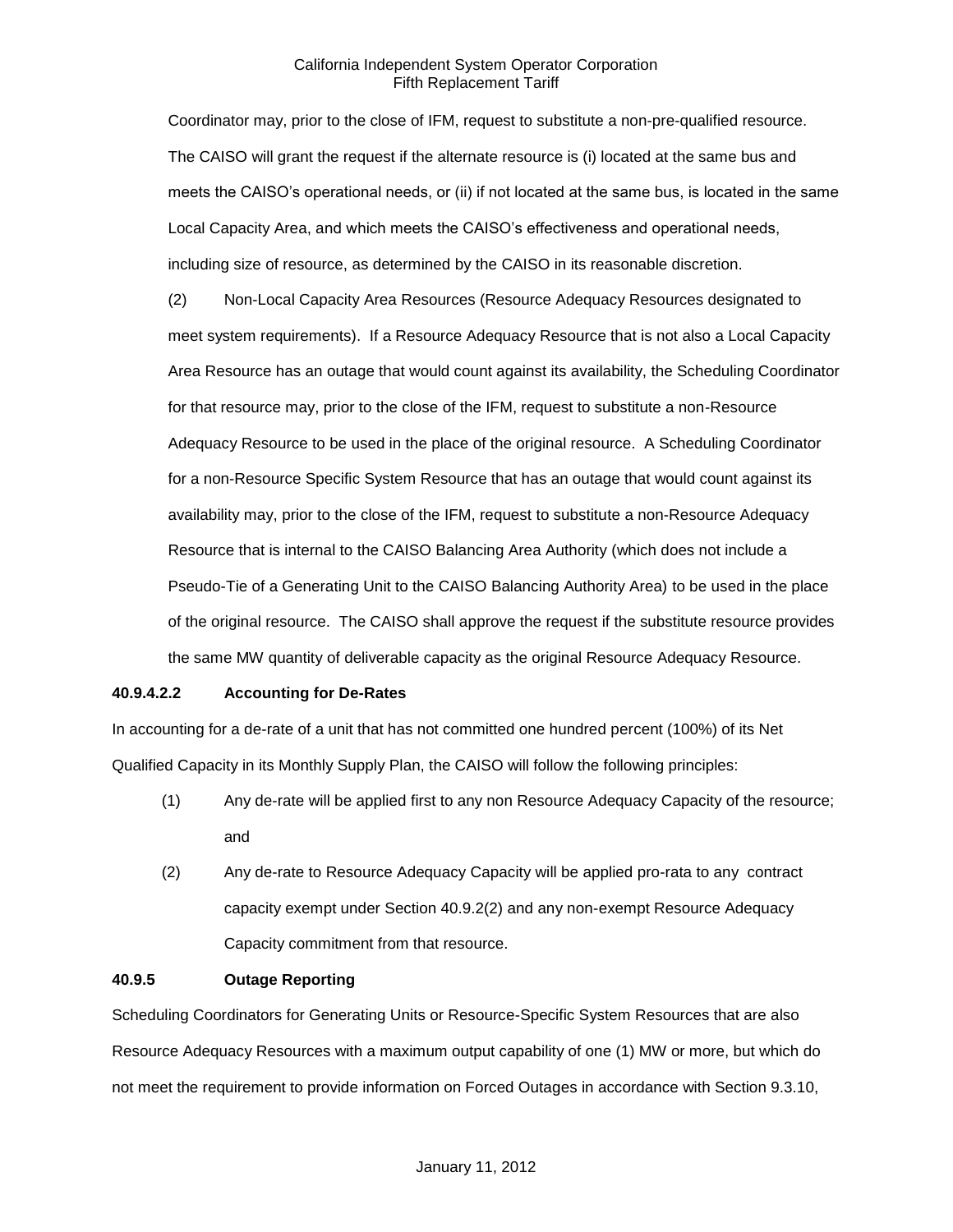shall provide equivalent availability-related information in the form and on the schedule specified in the Business Practice Manuals. This information shall identify all Forced Outages, non-ambient de-rates, and temperature-related ambient de-rates that have occurred over the previous calendar month and shall contain all relevant details needed to enable the CAISO to perform the availability calculation for the resource in accordance with Section 40.9.4, including: the start and end times of any Outages or derates, the MW availability in all Availability Assessment Hours, and the causes of any Forced Outages or de-rates. Scheduling Coordinators for Resource Adequacy Resources whose maximum output capability is ten (10) MW or more shall report Outage-related information in accordance with the reporting obligations in Section 9.3.10.

#### **40.9.6 Non-Availability Charges And Availability Incentive Payments**

A Resource Adequacy Resource that is subject to the availability assessment in accordance with Section 40.9.4 and whose monthly availability calculation under Section 40.9.4.2 is more than two and a half percent (2.5%) below the monthly Availability Standard will be subject to a Non-Availability Charge for the month. A Resource Adequacy Resource subject to Section 40.9.4 whose availability calculation under Section 40.9.4.2 is more than two and a half percent (2.5%) above the monthly Availability Standard will be eligible for an Availability Incentive Payment for the month. For Resources whose Qualifying Capacity is determined by their historical output, the CAISO will calculate but not apply through the settlements process the Non-Availability Charges or Availability Incentive Payments to Trading Days within the three months of January, February, and March 2011.

# **40.9.6.1 Determination of Resource Adequacy Capacity Subject to Non-Availability Charge**

The amount of Resource Adequacy Capacity of a Resource Adequacy Resource subject to the Non-Availability Charge will be determined as follows:

(1) A Resource Adequacy Resource with actual availability calculated in accordance with Section 40.9.4.2 that is less than the Availability Standard minus the tolerance band of two and a half percent (2.5%) for a given month will have the Non-Availability Charge assessed to that portion of its non-exempt Resource Adequacy Capacity determined in accordance with the following formula:

 $P = RA*(S - .025) - X$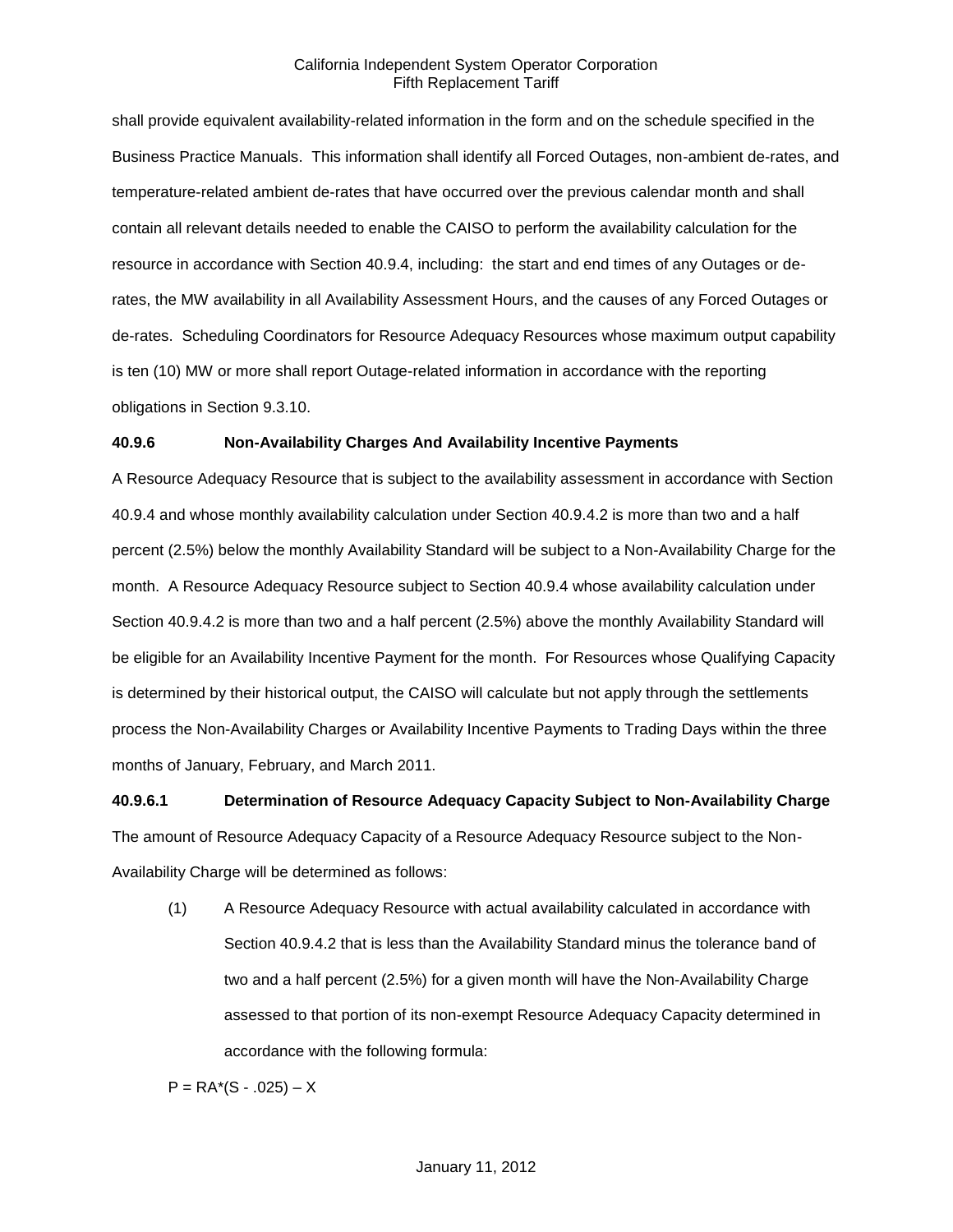Where:

- P = The RA Resource's RA Capacity subject to Non-Availability Charge
- $S =$  Monthly Availability Standard as a fraction, so that  $0 < S < 1.0$
- RA = The RA Resource's RA Capacity (MW) {as designated in its Supply Plan, less any exempt capacity}
- $X =$  The {mean of the} RA Resource's {hourly available RC Capacity over all Availability Assessment Hours of the month (MW).}
- (2) No Non-Availability Charge will be applied when a Resource Adequacy Resource's actual availability, calculated in accordance with Section 40.9.4.2 for a given month, is equal to or greater than the Availability Standard less two and a half percent (2.5%).
- (3) Any Forced Outage, non-ambient de-rate, or temperature-related ambient de-rates of a resource that the CAISO has accepted as a substitute for a Resource Adequacy Resource in accordance with Section 40.9.4.2.1 will be applied in calculating the availability of the Resource Adequacy Resource for which it is substituting.

### **40.9.6.2 Determination of the Non-Availability Charge**

The per-MW Non-Availability Charge rate will be the Monthly CPM Capacity Payment price as specified in Schedule 6 of Appendix F of this CAISO Tariff. The Non-Availability Charge for a Resource Adequacy Resource shall be determined by multiplying the resource's capacity subject to the Non-Availability Charge calculated in accordance with Section 40.9.6.1 by the Non-Availability Charge rate.

### **40.9.6.3 Availability Incentive Payment**

Scheduling Coordinators for Resource Adequacy Resources that achieve monthly availability that is more than two and a half percent (2.5%) above the monthly Availability Standard are eligible to receive the monthly Availability Incentive Payment. This payment will be funded entirely through the monthly Non-Availability Charges assessed for the same month. For each resource eligible for the Availability Incentive Payment, its eligible capacity will be that portion of its designated Resource Adequacy Capacity equal to its actual availability calculated in accordance with Section 40.9.4.2 minus the Availability Standard percent minus two and a half percent (2.5%). The monthly Availability Incentive Payment rate will equal the total Non-Availability Charges assessed for the month divided by the total Resource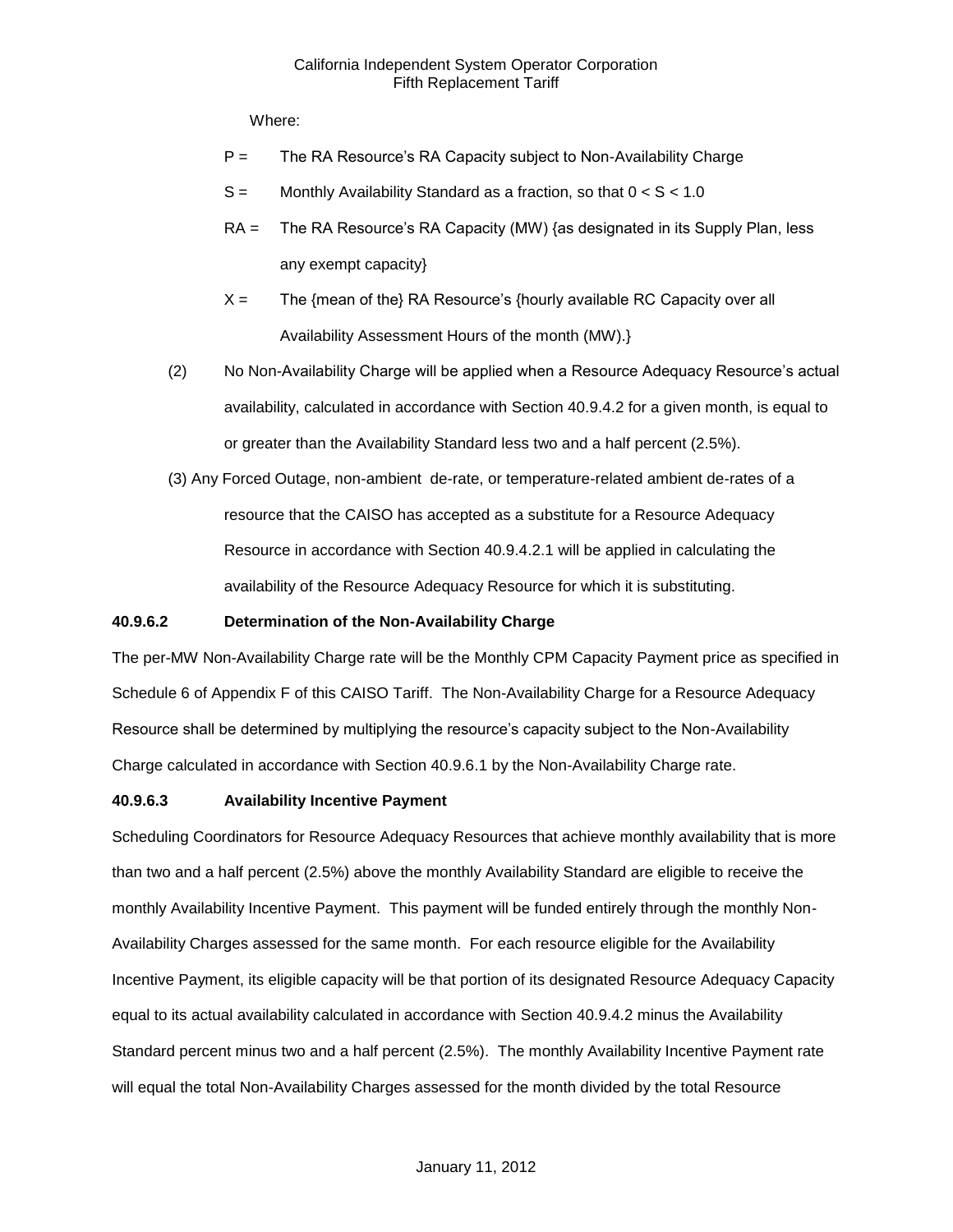Adequacy Capacity eligible to receive the Availability Incentive Payment that month, provided that the Availability Incentive Payment rate shall not exceed three times the Non-Availability Charge rate. The Availability Incentive Payment the CAISO shall pay to each eligible resource will equal the product of its eligible capacity and the Availability Incentive Payment rate. Any remaining Non-Availability Charge funds that are not distributed to eligible Resource Adequacy Resources will be credited against the Real-Time neutrality charge to metered CAISO Demand for that Trade.

#### **40.9.6.4 Monthly Settlement**

The CAISO shall calculate and settle Non-Availability Charges and Availability Incentive Payments on a Trade Month basis so that all Non-Availability Charges collected for a Trade Month are allocated in accordance with Section 40.9.6.3 for that same Trade Month.

### **40.9.7 Assessment For NRS-RA Resources**

Non-Resource-Specific System Resources that provide Resource Adequacy Capacity will comprise a distinct category for purposes of the CAISO's Availability Standards program. This category will utilize the same Availability Standard determined for other Resource Adequacy Resources in accordance with Section 40.9.4.1, but will have its own availability calculations, as well as a separate account for settling Non-Availability Charges and Availability Incentive Payments.

### **40.9.7.1 Availability Standard for NRS-RA Resources**

Through Resource Adequacy Compliance Year 2015, the monthly Availability Standard for the non-Resource-Specific System Resource s that provide Resource Adequacy Capacity will be the Availability Standard determined in accordance with Section 40.9.4.1. Beginning with Resource Adequacy Compliance year 2016, the monthly Availability Standard for the non-Resource-Specific System Resources that provide Resource Adequacy Capacity will be based on historical availability for the Availability Assessment Hours over the previous three years. Each monthly Availability Standard will be calculated as the sum of the available Resource Adequacy Capacity of the included non-Resource-Specific System Resources across all Availability Assessment Hours of the month, divided by the sum of the designated Resource Adequacy Capacity for the same set of hours and resources, and multiplied by one hundred (100) to obtain a number between zero (0) and one hundred (100) percent. For non-Resource-Specific System Resources that provide Resource Adequacy Capacity subject to a Subset-of-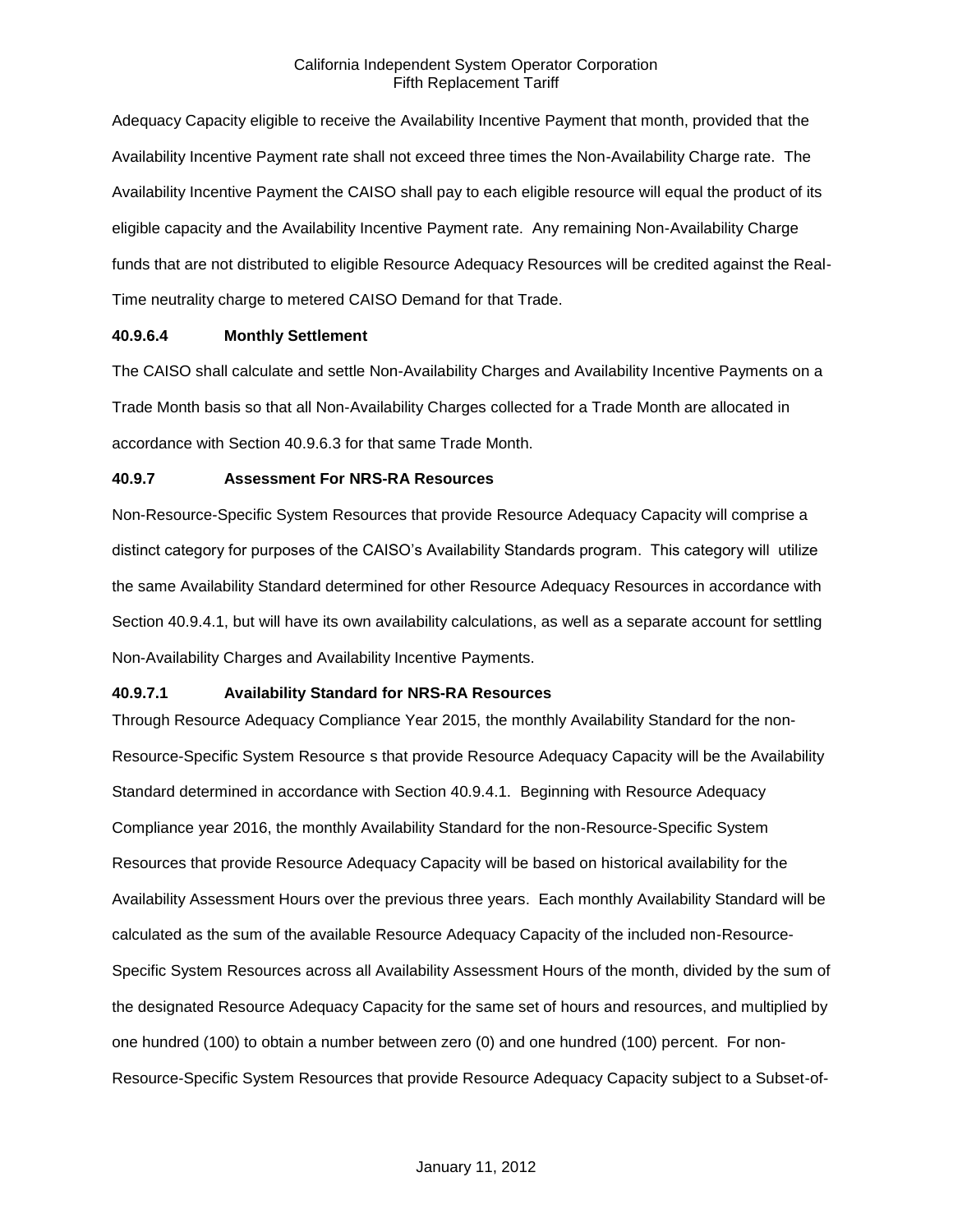Hours Contract, the sum of the available Resource Adequacy Capacity will be based on the Availability Assessment Hours of the month that overlap the hours during which the resource is contractually obligated to make the Resource Adequacy Capacity available to the CAISO. The Availability Standard applicable to a non-Resource Specific System Resource shall not include any hours in which the resource was prohibited by Section 30.8 from bidding across an out-of-service transmission path at its designated Scheduling Point. A non-Resource Specific System Resource providing Resource Adequacy Capacity whose monthly availability calculation under Section 40.9.7.2 is more than two and a half (2.5) percent below the monthly Availability Standard will be subject to a Non-Availability Charge for the month. A non-Resource Specific System Resource providing Resource Adequacy Capacity whose monthly availability calculation under Section 40.9.7.2 is more than two and a half (2.5) percent above the monthly Availability Standard will be eligible for Availability Incentive Payments. Non-Resource-Specific System Resources will not be included in the calculation of the Availability Standards for other Resource Adequacy Resources as determined in Section 40.9.4.

#### **40.9.7.2 Availability Calculation for NRS-RA Resources**

The availability of Resource Adequacy Capacity provided by a non-Resource-Specific System Resource will be calculated as the sum of the MW-hours of the resource's available Resource Adequacy Capacity over all Availability Assessment Hours of the month, divided by the sum of the resource's designated nonexempt hourly Resource Adequacy Capacity for all Availability Assessment Hours, times one hundred (100) to obtain a number between zero (0) and one hundred (100) percent. For non-Resource-Specific System Resources that provide Resource Adequacy Capacity subject to a Subset-of-Hours Contract, the sum of the available Resource Adequacy Capacity will be based on the Availability Assessment Hours of the month that overlap the hours during which the resource is contractually obligated to make the Resource Adequacy Capacity available to the CAISO. The Scheduling Coordinator for Resource Adequacy Capacity provided by non-Resource-Specific System Resources is expected to secure sufficient transmission rights to deliver the Resource Adequacy Capacity to its designated CAISO Scheduling Point. In determining monthly availability of a non-Resource-Specific System Resource under Section 40.9.7.2, any hours in which the resource was prohibited by Section 30.8 from bidding across an out-of-service transmission path at its designated Scheduling Point will be excluded from the calculation.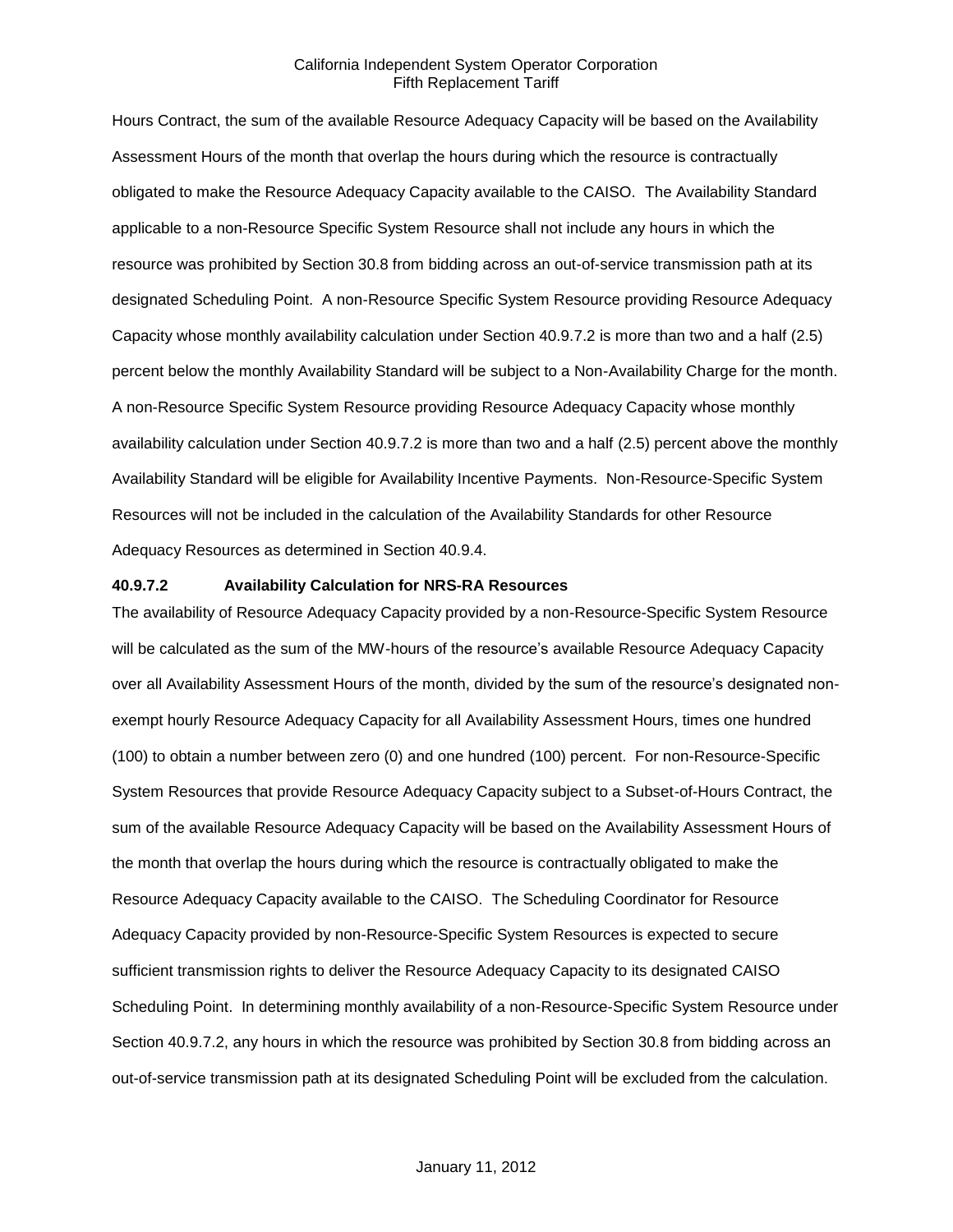Scheduling Coordinators for non-Resource-Specific System Resources must submit a monthly report of such hours occurring under Section 30.8, in the format and manner described in the Business Practice Manual for Reliability Requirements.

# **40.9.7.3 Determination of Non-Availability Charges and Availability Incentive Payments for NRS-RA Resources**

A Non-Resource-Specific System Resource that provides Resource Adequacy Capacity and whose actual availability calculated in accordance with Section 40.9.7.2 is less than the Availability Standard defined in Section 40.9.7.1 minus the tolerance band of two and one-half (2.5) percent for a given month shall be assessed a Non-Availability Charge. This charge for such a resource shall apply to that portion of the resource's designated non-exempt Resource Adequacy Capacity equal to one hundred (100) percent minus the ratio of its actual availability calculated in accordance with Section 40.9.7.2 to the Availability Standard minus two and one-half (2.5) percent. The Non-Availability Charge will then equal the resource's applicable capacity that is subject to Non-Availability Charges multiplied by the a Non-Availability Charge rate equal to the Monthly CPM Capacity Payment price as specified in Schedule 6 of Appendix F of this CAISO Tariff.

Funds collected for Non-Availability Charges pursuant to this Section 40.9.7.3 in a Trade Month will be used to provide Availability Incentive Payments to non-Resource-Specific System Resources providing Resource Adequacy Capacity that exceed the Availability Standard established in Section 40.9.7.1 plus the tolerance band of two and one-half (2.5) percent for that same Trade Month. The funds will be distributed to each such resource in proportion to the resource's share of the total non-exempt Resource Adequacy Capacity provided by non-Resource-Specific System Resources that are eligible for Availability Incentive Payments or the month.

Any Availability Incentive Payment to a non-Resource-Specific System Resource providing Resource Adequacy Capacity under this Section 40.9.7.3 will be capped at three times the Non-Availability Charge rate multiplied by the amount of the resource's non-exempt Resource Adequacy Capacity. Any remaining monthly surplus of Non-Availability Charges from non-Resource-Specific System Resources providing Resource Adequacy Capacity in a Trade Month will be credited against the Real-Time neutrality charge for that Trade Month in accordance with Section 11.5.2.3. Only revenues received from the assessment of Non-Availability Charges to non-Resource-Specific System Resources providing Resource Adequacy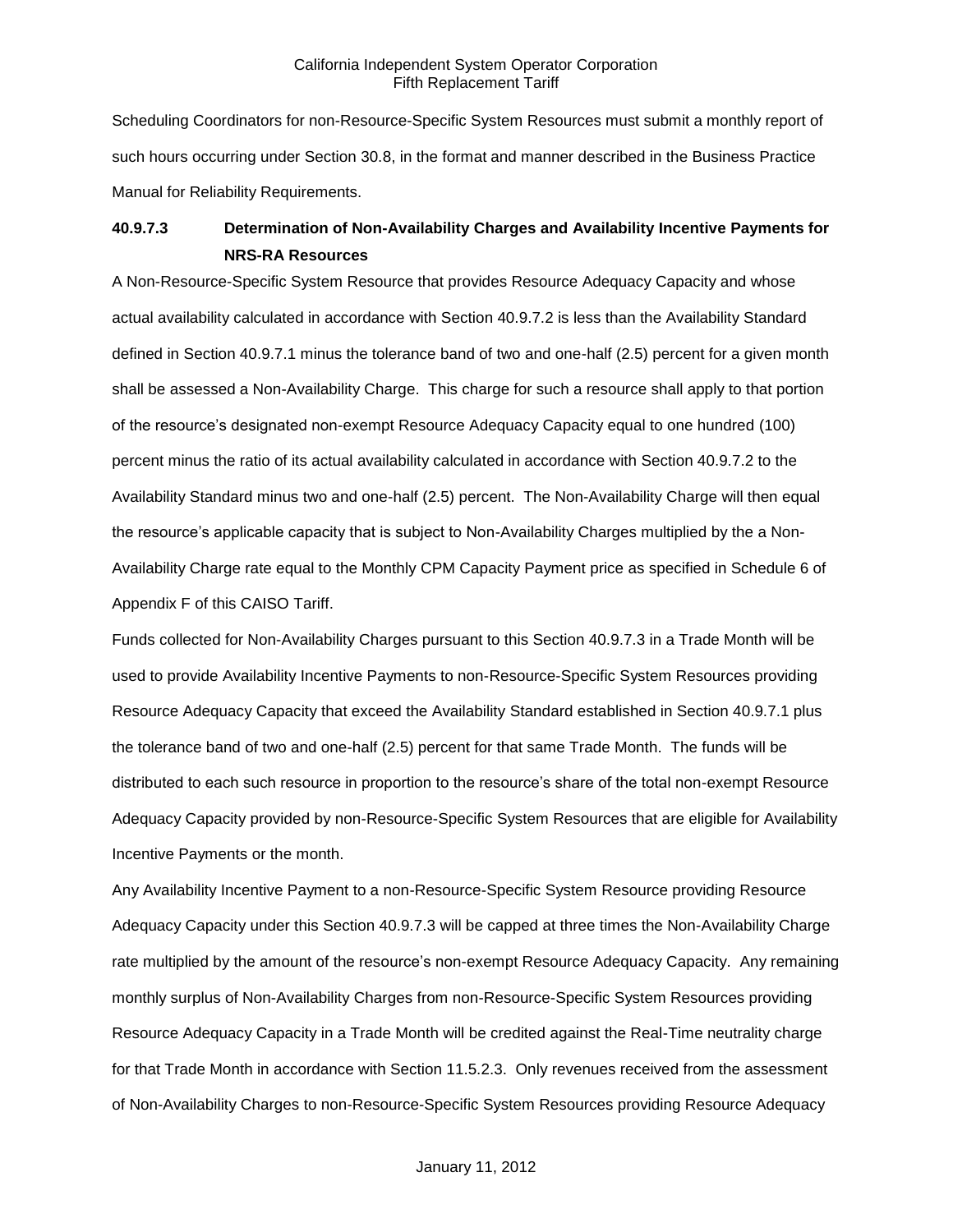Capacity will be used to fund Availability Incentive Payments for non-Resource-Specific System Resources providing Resource Adequacy Capacity.

### **40.9.8 Reporting**

By July 1 of each year, the CAISO will provide an informational report that will be posted on the CAISO Website and include the following information: (1) the Availability Standard value for each month of the year and (2) information on the average actual availability each month of Resource Adequacy Resources, the total amount of Non-Availability Charges assessed and the total amount of Availability Incentive Payments made.

### **41. Procurement Of RMR Generation**

### **41.1 Procurement Of Reliability Must-Run Generation By The CAISO**

A Reliability Must-Run Contract is a contract entered into by the CAISO with a Generator which operates a Generating Unit giving the CAISO the right to call on the Generator to generate Energy and, only as provided in this Section 41.1, or as needed for Black Start or Voltage Support required to meet local reliability needs, or to procure Ancillary Services from Potrero power plant to meet operating criteria associated with the San Francisco local reliability area, to provide Ancillary Services from the Generating Units as and when this is required to ensure that the reliability of the CAISO Controlled Grid is maintained.

### **41.2 Designation Of Generating Unit As Reliability Must-Run Unit**

The CAISO will, subject to any existing power purchase contracts of a Generating Unit, have the right at any time based upon CAISO Controlled Grid technical analyses and studies to designate a Generating Unit as a Reliability Must-Run Unit. A Generating Unit so designated shall then be obligated to provide the CAISO with its proposed rates for Reliability Must-Run Generation for negotiation with the CAISO. Such rates shall be authorized by FERC or the Local Regulatory Authority, whichever authority is applicable.

### **41.3 Reliability Studies And Determination Of RMR Unit Status**

In addition to the Local Capacity Technical Study under 40.3.1, the CAISO may perform additional technical studies, as necessary, to ensure compliance with Reliability Criteria. The CAISO will then determine which Generating Units it requires to continue to be Reliability Must-Run Units, which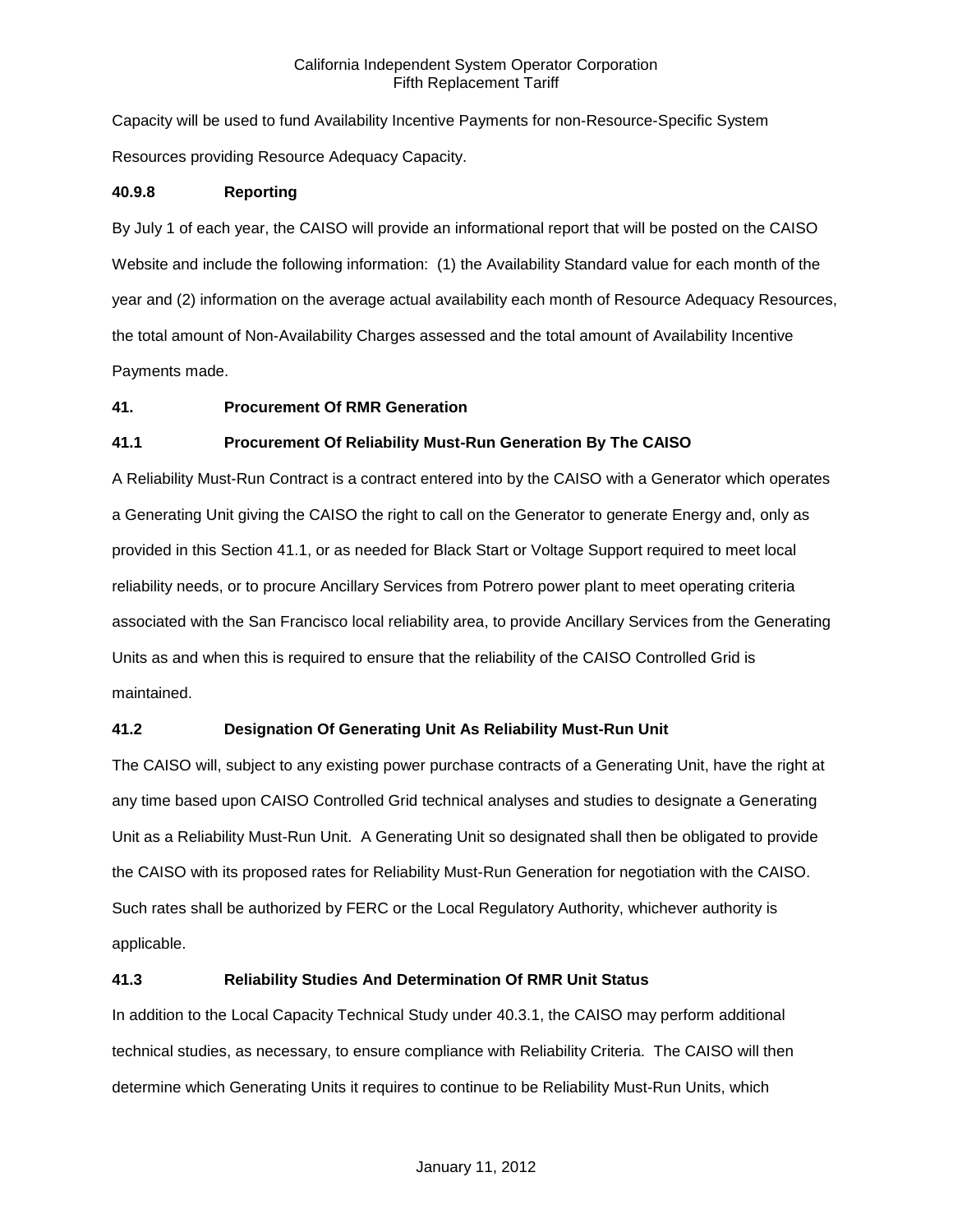Generating Units it no longer requires to be Reliability Must-Run Units and which Generating Units it requires to become the subject of a Reliability Must-Run Contract which had not previously been so contracted to the CAISO. None of the Generating Units owned by Local Publicly Owned Electric Utilities are planned to be designated as Reliability Must-Run Units by the CAISO as of the CAISO Operations Date but are expected to be operated in such a way as to maintain the safe and reliable operation of the interconnected transmission system comprising the CAISO Balancing Authority Area. However, in the future, Local Publicly Owned Electric Utilities may contract with the CAISO to provide Reliability Must-Run Generation.

### **41.4 Reliability Must-Run Contracts**

A pro forma of the Reliability Must-Run Contract is attached as Appendix G. From the CAISO Operations Date all Reliability Must-Run Units will be placed under the "As Called" conditions, but the parties may, pursuant only to the terms of the Reliability Must-Run Contract, transfer any such unit to one of the alternative forms of conditions under specific circumstances. The CAISO will review the terms of the applicable forms of agreement applying to each Reliability Must-Run Unit to ensure that the CAISO will procure Reliability Must-Run Generation from the cheapest available sources and to maintain System Reliability. The CAISO shall give notice to terminate Reliability Must-Run Contracts that are no longer necessary or can be replaced by less expensive and/or more competitive sources for maintaining the reliability of the CAISO Controlled Grid.

#### **41.5 RMR Dispatch**

#### **41.5.1 Day-Ahead And HASP RMR Dispatch**

RMR Dispatches will be determined in accordance with the RMR Contract, the MPM-RRD process addressed in Sections 31 and 33 and through manual RMR Dispatch Notices to meet Applicable Reliability Criteria.

The CAISO will notify Scheduling Coordinators for RMR Units of the amount and time of Energy requirements from specific RMR Units in the Trading Day prior to or at the same time as the Day-Ahead Schedules and AS and RUC Awards are published, to the extent that the CAISO is aware of such requirements, through an RMR Dispatch Notice or flagged RMR Dispatch in the IFM Day-Ahead Schedule. The CAISO may also issue RMR Dispatch Notices after Market Close of the DAM and through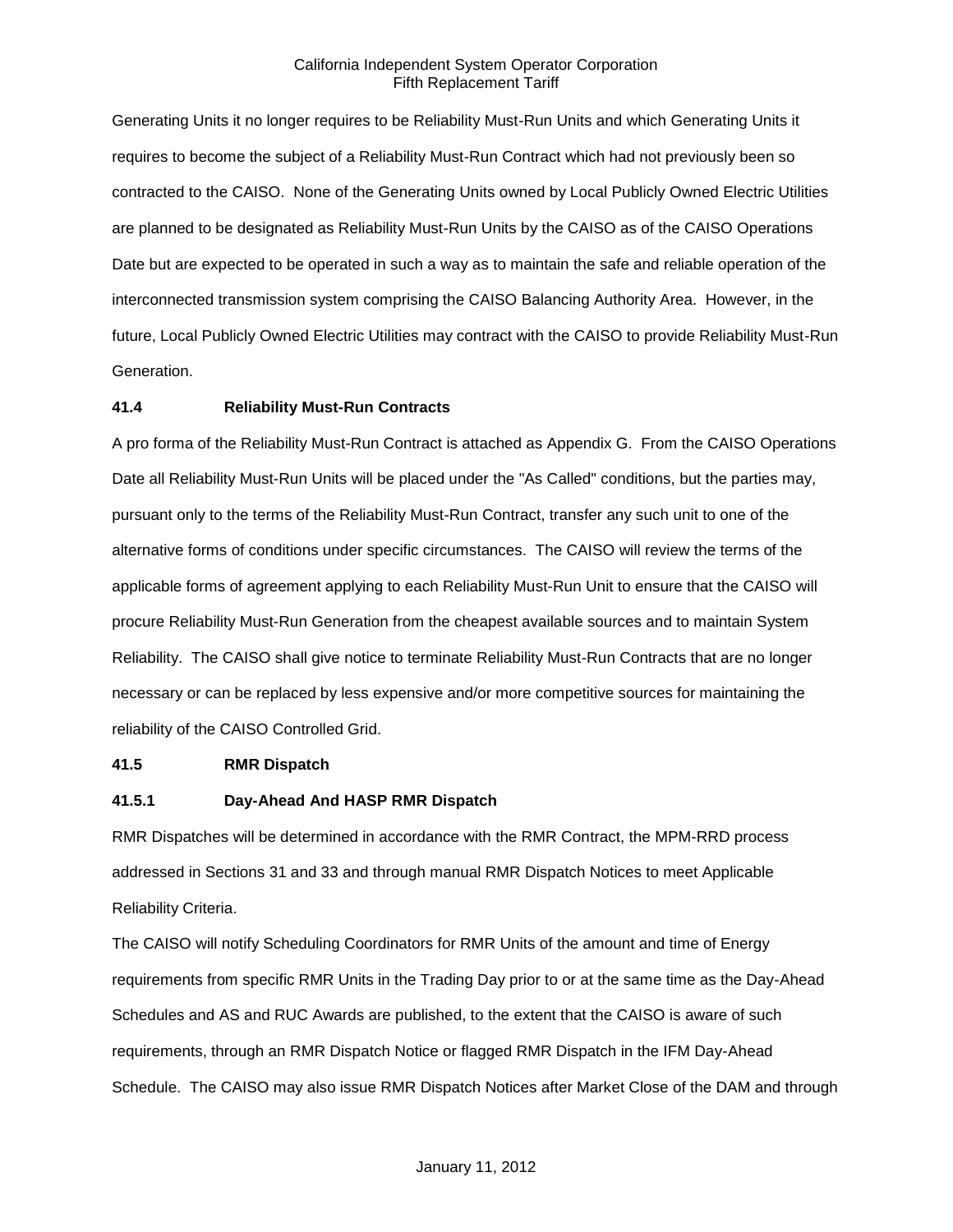Dispatch Instructions flagged as RMR Dispatches in the Real-Time Market. The Energy to be delivered for each Trading Hour pursuant to the RMR Dispatch Notice an RMR Dispatch in the IFM or Real-Time shall be referred to as the RMR Energy. Scheduling Coordinators may submit Bids in the DAM or the HASP for RMR Units operating under Condition 1 of the RMR Contract in accordance with the bidding rules applicable to non-RMR Units. A Bid submitted in the DAM or the HASP for a Condition 1 RMR Unit shall be deemed to be a notice of intent to substitute a market transaction for the amount of MWh specified in each Bid for each Trading Hour pursuant to Section 5.2 of the RMR Contract. In the event the CAISO issues an RMR Dispatch Notice or an RMR Dispatch in the IFM or Real-Time Market for any Trading Hour, any MWh quantities cleared through the Competitive Constraints Run of the MPM-RRD shall be considered as a market transaction in accordance with the RMR Contract. RMR Units operating as Condition 2 RMR Units may not submit Bids until and unless the CAISO issues an RMR Dispatch Notice or issues an RMR Dispatch in the IFM, in which case a Condition 2 RMR Unit shall submit Bids in accordance with the RMR Contract in the next available market for the Trading Hours specified in the RMR Dispatch Notice or Day-Ahead Schedule.

#### **41.5.2 RMR Payments**

RMR Units operating as Condition 1 RMR Units or Condition 2 RMR Units that receive an RMR Dispatch Notice will be paid in accordance with the RMR Contract.

#### **41.5.3 RMR Units And Ancillary Services Requirements**

The CAISO may call upon RMR Units in any amounts that the CAISO has determined is necessary at any time after the issuance of Day-Ahead Schedules for the Trading Day if: (i) the CAISO determines that it requires more of an Ancillary Service than it has been able to procure, except that the CAISO shall not be required to accept Ancillary Services Bids that exceed the price caps specified in Section 39 or any other FERC-imposed price caps; and (ii) the CAISO has notified Scheduling Coordinators of the circumstances existing in this Section 41.5.3, and after such notice, the CAISO determines that a bid insufficiency condition in accordance with the RMR Contract exists in the HASP and the CAISO requires more of an Ancillary Service. The CAISO must provide the notice specified in sub paragraph (ii) of this Section 41.5.3 as soon as possible after the CAISO determines that additional Ancillary Services are needed for which Bids are not available. The CAISO may only determine that a Bid insufficiency exists after the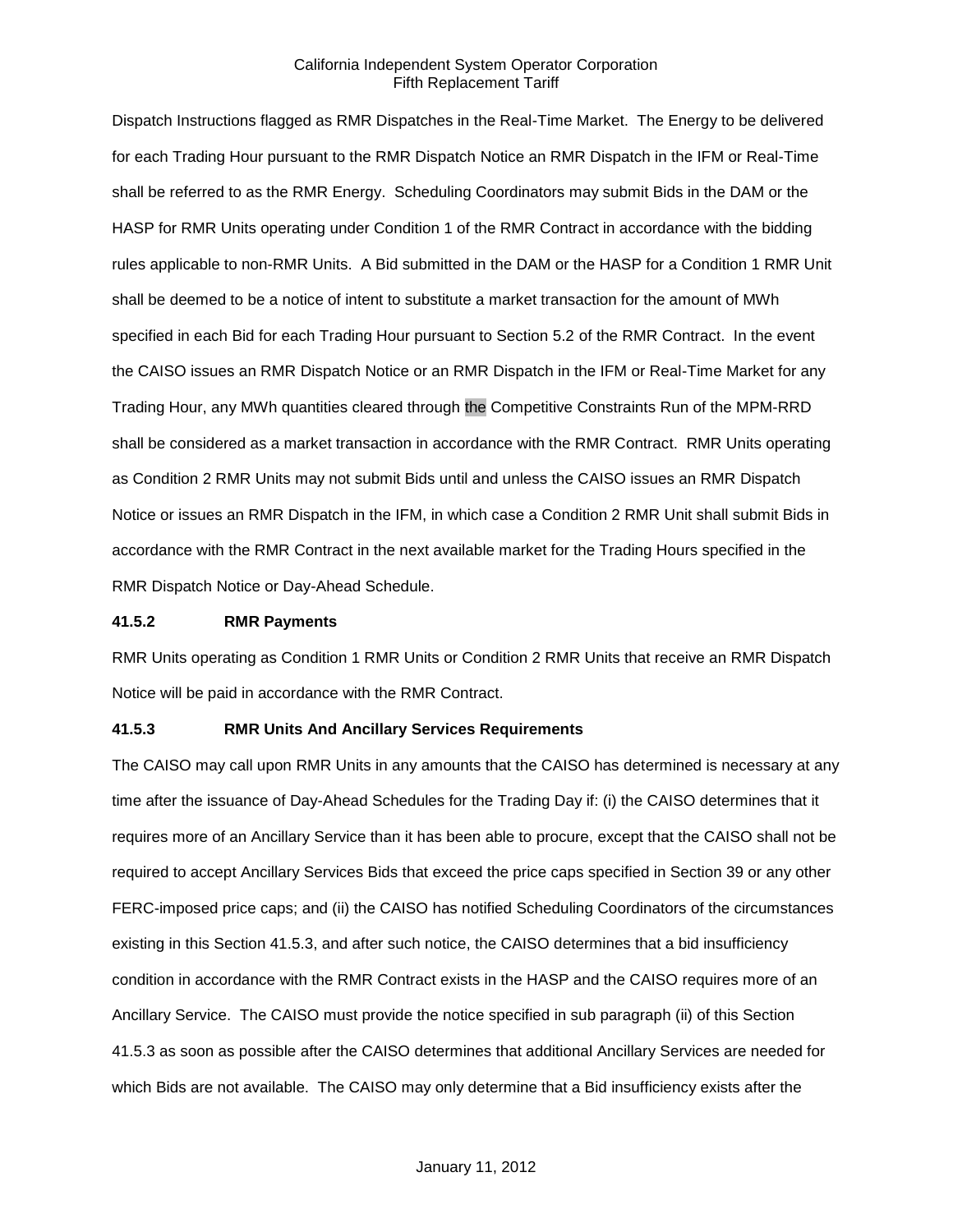Market Close of the HASP, unless an earlier determination is required in order to accommodate the RMR Unit's operating constraints. For the purposes of this Section 41.5.3, a Bid insufficiency exists in HASP if, and only if: (i) Bids in the HASP for the particular Ancillary Service that can be used to satisfy that particular Ancillary Services requirement that remain after first procuring the megawatts of the Ancillary Service that the CAISO had notified Scheduling Coordinators it would procure in the HASP ("remaining Ancillary Services requirement") represent, in the aggregate, less than two times such remaining Ancillary Services requirement; or (ii) there are less than two unaffiliated bidders to provide such remaining Ancillary Services requirement. If the CAISO determines that a Bid insufficiency condition exists as described in this Section 41.5.3, the CAISO may nonetheless accept available Bids if it determines in its sole discretion that the prices specified in the Bids and the Energy Bid Curves created by the Bids indicate that the Scheduling Coordinators were not attempting to exercise market power.

#### **41.6 Reliability Must-Run Charge**

The CAISO shall prepare and send to each Responsible Utility in accordance with Section 11.13, a CAISO Invoice as provided in the RMR Contract in respect of those costs incurred under each Reliability Must-Run Contract that are payable to the CAISO by such Responsible Utility or payable by the CAISO to such Responsible Utility pursuant to Section 41.7. The CAISO Invoices as provided in the RMR Contract shall reflect all reductions or credits required or allowed under or arising from the Reliability Must-Run Contract or under this Section 41.6. The CAISO Invoice as provided in the RMR Contract shall separately show the amounts due for services from each RMR Owner. Each Responsible Utility shall pay the amount due under each CAISO Invoice as provided in the RMR Contract by the due date specified in the CAISO Invoice as provided in the RMR Contract, in default of which interest shall become payable at the interest rate provided in the Reliability Must-Run Contract from the due date until the date on which the amount is paid in full. For each Reliability Must-Run Contract, the CAISO shall establish two segregated commercial bank accounts under the Facility Trust Account referred to in Section 11.13.2.1 and Article 9 of the Reliability Must-Run Contract. One commercial bank account, the RMR Owner Facility Trust Account, shall be held in trust by the CAISO for the RMR Owner. The other commercial bank account, the Responsible Utility Facility Trust Account, shall be held in trust by the CAISO for the Responsible Utility. Payments received by the CAISO from the Responsible Utility in connection with the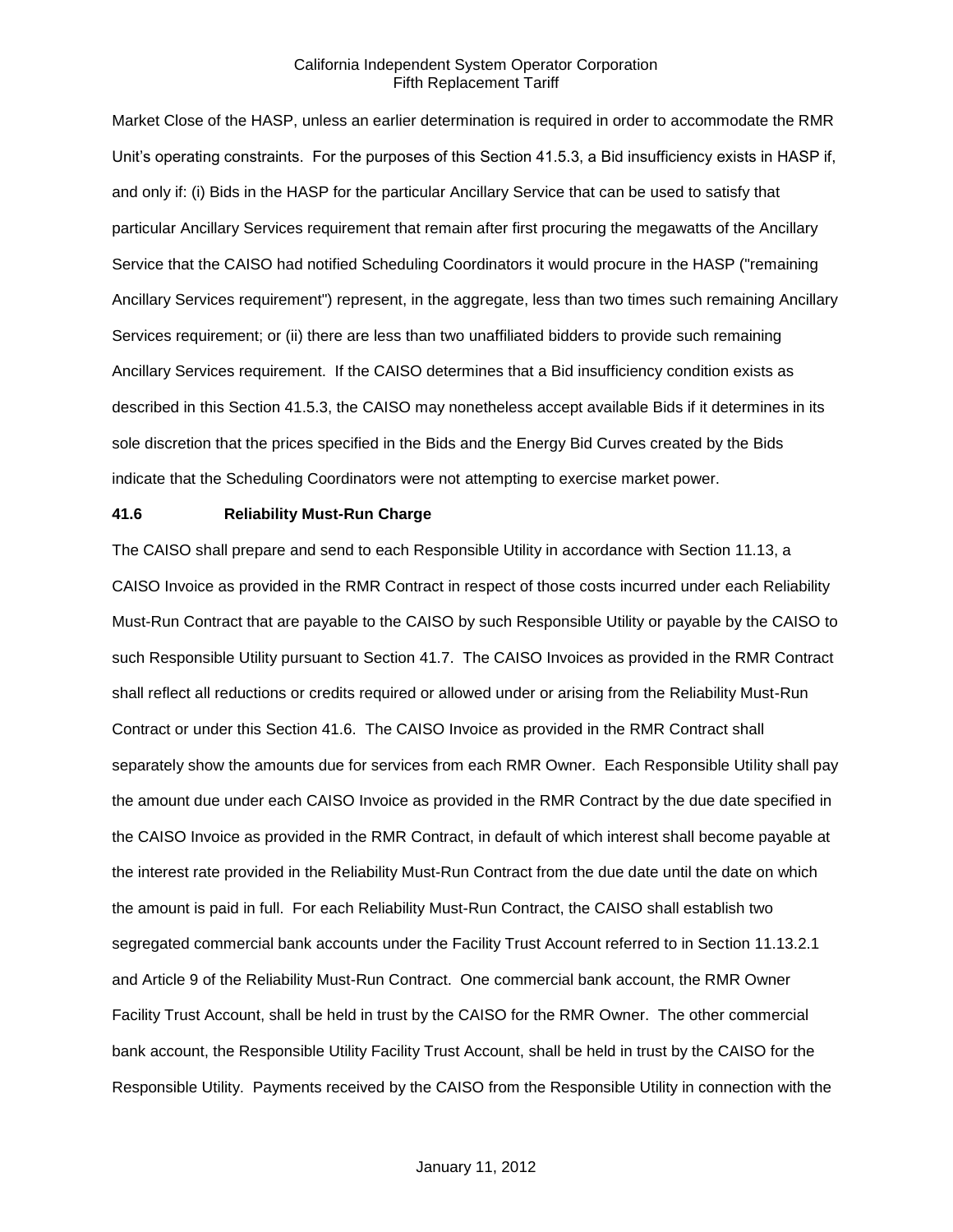Reliability Must-Run Contract, including payments following termination of the Reliability Must-Run Contract, will be deposited into the RMR Owner Facility Trust Account and payments from the CAISO to the RMR Owner will be withdrawn from such account, in accordance with this Section 41.6, Article 9 of the Reliability Must-Run Contract and Section 11.13. Any payments received by the CAISO from the RMR Owner in connection with the Reliability Must-Run Contract will be deposited into the Responsible Utility Facility Trust Account. Any payments due to the Responsible Utility of funds received from the RMR Owner in connection with the Reliability Must-Run Contract will be withdrawn from the Responsible Utility Facility Trust Account, in accordance with this Section 41.6, Section 11.13, and Article 9 of the Reliability Must-Run Contract. Neither the RMR Owner Facility Trust Account nor the Responsible Utility Facility Trust Account shall have other funds commingled in it at any time. The CAISO shall not modify this Section or Section 11.13 as it applies to procedures for the billing, invoicing and payment of charges under Reliability Must-Run Contracts without the Responsible Utility's consent, provided, however, that no such consent shall be required with respect to any change in the method by which costs incurred by the CAISO under RMR Contracts are allocated to or among Responsible Utilities.

#### **41.6.1 No Offsets To Responsible Utility's CAISO Invoice Payments**

Except where the Responsible Utility is also the RMR Owner, the Responsible Utility's payment of the CAISO Invoice as provided in the RMR Contract shall be made without offset, recoupment or deduction of any kind whatsoever. Notwithstanding the foregoing, if the CAISO fails to deduct an amount required to be deducted under Section 41.6.2, the Responsible Utility may deduct such amount from payment otherwise due under such CAISO Invoice as provided in the RMR Contract.

#### **41.6.2 Refunds Of Disputed Amounts On RMR Invoices**

If the Responsible Utility disputes a CAISO Invoice as provided in the RMR Contract, Revised Estimated RMR Invoice, or Revised Adjusted RMR Invoice, or Final Invoice, it shall pay the CAISO Invoice as provided in the RMR Contract but may pay under protest and reserve its right to seek a refund, with interest, from the CAISO. If resolution of the dispute results in an amount paid by the Responsible Utility under protest being due from the CAISO to the Responsible Utility and from the RMR Owner to the CAISO, and such amount was paid to the RMR Owner by the CAISO, then such amount, with interest at the interest rate specified in the applicable Reliability Must-Run Contract from the date of payment until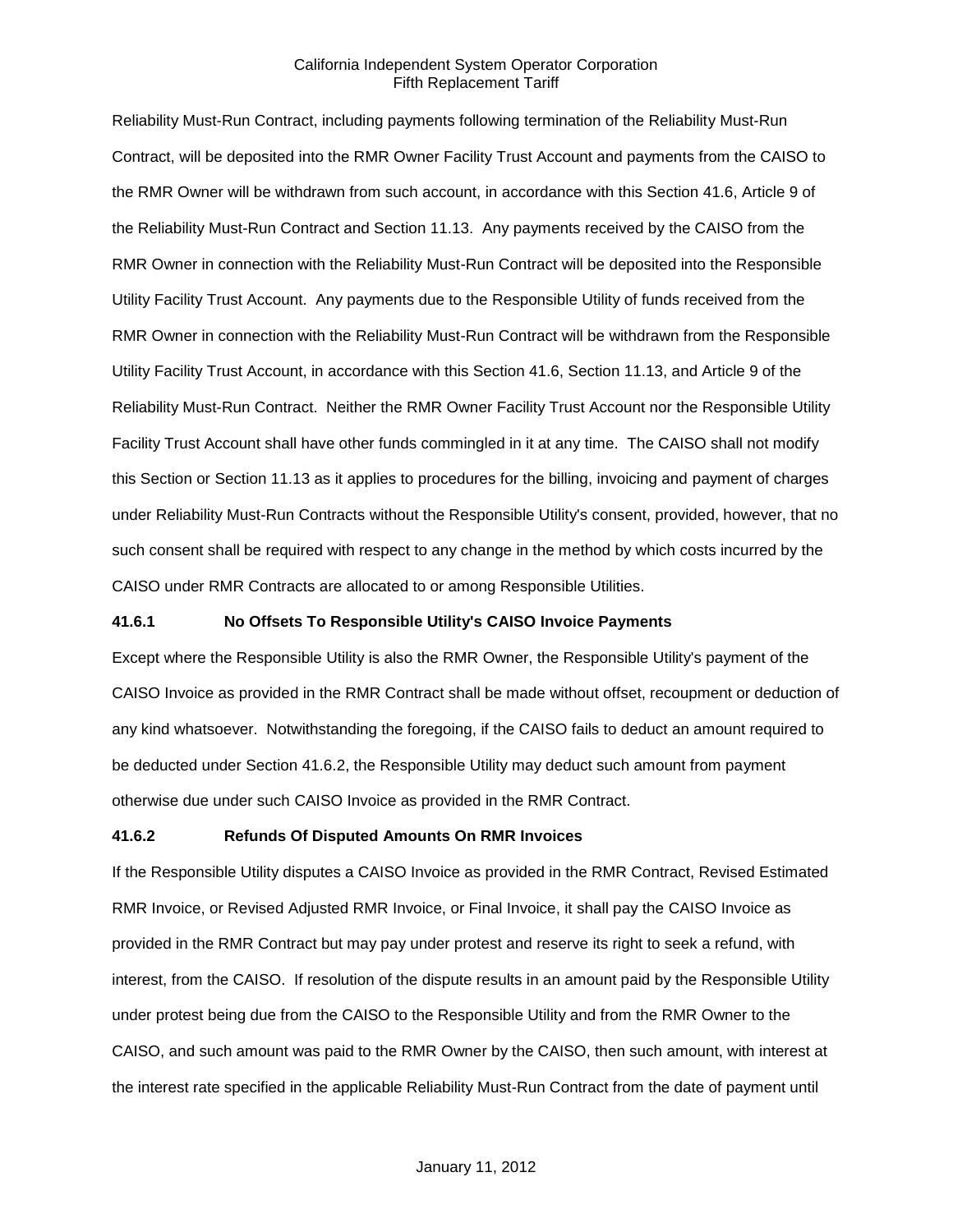the date on which the amount is repaid in full, shall be refunded by the RMR Owner to the CAISO and from the CAISO to the Responsible Utility, pursuant to Article 9 of the Reliability Must-Run Contract and Section 11.13, by the RMR Owner's inclusion of such refund amount in the appropriate invoice. If the RMR Owner does not include such refund amount (including interest) in the appropriate invoice, then such refund amount shall be deducted by the CAISO from the next succeeding amounts otherwise due from the Responsible Utility to the CAISO and from the next succeeding amounts otherwise due from the CAISO to the RMR Owner with respect to the applicable Reliability Must-Run Contract or, if such RMR Contract has terminated, such amount shall be refunded by the CAISO to the Responsible Utility; provided, however, that if and to the extent that such resolution is based on an error or breach or default of the RMR Owner's obligations to the CAISO under the Reliability Must-Run Contract, then such refund obligation shall extend only to amounts actually collected by the CAISO from the RMR Owner as a result of such resolution. If resolution of the dispute requires the CAISO, but not the RMR Owner, to pay the Responsible Utility, then such award shall be recovered from any applicable insurance proceeds, provided that to the extent sufficient funds are not recoverable through insurance, the amount of the award (whether determined through settlement, or the CAISO ADR Procedures or otherwise) shall be collected by the CAISO pursuant to Section 13.5, and in any event, the award shall be paid by the CAISO to the Responsible Utility pursuant to Section 13.5.

#### **41.6.3 Time-Frame For Responsible Utility To Dispute RMR Invoices**

If the Responsible Utility disputes a CAISO Invoice as provided in the RMR Contract, a Revised Estimated RMR Invoice, a Revised Adjusted RMR Invoice, or a Final Invoice, or part thereof, based in whole or in part on an alleged error by the RMR Owner or breach or default of the RMR Owner's obligations to the CAISO under the Reliability Must-Run Contract, the Responsible Utility shall notify the CAISO of such dispute within twelve (12) months of its receipt of the applicable Revised Adjusted RMR Invoice or Final Invoice from the CAISO, except that the Responsible Utility may also dispute a Revised Estimated RMR Invoice, Revised Adjusted RMR Invoice, or Final Invoice for the reasons set forth above in this Section 41.6.3, within sixty (60) days from the issuance of a final report with respect to an audit of the RMR Owner's books and accounts allowed by a Reliability Must-Run Contract.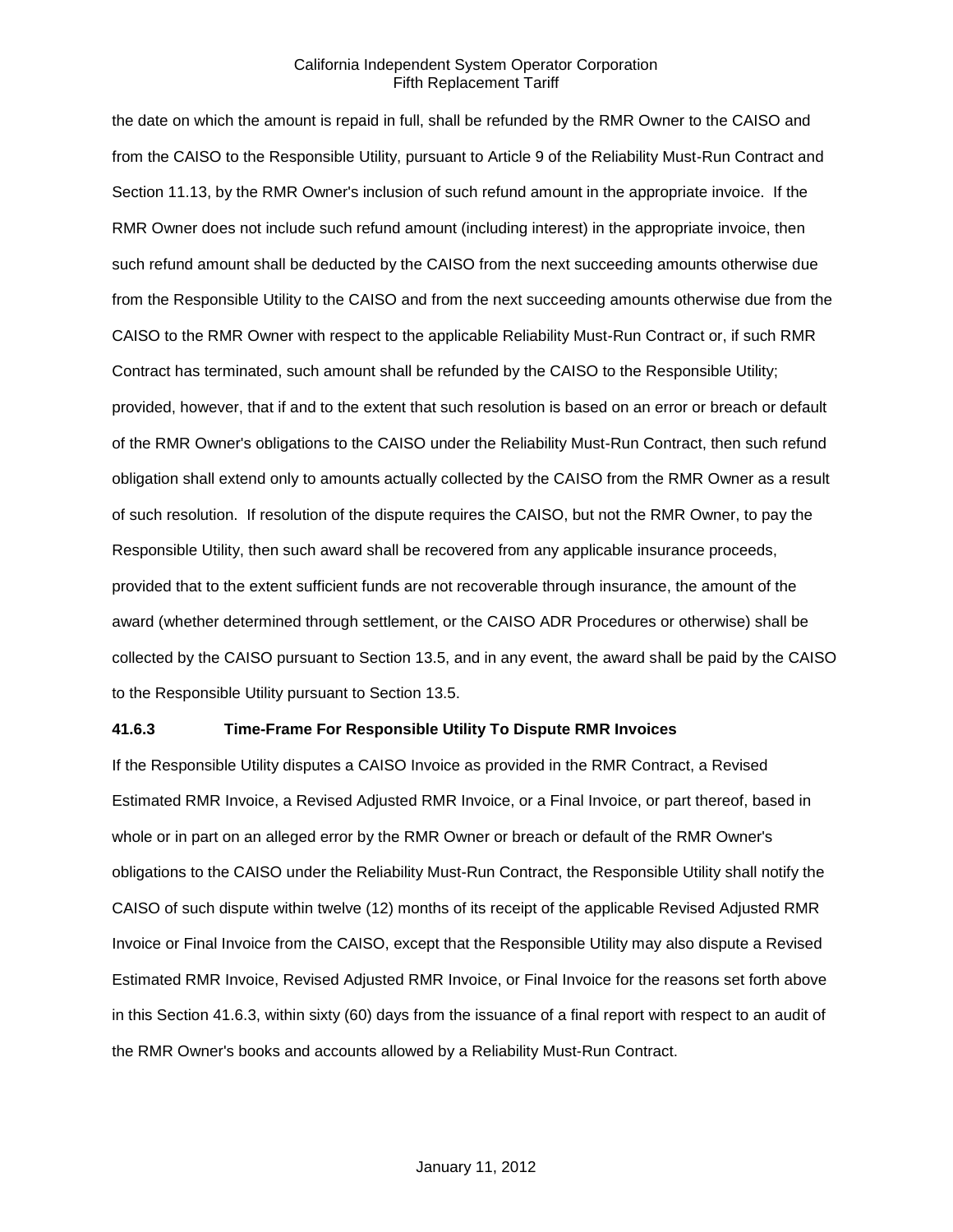### **41.6.4 Disputes After Operational Compliance Review**

If the Responsible Utility disputes a CAISO Invoice as provided in the RMR Contract, a Revised Estimated RMR Invoice, a Revised Adjusted RMR Invoice, or a Final Invoice, based in whole or in part on an alleged error by the CAISO or breach or default of the CAISO's obligations to the Responsible Utility, the Responsible Utility shall notify the CAISO of such dispute prior to the later to occur of: (i) the date twelve (12) months following the date on which the CAISO submitted such invoice to the Responsible Utility for payment or (ii) the date sixty (60) days following the date on which a final report is issued in connection with an operational compliance review, pursuant to Section 22.1.2.2, of the CAISO's performance of its obligations to Responsible Utilities under this Section 41.6.4 conducted by an independent third party selected by the CAISO Governing Board and covering the period to which such alleged dispute relates. The CAISO or any Responsible Utility shall have the right to request, but not to require, that the CAISO Governing Board arrange for such an operational compliance review at any time.

#### **41.6.5 Invoice Disputes Subject To RMR Contract Resolution Process**

Notwithstanding Section 13, any Responsible Utility dispute relating to a CAISO Invoice as provided in the RMR Contract, a Revised Estimated RMR Invoice, a Revised Adjusted RMR Invoice, a Final Invoice, or a RMR Charge, RMR Payment or RMR Refund shall be resolved through the dispute resolution process specified in the relevant RMR Contract. If the Responsible Utility fails to notify the CAISO of any dispute as provided above, it shall be deemed to have validated the invoice and waived its right to dispute such invoice.

### **41.6.6 RMR Owner's Rights As A Third Party Beneficiary**

The RMR Owner shall, to the extent set forth herein, be a third party beneficiary of, and have all rights that the CAISO has under the CAISO Tariff, at law, in equity or otherwise, to enforce the Responsible Utility's obligation to pay all sums invoiced to it in the CAISO Invoices as provided in the RMR Contract but not paid by the Responsible Utility, to the extent that, as a result of the Responsible Utility's failure to pay, the CAISO does not pay the RMR Owner on a timely basis amounts due under the Reliability Must-Run Contract. The RMR Owner's rights as a third party beneficiary shall be no greater than the CAISO's rights and shall be subject to the dispute resolution process specified in the relevant RMR Contract. Either the CAISO or the RMR Owner (but not both) will be entitled to enforce any claim arising from an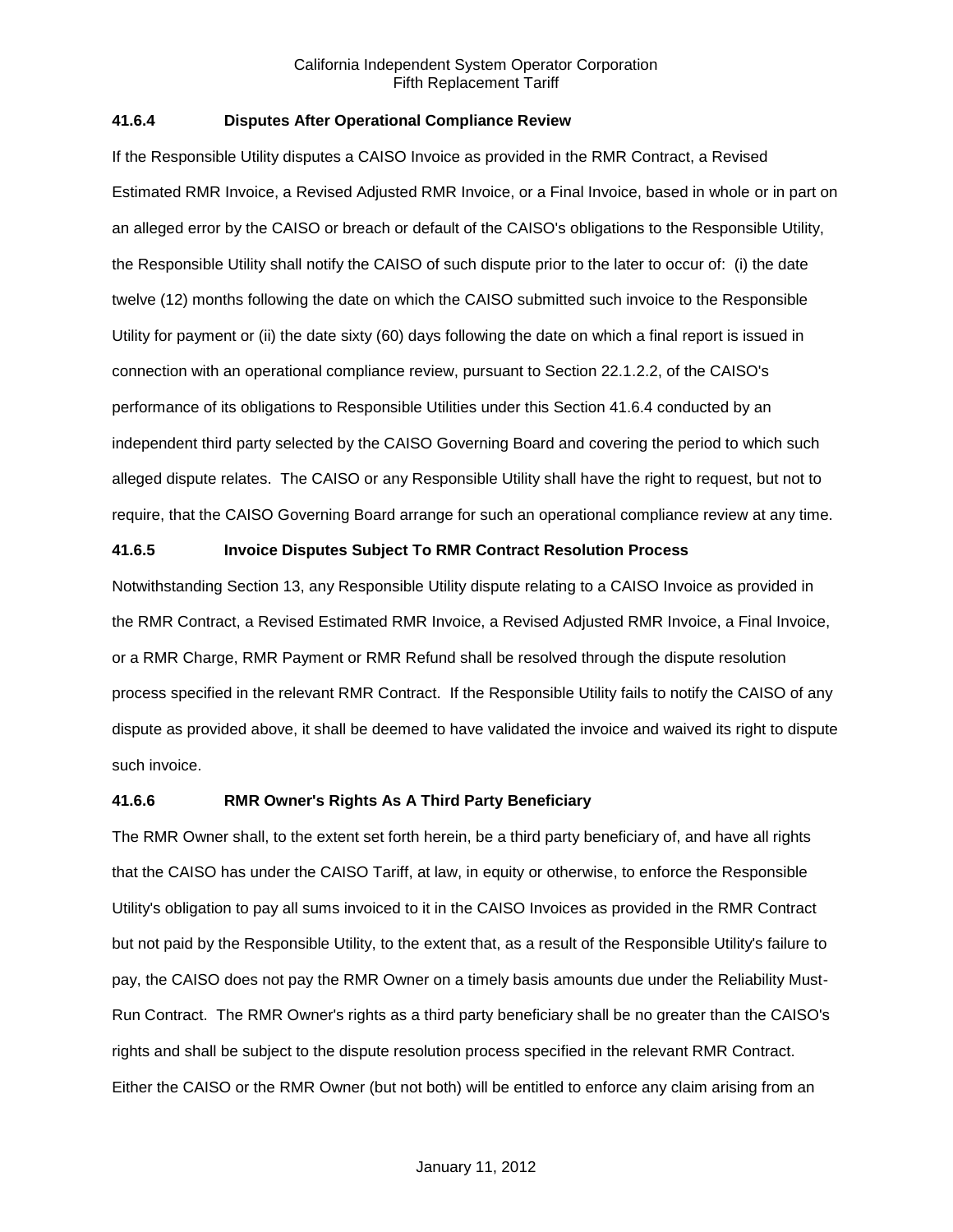unpaid CAISO Invoice as provided in the RMR Contract, and only one party will be a "disputing party" under the dispute resolution process specified in the relevant RMR Contract with respect to such claim so that the Responsible Utility will not be subject to duplicative claims or recoveries. The RMR Owner shall have the right to control the disposition of claims against the Responsible Utility for non-payments that result in payment defaults by the CAISO under a Reliability Must-Run Contract. To that end, in the event of non-payment by the Responsible Utility of amounts due under the CAISO Invoice as provided in the RMR Contract, the CAISO will not take any action to enforce its rights against the Responsible Utility unless the CAISO is requested to do so by the RMR Owner. The CAISO shall cooperate with the RMR Owner in a timely manner as necessary or appropriate to most fully effectuate the RMR Owner's rights related to such enforcement, including using its best efforts to enforce the Responsible Utility's payment obligations if, as, to the extent, and within the time frame, requested by the RMR Owner. The CAISO shall intervene and participate where procedurally necessary to the assertion of a claim by the RMR Owner.

#### **41.7 Responsibility For Reliability Must-Run Charge**

Except as otherwise provided in Section 41.8 , the costs incurred by the CAISO under each Reliability Must-Run Contract shall be payable to the CAISO by the Responsible Utility in whose PTO Service Territory the Reliability Must-Run Units covered by such Reliability Must-Run Contract are located or, where a Reliability Must-Run Unit is located outside the PTO Service Territory of any Responsible Utility, by the Responsible Utility or Responsible Utilities whose PTO Service Territories are contiguous to the Service Area in which the Generating Unit is located, in proportion to the benefits that each such Responsible Utility receives, as determined by the CAISO. Where costs incurred by the CAISO under a Reliability Must-Run Contract are allocated among two or more Responsible Utilities pursuant to this section, the CAISO will file the allocation under Section 205 of the Federal Power Act.

#### **41.8 Responsibility For RMR Charges Associated With SONGS**

If the CAISO procures Reliability Must-Run Generation from the San Onofre Nuclear Generation Station Units 2 or 3, it shall determine prior to the operation of such facilities as Reliability Must-Run Generation the appropriate allocation of associated charges, if any, among Responsible Utilities. The allocation of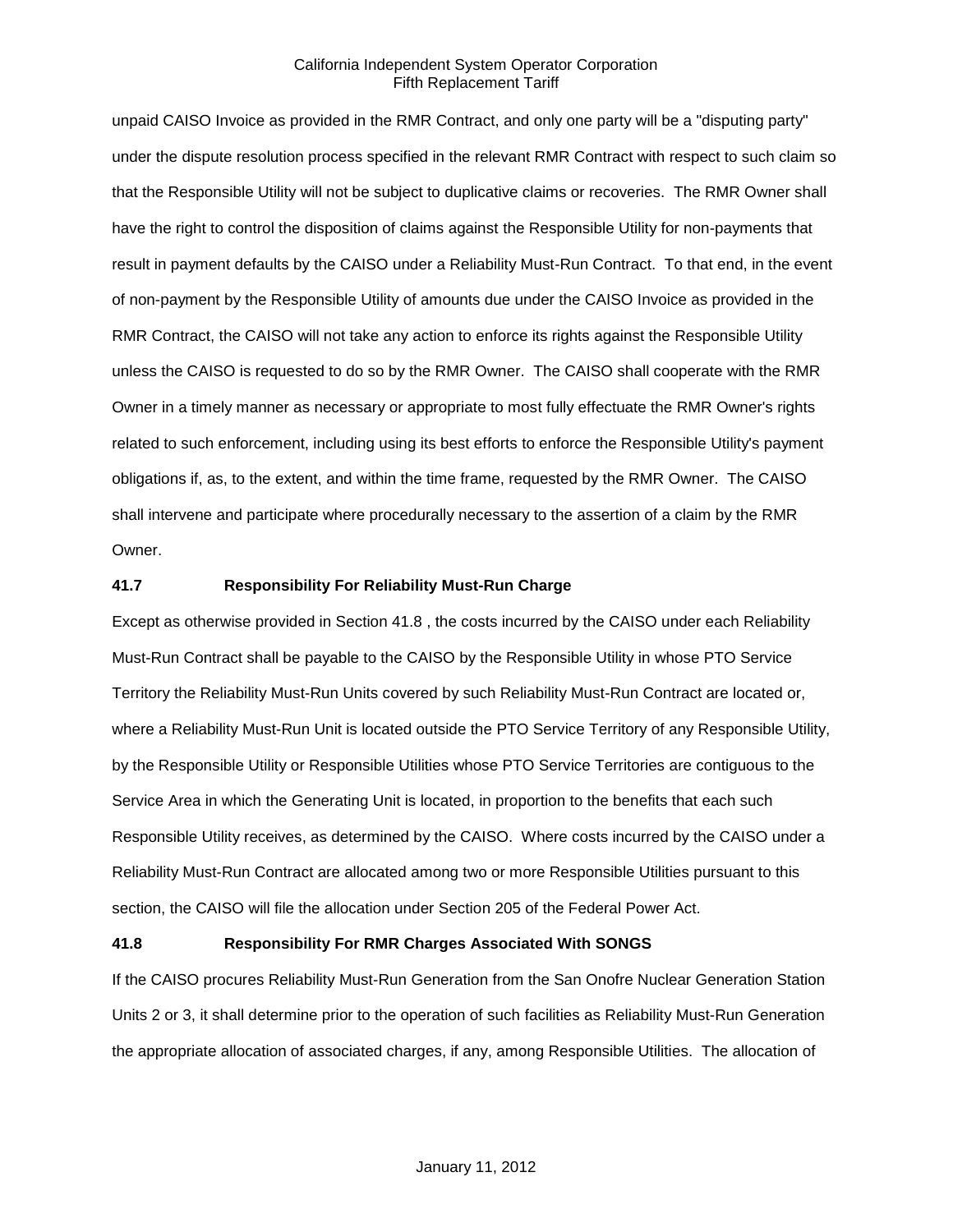such charges shall be based on the reliability benefits that the CAISO reasonably identifies through studies and analysis as accruing to the respective Service Areas of the Responsible Utilities.

# **41.9 Exceptional Dispatch Of Condition 2 RMR Units**

The CAISO may Dispatch an RMR Unit that has currently selected Condition 2 of its RMR Contract to provide Energy through an Exceptional Dispatch under this CAISO Tariff for reasons other than as prescribed in the RMR Contract under the following conditions:

> (1) The CAISO projects that it will require Energy from the Condition 2 RMR Unit to (a) meet forecast Demand and operating reserve requirements or (b) manage Congestion and no other Generating Unit that is available is capable of meeting the identified requirement;

# **41.9.1 Notification Required Before Condition 2 RMR Unit Dispatch**

Before dispatching a Condition 2 RMR Unit in accordance with this Section, the CAISO must notify Market Participants of (a) the situation for which the CAISO is contemplating dispatching a Condition 2 RMR Unit in accordance with this Section, and (b) the date and time the CAISO requires the Condition 2 RMR Unit so dispatched to be operating. The CAISO shall provide such notice as far in advance as practical and prior to directing the Condition 2 RMR Unit to Start-Up

Notwithstanding anything to the contrary in the applicable RMR Contract, all MWh, Start-Ups and service hours provided by a Generating Unit that has currently selected Condition 2 of its RMR Contract pursuant to this Section 41.9.1 through an Exceptional Dispatch outside of the RMR Contract shall not be used to determine future "Annual Service Limits" as defined in the RMR Contract. Payment for Dispatches pursuant to this Section 41.9.1 is governed by Section 11.

# **42. Adequacy Of Facilities To Meet Operating & Planning Reserve**

# **42.1 Generation Planning Reserve Criteria**

Generation planning reserve criteria shall be met as follows:

**42.1.1.** On an annual basis, the CAISO shall prepare a forecast of weekly Generation capacity and weekly peak Demand on the CAISO Controlled Grid. This forecast shall cover a period of twelve months and be posted on the CAISO Website and the CAISO may make the forecast available in other forms at the CAISO's option.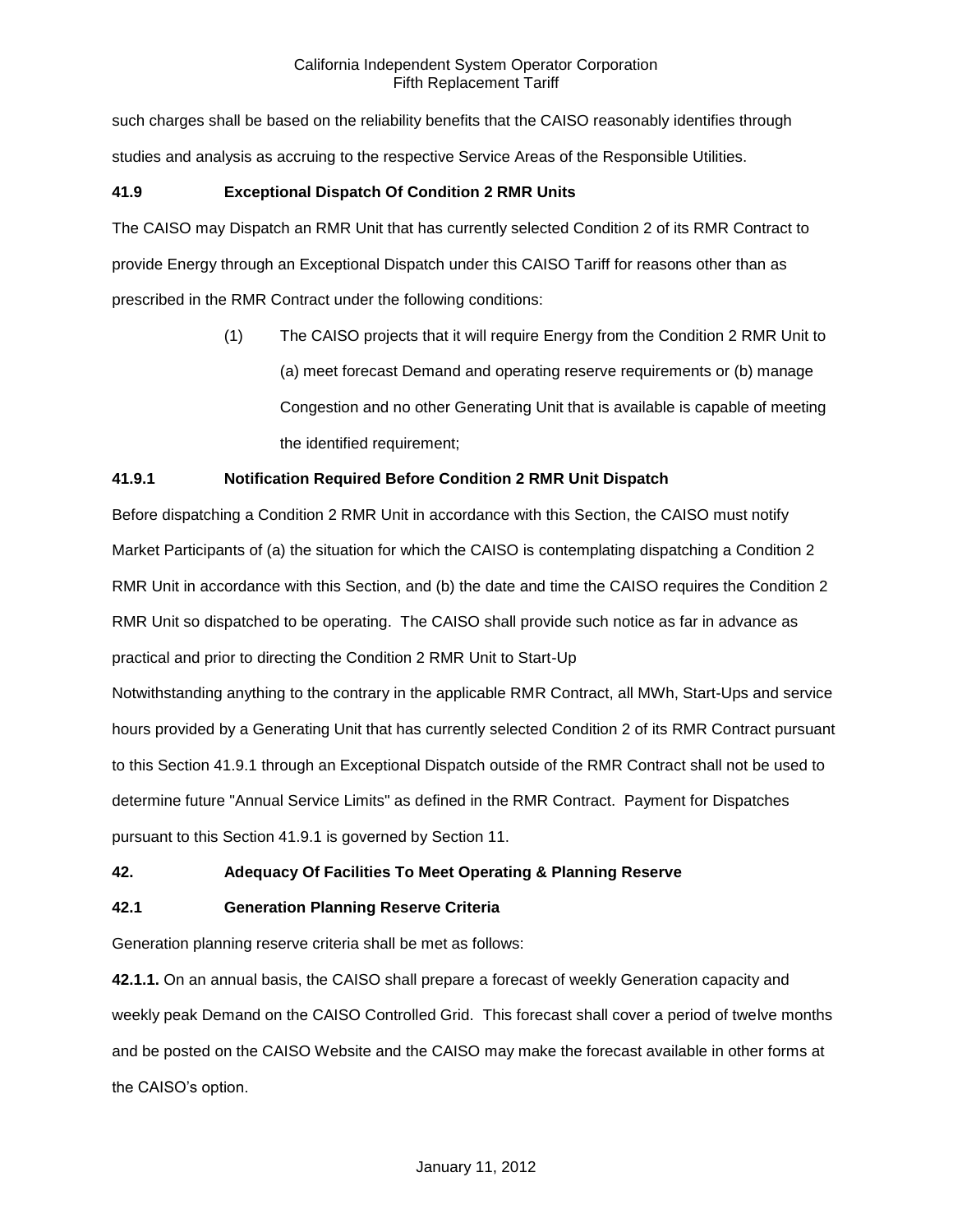# **42.1.2 Applicable Reliability Criteria Met In Peak Demand**

If the forecast shows that the Applicable Reliability Criteria can be met during peak Demand periods, then the CAISO shall take no further action

# **42.1.3 Applicable Reliability Criteria Not Met In Peak Demand**

If the forecast shows that the Applicable Reliability Criteria cannot be met during peak Demand periods, then the CAISO shall facilitate the development of market mechanisms to bring the CAISO Controlled Grid during peak periods into compliance with the Applicable Reliability Criteria (or such more stringent criteria as the CAISO may impose). The CAISO shall solicit Bids in the form of Ancillary Services, shortterm Generation supply contracts of up to one (1) year with Generators, and Load curtailment contracts giving the CAISO the right to reduce the Demands of those parties that win the contracts when there is insufficient Generation capacity to satisfy those Demands in addition to all other Demands. The Load curtailment contracts shall provide that the CAISO's curtailment rights can only be exercised after all available Generation capacity has been fully utilized unless the exercise of such rights would allow the CAISO to satisfy the Applicable Reliability Criteria at lower cost, and the curtailment rights shall not be exercised to stabilize or otherwise influence prices for power in the Energy markets.

# **42.1.4 Lowest Cost Bids Satisfying Applicable Reliability Criteria**

If Ancillary Services, short-term Generation supply contracts, or Load curtailment contracts are required to meet Applicable Reliability Criteria, the CAISO shall select the Bids that permit the satisfaction of those Applicable Reliability Criteria at the lowest cost.

# **42.1.5 CAISO To Take Necessary Steps To Ensure Criteria Compliance**

Notwithstanding the foregoing, if the CAISO concludes that it may be unable to comply with the Applicable Reliability Criteria, the CAISO shall, acting in accordance with Good Utility Practice, take such steps as it considers to be necessary to ensure compliance, including the negotiation of contracts through processes other than competitive solicitations. These steps can include the negotiation of contracts for Generation or Ancillary Services on a Real-Time basis.

# **42.1.6 Long Term Forecast For Information Purposes**

The CAISO may, in addition to the required annual forecast, publish a forecast of the peak Demands and Generation resources for two or more additional years. This forecast would be for information purposes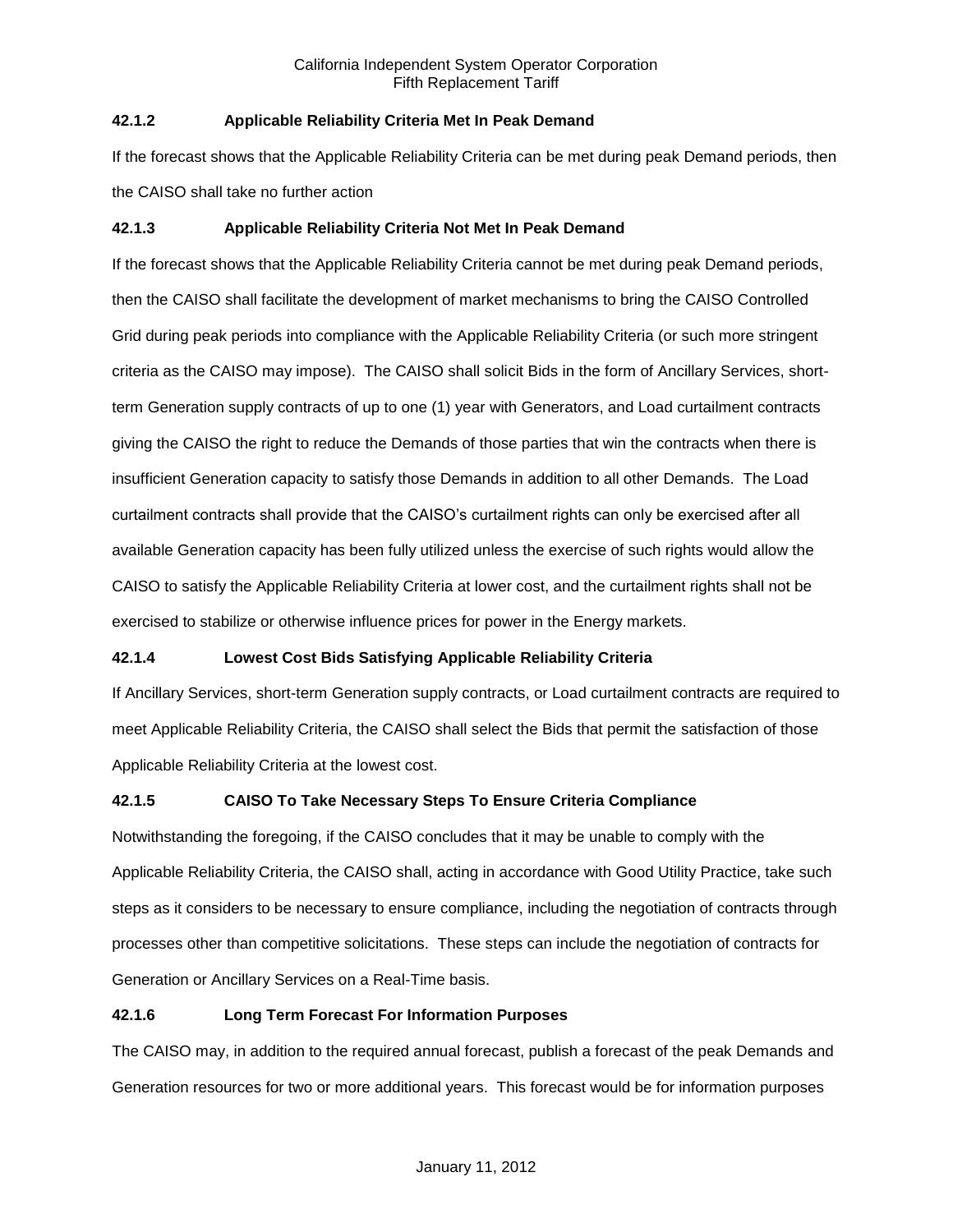to allow Market Participants to take appropriate steps to satisfy the Applicable Reliability Criteria, and would not be used by the CAISO to determine whether additional resources are necessary.

### **42.1.7 Reliance On Market Forces To Maximum Possible Extent**

In fulfilling its requirement to ensure that the applicable Generation planning reserve criteria are satisfied, the CAISO shall rely to the maximum extent possible on market forces.

# **42.1.8 Allocation Of Costs Incurred By CAISO In Trading Hour To SCs**

Except where and to the extent costs incurred by the CAISO for any contract entered into under Section 42.1.5 are recovered from Scheduling Coordinators pursuant to Sections 11.5.8, 11.10 or 42.1.9, all costs incurred by the CAISO in any Trading Hour shall be charged to each Scheduling Coordinator pro rata based upon the same proportion as the Scheduling Coordinator's Measured Demand bears to the total Measured Demand served in that hour.

# **42.1.9 Costs For Difference In Schedules And Real-Time Deviations**

Costs incurred by the CAISO pursuant to any contract entered into under this Section for resources to meet any portion of the anticipated difference between forward Schedules and the Real-Time deviations from those Schedules shall be charged to each Scheduling Coordinator pro rata based upon the same proportion as the Scheduling Coordinator's obligation for RUC Availability Payments.

# **43. Capacity Procurement Mechanism**

# **43.1 Interim Capacity Procurement Mechanism**

The ICPM as well as changes made to other Sections to implement the ICPM shall expire at midnight on the last day of the twenty-fourth month following the effective date of this Section and shall be replaced with the CPM. ICPM designations in existence on the date the CPM becomes effective shall, as of that date, be subject to the CPM, including the provisions concerning compensation, cost allocation and Settlement, until such time as the ICPM resources have been finally compensated for their services rendered under the ICPM prior to the termination of the ICPM, and the CAISO has finally allocated and recovered the costs associated with such ICPM compensation.

# **43.1.2 Capacity Procurement Mechanism Designation**

The CAISO shall have the authority to designate Eligible Capacity to provide CPM Capacity services under the CPM to address the following circumstances, as discussed in greater detail in Section 43: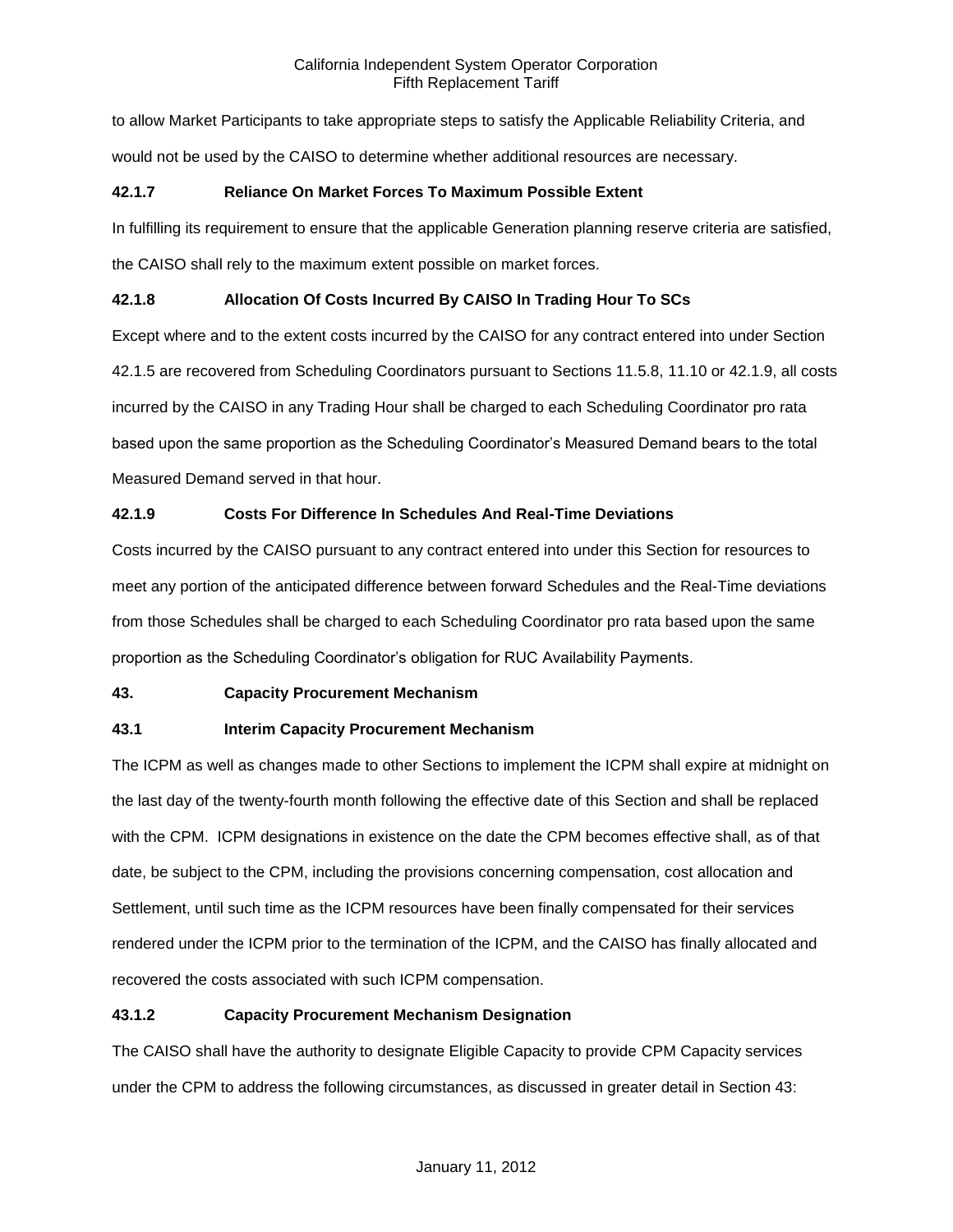- 1. Insufficient Local Capacity Area Resources in an annual or monthly Resource Adequacy Plan;
- 2. Collective deficiency in Local Capacity Area Resources;
- 3. Insufficient Resource Adequacy Resources in an LSE's annual or monthly Resource Adequacy Plan;
- 4. A CPM Significant Event;
- 5. A reliability or operational need for an Exceptional Dispatch CPM; and
- 6. Capacity at risk of retirement within the current RA Compliance Year that will be needed for reliability by the end of the calendar year following the current RA Compliance Year.

# **43.2.1 SC Failure To Show Sufficient Local Capacity Area Resources**

# **43.2.1.1 Annual Resource Adequacy Plan**

Where a Scheduling Coordinator fails to demonstrate in an annual Resource Adequacy Plan, submitted separately for each represented LSE, procurement of each LSE's share of Local Capacity Area Resources, as determined in Section 40.3.2 for each month of the following Resource Adequacy Compliance Year, the CAISO shall have the authority to designate CPM Capacity; provided, however, that the CAISO shall not designate CPM Capacity under this Section 43.2.1.1 until after the Scheduling Coordinator has had the opportunity to cure the deficiency set forth in Section 40.7. The CAISO's authority to designate CPM Capacity under this Section 43.2.1.1 is to ensure that each Local Capacity Area in a TAC Area in which the LSE serves Load has Local Capacity Area Resources in the amounts and locations necessary to comply with the Local Capacity Technical Study criteria provided in Section 40.3.1.1, after assessing the effectiveness of Generating Units under RMR Contracts, if any, and all Resource Adequacy Resources reflected in all submitted annual Resource Adequacy Plans and any supplements thereto, as may be permitted by the CPUC, Local Regulatory Authority, or federal agency and provided to the CAISO in accordance with Section 40.7, whether or not such Generating Units under RMR Contracts and Resource Adequacy Resources are located in the applicable Local Capacity Area.

# **43.2.1.2 Monthly Resource Adequacy Plan**

Where a Scheduling Coordinator fails to demonstrate in a monthly Resource Adequacy Plan, submitted separately for each represented LSE, procurement of each LSE's share of Local Capacity Area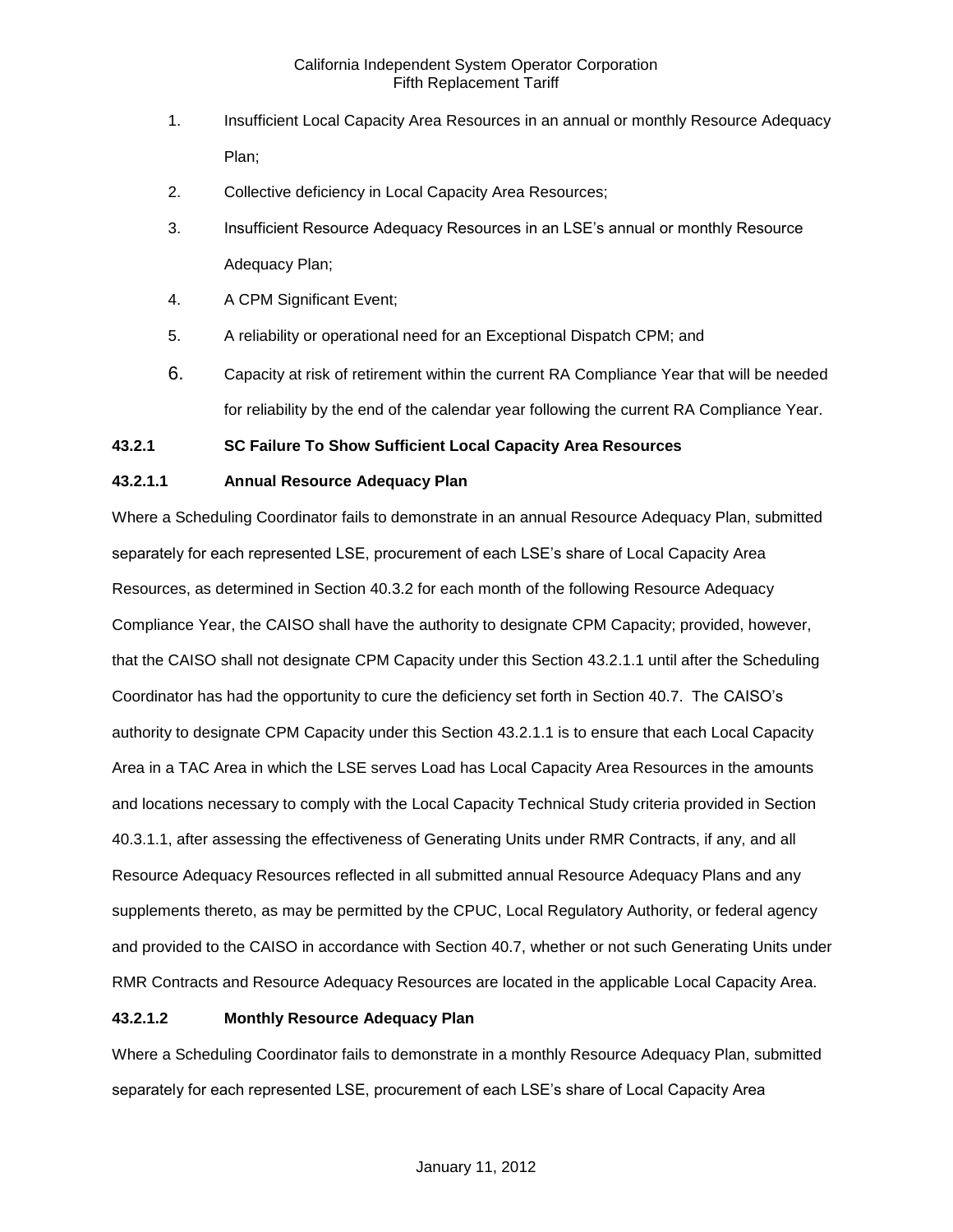Resources, as determined in Section 40.3.2 for the reported month, the CAISO shall have the authority to designate CPM Capacity; provided, however, that the CAISO shall not designate CPM Capacity under this Section 43.2.1.2 until after the Scheduling Coordinator has had the opportunity to cure the deficiency as set forth in Section 40.7. The CAISO's authority to designate CPM Capacity under this Section 43.2.1.1 is to ensure that each Local Capacity Area in a TAC Area in which the LSE serves Load has Local Capacity Area Resources in the amounts and locations necessary to comply with the Local Capacity Technical Study criteria provided in Section 40.3.1.1, after assessing the effectiveness of Generating Units under RMR Contracts, if any, and all Resource Adequacy Resources reflected in all submitted annual and monthly Resource Adequacy Plans and any supplements thereto, as may be permitted by the CPUC, Local Regulatory Authority, or federal agency and provided to the CAISO in accordance with Section 40.7, whether or not such Generating Units under RMR Contracts and Resource Adequacy Resources are located in the applicable Local Capacity Area.

#### **43.2.2 Collective Deficiency In Local Capacity Area Resources**

The CAISO shall have the authority to designate CPM Capacity where the Local Capacity Area Resources specified in the annual Resource Adequacy Plans of all applicable Scheduling Coordinators, after the opportunity to cure under Section 43.2.2.1 has been exhausted, fail to ensure compliance in one or more Local Capacity Areas with the Local Capacity Technical Study criteria provided in Section 40.3.1.1, regardless of whether such resources satisfy, for the deficient Local Capacity Area, the minimum amount of Local Capacity Area Resources identified in the Local Capacity Technical Study, and after assessing the effectiveness of Generating Units under RMR Contracts, if any, and all Resource Adequacy Resources reflected in all submitted annual Resource Adequacy Plans, whether or not such Generating Units under RMR Contracts and Resource Adequacy Resources are located in the applicable Local Capacity Area. The CAISO may, pursuant to this Section 43.2.2, designate CPM Capacity in an amount and location sufficient to ensure compliance with the Reliability Criteria applied in the Local Capacity Technical Study.

# **43.2.2.1 LSE Opportunity to Resolve Collective Deficiency in Local Capacity Area Resources**

Where the CAISO determines that a need for CPM Capacity exists under Section 43.2.2, but prior to any designation of CPM Capacity, the CAISO shall issue a Market Notice identifying the deficient Local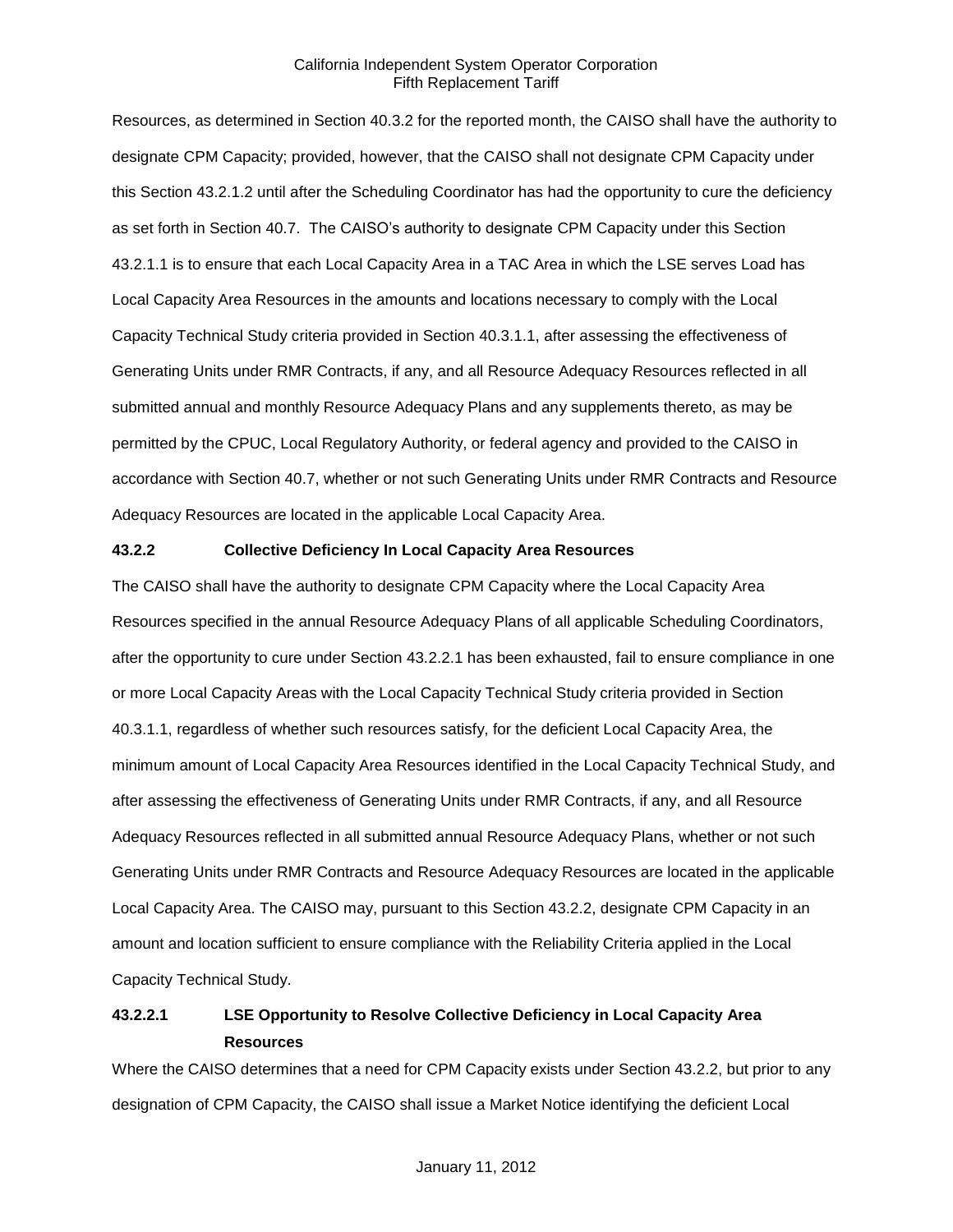Capacity Area and the quantity of capacity that would permit the deficient Local Capacity Area to comply with the Local Capacity Technical Study criteria provided in Section 40.3.1.1 and, where only specific resources are effective to resolve the Reliability Criteria deficiency, the CAISO shall provide the identity of such resources. Any Scheduling Coordinator may submit a revised annual Resource Adequacy Plan within thirty (30) days of the beginning of the Resource Adequacy Compliance Year demonstrating procurement of additional Local Capacity Area Resources consistent with the Market Notice issued under this Section.

Any Scheduling Coordinator that provides such additional Local Capacity Area Resources consistent with the Market Notice under this Section shall have its share of any CPM procurement costs under Section 43.7.3 reduced on a proportionate basis. If the full quantity of capacity is not reported to the CAISO under revised annual Resource Adequacy Plans in accordance with this Section, the CAISO may designate CPM Capacity sufficient to alleviate the deficiency.

# **43.2.3 SC Failure To Show Sufficient Resource Adequacy Resources**

The CAISO shall have the authority to designate CPM Capacity where a Scheduling Coordinator fails to demonstrate in an annual or monthly Resource Adequacy Plan, submitted separately for each represented LSE, procurement of sufficient Resource Adequacy Resources to comply with each LSE's annual and monthly Demand and Reserve Margin requirements under Section 40; provided that the CAISO shall not designate CPM Capacity under this Section 43.2.3 until after the Scheduling Coordinator has had the opportunity to cure the deficiency as set forth in Section 40.7; provide further that the CAISO shall not designate CPM Capacity under this Section 42.2.3 unless there is an overall net deficiency in meeting the total annual or monthly Demand and Reserve Margin requirements, whichever is applicable, after taking into account all LSE demonstrations in their applicable or monthly Resource Adequacy Plans.

### **43.2.4 CPM Significant Events**

The CAISO may designate CPM Capacity to provide service on a prospective basis following an CPM Significant Event, to the extent necessary to maintain compliance with Reliability Criteria and taking into account the expected duration of the CPM Significant Event.

### **43.2.5 Exceptional Dispatch ICPM**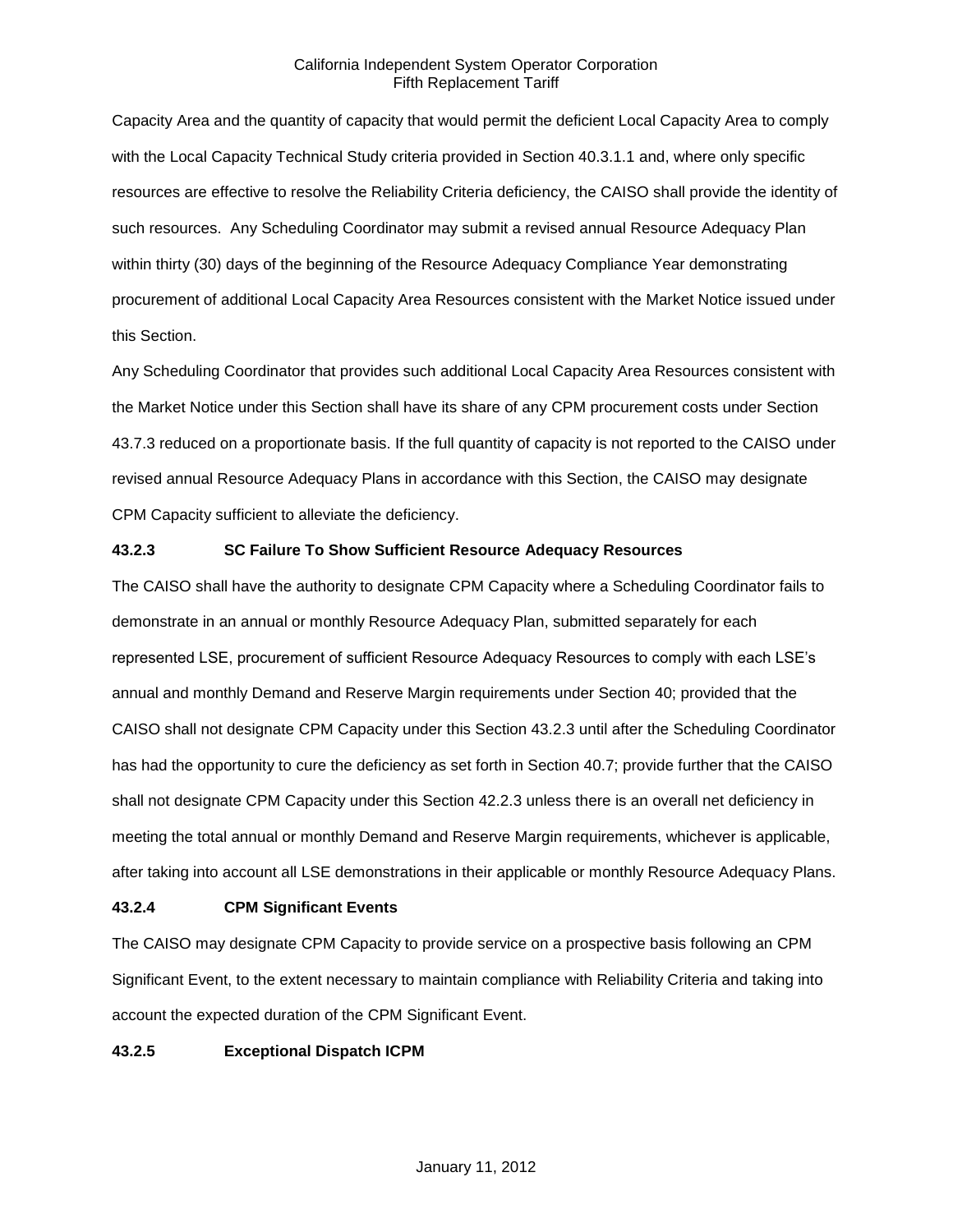Except as provided in Section 43.1.5.1, the CAISO shall designate as CPM Capacity to provide service on a prospective basis the capacity of a resource that responds to an Exceptional Dispatch if the Exceptional Dispatch is issued pursuant to Section 34.9.1, subsections (6), (9) or (10) of Section 34.9.2, or Section 34.9.3, unless the Exceptional Dispatch directs the curtailment or shut down of the resource. **43.2.5.1** Limitation on Eligibility for Exceptional Dispatch CPM Designation

The following capacity is not eligible to receive an Exceptional Dispatch CPM designation under Section 43.1.5.1:

- (1) RA Capacity, RMR Capacity, and CPM Capacity; and
- (2) Capacity of a resource that is eligible to receive supplemental revenues under Section 39.10.3 during any month for which the resource has notified the CAISO under Section 39.10.3 that it chooses to receive supplemental revenues in lieu of an Exceptional Dispatch CPM designation

# **43.2.5.2 Quantity of Capacity included in an Exceptional Dispatch CPM Designation**

**43.2.5.2.1 Exceptional Dispatch Commitments of Non RA, Non RMR and Non CPM Resources**

If a resource does not have any self-schedule, market-based commitment, or RA, RMR or CPM Capacity and receives an Exceptional Dispatch ICPM designation under Section 43.2.5 following an Exceptional Dispatch eligible for an ICPM designation, the CAISO shall designate as ICPM Capacity the greater of the resource's PMin or the amount of capacity specified by the Exceptional Dispatch.

# **43.2.5.2.2 Exceptional Dispatch of Partial RA, Partial CPM Unit, or Market Committed Resource**

If a resource is a Partial Resource Adequacy Resource, has an CPM designation of less than its entire capacity, has a Self Schedule or has a market based commitment, or has already received an Exceptional Dispatch ICPM designation under Section 43.2.5, the CAISO shall designate as ICPM Capacity the amount by which the Exceptional Dispatch exceeded the greater of –

- (1) the capacity that the resources must make available to the CAISO as the result of an RA Capacity or CPM Capacity obligation; if any; and
- (2) the sum of any Self-Schedule and any market-based commitment or dispatch of the resource.

### **43.2.5.2.3 Subsequent Exceptional Dispatch**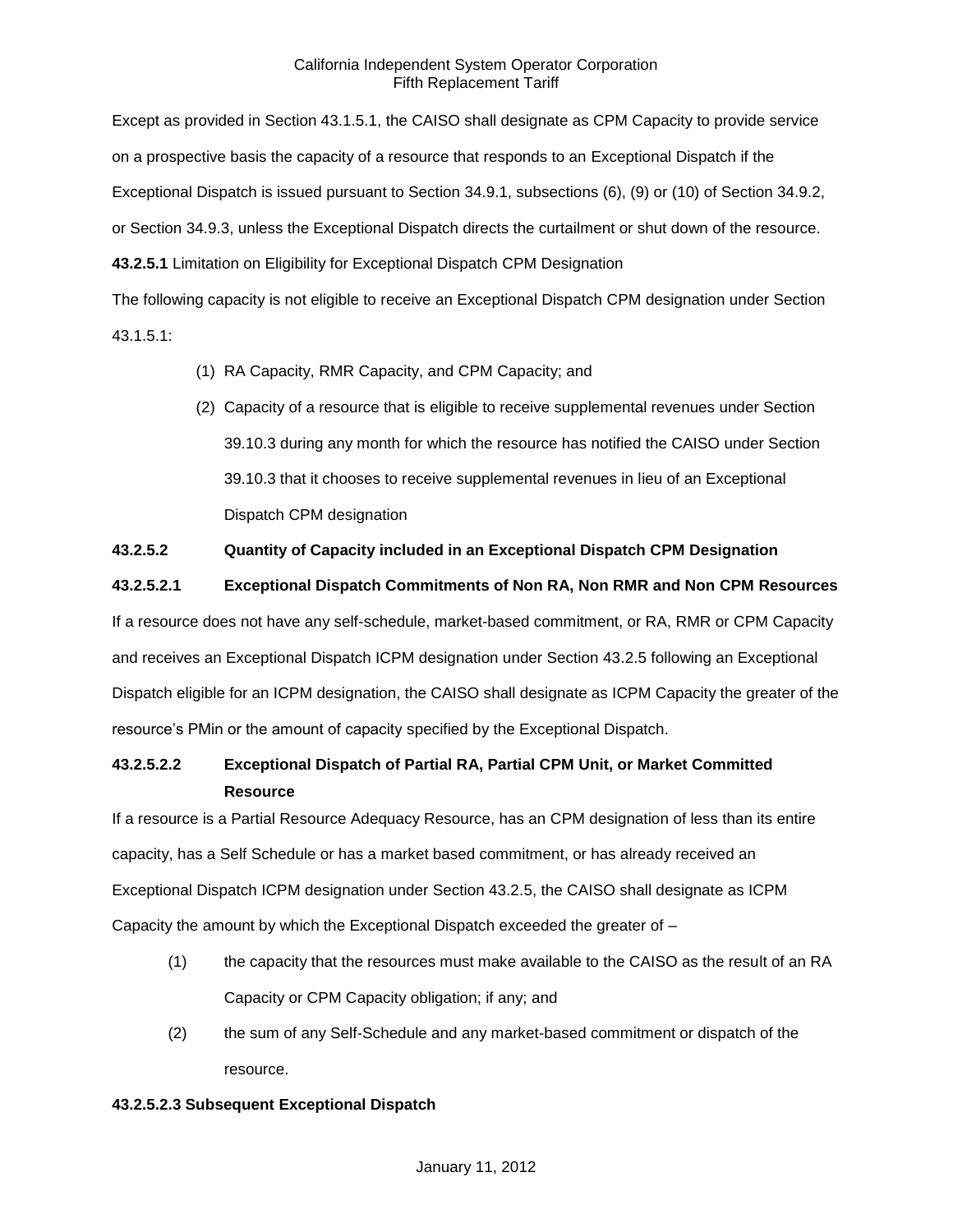If the CAISO, during the term of a resource's Exceptional Dispatch CPM designation, issues an Exceptional Dispatch to the resource that requires Energy in excess of the sum of the resource's CPM Capacity and RA Capacity, the CAISO will increase the capacity designated as Exceptional Dispatch CPM Capacity by the amount equal to the difference between the Exceptional Dispatch and the sum of the resource's CPM Capacity or RA Capacity. The increase will be effective for the remainder of the term of the Exceptional Dispatch CPM Designation and retroactively to the beginning of the 30 day term or the first day of the month in which the increase occurs, whichever is later. Any incremental Exceptional Dispatch issued within any 30-day CPM term does not result in a new 30-day term.

#### **43.2.5.2.4 Change in RA, RMR or CPM Status**

If a resource has an RA, RMR or CPM Capacity obligation that pre-existed the resource's Exceptional Dispatch CPM designation and, during the term of the resource's Exceptional Dispatch CPM designation, the amount of the resource's RA, RMR or CPM Capacity is reduced, the CAISO will increase the CPM designation by the amount, if any, necessary to ensure that the sum of Exceptional Dispatch CPM designation quantity and any remaining RA Capacity is not less than PMin. If capacity that receives an Exceptional Dispatch ICPM designation becomes RA Capacity or receives a monthly CPM designation or Significant Event designation or receives an RMR Contract as of a certain date, then the Exceptional Dispatch CPM designation shall be reduced by the amount of the new RA Capacity, CPM Significant Event designation, or RMR Contract from that date through the rest of the 30-day term.

#### **43.2.6 Capacity At Risk Of Retirement Needed For Reliability**

The CAISO shall have the authority to designate CPM Capacity to keep a resource in operation that is at risk of retirement during the current RA Compliance Year and that will be needed for reliability by the end of the calendar year following the current RA Compliance Year. The CAISO may issue this risk of retirement CPM designation in the event that all of the following requirements apply:

- (1) the resource was not contracted as RA Capacity nor listed as RA Capacity in any LSE's annual Resource Adequacy Plan during the current RA Compliance Year;
- (2) the CAISO did not identify any deficiency, individual or collective, in an LSE's annual Resource Adequacy Plan for the current RA Compliance Year that resulted in a CPM designation for the resource in the current RA Compliance Year;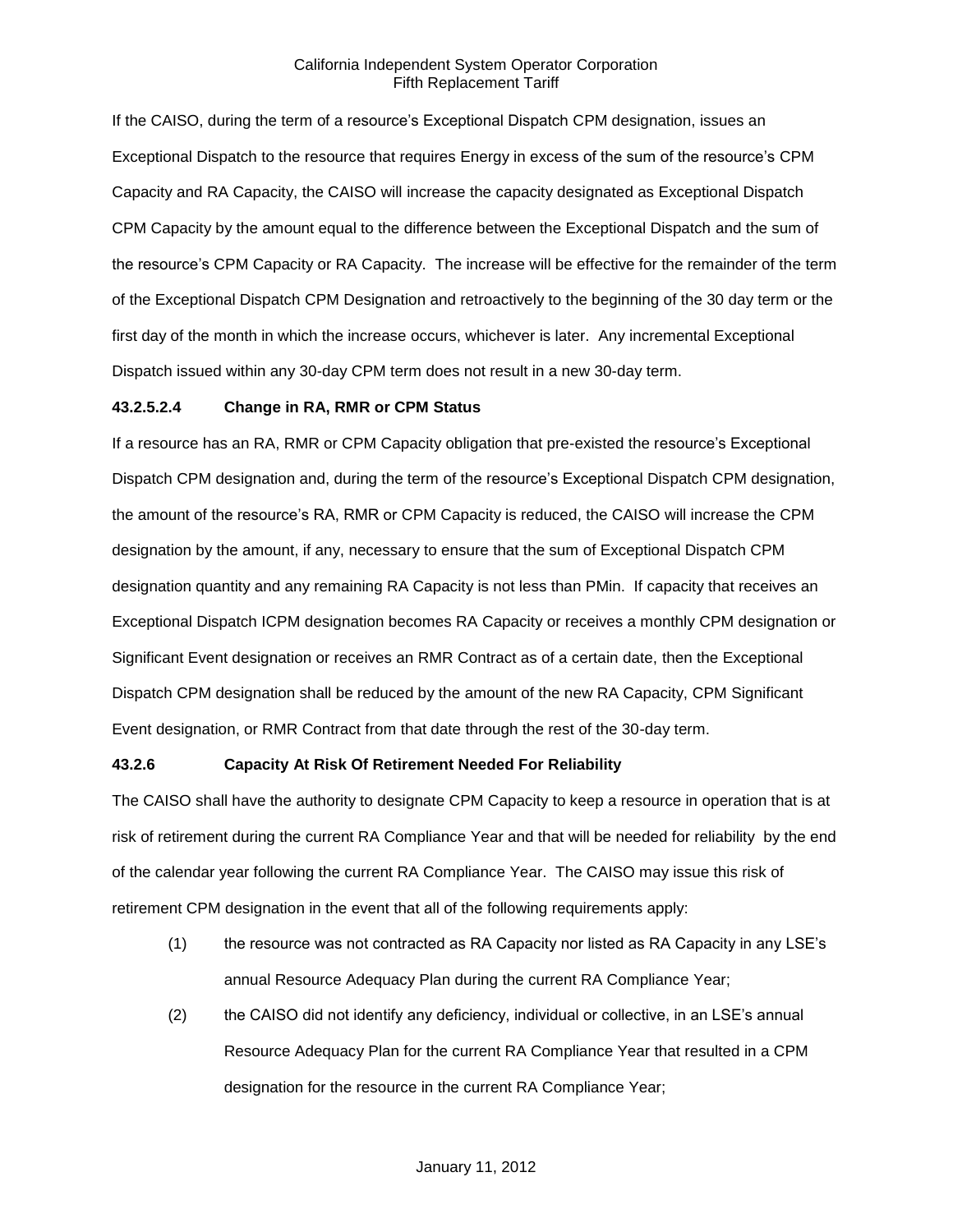- (3) CAISO technical assessments project that the resource will be needed for reliability purposes, either for its locational or operational characteristics, by the end of the calendar year following the current RA Compliance Year;
- (4) no new generation is projected by the ISO to be in operation by the start of the subsequent RA Compliance Year that will meet the identified reliability need; and
- (5) the resource owner submits to the CAISO and DMM, at least 180 days prior to terminating the resource's PGA or removing the resource from PGA Schedule 1, a request for a CPM designation under this Section 43.2.6 and the affidavit of an executive officer of the company who has the legal authority to bind such entity, with the supporting financial information and documentation discussed in the BPM for Reliability Requirements, that attests that it will be uneconomic for the resource to remain in service in the current RA Compliance Year and that the decision to retire is definite unless CPM procurement occurs;

If the CAISO determines that all of the requirements have been met, prior to issuing the CPM designation, the CAISO shall prepare a report that explains the basis and need for the CPM designation. The CAISO shall post the report on the CAISO's Website and allow an opportunity of no less than seven (7) days for stakeholders to review and submit comments on the report and no less than thirty (30) days for an LSE to procure Capacity from the resource. If an LSE does not, within that period, procure sufficient RA Capacity to keep the resource in operation during the current RA Compliance Year, the CAISO may issue the risk of retirement CPM designation; provided that the CAISO determines that the designation is necessary and that all other available procurement measures have failed to procure the resources needed for reliable operation. The ISO will not issue CPM designations in order to circumvent existing procurement mechanisms that could adequately resolve reliability needs.

### **43.3 Terms Of CPM Designation**

# **43.3.1 SC Annual Plan Failure To Show Local Capacity Area Resources**

CPM Capacity designated under Section 43.2.2.1 shall have a minimum commitment term of one (1) month and a maximum commitment term of one (1) year, based on the period(s) of overall shortage as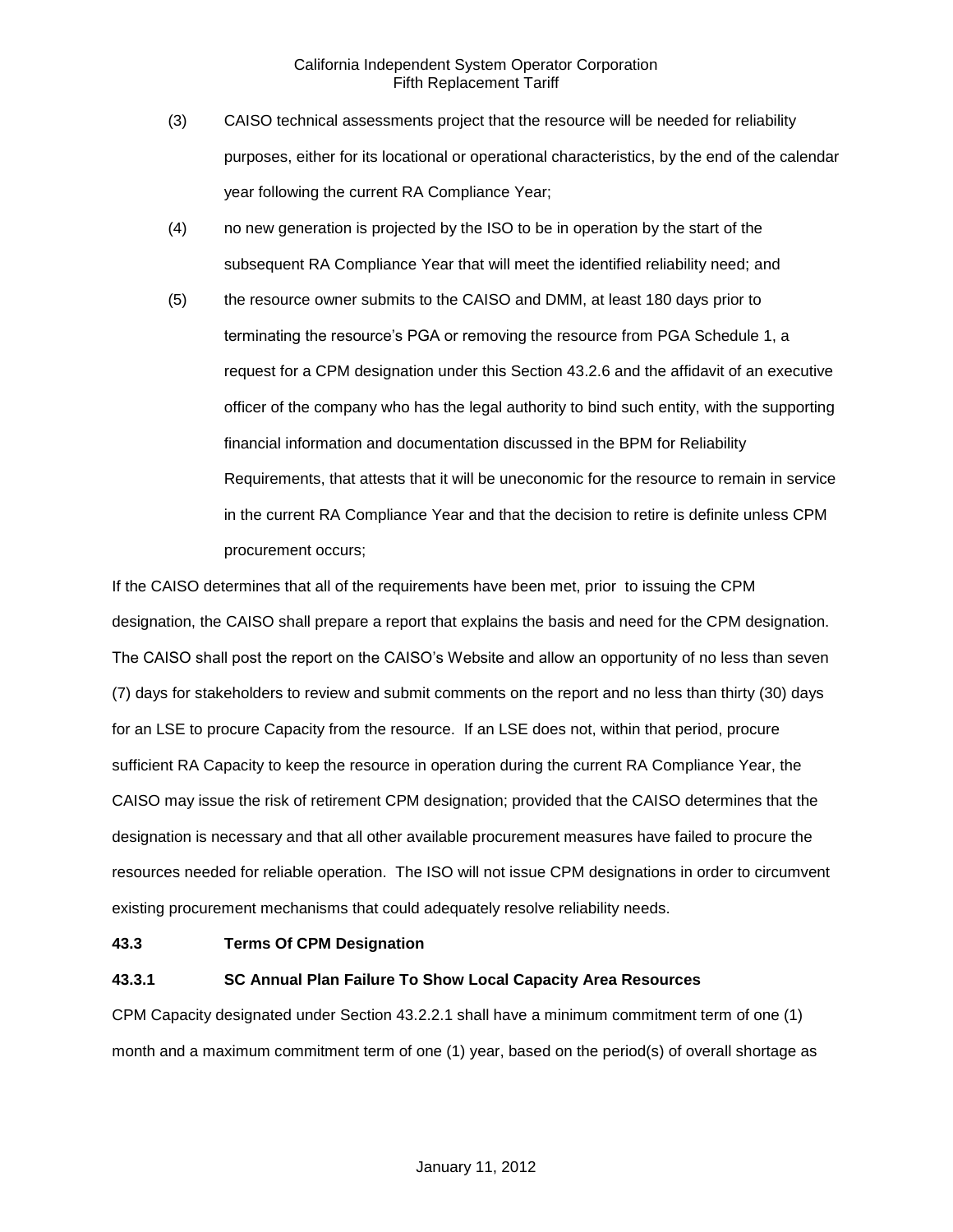reflected in the annual Resource Adequacy Plans that have been submitted. The term of the designation may not extend into a subsequent Resource Adequacy Compliance Year.

# **43.3.2 SC Month Plan Failure To Show Local Capacity Area Resources**

CPM Capacity designated under Section 43.2.1.2 shall have a minimum commitment term of one (1)

month. The term of the designation may not extend into a subsequent Resource Adequacy Compliance Year.

# **43.3.3 Annual Plan Collective LCA Resouces Insufficient**

CPM Capacity designated under Section 43.2.2 shall have a minimum commitment term of one (1) month and a maximum commitment term of one year, based on the period(s) of overall shortage as reflected in the annual Resource Adequacy Plans that have been submitted. The term of the designation may not extend into a subsequent Resource Adequacy Compliance Year.

# **43.3.4 SC Failure To Show Sufficient Resource Adequacy Resources**

CPM Capacity designated under Section 43.2.3 shall: (a) have a minimum commitment term of one (1) month and a maximum commitment term equal to the maximum annual procurement period established by the Local Reliability Authority based on the period of the deficiency reflected in the annual Resource Adequacy Plan or (b) have a commitment term of one (1) month if the deficiency is in the monthly Resource Adequacy Plan. The term of the designation may not extend into a subsequent Resource Adequacy Compliance Year.

### **43.3.5 Term – CPM Significant Event**

CPM Capacity designated under Section 43.1.4 shall have an initial term of thirty (30) days. If the CAISO determines that the CPM Significant Event is likely to extend beyond the thirty (30) day period, the CAISO shall extend the designation for another sixty (60) days. During this additional sixty (60) day period, the CAISO will provide Market Participants with an opportunity to provide alternative solutions to meet the CAISO's operational and reliability needs in response to the CPM Significant Event, rather than rely on the CAISO's designation of capacity under the CPM. The CAISO shall consider and implement, if acceptable to the CAISO in accordance with Good Utility Practice, such alternative solutions provided by Market Participants in a timely manner. If Market Participants do not submit any alternatives to the designation of CPM capacity that are fully effective in addressing the deficiencies in Reliability Criteria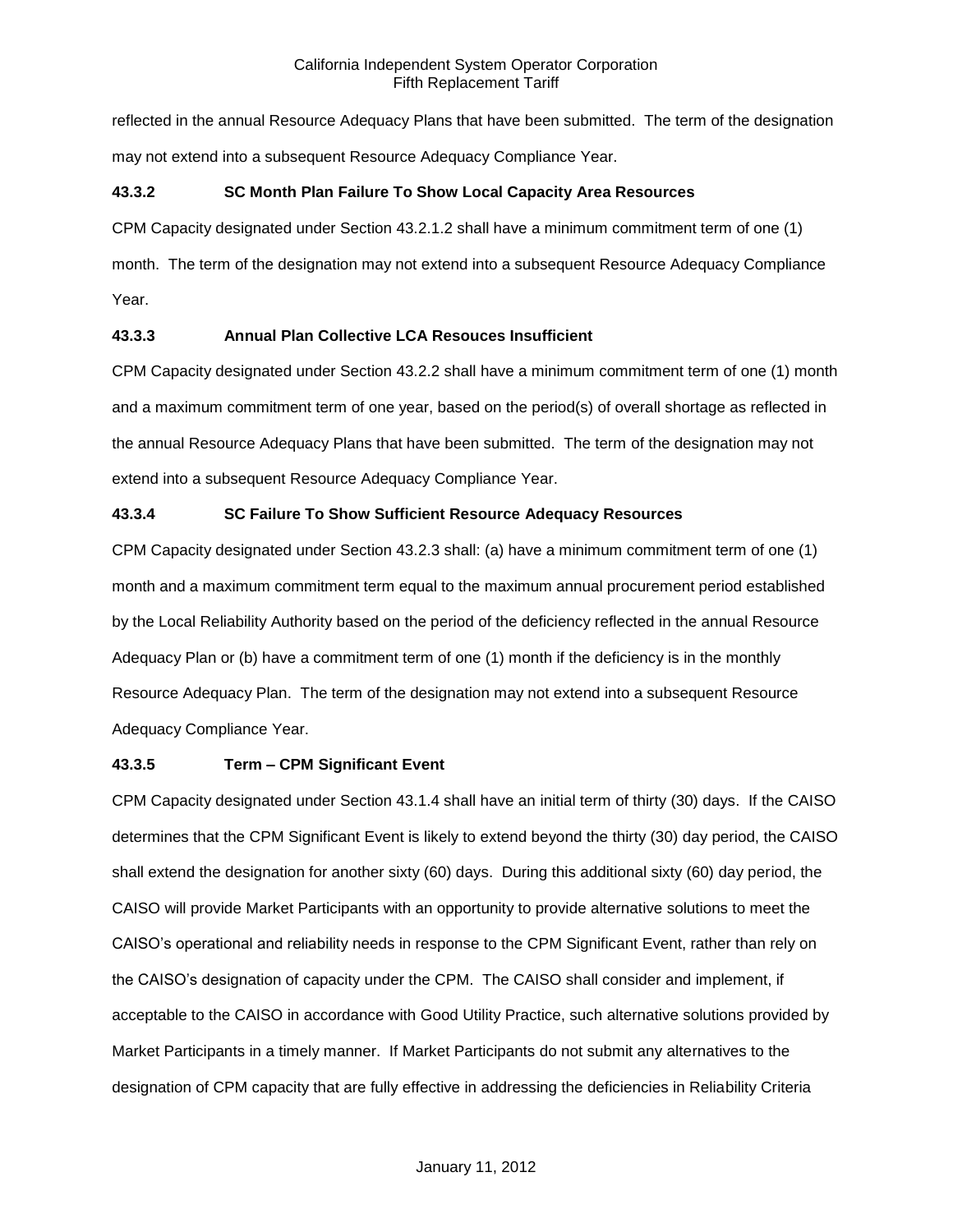resulting from CPM Significant Event, the CAISO shall extend the term of the designation under Section 43.1.4 for the expected duration of the CPM Significant Event.

If the solutions offered by Market Participants are only partially effective in addressing the CAISO's operational and reliability needs resulting from the CPM Significant Event, the CAISO shall extend the designation under Section 43.1.4 for the expected duration of the CPM Significant Event, but only as to the amount of CPM Capacity necessary to satisfy the CAISO's operational and reliability needs after taking into account the effective capacity provided by the alternative solution. If there is a reasonable alternative solution that fully resolves the CAISO's operational and reliability needs, the CAISO will not extend the designation under Section 43.2.4.

# **43.3.6 Term – Exceptional Dispatch CPM**

Exceptional Dispatch CPM Capacity designated under Section 43.2.5 shall have a term of thirty (30) days. If the CAISO determines that the circumstances that led to the Exceptional Dispatch are likely to extend beyond the initial thirty (30) day period, the CAISO shall issue an Exceptional Dispatch CPM or other CPM designation for an additional thirty (30) days.

# **43.3.7 Term - Capacity At Risk Of Retirement Needed For Reliability**

A CPM designation for Capacity at risk of retirement under Section 43.2.6 shall have a minimum commitment term of one (1) month and a maximum commitment term of one (1) year, based on the number of months for which the capacity is to be procured within the current RA Compliance Year, The term of the designation may not extend into a subsequent Resource Adequacy Compliance Year. The CAISO shall rescind the CPM designation for any month during which the resource is under contract with an LSE to provide RA Capacity.

# **43.4 Selection Of Eligible Capacity Under The ICPM**

In accordance with Good Utility Practice, the CAISO shall make designations of Eligible Capacity as CPM Capacity under Section 43.1 by applying the following criteria in the order listed:

- (1) the effectiveness of the Eligible Capacity at meeting the designation criteria specified in Section 43.2;
- (2) the capacity costs associated with the Eligible Capacity;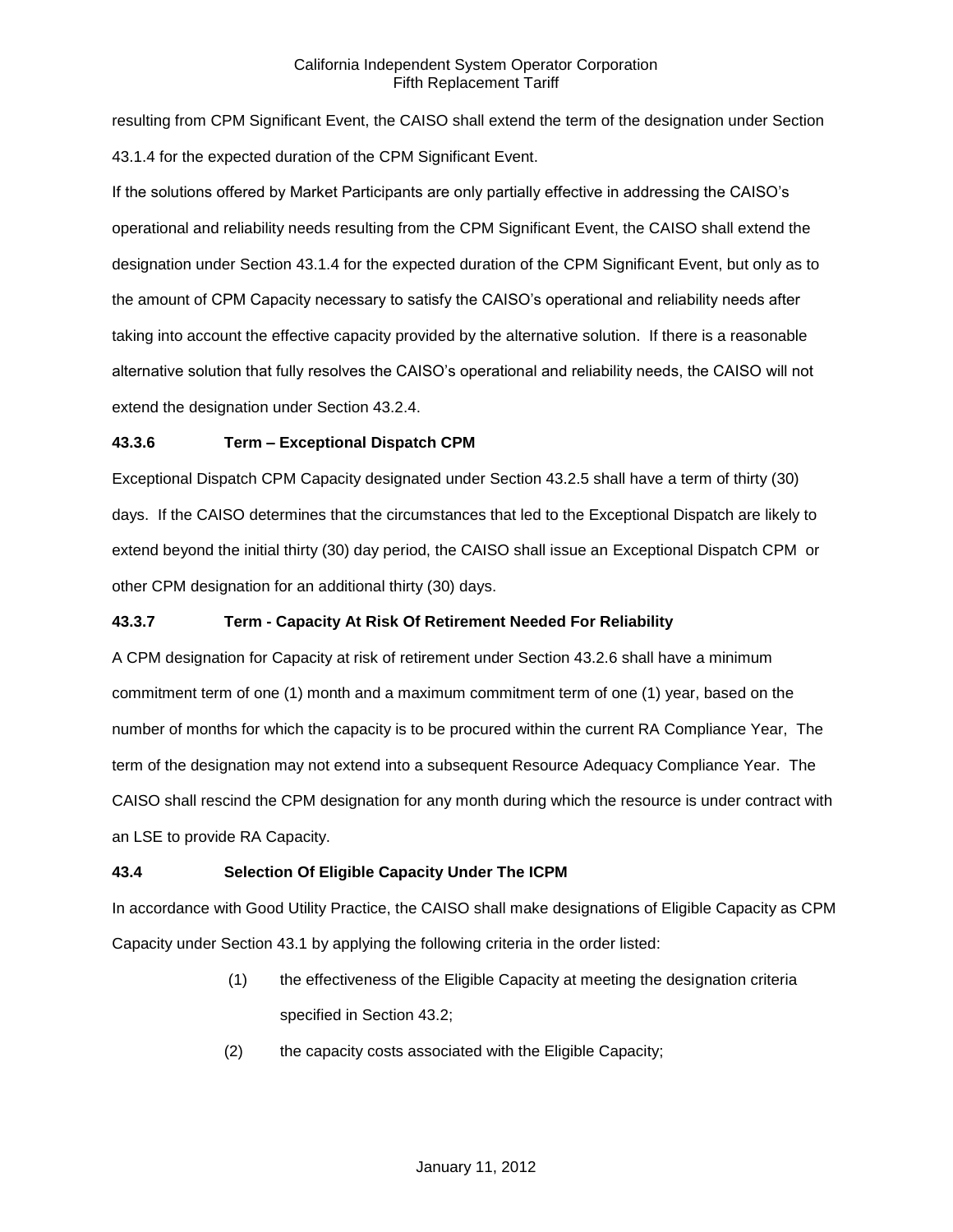- (3) the quantity of a resource's available Eligible Capacity, based on a resource's PMin, relative to the remaining amount of capacity needed;
- (4) the operating characteristics of the resource, such as dispatchability, Ramp Rate, and load-following capability;
- (5) whether the resource is subject to restrictions as a Use-Limited Resource; and
- (6) for designations under Section 43.2.3, the effectiveness of the Eligible Capacity in meeting local and/or zonal constraints or other CAISO system needs.

In applying these selection criteria, the goal of the CAISO is to designate lower cost resources that will be effective in meeting the reliability needs underlying the CPM designations. In making this determination, the CAISO will apply the first criterion to identify the effective Eligible Capacity by considering the effectiveness of the resources at meeting the designation criteria for the type of CPM to be issued and at resolving the underlying reliability need, The CAISO will apply the second criterion by considering the cost of the effective Eligible Capacity. The CAISO will endeavor to designate a resource at the CPM Capacity price determined in accordance with Section 43.6.1 before selecting a resource with a higher unit-specific CPM Capacity price specified under Section 43.6.2. The CAISO will endeavor to designate resources that have specified a capacity price before designating resources that have not specified a CPM Capacity price under Section 43.6.2.1. The CAISO will apply the third criterion by considering the quantity of a resource's Eligible Capacity. The CAISO will endeavor to select a resource that has a PMin at or below the capacity that is needed to meet the reliability need before selecting a resource that has a PMin that would result in over-procurement. The CAISO will apply the fourth criterion by considering specific operating characteristics of a resource, such as dispatchability, ramp rate, and load-following capability to the extent that such characteristics are an important factor in resolving the reliability need. The CAISO will apply the fifth criterion by considering whether a resource is use-limited and whether that status may restrict its ability to be available to the CAISO in the Day-Ahead Market and Real-Time Market throughout the period for which it is being procured. To the extent that use-limited resources are capable of performing the required service for the duration of the CPM designation, the CAISO will not unduly discriminate in favor of non-Use Limited resources when applying the selection criteria. The ISO will apply the sixth criterion by considering the effectiveness of the Eligible Capacity to meet local and/or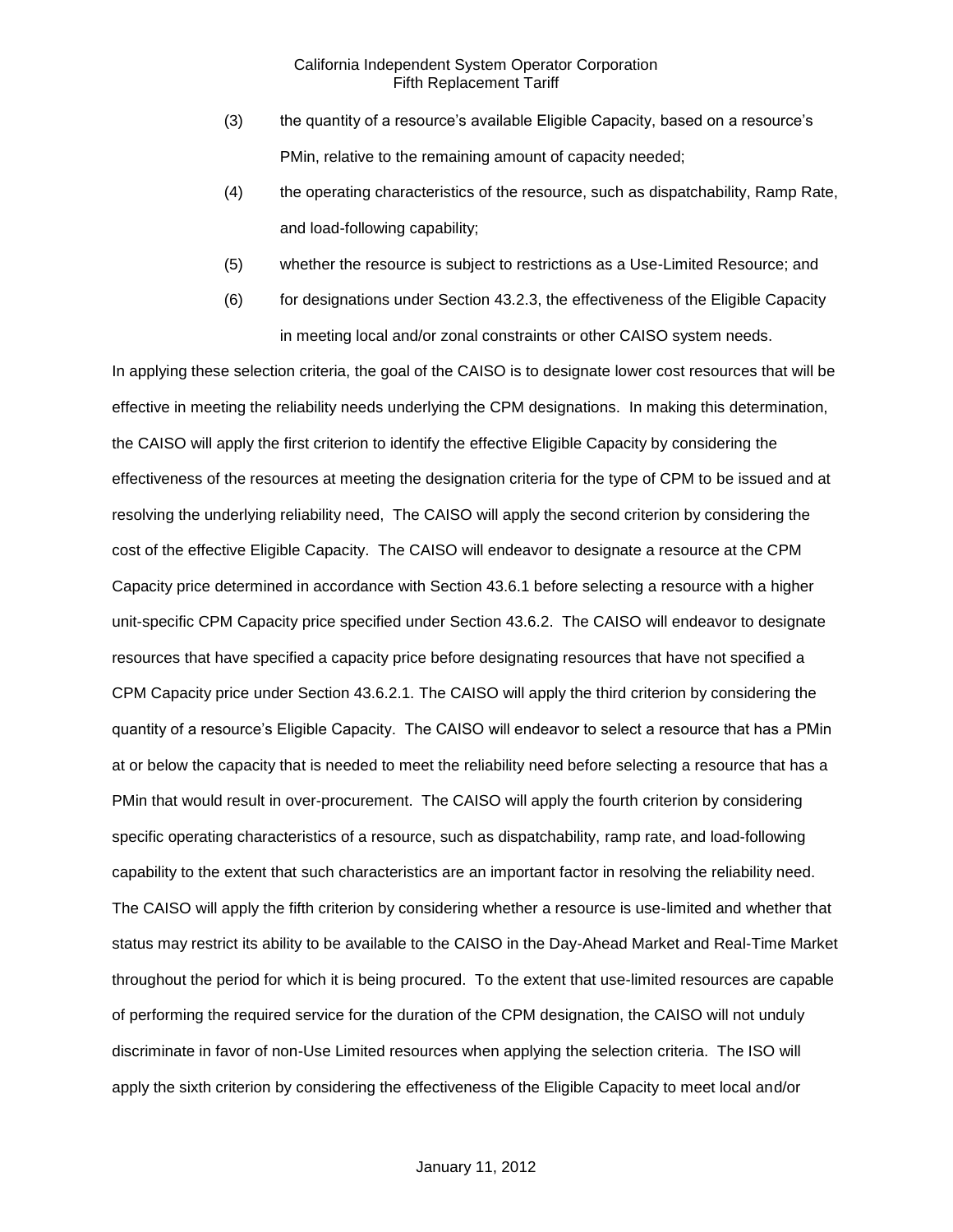zonal constraints or other CAISO system needs for CPM designations under 43.2.3. If after applying these criteria, two or more resources that are eligible for designation equally satisfy these criteria, the CAISO shall utilize a random selection method to determine the designation between those resources. While the CAISO does not have to designate the full capability of a resource, the CAISO may designate under the CPM an amount of CPM Capacity from a resource that exceeds the amount of capacity identified to ensure compliance with the Reliability Criteria set forth in Section 40.3 due to the PMin or other operational requirements/limits of a resource that has available capacity to provide CPM service. The CAISO shall not designate the capacity of a resource for an amount of capacity that is less than the resource's PMin.

### **43.5 Obligations Of A Resource Designated Under The CPM**

# **43.5.1 Availability Obligations**

Capacity from resources designated under the CPM shall be subject to all of the availability, dispatch, testing, reporting, verification and any other applicable requirements imposed under Section 40.6 on Resource Adequacy Resources identified in Resource Adequacy Plans. In accordance with those requirements, CPM Capacity designated under the CPM shall meet the Day-Ahead availability requirements specified in Section 40.6.1 and the Real-Time availability requirements of Section 40.6.2. Also in accordance with those requirements, Generating Units designated under the CPM that meet the definition of Short Start Units shall have the obligation to meet the additional availability requirements of Section 40.6.3, and Generating Units designated under the CPM that meet the definition of Long Start Units will have the rights and obligations specified in Section 40.6.7.1.

If the CAISO has not received an Economic Bid or a Self-Schedule for CPM Capacity, the CAISO shall utilize a Generated Bid in accordance with the procedures specified in Section 40.6.8.

In addition to Energy Bids, resources designated under the CPM shall submit Ancillary Service Bids for their CPM Capacity to the extent that the resource is certified to provide the Ancillary Service.

# **43.5.2 Obligation To Provide Capacity And Termination**

The decision to accept an CPM designation shall be voluntary for the Scheduling Coordinator for any resource. If the Scheduling Coordinator for a resource accepts an CPM designation, it shall be obligated to perform for the full quantity and full period of the designation with respect to the amount of CPM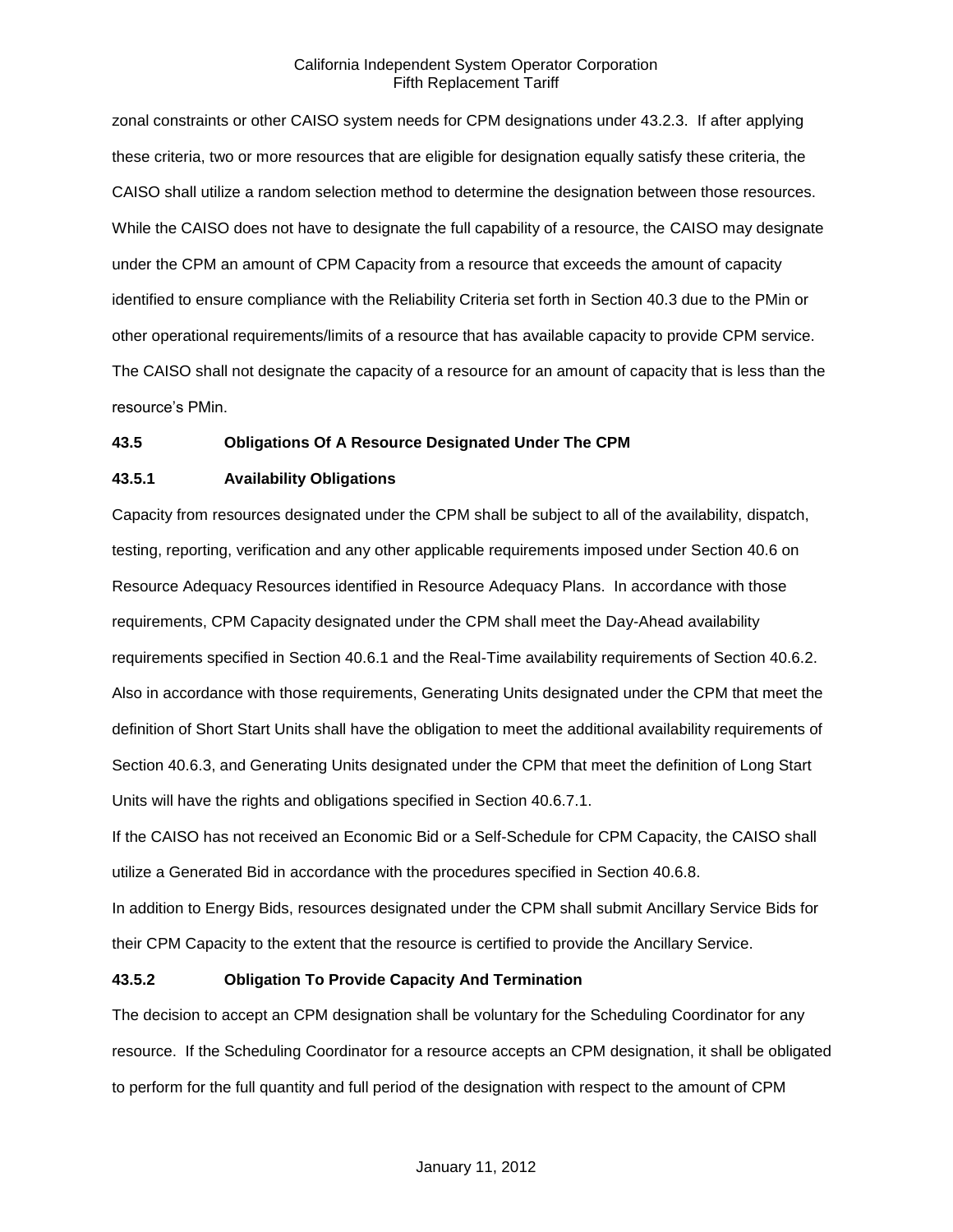Capacity for which it has accepted an CPM designation. If a Participating Generator's or Participating Load's Eligible Capacity is designated under the CPM after the Participating Generator or Participating Load has filed notice to terminate its Participating Generator Agreement, QF PGA, Pseudo-Tie Participating Generator Agreement, or Participating Load Agreement or withdraw the Eligible Capacity from its Participating Generator Agreement, QF PGA, Pseudo-Tie Participating Generator Agreement, or Participating Load Agreement, and the Scheduling Coordinator for the resource agrees to provide service under the CPM, then the Scheduling Coordinator shall enter into a new Participating Generator Agreement, QF PGA, Pseudo-Tie Participating Generator Agreement, or Participating Load Agreement, as applicable, with the CAISO.

### **43.6 Reports**

The CAISO shall publish the following reports and notices.

### **43.6.1 ICPM Designation Market Notice**

The CAISO shall issue a Market Notice within two (2) Business Days of an CPM designation under Sections 43.2.1 through 43.2.6. CPM designations as a result of Exceptional Dispatches shall be subject to the reporting requirement set forth in Section 34.9.4. The Market Notice shall include a preliminary description of what caused the CPM designation, the name of the resource(s) procured, the preliminary expected duration of the CPM designation, the initial designation period, and an indication that a designation report is being prepared in accordance with Section 43.5.2.

### **43.6.2 Designation Of A Resource Under The ICPM**

The CAISO shall post a designation report to the CAISO Website and provide a Market Notice of the availability of the report within the earlier of thirty (30) days of procuring a resource under Sections 43.2.1 through 43.2.6 or ten (10) days after the end of the month. The designation report shall include the following information:

- (1) A description of the reason for the designation (LSE procurement shortfall, Local Capacity Area Resource effectiveness deficiency, or CPM Significant Event), and an explanation of why it was necessary for the CAISO to utilize the CPM authority);
- (2) The following information would be reported for all backstop designations: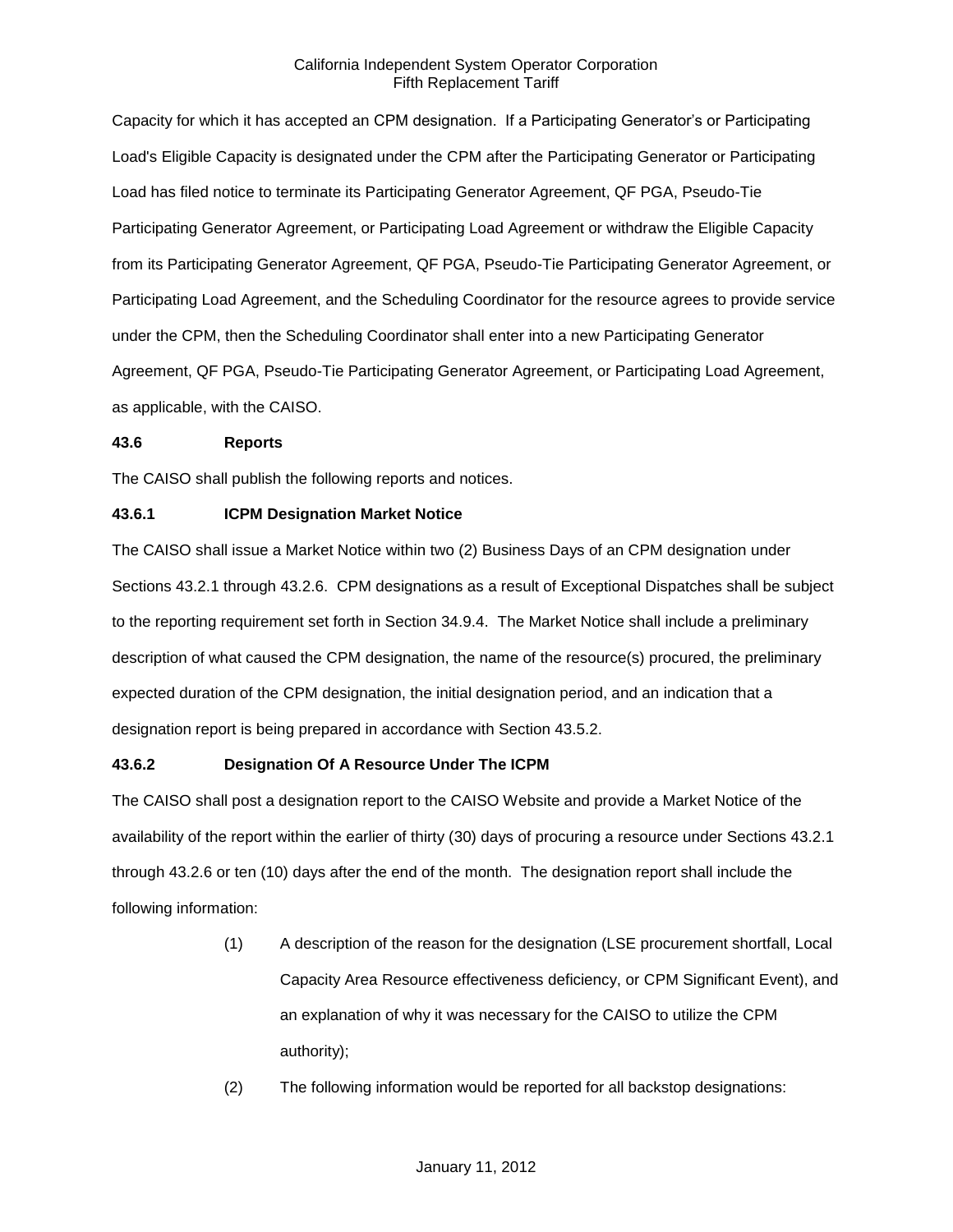- (a) the resource name;
- (b) the amount of CPM Capacity designated (MW),
- (c) an explanation of why that amount of CPM Capacity was designated,
- (d) the date CPM Capacity was designated,
- (e) the duration of the designation; and
- (f) the price for the CPM procurement; and
- (3) If the reason for the designation is an CPM Significant Event, the CAISO will also include:
	- (a) a discussion of the event or events that have occurred, why the CAISO has procured CPM Capacity, and how much has been procured;
	- (b) an assessment of the expected duration of the CPM Significant Event;
	- (c) the duration of the initial designation (thirty (30) days); and
	- (d) a statement as to whether the initial designation has been extended (such that the backstop procurement is now for more than thirty (30) days), and, if it has been extended, the length of the extension.

### **43.6.3 Non-Market And Repeated Market Commitment Of Non-RA Capacity**

Within ten (10) calendar days after the end of each month, the CAISO shall post a report to the CAISO Website that identifies for the prior month:

- (1) Any non-market commitments of non-Resource Adequacy Capacity; and
- (2) All market commitments of non-Resource Adequacy Capacity.

The CAISO will provide a Market Notice of the availability of this report. The report will not include commitments of RMR Generation capacity, Resource Adequacy Capacity or designated CPM Capacity. The report shall include the following information:

- (a) the name of the resource;
- (b) the IOU Service Area and Local Capacity Area (if applicable);
- (c) the maximum capacity committed in response to the event (MW);
- (d) how capacity was procured (for example, by RUC or Exceptional Dispatch);
- (e) the reason capacity was committed; and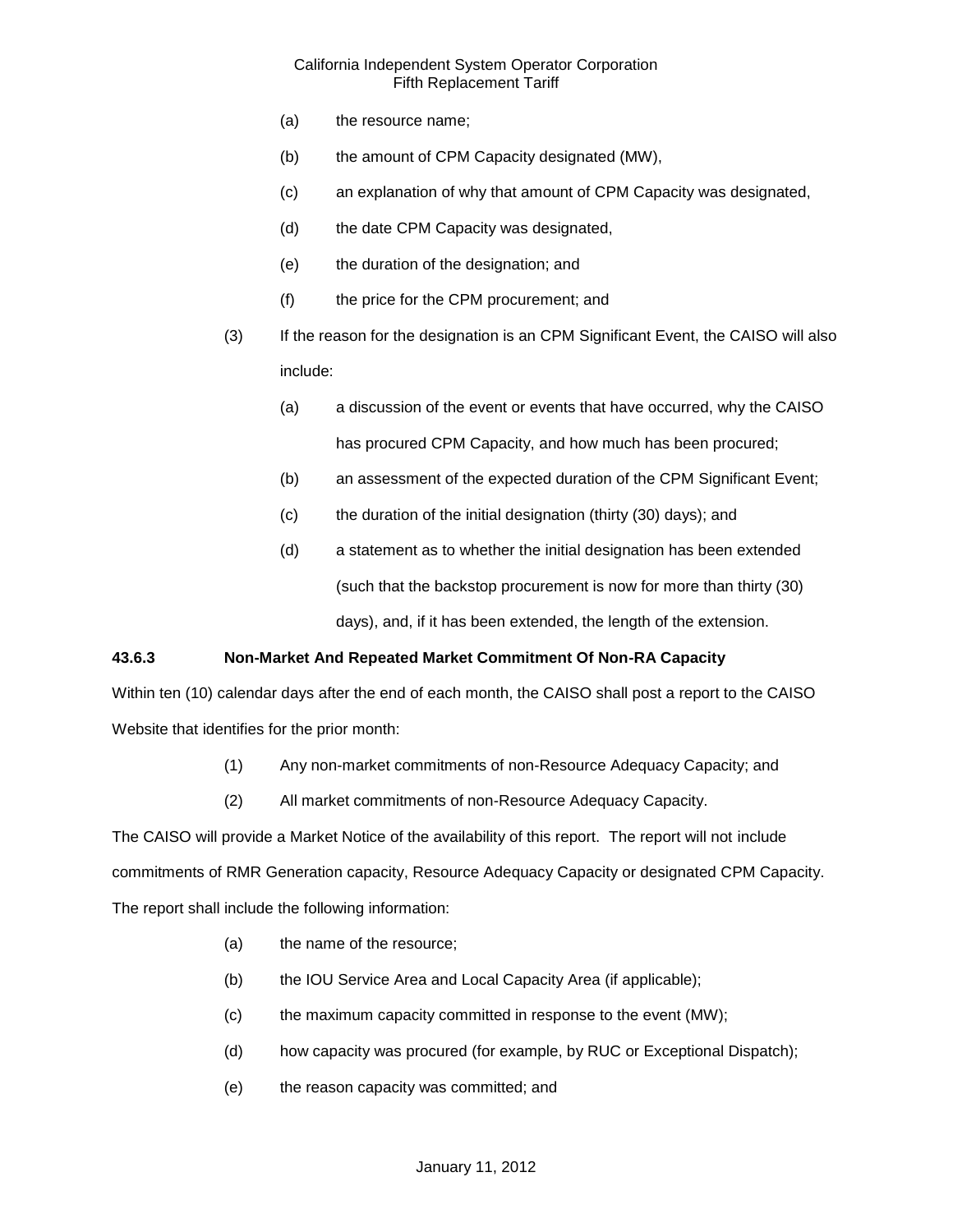(f) information as to whether or not all Resource Adequacy Resources and previously-designated CPM Capacity were used first and, if not, why they were not.

# **43.6.4 Board Of Governors Report**

The CAISO will include in the operations report provided to the CAISO Governing Board at each board meeting a summary of CPM costs.

# **43.7 Payments To Resources Designated Under The ICPM**

Scheduling Coordinators for Eligible Capacity may submit to the CAISO an intention to be paid a monthly CPM Capacity Payment under Section 43.7.1 or Section 43.7.2. Scheduling Coordinators for Eligible Capacity will be able to change their selections annually within thirty (30) days of a CAISO Market Notice seeking such payment preferences. To the extent a Scheduling Coordinator for Eligible Capacity does not submit a selection to be compensated in accordance with Section 43.7.1, the Scheduling Coordinator shall be deemed to have selected to be paid on a resource-specific basis pursuant to Section 43.7.2, for purposes of the CAISO's ICPM designation determinations.

# **43.7.1 Monthly CPM Capacity Payment**

Scheduling Coordinators representing resources receiving payment under this Section 43.6.1 shall receive a monthly CPM Capacity Payment for each month of CPM designation equal to the product of the amount of their CPM Capacity, the relevant CPM Availability Factor for Forced Outages, as determined in accordance with Appendix F, Schedule 6, a monthly shaping factor as set forth in Appendix F, Schedule 6, a fixed CPM Capacity price of \$55/kW-year and the CPM Availability Percentage for Maintenance Outages, so that the formula for determining the monthly CPM Capacity Payment would be as follows:

> (CPM Capacity MW) x (CPM Availability Factor for Forced Outages) x (1/12 monthly shaping factor) x (\$55/kW-year) x CPM Availability Percentage for Maintenance Outages.

The CPM Availability Percentage for Maintenance Outages is equal to the ratio of: (1) the sum of the CPM Capacity MW for each hour of the month across all hours of the month, where the actual capacity MW available to the CAISO, if less than the CPM Capacity MW, shall be substituted for CPM Capacity MW for each hour the resource is not available due to a Maintenance Outage or non-temperature-related ambient de-rates to (2) the product of CPM Capacity MW and the total hours in the month.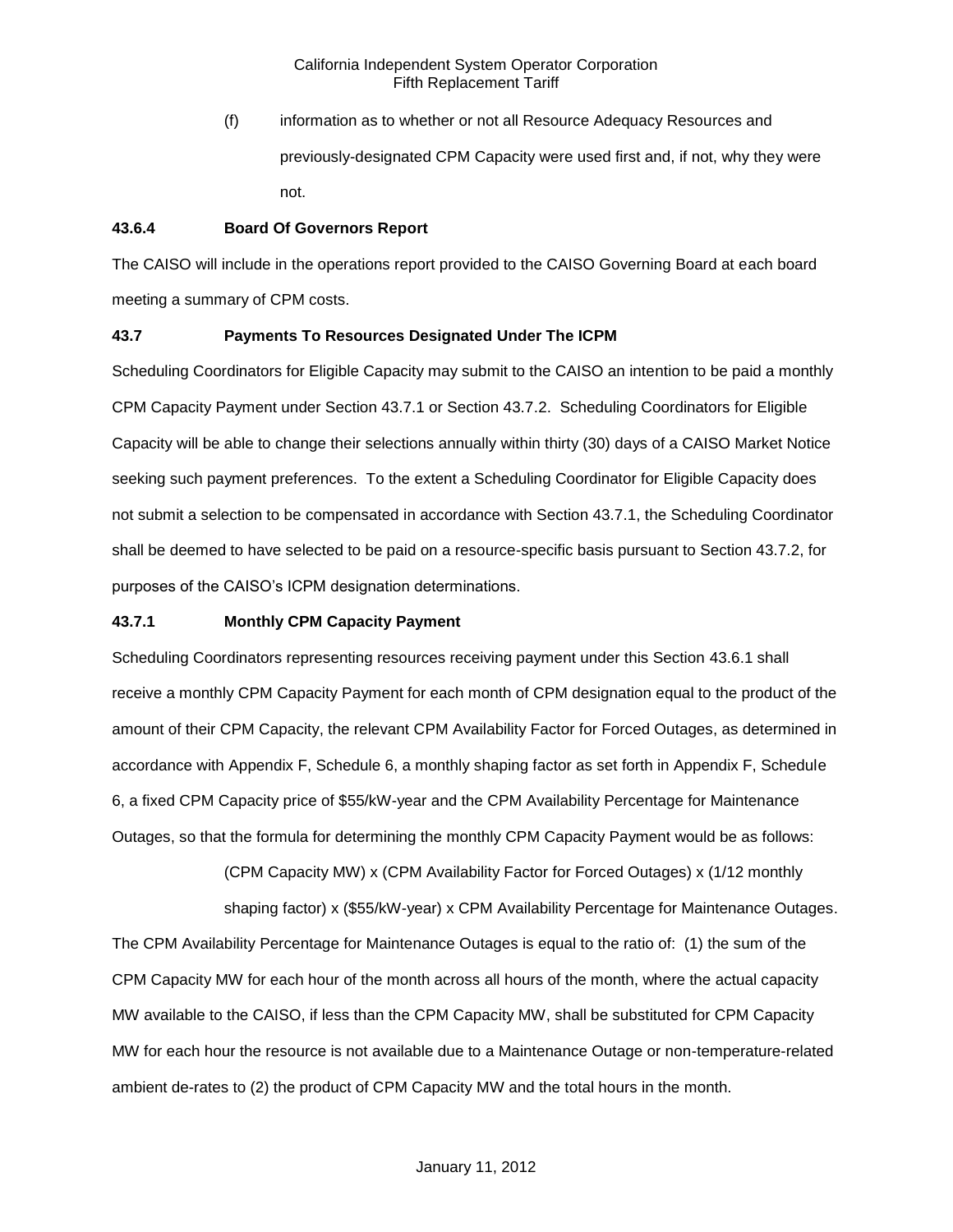The foregoing formula shall apply to all ICPM Capacity receiving monthly ICPM Capacity Payments under this Section 43.6.1 except for ICPM Capacity designated to respond to an ICPM Significant Event or an Exceptional Dispatch ICPM, in which case the monthly ICPM Capacity Payment shall be based proportionately on the actual number of days the resource was designated as ICPM Capacity during the month to the total number of days in the month.

The foregoing formula shall apply to all CPM Capacity receiving monthly CPM Capacity Payments under this Section 43.7.1 except for CPM Capacity designated to respond to an CPM Significant Event or an Exceptional Dispatch CPM, in which case the monthly CPM Capacity Payment shall be based proportionately on the actual number of days the resource was designated as CPM Capacity during the month to the total number of days in the month.

For purposes of CPM designations, except for designations for CPM Significant Events and Exceptional Dispatch CPM, the CPM Availability Factor for Forced Outages shall be calculated as the ratio of: (1) the sum of the CPM Capacity MW for each hour of the month across all hours of the month, where the actual capacity MW available to the CAISO, if less than the CPM Capacity MW, shall be substituted for CPM Capacity MW for each hour the resource is not available due to a Forced Outage or temperature-related ambient de-rate, to (2) the product of CPM Capacity MW and the total hours in the month. For purposes of CPM designations for CPM Significant Events and Exceptional Dispatch CPM, the CPM Availability Factor for Forced Outages shall be calculated as the ratio of: (1) the sum of the CPM Capacity MW for each hour across all hours of the month or part of the month for which a unit is designated, whichever is applicable, where the actual capacity MW available to the CAISO, if less than the CPM Capacity MW, shall be substituted for CPM Capacity MW for each hour the resource is not available due to a Forced Outage or temperature-related ambient de-rate, to (2) the product of CPM Capacity MW and the total hours in the month or part of the month for which a unit is designated, whichever is applicable.

# **43.7.2 Resource-Specific CPM Capacity Payment**

If a Scheduling Coordinator for Eligible Capacity believes that the \$55/kW-year CPM Capacity price under Section 43.7.1 will not compensate a resource for its going forward costs, as calculated in accordance with the formula provided in Section 43.7.2.2, the Scheduling Coordinator may annually in accordance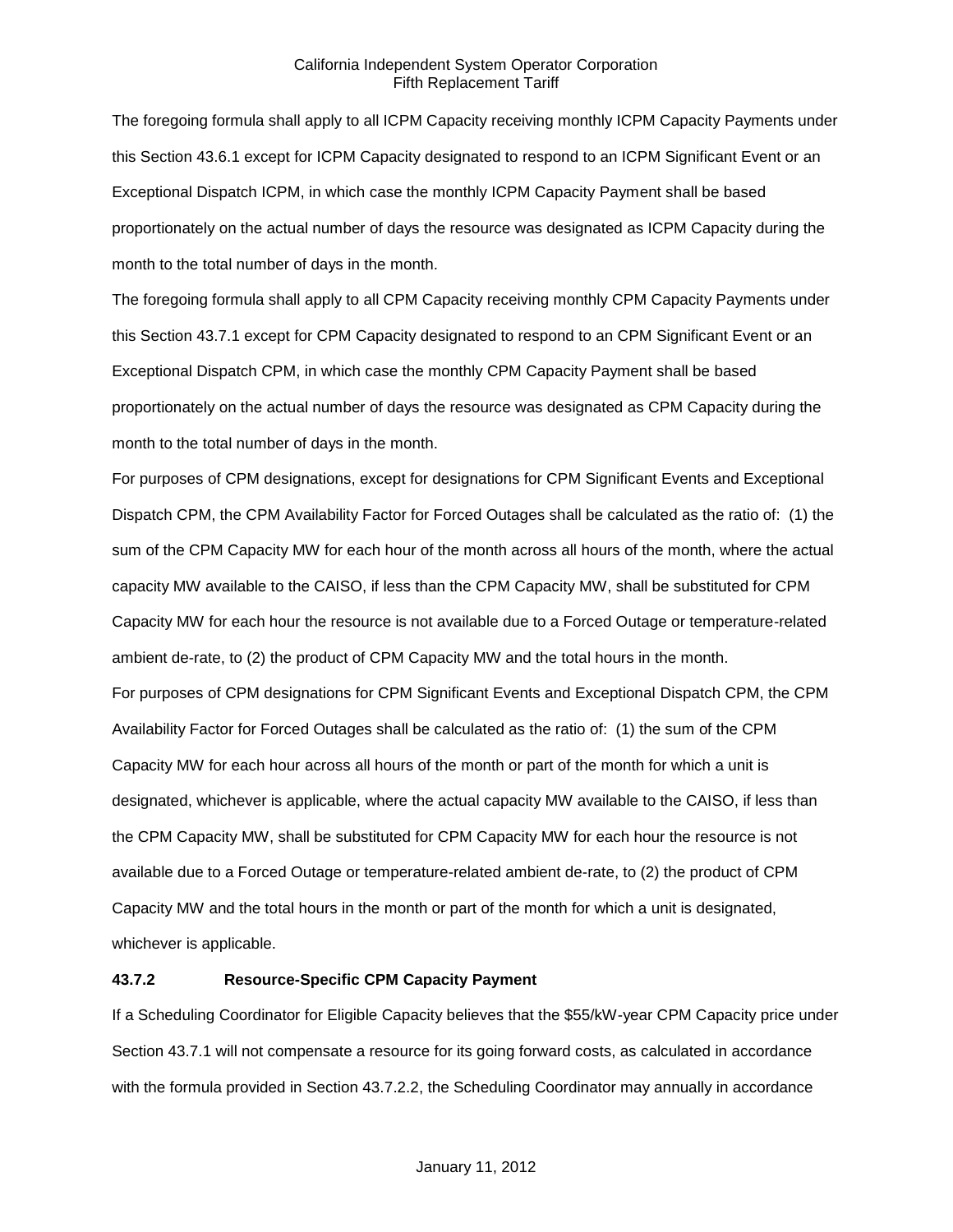with Section 43.7, inform the CAISO of what proposed higher CPM Capacity price would compensate the resource for its going forward costs and which the Scheduling Coordinator is willing to have the CAISO use for purposes of the CPM designation process ("going forward cost offer price").

# **43.7.2.1 Failure to Submit Going Forward Cost Offer Price**

A Scheduling Coordinator for a resource is not required to submit a specific going forward cost offer price for such resource under the process provided for in Section 43.6; however, except for an Exceptional Dispatch CPM designation, a Scheduling Coordinator that has not previously identified the going forward cost offer price for a resource must notify the CAISO of what that price is before any CAISO designation of that resource's capacity as CPM Capacity can become effective. In the case of an Exceptional Dispatch CPM designation on behalf of a resource that has not selected the supplemental revenues option, the CPM designation shall become effective notwithstanding the resource's failure to select compensation pursuant to Section 43.7.1 or to identify a going forward cost offer price pursuant to Section 43.7.2. In such a case, the CAISO shall use the compensation under Section 43.7.1 for both dispatch and compensation for the 30-day term. In the case of a Scheduling Coordinator that has not previously identified the going forward cost offer price for a resource, the cap on supplemental revenues under Section 39.10.4 will be calculated using the monthly capacity payment under Section 43.7.1.

### **43.7.2.1.1 Determination of Capacity Price**

If the CAISO designates a resource that has proposed an CPM Capacity price above \$55/kW-year, and the sales from the resource are under the jurisdiction of the FERC, the Scheduling Coordinator for the resource shall make a limited resource-specific filing before the FERC to determine the just and reasonable capacity price for the going forward costs for the resource to be used in applying the CAISO's FERC jurisdictional monthly CPM Capacity Payment formula. If the sales from the resource are not under the jurisdiction of the FERC, the Scheduling Coordinator for the resource shall make a non-jurisdictional filing with the FERC to determine the just and reasonable capacity price for the going forward costs for the resource to be used in applying the CAISO's FERC-jurisdictional monthly CPM Capacity Payment formula.

### **43.7.2.2 Going Forward Cost**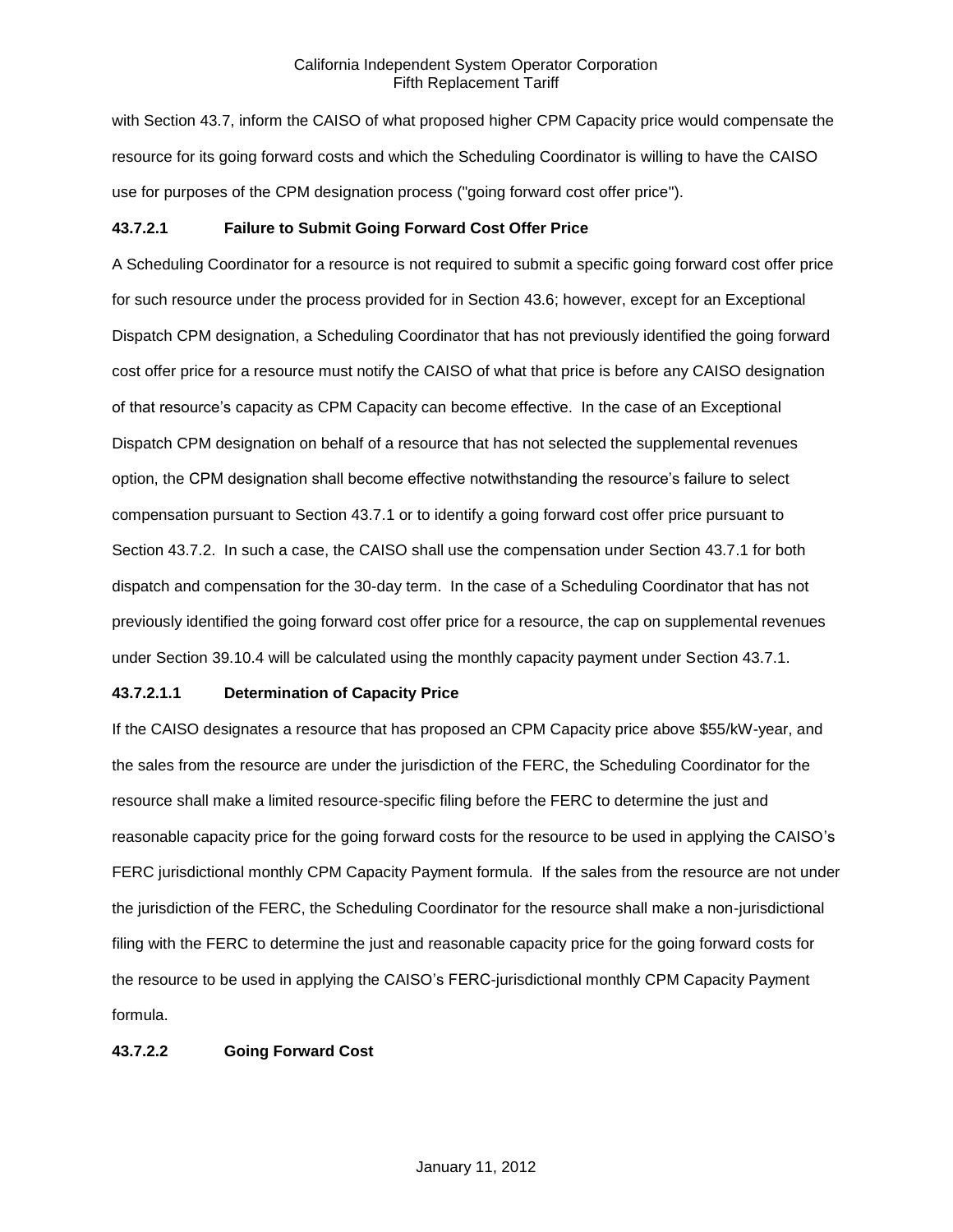In making the cost justification filing with FERC for an CPM Capacity price above \$55/kW-year, the Scheduling Coordinator for the resource may not propose -- and shall not get paid --an amount higher than the going forward cost offer price that it had previously proposed to the CAISO as its going forward cost offer price under Section 43.7 or this Section 43.7.2, either prior to or at the time of CPM designation. Going forward costs for any resource-specific filing under this Section shall be calculated based on the following formula:

(fixed operation & maintenance costs, plus ad valorem taxes, plus administrative & general costs, plus ten percent (10%) of the foregoing amounts),

provided such costs shall be converted to a fixed \$/kW-year amount.

### **43.7.2.3 Resource-Specific Monthly CPM Capacity Payment**

Scheduling Coordinators representing resources receiving payment under Section 43.7.2 shall receive a monthly CPM Capacity Payment for each month of CPM designation equal to the product of the amount of their CPM Capacity, the relevant CPM Availability Factor for Forced Outages as determined in accordance with Appendix F, Schedule 6, a monthly shaping factor as set forth in Appendix F, Schedule 6, the resource-specific CPM Capacity price, as determined by FERC and the CPM Availability Percentage for Maintenance Outages, in accordance with the following formula:

> (CPM Capacity MW) x (CPM Availability Factor for Forced Outages) x (1/12 monthly shaping factor) x (the resource-specific CPM Capacity price as determined by FERC) x CPM Availability Percentage for Maintenance Outages.

The CPM Availability Percentage for Maintenance Outages is equal to the ratio of: (1) the sum of the CPM Capacity MW for each hour of the month across all hours of the month, where the actual capacity MW available to the CAISO, if less than the CPM Capacity MW, shall be substituted for CPM Capacity MW for each hour the resource is not available due to a Maintenance Outage or non-temperature-related ambient de-rate to (2) the product of CPM Capacity MW and the total hours in the month. The foregoing formula shall apply to all CPM Capacity receiving monthly CPM Capacity Payments under Section 43.7.2 except for CPM Capacity designated to respond to an CPM Significant Event or Exceptional Dispatch CPM, in which case the monthly CPM Capacity Payment shall be based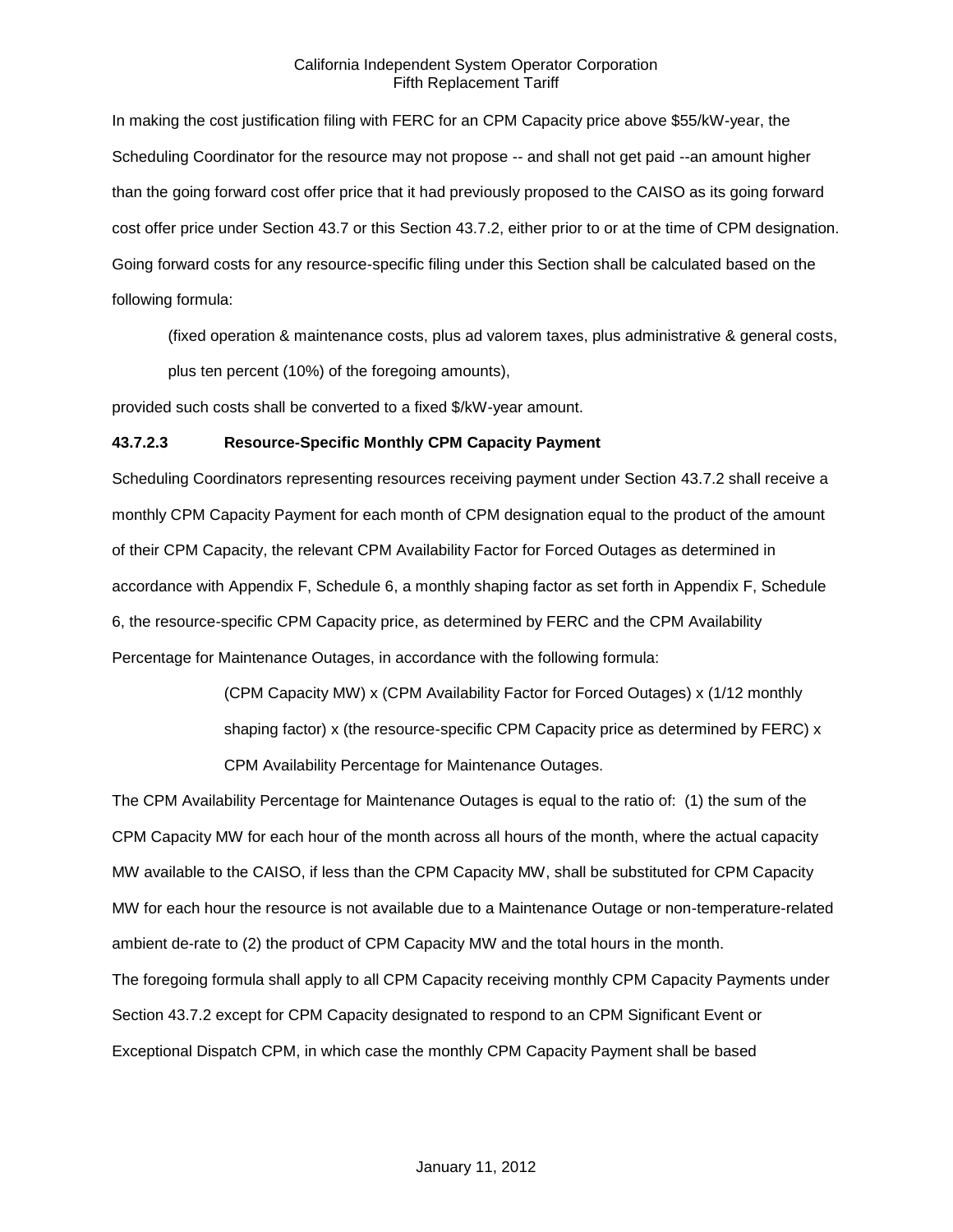proportionately on the actual number of days the resource was designated as CPM Capacity during the month and available to the CAISO to the total number of days in the month.

Prior to the determination by FERC of the resource-specific going forward costs for CPM Capacity designated and paid pursuant to Section 43.7.2, the CAISO shall proceed as follows. For the period between the CAISO's designation and the FERC's determination, the CAISO shall utilize the \$55/kW-year rate for purposes of the resource-specific monthly CPM Capacity Payment for financial Settlement. This amount shall be subject to surcharge based on the outcome of the FERC proceeding so that the resource will receive any higher actual resource-specific payment as determined by FERC for the full period of the CPM designation. Once approved by FERC, the CAISO shall apply the higher of \$55/kW-year or the resource-specific CPM Capacity price as determined by the FERC.

For purposes of CPM designations, except for designations for CPM Significant Events, the CPM Availability Factor for Forced Outages shall be calculated as the ratio of: (1) the sum of the CPM Capacity MW for each hour of the month across all hours of the month, where the actual capacity MW available to the CAISO, if less than the CPM Capacity MW, shall be substituted for CPM Capacity MW for each hour the resource is not available due to a Forced Outage or temperature-related ambient de-rates, to (2) the product of CPM Capacity MW and the total hours in the month.

For purposes of CPM designations for CPM Significant Events, the CPM Availability Factor for Forced Outages shall be calculated as the ratio of: (1) the sum of the CPM Capacity MW for each hour across all hours of the month or part of the month for which a unit is designated, whichever is applicable, where the actual capacity MW available to the CAISO, if less than the CPM Capacity MW, shall be substituted for CPM Capacity MW for each hour the resource is not available and is not on an authorized Outage, to (2) the product of CPM Capacity MW and the total hours in the month or part of the month for which a unit is designated, whichever is applicable.

For purposes of this Section 43.7.2, an authorized Outage shall be limited to a CAISO Approved Maintenance Outage.

### **43.7.3 Market Payments**

In addition to the CPM Capacity Payment identified in Section 43.7, CPM resources shall be entitled to retain any revenues received as a result of their selection in the CAISO Markets, provided, however, that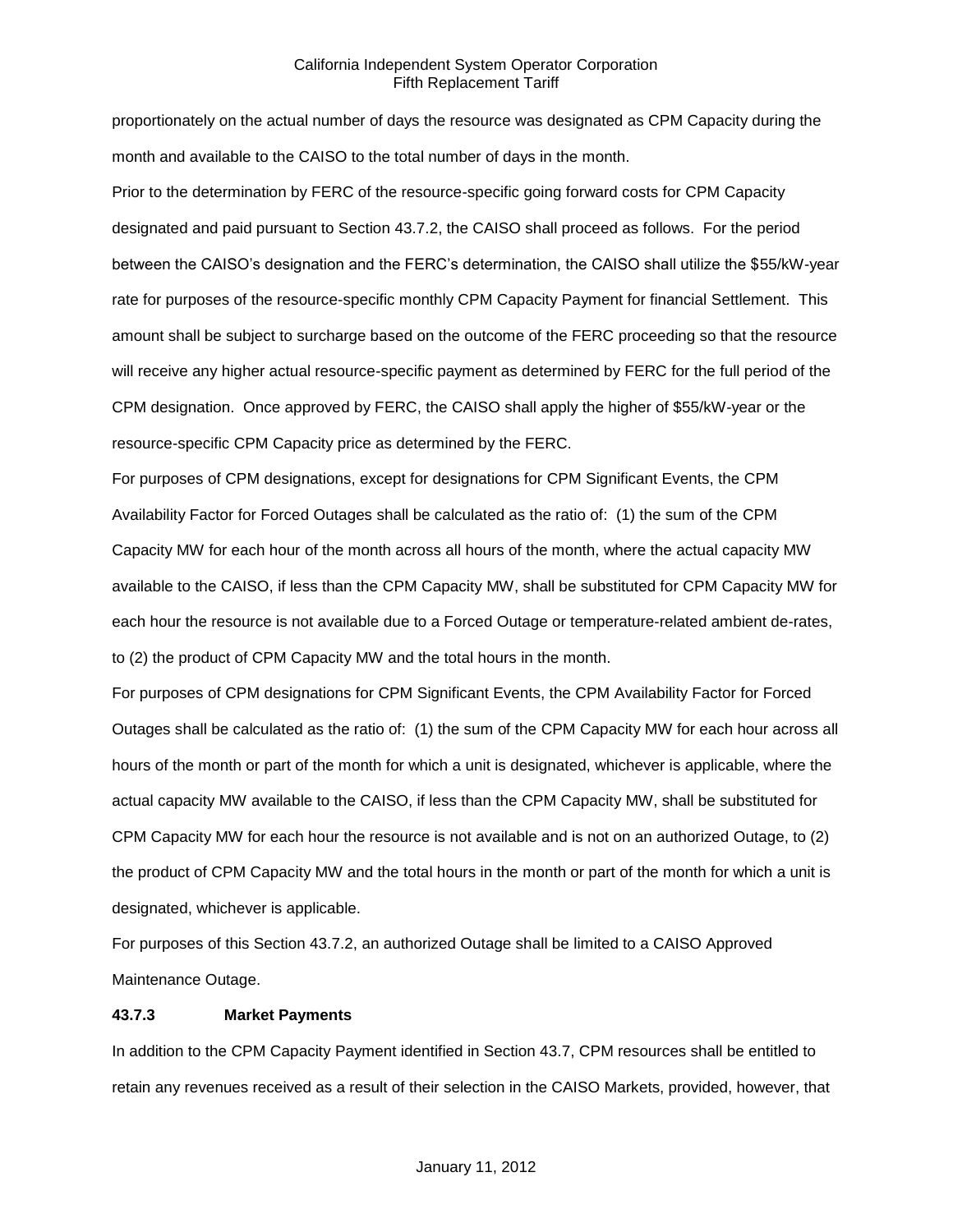CPM resources are required to participate in the RUC process will be optimized using a zero (\$0) dollar RUC Availability Bid and are not eligible to receive compensation through the RUC process.

# **43.8 Allocation Of ICPM Capacity Payment Costs**

For each month, the CAISO shall allocate the costs of CPM Capacity Payments made pursuant to Section 43.6 as follows:

# **43.8.1 LSE Shortage Of Local Capacity Area Resources In Annual Plan**

If the CAISO makes CPM designations under Section 43.2.1.1 to address a shortage resulting from the failure of a Scheduling Coordinator for an LSE to identify sufficient Local Capacity Area Resources to meet its applicable Local Capacity Area capacity requirements in its annual Resource Adequacy Plan, then the CAISO shall allocate the total costs of the CPM Capacity Payments for such CPM designations (for the full term of those CPM designations) pro rata to each Scheduling Coordinator for an LSE based on the ratio of its Local Capacity Area Resource Deficiency to the sum of the deficiency of Local Capacity Area Resources in the deficient Local Capacity Area(s) within a TAC Area. The Local Capacity Resource Area Deficiency under this Section shall be computed on a monthly basis and the CPM Capacity Payments allocated based on deficiencies during the month(s) covered by the CPM designation(s).

# **43.8.2 LSE Shortage Of Local Capacity Area Resources In Month Plan**

If the CAISO makes CPM designations under Section 43.2.1.2 to address a shortage resulting from the failure of a Scheduling Coordinator for an LSE to identify sufficient Local Capacity Area Resources to meet its applicable Local Capacity Area capacity requirements in its monthly Resource Adequacy Plan, then the CAISO shall allocate the total costs of the CPM Capacity Payments for such CPM designations (for the full term of those CPM designations) pro rata to each Scheduling Coordinator for an LSE based on the ratio of its Local Capacity Area Resource Deficiency to the sum of the deficiency of Local Capacity Area Resources in the deficient Local Capacity Area(s) within a TAC Area.

### **43.8.3 Collective Deficiency In Local Capacity Area Resources**

If the CAISO makes designations under Section 43.1.2 the CAISO shall allocate the costs of such designations to all Scheduling Coordinators for LSEs serving Load in the TAC Area(s) in which the deficient Local Capacity Area was located. The allocation will be based on the Scheduling Coordinators' proportionate share of Load in such TAC Area(s) as determined in accordance with Section 40.3.2,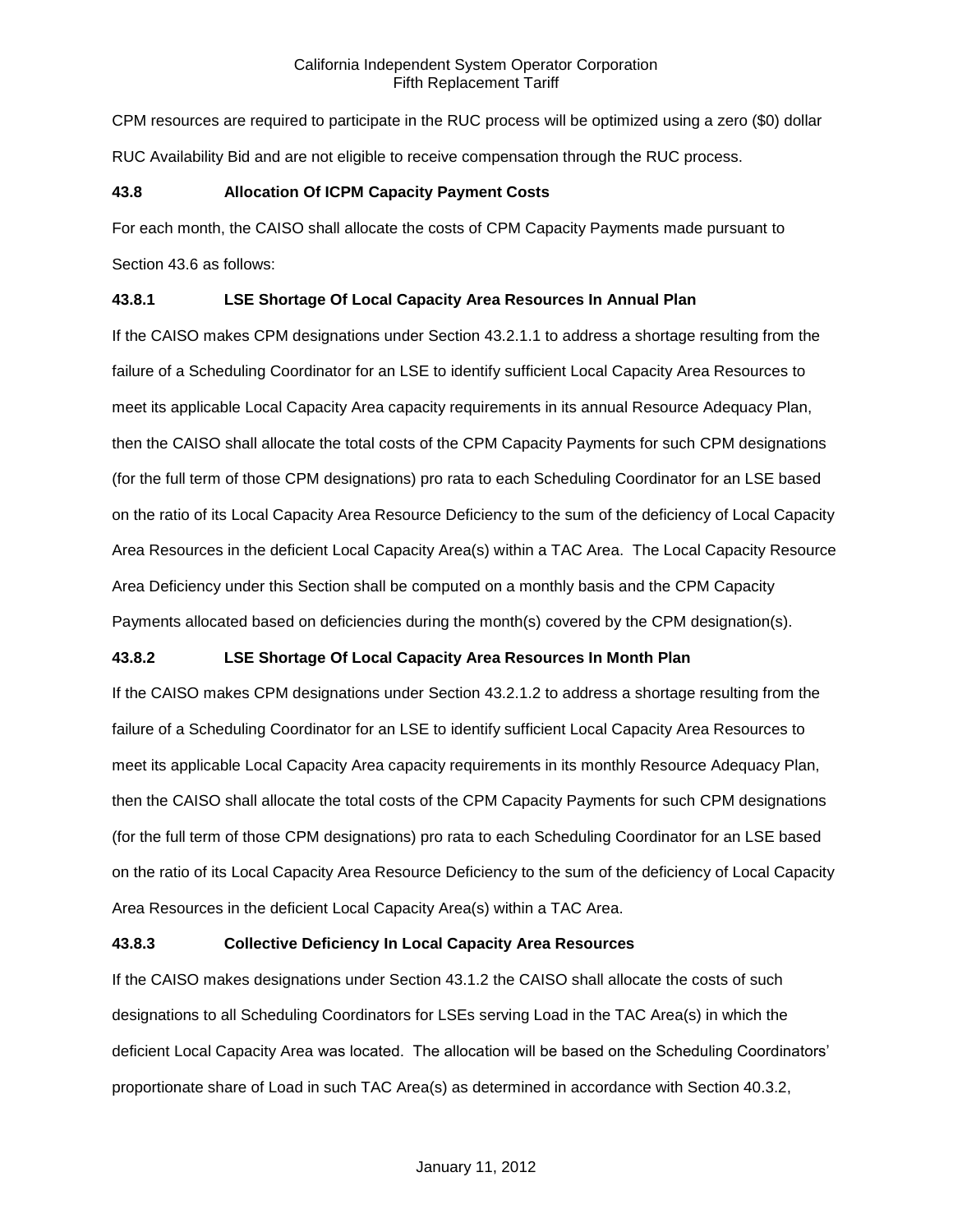excluding Scheduling Coordinators for LSEs that procured additional capacity in accordance with Section 43.2.1.2 on a proportionate basis, to the extent of their additional procurement.

# **43.8.4 LSE Shortage Of Demand Or Reserve Margin Requirement In Plan**

If the CAISO makes CPM designations under Section 43.1.3, then the CAISO will allocate the total costs of the CPM Capacity Payments for such ICPM designations (for the full term of those CPM designations) pro rata to each LSE based on the proportion of its deficiency to the aggregate deficiency.

# **43.8.5 Allocation Of CPM Significant Event Costs**

If the CAISO makes any CPM Significant Event designations under Section 43.2.4, the CAISO shall allocate the costs of such designations to all Scheduling Coordinators for LSEs that serve Load in the TAC Area(s) in which the CPM Significant Event caused or threatened to cause a failure to meet Reliability Criteria based on the percentage of actual Load of each LSE represented by the Scheduling Coordinator in the TAC Area(s) to total Load in the TAC Area(s) as recorded in the CAISO Settlement system for the actual days during any Settlement month period over which the designation has occurred.

# **43.8.6 Allocation Of Exceptional Dispatch CPMs**

If the CAISO makes any Exceptional Dispatch ICPM designations under Section 43.2.5, the CAISO shall allocate the costs of such designations to all Scheduling Coordinators for LSEs that serve Load in the TAC Area(s) in which the need for the Exceptional Dispatch CPM arose based on the percentage of actual Load of each LSE represented by the Scheduling Coordinator in the TAC Area(s) to total Load in the TAC Area(s) as recorded in the CAISO Settlement system for the actual days during any Settlement month period over which the designation has occurred.

### **43.8.7 Allocation of CPM Costs For Resources At Risk of Retirement**

If the CAISO makes any CPM designations under Section 43.2.6 for resources at risk of retirement needed for reliability, the CAISO shall allocate the costs of such designations to all Scheduling Coordinators for LSEs that serve Load in the TAC Area(s) in which the need for the CPM designation arose based on the percentage of actual Load of each LSE represented by the Scheduling Coordinator in the TAC Area(s) to total Load in the TAC Area(s) as recorded in the CAISO Settlement system for the actual days during any Settlement month period over which the designation has occurred.

# **43.9 Crediting Of CPM Capacity**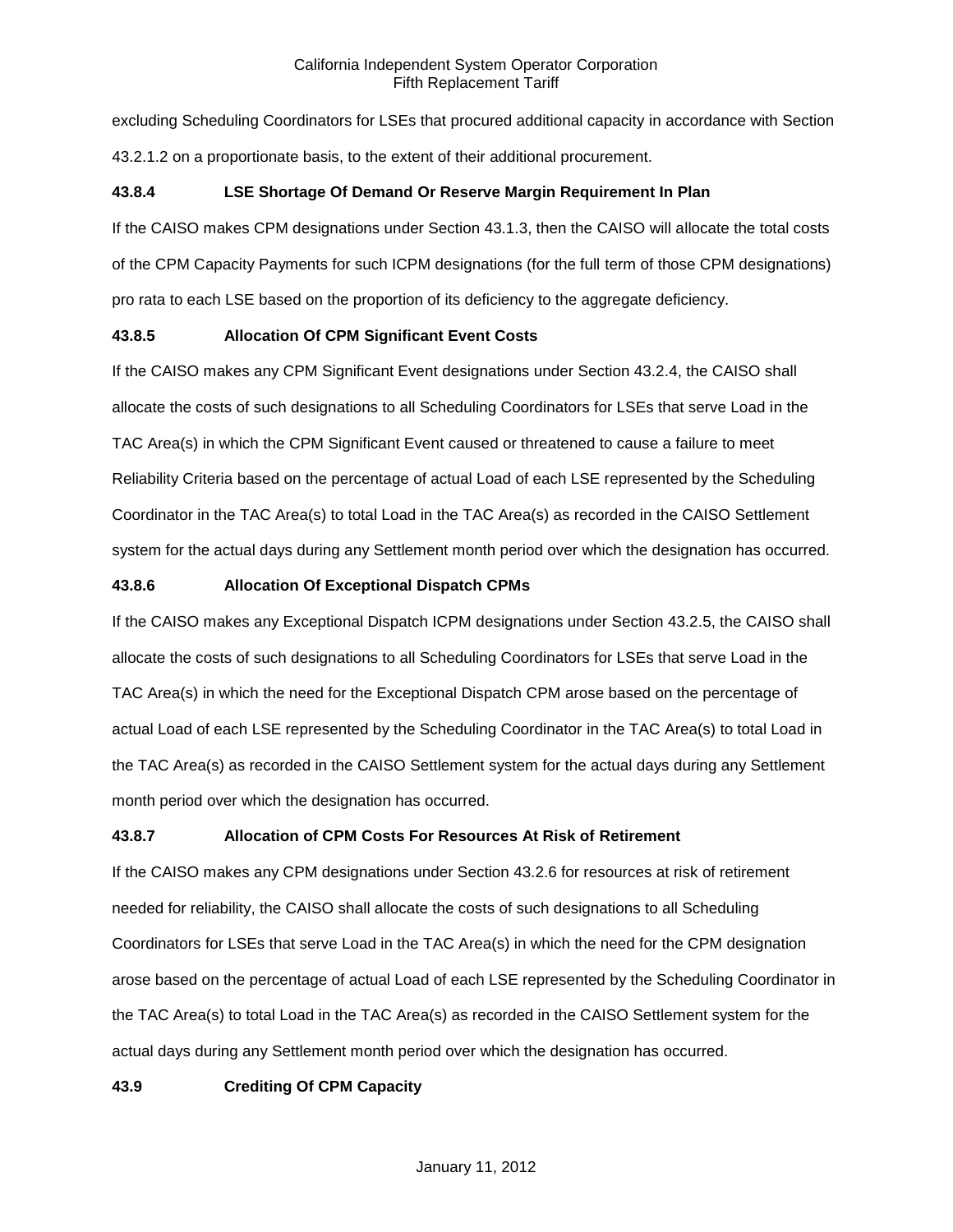The CAISO shall credit CPM designations to the resource adequacy obligations of Scheduling Coordinators for Load Serving Entities as follows:

- (a) To the extent the cost of CPM designation under Section 43.2.1.1 is allocated to a Scheduling Coordinator on behalf of a LSE under Section 43.8.1, the CAISO shall provide the Scheduling Coordinator on behalf of the LSE, for the term of the designation, credit towards (1) the LSE's Local Capacity Area Resource obligation under Section 40.3.2 in an amount equal to the LSE's pro rata share of the CPM Capacity designated under Section 43.2.1.1 and (2) the LSE's Demand and Reserve Margin requirements determined under Section 40 in an amount equal to the LSE's pro rata share of the CPM Capacity designated under Section 43.2.1.1.
- (b) To the extent the cost of CAISO designation under Section 43.2.2 is allocated to a Scheduling Coordinator on behalf of a LSE under Section 43.8.3, the CAISO shall provide the Scheduling Coordinator on behalf of the LSE, for the term of the designation, credit towards the LSE's Demand and Reserve Margin requirements determined under Section 40 in an amount equal to the LSE's pro rata share of the CPM Capacity designated under Section 43.2.2.
- (c) To the extent the cost of CPM designation under Section 43.2.3 is allocated to a Scheduling Coordinator on behalf of a LSE under Section 43.8.4, and the designation is for greater than one month under Section 43.3.4, the CAISO shall provide the Scheduling Coordinator on behalf of the LSE, for the term of the designation, credit towards the LSE's Demand and Reserve Margin requirements determined under Section 40 in an amount equal to the LSE's pro rata share of the CPM Capacity designated under Section 43.2.3.
- (d) To the extent the cost of CPM designation under Section 43.2.6 is allocated to a Scheduling Coordinator on behalf of a LSE under Section 43.8.7, and the designation is for greater than one month under Section 43.3.7, the CAISO shall provide the Scheduling Coordinator on behalf of the LSE, for the term of the